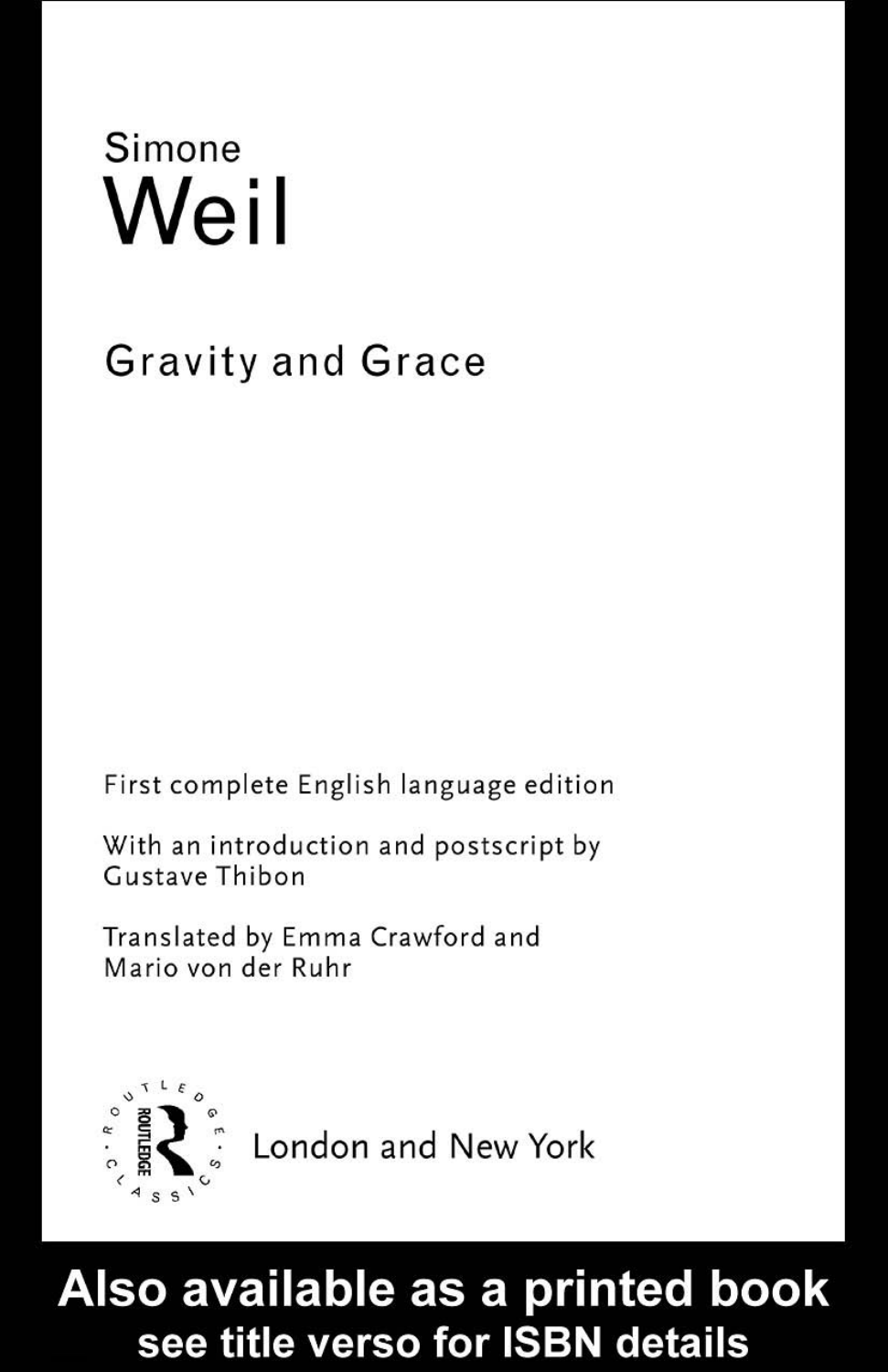## Gravity and Grace

**'One of the most profound religious thinkers of modern times.'**

*The Twentieth Century, 1961*

**'Time and again she pierces the veil of complacency and brings the reader face to face with the deepest levels of existence.'**

*Church Times*

**'We must simply expose ourselves to the personality of a woman of genius, or a kind of genius akin to that of the saints.'**

*T. S. Eliot*

**'The best spiritual writer of this century.'**

*André Gide*

**'The light Simone shines makes everything seem, at once, reassuringly recognizable and so luminous as to be heavenly.'**

*Malcolm Muggeridge*

**'In France she is ranked with Pascal by some, condemned as a dangerous heretic by others, and recognized as a genius by all.'**

*New York Times Book Review*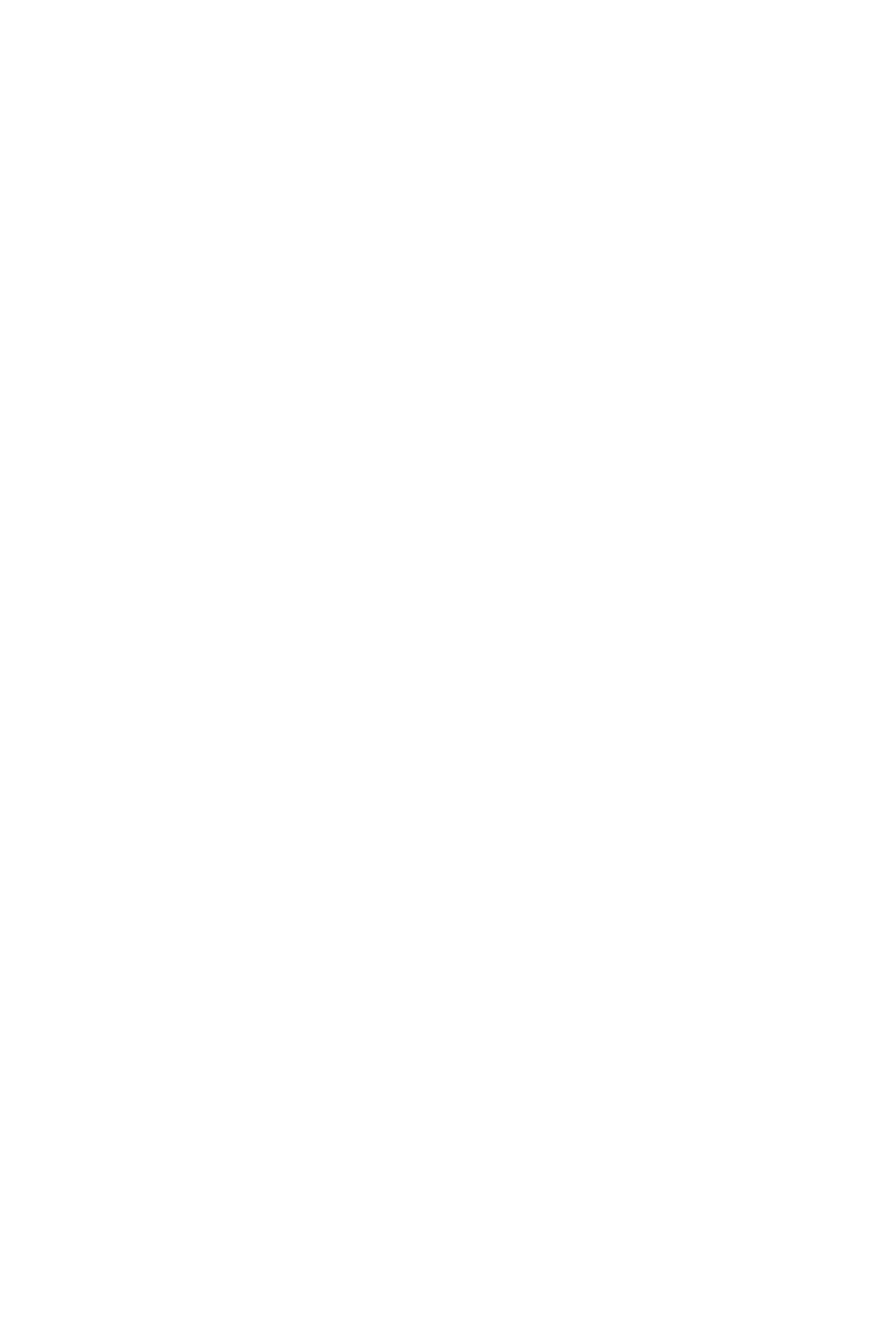# Simone Weil

## Gravity and Grace

First complete English language edition

With an introduction and postscript by Gustave Thibon

Translated by Emma Crawford and Mario von der Ruhr



London and New York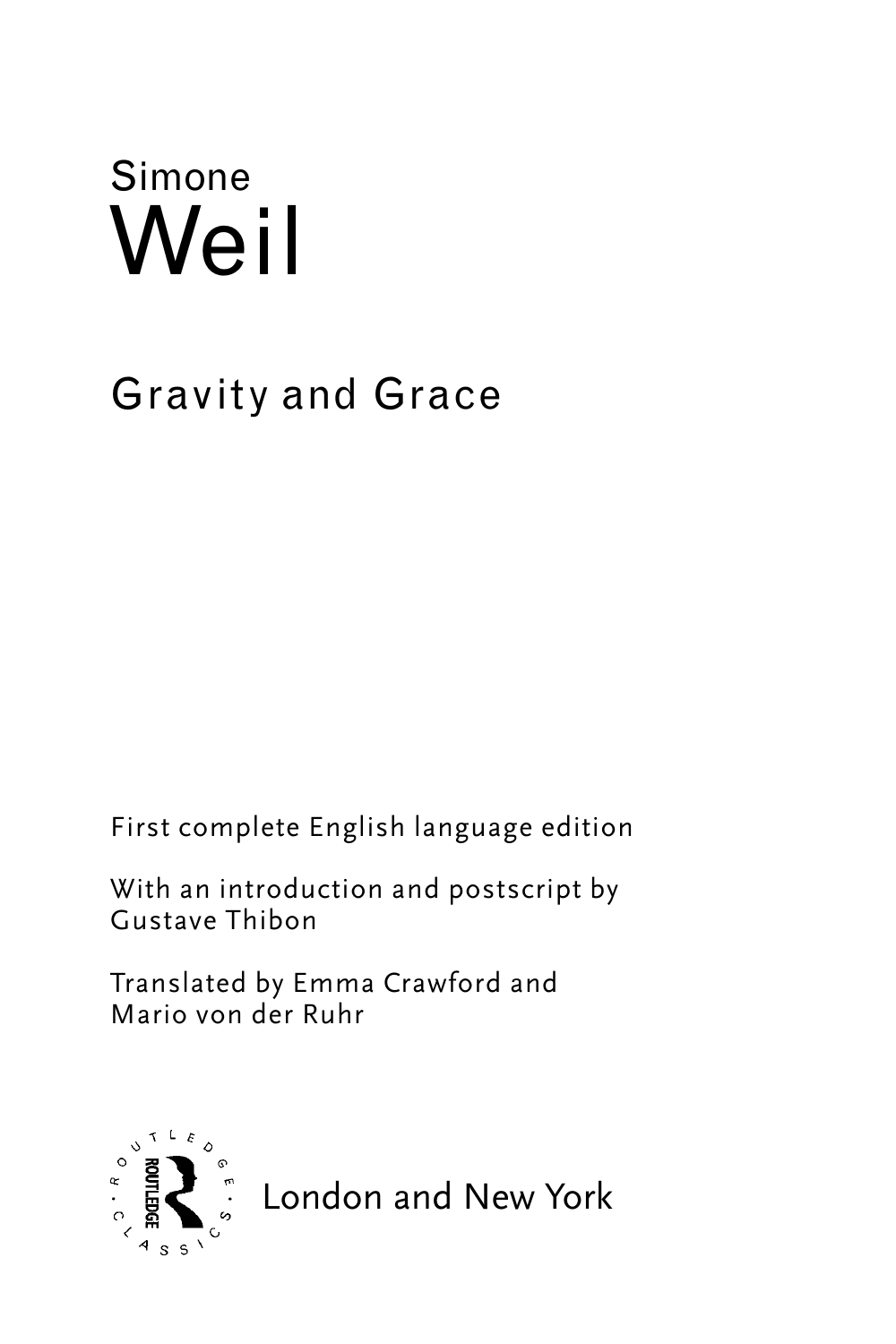*La Pesanteur et la grâce* first published 1947 by Librairie PLON, Paris

First English edition published 1952 by Routledge & Kegan Paul

First published in Routledge Classics 2002 by Routledge 11 New Fetter Lane, London EC4P 4EE 29 West 35th Street, New York, NY 10001

*Routledge is an imprint of the Taylor & Francis Group*

This edition published in the Taylor & Francis e-Library, 2003.

© 1947, 1999 Librairie PLON

Translation of Chapter entitled 'Israel' and Postscript ©2002 Mario von der Ruhr

All rights reserved. No part of this book may be reprinted or reproduced or utilised in any form or by any electronic, mechanical, or other means, now known or hereafter invented, including photocopying and recording, or in any information storage or retrieval system, without permission in writing from the publishers.

*British Library Cataloguing in Publication Data* A catalogue record for this book is available from the British Library

*Library of Congress Cataloging in Publication Data* A catalog record for this book has been requested

ISBN 0-203-16845-3 Master e-book ISBN

ISBN 0–415–29000–7 (hbk) ISBN 0–415–29001–5 (pbk) ISBN 0-203-26364-2 (Adobe eReader Format)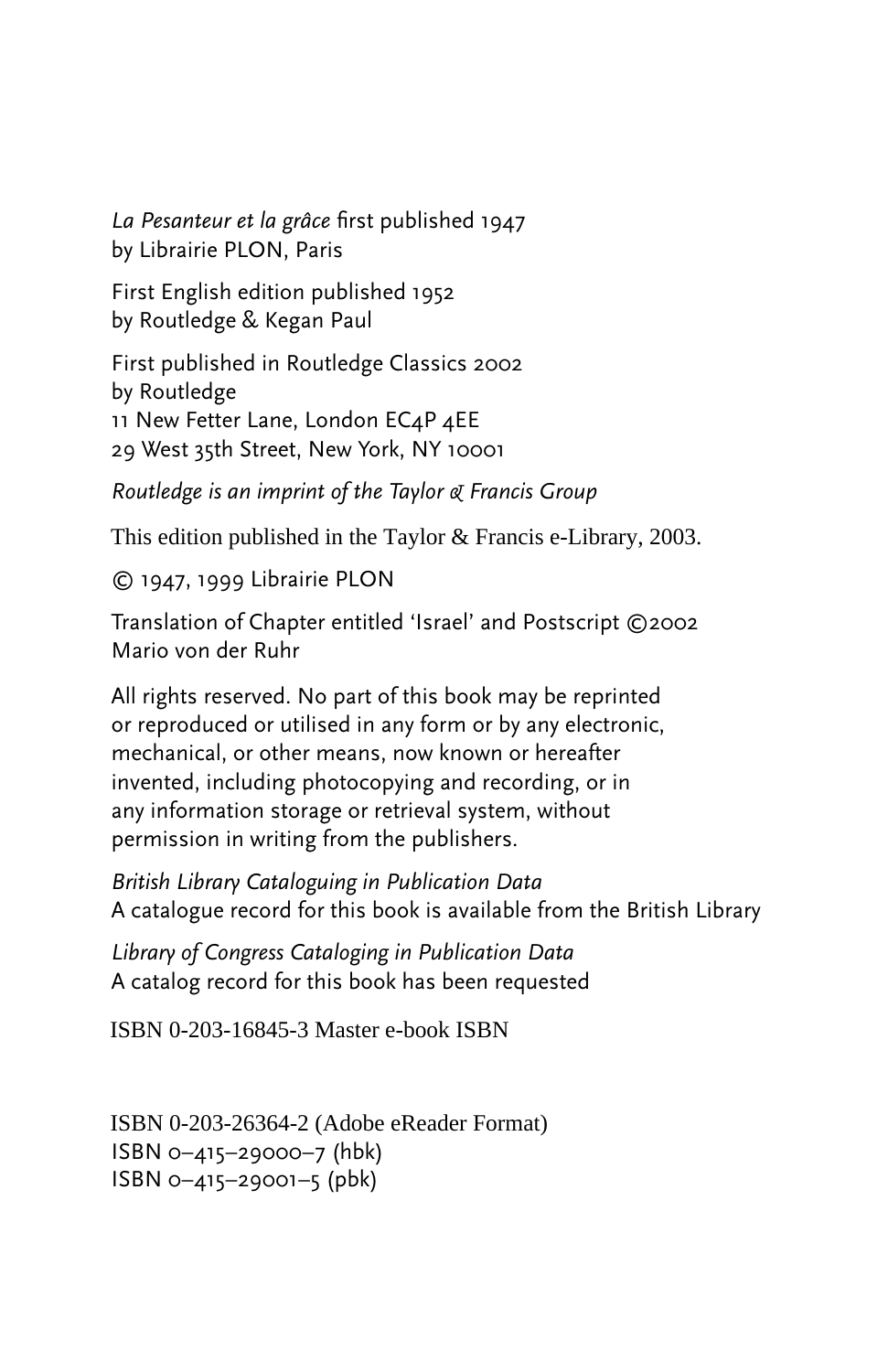#### **CONTENTS**

| INTRODUCTION                     | vii             |
|----------------------------------|-----------------|
| <b>Gravity and Grace</b>         | ı               |
| Void and Compensation            | 5               |
| To Accept the Void               | 10              |
| Detachment                       | 12 <sup>2</sup> |
| Imagination Which Fills the Void | 16              |
| Renunciation of Time             | 19              |
| To Desire Without an Object      | 22              |
| The Self                         | 26              |
| Decreation                       | 32              |
| Self-Effacement                  | 40              |
| Necessity and Obedience          | 43              |
| Illusions                        | 51              |
| Idolatry                         | 60              |
| Love                             | 62              |
| Evil                             | 69              |
| Affliction                       | 80              |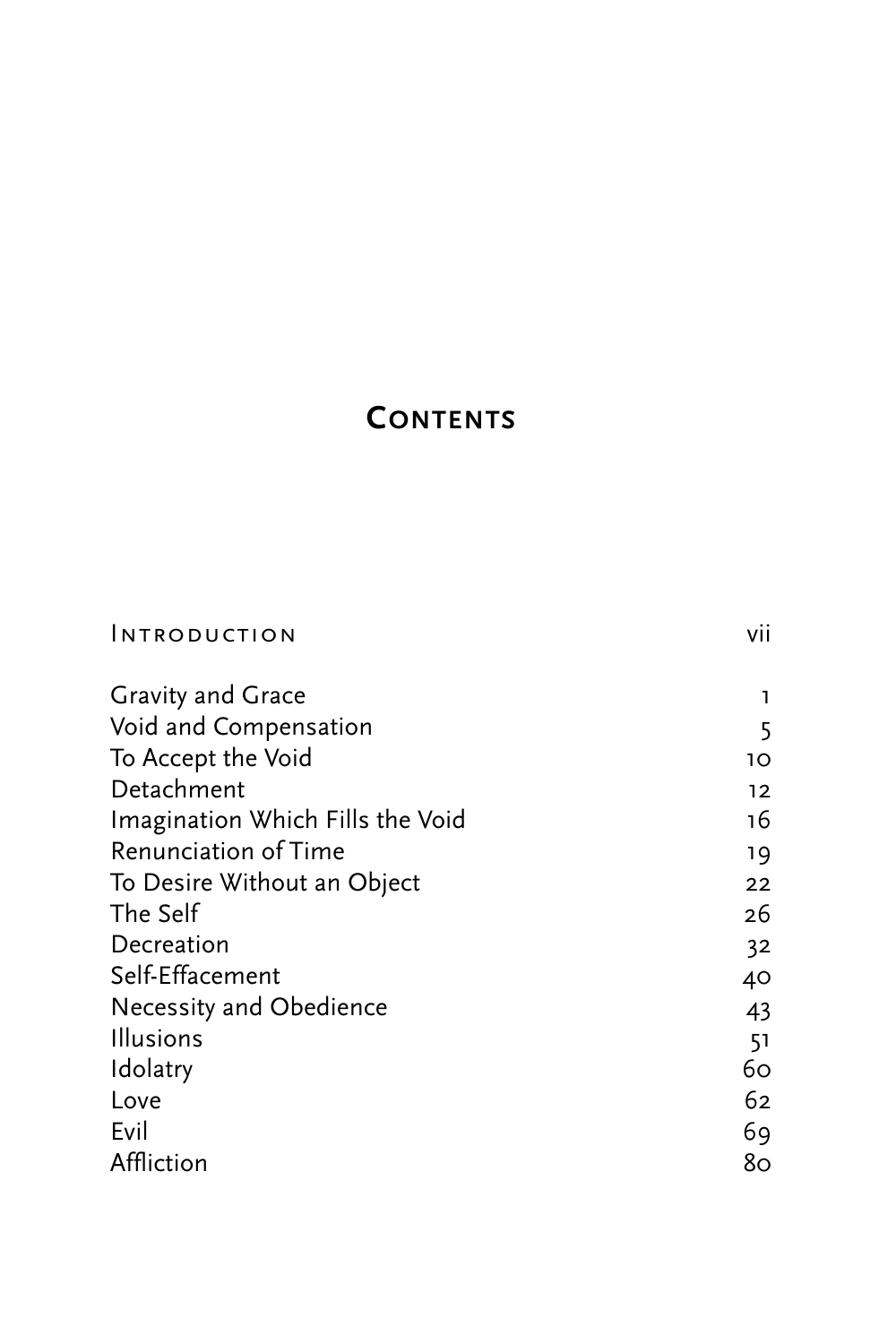| Violence                               | 85  |
|----------------------------------------|-----|
| The Cross                              | 87  |
| <b>Balance and Lever</b>               | 92  |
| The Impossible                         | 94  |
| Contradiction                          | 98  |
| The Distance Between the Necessary and |     |
| the Good                               | 104 |
| Chance                                 | 107 |
| He Whom We Must Love is Absent         | 109 |
| Atheism as a Purification              | 114 |
| Attention and Will                     | 116 |
| Training                               | 123 |
| Intelligence and Grace                 | 128 |
| Readings                               | 134 |
| The Ring of Gyges                      | 137 |
| Meaning of the Universe                | 140 |
| Metaxu                                 | 145 |
| <b>Beauty</b>                          | 148 |
| Algebra                                | 152 |
| The Social Imprint                     | 155 |
| <b>Israel</b>                          | 159 |
| The Great Beast                        | 164 |
| Social Harmony                         | 170 |
| The Mysticism of Work                  | 178 |
| POSTSCRIPT, FIFTY YEARS LATER          | 182 |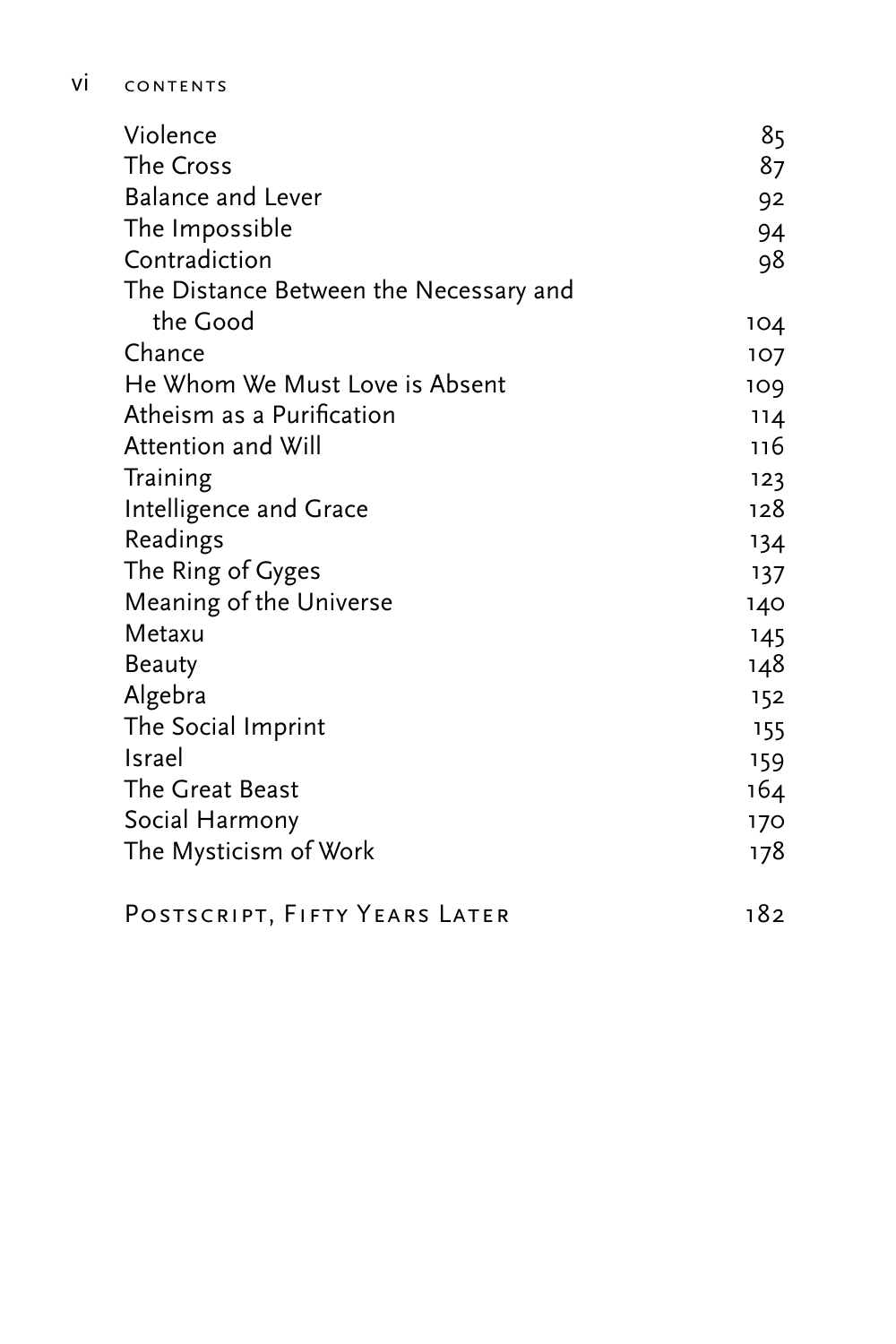#### **INTRODUCTION**

I find it hard to make public the extraordinary work of Simone Weil. Hitherto I have shared with only a few special friends the joy of knowing her personality and her mind, and now I have the painful impression of divulging a family secret. My one consolation lies in the certainty that through the inevitable profanation of publicity her testimony will reach other kindred souls.

I find it still harder to be obliged, in introducing this work, to speak incidentally of myself. *Secretum meum mihi*: the absence of reticence among many modern writers, the taste for autobiography and confession, the habit of admitting the public to the innermost recesses of an intimacy stripped of all reserve have never failed to surprise and scandalize me. Yet I owe it to myself—were it solely to justify the appearance of my name at the head of these papers—to explain the exceptional circumstances through which I came to know the real Simone Weil and to have the undeserved honour of presenting her thoughts to the world.

In June 1941 the Reverend Father Perrin, a Dominican friend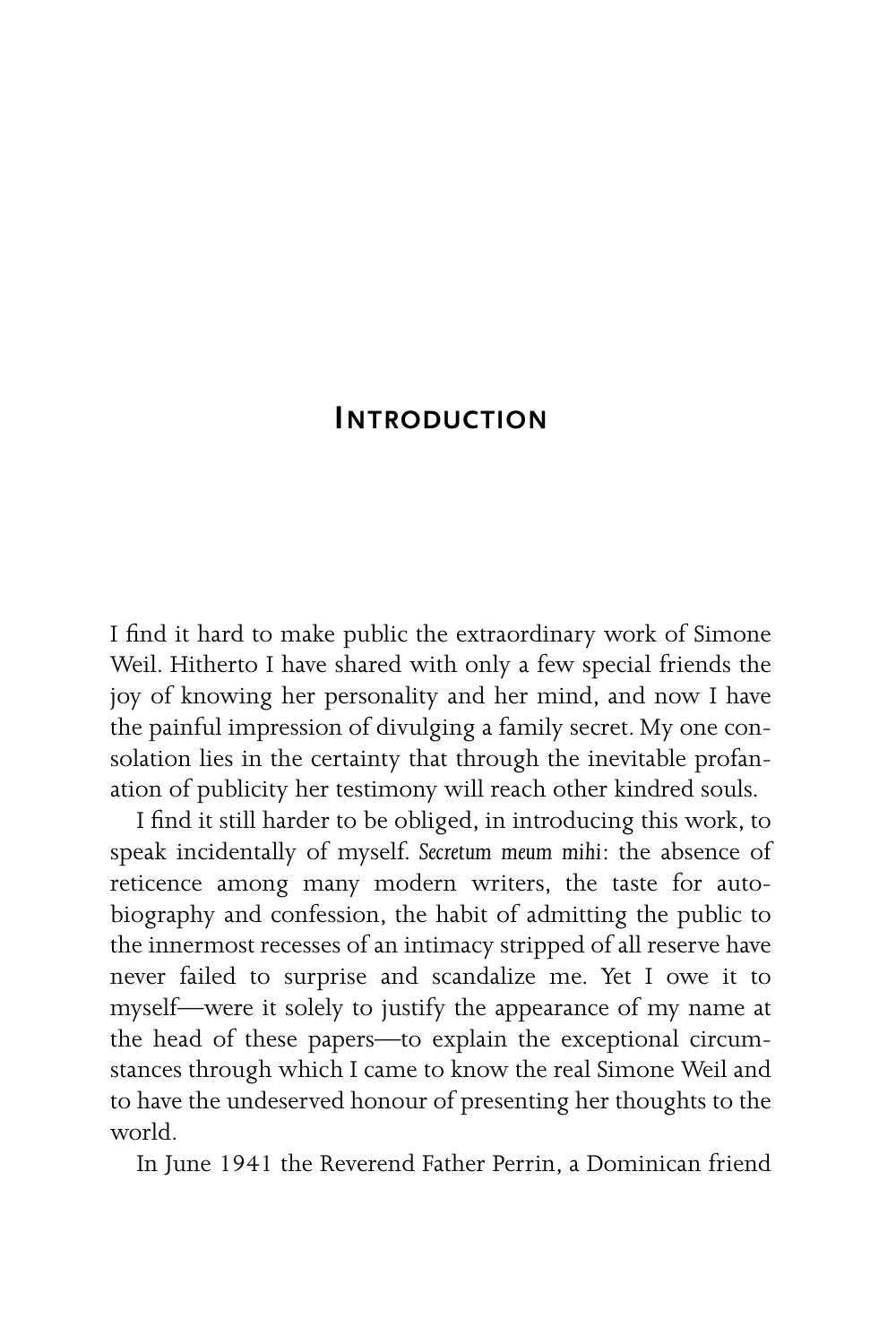then living at Marseilles, sent me a letter which I do not happen to have kept but which ran more or less as follows: 'There is a young Jewish girl here, a graduate in philosophy and a militant supporter of the extreme left. She is excluded from the University by the new laws and is anxious to work for a while in the country as a farm hand. I feel that such an experiment needs supervision and I should be relieved if you could put her up in your house.' I had to think this letter over. Thank God I do not suffer from any *a priori* antisemitism, but what I know from experience of the qualities and faults of the Jewish temperament does not fit in any too well with my own and is particularly illadapted to the demands of everyday life together. There is an equally wide divergence between my instinctive reactions and those of a militant supporter of the extreme left. Moreover I am a little suspicious of graduates in philosophy, and as for intellectuals who want to return to the land, I am well enough acquainted with them to know that, with a few rare exceptions, they belong to that order of cranks whose undertakings generally come to a bad end. My first impulse was therefore to refuse. The wish to fall in with the suggestions of a friend, an unwillingness to spurn a soul which Destiny had placed in my path, the halo of sympathy surrounding the Jews as a result of the persecutions from which they were beginning to suffer, and, on the top of all this, a certain curiosity, made me change my mind.

A few days later Simone Weil arrived at my house. At first our relationship was friendly but uncomfortable. On the concrete plane we disagreed on practically everything. She went on arguing *ad infinitum* in an inexorably monotonous voice and I emerged from these endless discussions literally worn out. I enveloped myself in an armour of patience and courtesy in order to bear with her. Then, thanks to the privileges of a life which is shared, I gradually discovered that the side of her character which I found so impossible, far from revealing her real deep nature,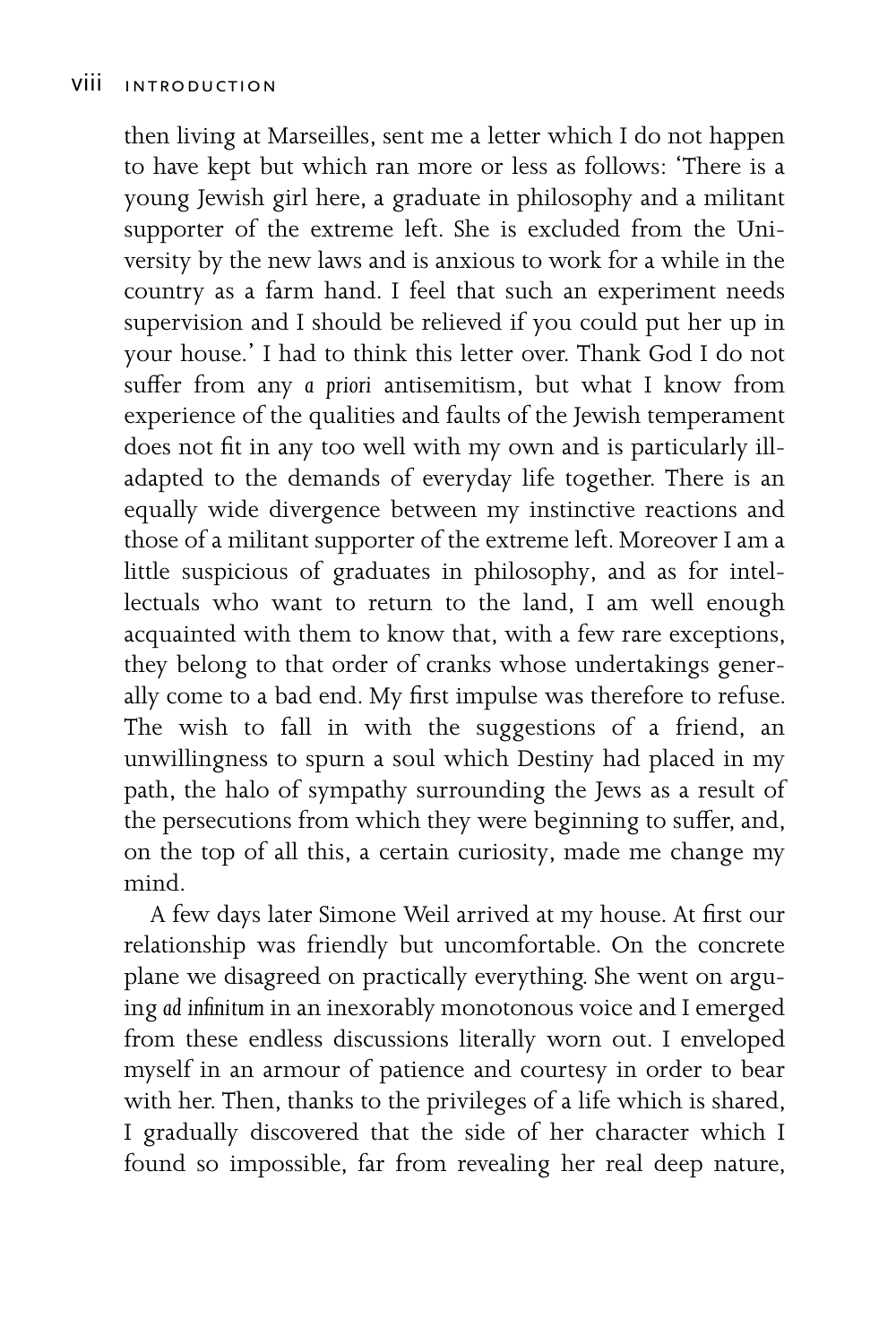showed only her exterior and social self. In her case the respective positions of being and appearing were reversed: unlike most people she gained immeasurably in an atmosphere of close intimacy; with alarming spontaneity she displayed all that was most unpleasing in her nature, but it needed much time and affection, and a great deal of reserve had to be overcome, before she showed what was best in her. She was just then beginning to open with all her soul to Christianity, a limpid mysticism emanated from her; in no other human being have I come across such familiarity with religious mysteries; never have I felt the word *supernatural* to be more charged with reality than when in contact with her.

Such mysticism had nothing in common with those religious speculations divorced from any personal commitment which are all too frequently the only testimony of intellectuals who apply themselves to the things of God. She actually experienced in its heart-breaking reality the distance between 'knowing' and 'knowing with all one's soul', and the one object of her life was to abolish that distance. I have witnessed too much of the daily unfolding of her existence to be left with the slightest doubt as to the authenticity of her spiritual vocation: her faith and detachment were expressed in all her actions, sometimes with a disconcerting disregard for the practical but always with absolute generosity. Her asceticism might seem exaggerated in our century of half-measures where, to use the words of Léon Bloy, 'Christians gallop with due moderation to martyrdom' (and, indeed, how great a scandal would be caused today by the eccentric practices of certain medieval saints?); nevertheless, it was free from any emotional excess and it was impossible to discern any change of level between her mortification and her inner life. Finding my house too comfortable, she decided to live in an old half-ruined farm belonging to my wife's parents and situated on the banks of the Rhône. Every day she came to work and, when she deigned to eat, she had her meals with us. Though delicate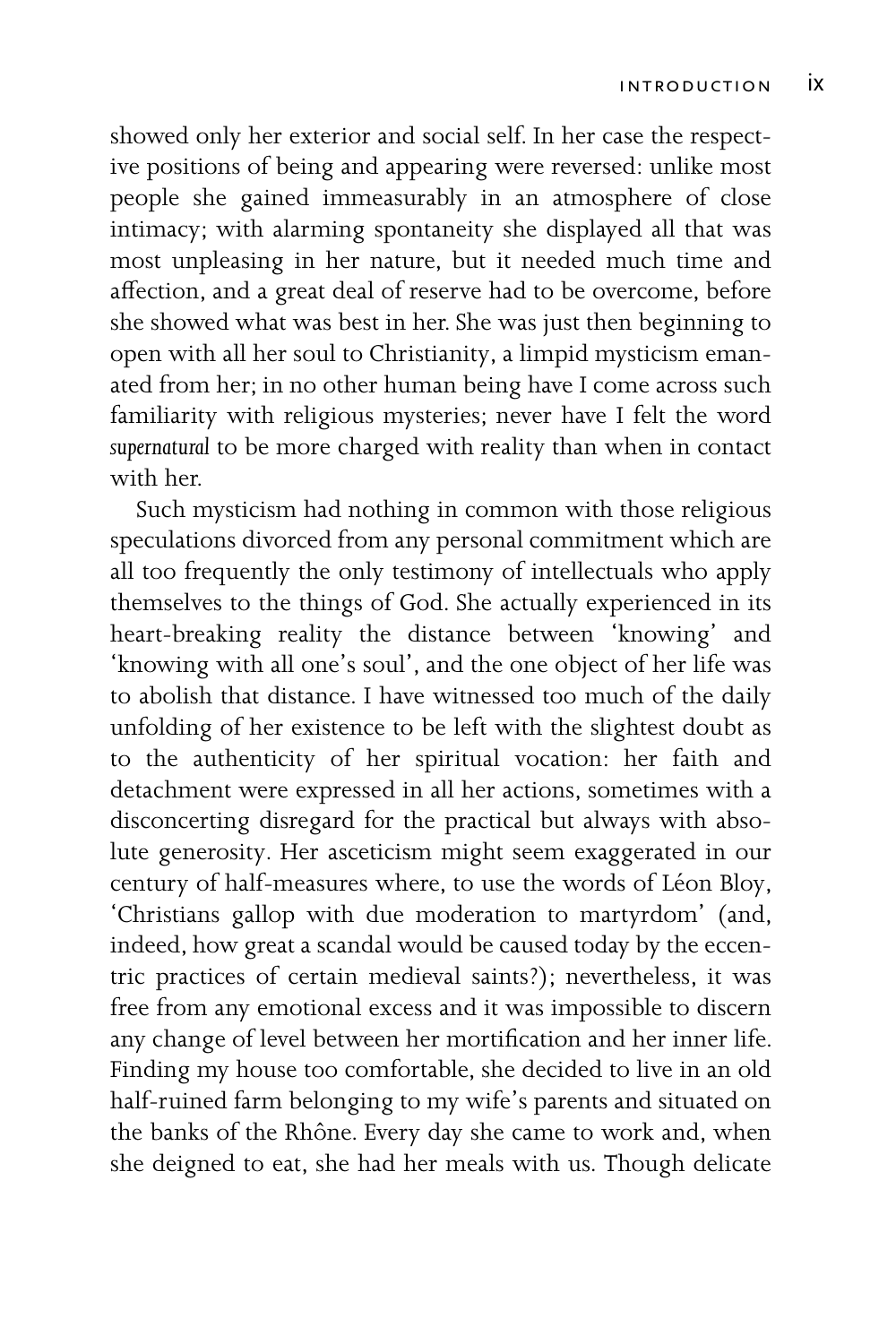and ill (she had suffered all her life from intolerable headaches, and an attack of pleurisy some years before she came to us had left its mark upon her) she worked on the land with tireless energy and often contented herself with blackberries from the wayside bushes for a meal. Every month she sent half her ration coupons to the political prisoners. As for her spiritual gifts, she distributed them with even more lavish generosity. Every evening after work she used to explain the great writings of Plato to me (I have never had time to learn Greek thoroughly). She did this with such educative genius that her teaching was as living as an original creation. Moreover she would put the same enthusiasm and love into teaching the rudiments of arithmetic to this or that backward urchin from the village. Her thirst to cultivate minds even led to some amusing misunderstandings. A kind of high-level equalitarianism led her to measure the capabilities of others by her own. There was scarcely anyone whom she did not consider able to receive the highest teaching. I remember a young working-class Lorraine girl in whom she thought she had detected signs of an intellectual vocation and to whom she poured forth at great length magnificent commentaries on the Upanishads. The poor child nearly died with boredom, but shyness and good manners prevented her from saying anything. . . .

In intimacy she was a charming and lively companion; she knew how to joke without bad taste and could be ironical without unkindness. Her extraordinary learning, so deeply assimilated that it could hardly be distinguished from the expression of her inner life, gave her conversation an unforgettable charm. She had a serious fault, however (or a rare quality according to the plane on which we place ourselves): it was to refuse to make any concession whatever to the requirements and conventions of social life. She always used to say everything she thought to everybody and in all circumstances. This sincerity, which was due chiefly to her deep respect for souls, caused her many misadventures. They were amusing for the most part, but some of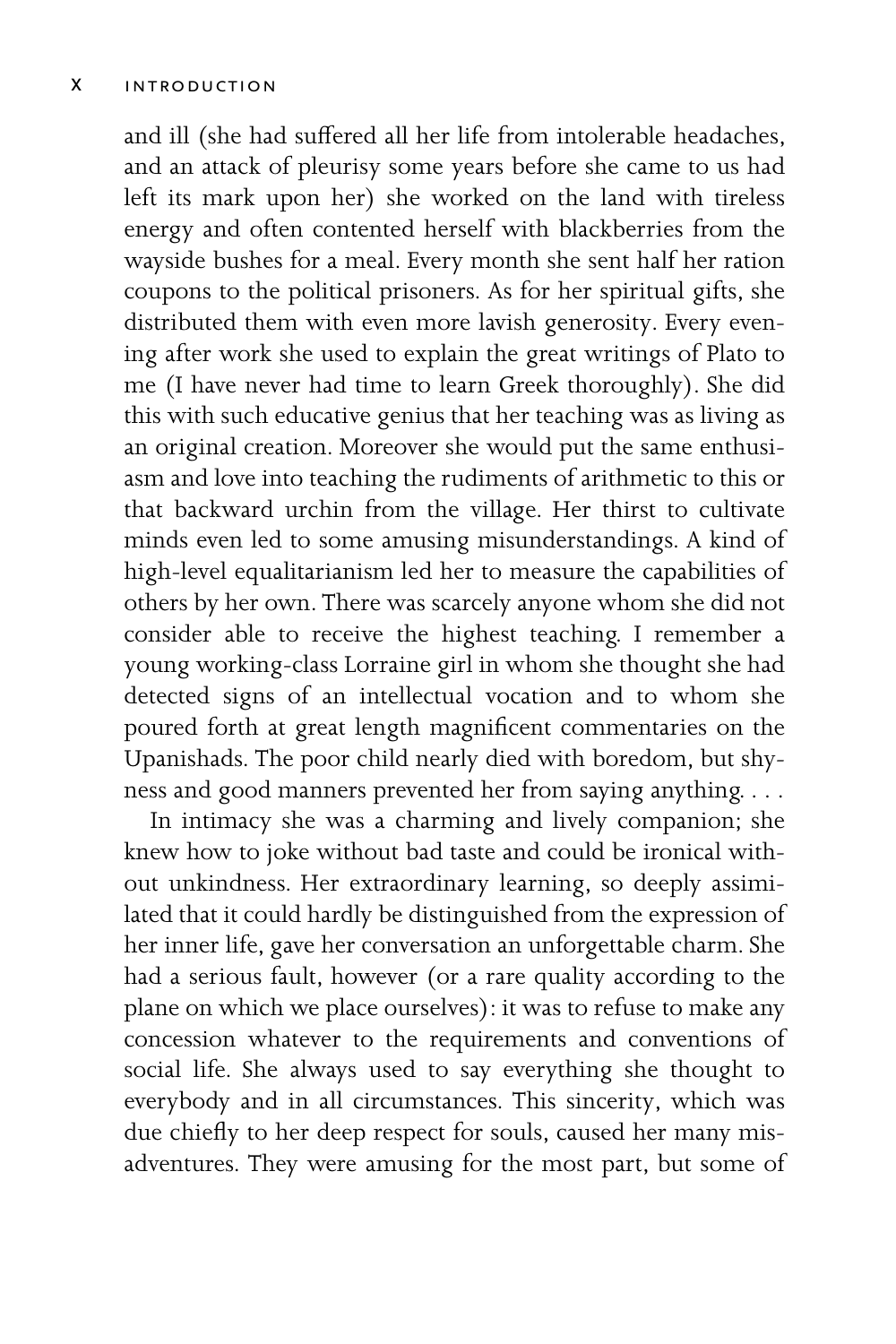them nearly resulted in tragedy at a time when it was not advisable to publish every truth from the housetops.

There is no question here of assessing the historical sources of her thought and the influences which may have affected her. Apart from the Gospel which was her daily spiritual food, she had a deep veneration for the great Hindu and Taoistic writings, for Homer, the Greek tragedies and above all for Plato, whom she interpreted in a fundamentally Christian manner. On the other hand she hated Aristotle, whom she regarded as the first to prepare a grave for the mystical tradition. Saint John of the Cross in the religious order, and Shakespeare, certain English mystical poets and Racine in the literary one, also left their mark on her mind. Among her contemporaries I can only think of Paul Valéry, and of Koestler in the *Spanish Testament*, of which she spoke to me with unmixed praise. Both her preferences and her dislikes were abrupt and final. She firmly believed that creation of real genius required a high level of spirituality and that it was impossible to attain to perfect expression without having passed through severe inner purgation. This insistence upon inner purity and authenticity made her pitiless for all the authors in whom she thought she could detect the slightest affectation, the slightest hint of insincerity or self-importance—Corneille, Hugo or Nietzsche for instance. For her the only thing that counted was a style stripped bare of all adornment, the perfect expression of the naked truth of the soul. 'The effort of expression', she wrote to me, 'has a bearing not only on the form but on the thought and on the whole inner being. So long as bare simplicity of expression is not attained, the thought has not touched or even come near to true greatness. . . . The real way of writing is to write as we translate. When we translate a text written in some foreign language, we do not seek to add anything to it; on the contrary, we are scrupulously careful not to add anything to it. That is how we have to try to translate a text which is not written down.'

After having passed some weeks with me, finding that she was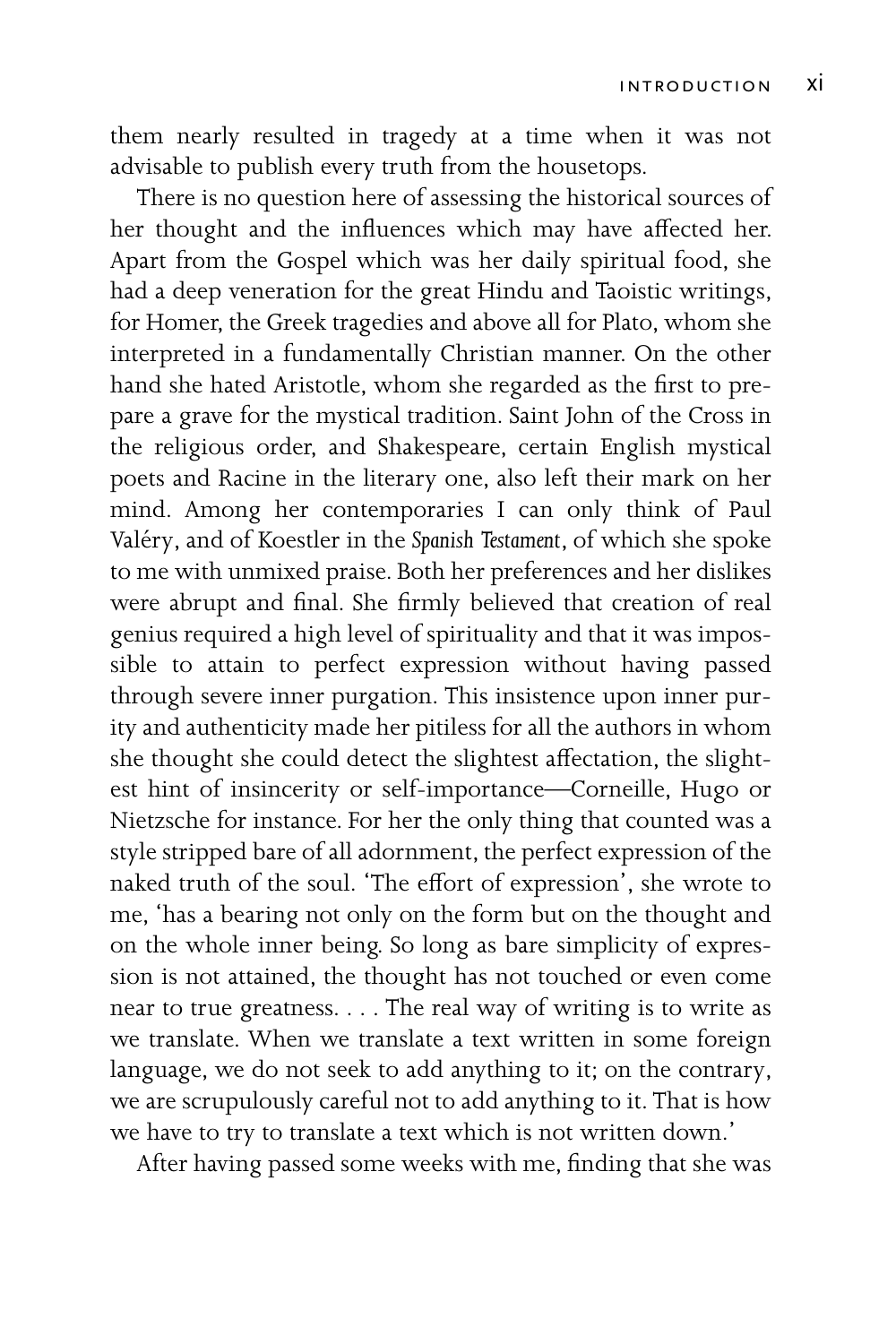treated with too much consideration, she decided to go and work in another farm so that, a stranger among strangers, she might share the lot of real agricultural labourers. I arranged for her to be taken on in the team of grape-gatherers of a large landowner in a neighbouring village. She worked there for more than a month with heroic regularity, always refusing, in spite of the fact that she was delicate and unaccustomed to the task, to spend shorter hours at it than the sturdy peasants who surrounded her. Her headaches were so bad that at times she had the impression of living through a nightmare. 'One day', she owned to me, 'I wondered if I had not died and fallen into hell without noticing, and whether hell did not consist of working eternally in a vineyard. . . .'

After this experience she went back to Marseilles, where her parents, who had been driven from Paris by the invasion, were living provisionally. I went sometimes to see her there in her little flat with its view stretching endlessly across the magnificent spaces of the sea. Meantime her parents were preparing to leave for the United States. Her devotion to her country in misfortune and her eagerness to share the fate of her persecuted friends made her hesitate for a long time about going with them. She eventually decided to do so in the hopes of being able to pass from there into Russia or England. I saw her for the last time at the beginning of 1942. At the station she gave me a portfolio crammed with papers, asking me to read them and to take care of them during her exile. As I parted from her I said jokingly, in an attempt to hide my feelings: 'Goodbye till we meet again in this world or the next!' She suddenly became serious and replied: 'In the next there will be no meeting again.' She meant that the limits which form our 'empirical self' will be done away with in the unity of eternal life. I watched her for a moment as she was disappearing down the street. We were not to meet again: contacts with the eternal in the time order are fearfully ephemeral.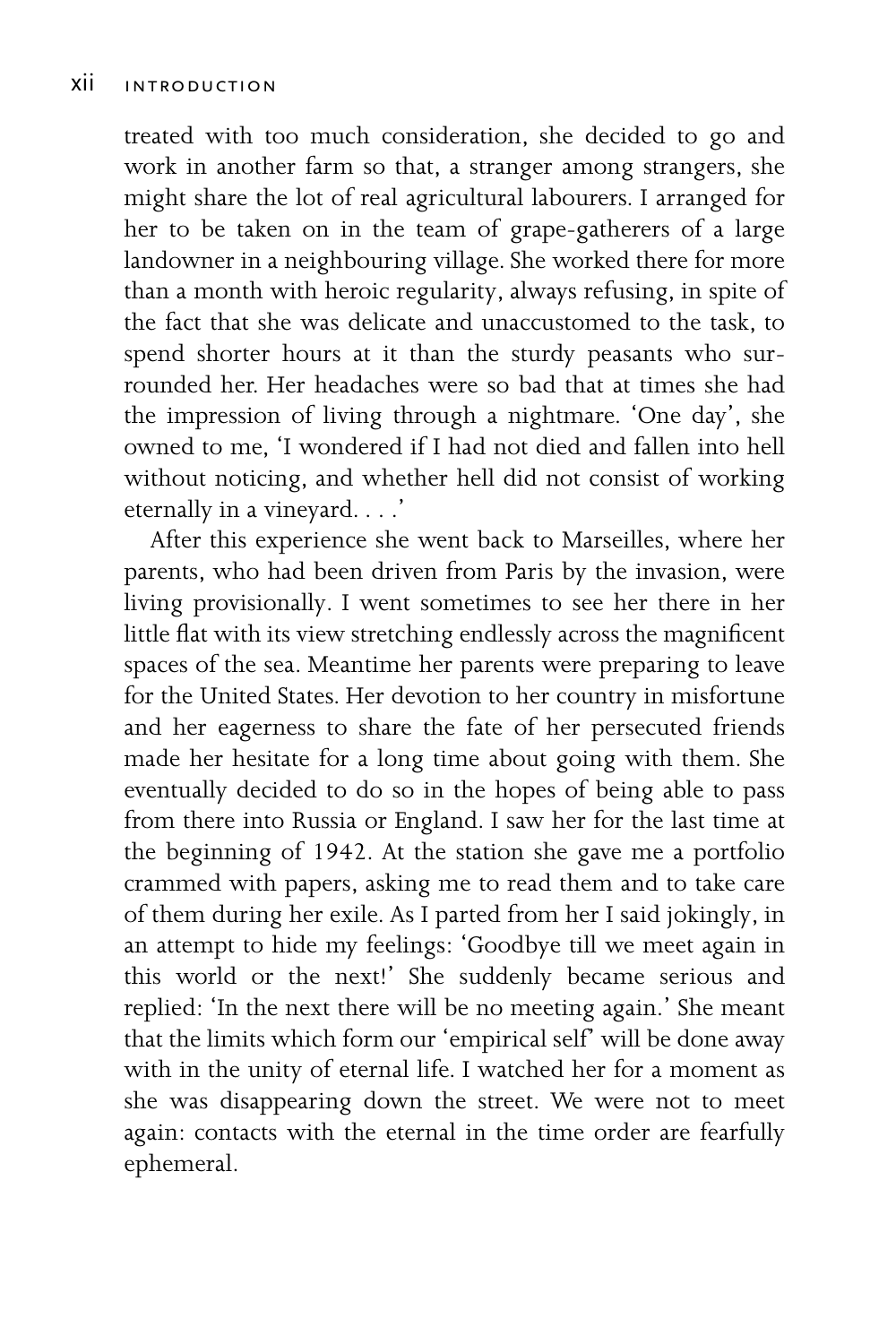On reaching home I went through Simone Weil's manuscripts. There were a dozen thick exercise books in which day by day she recorded her thoughts. They ware interspersed with quotations in all languages and with strictly personal notes. Until then I had not read anything by her except a few poems and the studies on Homer which appeared in the *Cahiers du Sud* under the anagrammatical name of Emile Novis. All the writings which are to be read farther on are drawn from these notebooks. I had time to write once more to Simone Weil to let her know how deeply I had been moved by what I read. From Oran she sent me the following letter which, in spite of its personal character, I have ventured to quote in full since it explains and justifies the publication of this book:

'Dear Friend,

It seems as though the time has now really come for us to say goodbye to each other. It will not be easy for me to hear from you frequently. I hope that Destiny will spare the house at Saint Marcel—the house inhabited by three beings who love each other. That is someting very precious. Human existence is so fragile a thing and exposed to such dangers that I cannot love without trembling. I have never yet been able to resign myself to the fact that all human beings except myself are not completely preserved from every possibility of harm. That shows a serious falling short in the duty of submission to God's will.

'You tell me that in my notebooks you have found, besides things which you yourself had thought, others you had not thought but for which you were waiting; so now they belong to you, and I hope that after having been transmuted within you they will one day come out in one of your works. For it is certainly far better for an idea to be associated with your fortunes than with mine. I have a feeling that my own fortunes will never be good in this world (it is not that I count on their being better elsewhere; I cannot think that will be so). I am not a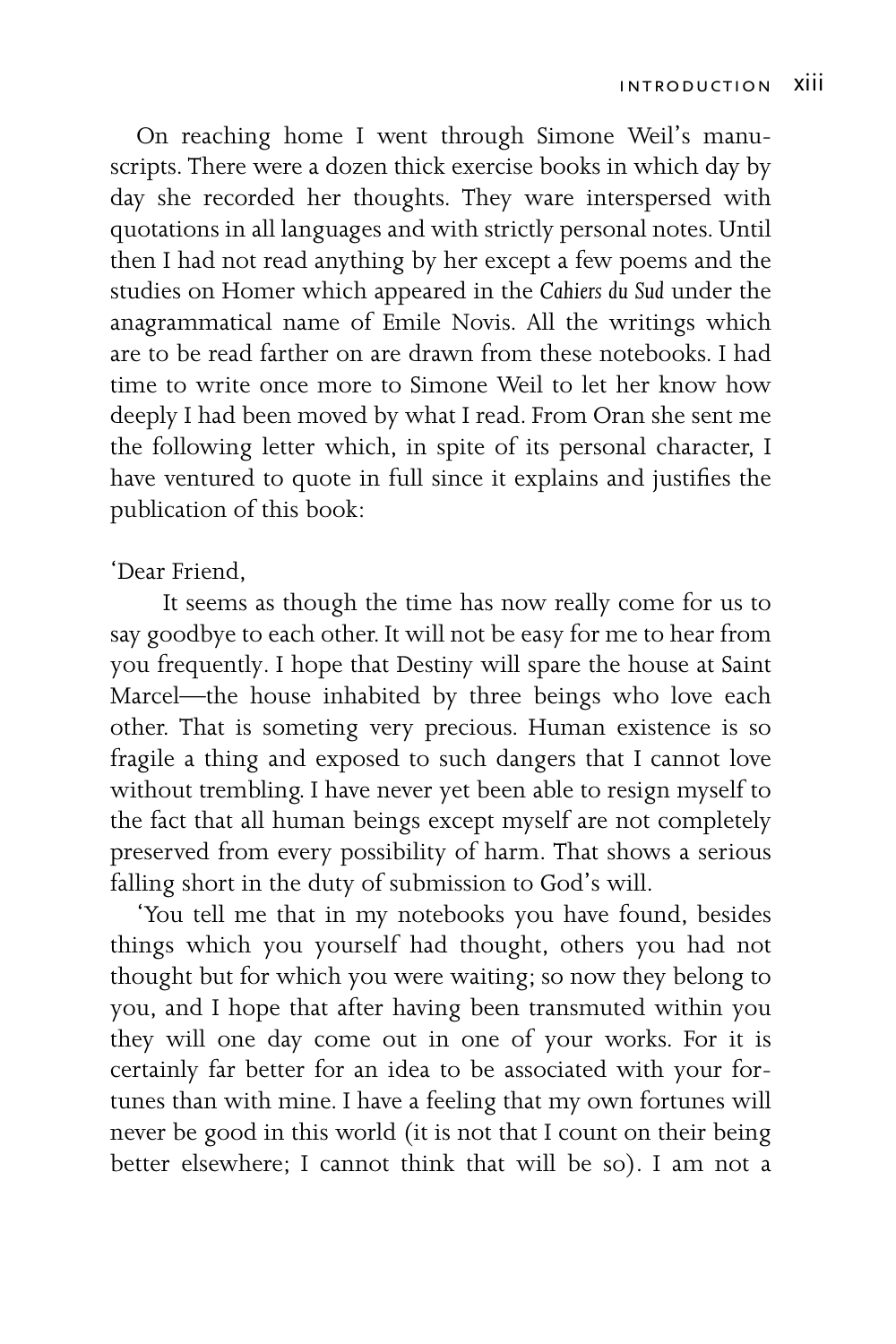person with whom it is advisable to link one's fate. Human beings have always more or less sensed this; but, I do not know for what mysterious reason, ideas seem to have less discernment. I wish nothing better for those which have come in my direction than that they should have a good establishment, and I should be very happy for them to find a lodging beneath your pen, whilst changing their form so as to reflect your likeness. That would somewhat diminish my sense of responsibility and the crushing weight of the thought that through my many defects I am incapable of serving the truth as I see it when in an inconceivable excess of mercy it seems to me that it deigns to allow me to behold it. I believe that you will take all that as simply as I say it to you. In the operation of writing, the hand which holds the pen, and the body and soul which are attached to it, with all their social environment, are things of infinitesimal importance for those who love the truth. They are infinitely small in the order of nothingness. That at any rate is the measure of importance I attach in this operation not only to my own personality but to yours and to that of any other writer I respect. Only the personality of those whom I more or less despise matters to me in such a domain

'I do not know whether I have already said it to you, but as to my notebooks, you can read whatever passages you like from them to whomever you like, but you must leave none of them in the hands of anyone else. . . . If you hear nothing of me for three or four years, you can consider that you have complete ownership of them.

'I am saying all this to you so that I can go away with a freer mind. I only regret not being able to confide to you all that I still bear undeveloped within me. Luckily, however, what is within me is either valueless or else it exists outside me in a perfect form, in a place of purity where no harm can come to it and whence it will always be able to come down again. That being so, nothing concerning me can have any kind of importance.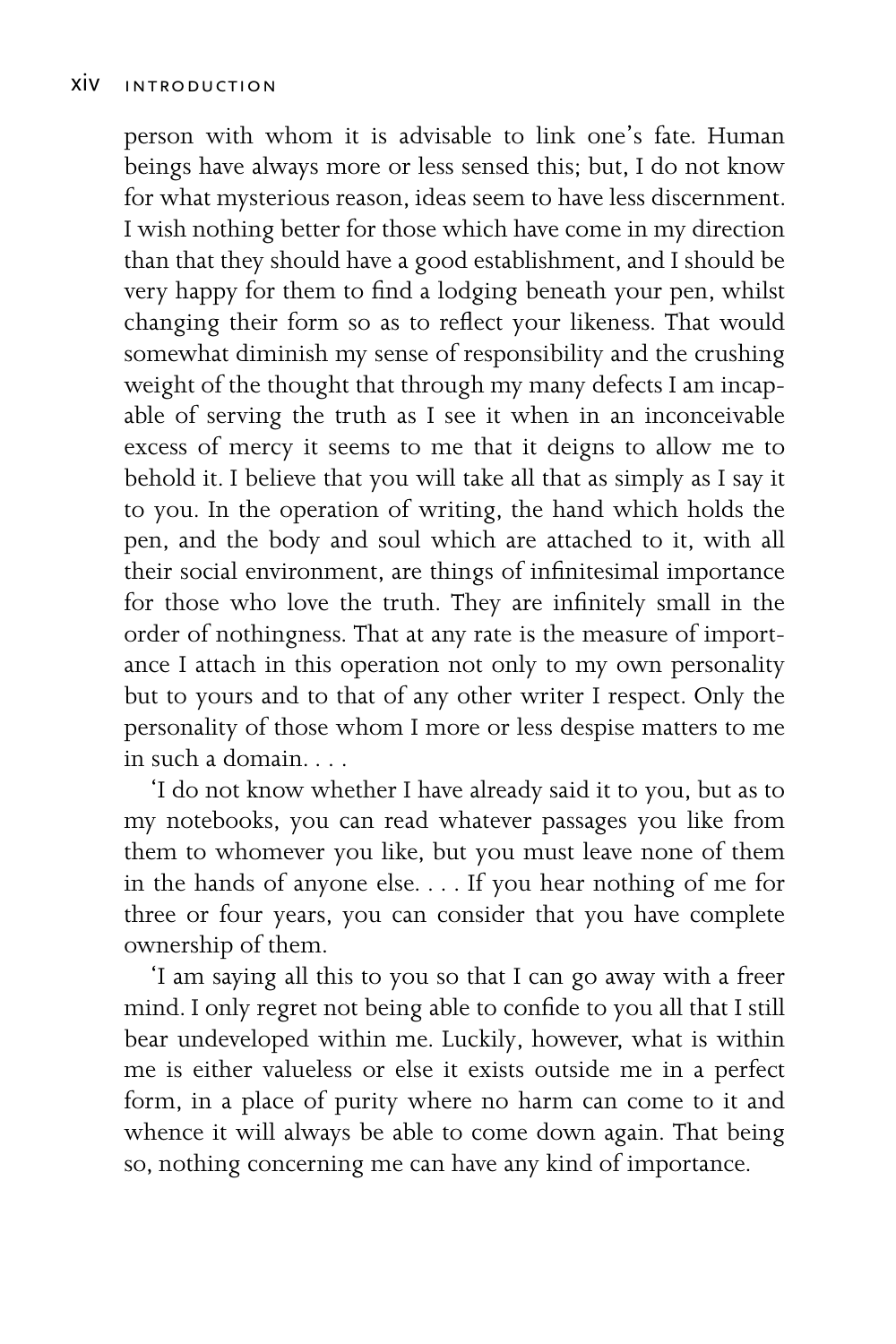'I also like to think that after the slight shock of separation you will not feel any sorrow about whatever may be in store for me, and that if you should sometimes happen to think of me you will do so as one thinks of a book one read in childhood. I do not want ever to occupy a different place from that in the hearts of those I love, because then I can be sure of never causing them any unhappiness.

'I shall never forget the generosity which made you say and write to me some of those things which warm and cheer us even when, as in my case, it is impossible to believe them. They are a support all the same—perhaps too much so. I do not know whether we shall be able to go on corresponding much longer. We must however think of that as unimportant. . . .'

If I had been a saint I should have been able to accept the offer which this letter contained. I should also have been able to accept it if I had been an utterly despicable individual. In the first case my *self* would not have counted at all, and in the second it would have been the only thing that did count. As I am neither the one nor the other the question did not arise.

Simone Weil wrote to me again from Casablanca, then a last time from New York. After that the occupation of the free zone by the Germans held up our correspondence. In November 1944, when I was expecting her return to France, I heard from friends we had in common that she had died a year before in London.

Simone Weil was too pure to have many secrets; she spoke of herself as simply as of everything else. It would be quite easy for me by referring to my memories and to our conversations together to give a very good portrait of her from the superficial point of view, a portrait of which the originality would delight all those who love anecdotes and details from actual experience. The affection I bore her makes that impossible. A brother cannot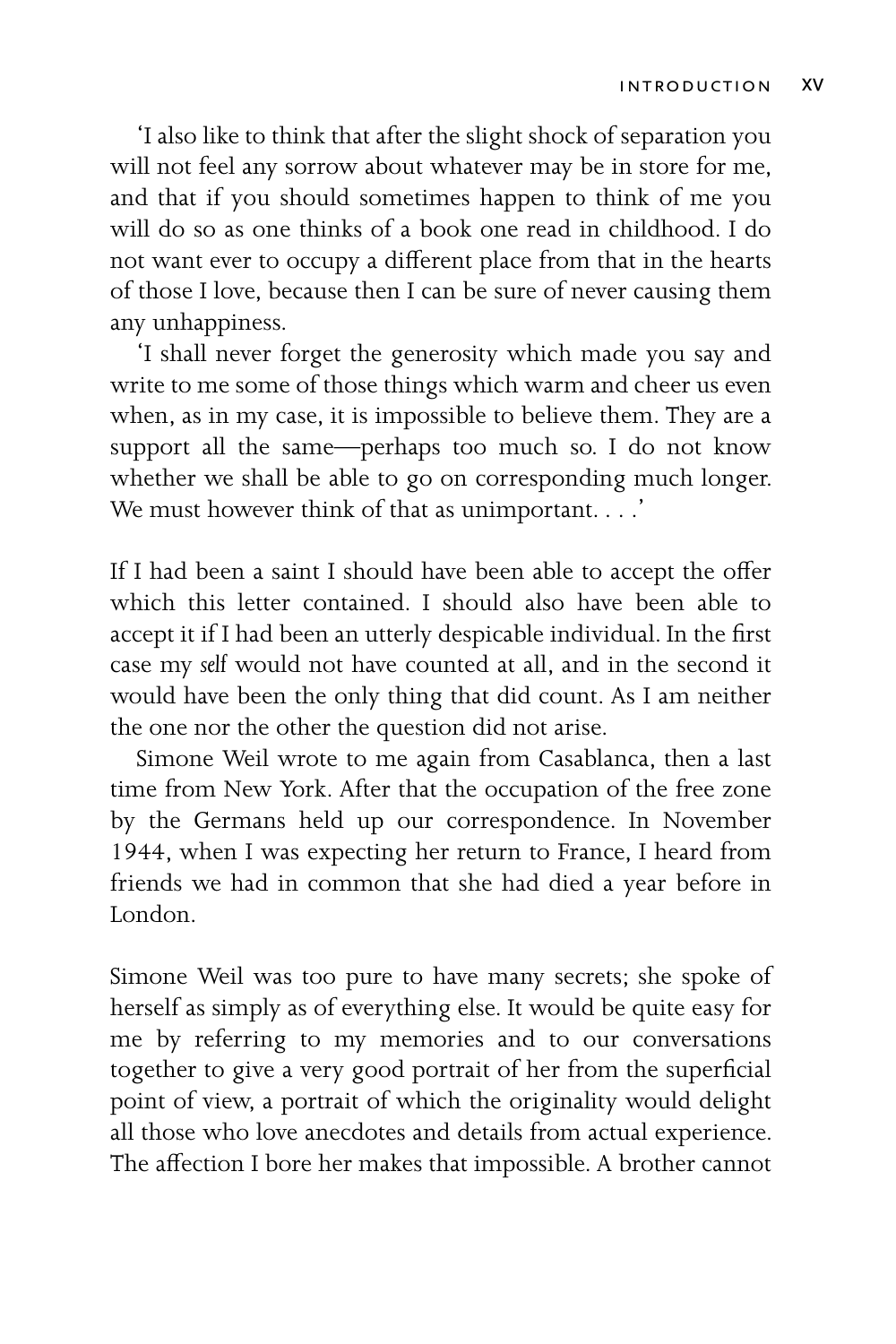speak about his sister as one writer of another. Moreover, to season such highly spiritual fare with pictorial condiments would result in somewhat bad taste. I will therefore confine myself to outlining the main features of her life before and after our meeting.

She was born in Paris in 1909 and after having been one of Alain's pupils entered the Ecole Normale Supérieure very young, there to do brilliantly in her *agrégation*, 1 her subject being philosophy. After that she taught in a number of secondary schools and very soon began to take part in politics. It goes without saying that the revolutionary convictions, which she aired with complete disregard for professional or social conventions, brought her into difficulties with the authorities. She rose above such difficulties with calm disdain. To an inspector who threatened her with reports which might have led to her dismissal she smilingly replied 'I have always considered dismissal as the normal crowning of my career.' She fought in the ranks of the extreme left, but she never joined any political body, contenting herself with defending the weak and oppressed irrespective of party or race. Wishing to share to the uttermost the lot of the poor, she asked for a holiday and took a job in the Renault works, where, without letting anyone know who she was, she worked for a year on the benches. She hired a room in the workmen's district and lived entirely on her meagre earnings. An attack of pleurisy put an end to this experiment. At the time of the Spanish War she entered the ranks of the Reds, but she made a point of never using her weapons and was more an animator than a fighter. A physical accident (she inadvertently scalded her feet) necessitated her being brought back to France. In these tragic circumstances, as throughout her life, her parents, to whom she was deeply attached but whom she kept in an agony

<sup>&</sup>lt;sup>1</sup> Competitive examination conducted by the State for admission to posts on the teaching staff of *lycées*.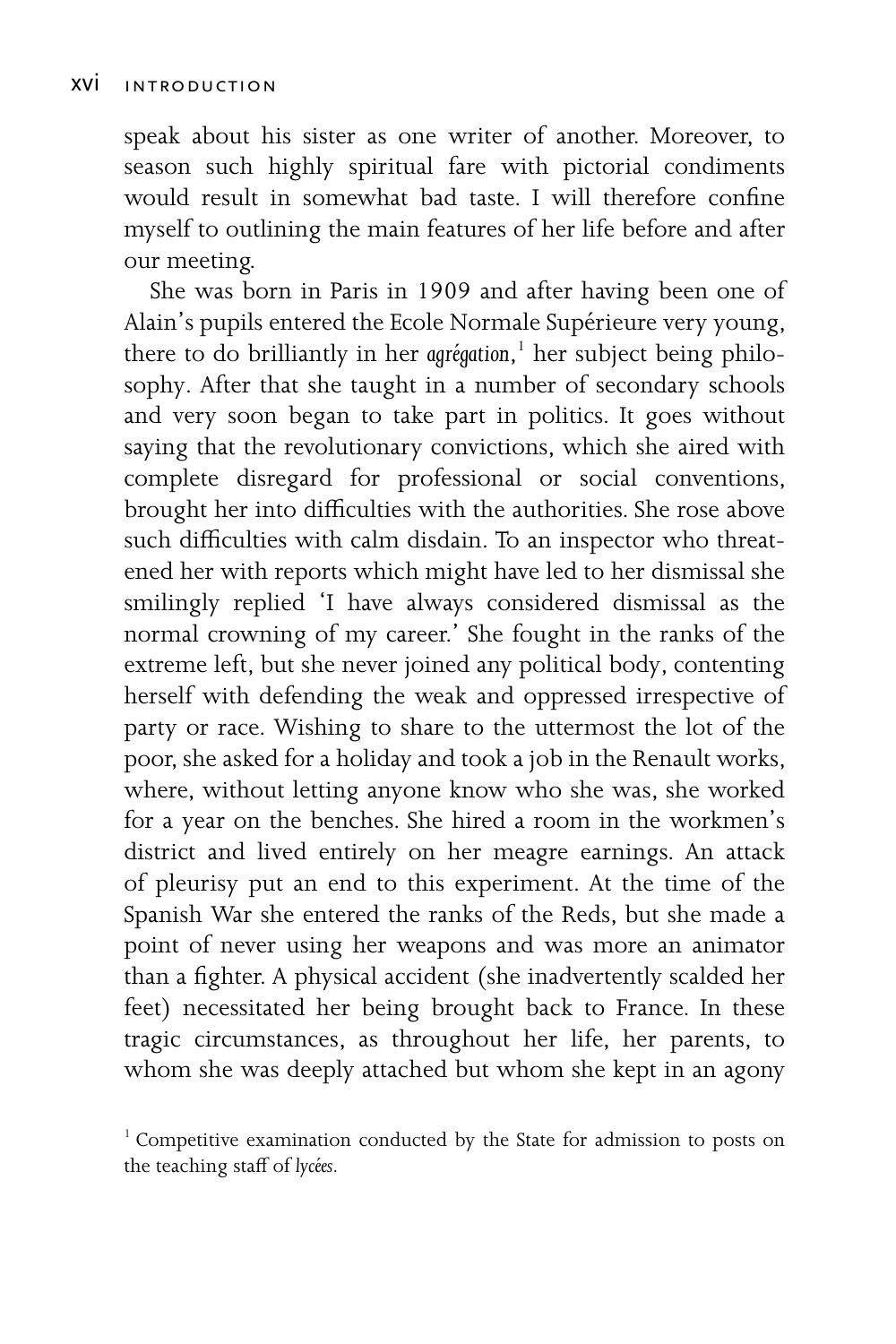of anxiety by her heroic extravagances, surrounded her with constant care, which certainly put off the inevitable outcome of an existence so free from anything tending to keep it captive in the flesh. 'The strength which the Karamazovs draw from the lowest part of their nature' and which keeps man glued to this earth was strangely lacking in her. . . .

Before recalling Simone Weil's attitude during the developments which caused the French to be so deeply divided during the years 1940 to 1944, I want to stress the fact that it would be harmful to her memory were the eternal and transcendent part of her message to be interpreted in the light of present-day politics and confused with party quarrels. No faction, no social ideology has the right to claim her. Her love of the people and her hatred of all oppression are not enough to place her among the leftists any more than her denial of progress and her cult for tradition authorize us to class her on the right. She put the same passionate enthusiasm into her political activities as into everything else, but far from making an idol of an idea, a nation or a class, she knew that the social field is above all the abode of what is relative and evil ('to contemplate the social scene', she wrote, 'is as effective a purification as to withdraw from the world, and that is why I have not been wrong in mixing for so long a time in politics'). She knew that in these matters the duty of a supernatural soul does not consist in fanatically embracing a party but in ceaselessly trying to restore the balance by taking the side of the defeated and the oppressed. It was thus that, in spite of her dislike for Communism, she wanted to go to Russia when that country was bleeding under the heel of the Germans. This idea of *counterbalancing* is essential in her conception of political and social activity: 'If we know in what direction the scales of society are tilted we must do what we can to add weight to the lighter side. Although the weight may be something evil, if we handle it with this motive we shall perhaps not be tainted by it. But we must have a conception of equal balance and be always ready to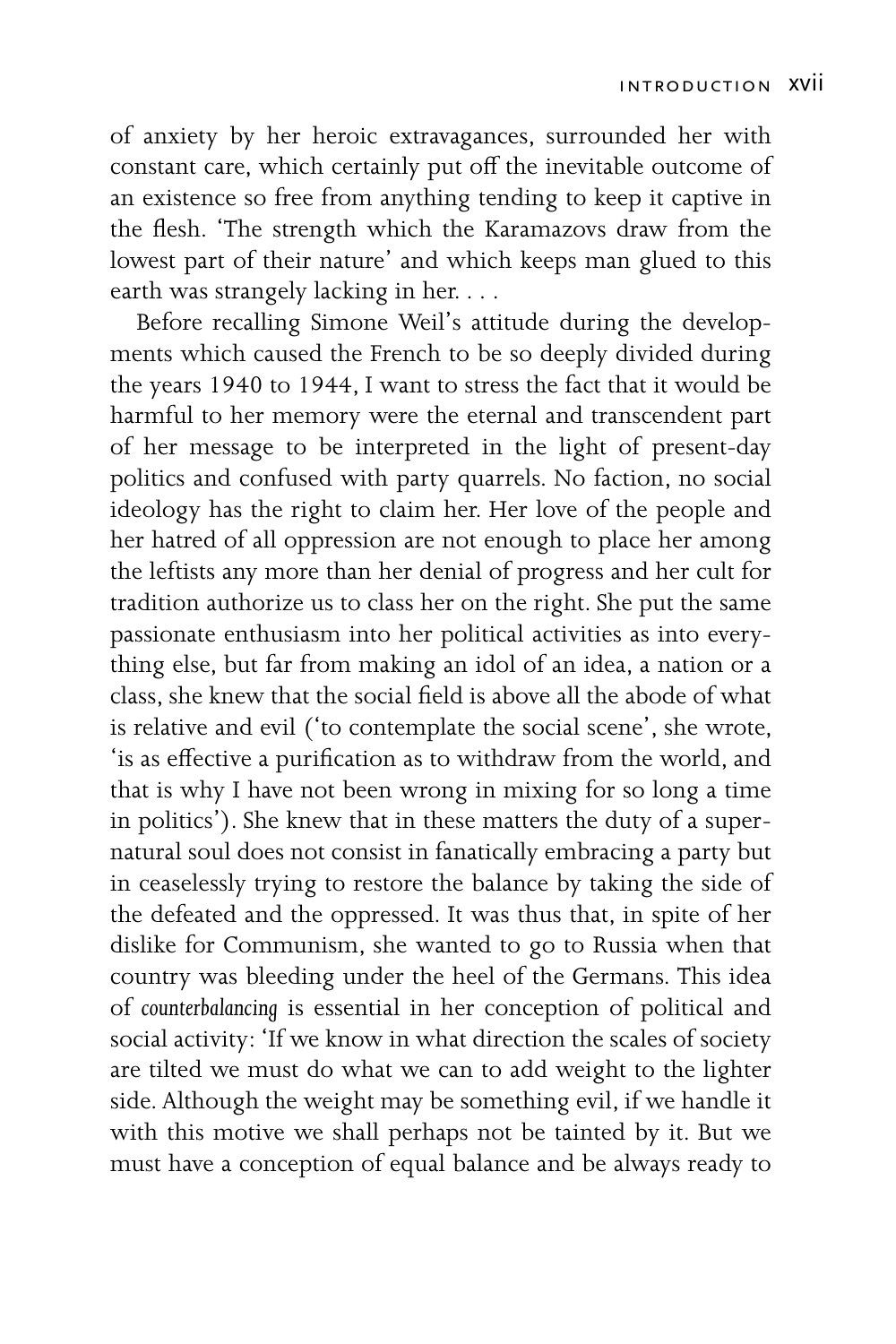change sides like Justice—that fugitive from the camp of conquerors.'

At the time of the Armistice this state of mind inclined her towards the movement of divers origins and ends which is now referred to under the global term of Resistance. Before she left for America she had had a bone to pick with the police of the French State and there is no doubt as to what would have been her fate if she had still been in France at the time of the great Gestapo raids. As soon as she reached the United States she took steps to become enrolled in the forces of the Resistance. She left for London in 1942 and worked there for some time under M. Maurice Schumann. She begged persistently to be sent on a mission to France, but her racial type was too recognizable to allow of this. Being unable to expose herself to the dangers which then hung over the lives of the French, she wanted at least to share their privations and strictly kept to rations which never exceeded the amount allocated by food coupons in France. This diet soon got the better of her health which, even to start with, was variable. Worn out with hunger and phthisis, she had to go into hospital. There she suffered acutely on account of any special comforts which were ordered for her. I had already noticed this characteristic when she was at my home: she had a horror of being given privileges and fiercely shook herself free from any watchful care which aimed at raising her above the common level. She only felt at ease on the lowest rung of the social ladder, lost among the masses of poor folk and outcasts of this world. She was moved to the country and died there after having shown her joy at once more seeing Nature. I have no details of her end. 'The death agony', she once said, 'is the supreme dark night which is necessary even for the perfect if they are to attain to absolute purity, and for that reason it is better that it should be bitter.' I dare to think that her life had been hard enough for her to have been granted a peaceful passage.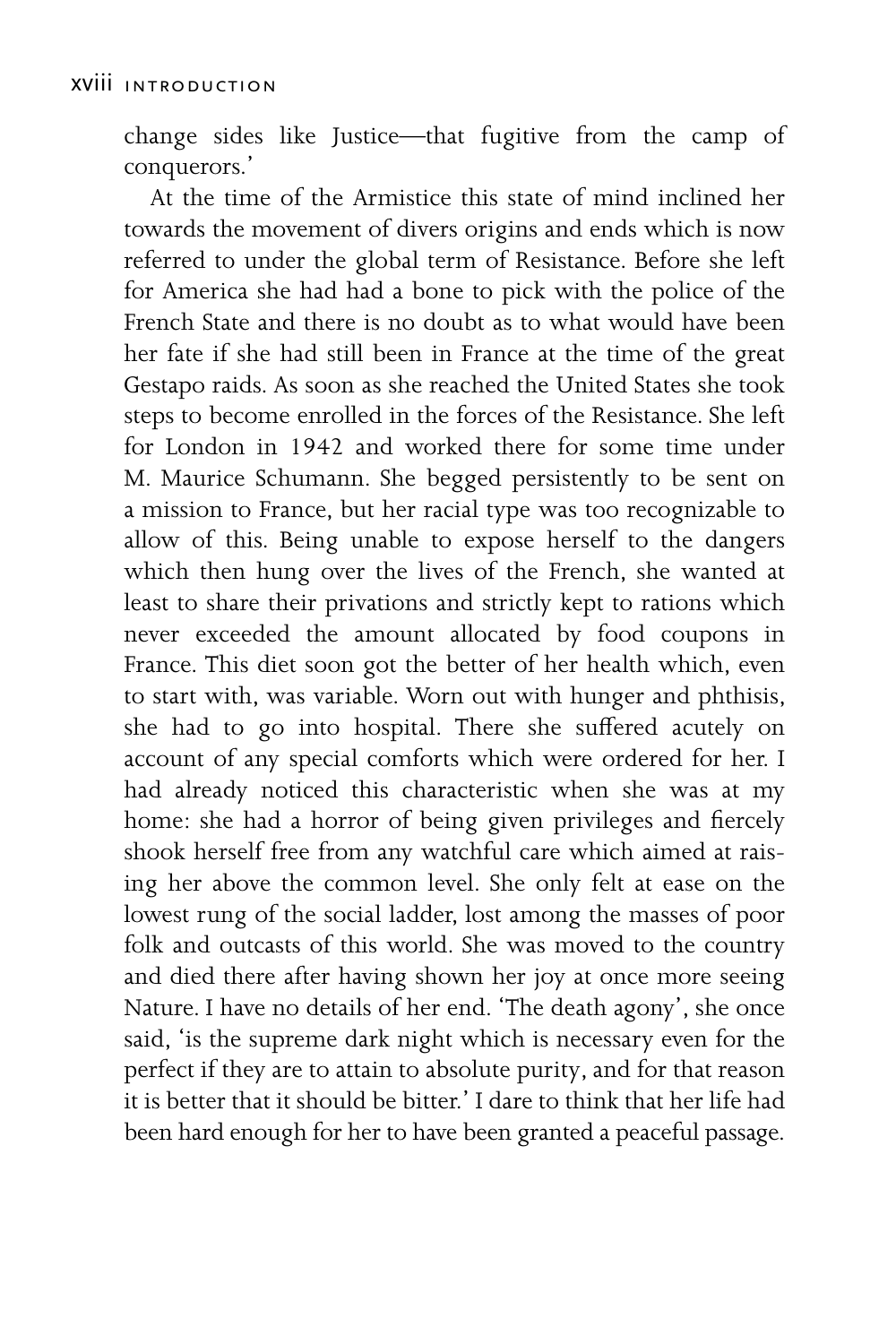Simone Weil's writings belong to the category of very great work which can only be weakened and spoilt by a commentary. My sole reason for introducing these texts is that my friendship with the author and the long conversations we had together clear away my difficulties in entering into her thought and make it easier for me to replace in their exact setting and their organic context certain formulae which are too bald or need to be elaborated. We must, in fact, remember that we are here concerned, as in Pascal's case, with simple waiting stones set out day by day, often hurriedly, with a view to a more complete building which, alas! never came into being.

The texts are bare and simple $^{\rm l}$  like the inner experience which they express. No padding is interposed between the life and the word; soul, thought and expression form one block with no joins in it. Even if I had not known Simone Weil personally, her style alone would in my opinion guarantee the authenticity of her testimony. What is most striking in these thoughts is the comprehensiveness of their possible applications; their simplicity simplifies everything they touch; they transport us to those summits of being from which the eye embraces in one glance an infinity of horizons one above the other. 'We must welcome all opinions,' she used to say, 'but they must be arranged vertically and kept on suitable levels.' Again: 'Whatever is real enough to allow of superposed interpretations is innocent and good.' This sign of greatness and purity is found on every page of her work.

Here for instance is a thought which wipes out the ancient quarrel between optimism and pessimism—that quarrel which Leibniz could not settle: 'There is every degree of distance between the creature and God. A distance in which the love of God is impossible: matter, plants, animals. Evil is so complete

 $1$ <sup>1</sup> This is the explanation of certain repetitions and negligences of style which we have scrupulously respected throughout.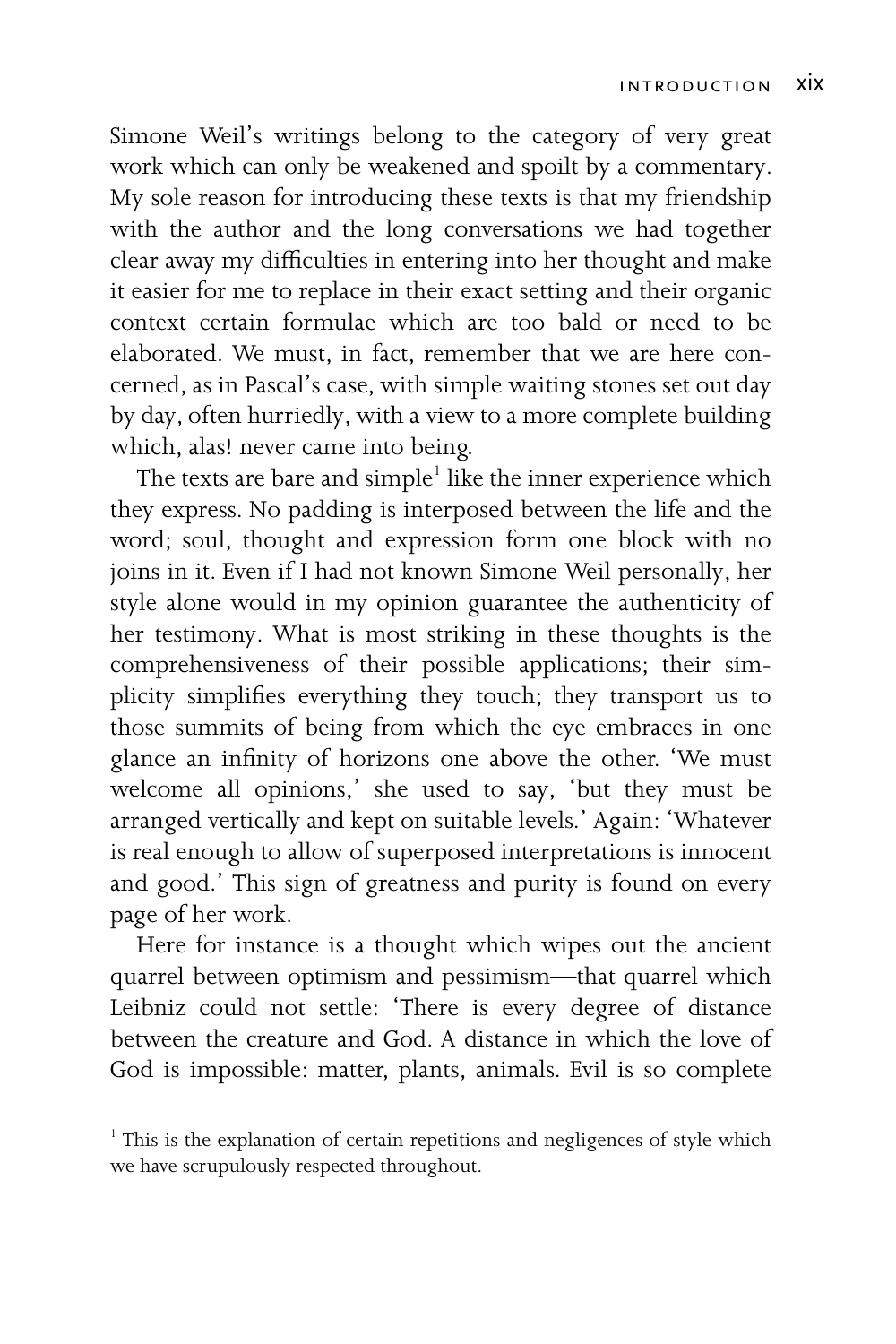there that it destroys itself: there is no longer any evil: mirror of divine innocence. We are at the point where love is just possible. It is a great privilege since the love which unites is in proportion to the distance. God has created a world which is not the best possible but which contains the whole range of good and evil. We are at the point where it is as bad as possible because beyond is the stage where evil becomes innocence.'

Or there is this other thought which throws light on the problem of evil and reaches to the very secrets of divine love: 'All created things refuse to satisfy me as ends. Such is the extreme mercy of God towards me. And that very thing constitutes evil. Evil is the form which the mercy of God takes in this world.' And then there is this abrupt and final refutation of all such philosophers as Schopenhauer or Sartre who argue that the presence of evil in the world justifies a fundamental pessimism: 'To say that the world is not worth anything, that this life is of no value, and to give evil as the proof is absurd, for if these things are worthless what does evil take from us?'

Or again, we find the law of the insertion of the higher into the lower formulated thus: 'Every order which transcends another can only be introduced into it under the form of something infinitely small.' This completes and deepens the law of the three orders of Pascal. The world of life does indeed appear to be infinitely small in the midst of the material world: what do living beings represent when compared to the huge mass of the planet and perhaps of the cosmos? It is the same with the spiritual world in relation to the world of life: there are at least 500,000 living species on the earth, of which only one possesses 'il ben dell' intelletto'. And as for the world of grace, it, in turn, appears infinitely small against the mass of our secular thoughts and affections: the gospel illustrations of the leaven and the grain of mustard seed are clear enough evidence of this 'characteristic of being infinitesimal which belongs to pure goodness'.

Impregnating the whole of Simone Weil's work is the driving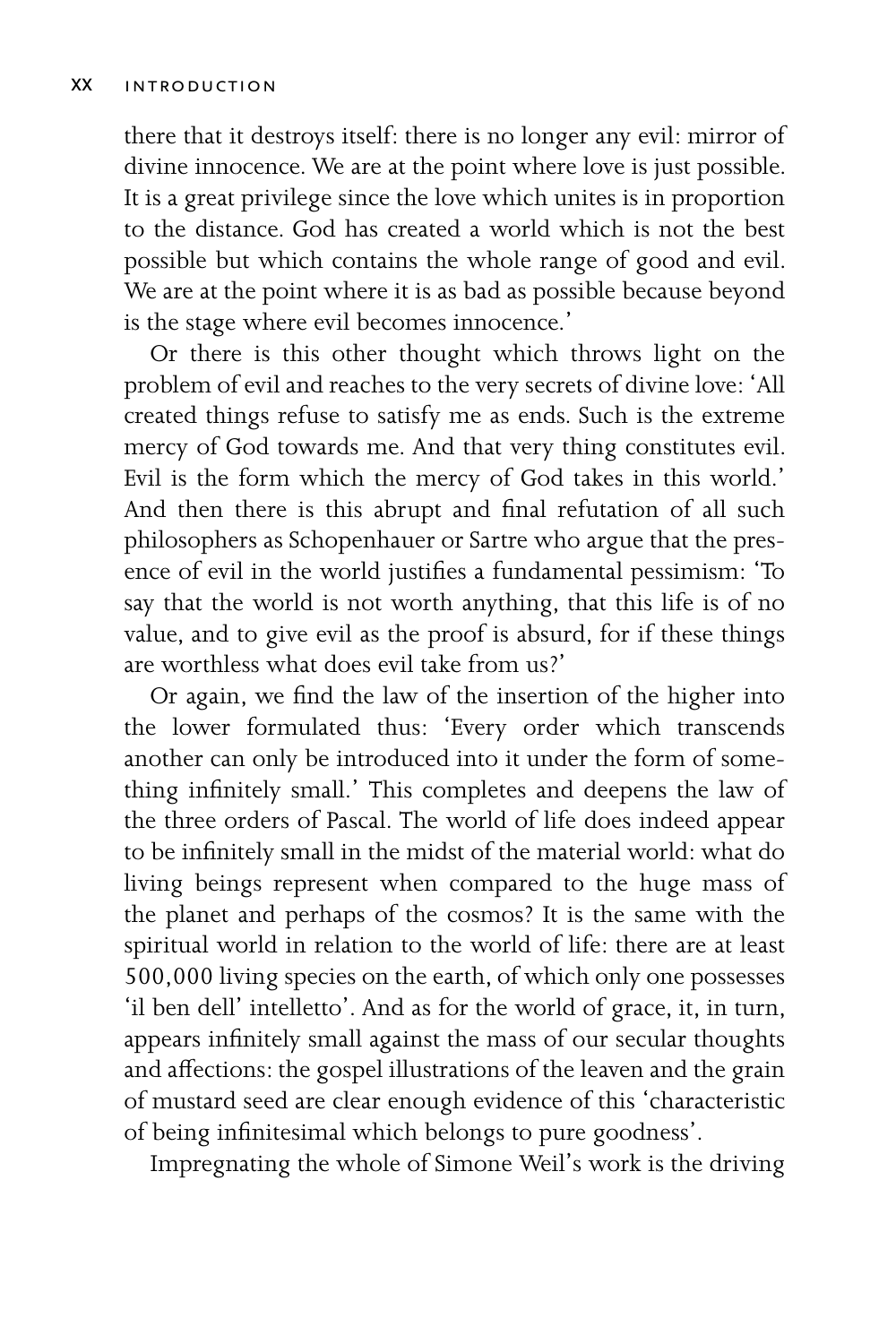force of an intense desire for inward purification which comes out even in her metaphysics and her theology. Stretching out with all her soul towards a pure and absolute goodness of which nothing here below provides her with a proof but which she feels to be more real than anything existing in and around her, she seeks to establish her faith in this perfect being upon a base which no stroke of fortune, no affliction, no surging wave either of mind or matter can shake. For that, it is important before all things to eliminate from the inner life all forms of illusion and compensation (imaginative piety, the 'consolations' of religion, a crude faith in the immortality of the self, etc.) which too often usurp the name of God and which are really no more than shelters for our weakness or our pride: 'We have to be careful about the level on which we place the infinite. If we put it on the level which is only suitable for the finite it does not much matter what name we give it.'

Creation reflects God by its beauty and harmony, but, through the evil and death which abide in it and the blind necessity by which it is governed, it also reflects the absence of God. We have *issued* from God: that means that we bear his imprint and it means also that we are separated from him. The etymology of the word to exist (to be placed outside) is very illuminating in this respect: we can say we exist, we cannot say we are. God who is Being has in a sense effaced himself so that we can exist: he has given up being everything in order that we might exist; he has dispossessed himself in our favour of his own necessity, which is identical with goodness, to allow another necessity to reign which is alien and indifferent to good. The central law of this world, from which God has withdrawn by his very act of creation, is the law of gravity, which is to be found analogously in every stage of existence. Gravity is the force which above all others draws us from God. It impels each creature to seek everything which can preserve or enlarge it and, as Thucydides says, to exercise all the power of which it is capable. Psychologically it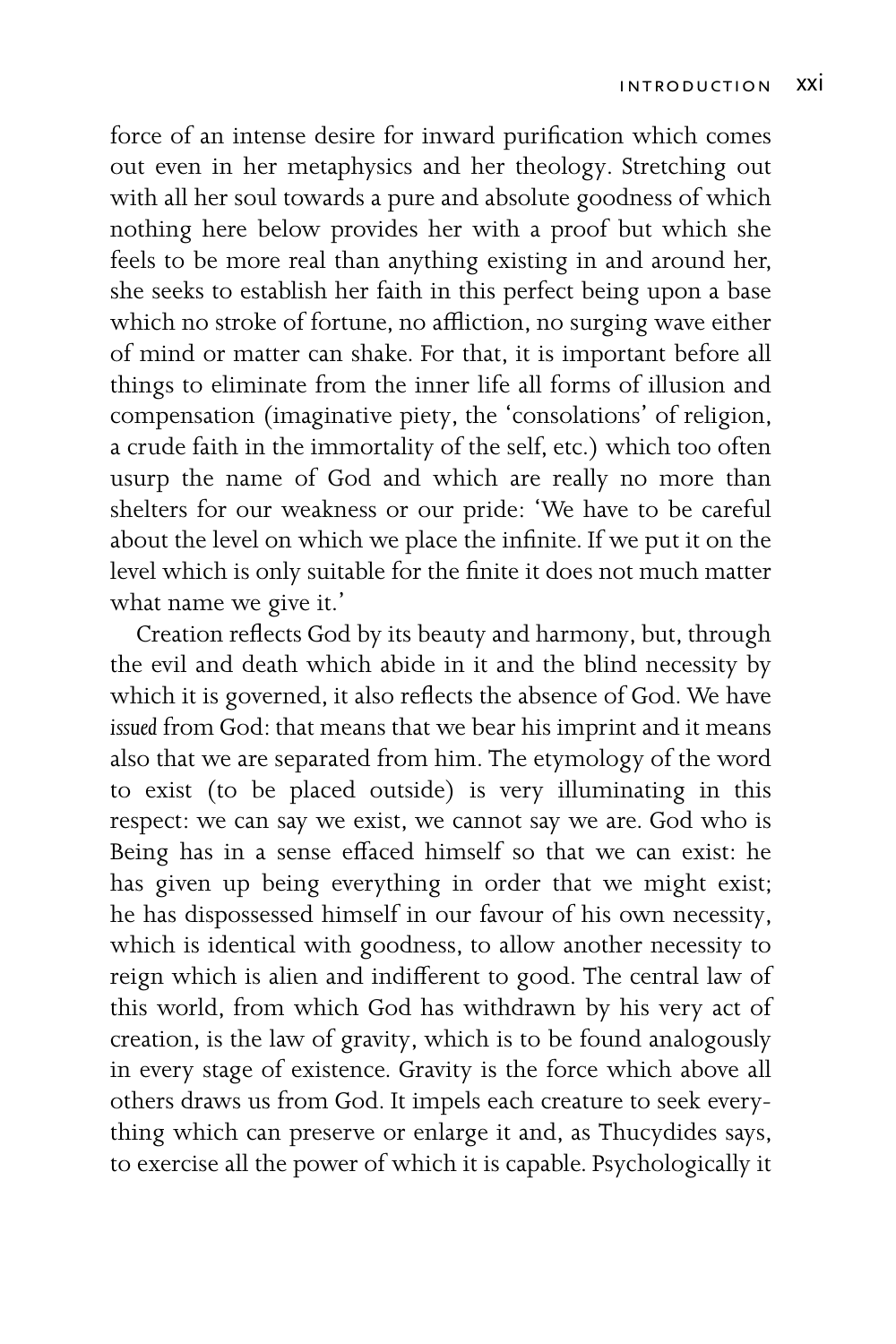is shown by all those motives which are directed towards asserting or reinstating the self, by all those secret subterfuges (lies of the inner life, escape in dreams or false ideals, imaginary encroachments on the past and the future, etc.) which we make use of to bolster up from inside our tottering existence, that is to say, to remain apart from and opposed to God.

Simone Weil presents the problem of evil as follows: 'How can we escape from that which corresponds to gravity in ourselves?' By grace alone. In order to come to us God passes through the infinite thickness of time and space; his grace changes nothing in the play of those blind forces of necessity and chance which guide the world; it penetrates into our souls as a drop of water makes its way through geological strata without affecting their structure, and there it waits in silence until we consent to become God again. Whereas gravity is the work of creation, the work of grace consists of 'decreating' us. God consented through love to cease to be everything so that we might be something; we must consent through love to cease to be anything so that God may become everything again. It is therefore a question of abolishing the self within us, 'that shadow thrown by sin and error which stops the light of God and which we take for a being.' Without this utter humility, this unconditional consent to be nothing, all forms of heroism and immolation are still subject to the law of gravity and falsehood: 'We can offer nothing short of ourselves. Otherwise what we term our offering is merely a label attached to a compensatory assertion of the "I"'.

In order to kill the self we must be ready to endure all the wounds of life, exposing ourselves naked and defenceless to its fangs, we must accept emptiness, an unequal balance, we must never seek compensations and, above all, we must suspend the work of our imagination, 'which perpetually tends to stop up the cracks through which grace flows.' Every sin is an attempt to fly from emptiness. We must also renounce the past and future,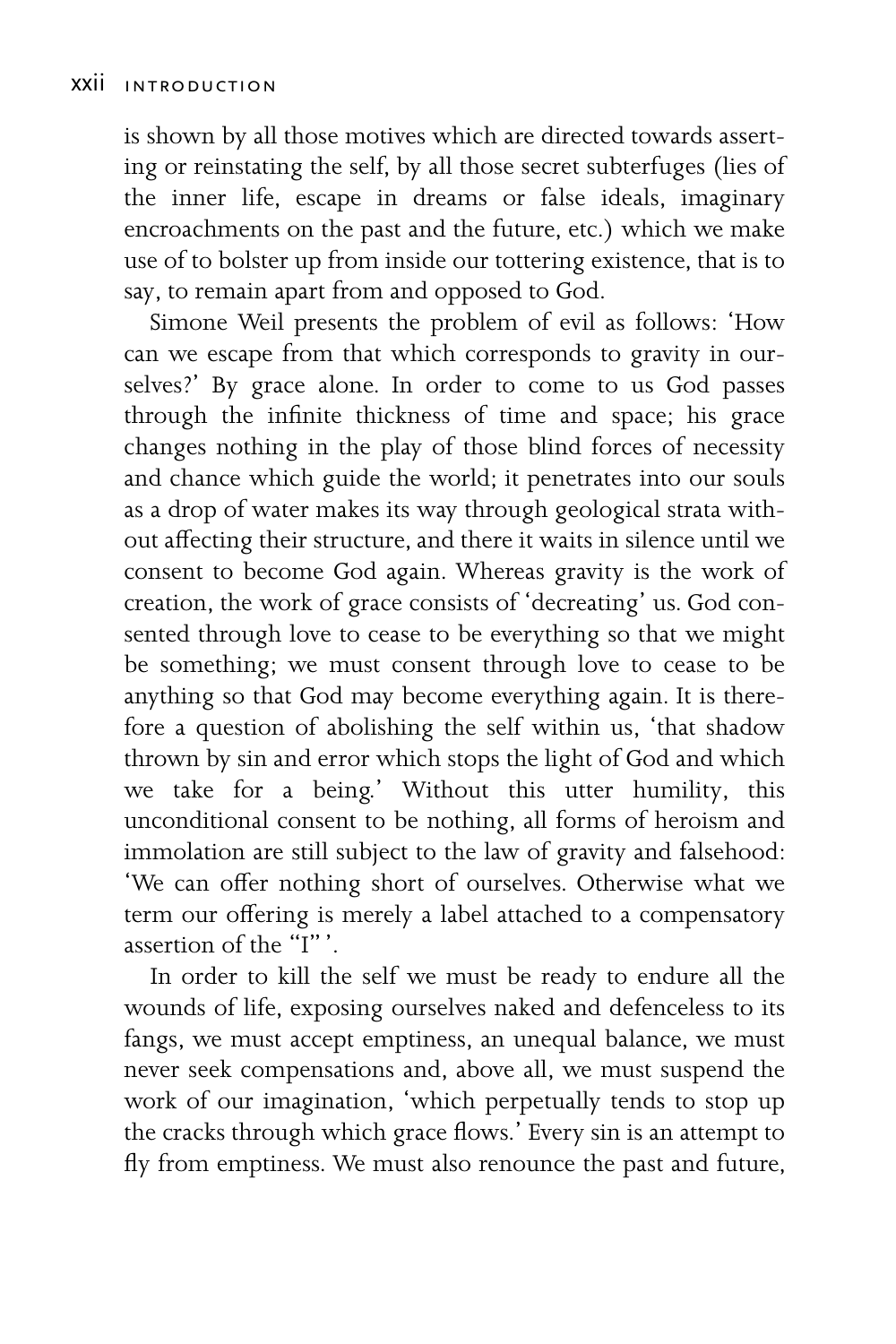for the self is nothing but a coagulation of past and future around a present which is always falling away. Memory and hope destroy the wholesome effect of affliction by providing an unlimited field where we can be lifted up in imagination ('I used to be', 'I shall be' . . .), but faithfulness to the passing moment reduces man truly to nothing and thus opens to him the gates of eternity.

The self should be destroyed in us from within by love. But its destruction can also be brought about from without by extreme suffering and degradation. There are vagrants and prostitutes who have no more self-esteem than the saints and whose life is confined to the passing moment. Therein lies the tragedy of degradation. It is irreparable, not because the self which it destroys is precious, for the self is made to be destroyed, but because it prevents God from effecting the destruction himself and robs eternalizing love of its prey.

Simone Weil makes a sharp distinction between this supernatural immolation and all forms of human grandeur and heroism. Here below God is the feeblest and most destitute of beings; his love, unlike that of idols, does not fill the carnal part of the soul; to go to him we have to labour in the void, to refuse every intoxication of passion or pride which veils the horrible mystery of death, and to allow ourselves to be guided only by the 'still, small voice' spoken of in the Bible—a voice inaudible to the senses and unnoticed by the self. 'To say to Christ as Saint Peter did: "I will always be faithful to thee", is to deny him already, for it is to suppose that the source of fidelity is in ourselves and not in grace. As he was chosen, this denial was made known to all men and to himself. How many others boast in the same way and never understand.' It is easy to die for something forceful because participation in force produces an intoxication which stupefies us. But it is supernatural to die for something weak: thousands of men were able to die heroically for Napoleon, whilst Christ in his agony was deserted by his disciples (the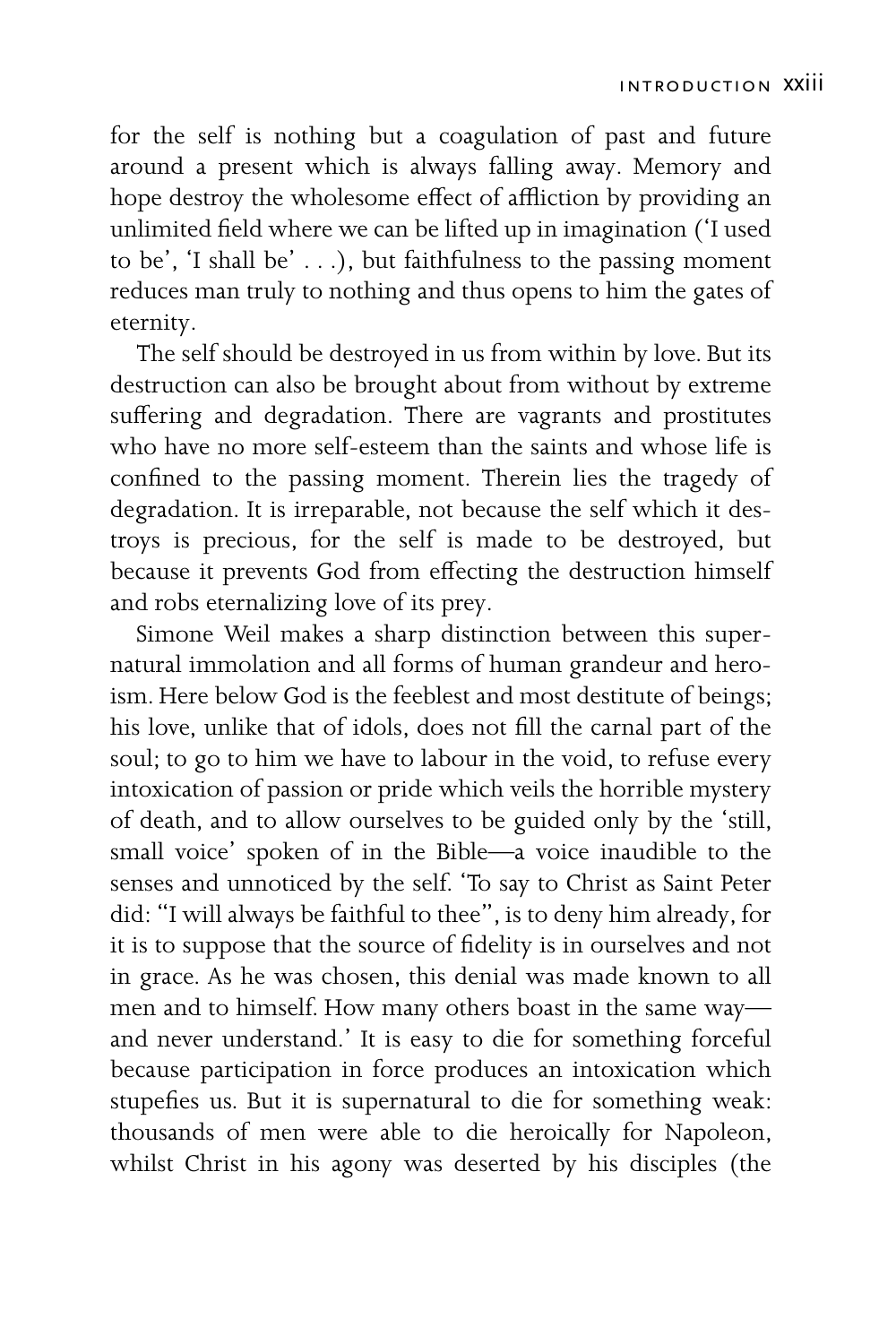sacrifice was easier later on for the martyrs, for they were already upheld by the social force of the Church). 'Supernatural love has no contact with force, moreover it does not protect the soul against the coldness of force, the coldness of steel. Only an earthly attachment, if it has in it enough energy, can afford protection against the coldness of steel. Armour is made of metal in the same way as the sword. If we want a love which will protect the soul from wounds we must love something other than God.'

The hero wears armour, the saint is naked. Now armour, while keeping off blows, prevents any direct contact with reality and above all makes it impossible to enter the third dimension which is that of supernatural love. If things are really to exist for us they have to penetrate within us. Hence the necessity for being naked: nothing can enter into us while armour protects us both from wounds and from the depths which they open up. All sin is an attack against the third dimension, an attempt to bring back to the plane of unreality and painlessness an emotion which seeks to penetrate to the depths. This law is inexorable: we lessen our own suffering to the extent that we weaken our inner and direct communion with reality. At the extreme limit of this process life is entirely stretched out on the surface: we suffer no more except in a dream, for existence, reduced to two dimensions, becomes flat like a dream. This holds good for consolations, illusions, boasting and all the compensatory reactions by which we try to fill up the hollows bitten into us by reality. Every empty place or hollow does in fact imply the presence of the third dimension; it is not possible to enter *into* a surface, and to fill up a hole is equivalent to taking refuge in isolation on the surface. The adage of ancient physics: 'Nature abhors a vacuum', is strictly true in psychology. But this vacuum is precisely what grace needs in order to come into us.

This process of 'decreation', which is the only way of salvation, is the work of grace and not of the will. Man does not pull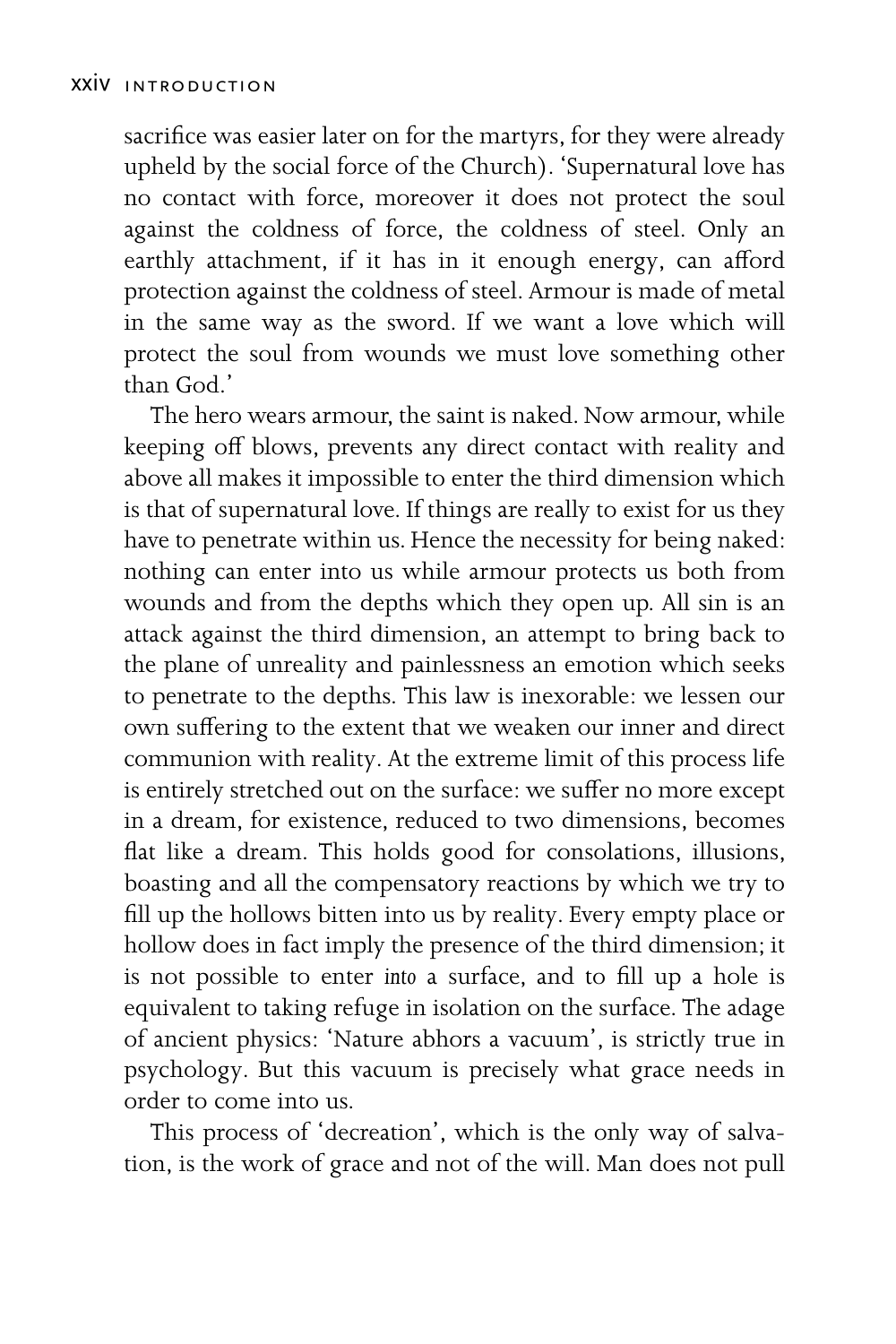himself up to heaven by the hair. The will is only useful for servile tasks; it controls the right use of natural virtues, which are pre-requisites of the work of grace, in the same way as the ploughman's effort must precede the sowing. But the divine seed comes from elsewhere. . . . In this realm Simone Weil, like Plato and Malebranche, considers attention to be of far more importance than will: 'We must be indifferent to good and evil, *really* indifferent; that is to say, we must turn the light of attention equally on each of them. Then the good will triumph by an automatic phenomenon.' It is precisely this superior automatism which has to be created; it is not obtained by tightening up the *self* and 'going beyond one's capacity' (*forçant son talent*) for doing good (nothing is more degrading than a noble action performed in an unworthy spirit) but by arriving through self-effacement and love at that state of perfect docility to grace whence goodness spontaneously emanates. 'Action is the pointer which shows the balance. We must not touch the pointer but the weight.' Unfortunately it is easier to tamper with the pointer than to alter our own weight in these 'golden scales of Zeus'.

So, then, religious attention raises us above the 'aberration of opposites' and the choice between good and evil—'Choice, a notion belonging to a low level'. So long as I hesitate between doing or not doing a bad action (for instance, possessing or not such and such a woman who offers herself to me, betraying or not betraying some friend), even if I choose the good I scarcely rise above the evil I reject. In order for my 'good' action to be really pure, I must dominate this miserable oscillation so that the righteousness of my outward behaviour is the exact expression of my inward necessity. Holiness is like degradation in this respect<sup>1</sup>; just as an utterly despicable man does not hesitate to

 $1$  This is the postulate of Hermes: the highest resembles the lowest—a central law of being of which Simone Weil gives endless illustrations in her work. Thus the non-resistance of the saints is outwardly indistinguishable from cowardice; supreme wisdom ends in a sense of ignorance, the motions of grace have the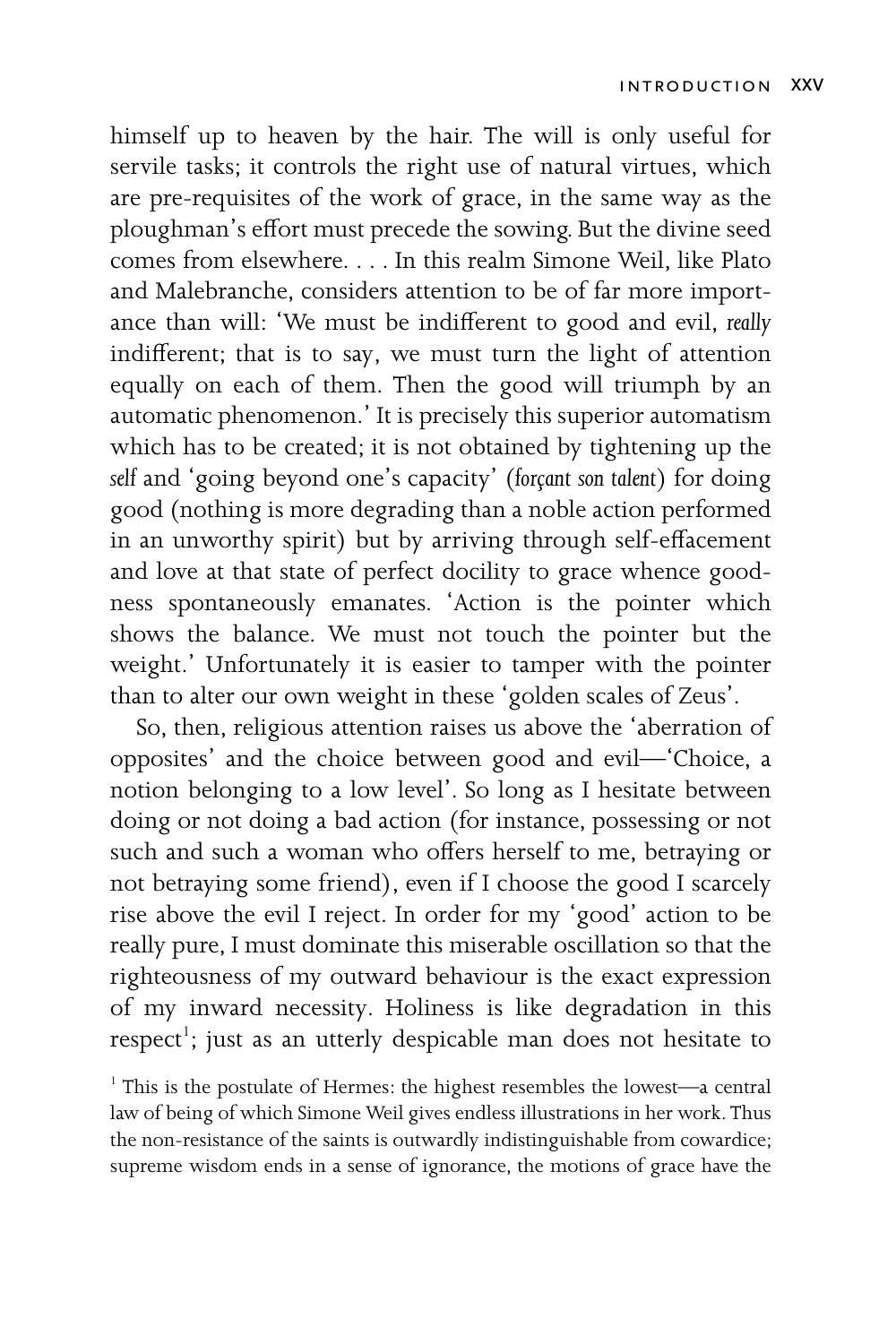possess himself of a woman if his passion demands it or to betray a friend if it is in his interest to do so, a saint has no choice to make about remaining pure and faithful: he cannot do anything else; he goes towards goodness like the bee towards a flower. Goodness which we choose by balancing it against evil has scarcely anything but social value; to the eyes of Him 'who seeth in secret' it proceeds from the same motives and is marked by the same vulgarity as evil. Hence the kinship often observed between certain forms of 'virtue' and the corresponding sin: theft and the bourgeois respect for property, adultery and a 'respectable woman', the savings-bank and waste, etc. Real goodness is not opposed to evil (in order to oppose something directly it is necessary to be on the same level); it transcends and effaces it. 'What evil violates is not goodness, for goodness is inviolate; only a degraded good can be violated.'

The soul engaged in the pursuit of pure goodness comes up against irreducible contradictions. Contradiction is the criterion of reality. 'Our life is impossibility, absurdity. Everything that we want is in contradiction with the conditions or consequences which are attached to it. It is because we ourselves are a contradiction, being creatures, being God and infinitely other than God.' Have countless children, for instance, and you are bringing about overpopulation and war (Japan is a typical case of this); improve the material conditions of a nation and you are in danger of impairing its soul; devote yourself entirely to someone and you will cease to exist for him, etc. Only imaginary good things have no contradiction in them: the girl who wants to have numerous offspring, the social reformer who dreams of the people's well-being, etc., meet with no obstacles so long as they do not pass on to action; they sail gaily forward in a sea of pure but fictitious goodness; the shock of hitting the rocks is the

inevitability of animal instincts. ('I have become as a beast of burden before thy face' . . .), detachment is like indifference, etc.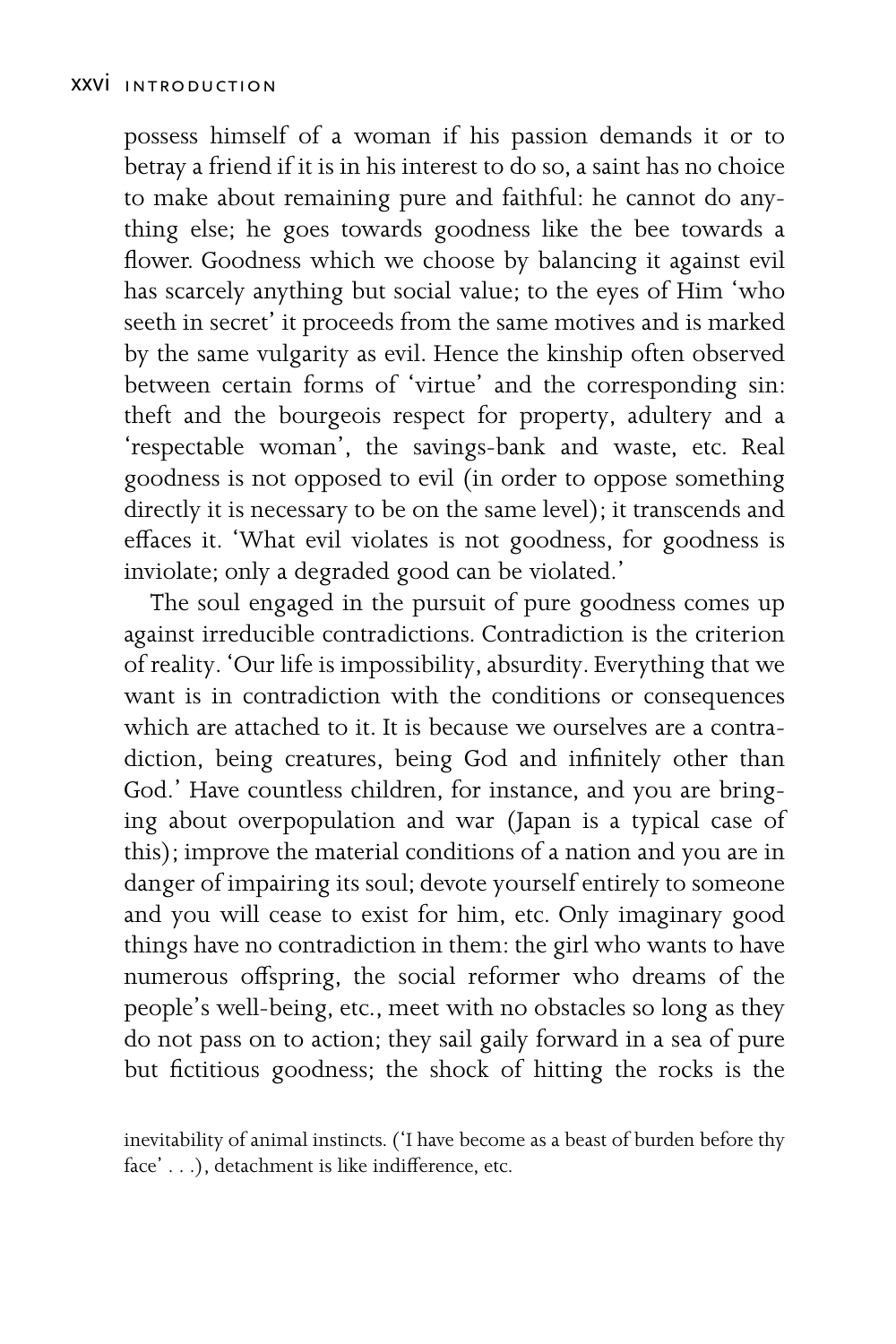signal which wakens them. We must accept this contradiction the sign of our misery and our greatness—in all its bitterness. It is through fully experiencing and suffering from the absurdity as such of this universe where good and evil are mixed that we attain to the pure goodness whose kingdom is not of this world. 'That action is pure which we can accomplish by keeping our intention totally directed towards pure and impossible goodness, without disguising from ourselves by any lie either the attraction or the impossibility of pure goodness.' Instead of filling the space which stretches between necessity and goodness with dreams (faith in God as a temporal father, science, progress . . .) we must receive the two branches of contradiction just as they are and allow ourselves to be torn asunder by their distance. And it is in this tearing, which is as it were a reflection in man of the creative act which rends God, that we rediscover the original identity of necessity and goodness: 'This world, in so far as it is quite empty of God, is God himself. Necessity, in so far as it is absolutely distinct from goodness, is goodness itself. That is why all consolation in affliction separates us from love and from truth. Therein lies the mystery of mysteries. When we touch it we are secure.' He, therefore, who refuses to accept confusion is marked for suffering. From Antigone whom the guardian of the temporal city called upon to go and love among the shades, down to Simone Weil herself whom human injustice crucified until she was in her grave, affliction is the lot of all those lovers of the absolute who are astray in this world of relative things: 'If we want only goodness we are opposed to the law which links good to evil as the illuminated object to the shadow, and, being opposed to the universal law of the world, it is inevitable that we should fall into affliction.' In so far as the soul is not completely emptied of itself, this thirst for pure goodness leads to the suffering of expiation; in a perfectly innocent soul it produces redemptive suffering: 'To be innocent is to bear the weight of the whole universe. It is to throw in the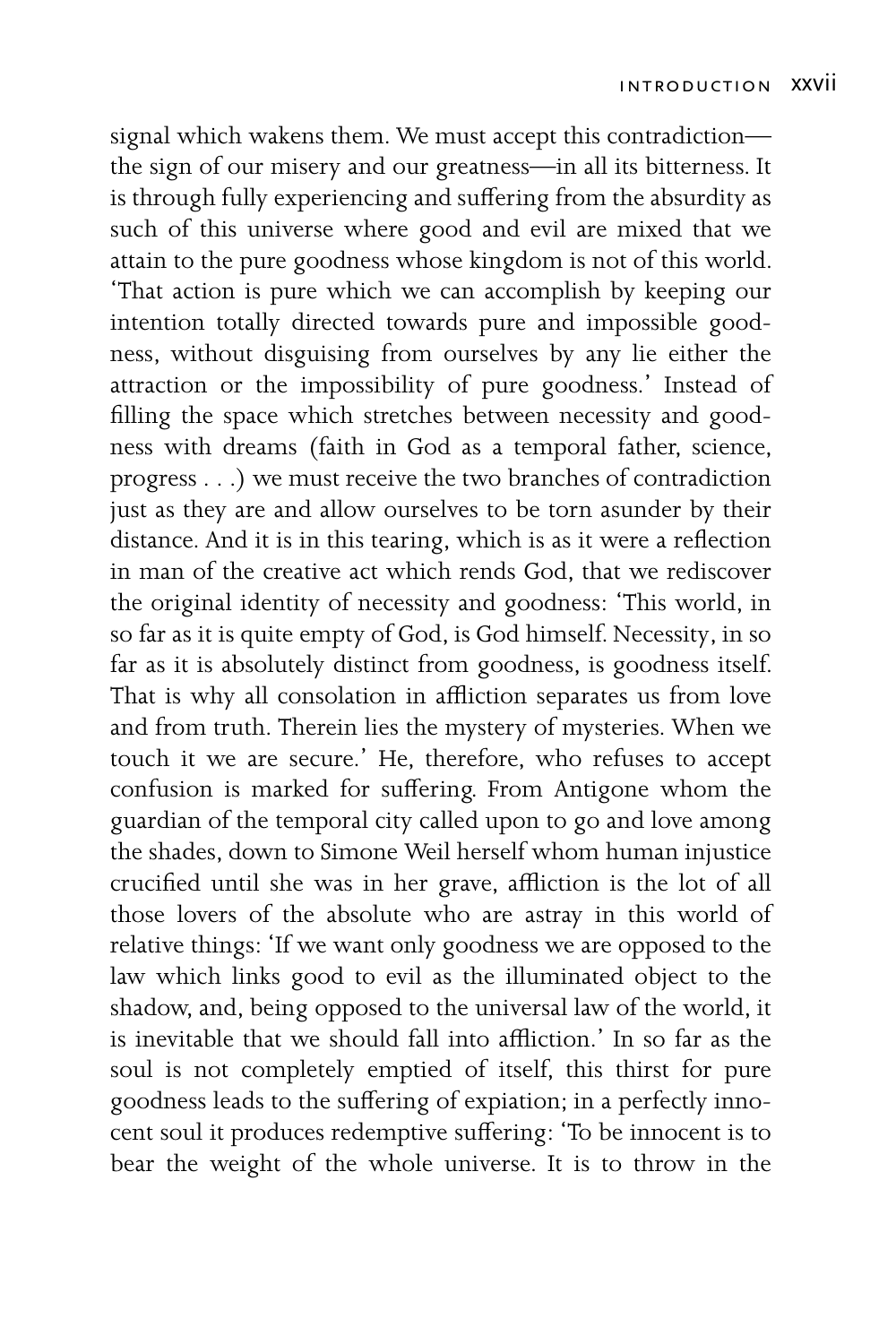counterweight to restore the balance.' Thus purity does not abolish suffering; on the contrary it deepens it to infinity whilst giving it an eternal meaning: 'The extreme greatness of Christianity lies in the fact that it does not seek a supernatural cure for suffering, but a supernatural use of it.'

This mystery of suffering which 'decreates' man and gives him back to God finds its centre in the mystery of the Incarnation. If God had not been incarnate, man who suffers and dies would have become in a sense greater than God. But God made himself man and died on the Cross. 'God abandoned God. God emptied himself: these words enfold the meaning both of the Creation and of the Incarnation with the Passion. . . . To teach us that we are nothing (*non-être*) God made himself nothing.' In other words God became a creature in order to teach us how to undo the creature in ourselves, and the act of love by which he was separated from himself brings us back to him. Simone Weil sees the essence of the mediatorial function of Jesus Christ in his assumption of the human condition with all that is most miserable and tragic in it: the signs and miracles constitute the human and relatively low part of his mission; the supernatural part consists of the agony, the sweat of blood, the Cross and his vain calls to an unanswering heaven. The words of the Redeemer: 'My God, my God, why hast thou forsaken me?' which sum up all the agony of the creature thrown into the midst of time and evil and to which the Father replies only with silence—these words alone are enough proof for her of the divinity of Christianity.

Man only finds salvation by living in the bare instant, renouncing the past and future. That rules out the modern myth of the indefinite progress of humanity, even when it is presented under the form of a divine education. There are few ideas which are as impious as this one, for it tends to make us seek in the future what eternity alone can give, that is to say, to turn away from God. 'Nothing can have a destination which is not its origin. The contrary idea, the idea of progress—poison. The plant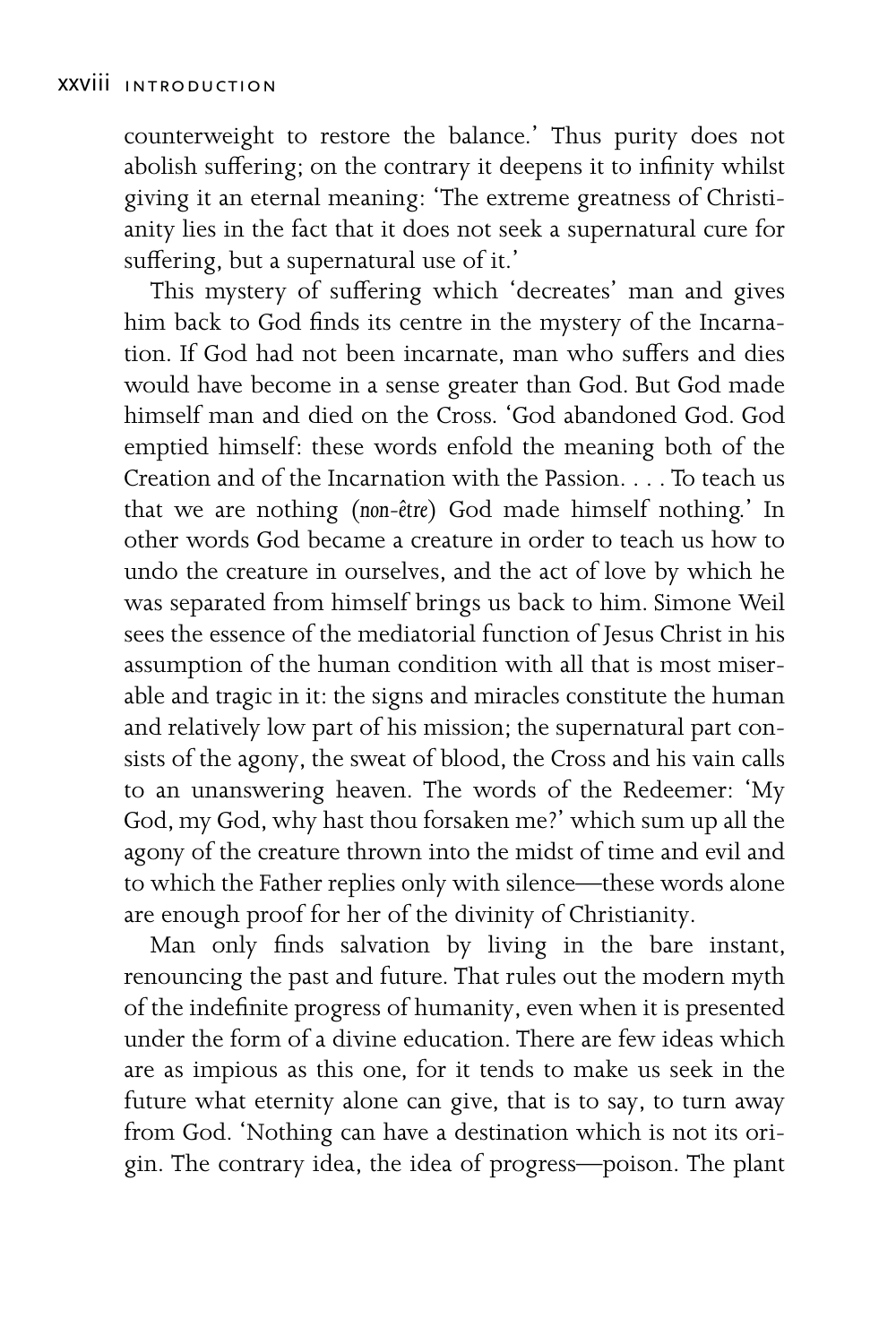which bears such fruit should be torn up by the roots.' This does not mean to say that humanity cannot acquire anything in the course of time, but such progress, in so far as it is temporal, can never be indefinite, for duration always ends by devouring what it has brought to birth. Time, accepted as irremediably different from eternity, is for us the door opening onto the eternal: we must not make of it a substitute for eternity.

From this essential condition of salvation, the necessity of living in the pure instantaneous present and of toiling regardless of results, Simone Weil draws a magnificent spirituality of manual work. Such work puts man into direct contact with the inherent absurdity and contradiction of earthly life and thus, if the worker does not lie, it enables him to touch heaven. 'Work makes us experience in an exhausting manner the phenomenon of finality rebounding like a ball; to work in order to eat, to eat in order to work. . . . If we regard one of the two as an end, or the one and the other taken separately, we are lost. Only the cycle contains the truth.' But in order to compass this cycle we must turn from the future and rise up to the eternal. 'It is not religion but revolution which is the opium of the people.'

Here below, a thousand relative objects bearing the label of absolute come between the soul and God. So long as man does not consent to become nothing in order to be everything he needs idols. 'Idolatry is a vital necessity in the cave.' And among these idols the social one of the collective soul is the most powerful and dangerous. Most sins can be traced back to the social element. They spring from a thirst to appear and to dominate. It is not that Simone Weil rejects the social element as such; she knows that our environment, roots and traditions form bridges, *metaxu* between earth and heaven; what she repudiates is the totalitarian city—symbolized by the 'Great Beast' of Plato and the Beast of the Apocalypse—whose power and prestige usurp God's place in the soul. Whether it shows itself under a conservative or a revolutionary aspect, whether it consists of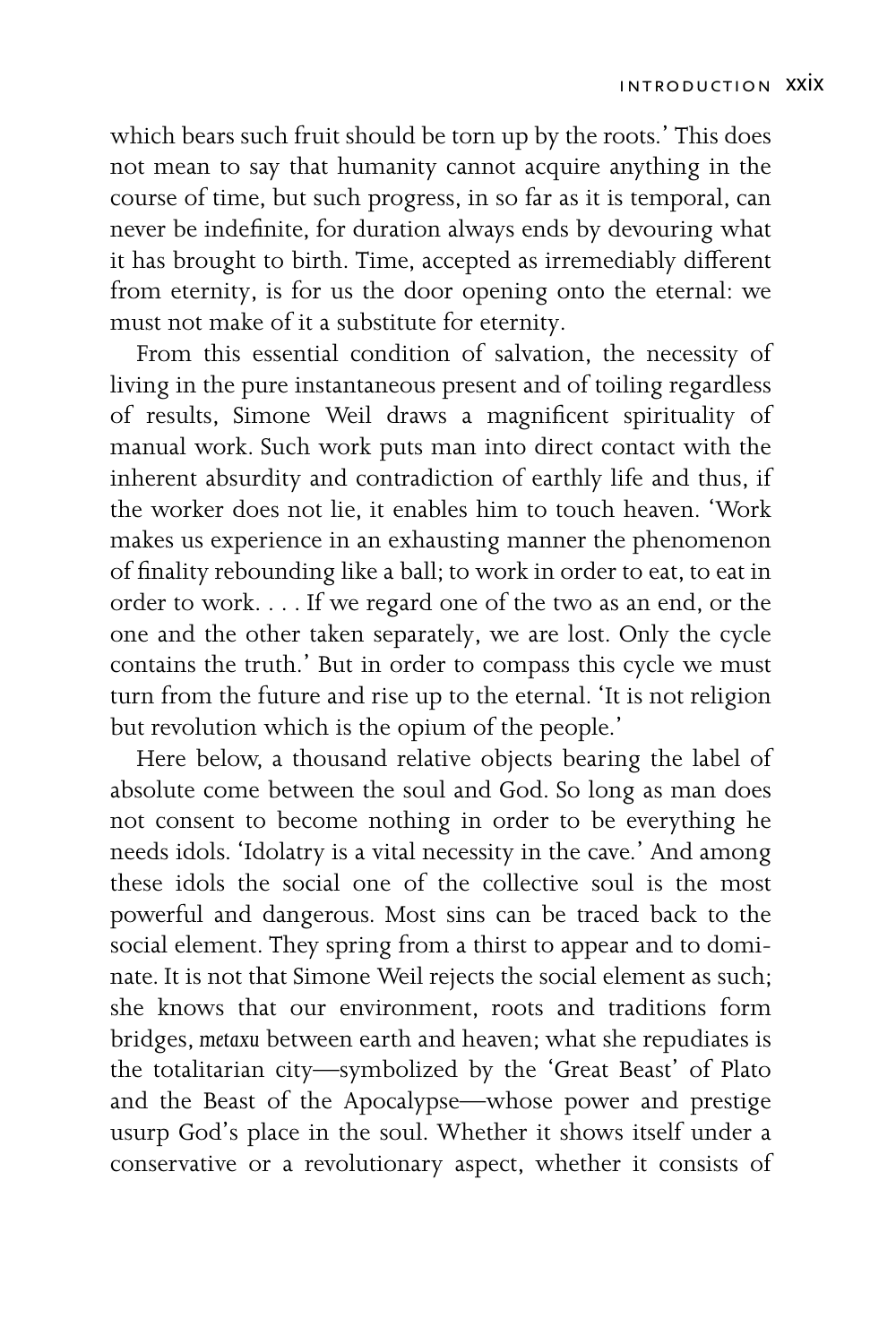adoring the present or the future city, social idolatry always tends to stifle and to replace the true mystic tradition. All the persecutions of prophets and saints are due to it; through it Antigone and Joan of Arc were condemned and Jesus Christ crucified. The social Beast offers man a substitute for religion which allows him to transcend his individuality without surrendering his *self* and so, at small cost, to dispense with God; a social imitation of the highest virtues is possible by which they are immediately degraded into pharisaism: 'The pharisee is he who is virtuous out of obedience to the Great Beast.'

Two nations of antiquity illustrate this idolatry of the collective soul: Israel and Rome. 'Rome is the Great Beast of atheism and materialism, adoring nothing but itself. Israel is the Great Beast of religion. Neither the one nor the other is likable. The Great Beast is always repulsive.' The conflict between Israel and Rome, in which Nietzsche saw the duel of two irreconcilable conceptions of life, was reduced for Simone Weil to a struggle between two totalitarianisms of the same nature. It must however be emphasized that her antisemitism, which was so violent that the continuity established by the Church between the Old and New Testaments was one of the chief obstacles to her becoming a Catholic, was of a purely spiritual order and consequently had nothing in common with what goes by that name today. She had, for example, the same aversion for Hitlerian antisemitism as for the Jewish idea of a temporal Messianic rule. How many times did she not speak to me of the Jewish roots of antisemitism! She was fond of saying that Hitler hunted on the same ground as the Jews and only persecuted them in order to resuscitate under another name and to his own advantage their tribal god, terrestrial, cruel and exclusive. Her horror of the social idol was of course extended to all other forms of totalitarian mysticism and in particular to Marxism. Even the Catholic Church, which moreover she admired in many of its aspects, did not escape her criticism as a social body. Its Jewish and Roman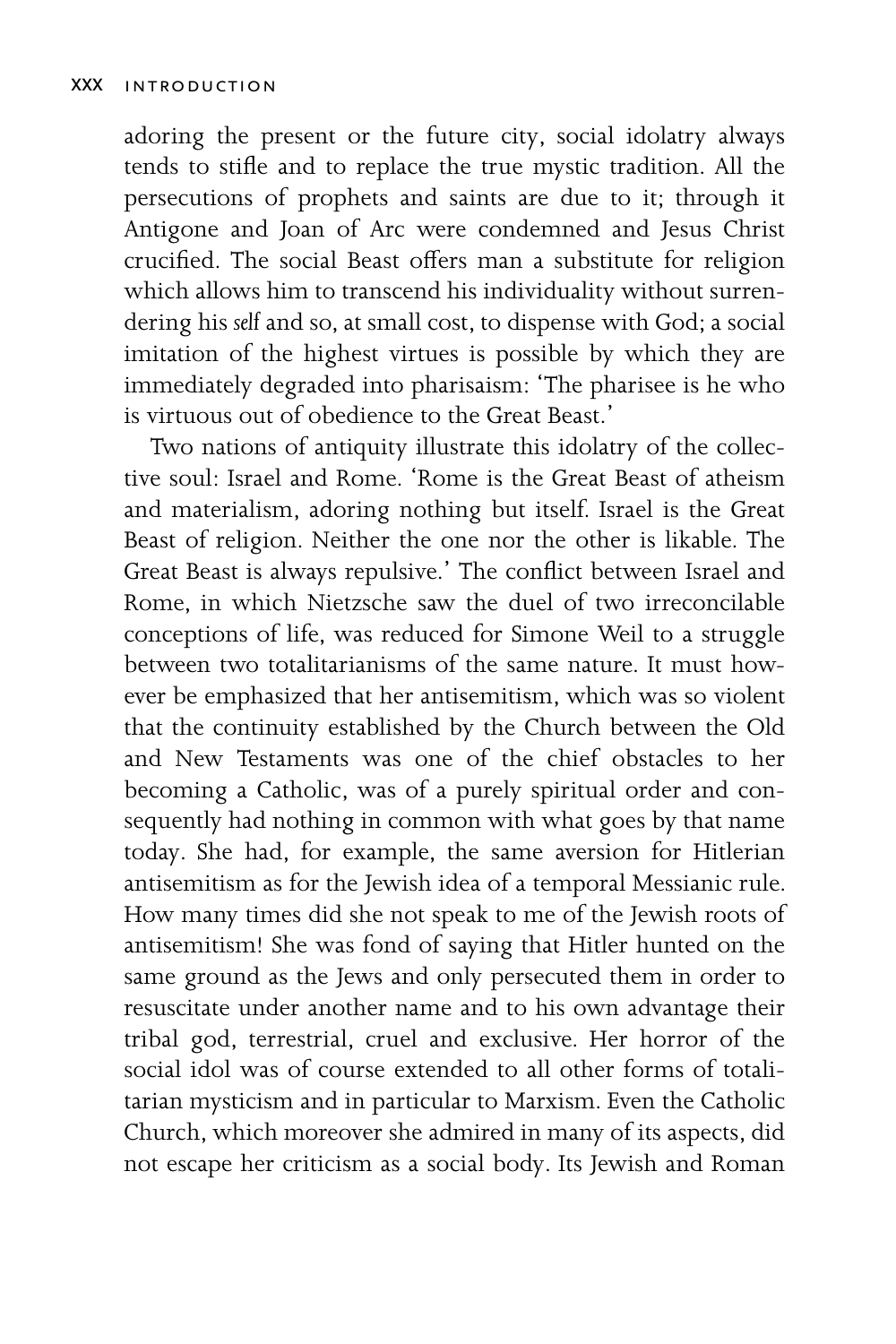sources, its connexion with temporal things, its organization and hierarchy, its councils, certain formulae such as 'no salvation outside the Church' or *anathema sit* and some of its historical records such as the Inquisition, etc., appeared to her to be forms (of a higher order, but nevertheless infinitely to be feared) of social idolatry. Yet she never ceased to believe in the divine presence and inspiration within the Church. 'Happily, the gates of hell will not prevail', she wrote towards the end of her life; 'there remains an incorruptible core of truth.'

Such are the main lines of Simone Weil's thought. The schematic nature of this exposition necessarily leaves on one side a thousand touches which give precision, strength and balance to her doctrine. But an introduction, as its name suggests, can be no more than an invitation to cross the threshold.

I may say that my friendship and veneration for Simone Weil, the pain of losing her and the joy of finding her again each day above and beyond death, the fact that I constantly feed upon her thought and, above all, the insuperable reserve with which all true intimacy is accompanied, combine to make the effort of detachment required of me in undertaking an objective and critical analysis of her work almost impossible.

I am a Catholic, Simone Weil was not. I have never doubted for a second that she was infinitely more advanced than I am in the experimental knowledge of supernatural truths, but outwardly she always remained on the borders of the Church and was never baptized. One of the last letters she wrote me shows very clearly her attitude with regard to Catholicism: 'At this moment I should be more ready to die for the Church, if one day before long it should need anyone to die for it, than I should be to enter it. To die does not commit one to anything, if one to say such a thing; it does not contain anything in the nature of a lie. . . . At present I have the impression that I am lying whatever I do, whether it be by remaining outside the Church or by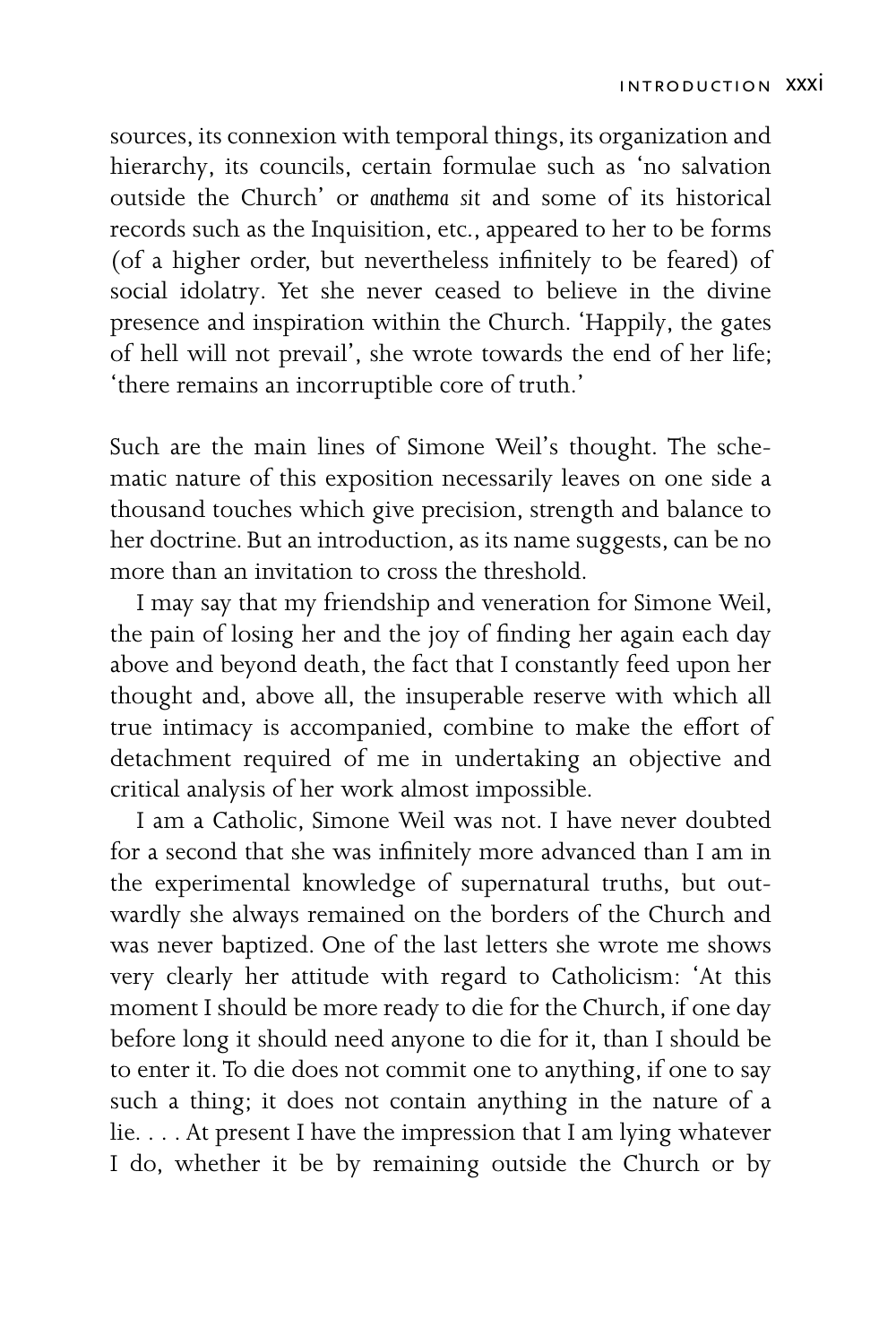entering it. The question is to know where there is less of a lie. . . .' As to whether Simone Weil were a heroic lover of Jesus Christ, my conviction has never changed; all the same her doctrine, though it is within the orbit of the great Christian truths, contains nothing specifically Catholic and she never accepted the universal authority of the Church. Now a Catholic who has to assess the thought of a non-Catholic has difficulty in avoiding two opposite extremes. The first consists of applying the principles of speculative theology to the thought in question and mercilessly condemning everything which, seen from outside, does not appear to be strictly orthodox. This method has the advantage of railings, which are always necessary on the bridges leading to God, but, used without understanding or love, it is in danger of degenerating into an abuse of the evangelical precept: 'if thine eye offend thee . . .'. For my part, as I am neither a theologian nor specially entrusted with the defence of the deposit of Christian faith, I do not feel myself in any way qualified for such an undertaking. The last thing I want to do is to set myself up as an official theologian who, armed with a sort of Baedeker of divine things, presumes to pronounce final judgment on the report, even incomplete, of a heroic explorer.... The second danger consists of trying at whatever cost to bend the thought one is studying into conformity with Catholic truth. That is a manifest abuse of the text 'compel them to come in'. We think that whatever is true or pure in a human life or work finds its place naturally in the Catholic synthesis without being forced or twisted in order to do so. We have no need to grasp everything for ourselves like a miser trying to increase his treasure, for everything already belongs to us who belong to Christ.

It is not for me to decide how far the ideas of Simone Weil are or are not orthodox. I will confine myself to showing—on purely personal evidence—how far a Christian can interpret these ideas in order to find nourishment for his spiritual life.

I shall be particularly careful not to pick a quarrel with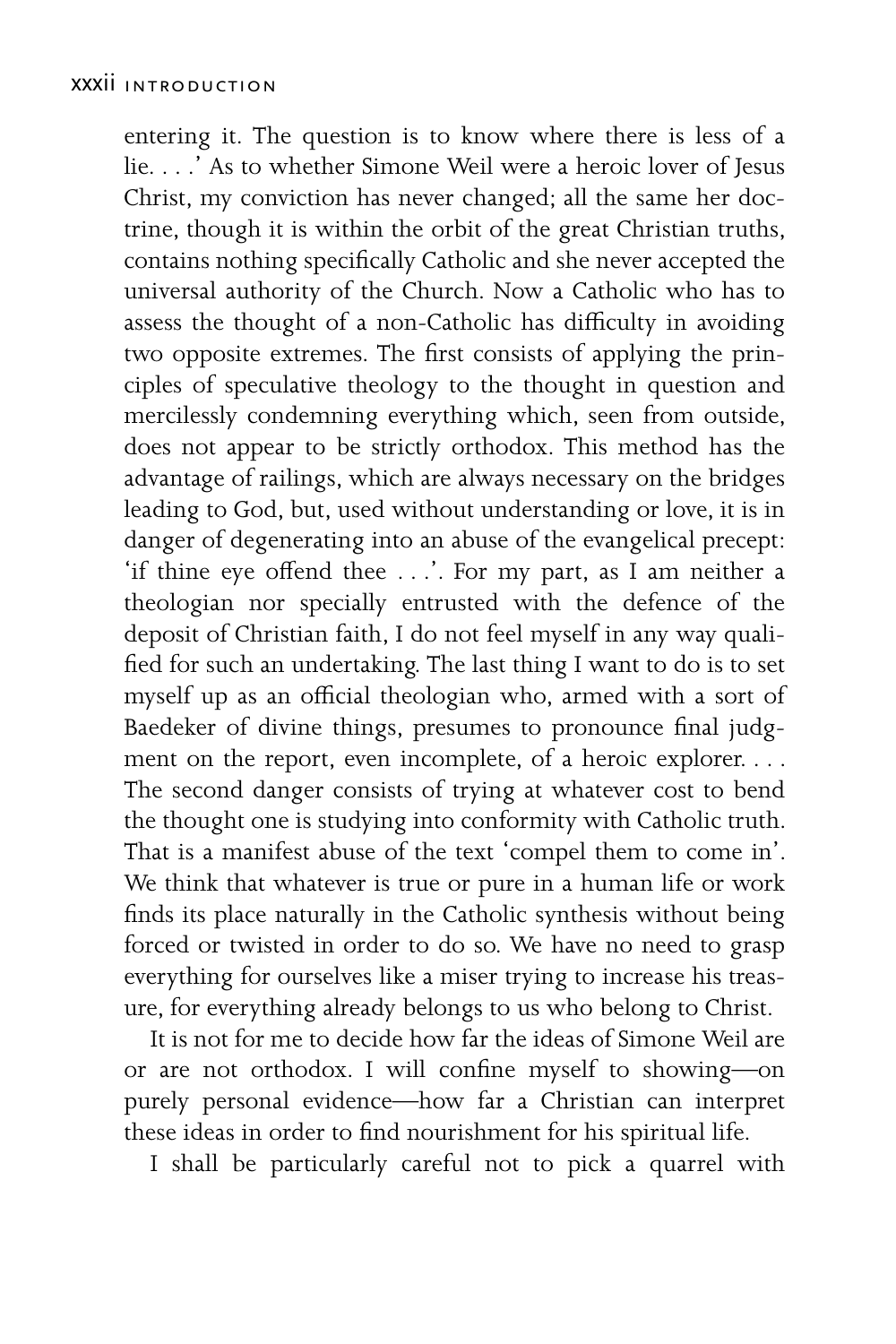Simone Weil about words. Her vocabulary is that of the mystics and not of the speculative theologians: it does not seek to express the eternal order of being but the actual journey of the soul in search of God. This is the case with all spiritual writers. When in the *Dialogue* of Saint Catherine of Siena Christ says to her; 'I am that which is, thou art that which is not', this formula which reduces the creature to pure nothingness cannot be accepted on the plane of ontological knowledge. It is the same with the expressions used by so many mystics who speak of the poverty of God, of his dependence in relation to the creature, etc.: they are true in the order of love and false in the order of being. Jacques Maritain was the first to show, with perfect metaphysical precision, that these two vocabularies do not contradict each other, for one is related to speculative and the other to practical and affective knowledge.

Two things in particular in Simone Weil's work have shocked the few friends to whom I have shown her manuscripts. First the absolute division which she seems to establish between the created world and a transcendent God who has tied his own hands in the presence of evil and who abandons the universe to the sport of chance and absurdity: there is a danger lest this clean cut should lead to the elimination of the idea of Providence in history and of the notion of progress, and as a result to a misunderstanding of the values and duties of this present world. In the second place her fear of the social element is likely to lead to the isolation of the individual in a proud self-sufficiency.

I repeat that Simone Weil speaks as a mystic and not as a metaphysician. I am prepared to admit, and I do so readily, that the tendency of her genius which inclines her constantly to stress the irreducible nature of supernatural reality often leads her to overlook the meeting places and transitional stages between nature and grace. Nothing is more certain than that she has misunderstood certain aspects of Christian piety. But that does not authorize us to assert that the aspect she describes is not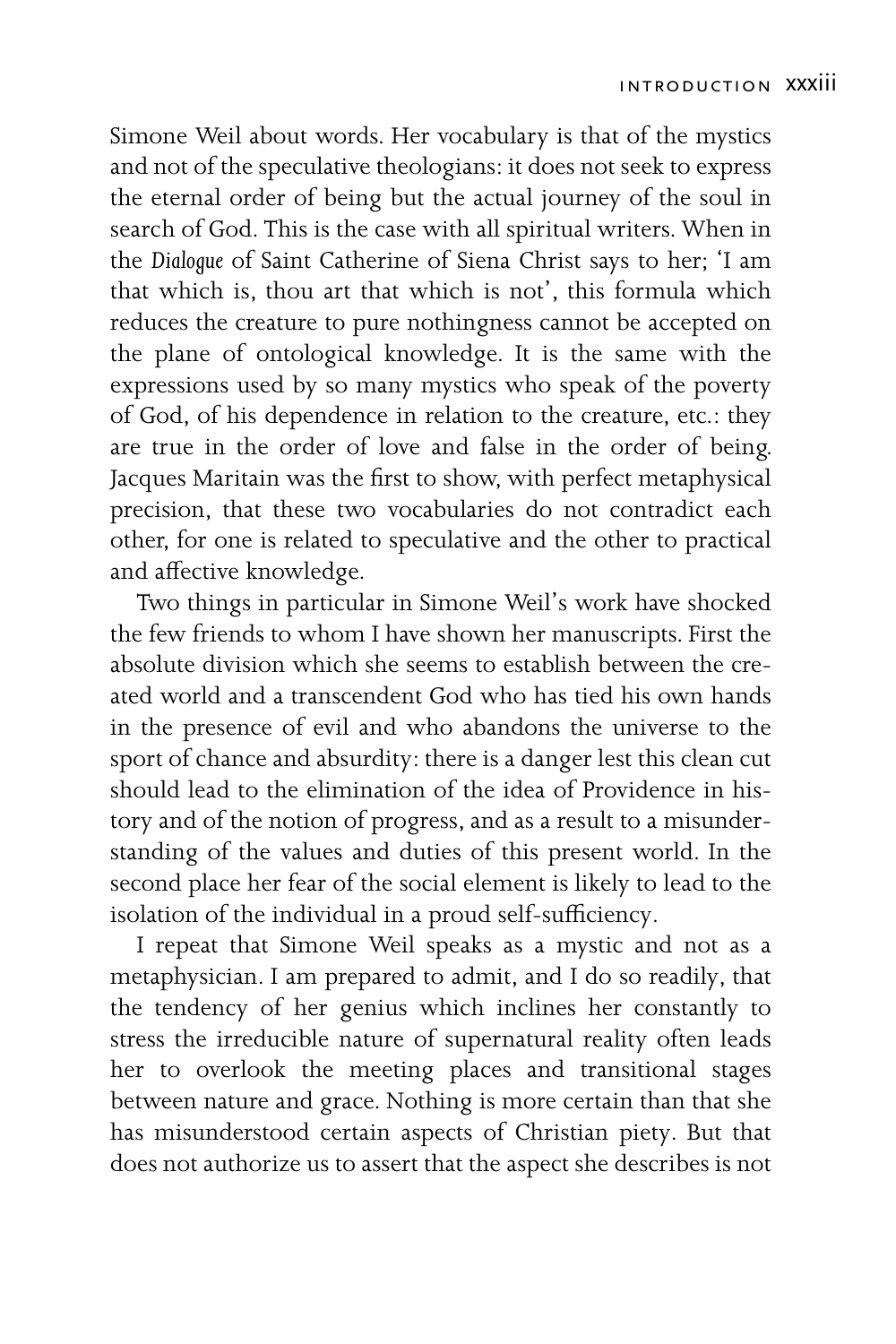Christian. No human experience—if we except that of Christ has ever embraced supernatural truth in its totality. Saint John of the Cross, for instance, does not emphasize the same divine realities as Saint Bonaventura. There are several schools of spirituality, and, if we substitute the word 'God' for 'world', we can say of the mystics what the poet said of men in general:

'Dass jeder sieht die Welt in seinem Sinn Und jeder siehet recht, so viel ist Sinn darin!'

If, as the Gospel says, there are many mansions in heaven, there are also many roads which lead to heaven.

Simone Weil chose the negative road: 'There are people for whom everything is salutary here below which brings God nearer; for me it is everything which keeps him at a distance.' Is not this royal road of salvation which consists of finding and loving God in what is absolutely other than God (the blind necessity of nothingness and evil . . .) strangely like the bare mountain of Carmel where man has as his guide just one single word: nothing? And does Saint John of the Cross speak in less absolute terms of the nothingness of created things and of the love which binds us to them?—'The entire being of the creatures compared with the infinite being of God is nothing, and thus the soul which is a prisoner of what is created is nothing. All the beauty of creatures is supreme ugliness before the infinite beauty of God. All the grace, all the charm of creatures is insipid and repulsive before the divine beauty. All the goodness the creatures contain is only the height of malice when it is in the presence of divine goodness. Only God is good. . . .'

Moreover, though the 'theology' of Simone Weil rejects the idea of popular imagination of a God who governs the world like the father of a family or a temporal sovereign, it does not in any way exclude the action of Providence in the higher sense of the word. There is no doubt that here below matter and evil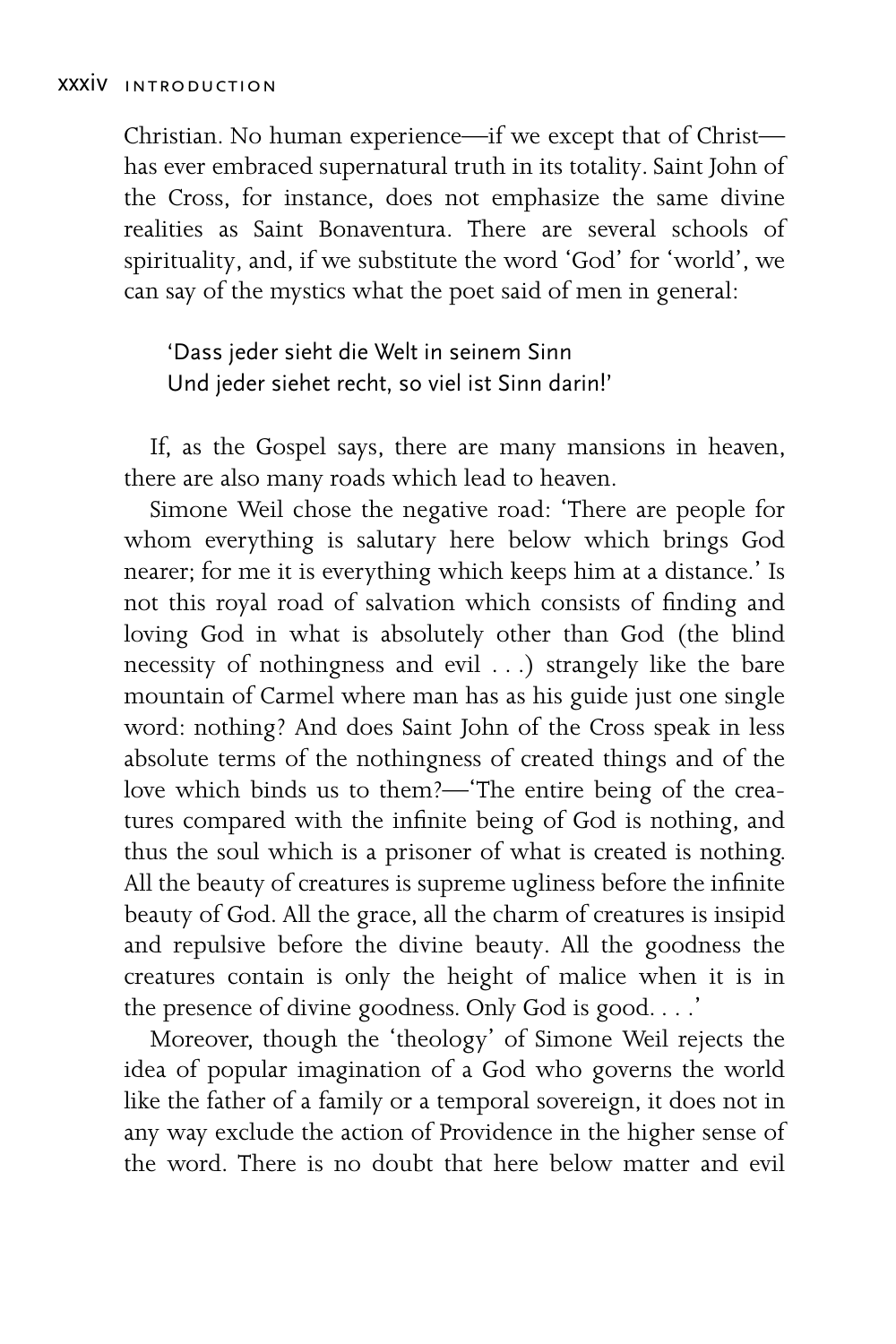exercise 'all the causality which belongs to them'; the spectacle of the innumerable horrors of history is enough to prove that the kingdom of God is not of this world (does not Scripture describe the devil as the prince of this world?). Nevertheless God remains mysteriously present in creation: without in any way changing the calamities which weigh upon us, his grace plays upon the laws of gravity like the sun's rays in the clouds. This God 'who is silent in his love' is not indifferent to human misery after the manner of the God of Aristotle or Spinoza. It is out of love for his creature that he appears to efface himself from creation; it is in order to lead him on to the supreme purity that he leaves him to cross the whole expanse of suffering and darkness abandoned and alone. In tying his own hands in the presence of evil, in stripping himself of everything which resembles earthly power and prestige, God invites men to love nothing but love in him. 'He gives himself to men either as powerful or as perfect—it is for them to choose.' But here below infinite perfection is infinite weakness: God, in so far as he is love, hangs wholly and entirely on the Cross.

Simone Weil is not in any way mistaken about the dignity and necessity of temporal values. She sees them as intermediaries *metaxu*—between the soul and God. 'What is it a sacrilege to destroy? Not that which is base, for that is of no importance. Not that which is high, for we cannot touch that. The *metaxu*. The *metaxu* form the region of good and evil. . . . No human being should be deprived of these *metaxu*, that is to say, of those relative and mixed good things (home, country, traditions, culture, etc.) which warm and nourish the soul and without which, short of sainthood, a human life is not possible.' But these relative and mixed good things can only be treated as such by those who, out of love for God, have passed through the total stripping; all others make them more or less into idols: 'Only he who loves God with a supernatural love can see means simply as means.'

Whatever she may have said about 'choice, a notion of a low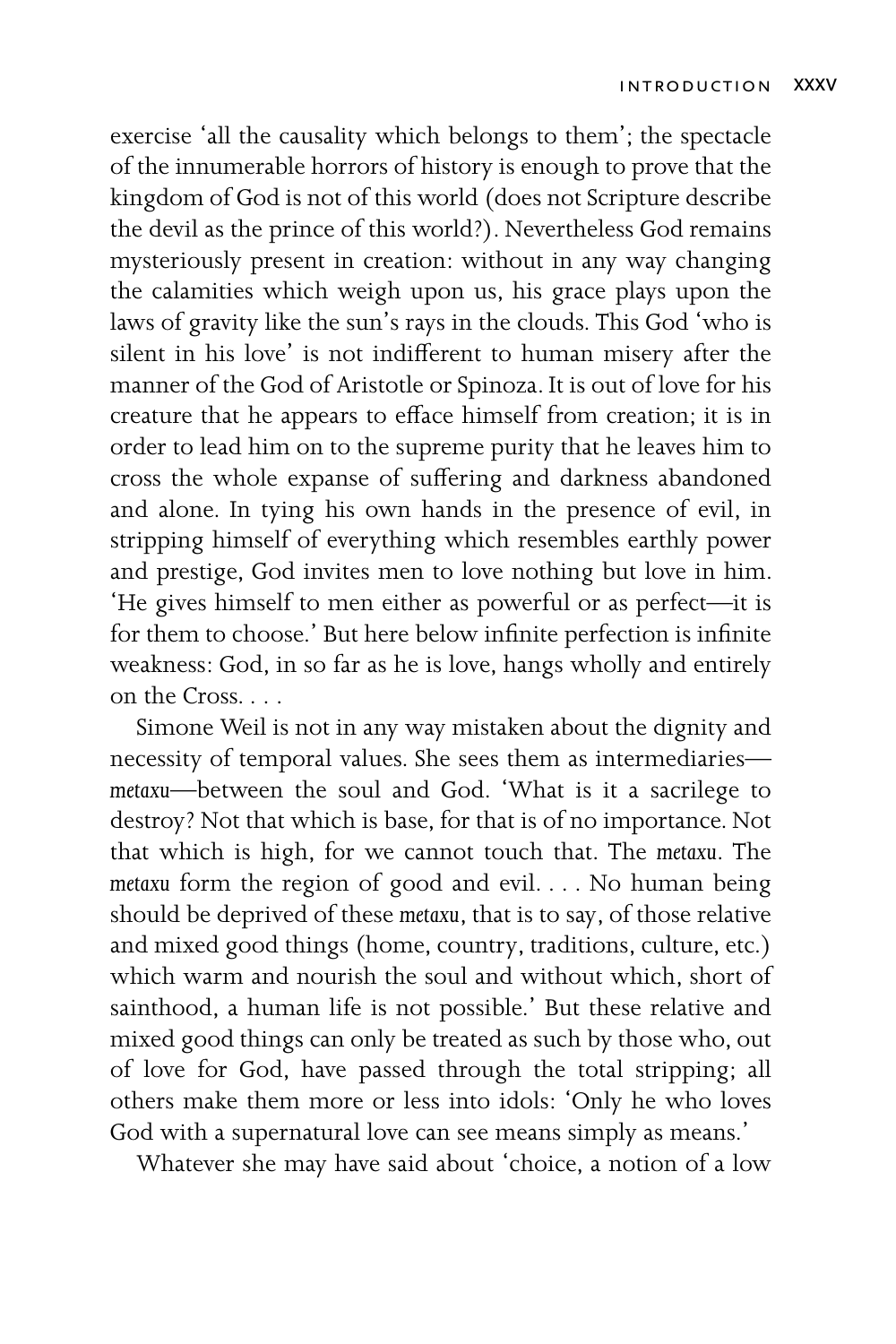level' and about the absolute fruitlessness of voluntary action in the spiritual domain, Simone Weil does not for all that fall into quietism. On the contrary she constantly recalls that without strict diligence in our practice of the natural virtues, mystical life can be nothing but an illusion. The *cause* of grace dwells outside man, but its *condition* is within him. Simone Weil's hatred for illusion, above all when it takes the form of sensible devotion and a kind of religious *Schwärmerei*, counterbalances everything which in so purified a spirituality might flatter the imagination or the pride. She liked to repeat, after Saint John of the Cross, that inspiration which leads us to neglect the accomplishment of simple and lowly obligations does not come from God. 'Duty is given us in order to kill the self. . . . We only attain to real prayer after we have worn down our own will by keeping rules.'

She regarded with such suspicion any religious exaltation unsupported by a strict fidelity to the daily task that the infrequent negligences of which, largely as a result of her delicate health, she was guilty in the accomplishment of her duties caused her to have bitter doubts about the truth of her spiritual vocation. 'All these mystical phenomena', she wrote at the end of her life with heartrending humility, 'are absolutely beyond me. I do not understand them. They are meant for beings who, to start with, possess the elementary moral virtues. I speak of them at random. And I am not even capable of telling myself sincerely that I speak of them at random.<sup>7</sup>

Fully sharing the political ideas of Simone Weil as I do, I think it more becoming that I should not dwell on them at great length. Any other person but myself might make something very moving out of the story of this life in which, through the influence of reflection and faith, an essentially revolutionary temperament was gradually impregnated with the cult of tradition and the past. For Simone Weil never ceased to be a revolutionary. She was not however pledged to a chimerical future leading men away from reality, but devoted herself more and more to revolu-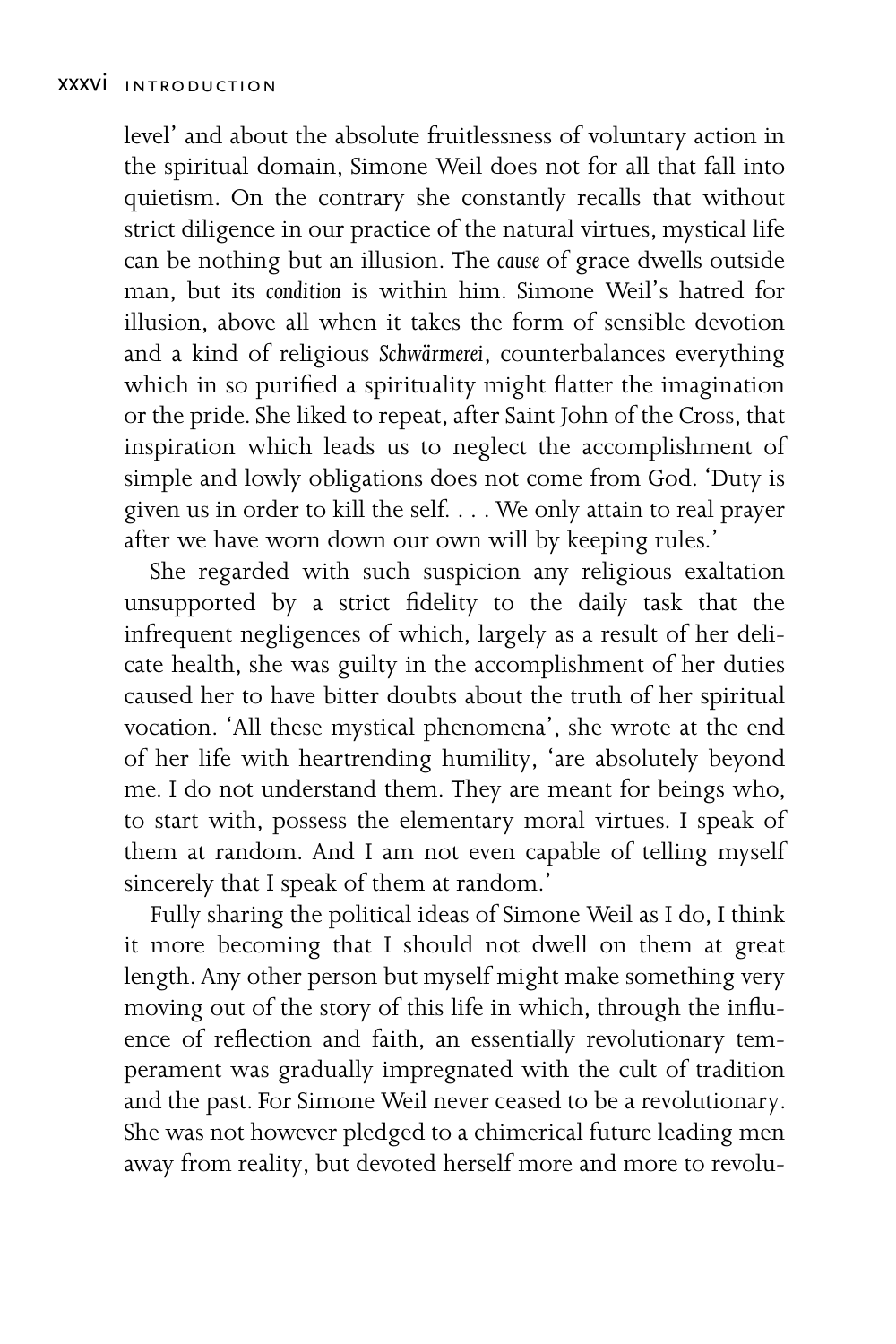tion in the name of an unchanging and eternal principle—a principle which has to be constantly re-established because it constantly tends to be degraded by time. Simone Weil did not believe in an indefinite perfecting of humanity: she even thought that the unfolding of history gave proof of the law of entropy rather than that of unlimited progress after the style of Condorcet. There is no need to defend her on this point. I do not see how it can be heretical to hold (in conformity with the great Greek tradition) that 'change cannot be anything but limited and cyclic'. As for her invectives against the 'social Beast', however excessive a form they may sometimes take we only have to put them back into their context in order to be assured that they do not in any way constitute an apology for anarchy. 'The social order', she writes, 'is irreducibly that of the prince of this world. Our only duty with regard to the social is to try to limit the evil of it. . . . Something of the social labelled divine; an intoxicating mixture which brings about every sort of licence—the devil disguised.' But she adds immediately: 'And yet what about a city? But that is not of the social order—it is a human environment of which we are no more conscious than of the air we breathe—a contact with nature, the past, tradition. A man's roots are not of the social order.' In other words, social influence is both food and poison. It is food in so far as it provides the individual with the inner equipment necessary for living as a man and for approaching God; poison in so far as it tends to rob him of his liberty and to take God's place. The perpetual encroachments of the social order upon the divine—that incessant degradation of mystical conceptions into politics—afford strong enough evidence, today more than ever, of the seriousness of this last danger.

*Mutatis mutandis*, the same remarks are applicable to the Church. Obviously a spirit so hungering for the absolute as was that of Simone Weil would necessarily be somewhat lacking in a sense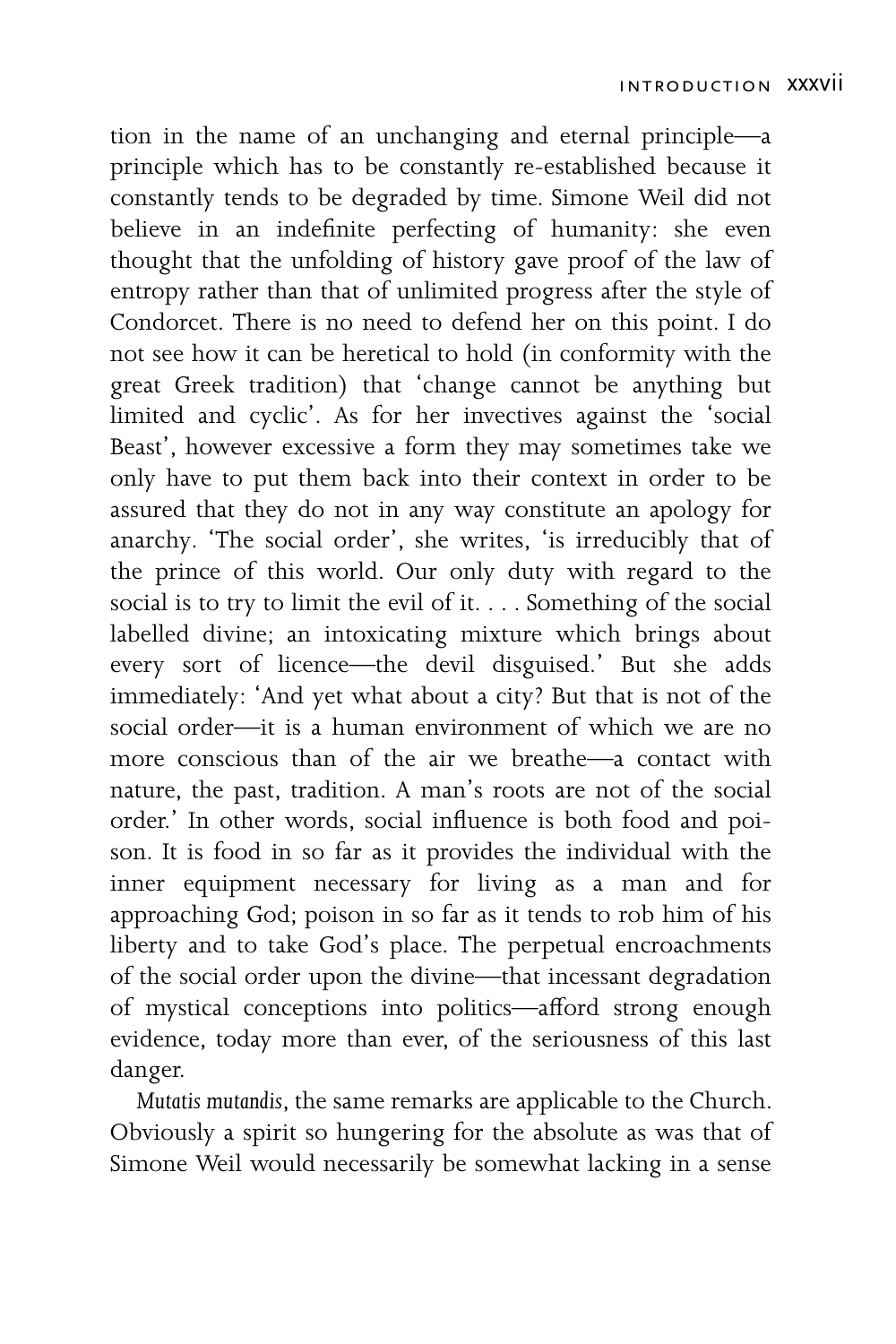of historical relativity: the text nolite conformari huic a seculo<sup>1</sup> was for her a commandment allowing of no reservations. She found it very hard to understand that certain concessions of the Church to temporal exigencies did not in any way involve its eternal soul: the beatification of Charlemagne, for instance, seemed to her a scandalous compromise with the social idol. Somewhere she speaks of the Church as 'a great totalitarian beast'. What does that signify? Totalitarianism is characterized at the same time by a refusal of the All and by the claim to be all. As the Catholic Church is the messenger of the All here below it does not need to be totalitarian. The accusation made by Simone Weil, in so far as it is well founded, can therefore only be applicable to certain members of the body of the Church who arbitrarily bolt the doors of love and truth, thus failing to understand the universal vocation of Catholicism. There is no question of reopening here—especially at a time when so many Catholics do not hesitate to provide whips with which to beat their Master—the discussions formerly caused by the idea of 'the Church as a body marked by sin'. We will only state that when Christ said that 'the gates of hell should not prevail', he did not promise that everything in the Church would remain eternally pure, but that the essential deposit of faith would be saved come what might. The Church is rooted in God: that does not exclude the possibility that the tree may bear dried-up or worm-eaten branches. To have faith is to believe that the divine sap will never fail. The preservation of this 'incorruptible core of truth', to use the actual expression of Simone Weil, in the midst of all the impurities mixed into the body of the Church, constitutes moreover one of the strongest proofs of the divinity of Catholicism. The Church could only become a 'great totalitarian beast' in so far as its human body were totally separated from its divine soul. This is an impossible hypothesis, for the gates of hell shall never

 $1$  'Be not conformed to this world.'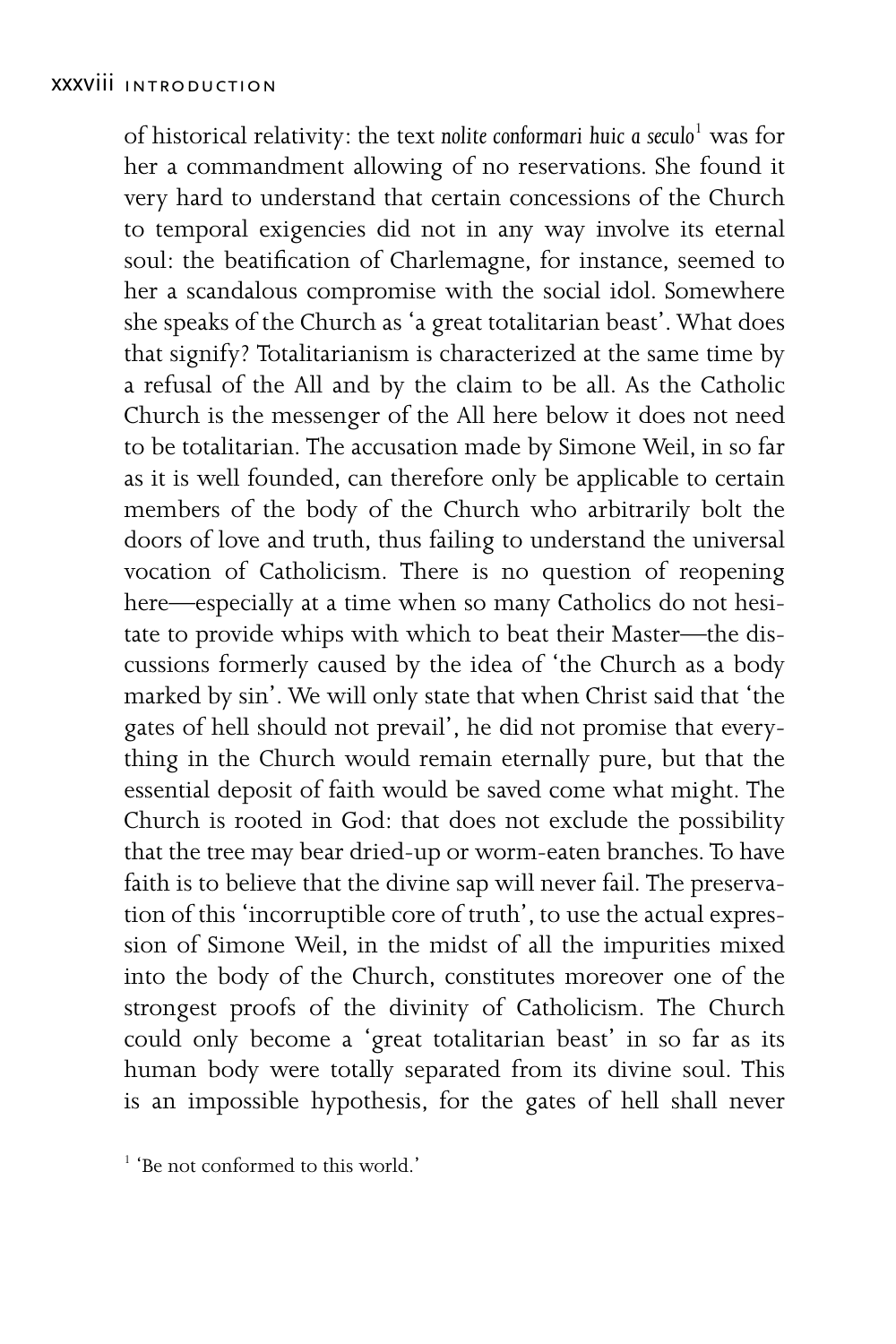prevail. . . . Today it is seen as the last refuge of the universal faced with rampant totalitarianisms.

Thus with Simone Weil the expulsion of the social idol does not lead to religious individualism. 'The self and the social are the two great idols.' Grace saves from the one as from the other. That is doubtless what Célestin Bouglé was trying to express in his own manner when he saw in Simone Weil while she was still a student 'a mixture of anarchist and cleric . . .'.

Simone Weil can only be understood on the level from which she speaks. Her work is addressed to souls who, if they are not stripped as naked as her own, have at least kept deep within them an aspiration for that pure goodness to which she devoted her life and her death. I am not unaware of the dangers of a spirituality such as hers. The worst forms of giddiness are caused by the highest summits. But the fact that light may burn us is not a valid reason for leaving it under a bushel.

It is not a question of philosophy here but of life. Far from claiming to set up a personal system, Simone Weil strove with all her power to keep herself out of her work. Her one wish was to avoid getting in the way between God and men—to disappear 'so that the Creator and the creature could exchange their secrets'. She cared nothing for her genius, knowing only too well that true greatness consists in learning to be nothing. 'What does it matter what energy or gifts there may be in me? I have always enough to disappear. . . .' She had her way: some of her texts attain to that impersonal resonance which is the sign of the highest inspiration: 'It is impossible to forgive whoever does us harm if this harm lowers us. We have to think that it does not lower us but that it shows our true level.' Or again: 'If someone does me harm I must want this harm not to degrade me—this out of love for him who inflicted it upon me and so that he shall not really have done harm.' It is in such ejaculations of humility and love rather than on the systematic side of her work that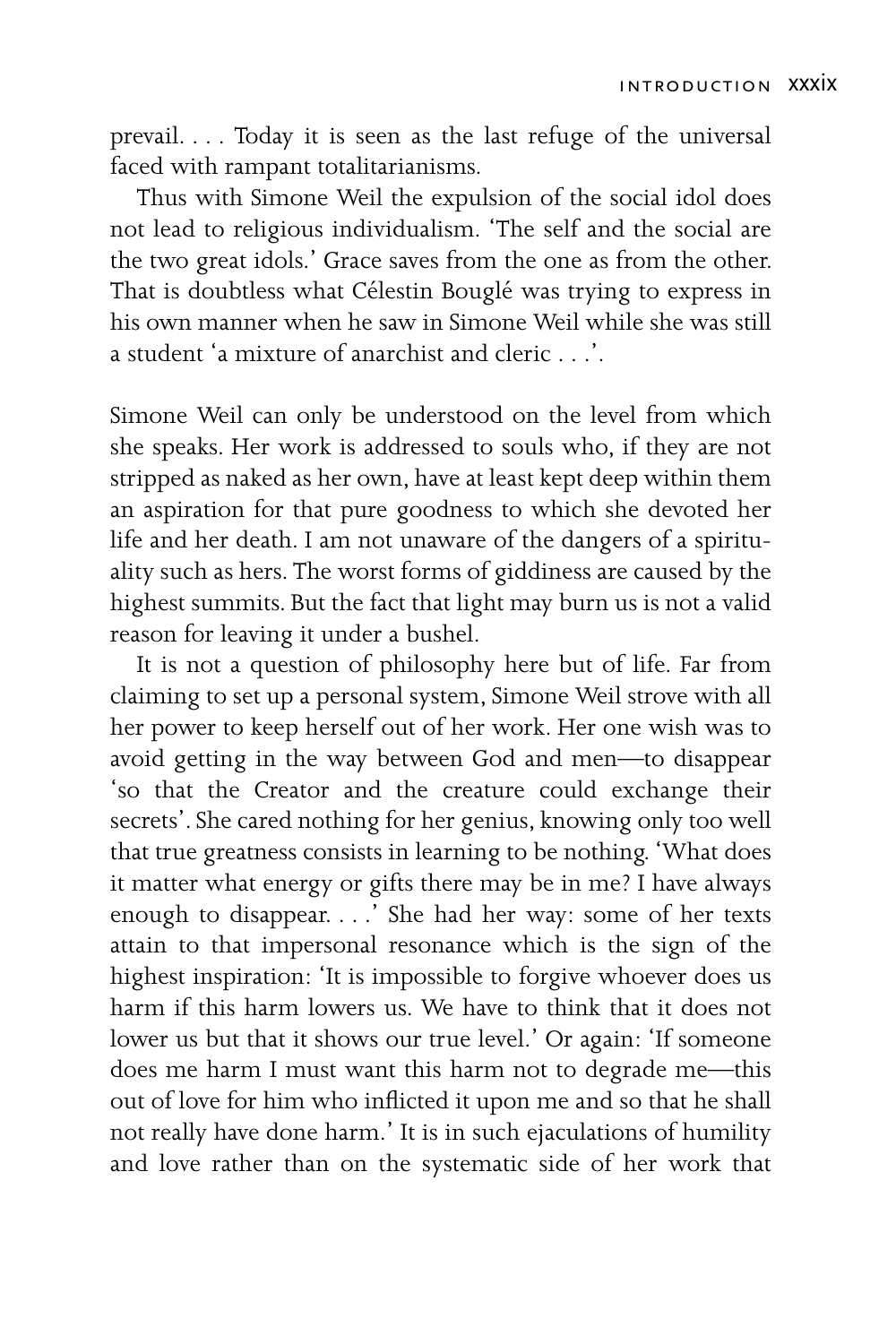Simone Weil appears as a pure messenger. I have never ceased to believe in her. In publishing the following pages I extend this confidence to all the souls who shall come to her.

All the writings contained in this book have been taken from the manuscripts which Simone Weil confided to me personally. They were therefore all written before May 1942. More recent work, which her parents have been kind enough to show me, has not been included here. I have myself chosen the extracts from the notebooks, in which they were interspersed with innumerable quotations as well as philological and scientific studies. I hesitated between two ways of presentation: either to give the thoughts of Simone Weil one after the other in the order of their composition, or to classify them. The second method seemed preferable. I am anxious to express my thanks to all who have helped and encouraged me in this work: the Reverend Father Perrin, Lanza del Vasto, M. and Mme Honnorat (who were personal friends of Simone Weil), Gabriel Marcel and Jean de Fabrèques. In the checking and transcription of the texts M. V.-H. Debidour, who kindly helped to translate the Greek quotations incorporated in the aphorisms, and my devoted colleague Mlle Odile Keller have both given an infinite amount of valuable help.

> **GUSTAVE THIRON** FEBRUARY 1947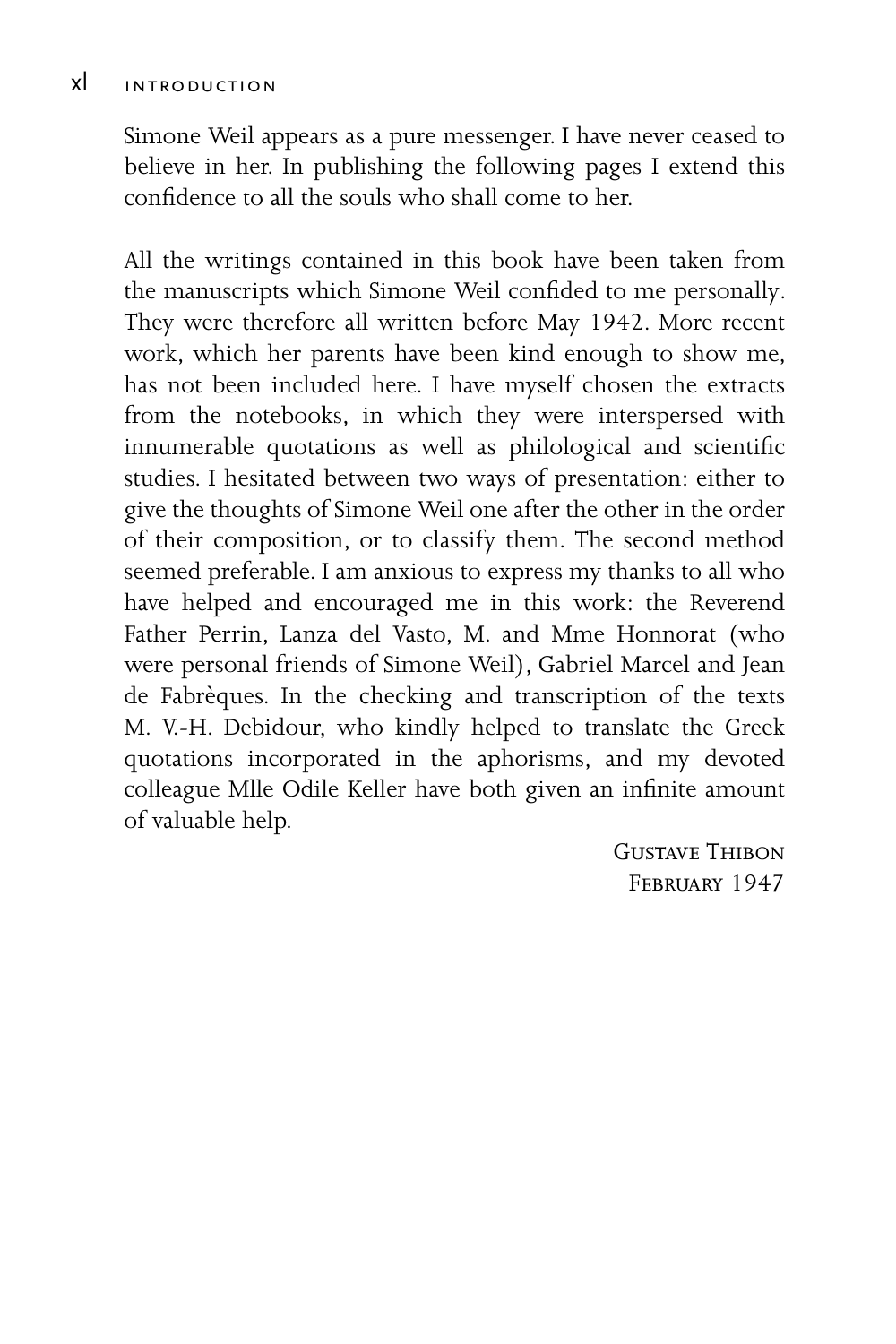## **GRAVITY AND GRACE**

All the *natural* movements of the soul are controlled by laws analogous to those of physical gravity. Grace is the only exception.

We must always expect things to happen in conformity with the laws of gravity unless there is supernatural intervention.

Two forces rule the universe: light and gravity.

*Gravity*. Generally what we expect of others depends on the effect of gravity upon ourselves, what we receive from them depends on the effect of gravity upon them. Sometimes (by chance) the two coincide, often they do not.

What is the reason that as soon as one human being shows he needs another (no matter whether his need be slight or great) the latter draws back from him? Gravity.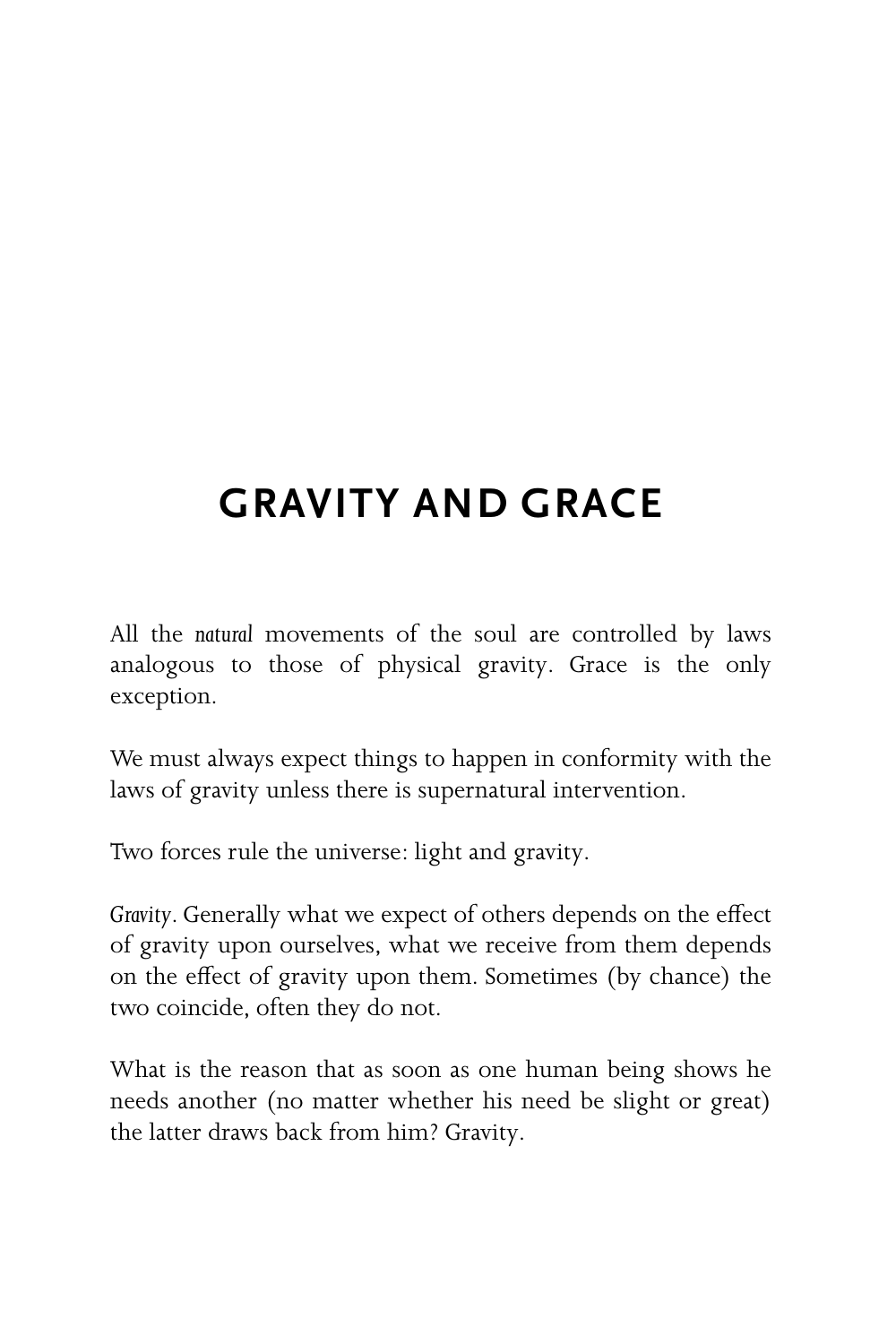#### 2 **GRAVITY AND GRACE**

*Lear*, a tragedy of gravity. Everything we call base is a phenomenon due to gravity. Moreover the word baseness is an indication of this fact.

The object of an action and the level of the energy by which it is carried out are distinct from each other. A certain thing *must* be done. But where is the energy to be drawn for its accomplishment? A virtuous action can lower a man if there is not enough energy available on the same level.

What is base and what is superficial are on the same level. 'His love is violent but base': a possible sentence. 'His love is deep but base': an impossible one.

If it be true that the same suffering is much harder to bear for a high motive than for a base one (the people who stood, motionless, from one to eight o'clock in the morning for the sake of having an egg, would have found it very difficult to do so in order to save a human life), a base form of virtue is perhaps in some respects better able to stand the test of difficulties, temptations and misfortunes than a noble one. Napoleon's soldiers. Hence the use of cruelty in order to sustain or raise the morale of soldiers. Something not to be forgotten in connexion with moral weakness.

This is a particular example of the law which generally puts force on the side of baseness. Gravity is, as it were, a symbol of it.

Queueing for food. The same action is easier if the motive is base than if it is noble. Base motives have in them more energy than noble ones. Problem: in what way can the energy belonging to the base motives be transferred to the noble ones?

I must not forget that at certain times when my headaches were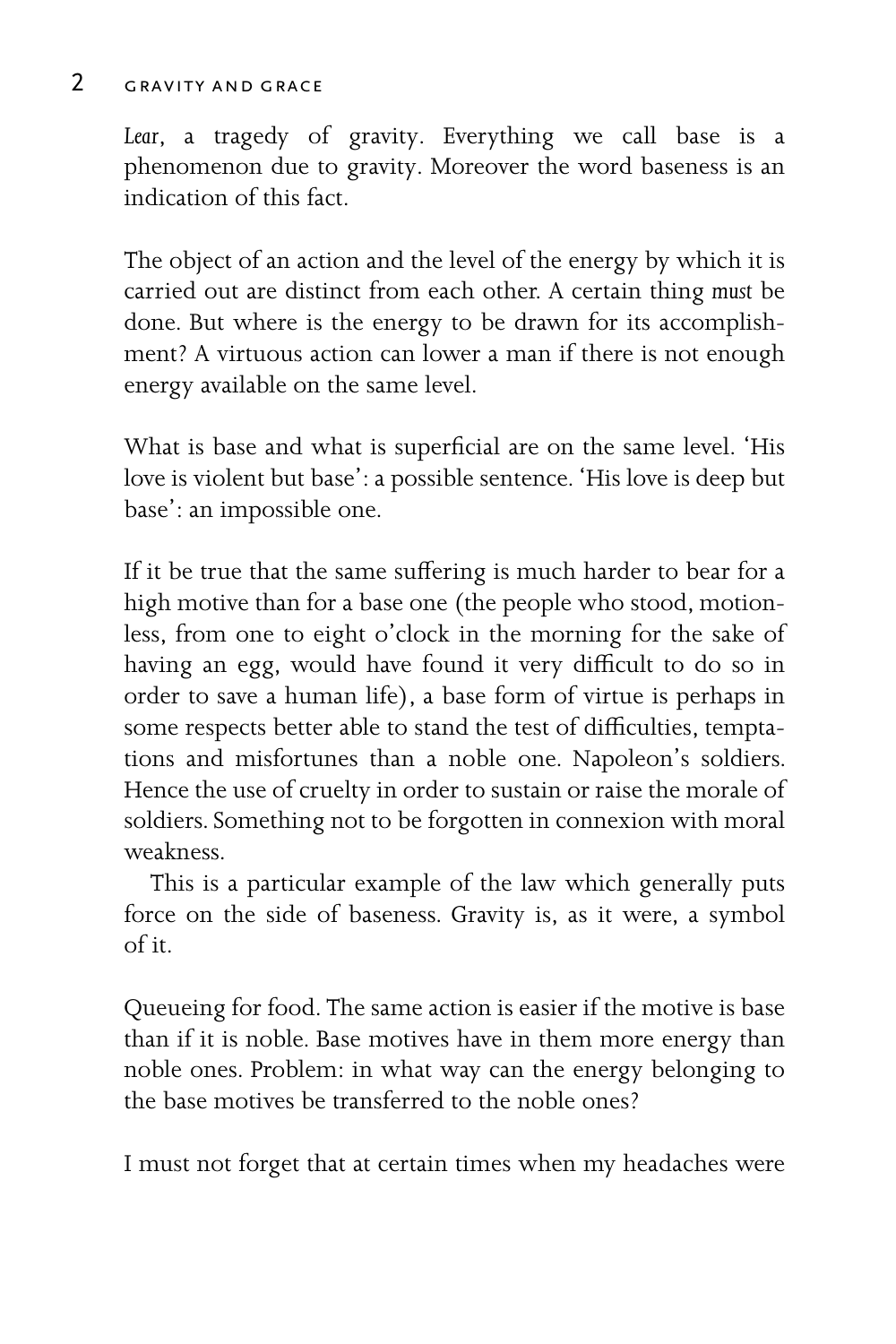raging I had an intense longing to make another human being suffer by hitting him in exactly the same part of his forehead.

Analogous desires—very frequent in human beings.

When in this state, I have several times succumbed to the temptation at least to say words which cause pain. Obedience to the force of gravity. The greatest sin. Thus we corrupt the function of language, which is to express the relationship between things.

Attitude of supplication: I must necessarily turn to something other than myself since it is a question of being delivered from self.

Any attempt to gain this deliverance by means of my own energy would be like the efforts of a cow which pulls at its hobble and so falls onto its knees.

In making it one liberates a certain amount of energy in oneself by a violence which serves to degrade more energy. Compensation as in thermodynamics; a vicious circle from which one can be delivered only from on high.

The source of man's moral energy is outside him, like that of his physical energy (food, air etc.). He generally finds it, and that is why he has the illusion—as on the physical plane—that his being carries the principle of its preservation within itself. Privation alone makes him feel his need. And, in the event of privation, he cannot help turning to *anything whatever* which is edible.

There is only one remedy for that: a chlorophyll conferring the faculty of feeding on light.

Not to judge. All faults are the same. There is only one fault: incapacity to feed upon light, for where capacity to do this has been lost all faults are possible.

'My meat is to do the will of Him that sent me.'

There is no good apart from this capacity.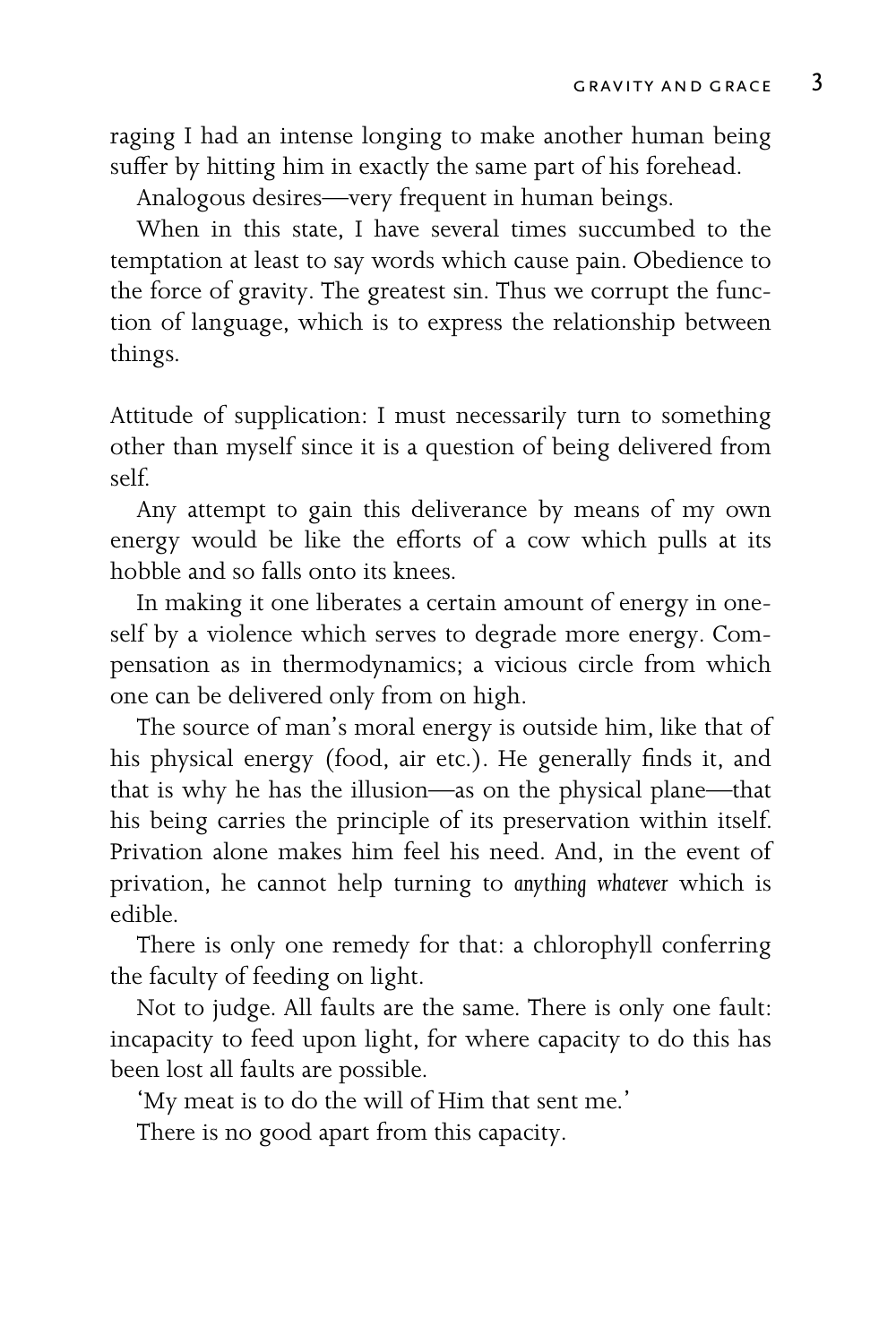#### 4 **GRAVITY AND GRACE**

To come down by a movement in which gravity plays no part. . . . Gravity makes things come down, wings make them rise: what wings raised to the second power can make things come down without weight?

Creation is composed of the descending movement of gravity, the ascending movement of grace and the descending movement of the second degree of grace.

Grace is the law of the descending movement.

To lower oneself is to rise in the domain of moral gravity. Moral gravity makes us fall towards the heights.

Too great affliction places a human being beneath pity: it arouses disgust, horror and scorn.

Pity goes down to a certain level but not below it. What does charity do in order to descend lower?

Have those who have fallen so low pity on themselves?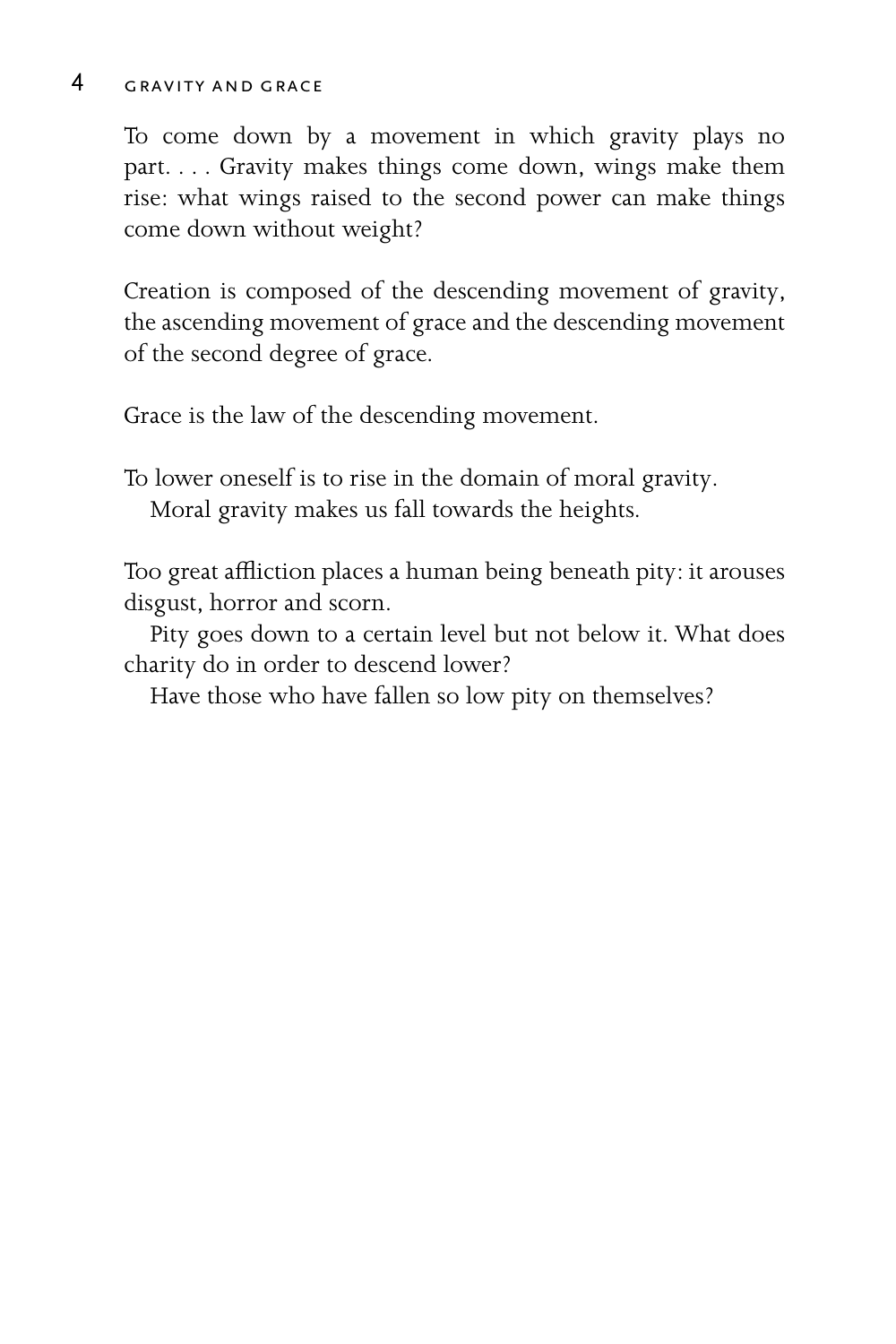### **VOID AND COMPENSATION**

Human mechanics. Whoever suffers tries to communicate his suffering (either by ill-treating someone or calling forth their pity) in order to reduce it, and he does really reduce it in this way. In the case of a man in the uttermost depths, whom no one pities, who is without power to ill-treat anyone (if he has no child or being who loves him), the suffering remains within and poisons him.

This is imperative, like gravity. How can one gain deliverance? How gain deliverance from a force which is like gravity?

The tendency to spread evil beyond oneself: I still have it! Beings and things are not sacred enough to me. May I never sully anything, even though I be utterly transformed into mud. To sully nothing, even in thought. Even in my worst moments I would not destroy a Greek statue or a fresco by Giotto. Why anything else then? Why, for example, a moment in the life of a human being who could have been happy for that moment.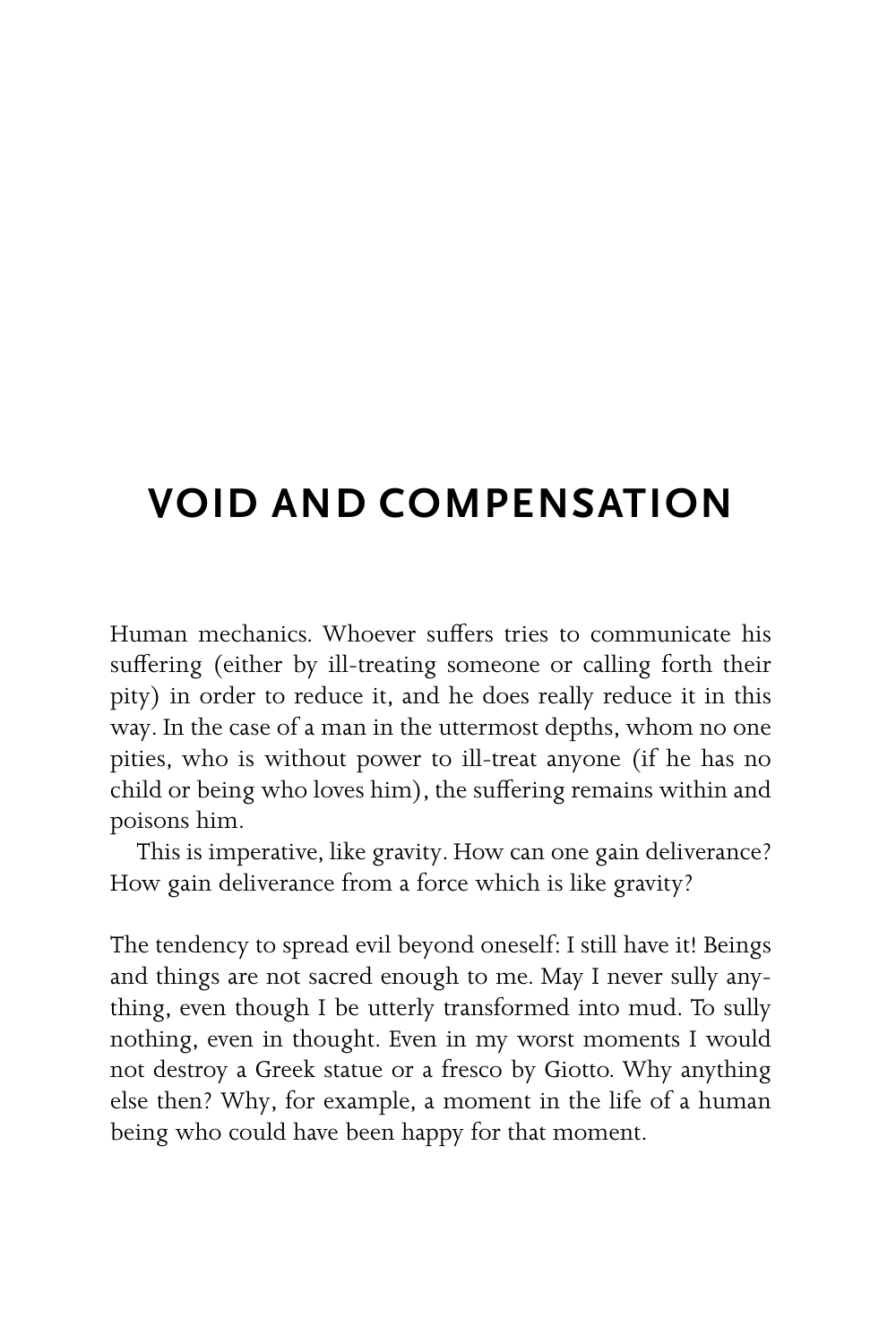It is impossible to forgive whoever has done us harm if that harm has lowered us. We have to think that it has not lowered us, but has revealed our true level.

The wish to see others suffer exactly what we are suffering. It is because of this that, except in periods of social instability, the spite of those in misfortune is directed against their fellows.

That is a factor making for social stability.

The tendency to spread the suffering beyond ourselves. If through excessive weakness we can neither call forth pity nor do harm to others, we attack *what the universe itself represents for us*.

Then every good or beautiful thing is like an insult.

To harm a person is to receive something from him. What? What have we gained (and what will have to be repaid) when we have done harm? We have gained in importance. We have expanded. We have filled an emptiness in ourselves by creating one in somebody else.

To be able to hurt others with impunity—for instance to pass our anger on to an inferior who is obliged to be silent—is to spare ourselves from an expenditure of energy, an expenditure which the other person will have to make. It is the same in the case of the unlawful satisfaction of any desire. The energy we economize in this way is immediately debased.

To forgive. We cannot do this. When we are harmed by someone reactions are set up within us. The desire for vengeance is a desire for essential equilibrium. We must seek equilibrium on another plane. We have to go as far as this limit by ourselves. There we reach the void. (Heaven helps those who help themselves. . . .)

Headaches. At a certain moment, the pain is lessened by project-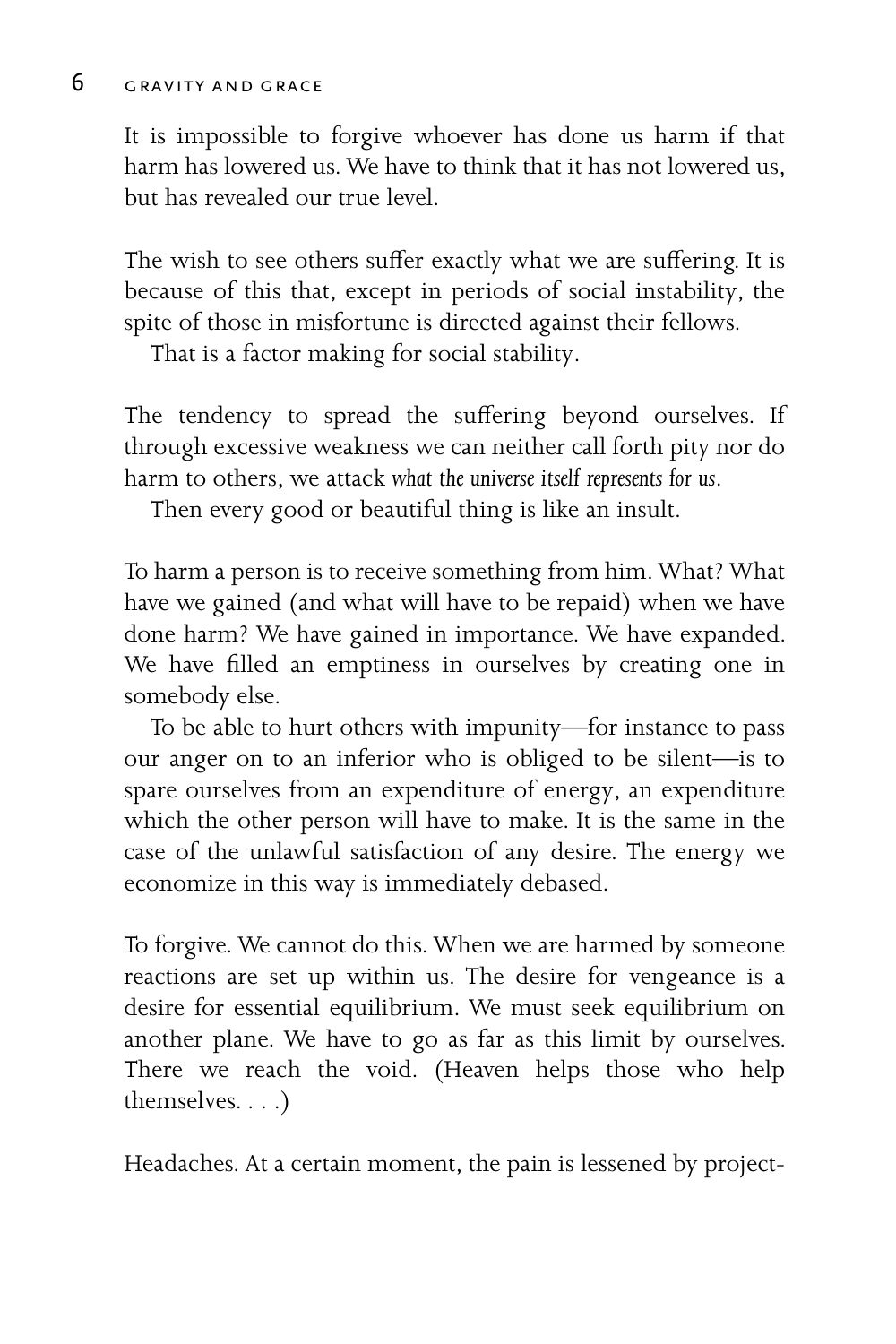ing it into the universe, but the universe is impaired; the pain is more intense when it comes home again, but something in me does not suffer and remains in contact with a universe which is not impaired. Act in the same way with the passions. Make them come down like a deposit, collect them into a point and become detached from them. Especially, treat all sufferings in this way. Prevent them from having access to *things*.

The search for equilibrium is bad because it is imaginary. Revenge. Even if in fact we kill or torture our enemy it is, in a sense, imaginary.

A man who lived for his city, his family, his friends, to acquire wealth, improve his social position, etc.—a war: he is led away as a slave and henceforth for evermore he must wear himself out to the utmost limit of his strength merely in order to exist.

That is frightful, impossible, and for this reason he will cling to any aim which presents itself no matter how wretched, be it only to have the slave punished who works at his side. He has no more choice about aims. Any aim at all is like a branch to a drowning man.

Those whose city had been destroyed and who were led away into slavery had no longer either past or future: what had they with which to fill their minds? Lies and the meanest and most pitiful of covetous desires. They were perhaps more ready to risk crucifixion for the sake of stealing a chicken than they had formerly been to risk death in battle for the defence of their town. This is surely so, or those frightful tortures would not have been necessary.

Otherwise they had to be able to endure a void in their minds.

In order to have the strength to contemplate affliction when we are afflicted we need supernatural bread.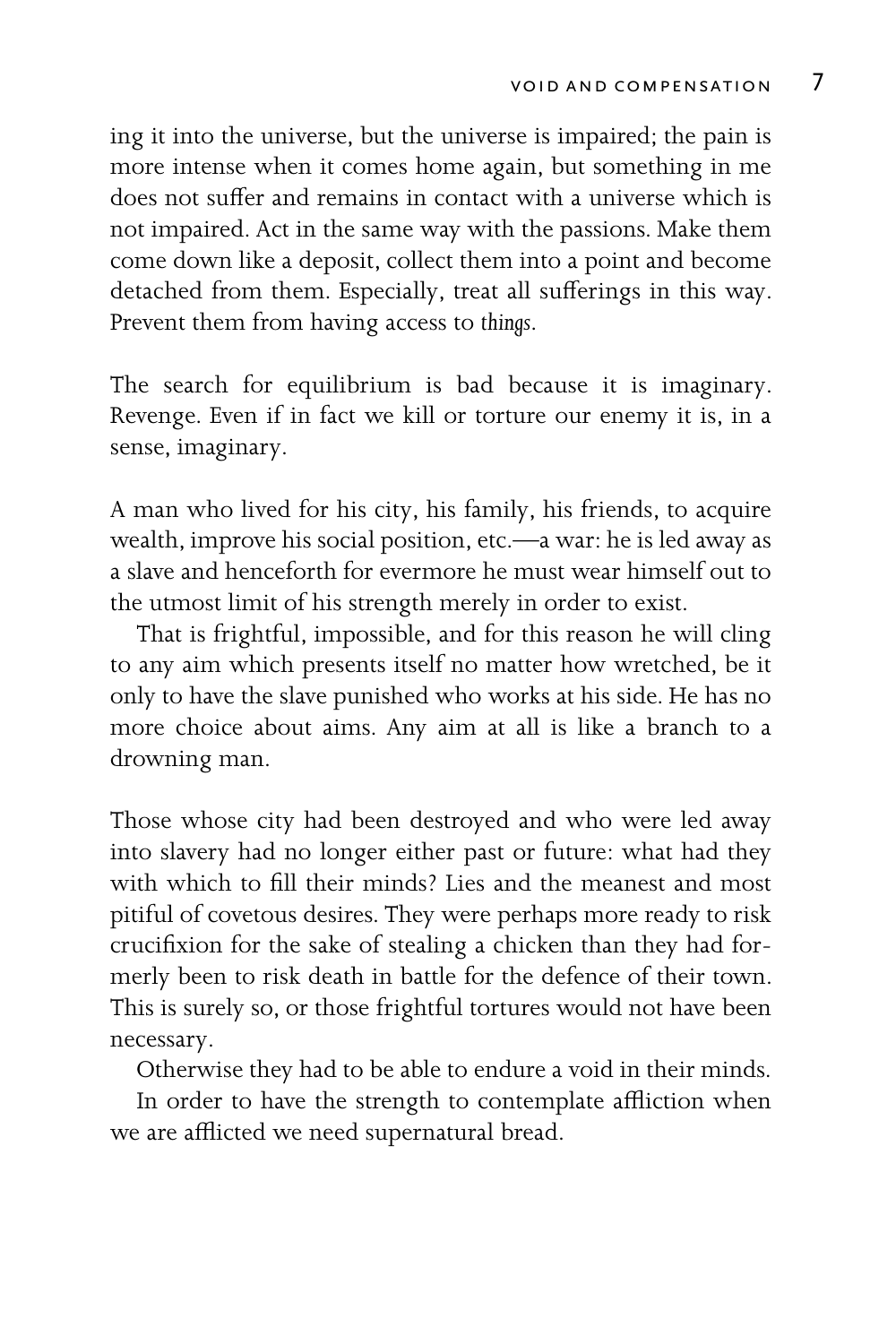A situation which is too hard degrades us through the following process: as a general rule the energy supplied by higher emotions is limited. If the situation requires us to go beyond this limit we have to fall back on lower feelings (fear, covetousness, desire to beat the record, love of outward honours) which are richer in energy.

This limitation is the key to many a retrogression.

Tragedy of those who, having been guided by the love of the Good into a road where suffering has to be endured, after a certain time reach their limit and become debased.

A rock in our path. To hurl ourselves upon this rock as though after a certain intensity of desire had been reached it could not exist any more. Or else to retreat as though we ourselves did not exist. Desire contains something of the absolute and if it fails (once its energy has been used up) the absolute is transferred to the obstacle. This produces the state of mind of the defeated, the oppressed.

To grasp (in each thing) that there is a limit and that without supernatural help that limit cannot be passed—or only by very little and at the price of a terrible fall afterwards.

Energy, freed by the disappearance of the objects which provide motives, always tends to go downwards.

Base feelings (envy, resentment) are degraded energy.

Every kind of reward constitutes a degradation of energy.

Self-satisfaction over a good action (or a work of art) is a degradation of higher energy. That is why the left hand should not know . . .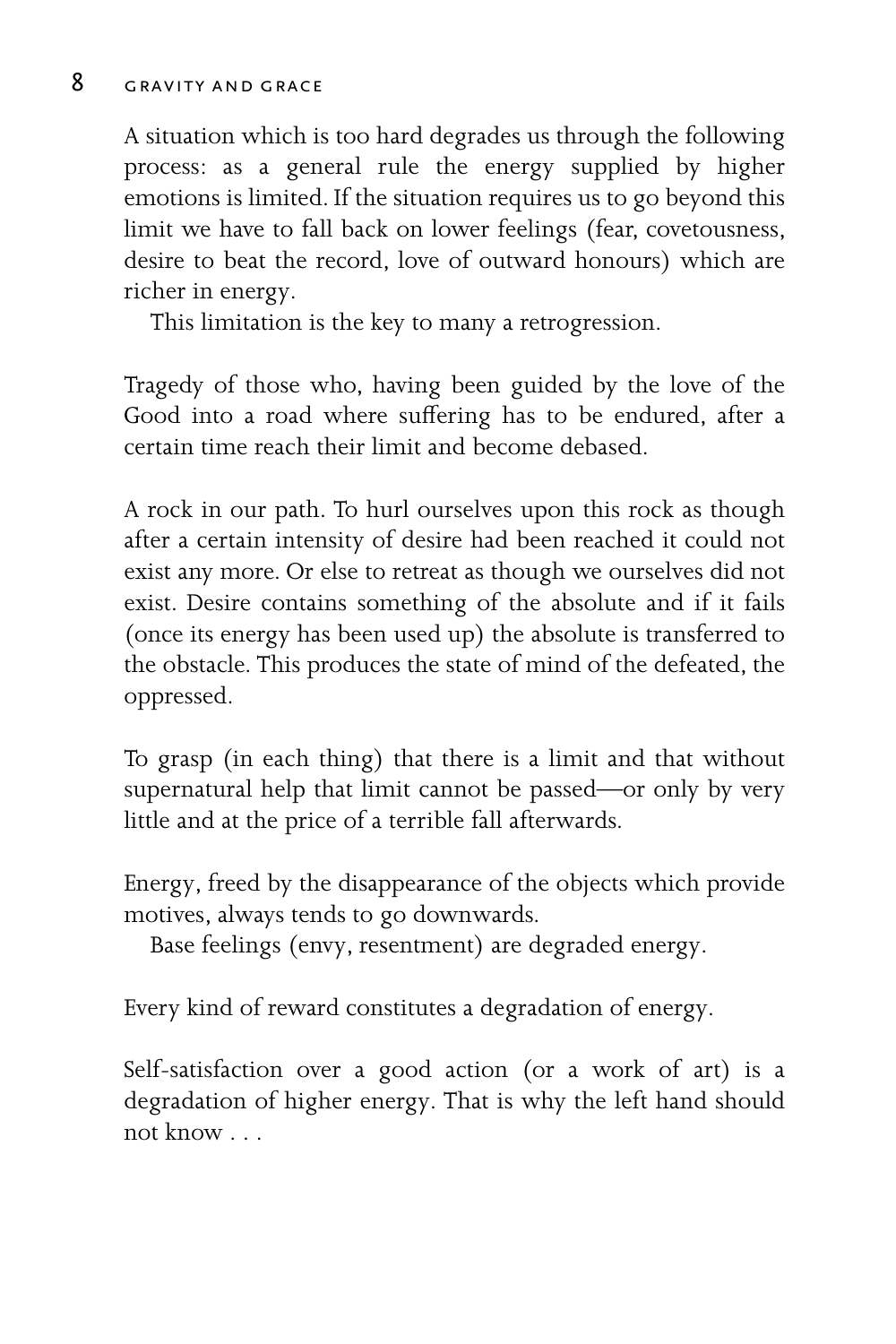A purely imaginary reward (a smile from Louis XIV) is the exact equivalent of what we have expended, for it has exactly the same value as what we have expended—unlike real rewards which, as such, are either of higher or lower value. Hence *imaginary advantages* alone supply the energy for unlimited effort. But it is necessary that Louis XIV should really smile; if he does not, it is an unutterable deprivation. A king can only pay out imaginary rewards most of the time or he would be insolvent.

It is the same with religion at a certain level. Instead of receiving the smile of Louis XIV, we invent a God who smiles on us.

Or again we praise ourselves. There must be an equivalent reward. This is as inevitable as gravity.

A beloved being who disappoints me. I have written to him. It is impossible that he should not reply by saying what I have said to myself in his name.

Men owe us what we imagine they will give us. We must forgive them this debt.

To accept the fact that they are other than the creatures of our imagination is to imitate the renunciation of God.

I also am other than what I imagine myself to be. To know this is forgiveness.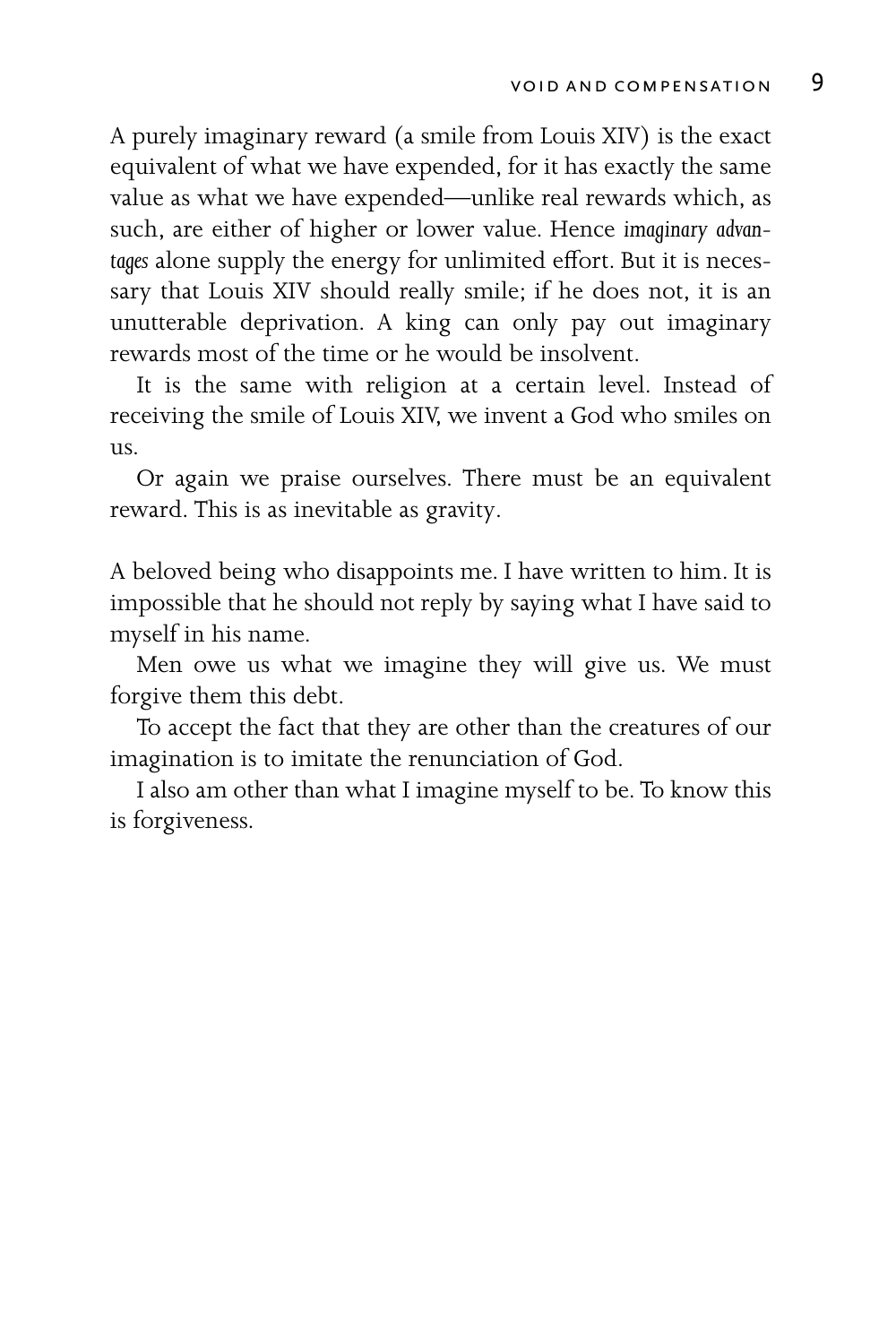### **TO ACCEPT THE VOID**

'Tradition teaches us as touching the gods and experience shows us as regards men that, by a necessity of nature, every being invariably exercises all the power of which it is capable' (Thucydides). Like a gas, the soul tends to fill the entire space which is given it. A gas which contracted leaving a vacuum—this would be contrary to the law of entropy. It is not so with the God of the Christians. He is a *supernatural* God, whereas Jehovah is a *natural* God.

Not to exercise all the power at one's disposal is to endure the void. This is contrary to all the laws of nature. Grace alone can do it.

Grace fills empty spaces but it can only enter where there is a void to receive it, and it is grace itself which makes this void.

The necessity for a reward, the need to receive the equivalent of what we give. But if, doing violence to this necessity, we leave a vacuum, as it were a suction of air is produced and a super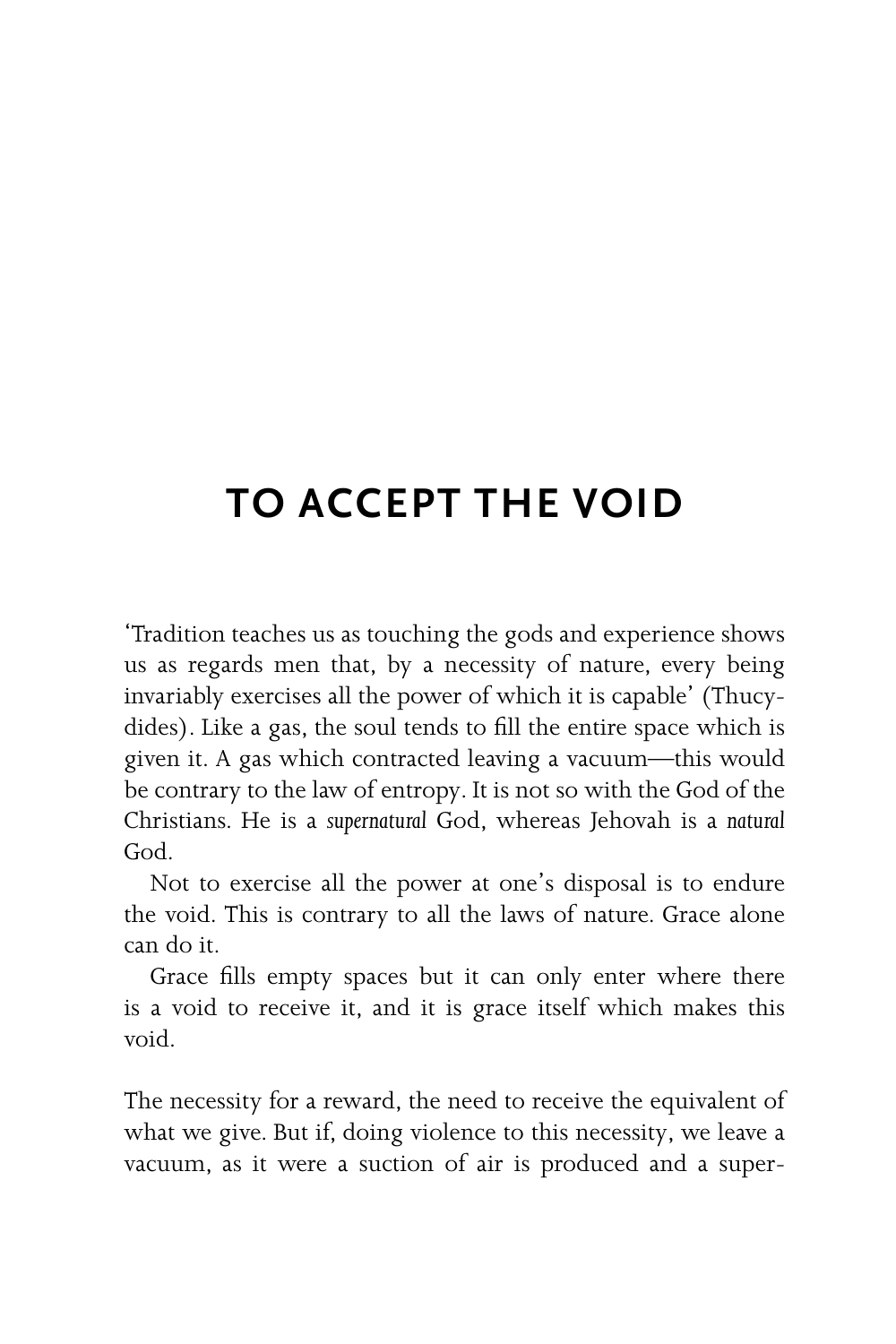natural reward results. It does not come if we receive other wages: it is this vacuum which makes it come.

It is the same with the remission of debts (and this applies not only to the harm which others have done us but to the good which we have done them). There again, we accept a void in ourselves.

To accept a void in ourselves is supernatural. Where is the energy to be found for an act which has nothing to counterbalance it? The energy has to come from elsewhere. Yet first there must be a tearing out, something desperate has to take place, the void must be created. Void: the dark night.

Admiration, pity (most of all a mixture of the two) bring real energy. But this we must do without.

A time has to be gone through without any reward, natural or supernatural.

The world must be regarded as containing something of a void in order that it may have need of God. That presupposes evil.

To love truth means to endure the void and, as a result, to accept death. Truth is on the side of death.

Man only escapes from the laws of this world in lightning flashes. Instants when everything stands still, instants of contemplation, of pure intuition, of mental void, of acceptance of the moral void. It is through such instants that he is capable of the supernatural.

Whoever endures a moment of the void either receives the supernatural bread or falls. It is a terrible risk, but one that must be run—even during the instant when hope fails. But we must not throw ourselves into it.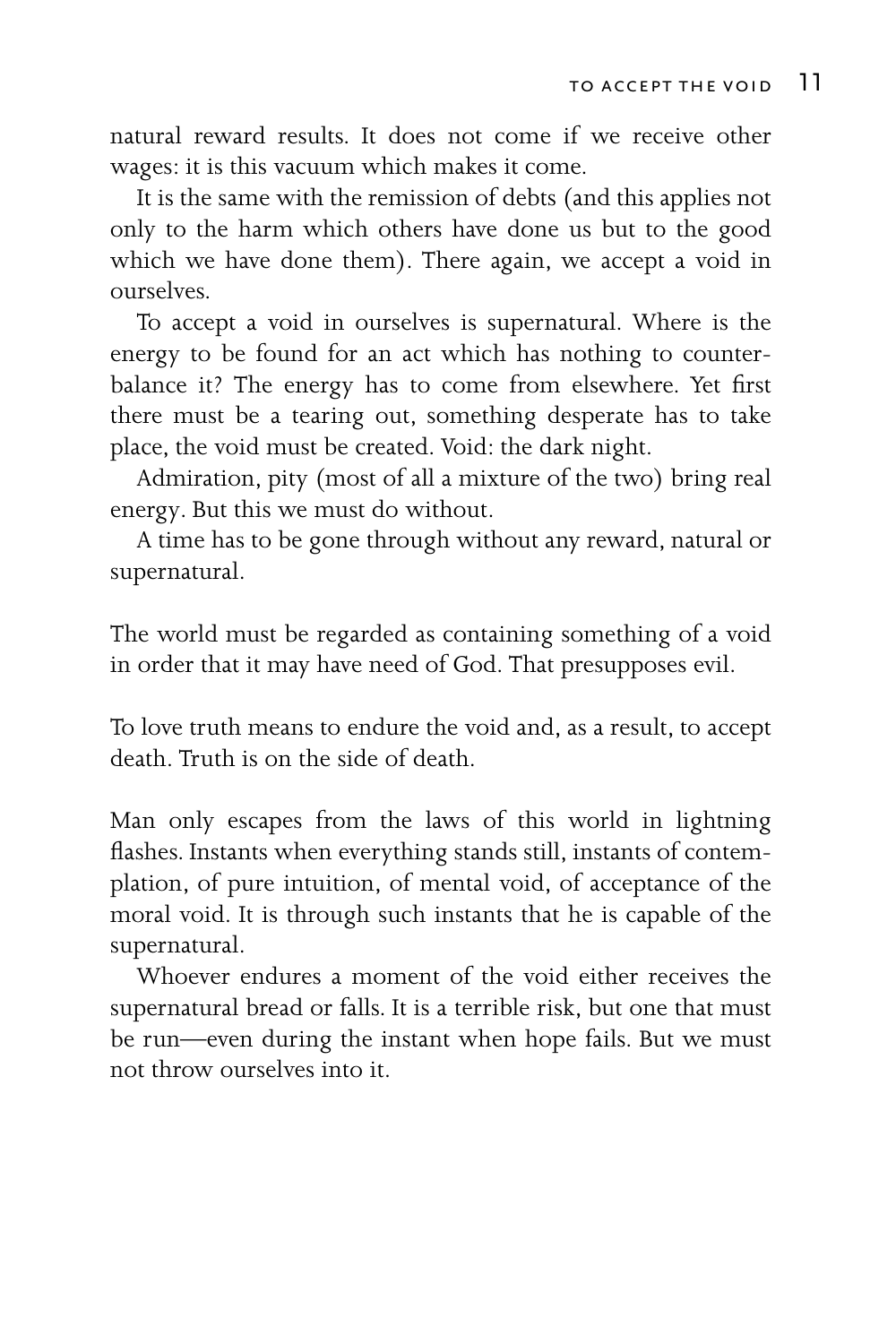### **DETACHMENT**

Affliction in itself is not enough for the attainment of total detachment. Unconsoled affliction is necessary. There must be no consolation—no apparent consolation. Ineffable consolation then comes down.

To forgive debts. To accept the past without asking for future compensation. To stop time at the present instant. This is also the acceptance of death.

'He emptied himself of his divinity.' To empty ourselves of the world. To take the form of a slave. To reduce ourselves to the point we occupy in space and time—that is to say, to nothing.

To strip ourselves of the imaginary royalty of the world. Absolute solitude. Then we possess the truth of the world.

Two ways of renouncing material possessions:

To give them up with a view to some spiritual advantage.

To conceive of them and feel them as conducive to spiritual well-being (for example: hunger, fatigue and humiliation cloud the mind and hinder meditation) and yet to renounce them.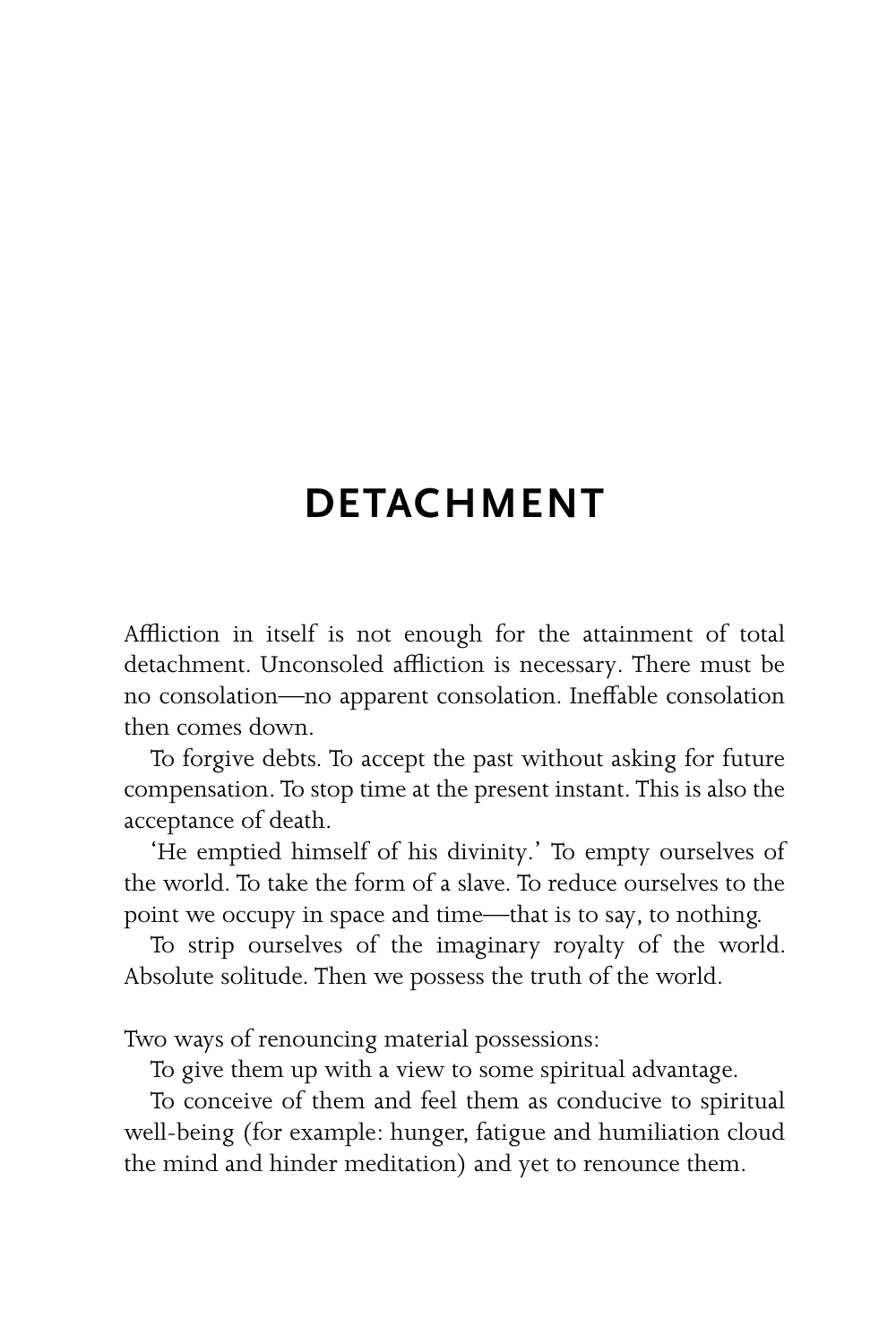Only the second kind of renunciation means nakedness of spirit.

Furthermore, material goods would scarcely be dangerous if they were seen in isolation and not bound up with spiritual advantage.

We must give up everything which is not grace and not even desire grace.

The extinction of desire (Buddhism)—or detachment—or *amor fati*—or desire for the absolute good—these all amount to the same: to empty desire, finality of all content, to desire in the void, to desire without any wishes.

To detach our desire from all good things and to wait. Experience proves that this waiting is satisfied. It is then we touch the absolute good.

Always, beyond the particular object whatever it may be, we have to fix our will on the void—to will the void. For the good which we can neither picture nor define is a void for us. But this void is fuller than all fullnesses.

If we get as far as this we shall come through all right, for God fills the void. It has nothing to do with an intellectual process in the present-day sense. The intelligence has nothing to discover, it has only to clear the ground. It is only good for servile tasks.

The good seems to us as a nothingness, since there is no *thing* that is good. But this nothingness is not unreal. Compared with it, everything in existence is unreal.

We must leave on one side the beliefs which fill up voids and sweeten what is bitter. The belief in immortality. The belief in the utility of sin: *etiam peccata*. The belief in the providential ordering of events—in short the 'consolations' which are ordinarily sought in religion.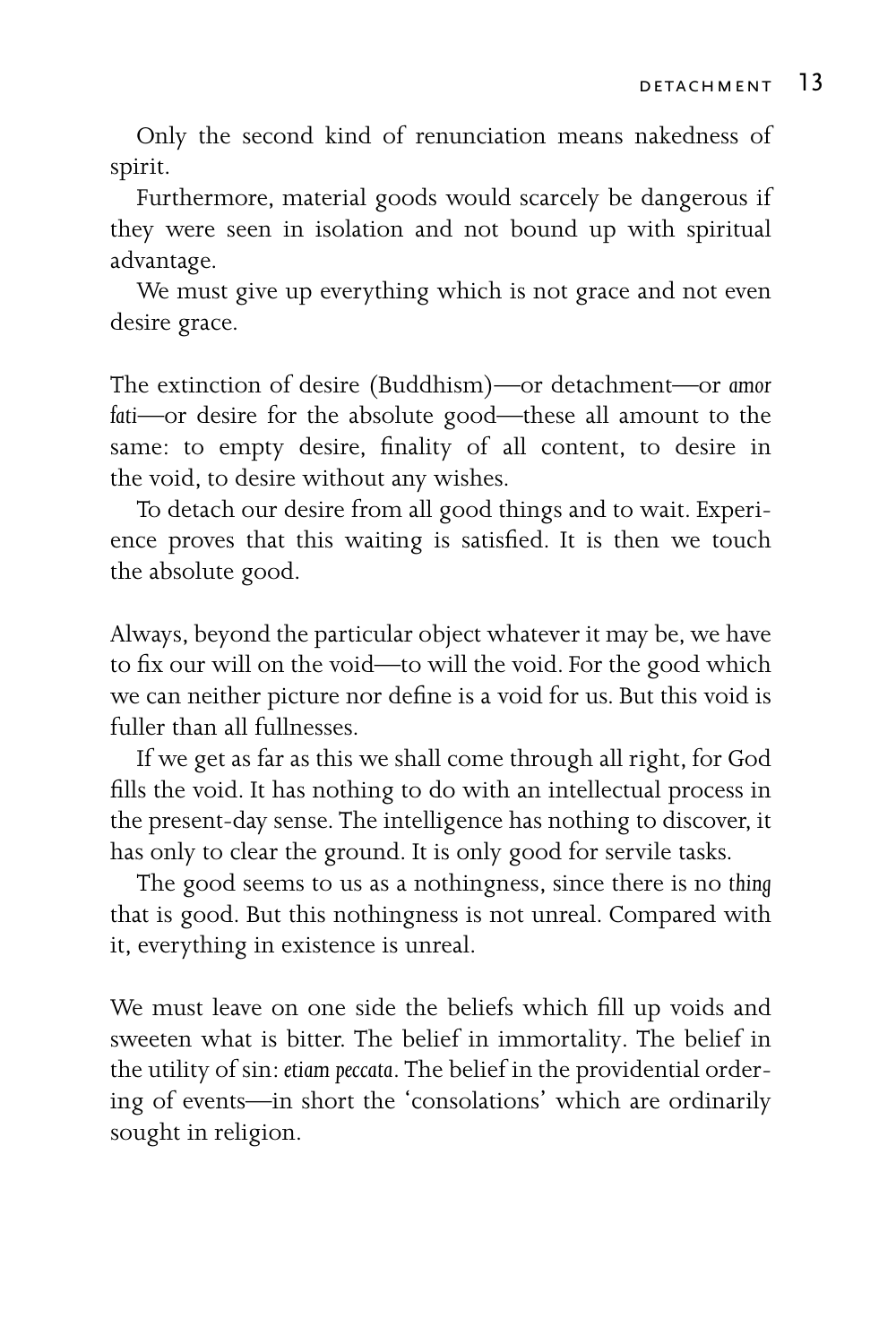#### 14 **GRAVITY AND GRACE**

To love God through and across the destruction of Troy and of Carthage—and with no consolation. Love is not consolation, it is light.

The reality of the world is the result of our attachment. It is the reality of the self which we transfer into things. It has nothing to do with independent reality. That is only perceptible through total detachment. Should only one thread remain, there is still attachment.

Affliction which forces us to attach ourselves to the most wretched objects exposes in all its misery the true character of attachment. In this way the necessity for detachment is made more obvious.

Attachment is a manufacturer of illusions and whoever wants reality ought to be detached.

As soon as we know that something is real we can no longer be attached to it.

Attachment is no more nor less than an insufficiency in our sense of reality. We are attached to the possession of a thing because we think that if we cease to possess it, it will cease to exist. A great many people do not feel with their whole soul that there is all the difference in the world between the destruction of a town and their own irremediable exile from that town.

Human misery would be intolerable if it were not diluted in time. We have to prevent it from being diluted *in order that it should* be intolerable.

'And when they had had their fill of tears' (*Iliad*).—This is another way of making the worst suffering bearable.

We must not weep so that we may not be comforted.<sup>1</sup>

<sup>&</sup>lt;sup>1</sup> Yet Jesus Christ said: 'Blessed are they that mourn'. But here Simone Weil is only condemning the tears wrung from us by the loss of temporal goods tears which man sheds over himself. [Editor's note.]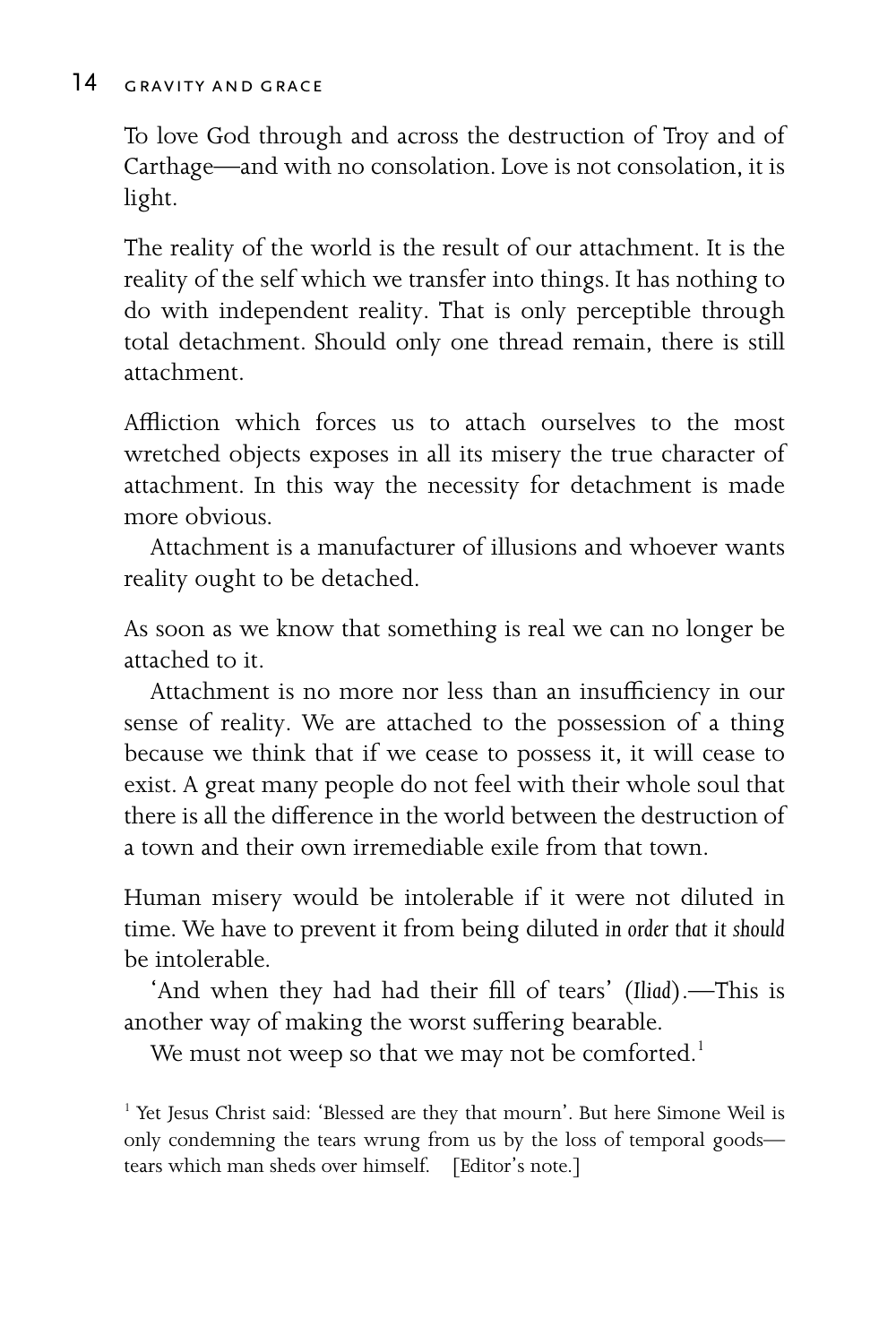All suffering which does not detach us is wasted suffering. Nothing is more frightful, a desolate coldness, a warped soul (Ovid. Slaves in Plautus).

Never to think of a thing or being we love but have not actually before our eyes without reflecting that perhaps this thing has been destroyed, or this person is dead.

May our sense of reality not be dissolved by this thought but made more intense.

Each time that we say 'Thy will be done' we should have in mind all possible misfortunes added together.

Two ways of killing ourselves: suicide or detachment.

To kill by our thought everything we love: the only way to die. Only what we love, however ('He who hateth not his father and mother . . .' but: 'Love your enemies . . .').

Not to desire that what we love should be immortal. We should neither desire the immortality nor the death of any human being, whoever he may be, with whom we have to do.

The miser deprives himself of his treasure because of his desire for it. If we can let our whole good rest with something hidden in the ground, why not with God?

But when God has become as full of significance as the treasure is for the miser, we have to tell ourselves insistently that he does not exist. We must experience the fact that we love him, even if he does not exist.

It is he who, through the operation of the dark night, withdraws himself in order not to be loved like the treasure is by the miser.

Electra weeping for the dead Orestes. If we love God while thinking that he does not exist, he will manifest his existence.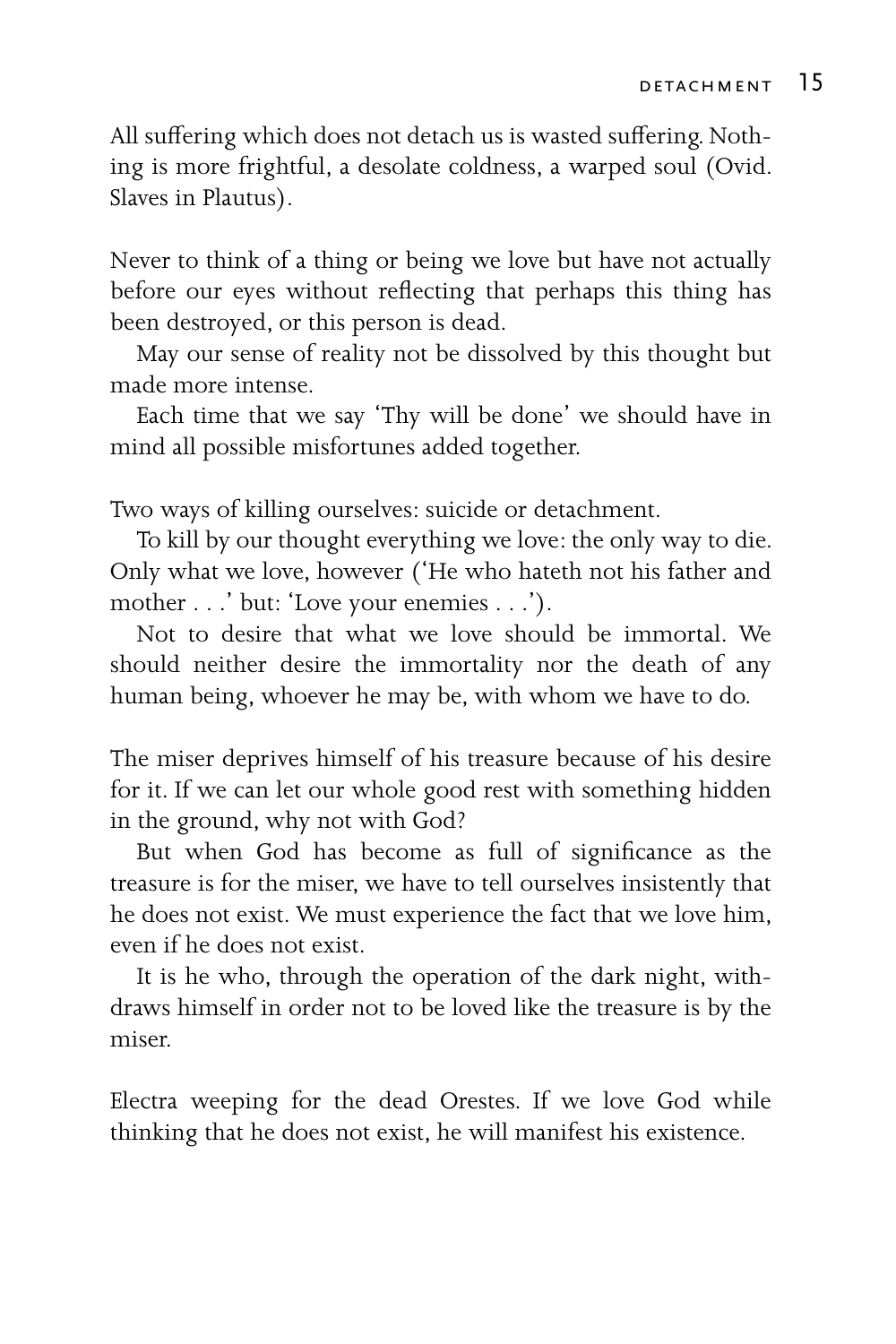## **IMAGINATION WHICH FILLS THE VOID**

The imagination is continually at work filling up all the fissures through which grace might pass.

Every void (not accepted) produces hatred, sourness, bitterness, spite. The evil we wish for that which we hate, and which we imagine, restores the balance.

The militiamen of the *Spanish Testament* who invented victories in order to endure death: an example of imagination filling up the void. Although we should gain nothing by the victory, we can bear to die for a cause which is going to triumph, not for one which will be defeated. For something absolutely denuded of power, it would be superhuman (the disciples of Christ). The thought of death calls for a counterweight, and this counterweight—apart from grace—cannot be anything but a lie.

The imagination, filler up of the void, is essentially a liar. It does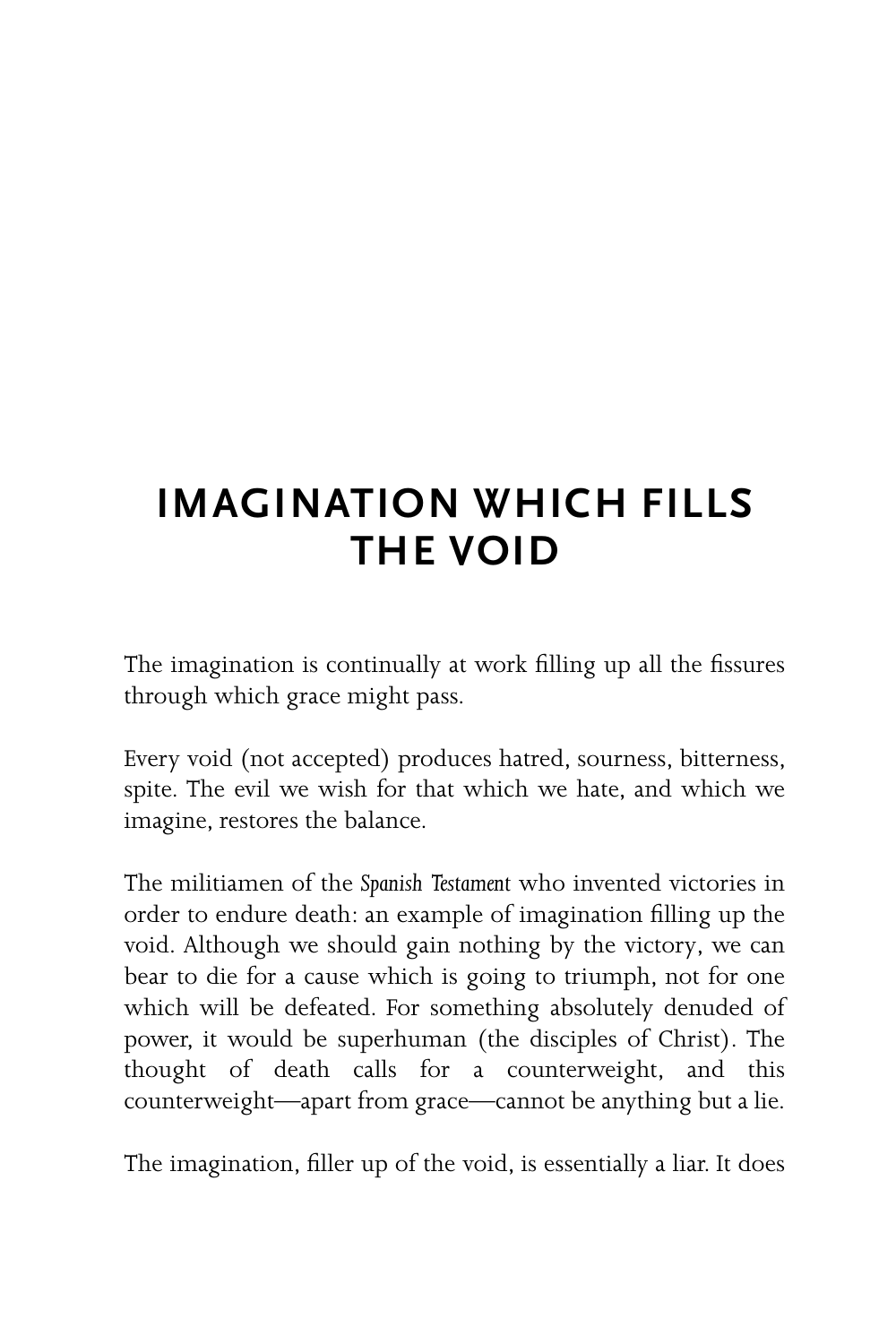away with the third dimension, for only real objects have three dimensions. It does away with multiple relationships.

To try to define the things which, while they do indeed happen, yet remain in a sense imaginary. War. Crimes. Acts of revenge. Extreme affliction.

The crimes in Spain were actually perpetrated and yet they resembled mere acts of boastfulness.

Realities which have no more dimensions than a dream.

In the case of evil, as in that of dreams, there are not multiple readings.<sup>1</sup> Hence the simplicity of criminals.

Crimes flat like dreams on both sides: on the side of the executioner and on the side of the victim. What is more frightful than to die in a nightmare?

Compensations. Marius imagined future retribution. Napoleon thought of posterity. William II wanted a cup of tea. His imagination was not strongly enough attached to power to be able to span the years: it turned towards a cup of tea.

The adoration of the great by the people in the seventeenth century (La Bruyère). This was a result of imagination filling up the void, a result which has disappeared since money has been substituted for it. Two base results, but money the baser of the two.

In no matter what circumstances, if the imagination is stopped from pouring itself out we have a void (the poor in spirit).

In no matter what circumstances (but sometimes at the price of how great a degradation!) imagination can fill the void. This is why average human beings can become prisoners, slaves,

<sup>1</sup> For the meaning of this word (*lectures*) in the vocabulary of Simone Weil, see later chapter on Readings.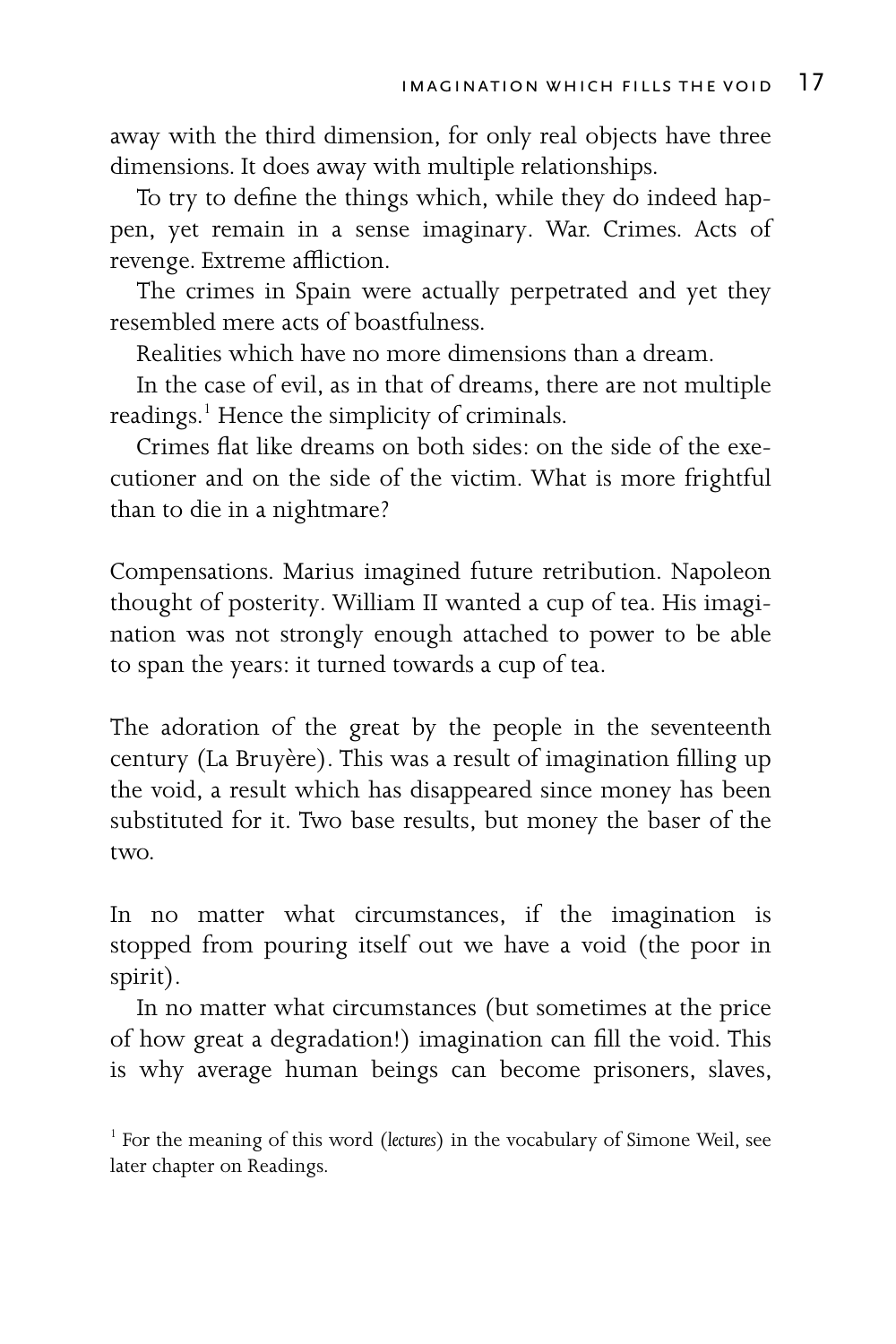### 18 GRAVITY AND GRACE

prostitutes and pass through no matter what suffering without being purified.

We must continually suspend the work of the imagination filling the void within ourselves.

If we accept no matter what void, what stroke of fate can prevent us from loving the universe?

We have the assurance that, come what may, *the universe is full.*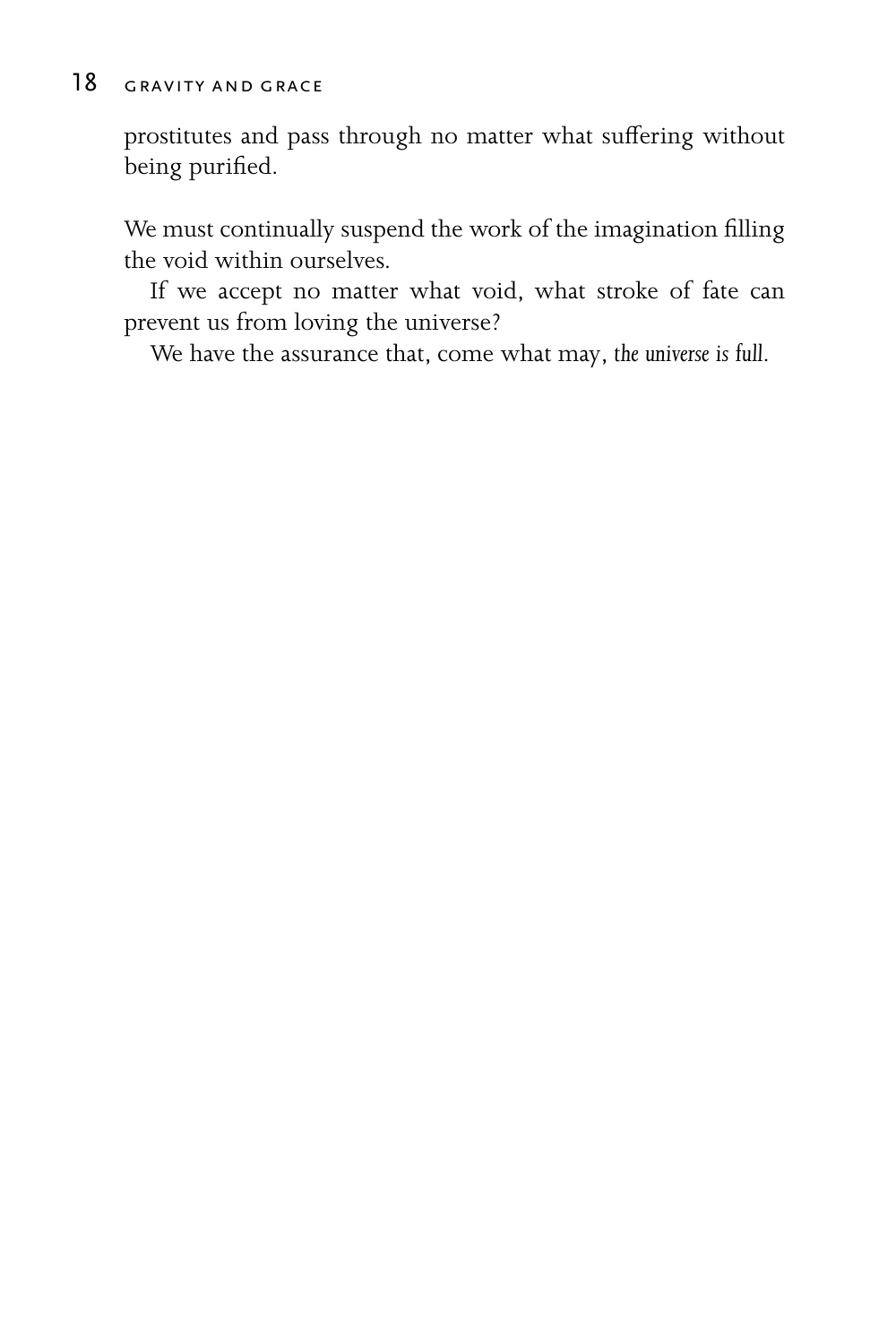## **RENUNCIATION OF TIME**

Time is an image of eternity, but it is also a substitute for eternity.

The miser whose treasure has been taken from him. It is some of the frozen past which he has lost. Past and future, man's only riches.

The future is a filler of void places. Sometimes the past also plays this part ('I used to be,' 'I once did this or that . . .'). But there are other cases when affliction makes the thought of happiness intolerable; then it robs the sufferer of his past (*nessun maggior dolore* . . .).

The past and the future hinder the wholesome effect of affliction by providing an unlimited field for imaginary elevation. That is why the renunciation of past and future is the first of all renunciations.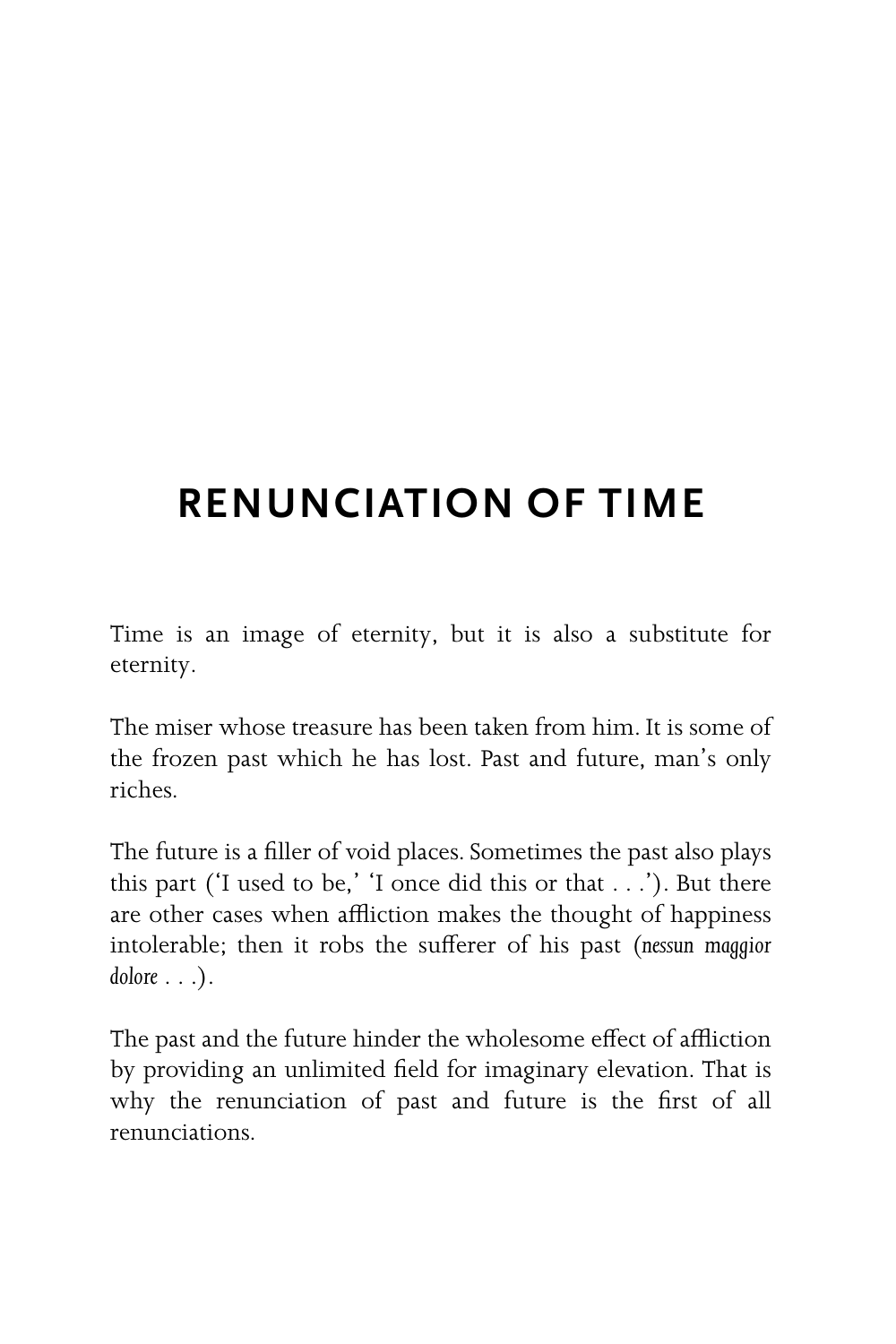The present does not attain finality. Nor does the future, for it is only what will be present. We do not know this, however. If we apply to the present the point of that desire within us which corresponds to finality, it pierces right through to the eternal.

That is the use of despair which turns the attention away from the future.

When we are disappointed by a pleasure which we have been expecting and which comes, the disappointment is because we were expecting the future, and as soon as it is there it is present. We want the future to be there without ceasing to be future. This is an absurdity of which eternity alone is the cure.

*Time and the cave*. To come out of the cave, to be detached, means to cease to make the future our objective.

A method of purification: to pray to God, not only in secret as far as men are concerned, but with the thought that God does not  $exist.<sup>1</sup>$ 

Piety with regard to the dead: to do everything for what does not exist.

The suffering caused by the death of others is due to this pain of a void and of lost equilibrium. Efforts henceforward follow without an object and therefore without a reward. If the imagination makes good this void—debasement. 'Let the dead bury their dead.' And as to our own death, is it not the same? The object and the reward are in the future. Deprivation of the future—void, loss of equilibrium. That is why 'to philosophise is to learn to die'. That is why 'to pray is like a death'.

<sup>1</sup> God does not in fact exist in the same way as created things which form the only object of experience for our *natural* faculties. Therefore, contact with supernatural reality is at first felt as an experience of nothingness. [Editor's note.]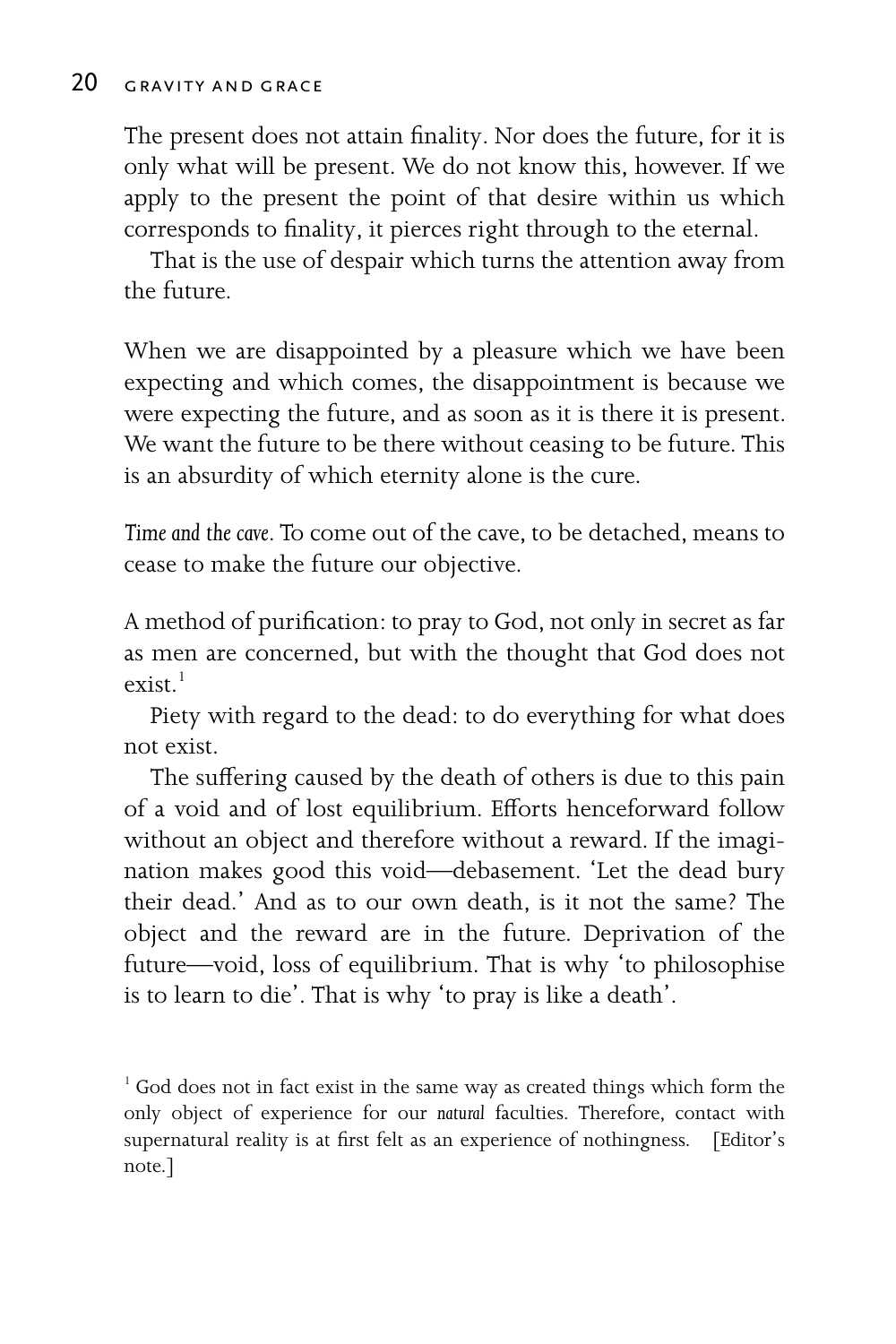When pain and weariness reach the point of causing a sense of perpetuity to be born in the soul, through contemplating this perpetuity with acceptance and love, we are snatched away into eternity.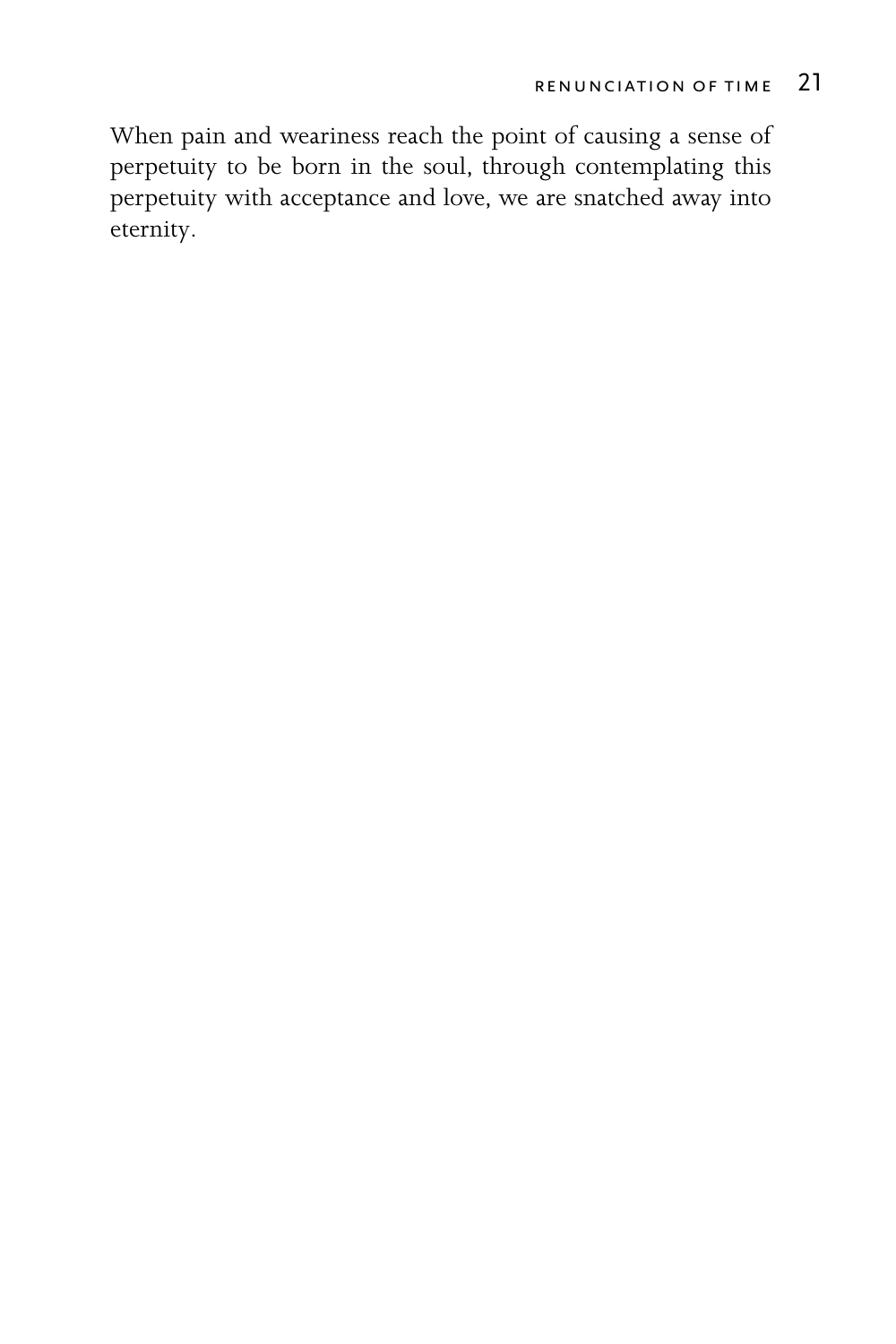## **TO DESIRE WITHOUT AN OBJECT**

Purification is the separation of good from covetousness.

We have to go down to the root of our desires in order to tear the energy from its object. That is where the desires are true in so far as they are energy. It is the object which is unreal. But there is an unspeakable wrench in the soul at the separation of a desire from its object.

If we go down into ourselves we find that we possess exactly what we desire.

If we long for a certain being (who is dead), we desire a particular, limited being; therefore, necessarily, a mortal, and we long for that special being 'who' . . . 'to whom' . . ., etc., in short that being who died at such and such a time on such and such a day. And we have that being—dead.

If we desire money, we want a medium of exchange (institution), something which can only be acquired on certain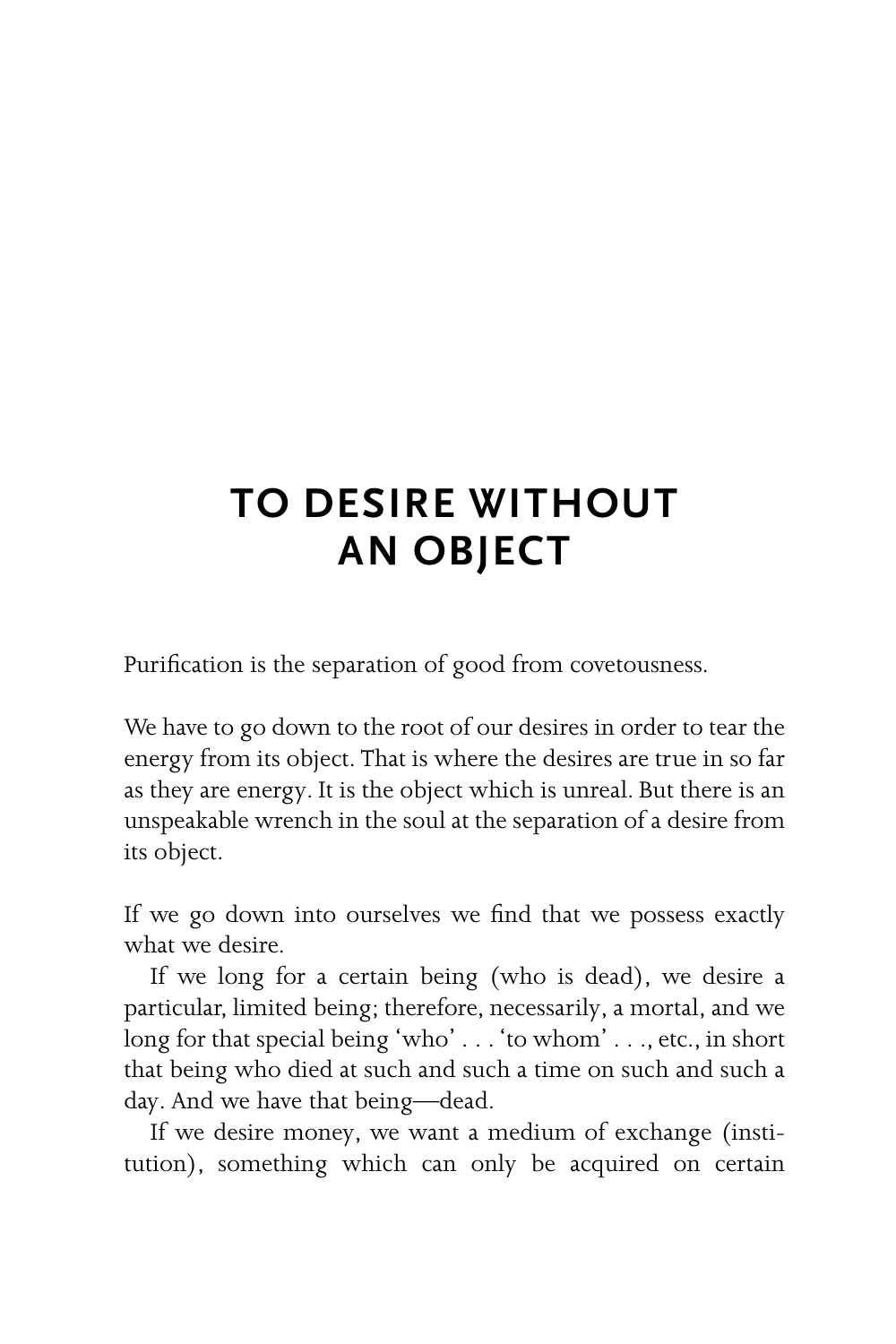conditions, so we desire it only 'in the measure that' . . . Well, in that measure we have it.

In such cases suffering, emptiness are the mode of existence of the objects of our desire. We only have to draw aside the veil of unreality and we shall see that they are given to us in this way.

When we see that, we still suffer, but we are happy.

To ascertain exactly what the miser whose treasure was stolen lost: thus we should learn much.

Lauzun and the office of Captain of Musketeers. He preferred to be a prisoner and Captain of Musketeers rather than to go free and not be Captain.

These are garments. 'They were ashamed of their nakedness.'

To lose someone: we suffer because the departed, the absent, has become something imaginary and unreal. But our desire for him is not imaginary. We have to go down into ourselves to the abode of the desire which is not imaginary. Hunger: we imagine kinds of food, but the hunger itself is real: we have to fasten on to the hunger. The presence of the dead person is imaginary, but his absence is very real: henceforward it is his way of appearing.

We must not seek the void, for it would be tempting God if we counted on supernatural bread to fill it.

We must not run away from it either.

The void is the supreme fullness, but man is not permitted to know it. The proof is that Christ himself was at one moment completely unaware of it. One part of the self should know it, but not the other parts, for if they knew it in their base fashion, there would no longer be any void.

Christ experienced all human misery, except sin. But he experienced everything which makes man capable of sin. It is the void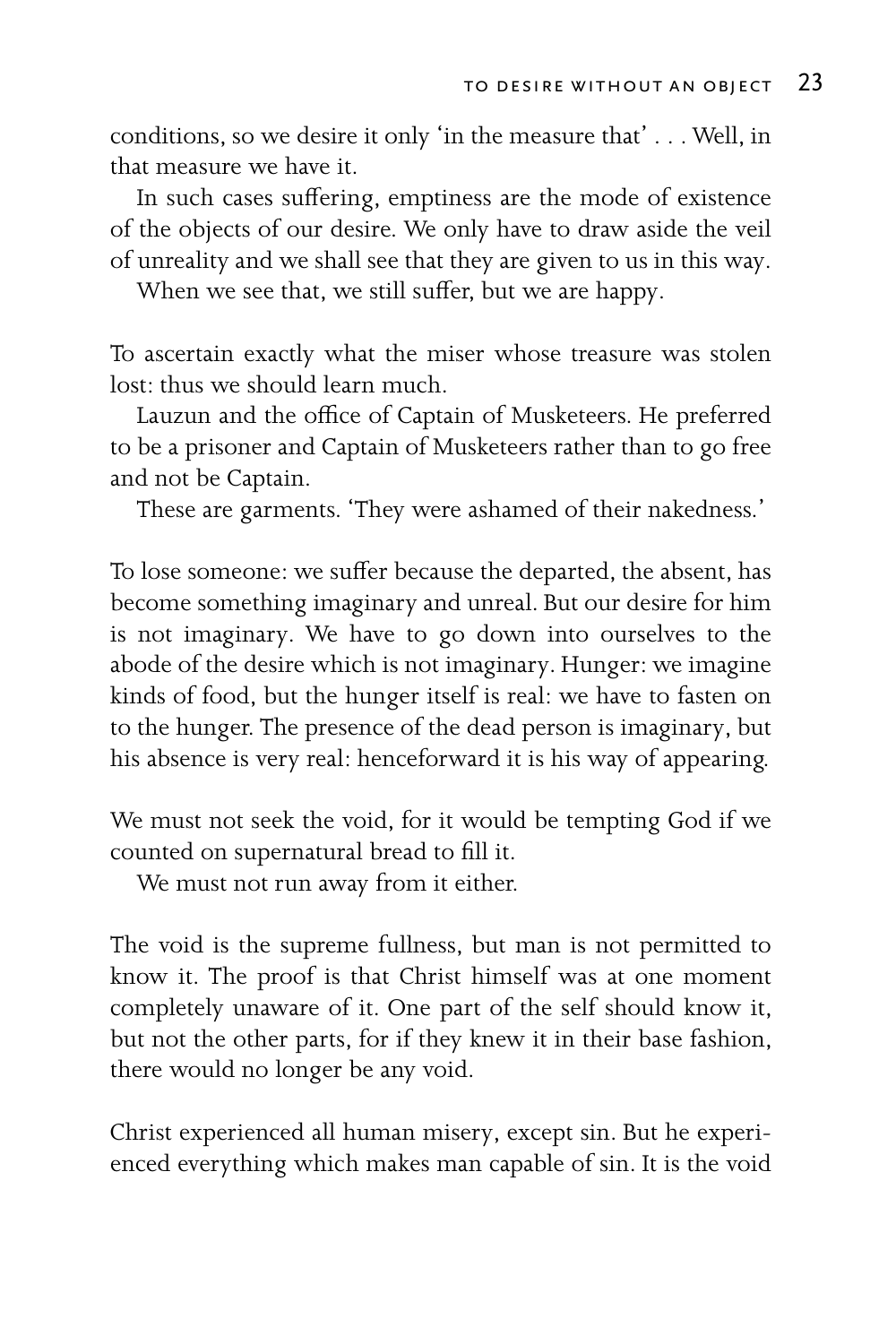which makes man capable of sin. All sins are attempts to fill voids. Thus my life with all its stains is near to his perfectly pure one, and the same is true of much lower lives. However low I fall I shall not go very far from him. But if I fall I shall no longer be able to know this.

The handshake of a friend on meeting again after a long absence. I do not even notice whether it gives pleasure or pain to my sense of touch: like the blind man who feels the objects directly at the end of his stick, I feel the presence of my friend directly. It is the same with life's circumstances, whatever they may be, and God.

This implies that we should never seek consolation for pain. Because felicity is beyond the realm of consolation and pain. We become aware of it through a sense which is different, just as the perception of objects at the end of a stick or an instrument is different from touch in the strict sense of the word. This other sense is formed by a shifting of the attention through an apprenticeship in which the whole soul and body participate.

That is why we read in the Gospel: 'I say to you that these have received their reward.' There must be no compensation. It is the void in our sensibility which carries us beyond sensibility.

Denial of Saint Peter. To say to Christ: 'I will never deny Thee' was to deny him already, for it was supposing the source of faithfulness to be in himself and not in grace. Happily, as he was chosen, this denial was made manifest to all and to himself. How many others boast in the same way—and they never understand.

It was difficult to be faithful to Christ. A fidelity in the void was needed. It was much easier to be faithful to Napoleon, even if it involved death. It was easier for the martyrs to be Faithful, later on, because the Church was already there, a force with temporal promises. We die for what is strong, not for what is weak, or only for what is weak momentarily and has still kept an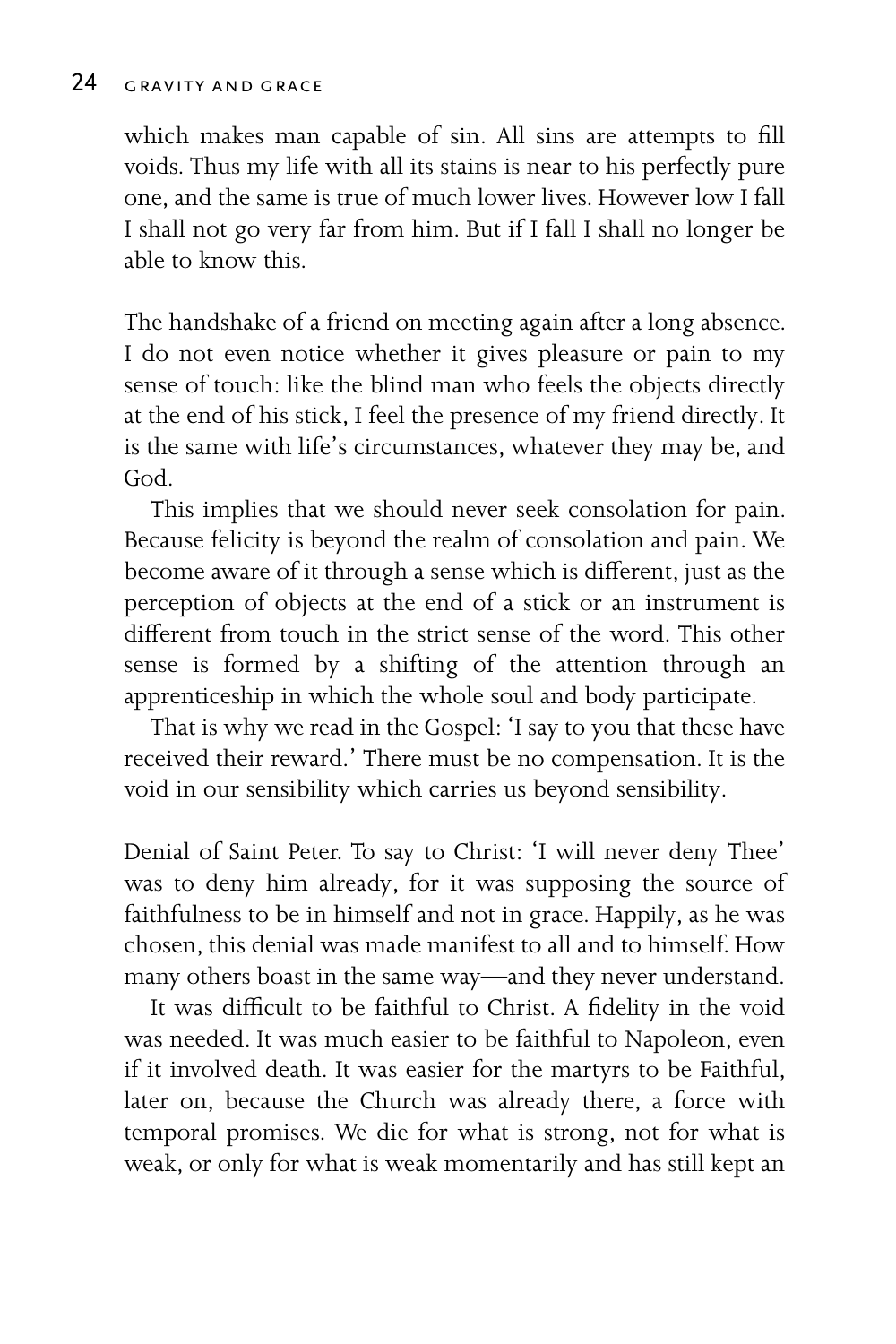aureole of strength. Faithfulness to Napoleon at Saint-Helena was not faithfulness in the void. The fact of dying for what is strong robs death of its bitterness—and at the same time of all its value.

To implore a man is a desperate attempt through sheer intensity to make our system of values pass into him. To implore God is just the contrary: it is an attempt to make the divine values pass into ourselves. Far from thinking with all the intensity of which we are capable of the values to which we are attached, we must preserve an interior void.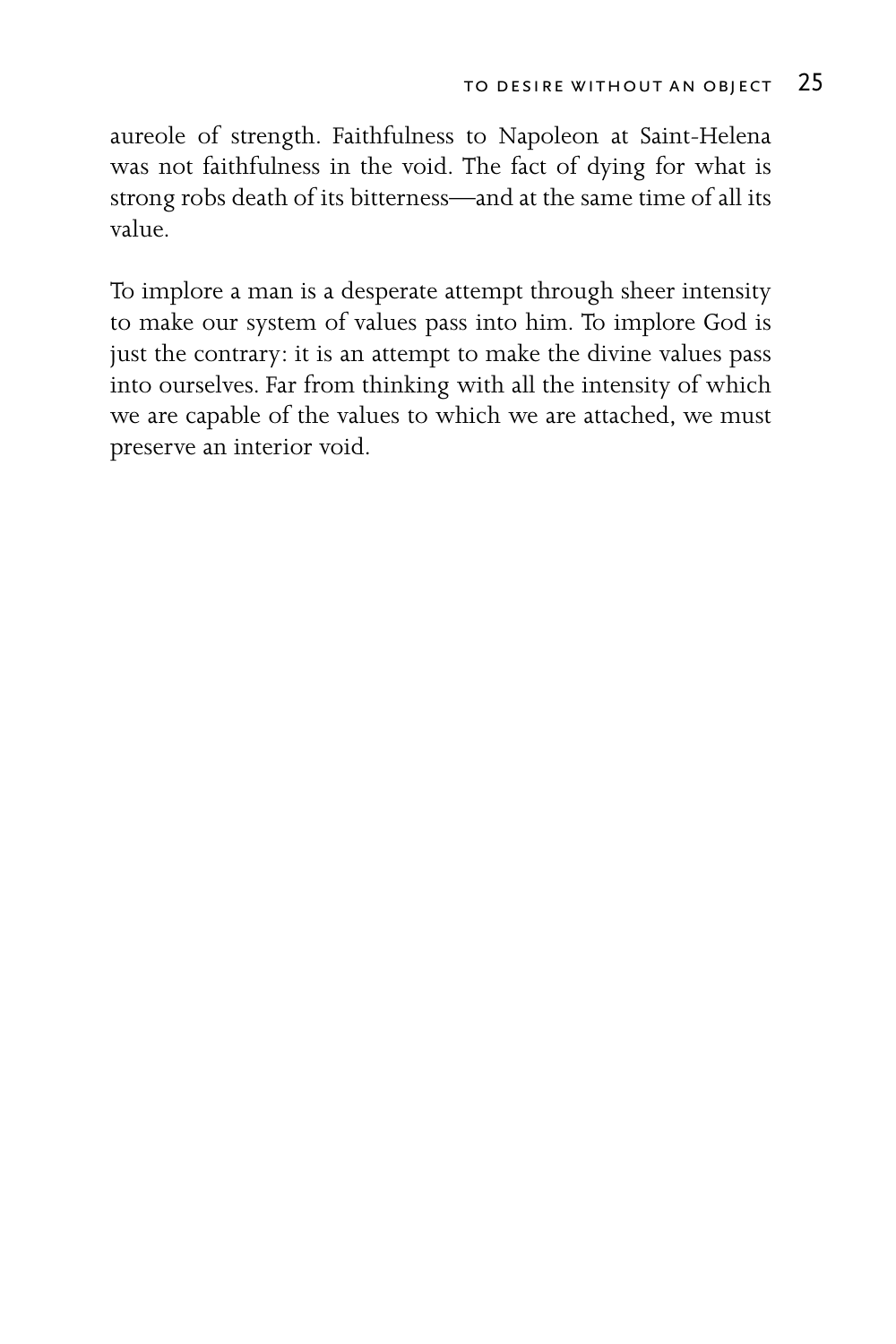# **THE SELF**

We possess nothing in the world—a mere chance can strip us of everything—except the power to say 'I'. That is what we have to give to God—in other words, to destroy. There is absolutely no other free act which it is given us to accomplish—only the destruction of the 'I'.

Offering: We cannot offer anything but the 'I', and all we call an offering is merely a label attached to a compensatory assertion of the 'I'.

Nothing in the world can rob us of the power to say 'I'. Nothing except extreme affliction. Nothing is worse than extreme affliction which destroys the 'I' from outside, because after that we can no longer destroy it ourselves. What happens to those whose 'I' has been destroyed from outside by affliction? It is not possible to imagine anything for them but annihilation according to the atheistic or materialistic conception.

Though they may have lost their 'I', it does not mean that they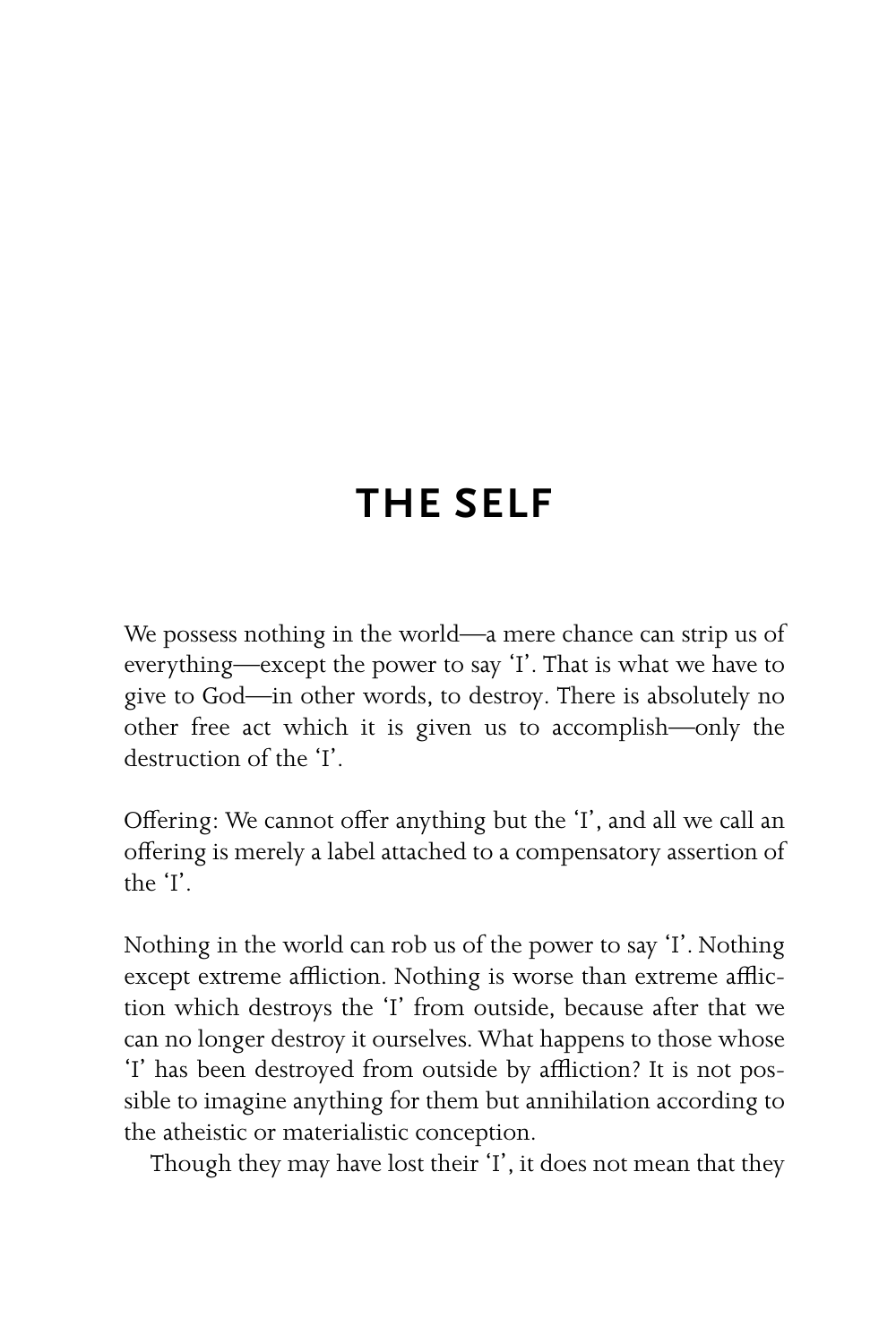have no more egoism. Quite the reverse. To be sure, this may occasionally happen when a dog-like devotion is brought about, but at other times the being is reduced to naked, vegetative egoism. An egoism without an 'I'.

So long as we ourselves have begun the process of destroying the 'I', we can prevent any affliction from causing harm. For the 'I' is not destroyed by external pressure without a violent revolt. If for the love of God we refuse to give ourselves over to this revolt, the destruction does not take place from outside but from within.

Redemptive suffering. If a human being who is in a state of perfection and has through grace completely destroyed the 'I' in himself, falls into that degree of affliction which corresponds for him to the destruction of the 'I' from outside—we have there the cross in its fullness. Affliction can no longer destroy the 'I' in him for the 'I' in him no longer exists, having completely disappeared and left the place to God. But affliction produces an effect which is equivalent, on the plane of perfection, to the exterior destruction of the 'I'. It produces the absence of God. 'My God, why hast Thou forsaken me?'

What is this absence of God produced by extreme affliction within the perfect soul? What is the value which is attached to it and which is known as redemptive suffering?

Redemptive suffering is that by which evil really has fullness of being to the utmost extent of its capacity.

By redemptive suffering, God is present in extreme evil. For the absence of God is the mode of divine presence which corresponds to evil—absence which is felt. He who has not God within himself cannot feel his absence.

It is the purity, the perfection, the plenitude, the abyss of evil. Whereas hell is a false abyss (cf. Thibon). Hell is superficial. Hell is a nothingness which has the pretension and gives the illusion of being.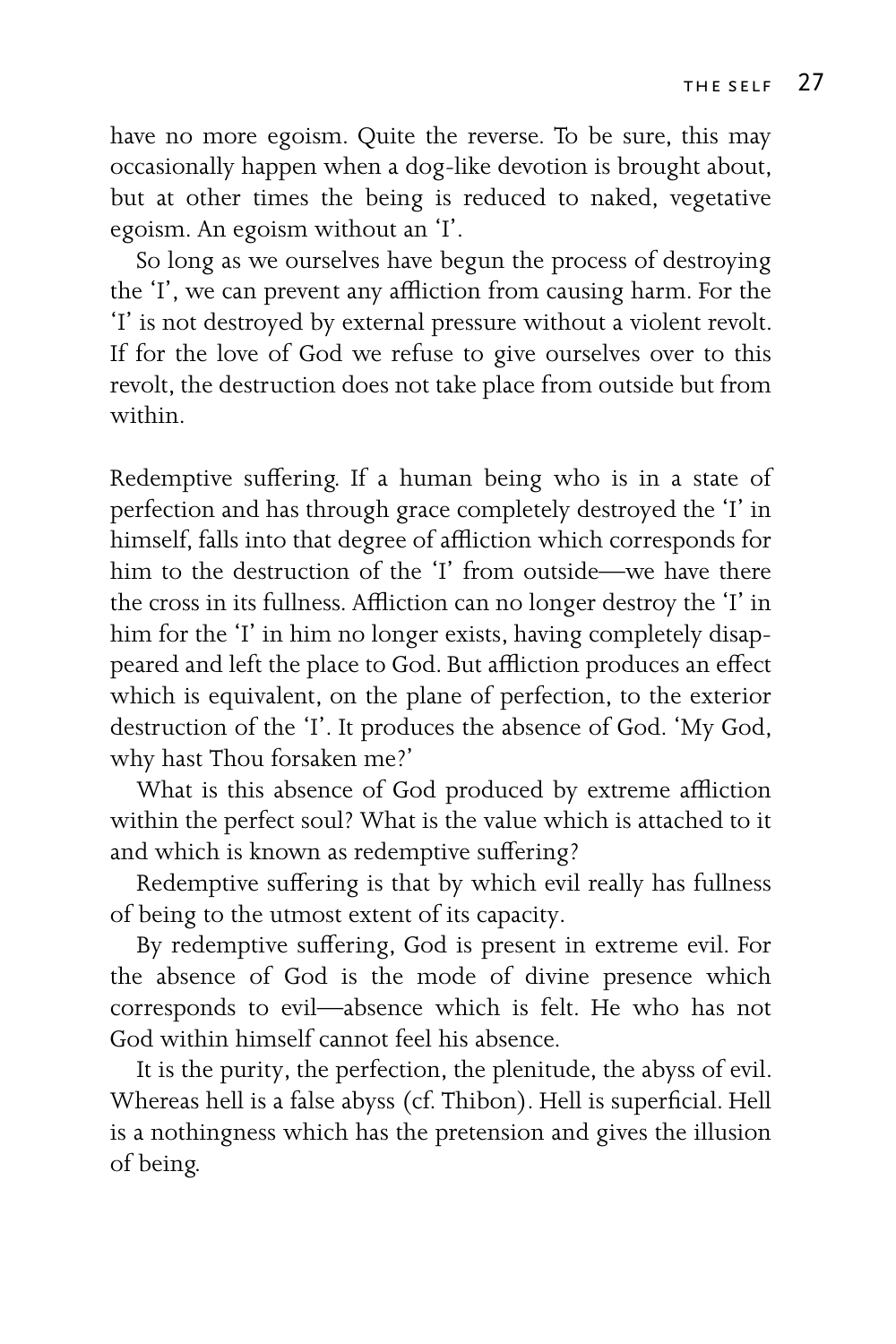Purely external destruction of the 'I' is quasi-infernal suffering. External destruction with which the soul associates itself through love is expiatory suffering. The bringing about of the absence of God in a soul completely emptied of self through love is redemptive suffering.

In affliction the vital instinct survives all the attachments which have been torn away, and blindly fastens itself to everything which can provide it with support, like a plant fastens its tendrils. Gratitude (except in a base form) and justice are not conceivable in this state. Slavery. There is no longer the extra amount of energy required to support free-will by which man takes the measure of things. Affliction, from this point of view, is hideous as life in its nakedness always is, like an amputated stump, like the swarming of insects. Life without form. Survival is then the only attachment. That is where extreme affliction begins—when all other attachments are replaced by that of survival. Attachment appears then in its nakedness without any other object but itself—Hell.

It is by this mechanism that to those in affliction life appears as the one thing desirable, at the very time when their life is in no way preferable to death.

In this state, to accept death is total detachment.

Quasi-hell on earth. Complete uprooting in affliction

Human injustice as a general rule produces not martyrs but quasi-damned souls. Beings who have fallen into this quasi-hell are like someone stripped and wounded by robbers. They have lost the clothing of character.

The greatest suffering which allows any of a man's roots to remain is at an infinite distance from this quasi-hell.

When we do a service to beings thus uprooted and we receive in exchange discourtesy, ingratitude, betrayal, we are merely enduring a small share of their affliction. It is our duty to expose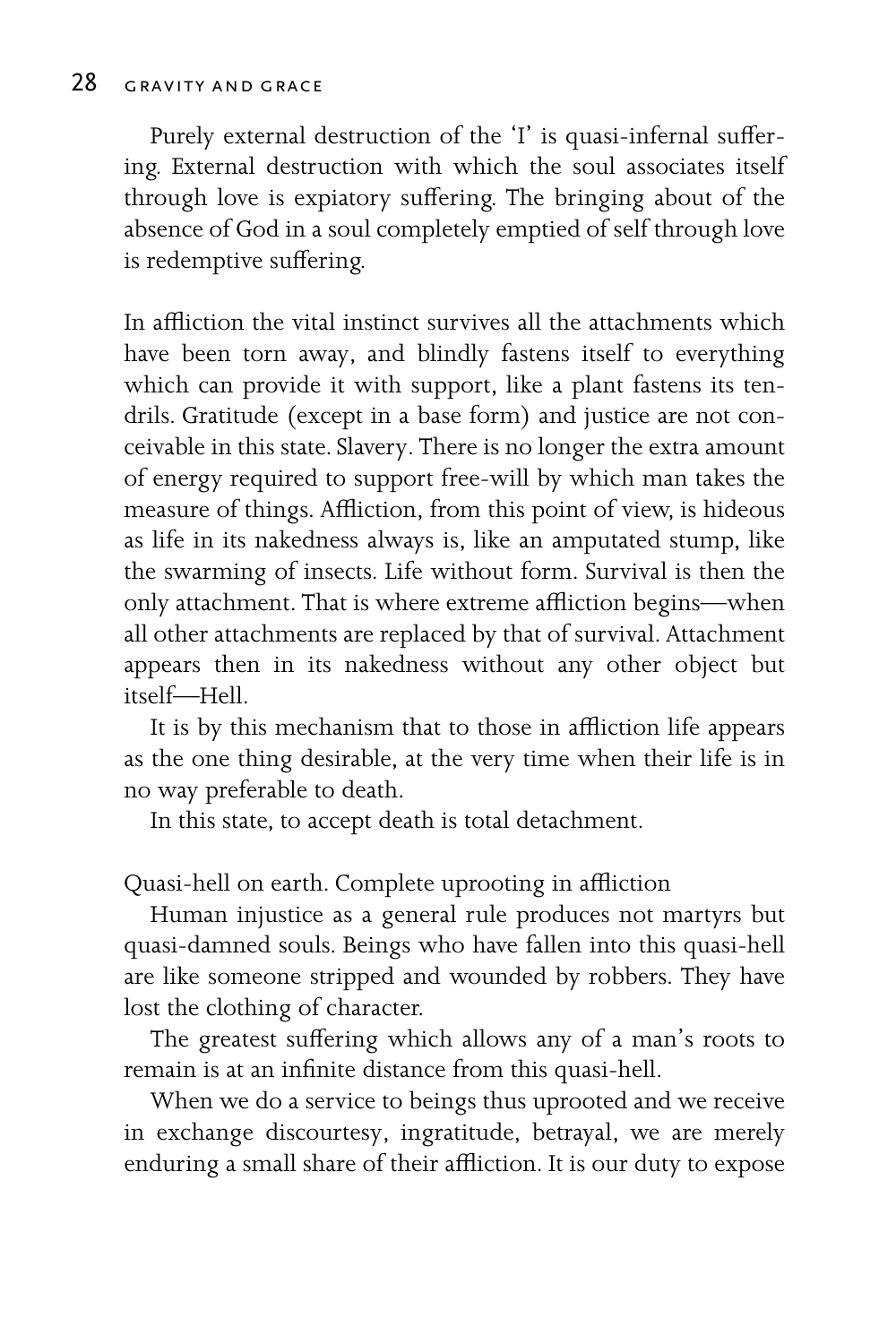ourselves to it in a limited measure just as it is our duty to expose ourselves to affliction. When it comes we should endure it as we endure affliction, without referring it back to particular people, for it cannot be referred back to anything. There is something impersonal in quasi-infernal affliction as there is in perfection.

For those whose 'I' is dead we can do nothing, absolutely nothing. We never know, however, whether in a particular person the 'I' is quite dead or only inanimate. If it is not quite dead, love can reanimate it as though by an injection, but it must be love which is utterly pure without the slightest trace of condescension, for the least shade of contempt drives towards death.

When the 'I' is wounded from outside it starts by revolting in the most extreme and bitter manner like an animal at bay. But as soon as the 'I' is half dead, it wants to be finished off and allows itself to sink into unconsciousness. If it is then awakened by a touch of love, there is sharp pain which results in anger and sometimes hatred for whoever has provoked this pain. Hence the apparently inexplicable vindictiveness of the fallen towards their benefactors.

It can also happen that the love of the benefactor is not pure. Then, in the 'I', awakened by love but immediately wounded afresh by contempt, there surges up the bitterest of hatreds, a hatred which is legitimate.

He, on the contrary, in whom the 'I' is quite dead is in no way embarrassed by the love which is shown him. He takes what comes just as dogs and cats receive food, warmth and caresses, and, like them, he is eager to obtain as much as possible. As the case may be, he either attaches himself like a dog or accepts what comes to him with a certain indifference like a cat. Without the slightest scruple he absorbs all the energy of whoever tries to help him.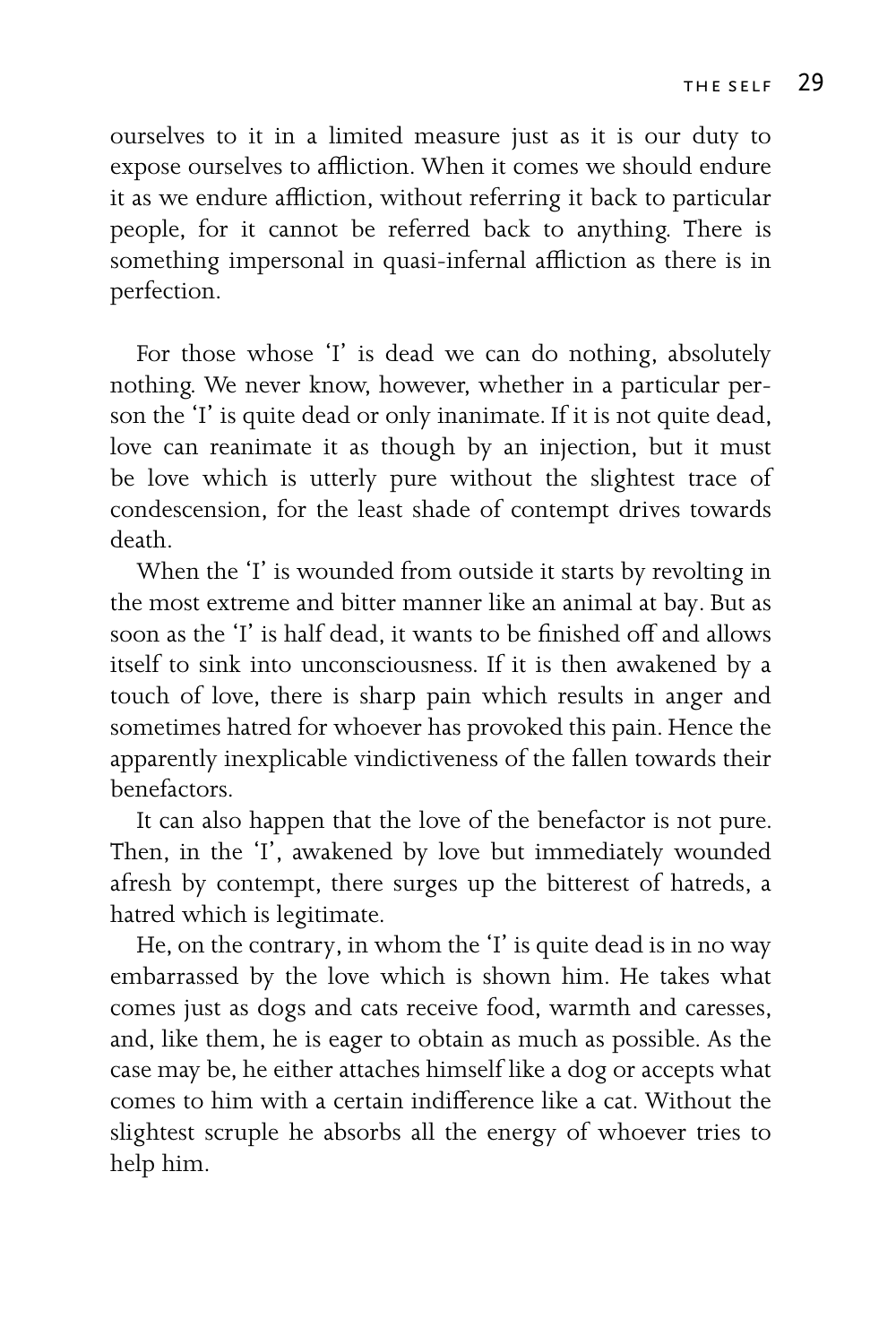Unfortunately in every charitable work there is a danger lest the majority of its clients should be composed of people with no scruples, and above all, of people in whom the 'I' has been killed.

The weaker the character of him who endures affliction, the more quickly is the 'I' destroyed. To be more exact, the limit of the affliction which destroys the 'I' is situated at a greater or lesser distance according to the quality of the character, and the further it is the more the character is said to be strong.

The position of this limit, whether near or far, is probably a fact of nature in the same way as a gift for mathematics, and he who, without having any faith, is proud of preserving his morale in difficult circumstances, has no more reason to be so than the youth who is conceited because mathematics come easily to him. He who believes in God is in danger of a still greater illusion—that of attributing to grace what is simply an essentially mechanical effect of nature.

The agony of extreme affliction is the destruction of the 'I' *from outside*: Arnolphe, Phèdre, Lycaon. We are right to fall on our knees, to make abject supplication when that violent death which is going to strike us down threatens to kill the 'I' from outside even before life is destroyed.

'Niobe also, of the beautiful hair, thought of eating.' That is sublime, in the same way as space in Giotto's frescoes.

A humiliation which forces us to renounce even despair.

The sin in me says 'I'.

I am all. But this particular 'I' is God. And it is not an 'I'.

Evil makes distinctions, it prevents God from being equivalent to all.

It is because of my wretchedness that I am 'I'. It is on account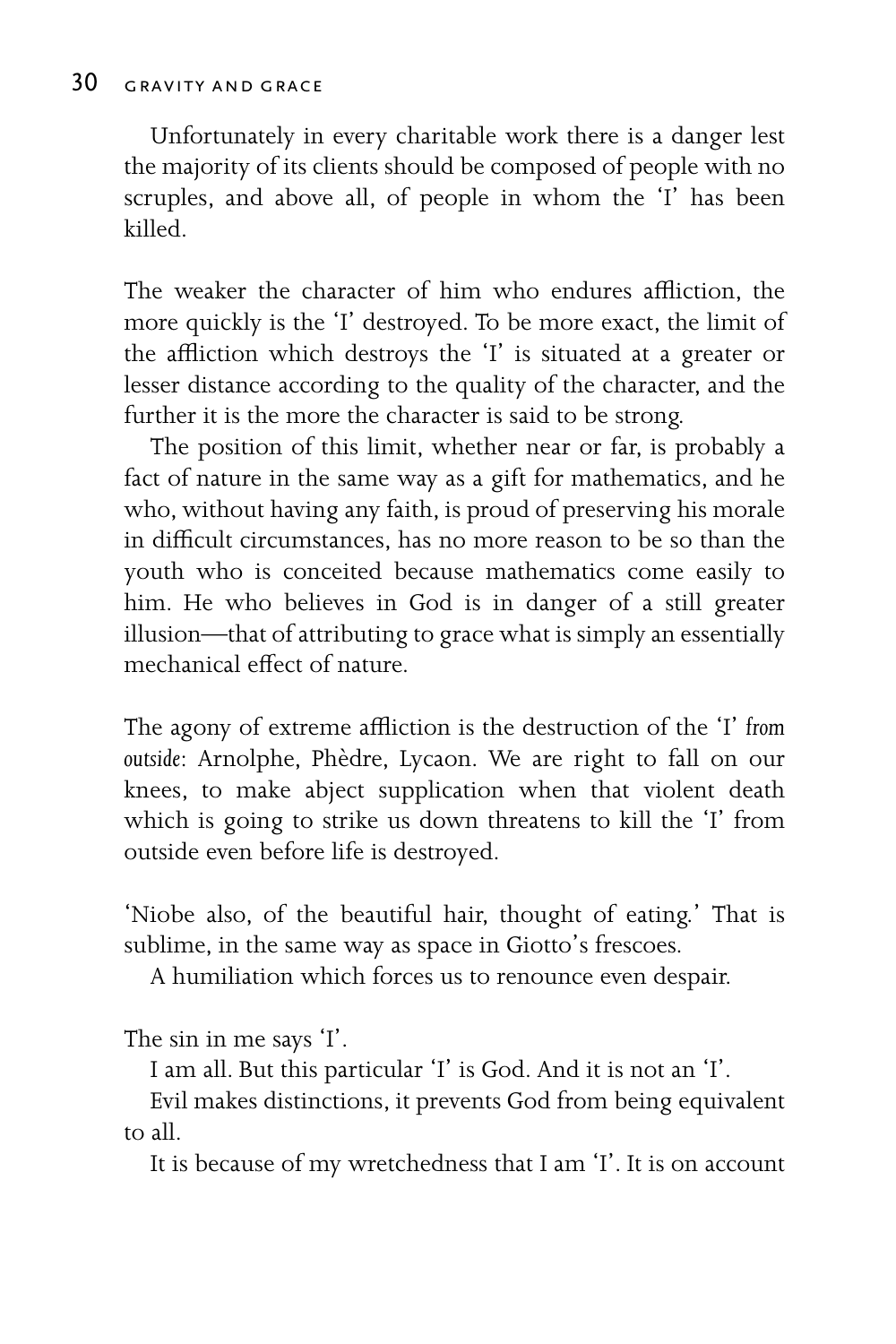of the wretchedness of the universe that, in a sense, God is 'I' (that is to say a person).

The Pharisees were people who relied on their own strength to be virtuous.

Humility consists in knowing that in what we call 'I' there is no source of energy by which we can rise.

Everything without exception which is of value in me comes from somewhere other than myself, not as a gift but as a loan which must be ceaselessly renewed. Everything without exception which is in me is absolutely valueless; and, among the gifts which have come to me from elsewhere, everything which I appropriate becomes valueless immediately I do so.

Perfect joy excludes even the very feeling of joy, for in the soul filled by the object no corner is left for saying 'I'.

We cannot imagine such joys when they are absent, thus the incentive for seeking them is lacking.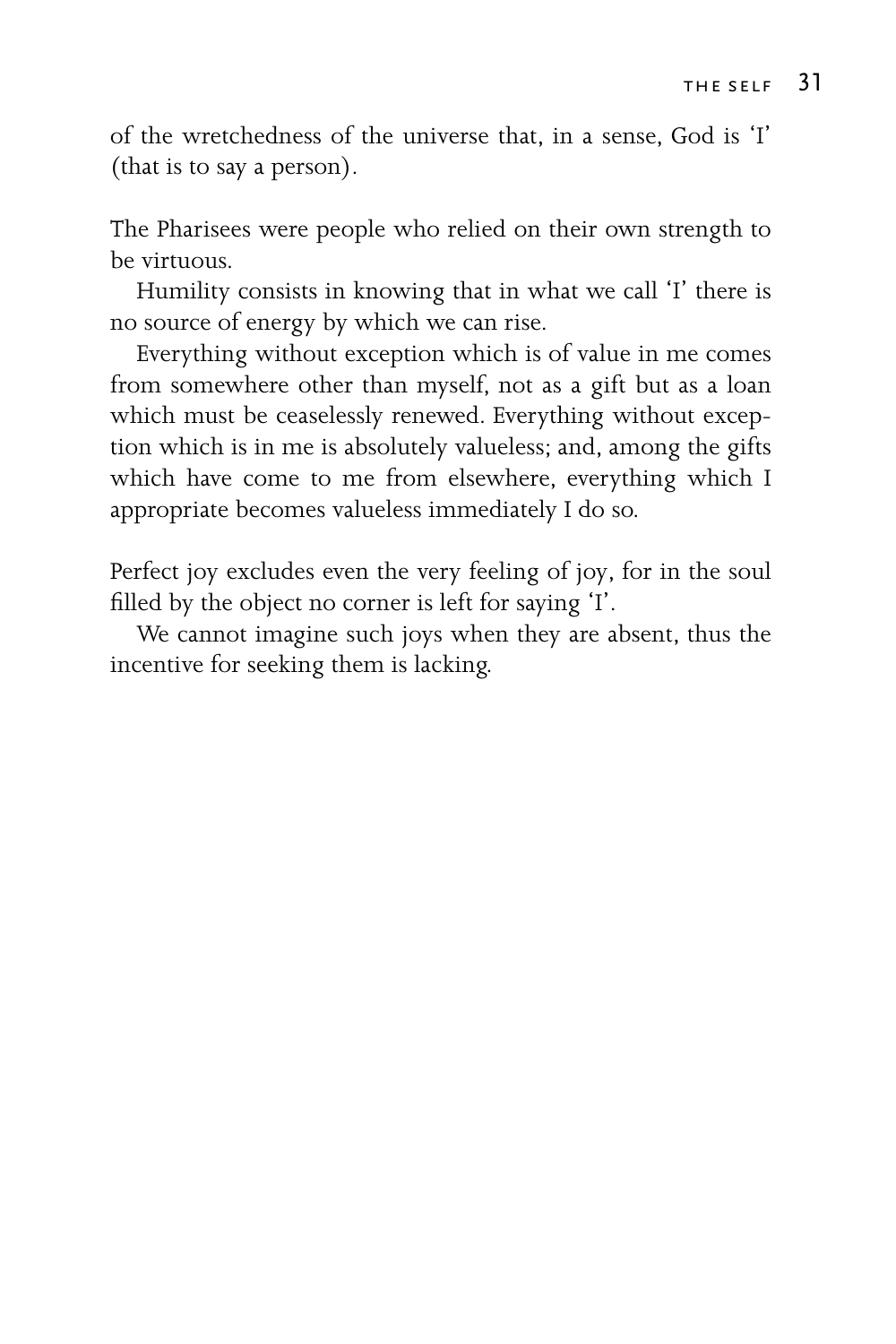### **DECREATION**

Decreation: to make something created pass into the uncreated.

Destruction: to make something created pass into nothingness A blameworthy substitute for decreation.

Creation is an act of love and it is perpetual. At each moment our existence is God's love for us. But God can only love himself. His love for us is love for himself through us. Thus, he who gives us our being loves in us the acceptance of not being.

Our existence is made up only of his waiting for our acceptance not to exist. He is perpetually begging from us that existence which he gives. He gives it to us in order to beg it from us.

Relentless necessity, wretchedness, distress, the crushing burden of poverty and of labour which wears us out, cruelty, torture, violent death, constraint, disease—all these constitute divine love. It is God who in love withdraws from us so that we can love him. For if we were exposed to the direct radiance of his love, without the protection of space, of time and of matter, we should be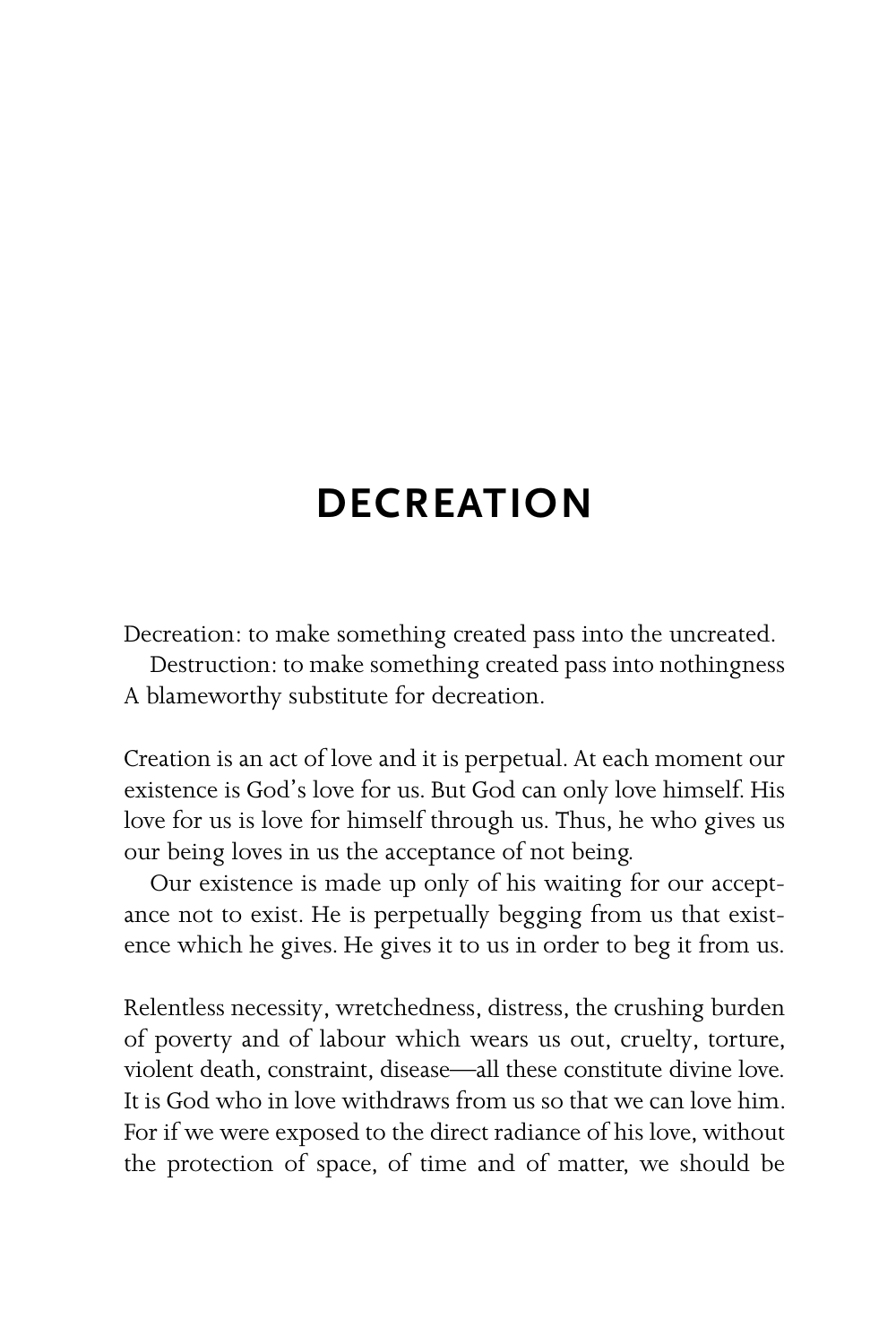evaporated like water in the sun; there would not be enough 'I' in us to make it possible to surrender the 'I' for love's sake. Necessity is the screen set between God and us so that we can be. It is for us to pierce through the screen so that we cease to be.

There exists a 'deifugal' force. Otherwise all would be God.

An imaginary divinity has been given to man so that he may strip himself of it like Christ did of his real divinity.

Renunciation. Imitation of God's renunciation in creation. In a sense God renounces being everything. We should renounce being something. That is our only good.

We are like barrels with no bottom to them so long as we have not understood that we have a base.

Elevation and abasement. A woman looking at herself in a mirror and adorning herself does not feel the shame of reducing the self, that infinite being which surveys all things, to a small space. In the same way every time that we raise the *ego* (the social *ego*, the psychological *ego* etc.) as high as we raise it, we degrade ourselves to an infinite degree by confining ourselves to being no more than that. When the *ego* is abased (unless energy tends to raise it by desire), we know that we are not that.

A very beautiful woman who looks at her reflection in the mirror can very well believe that she is that. An ugly woman knows that she is not that.

Everything which is grasped by our natural faculties is hypothetical. It is only supernatural love that establishes anything. Thus we are co-creators.

We participate in the creation of the world by decreating ourselves.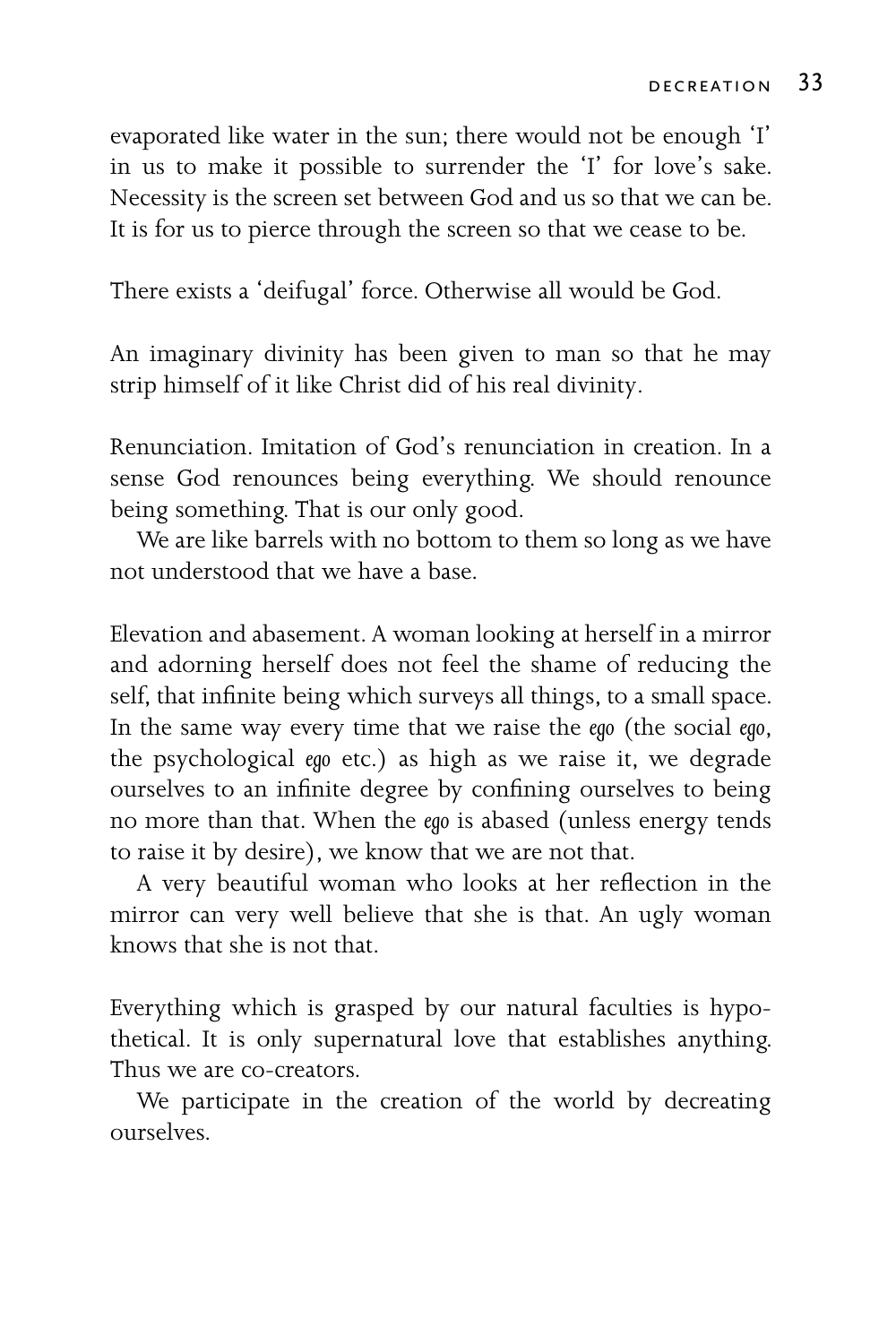#### 34 gravity and grace

We only possess what we renounce; what we do not renounce escapes from us. In this sense, we cannot possess anything whatever unless it passes through God.

Catholic communion. God did not only make himself flesh for us once, every day he makes himself matter in order to give himself to man and to be consumed by him. Reciprocally, by fatigue, affliction and death, man is made matter and is consumed by God. How can we refuse this reciprocity?

He emptied himself of his divinity. We should empty ourselves of the false divinity with which we were born.

Once we have understood we are nothing, the object of all our efforts is to become nothing. It is for this that we suffer with resignation, *it is for this that we act*, it is for this that we pray.

May God grant me to become nothing.

In so far as I become nothing, God loves himself through me.

There is a resemblance between the lower and the higher. Hence slavery is an image of obedience to God, humiliation an image of humility, physical necessity an image of the irresistible pressure of grace, the saints' self-abandonment from day to day an image of the frittering away of time among criminals, prostitutes, etc.

On this account it is necessary to seek out what is lowest, as an image.

May that which is low in us go downwards so that what is high can go upwards. For we are wrong side upward. We are born thus. To re-establish order is to undo the creature in us.

Reversal of the objective and the subjective.

Similarly, reversal of the positive and the negative. That is also the meaning of the philosophy of the Upanishads.

We are born and live in an inverted fashion, for we are born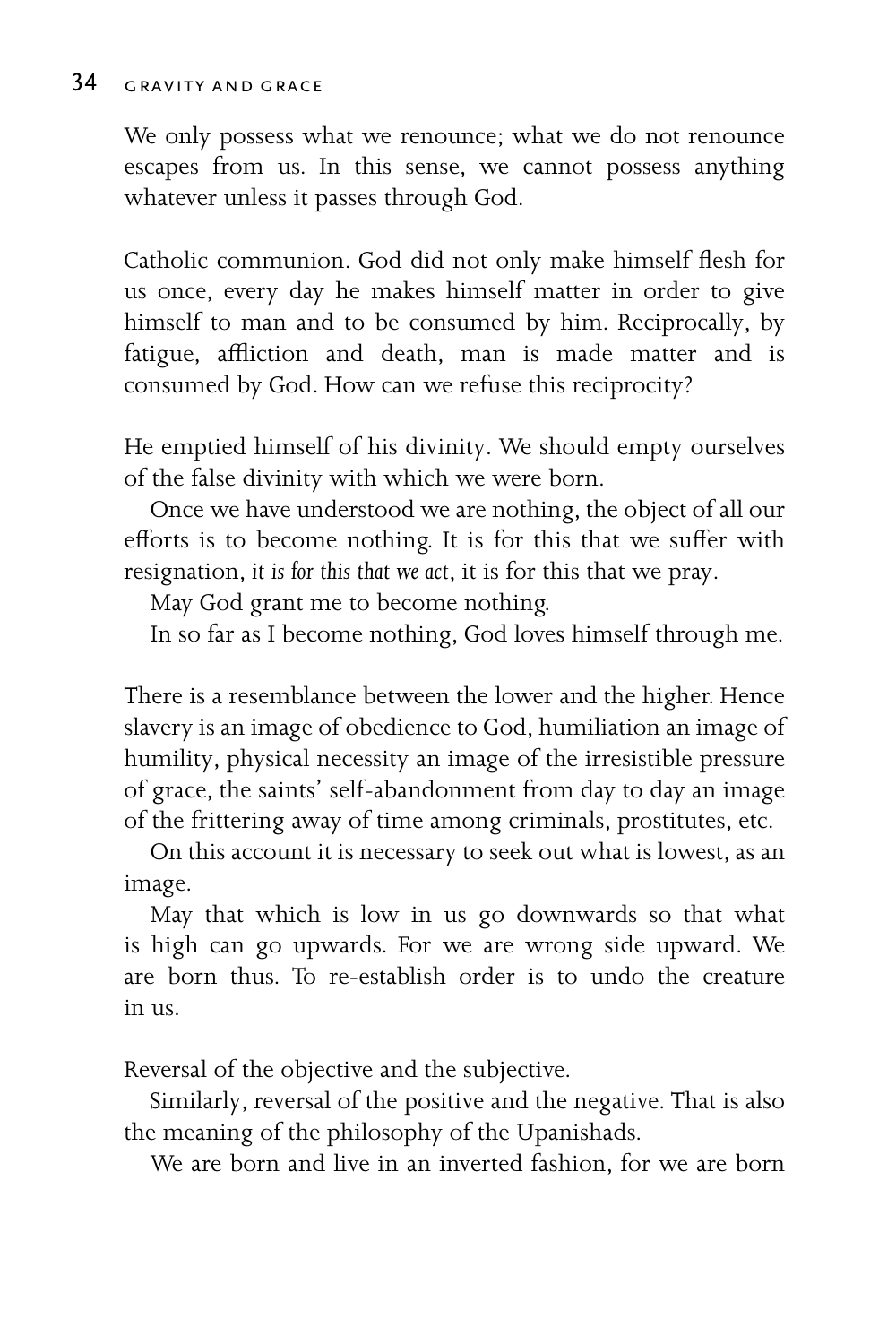and live in sin which is an inversion of the hierarchy. The first operation is one of reversal—Conversion.

Except the seed die. . . . It has to die in order to liberate the energy it bears within it so that with this energy new forms may be developed.

So we have to die in order to liberate a *tied up* energy, in order to possess an energy which is free and capable of understanding the true relationship of things.

The extreme difficulty which I often experience in carrying out the slightest action is a favour granted to me. For thus, by ordinary actions and without attracting attention, I can cut some of the roots of the tree. However indifferent we may be to the opinion of others, extraordinary actions contain a stimulus which cannot be separated from them. This stimulus is quite absent from ordinary actions. To find extraordinary difficulty in doing an ordinary action is a favour which calls for gratitude. We must not ask for the removal of such a difficulty: we must beg for grace to make good use of it.

In general we must not wish for the disappearance of any of our troubles, but grace to transform them.

For men of courage physical sufferings (and privations) are often a test of endurance and of strength of soul. But there is a better use to be made of them. For me then, may they not be that. May they rather be a testimony, lived and felt, of human misery. May I endure them in a completely passive manner. Whatever happens, how could I ever think an affliction too great, since the wound of an affliction and the abasement to which those whom it strikes are condemned opens to them the knowledge of human misery, knowledge which is the door of all wisdom?

But pleasure, happiness, prosperity, if we know how to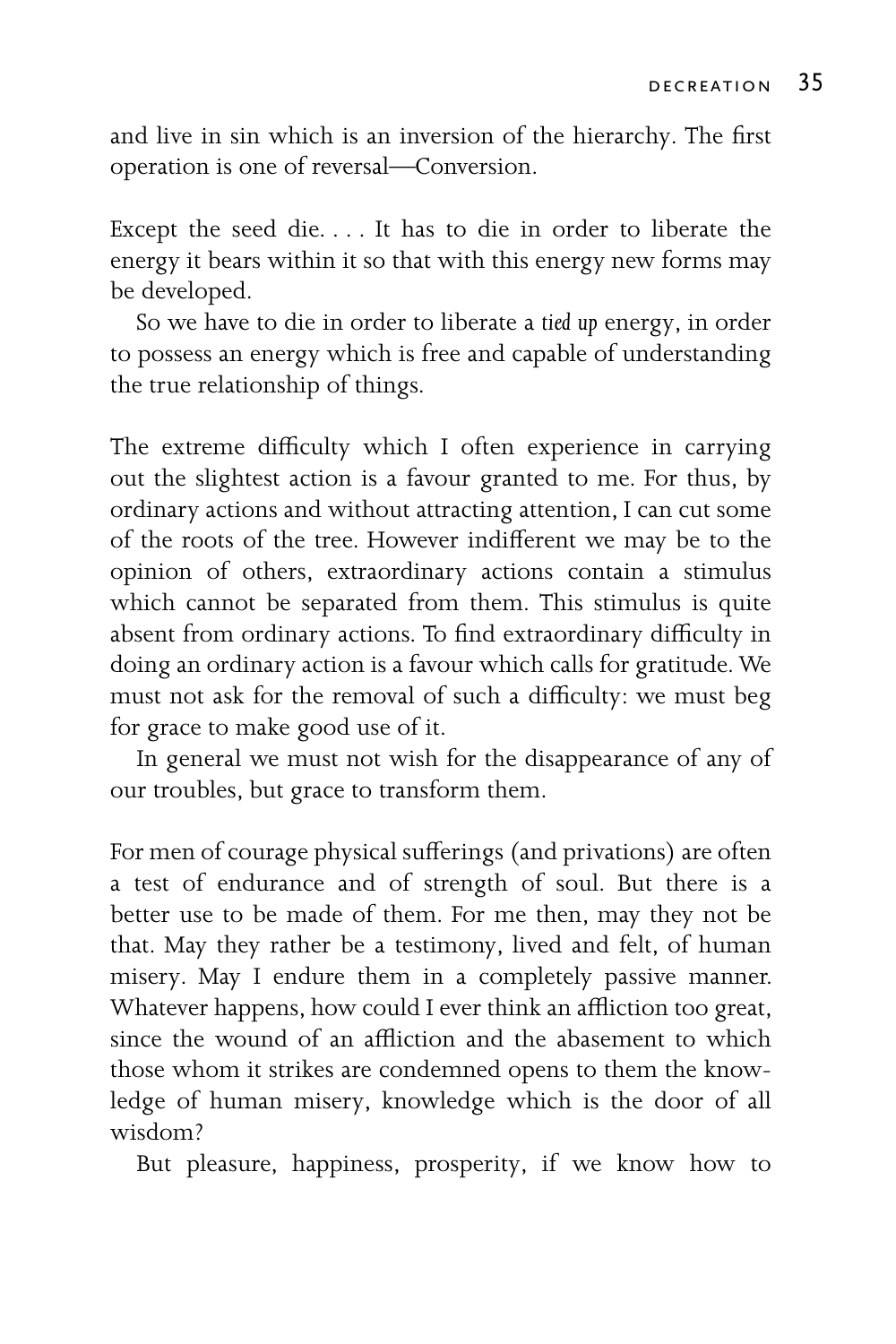recognize in them all that comes from outside (chance, circumstances, etc.), likewise bear testimony to human misery. They should be used in the same way. This applies even to grace, in so far as it is a sensible phenomenon.

We have to be nothing in order to be in our right place in the whole.

Renunciation demands that we should pass through anguish equivalent to that which would be caused in reality by the loss of all loved beings and all possession, including our faculties and attainments in the order of intelligence and character, our opinions, beliefs concerning what is good, what is stable, etc. And we must not lay these things down of ourselves but lose them—like Job. Moreover the energy thus cut off from its object should not be wasted in oscillations and degraded. The anguish should therefore be still greater than in real affliction, it should not be cut up and spread over time nor oriented towards a hope.

When the passion of love goes as far as vegetative energy, then we have cases like Phèdre, Arnolphe, etc.: 'Et je sens là dedans qu'il faudra que je crève. . . .'1

Hippolyte is really more necessary to the life of Phèdre, in the most literal sense of the word, than food.

In order that the love of God may penetrate as far down as that, nature has to undergo the ultimate violence. Job, the cross. . . .

The love of Phèdre or of Arnolphe is impure. A love which should descend as low as theirs and yet remain pure. . . . We must become nothing, we must go down to the vegetative level; it is then that God becomes bread.

If we consider what we are at a definite moment—the present

 $1$  'And I feel that I must die of it....'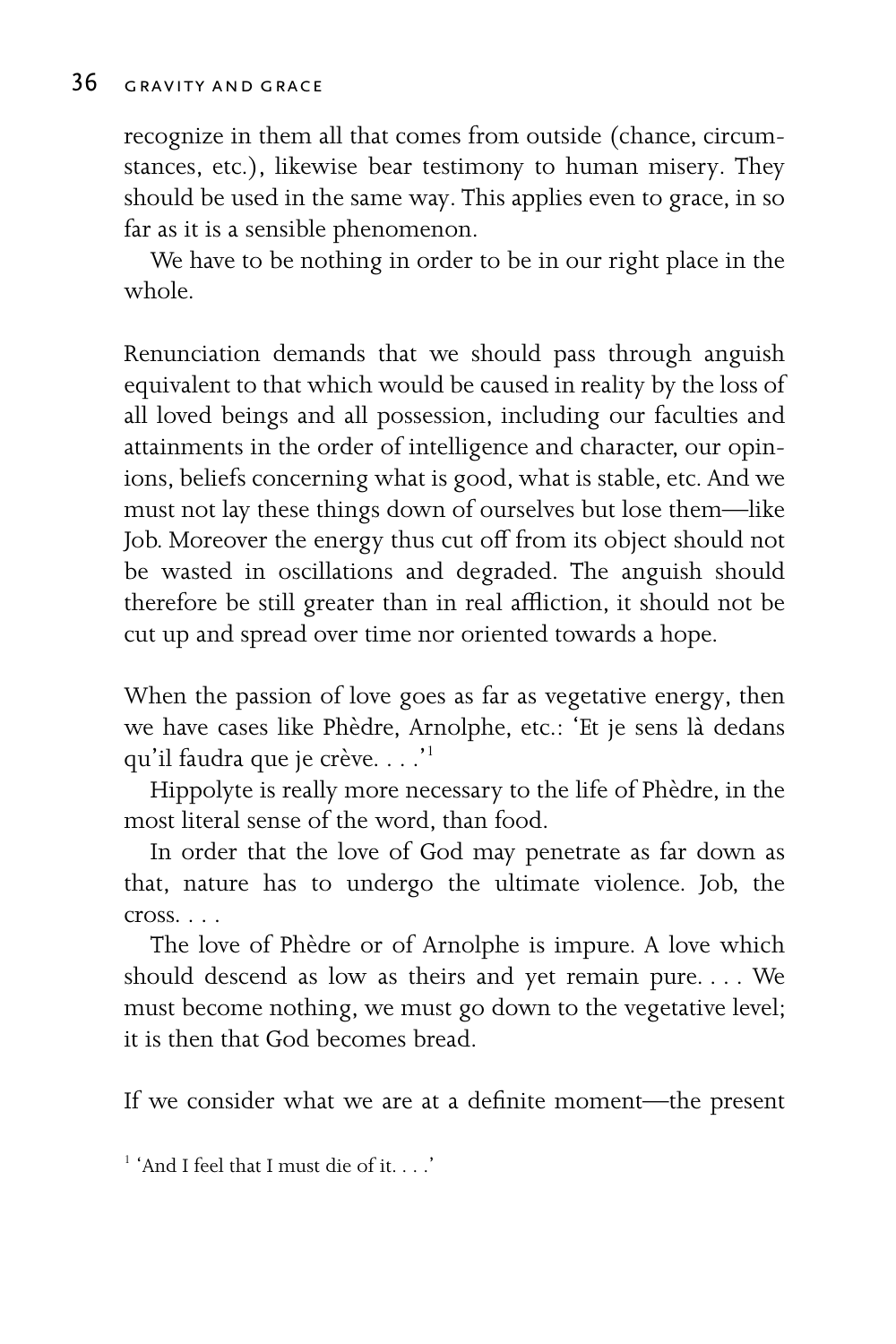moment, cut off from the past and the future—we are innocent. We cannot at that instant be anything but what we are: all progress implies duration. It is in the order of the world at this instant that we should be such as we are.

To isolate a moment in this way implies pardon. But such isolation is detachment.

There are only two instants of perfect nudity and purity in human life: birth and death. It is only when newly-born or on our death-bed that we can adore God in human form without sullying the divinity.

Death. An instantaneous state, without past or future. Indispensable for entering eternity.

If we find fullness of joy in the thought that God is, we must find the same fullness in the knowledge that we ourselves are not, for it is the same thought. And this knowledge is extended to our sensibility only through suffering and death.

Joy within God. Perfect and infinite joy really exists within God. My participation can add nothing to it, my non-participation can take nothing from the reality of this perfect and infinite joy. Of what importance is it then whether I am to share in it or not? Of no importance whatever.

Those who wish for their salvation do not truly believe in the reality of the joy within God.

Belief in immortality is harmful because it is not in our power to conceive of the soul as really incorporeal. So this belief is in fact a belief in the prolongation of life, and it robs death of its purpose.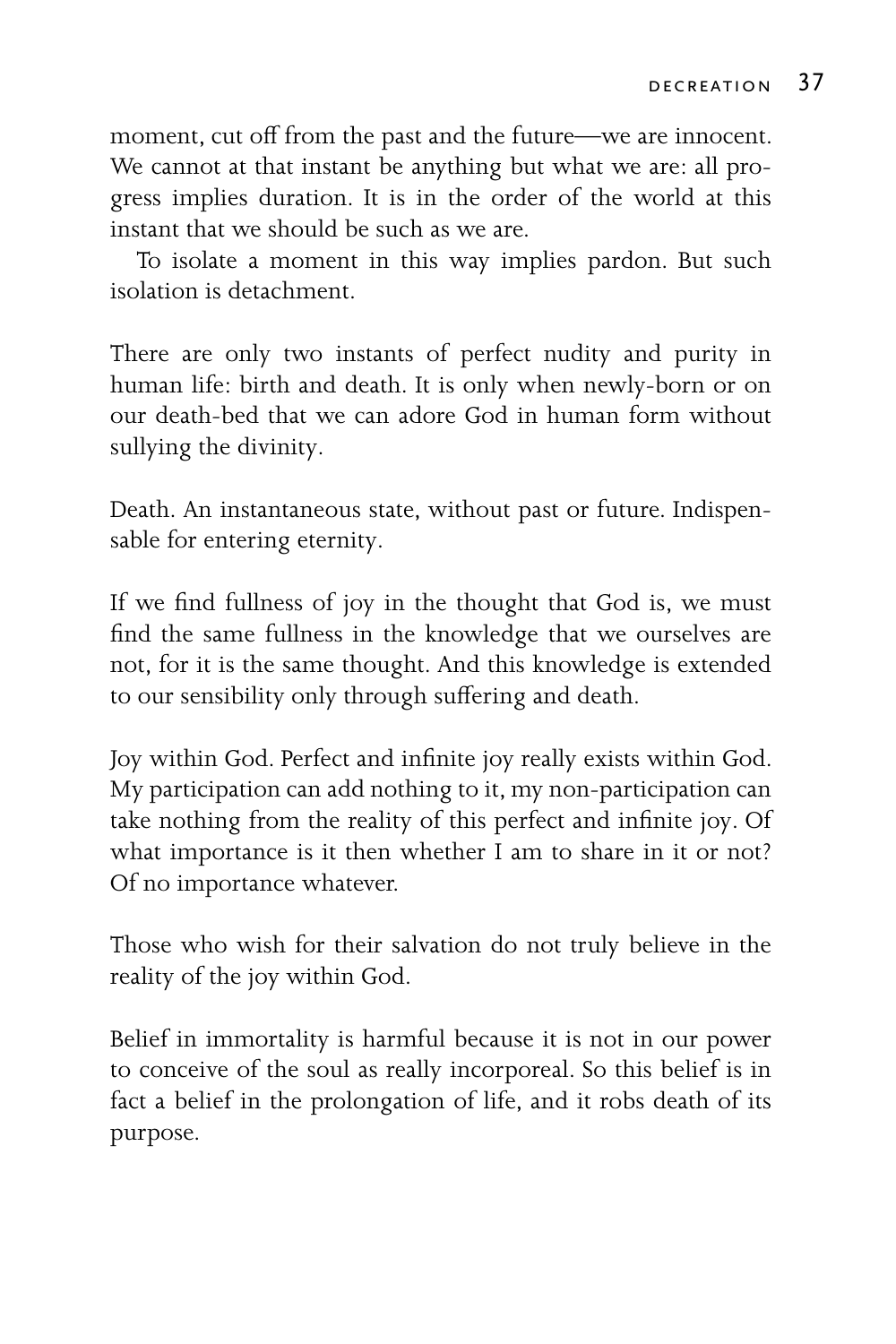#### 38 gravity and grace

The presence of God. This should be understood in two ways. As Creator, God is present in everything which exists as soon as it exists. The presence for which God needs the co-operation of the creature is the presence of God, not as Creator but as Spirit. The first presence is the presence of creation. The second is the presence of decreation. (He who created us without our help will not save us without our consent. Saint Augustine.)

God could create only by hiding himself. Otherwise there would be nothing but himself.

Holiness should then be hidden too, even from consciousness in a certain measure. And it should be hidden in the world.

Being and having. Being does not belong to man, only having. The being of man is situated behind the curtain, on the supernatural side. What he can know of himself is only what is lent him by circumstances. My 'I' is hidden for me (and for others); it is on the side of God, it is in God, it is God. To be proud is to forget that one is God. . . . The curtain is human misery: there was a curtain even for Christ.

Job. Satan to God: 'Doth he love Thee for thyself alone?' It is a question of the level of love. Is love situated on the level of sheep, fields of corn, numerous children? Or is it situated further off, in the third dimension, behind? However deep this love may be there is a breaking-point when it succumbs, and it is this moment which transforms, which wrenches us away from the finite towards the infinite, which makes the soul's love for God *transcendent in the soul*. It is the death of the soul. Woe to him for whom the death of the body precedes that of the soul. The soul which is not full of love dies a bad death. Why is it necessary that such a death should happen without distinction. It must indeed be so. It is necessary that everything should happen without distinction.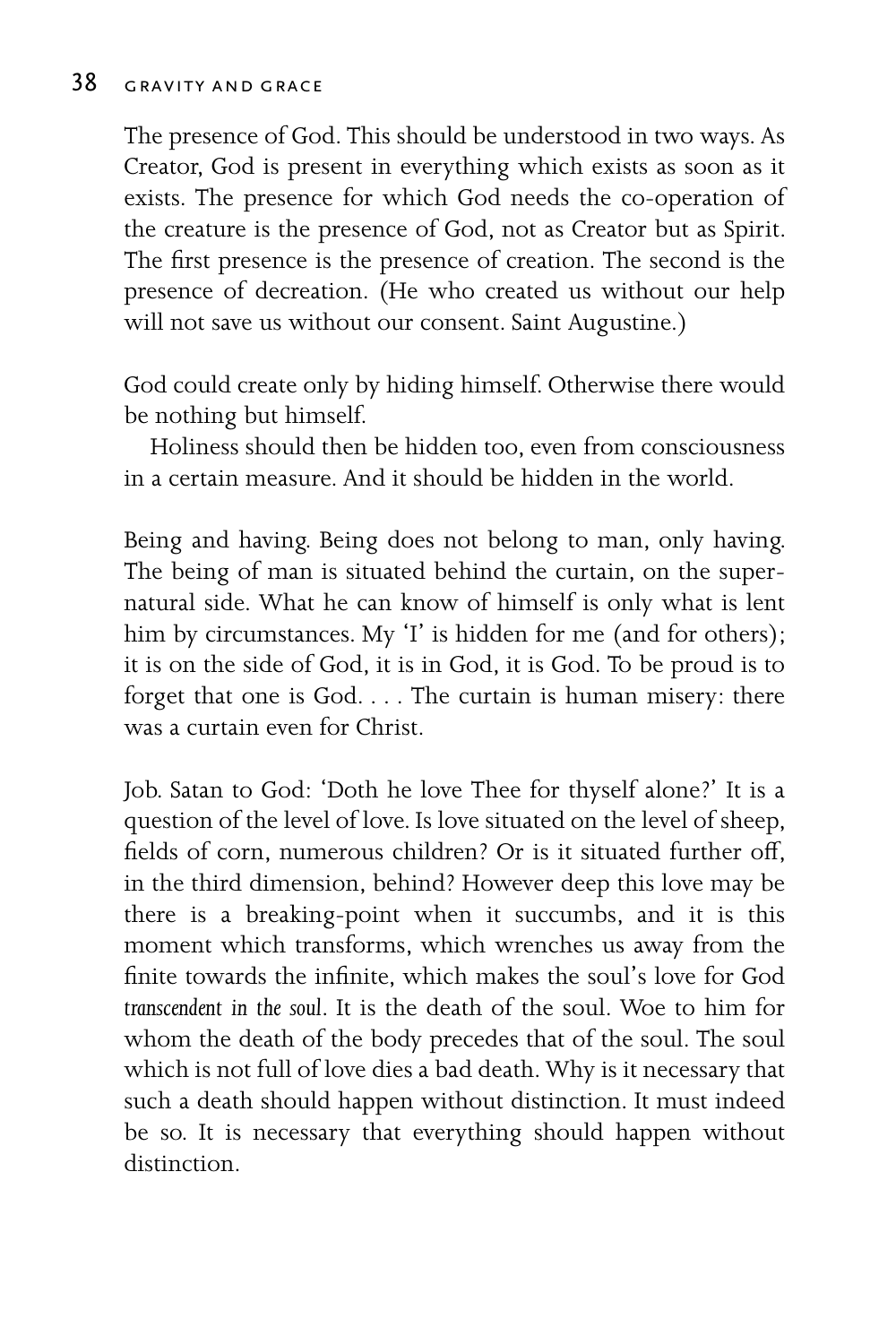Appearance clings to being, and pain alone can tear them from each other.

For whoever is in possession of being there can be no appearance. Appearance chains being down.

Time in its course tears appearance from being and being from appearance by violence. Time makes it manifest that it is not eternity.

It is necessary to uproot oneself. To cut down the tree and make of it a cross, and then to carry it every day.

It is necessary not to be 'myself', still less to be 'ourselves'. The city gives us the feeling of being at home. We must take the feeling of being at home into exile. We must be rooted in the absence of a place.

To uproot oneself socially and vegetatively.

To exile oneself from every earthly country.

To do all that to others, from the outside, is a substitute (*ersatz*) for decreation. It results in unreality.

But by uprooting oneself one seeks greater reality.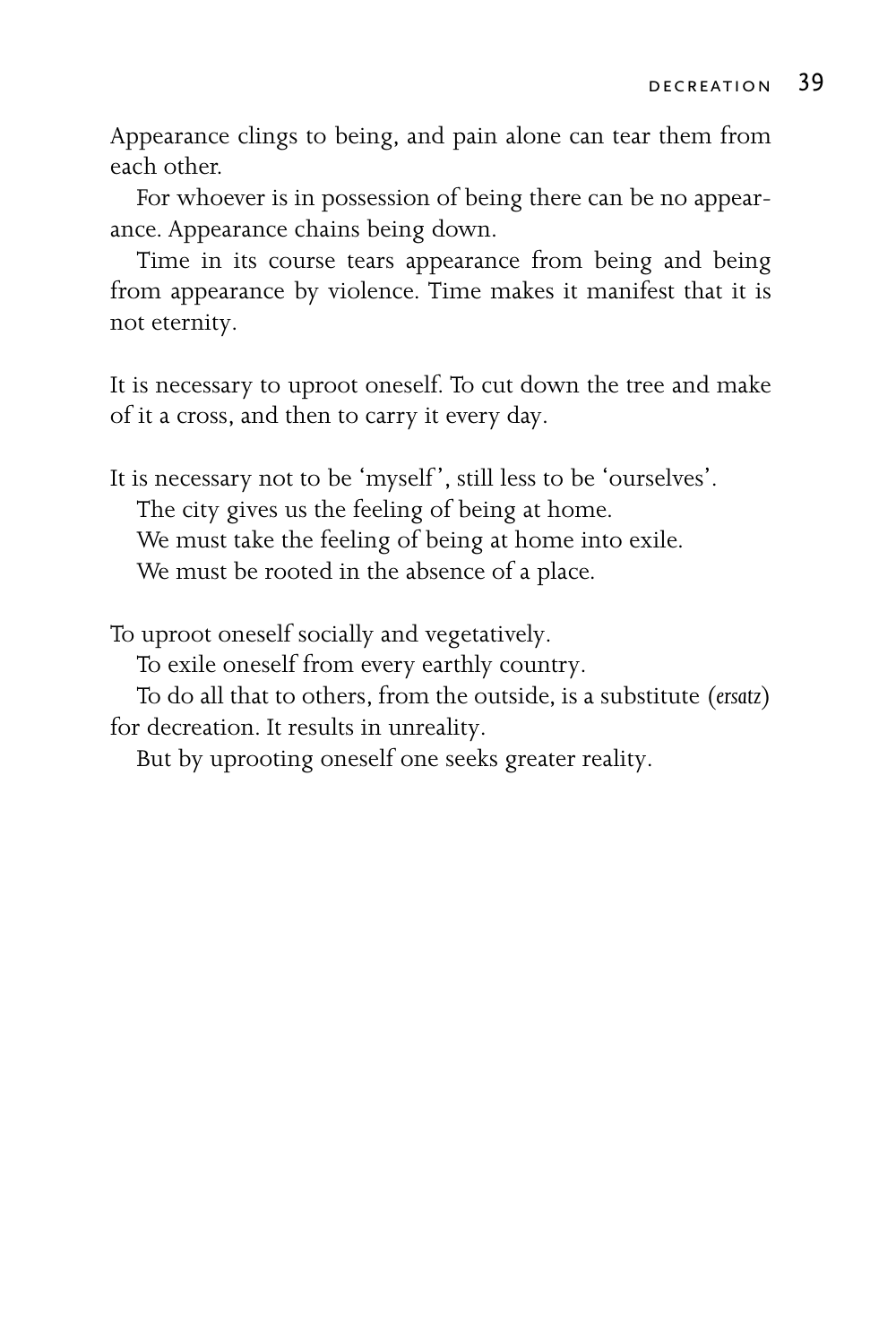### **SELF-EFFACEMENT**

God gave me being in order that I should give it back to him. It is like one of those traps whereby the characters are tested in fairy stories and tales on initiation. If I accept this gift it is bad and fatal; its virtue becomes apparent through my refusal of it. God allows me to exist outside himself. It is for me to refuse this authorization.

Humility is the refusal to exist outside God. It is the queen of virtues.

The self is only the shadow which sin and error cast by stopping the light of God, and I take this shadow for a being.

Even if we could be like God it would be better to be mud which obeys God.

To be what the pencil is for me when, blindfold, I feel the table by means of its point—to be that for Christ. It is possible for us to be mediators between God and the part of creation which is confided to us. Our consent is necessary in order that he may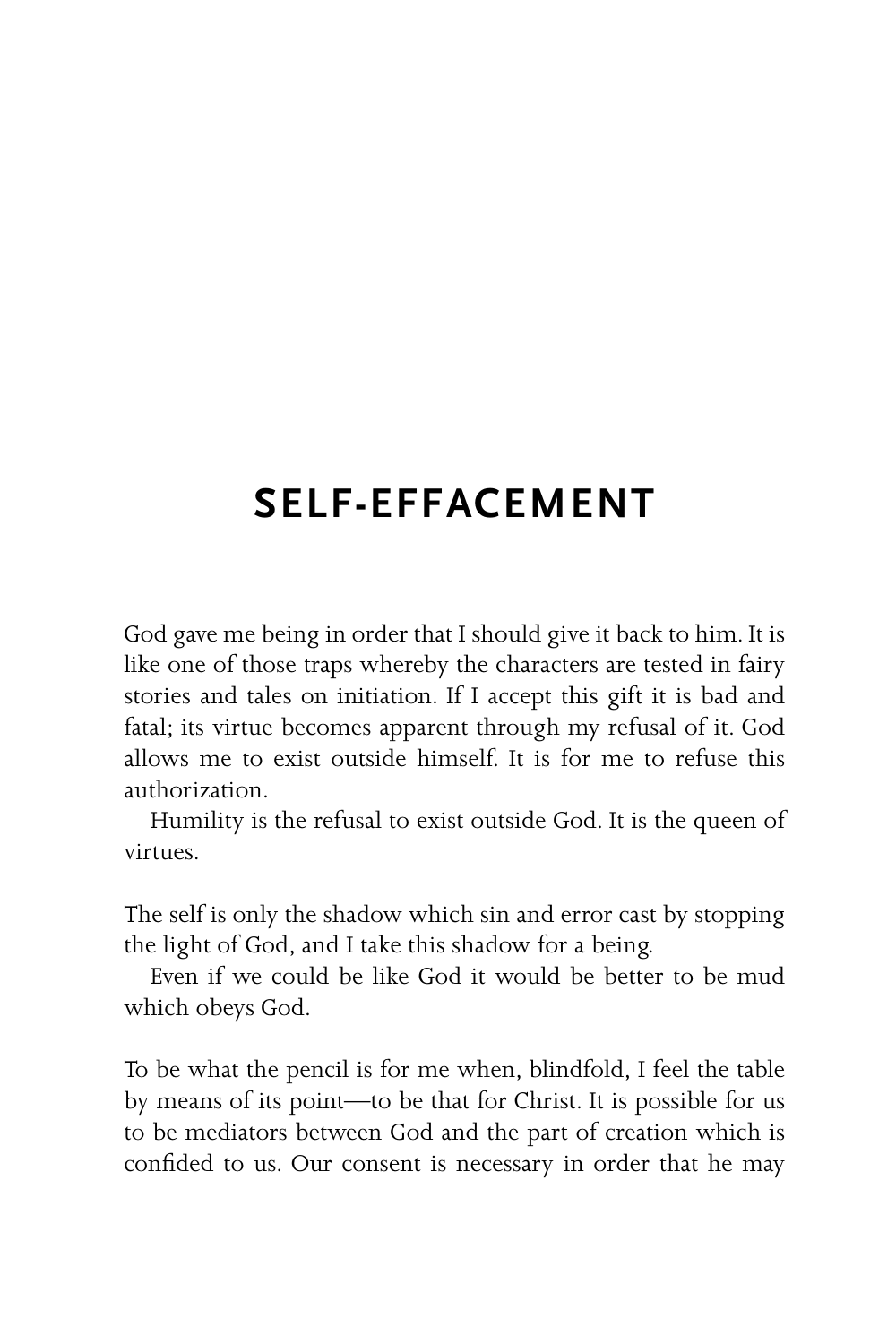perceive his own creation through us. With our consent he performs this marvel. If I knew how to withdraw from my own soul it would be enough to enable this table in front of me to have the incomparable good fortune of being seen by God. God can love in us only this consent to withdraw in order to make way for him, just as he himself, our creator, withdrew in order that we might come into being. This double operation has no other meaning than love, it is like a father giving his child something which will enable the child to give a present on his father's birthday. God who is no other thing but love has not created anything other than love.

All the things that I see, hear, breathe, touch, eat; all the beings I meet—I deprive the sum total of all that of contact with God, and I deprive God of contact with all that in so far as something in me says 'I'.

I can do something for all that and for God—namely, retire and respect the *tête-à-tête*.

The strict carrying out of ordinary human duty is a condition which makes my withdrawal possible. Little by little it wears away the ropes which fasten me to the spot and prevent me from retiring.

I cannot conceive the necessity for God to love me, when I feel so clearly that even with human beings affection for me can only be a mistake. But I can easily imagine that he loves that perspective of creation which can only be seen from the point where I am. But I act as a screen. I must withdraw so that he may see it.

I must withdraw so that God may make contact with the beings whom chance places in my path and whom he loves. It is tactless for me to be there. It is as though I were placed between two lovers or two friends. I am not the maiden who awaits her betrothed, but the unwelcome third who is with two betrothed lovers and ought to go away so that they can really be together.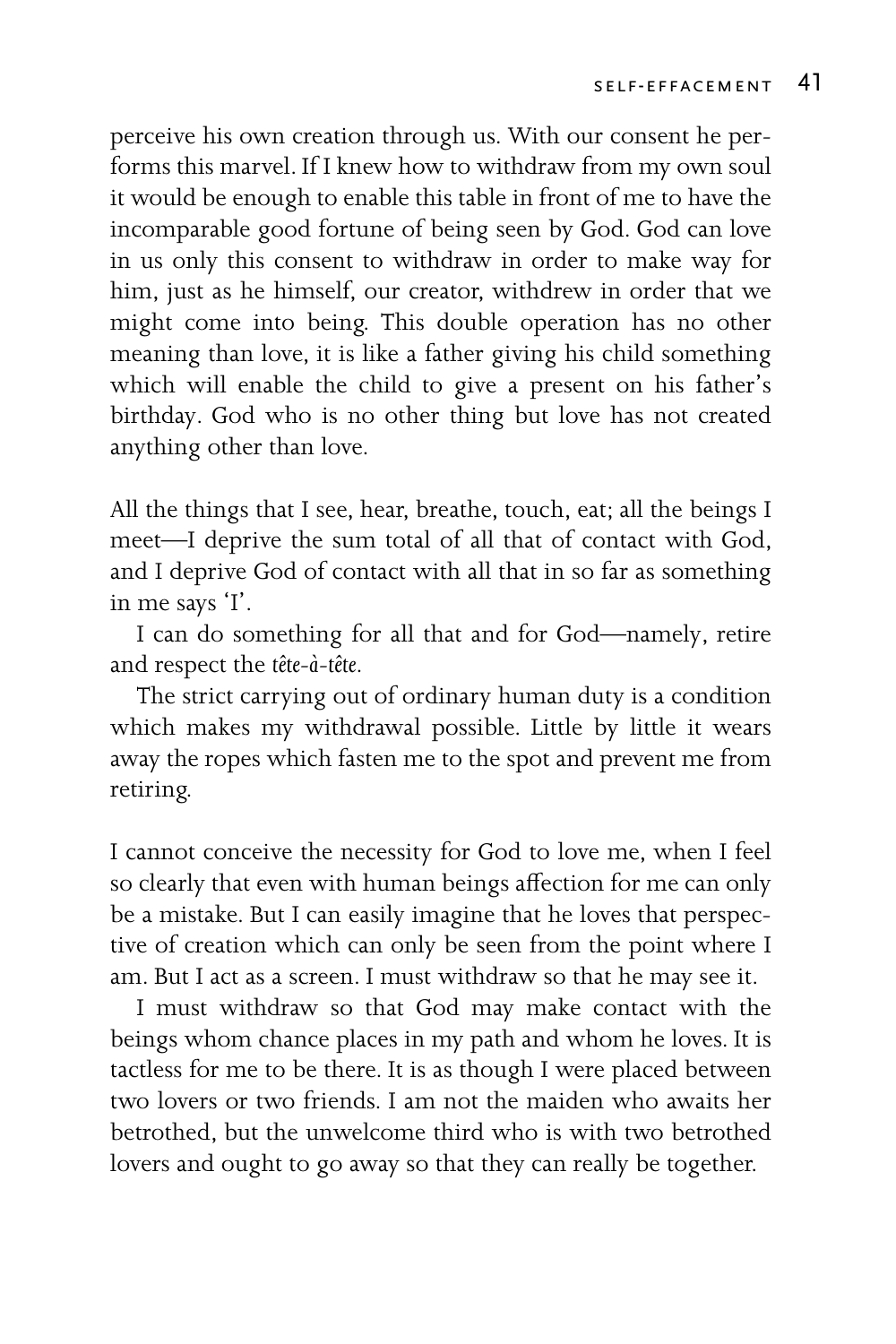If only I knew how to disappear there would be a perfect union of love between God and the earth I tread, the sea I hear . . .

What do the energy, the gifts, etc. which are in me matter? I always have enough of them to disappear.

'Et la mort à mes yeux ravissant la clarté Rend au jour qu'ils souillaient toute sa pureté. . . .'<sup>1</sup>

May I disappear in order that those things that I see may become perfect in their beauty from the very fact that they are no longer things that I see.

I do not in the least wish that this created world should fade from my view, but that it should no longer be to me personally that it shows itself. To me it cannot tell its secret which is too high. If I go, then the creator and the creature will exchange their secrets.

To see a landscape as it is when I am not there....

When I am in any place, I disturb the silence of heaven and earth by my breathing and the beating of my heart.

 $1$  'And death, robbing my eyes of their light, Restores to the day they sullied all in purity . . .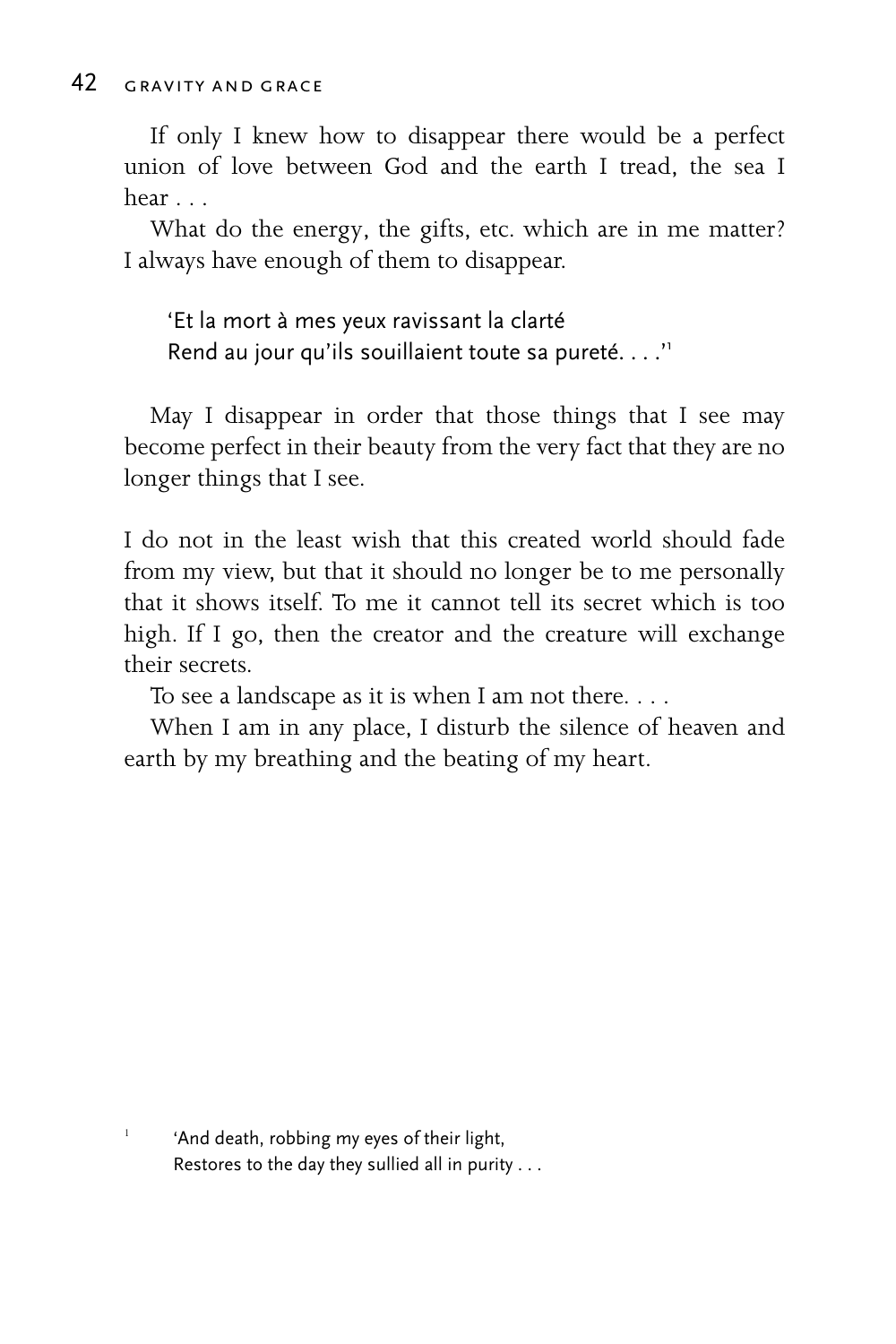## **NECESSITY AND OBEDIENCE**

The sun shines on the just and on the unjust. . . . God makes himself *necessity*. There are two aspects of necessity: it is exercised, it is endured: the sun and the cross.

We have to consent to be subject to necessity and to act only by handling it.

*Subordination*: economy of energy. Thanks to this, an act of heroism can be performed without there being any need for the person who commands or the one who obeys to be a hero.

We have to attain to receiving orders from God.

In which cases does the struggle against temptation exhaust the energy attached to goodness and in which cases does it make it rise higher in the scale of qualities of energy?

This must depend on the respective importance of the parts played by the will and the attention.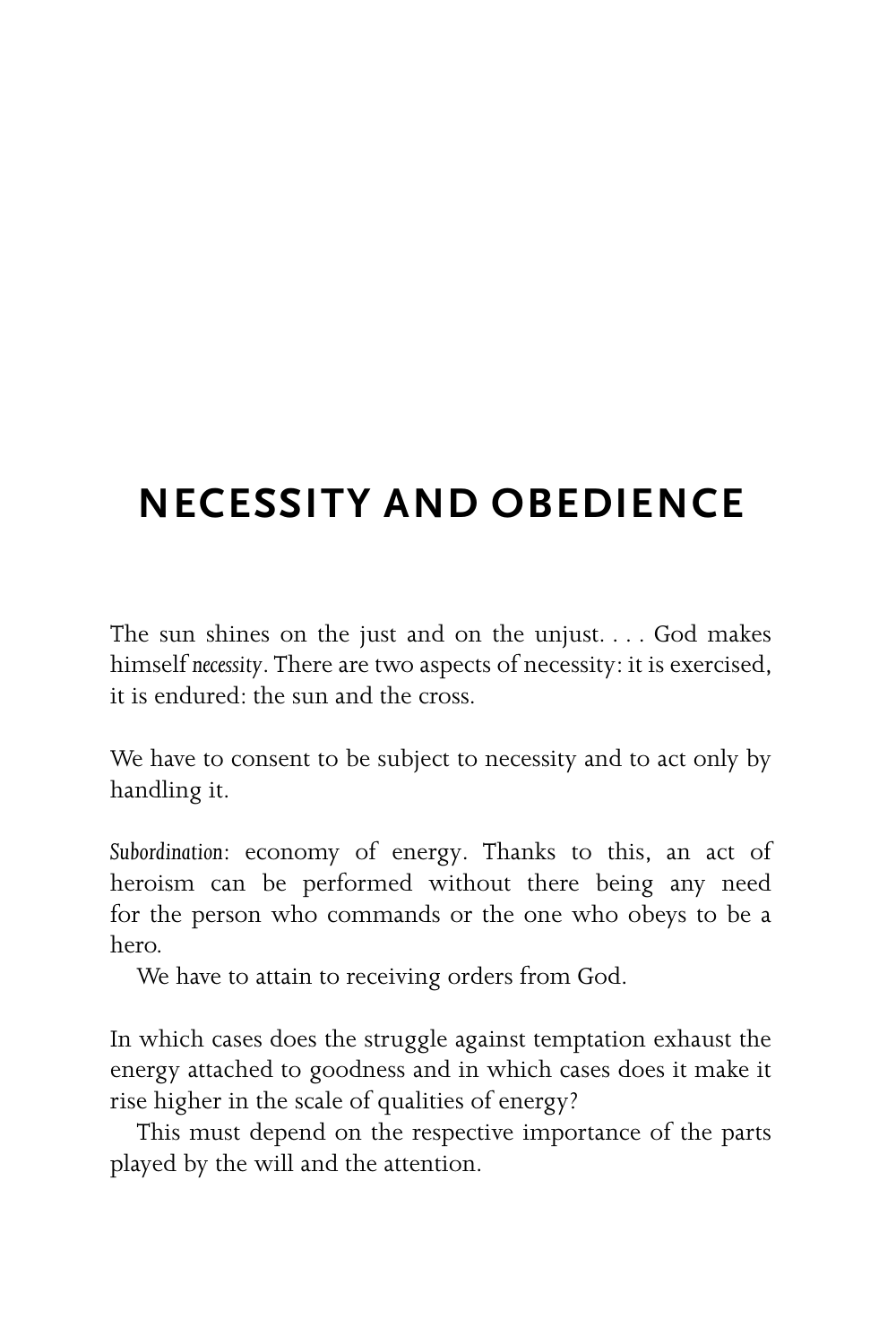We have to deserve, by the strength of our love, to suffer constraint.

Obedience is the supreme virtue. We have to love necessity. Necessity is what is lowest in relation to the individual (constraint, force, a 'hard fate'); universal necessity brings deliverance from this.

There are cases where a thing is necessary from the mere fact that it is possible. Thus to eat when we are hungry, to give a wounded man, dying of thirst, something to drink when there is water quite near. Neither a ruffian nor a saint would refrain from doing so.

By analogy, we have to discern the cases in which, although it does not appear so clearly at first sight, the possibility implies a necessity, we must act in these cases and not in the others.

The pomegranate seed. We do not pledge ourselves to love God, we give our consent to the engagement which has been formed within us in spite of ourselves.

We should do only those righteous actions which we cannot stop ourselves from doing, which we are unable not to do, but, through well directed attention, we should always keep on increasing the number of those which we are unable not to do.

We should not take one step, *even in the direction of what is good*, beyond that to which we are irresistibly impelled by God, and this applies to action, word and thought. But we should be willing to go anywhere under his impulsion, even to the farthest limit (the cross). . . . To be willing to go as far as possible is to pray to be impelled, but without knowing whither.

If my eternal salvation were on this table in the form of an object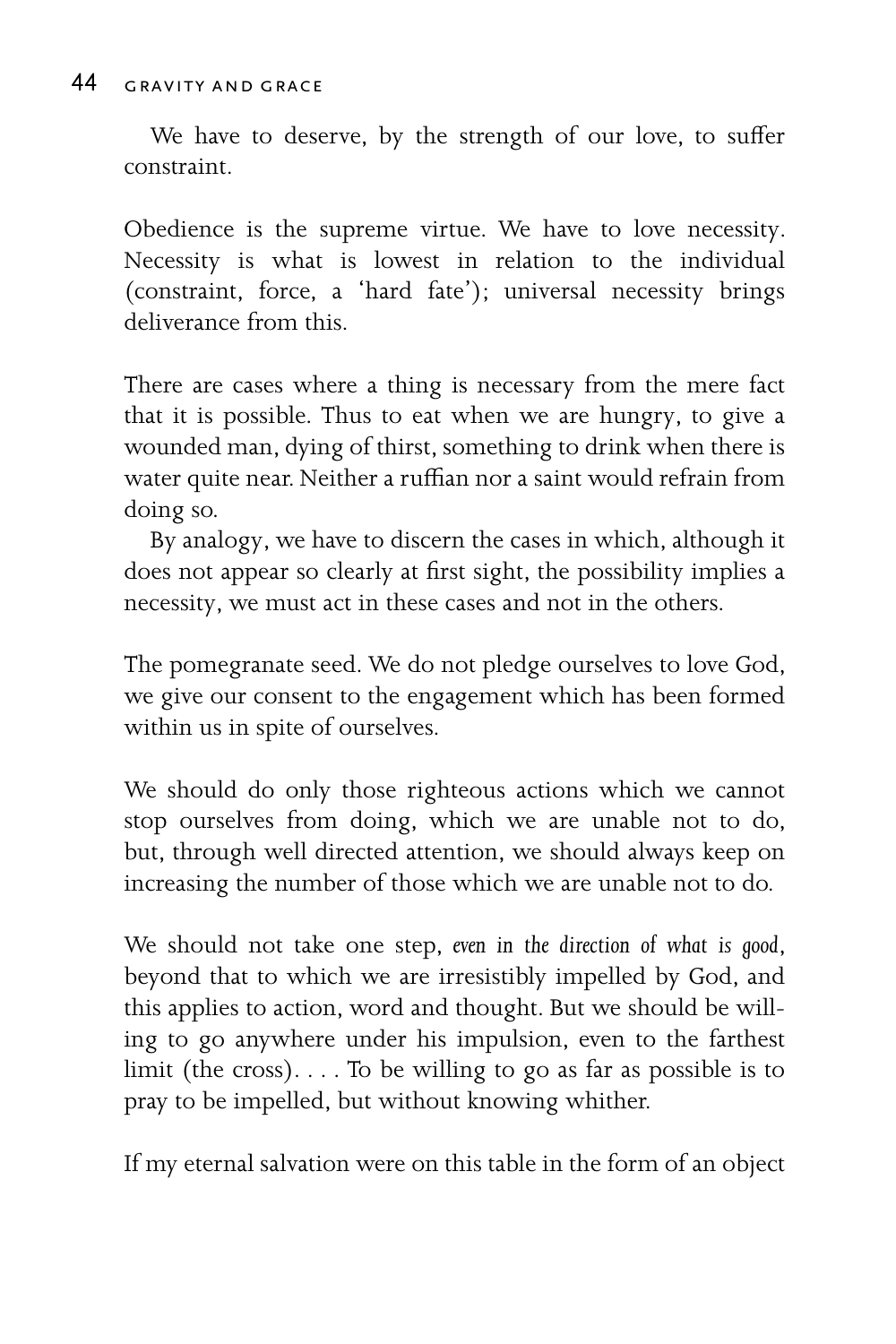and if I only had to stretch out my hand to grasp it, I would not stretch out my hand without having received orders to do so.

Detachment from the fruits of action. To escape from inevitability of this kind. How? To act not *for* an object but *from* necessity. I cannot do otherwise. It is not an action but a sort of passivity. Inactive action.

The slave is in a sense a model (the lowest . . . the highest . . . always this same law). So also is matter.

To transfer the source of our actions outside ourselves. To be impelled. The purest of motives (or the basest: the law is always the same) appear as something *exterior*.

Every act should be considered from the point of view not of its object but of its impulsion. The question is not 'What is the aim?' It is 'What is the origin?'

'I was naked, and ye clothed me.' This gift is simply an indication of the state of those who acted in this way. They were in a state which made it impossible for them not to feed the hungry and to clothe the naked; they did not in any way do it for Christ, they could not help doing it because the compassion of Christ was in them. It was the same with Saint Nicholas who, when going across the Russian Steppes with Saint Cassian to meet God, could not help being late for the appointed time of meeting because he had to help a poor peasant to move his cart which had stuck in the mud. Good which is done in this way, almost in spite of ourselves, almost shamefacedly and apologetically, is pure. All absolutely pure goodness completely eludes the will. Goodness is transcendent. God is Goodness.

'I was an hungred, and ye gave me meat.' When was that, Lord? They did not know. We must not know when we do such acts.

We must not help our neighbour *for* Christ but *in* Christ. May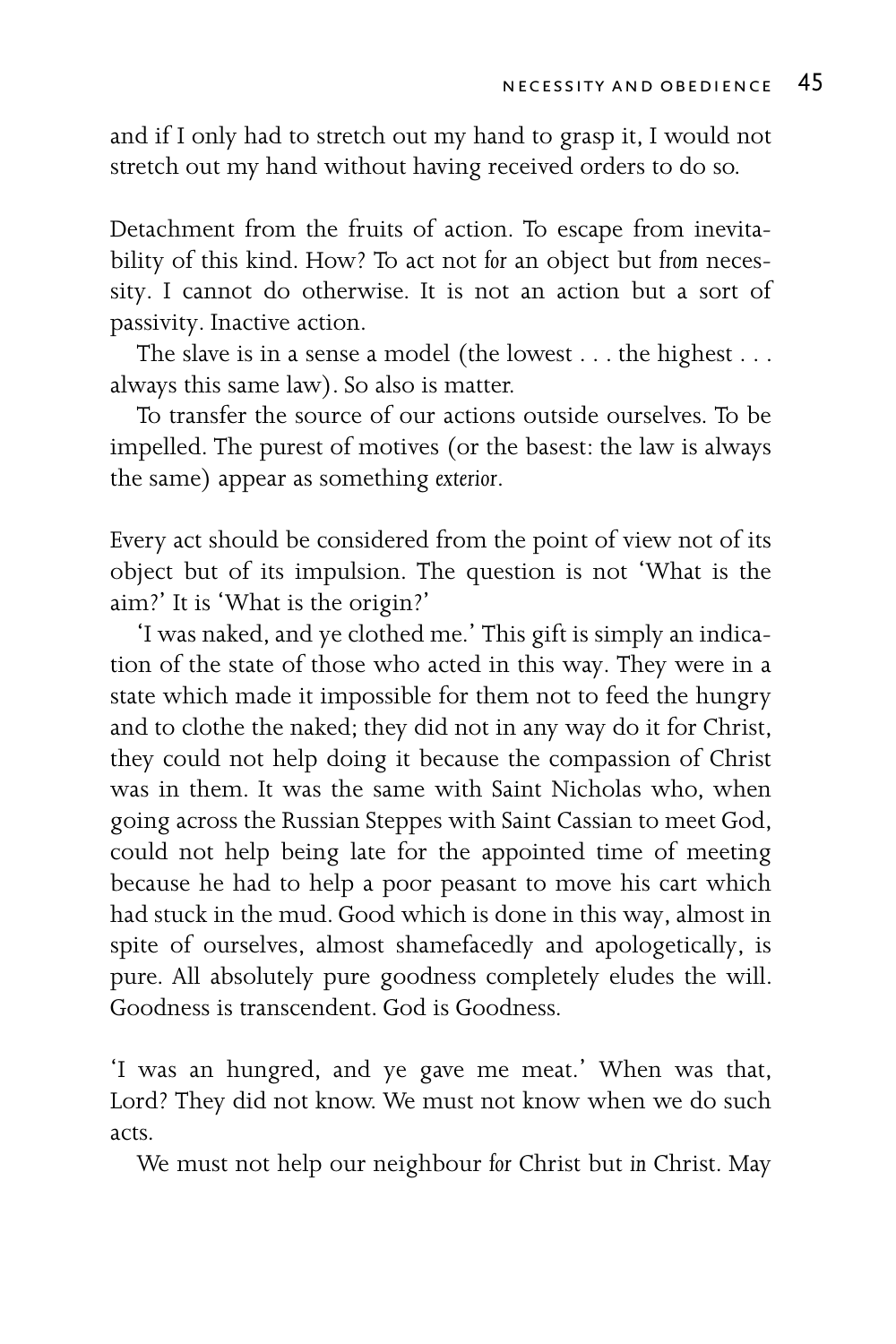the self disappear in such a way that Christ can help our neighbour through the medium of our soul and body. May we be the slave whom his master sends to bear help to someone in misfortune. The help comes from the master, but it is intended for the sufferer. Christ did not suffer for his Father. He suffered for men by the Father's will.

We cannot say of the slave who goes off bearing help that he is doing it for his master. He is doing nothing. Even though in order to reach the sufferer he had to walk barefoot over nails, he would suffer but he would not be doing anything. For he is a slave.

'We are unprofitable servants': that means we have done nothing.

In general the expression 'for God' is a bad one. God ought not to be put in the dative.

We should not go to our neighbour for the sake of God, but we should be impelled towards our neighbour by God, as the arrow is driven towards its target by the archer.

To be only an intermediary between the uncultivated ground and the ploughed field, between the data of a problem and the solution, between the blank page and the poem, between the starving beggar and the beggar who has been fed.

With all things, it is always what comes to us from outside, freely and by surprise as a gift from heaven, without our having sought it, that brings us pure joy. In the same way real good can only come from outside ourselves, never from our own effort. We cannot under any circumstances manufacture something which is better than ourselves. Thus effort truly stretched towards goodness cannot reach its goal; it is after long, fruitless effort which ends in despair, when we no longer expect anything, that, from outside ourselves, the gift comes as a marvellous surprise. The effort has destroyed a part of the false sense of fullness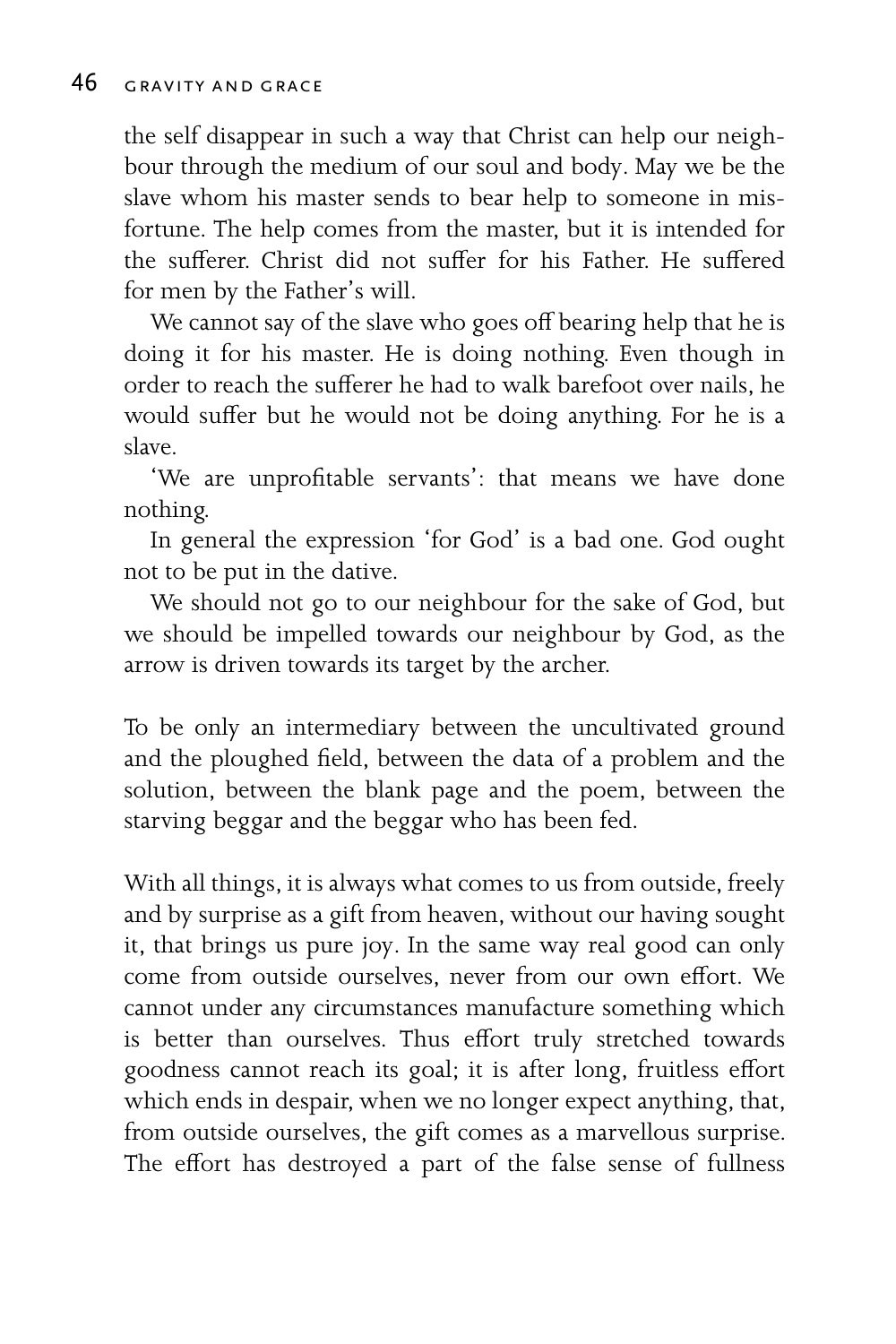within us. The divine emptiness, fuller than fullness, has come to inhabit us.

The will of God. How to know it? If we make a quietness within ourselves, if we silence all desires and opinions and if with love, without formulating any words, we bind our whole soul to think 'Thy will be done', the thing which after that we feel sure we should do (even though in certain respects we may be mistaken) is the will of God. For if we ask him for bread he will not give us a stone.

Convergency as a criterion. An action or attitude for which reason affords several distinct and convergent motives, but which we feel transcends all imaginable motives.

In prayer we must not have in view any particular thing, unless by supernatural inspiration, for God is the universal being. To be sure, he descends into the realm of particular things. He has descended, he descends in the act of creation; as also in the Incarnation, the Eucharist, Inspiration, etc. But the movement comes from above, never from below; it is a movement on God's part, not on ours. We cannot bring about such intercommunion except when God decrees it. Our rôle is to be ever turned towards the universal.

There perhaps we have the solution to Berger's difficulty about the impossibility of a union between the relative and the absolute. It cannot be achieved by a movement rising from below, but it is possible by a descending movement from on high.

We can never know that God commands a certain thing. Intention directed towards obedience to God saves us, whatever we do, if we place God infinitely above us, and damns us, whatever we do, if we call our own heart God. In the first case we never think what we have done, what we are doing or what we are going to do can be good.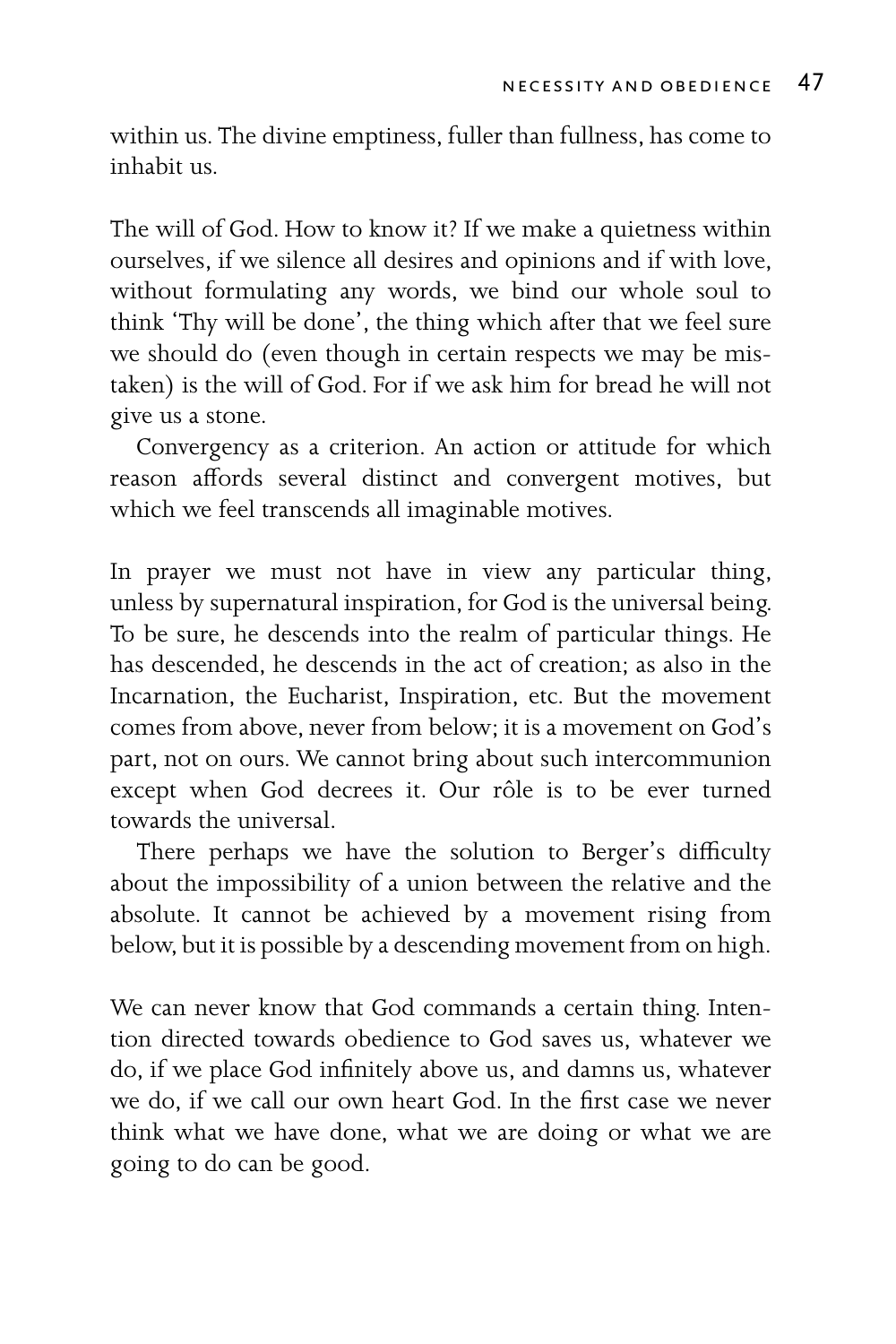The use of temptations. It depends on the relative strength of the soul and of time. To go on for a long time contemplating the possibility of doing evil without doing it effects a kind of transubstantiation. If we resist with merely finite energy, this energy is exhausted after a certain time, and when it is exhausted we give in. If we remain motionless and attentive it is the temptation which is exhausted—and we acquire the energy raised to a higher degree.

If, in the same way—that is to say motionless and attentive we contemplate the possibility of doing good, a transubstantiation of energy is brought about in this case also, and thanks to it we accomplish the good we have been considering.

The transubstantiation of the energy consists in the fact that, where what is good is concerned, a moment comes when we cannot help doing it.

This, moreover, provides a criterion of good and evil.

Every creature which attains perfect obedience constitutes a special, unique, irreplaceable form of the presence, knowledge and operation of God in the world.

Necessity. We have to see things in their right relationship and ourselves, including the purposes we bear within us, as one of the terms of that relationship. Action follows naturally from this.

Obedience. There are two kinds. We can obey the force of gravity or we can obey the relationship of things. In the first case we do what we are driven to by the imagination which fills up empty spaces. We can affix a variety of labels to it, often with a show of truth, including righteousness and God. if we suspend the filling up activity of the imagination and fix our attention on the relationship of things, a necessity becomes apparent which we cannot help obeying. Until then we have not any notion of necessity and we have no sense of obedience.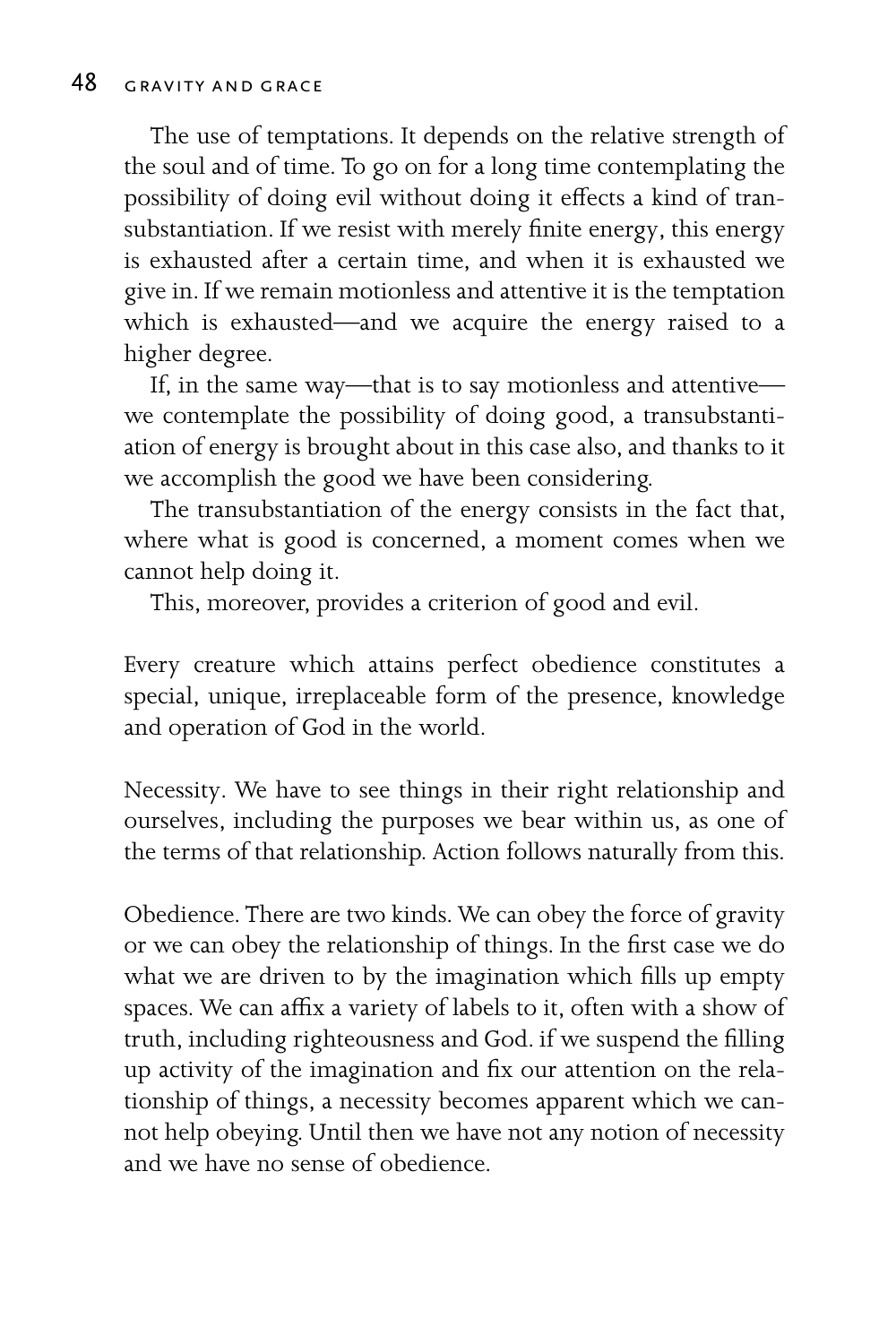After that we cannot be proud of what we do, even though we may accomplish marvels.

The words of the Breton ship's boy to the journalist who asked him how he had been able to act as he did: 'There was nothing else for it'—the purest heroism—more frequent among the poor than elsewhere.

Obedience is the only pure motive, the only one which does not in the slightest degree seek a reward for the action, but leaves all care of reward to the Father who is in secret and who sees in secret.

The obedience must, however, be obedience to necessity and not to force (terrible void in the case of slaves).

However much we give of ourselves to others or to a great cause, whatever suffering we endure, if it is out of pure obedience to a clear conception of the relationship of things and to necessity, we make up our minds to it without effort although we accomplish it with effort. We cannot do otherwise, and there is no reversal, no void to be filled, no thought of reward, no spite, no loss of dignity.

Action is the pointer of the balance. We must not touch the pointer but the weight.

Exactly the same rule applies to opinions.

If we fail to observe it there is either confusion or suffering.

*The Foolish Virgins*—The meaning of this story is that at the moment when we become conscious that we have to make a choice, the choice is already made for good or ill. This is much truer than the allegory about Hercules between virtue and vice.

When the inward nature of man, cut off from all carnal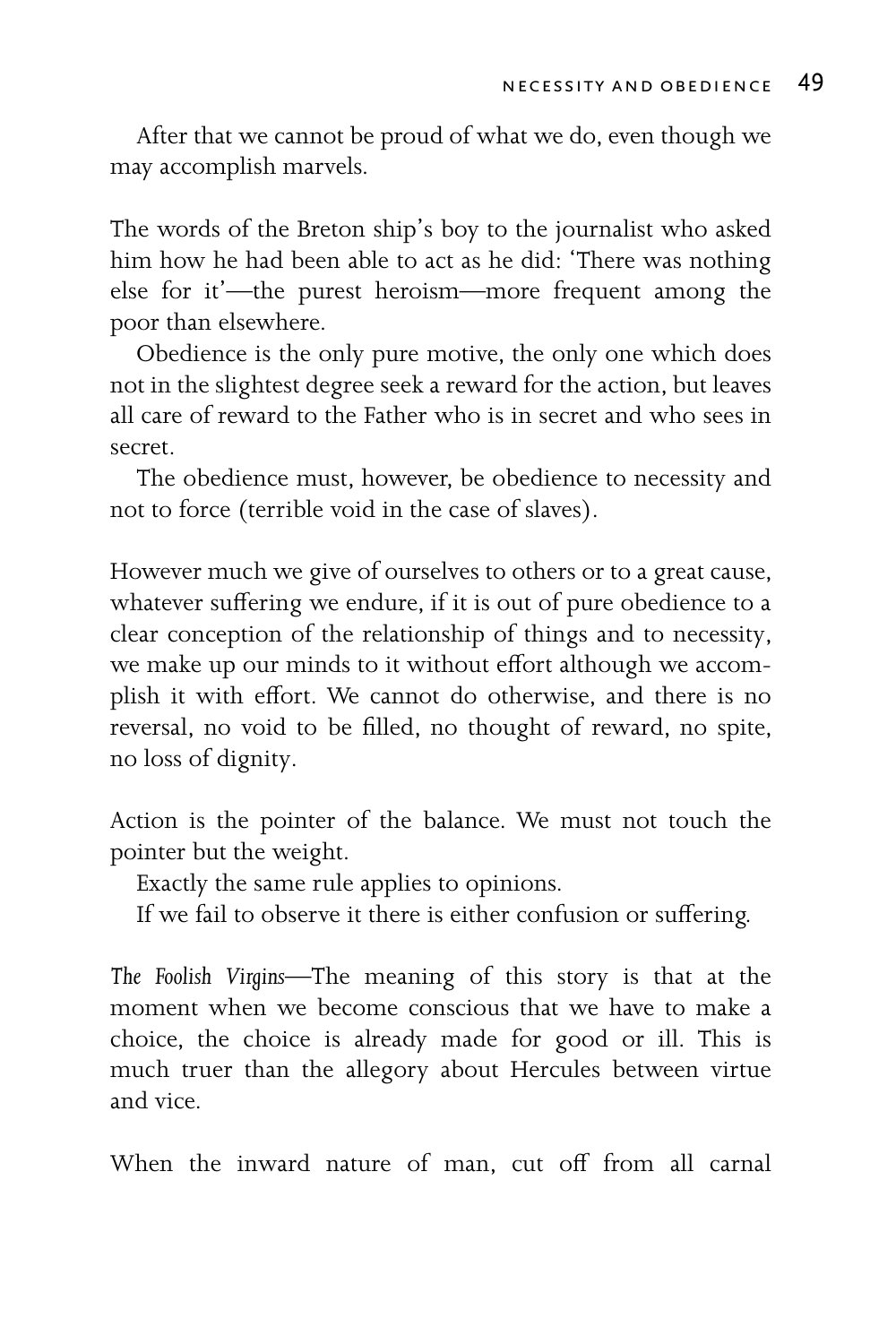### 50 gravity and grace

influences and deprived of all supernatural light, performs actions which are in conformity with those which supernatural light would impose if it were present, there is utter purity. That is the central point of the Passion.

In contemplation, the right relationship with God is love, in action it is slavery. This distinction must be kept. We must act as becomes a slave while contemplating with love. . . .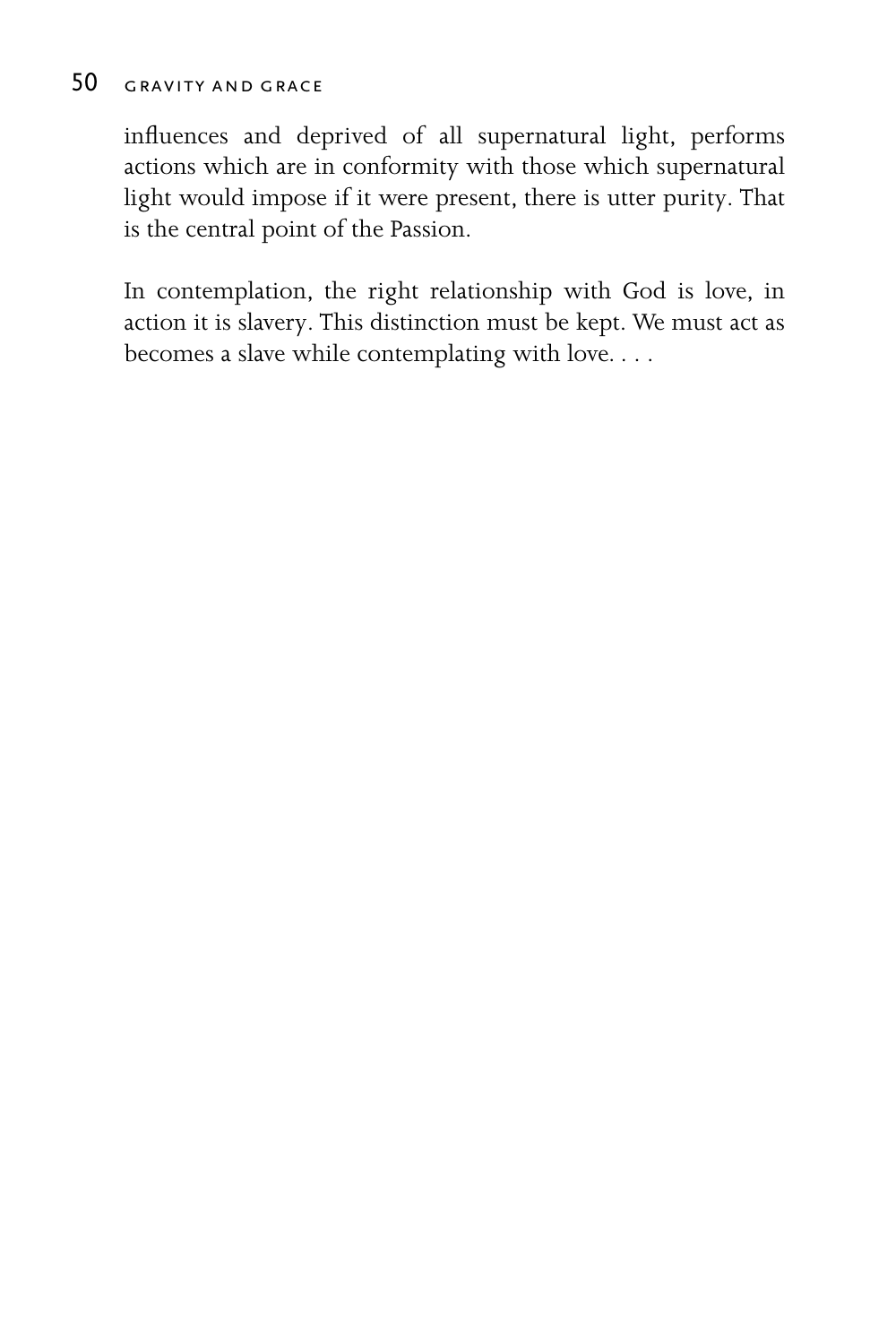# **ILLUSIONS**

We are drawn towards a thing because we believe it is good. We end by being chained to it because it has become necessary.

Things of the senses are real if they are considered as perceptible things, but unreal if considered as goods.

Appearance has the completeness of reality, but only as appearance. As anything other than appearance it is error.

Illusions about the things of this world do not concern their existence but their value. The image of the cave refers to values. We only possess shadowy imitations of good. It is also in relation to good that we are chained down like captives (attachment). We accept the false values which appear to us and when we think we are acting we are in reality motionless, for we are still confined in the same system of values.

Actions effectively carried out and yet imaginary. A man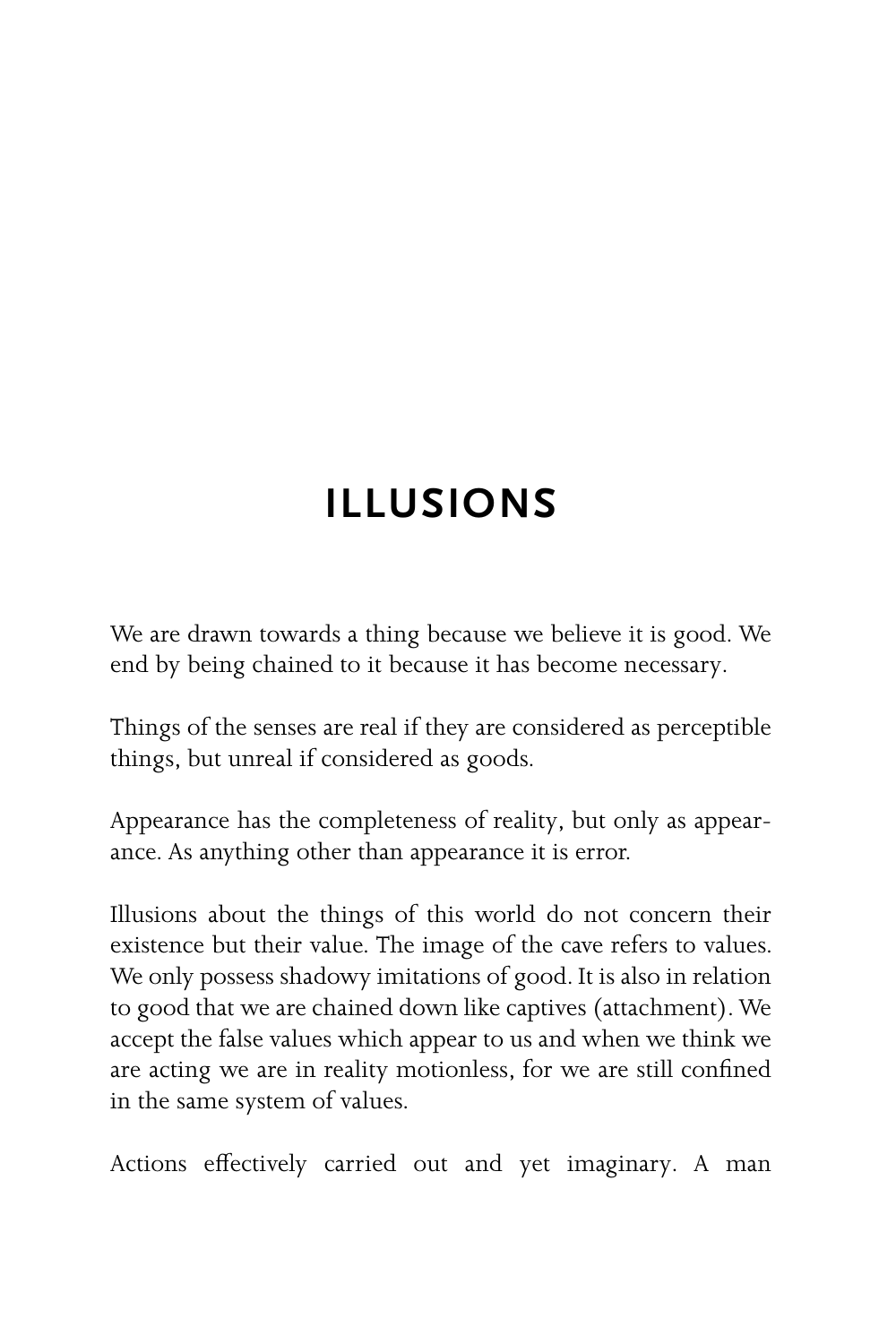#### 52 gravity and grace

attempts suicide, recovers and is no more detached afterwards than he was before. His suicide was imaginary. Suicide is probably never anything else, and that is why it is forbidden.

Strictly speaking time does not exist (except within the limit of the present), yet we have to submit to it. Such is our condition. *We are subject to that which does not exist*. Whether it is a question of passively borne duration—physical pain, waiting, regret, remorse, fear—or of organized time—order, method, necessity—in both cases that to which we are subject does not exist. But our submission exists. We are really bound by unreal chains. Time which is unreal casts over all things including ourselves a veil of unreality.

The miser's treasure is the shadow of an imitation of what is good. It is doubly unreal. For, to start with, a means to an end (such as money) is, in itself, something other than a good. But diverted from its function as a means and set up as an end, it is still further from being a good.

It is with regard to the assessment of values that our senseperceptions are unreal, since things are unreal for us as values. But to attribute a false value to an object also takes reality from the perception of this object, because it submerges perception in imagination.

Thus perfect detachment alone enables us to see things in their naked reality, outside the fog of deceptive values. That is why ulcers and the dung-heap were necessary before Job could receive the revelation of the world's beauty. For there is no detachment where there is no pain. And there is no pain endured without hatred or lying unless detachment is present also.

The soul which has poked its head out of heaven devours the being. The soul which has remained inside devours opinion.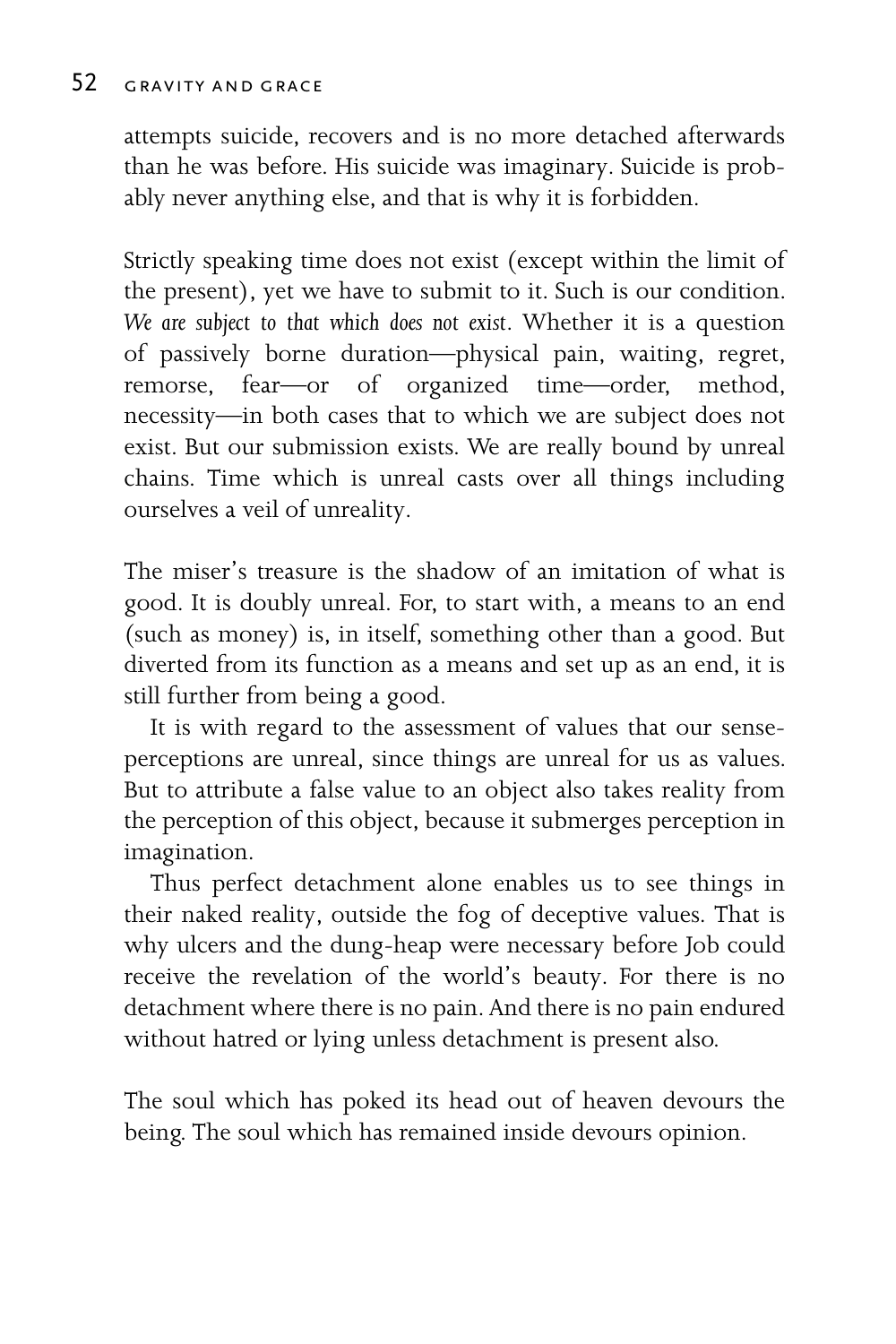Necessity is essentially a stranger to the imaginary.

What is real in perception and distinguishes it from dreams is not the sensations, but the *necessity* enshrined in these sensations.

'Why these things and not others?'

'Because that is how it is.'

In the spiritual life illusion and truth are distinguished in the same way.

What is real in perception and distinguishes it from dreams is not sensations but necessity.

There is a distinction between those who remain inside the cave, shutting their eyes and imagining the journey, and those who really take it. In the spiritual realm also we have real and imaginary, and there also it is *necessity* which makes the difference—not simply suffering, because there are imaginary sufferings. As for inner feelings, nothing is more deceptive.

How can we distinguish the imaginary from the real in the spiritual realm?

We must prefer real hell to an imaginary paradise.

That which distinguishes higher states from lower ones is the coexistence in the higher states of several superposed planes.

Humility has as its object to eliminate that which is imaginary in spiritual progress. There is no harm in thinking ourselves far less advanced than we are: the effect of the light is in no way decreased thereby for its source is not in opinion. There is great harm in thinking ourselves more advanced, because then opinion has an effect.

A test of what is real is that it is hard and rough. Joys are found in it, not pleasure. What is pleasant belongs to dreams.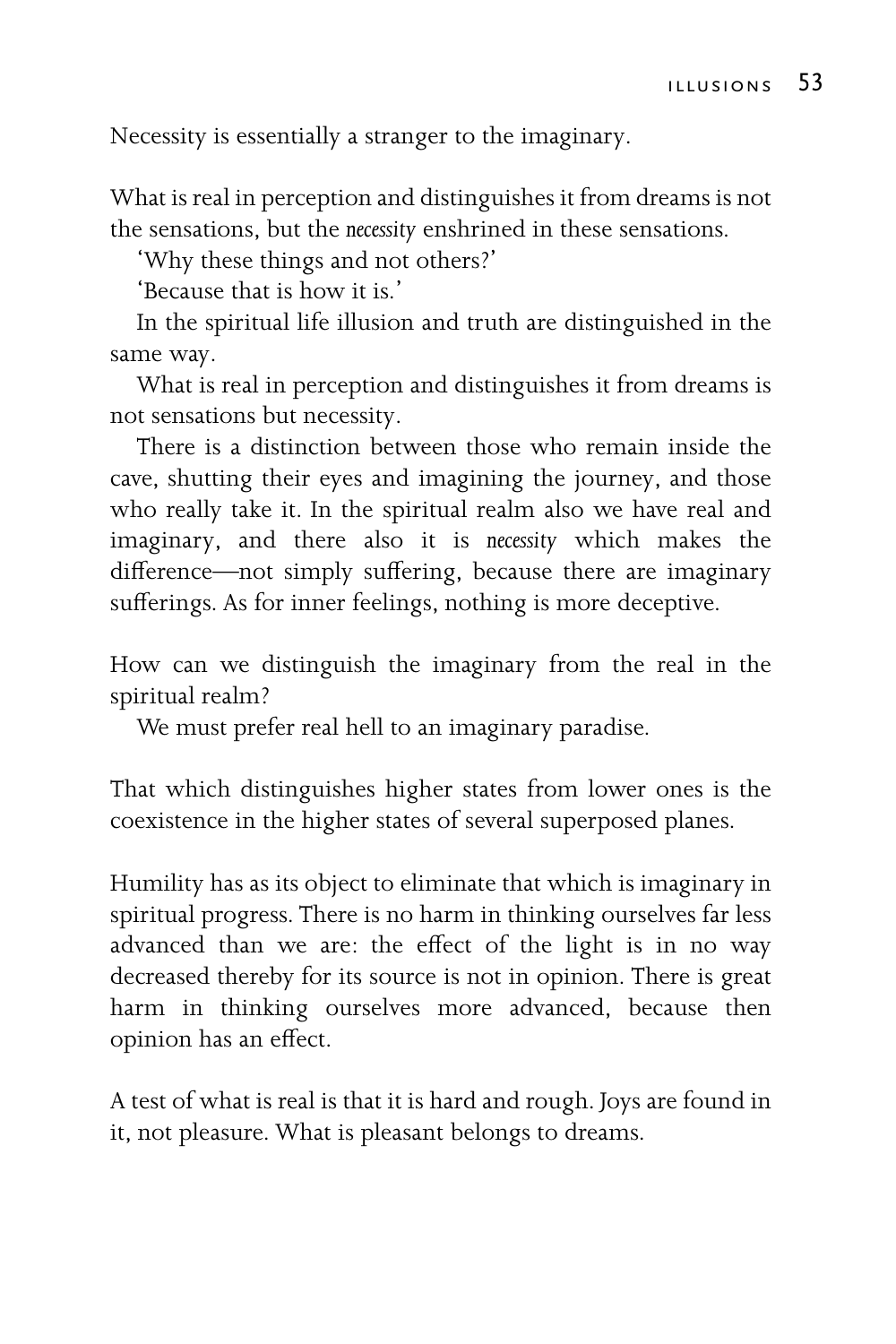We must try to love without imagining—to love the appearance in its nakedness without interpretation. What we love then is truly God.

After having experienced the absolute good, we find the illusory and partial aspects of goods once more, but in a hierarchical order, so that we only allow ourselves to seek one such aspect within a limit where it does not interfere with the care due to another. This order is transcendent in relation to the aspects of goods which it connects together and it is a reflection of the absolute good.

Already discursive reason (the understanding of relationships) helps to break down idolatries by considering good and evil things as limited, merging, overlapping.

We must recognize the point at which good passes into evil: in so far as, to the extent that, having regard to, etc.

We must get further than the rule of three.

There is always a relationship to time to be taken into account. We must get rid of the illusion of possessing time. We must become incarnate.

Man has to perform an act of incarnation, for he is disembodied (*désincarné*) by his imagination. What comes to us from Satan is our imagination.

Cure for imaginary love. To give God the strict minimum in us, what it is absolutely impossible for us to refuse him—and desire that one day, and as soon as possible, this strict minimum may become all.

Transposition: we believe we are rising because while keeping the same base inclinations (for instance; the desire to triumph over others) we have given them a noble object.

We should, on the contrary, rise by attaching noble inclinations to lowly objects.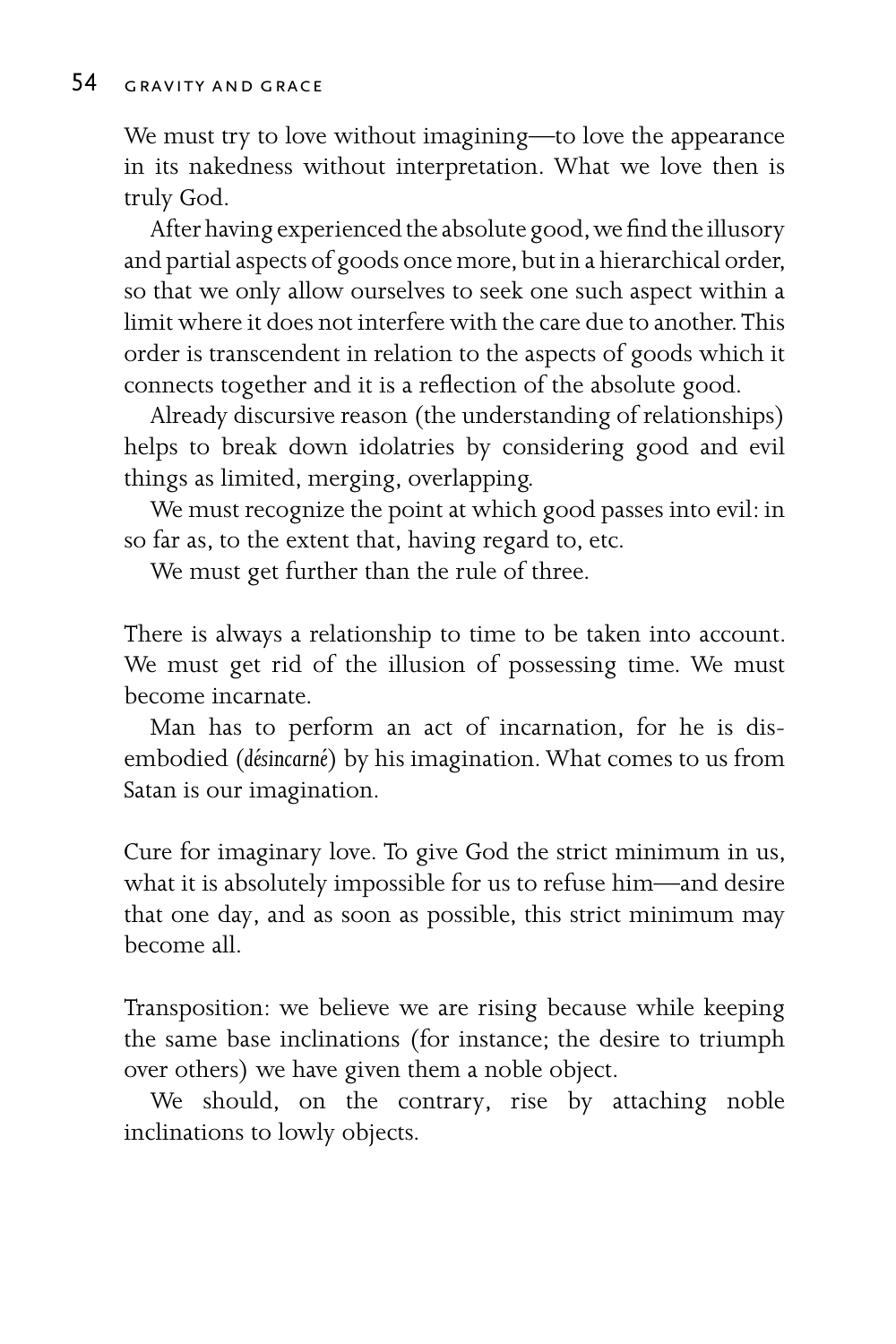All the passions produce prodigies. A gambler is capable of watching and fasting almost like a saint, he has his premonitions, etc.

There is great danger in loving God as the gambler loves his game.

We must be careful about the level on which we place the infinite. If we place it on the level which is only suitable for the finite it will matter very little what name we give it.

The lower parts of my nature should love God, but not too much, for then it would not be God.

May their love be like hunger and thirst. Only the highest has the right to be satisfied.

Fear of God in Saint John of the Cross. Is this not the fear of thinking about God when we are unworthy; of sullying him by thinking about him wrongly? Through such fear the lower parts of our nature draw away from God.

The flesh is dangerous in so far as it refuses to love God, but also in so far as without fitting modesty it pushes itself forward to love him.

Why is the determination to fight against a prejudice a sure sign that one is full of it? Such a determination necessarily arises from an obsession. It constitutes an utterly sterile effort to get rid of it. In such a case the light of attention is the only thing which is effective, and it is not compatible with a polemical intention.

All the Freudian system is impregnated with the prejudice which it makes it its mission to fight—the prejudice that everything sexual is vile.

There is an essential difference between the mysticism which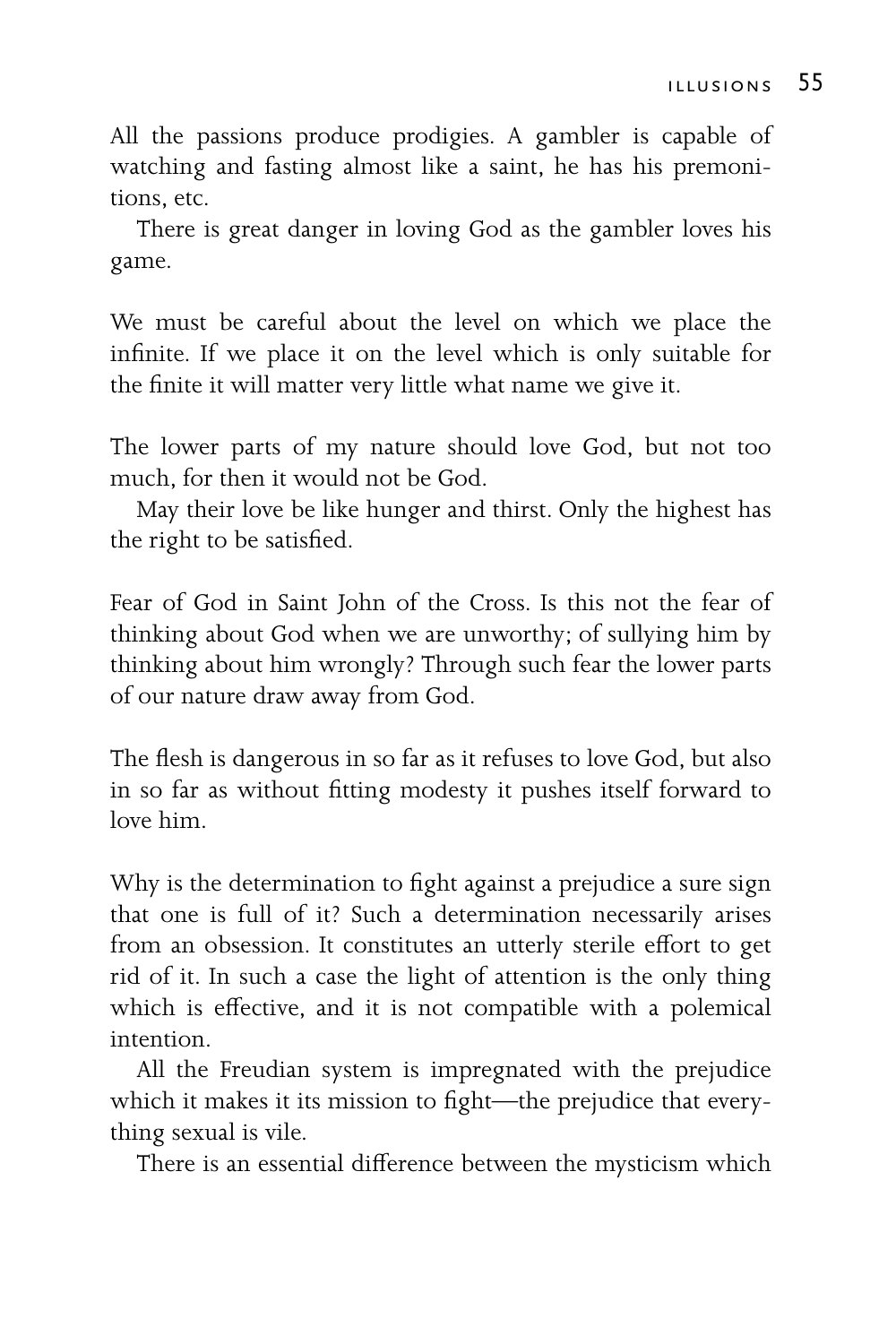#### 56 gravity and grace

turns towards God the faculty of love and desire of which sexual energy constitutes the physiological foundation, and the false imitation of mysticism which, without changing the natural orientation of this faculty, gives it an imaginary object upon which it stamps the name of God as a label. To discriminate between these two operations, of which the second is still lower than debauchery, is difficult, but it is possible.

God and the supernatural are hidden and formless in the universe. It is well that they should be hidden and nameless in the soul. Otherwise there would be a risk of having something imaginary under the name of God (those who fed and clothed Christ did not know that it was Christ). This is the meaning of the ancient mysteries. Christianity (Catholic and Protestant) speaks too much about holy things.

Morality and literature. Imagination and fiction go to make up more than three-quarters of our real life. Rare indeed are the true contacts with good and evil.

A science which does not bring us nearer to God is worthless.

But if it brings us to him in the wrong way, that is to say if it brings us to an imaginary God, it is worse. . . .

It is bad to think that I am the author of the operations which nature mechanically performs in me: it is still worse to think that the Holy Spirit is the author of them. That is still farther from the truth.

Different types of correlation and passage from one opposite to another:

Through total devotion to something great (including God), giving free licence to our lower nature.

Through contemplation of the infinite distance between the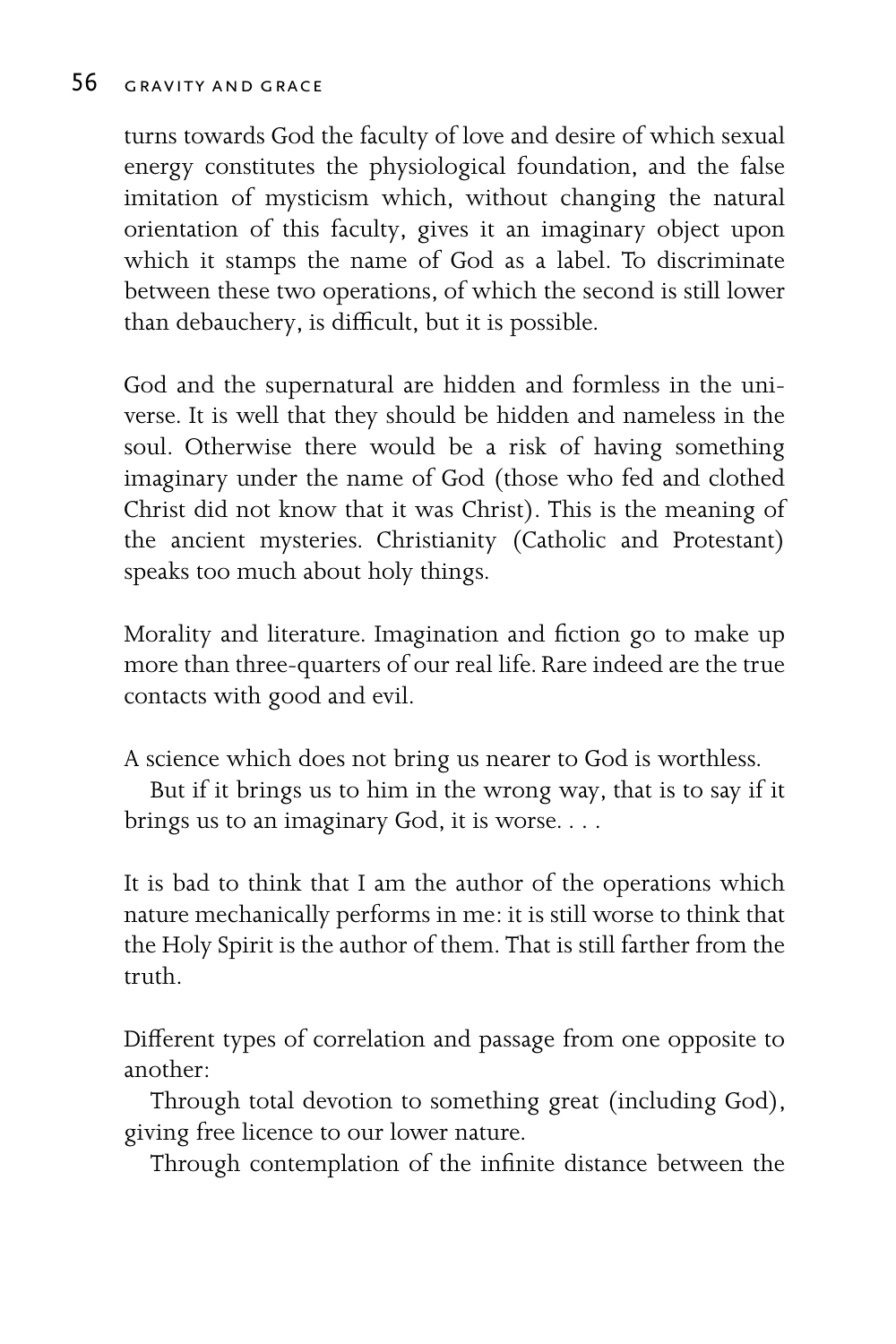self and what is great, making of the self an instrument of greatness.

By what criterion can they be distinguished?

I think the only criterion is that bad correlation removes the limits from that which is rightly limited.

If we except the highest forms of sanctity and genius, that which gives the impression of being true in man is almost bound to be false, and that which is true is almost bound to give the impression of being false.

Work is needed to express what is true: also to receive what is true. We can express and receive what is false, or at least what is superficial, without any work.

When truth appears at least as true as falsehood it is a triumph of sanctity or of genius. Thus Saint Francis made his audience cry just like a cheap theatrical preacher would have done.

Duration, whether of centuries in the case of civilizations or of years and decades for individuals, has the Darwinian function of eliminating the unfit. That which is fitted for all things is eternal. In this alone lies the value of what we call experience. But falsehood is an armour by means of which man often enables what is unfit in him to survive events which, were it not for such armour, would destroy it (thus pride manages to survive humiliations), and this armour is as it were secreted by what is unfit in order to ward off the danger (in humiliation, pride makes thicker the inner falsehood which covers it). There is as it were a phagocytosis in the soul: everything which is threatened by time secretes falsehood in order not to die, and in proportion to the danger it is in of dying. That is why there is not any love of truth without an unconditional acceptance of death. The cross of Christ is the only gateway to knowledge.

I should look upon every sin I have committed as a favour of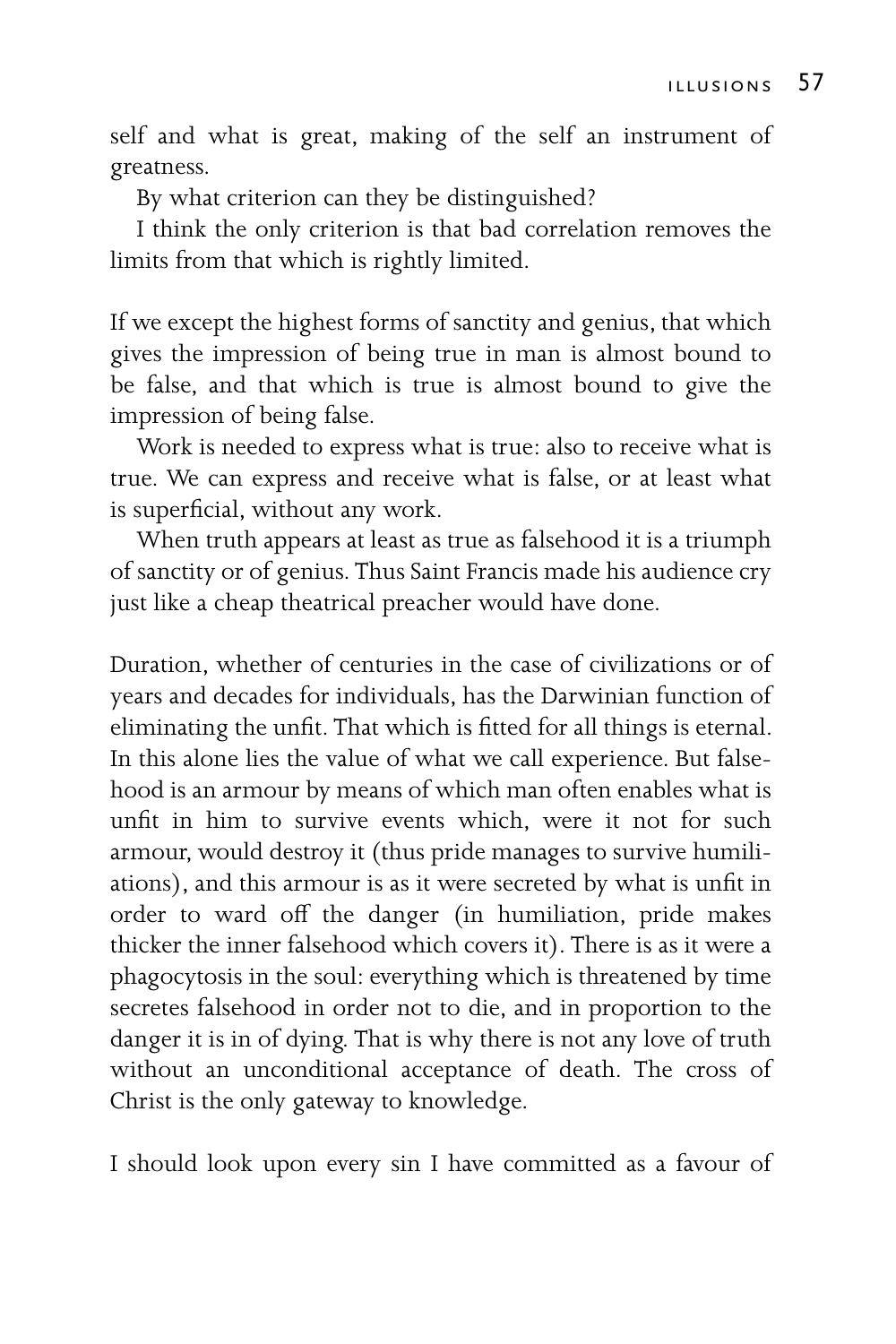#### 58 gravity and grace

God. It is a favour that the essential imperfection which is hidden in my depths should have been to some extent made dear to me on a certain day, at a certain time, in certain circumstances. I wish and implore that my imperfection may be wholly revealed to me in so far as human thought is capable of grasping it. Not in order that it may be cured but, even if it should not be cured, in order that I may know the truth.

Everything that is worthless shuns the light. Here on earth we can hide ourselves beneath the flesh. At death we can do this no longer. We are given up naked to the light. That means hell, purgatory or paradise as the case may be.

That which makes us hold back from the effort which would bring us nearer to what is good is the repugnance of the flesh, but it is not the flesh's repugnance in the face of effort. It is the flesh's repugnance in the face of what is good, because for a bad cause, if there were a strong enough incentive, the flesh would consent to anything, knowing it could do so without dying. Death itself, endured for a bad cause, is not really death for the carnal part of the soul. What is mortal for the carnal part of the soul is to see God face to face.

That is why we fly from the inner void since God might steal into it.

It is not the pursuit of pleasure and the aversion for effort which causes sin, but fear of God. We know that we cannot see him face to face without dying and we do not want to die. We know that sin preserves us very effectively from seeing him face to face: pleasure and pain merely provide us with the slight indispensable impetus towards sin, and above all the pretext or alibi which is still more indispensable. In the same way as pretexts are necessary for unjust wars, a promise of some false good is necessary for sin, because we cannot endure the thought that we are going in the direction of evil. It is not the flesh which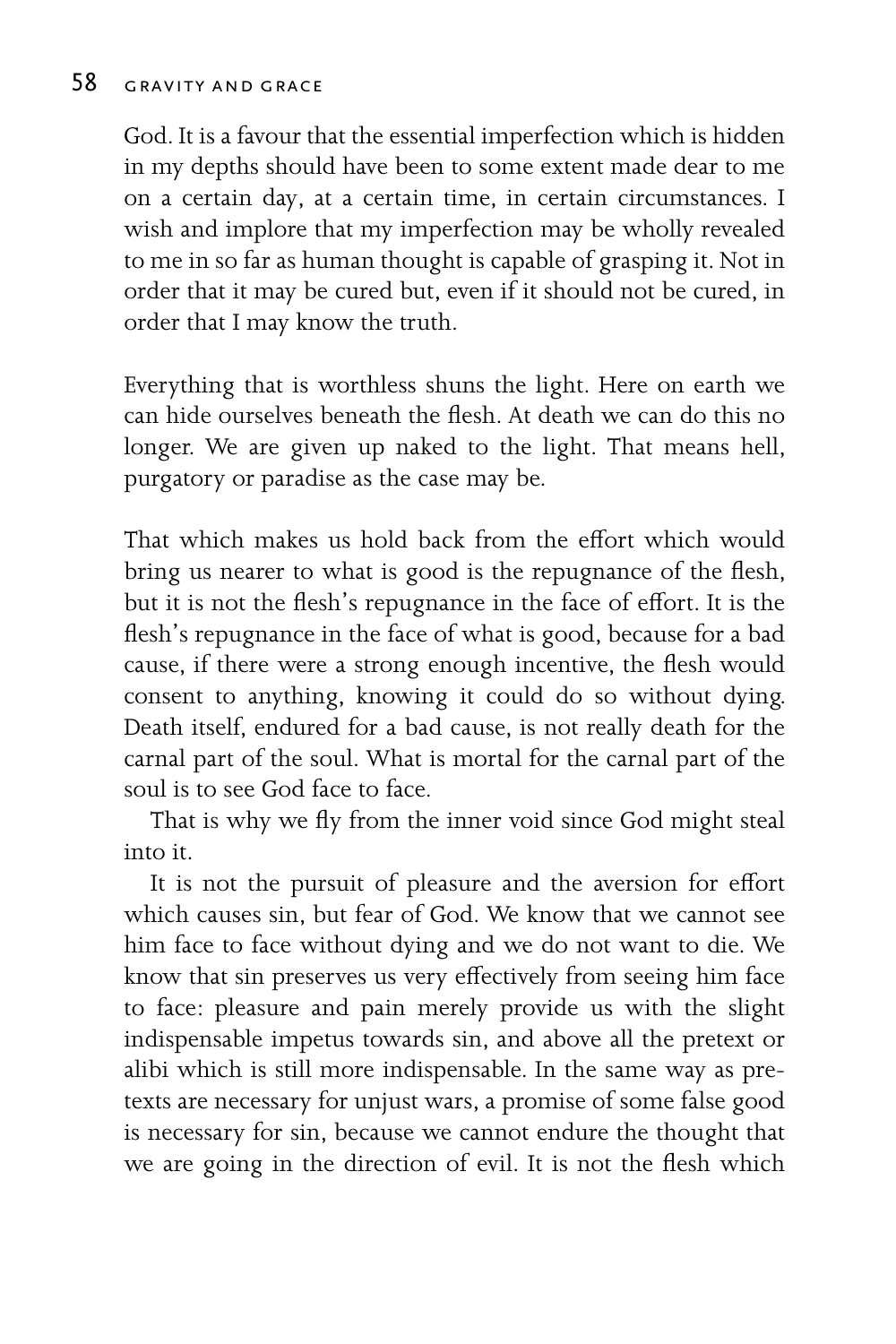keeps us away from God; the flesh is the veil we place before us to shield us from him.

This is perhaps not the case until after a certain point has been reached. The image of the cave seems to suggest as much. At first it is movement which hurts. When we reach the opening it is the light. It not only blinds but wounds us. Our eyes turn away from it.

May it not be true that from that moment onwards mortal sins are the only kind we can any longer commit?

To use the flesh to hide ourselves from the light—is not that a mortal sin? A horrible idea.

Leprosy is preferable.

I need God to take me by force, because, if death, doing away with the shield of the flesh, were to put me face to face with him, I should run away.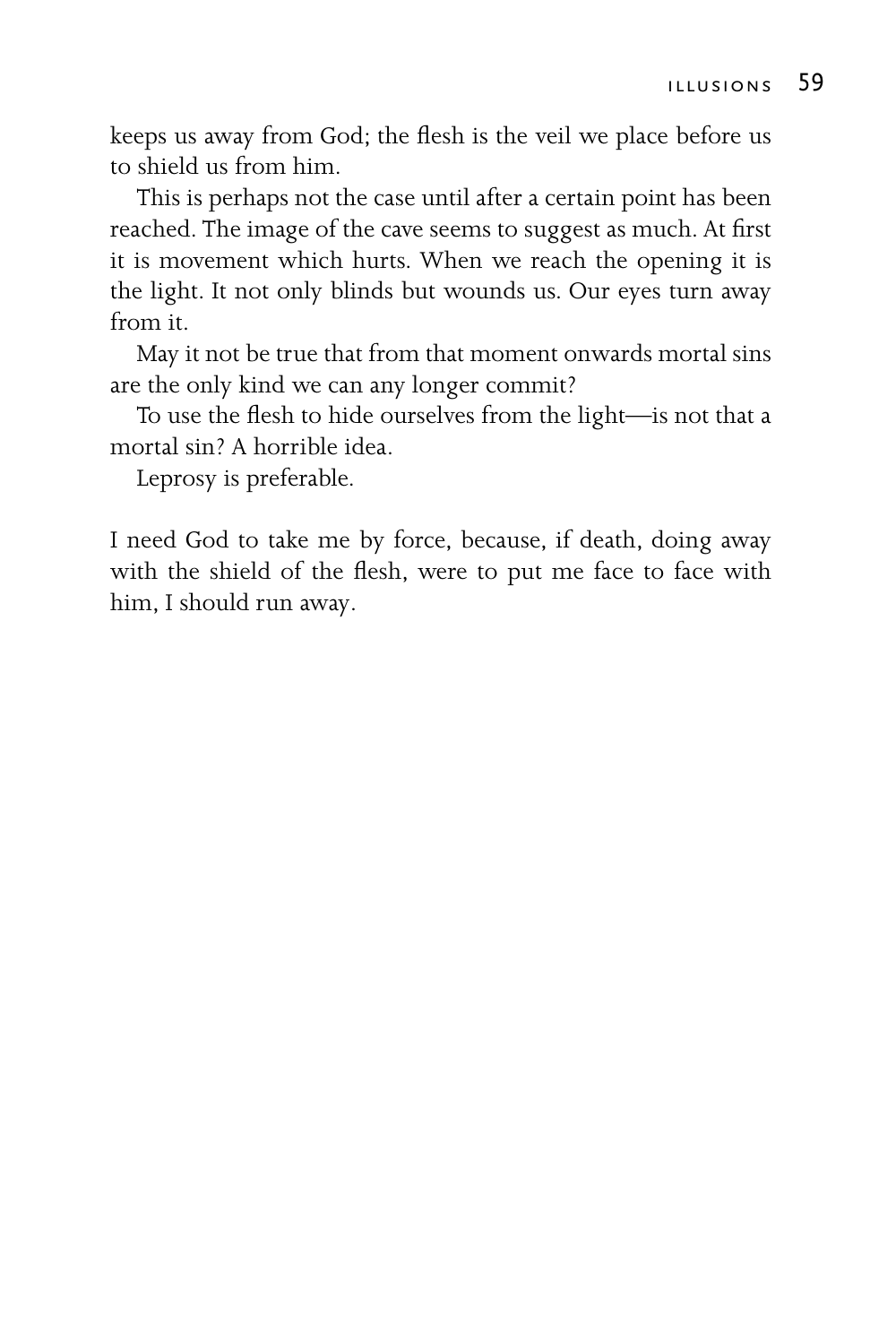## **IDOLATRY**

Idolatry comes from the fact that, while thirsting for absolute good, we do not possess the power of supernatural attention and we have not the patience to allow it to develop.

Lacking idols, it often happens that we have to labour every day, or nearly every day, in the void. We cannot do so without supernatural bread.

Idolatry is thus a vital necessity in the cave. Even with the best of us it is inevitable that it should set narrow limits for mind and heart.

Ideas are changeable, they are influenced by the passions, by fancy, by fatigue. Activity has to be constant. It has to continue each day and for many hours each day. Motives for our activity are therefore needed which shall be independent of our thoughts, hence of our relationships: idols.

All men are ready to die for what they love. They differ only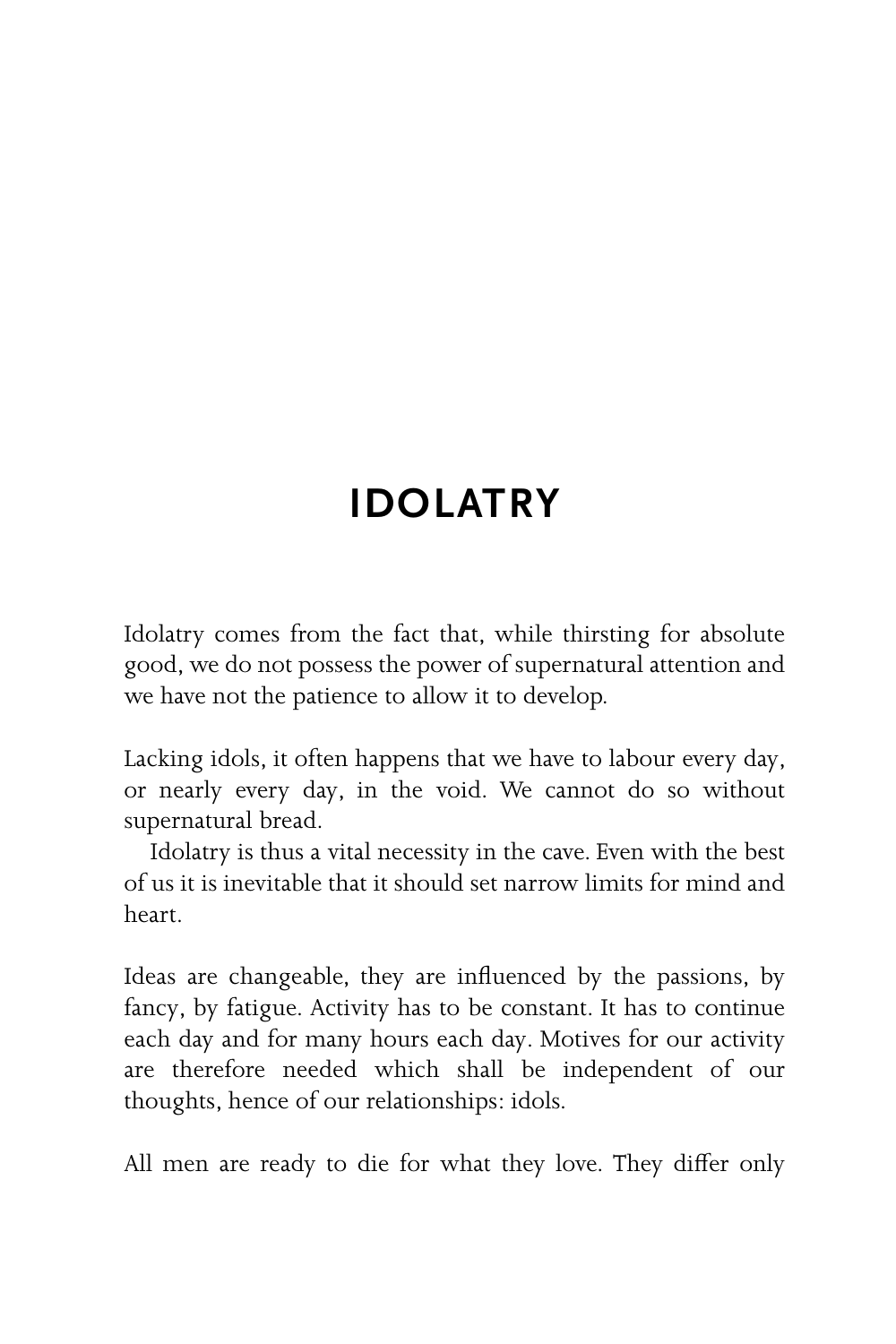through the level of the thing loved and the concentration or diffusion of their love. No one loves himself.

Man would like to be an egoist and cannot. This is the most striking characteristic of his wretchedness and the source of his greatness.

Man always devotes himself to an *order*. Only, unless there is supernatural illumination, this order has as its centre either himself or some particular being or thing (possibly an abstraction) with which he has identified himself (e.g. Napoleon, for his soldiers, Science, or some political party, etc.). It is a perspective order.

We do not have to acquire humility. There is humility in us only we humiliate ourselves before false gods.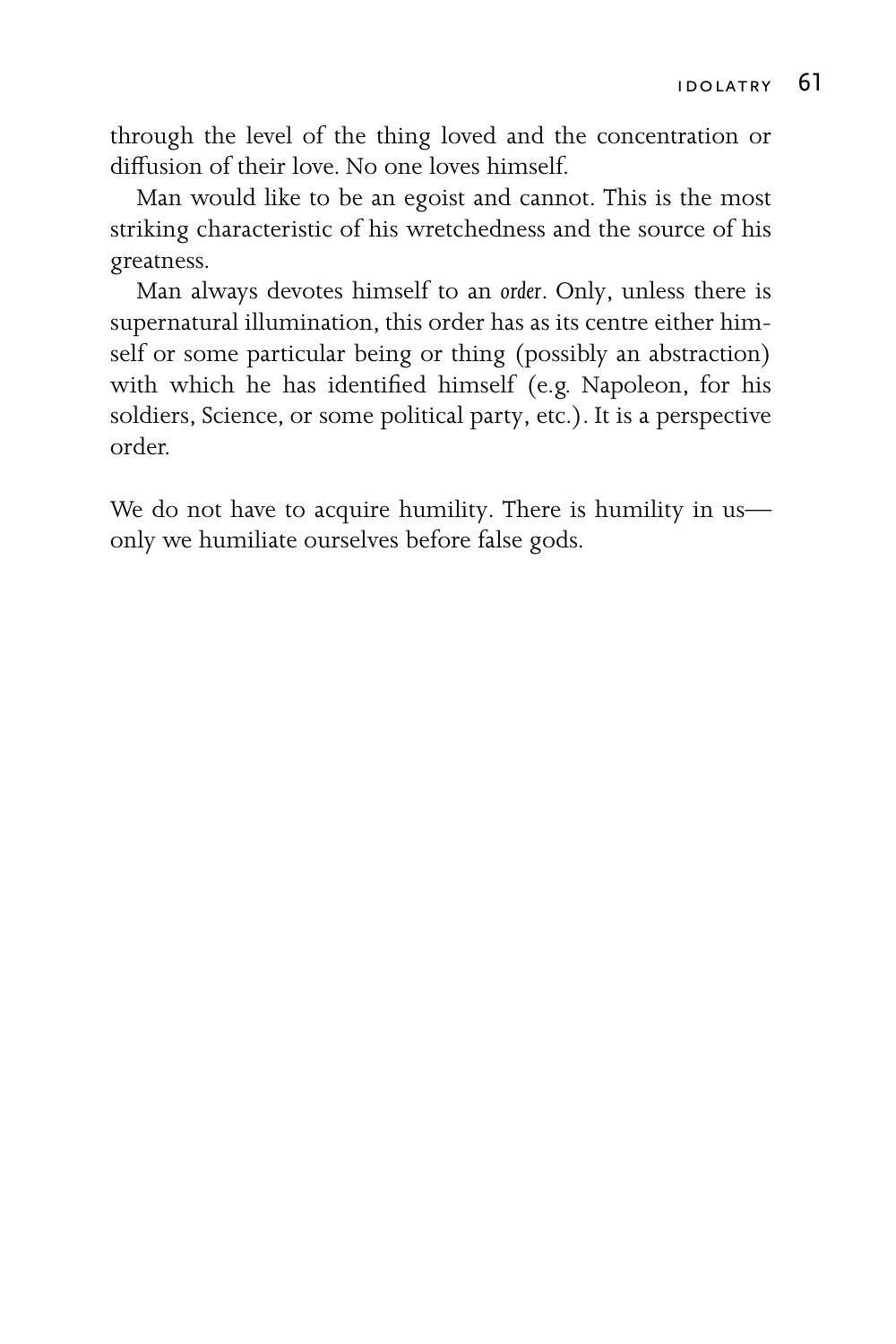## **LOVE**

Love is a sign of our wretchedness. God can only love himself. We can only love something else.

God's love for us is not the reason for which we should love him. God's love for us is the reason for us to love ourselves. How could we love ourselves without this motive?

It is impossible for man to love himself except in this roundabout way.

If my eyes are blindfolded and if my hands are chained to a stick, this stick separates me from things but I can explore them by means of it. It is only the stick which I feel, it is only the wall which I perceive. It is the same with creatures and the faculty of love. Supernatural love touches only creatures and goes only to God. It is only creatures which it loves (what else have we to love?), but it loves them as intermediaries. For this reason it loves all creatures equally, itself included. To love a stranger as oneself implies the reverse: to love oneself as a stranger.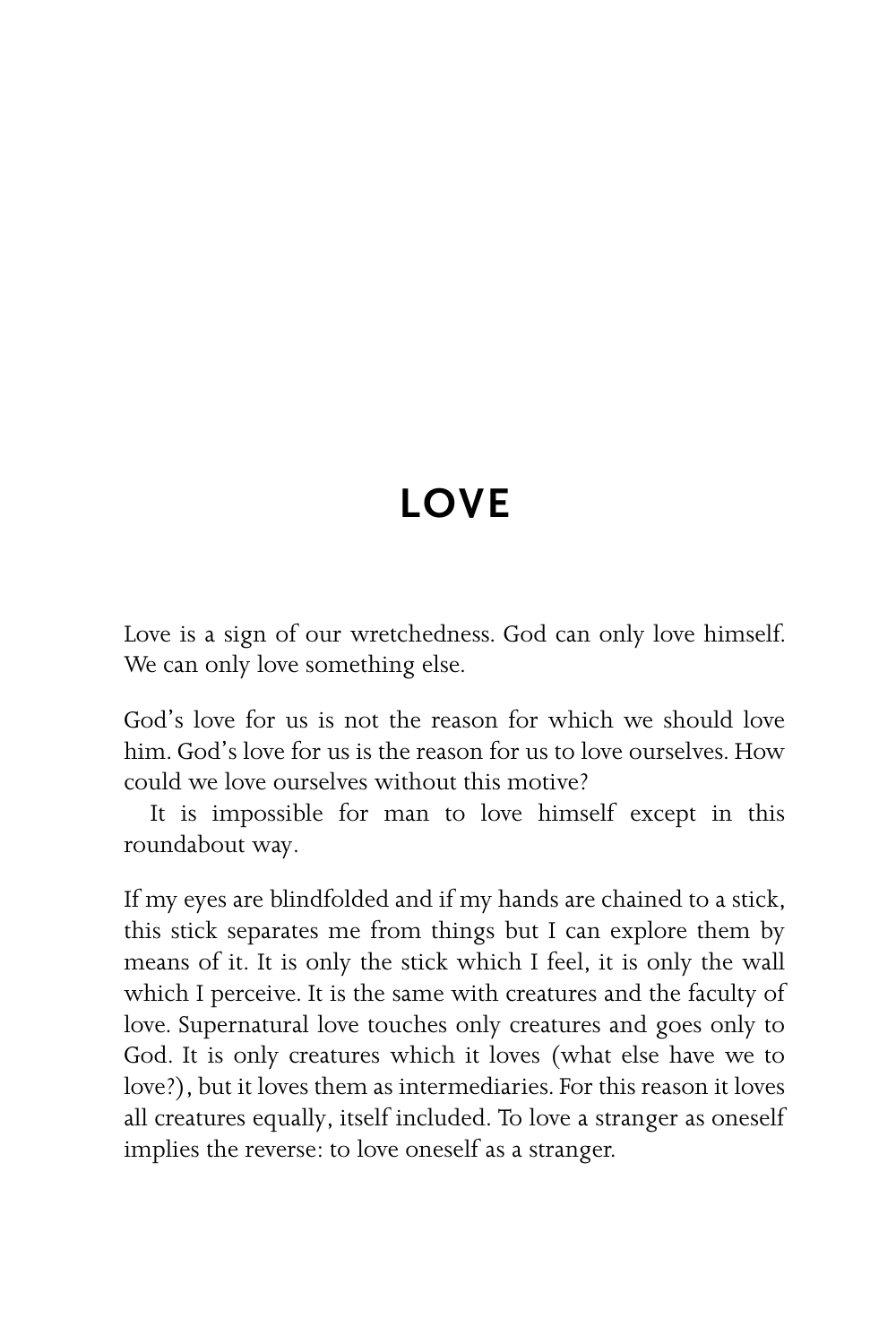Love of God is pure when joy and suffering inspire an *equal* degree of gratitude.

Love on the part of someone who is happy is the wish to share the suffering of the beloved who is unhappy.

Love on the part of someone who is unhappy is to be filled with joy by the mere knowledge that his beloved is happy without sharing in this happiness or even wishing to do so.

In Plato's eyes, carnal love is a degraded image of true love. Chaste human love (conjugal fidelity) is a less degraded image of it. Only in the stupidity of the present day could the idea of sublimation arise.

*The Love of Phaedrus*. He neither exercises force nor submits to it. That constitutes the only purity. Contact with the sword causes the same defilement whether it be through the handle or the point. For him who loves, its metallic coldness will not destroy love, but will give the impression of being abandoned by God. Supernatural love has no contact with force, but at the same time it does not protect the soul against the coldness of force, the coldness of steel. Only an earthly attachment, if it has in it enough energy, can afford protection from the coldness of steel. Armour, like the sword, is made of metal. Murder freezes the soul of the man who loves only with a pure love, whether he be the author or the victim, so likewise does everything which, without going so far as actual death, constitutes violence. If we want to have a love which will protect the soul from wounds, we must love something other than God.

Love tends to go ever further and further, but there is a limit. When the limit is passed love turns to hate. To avoid this change love has to become different.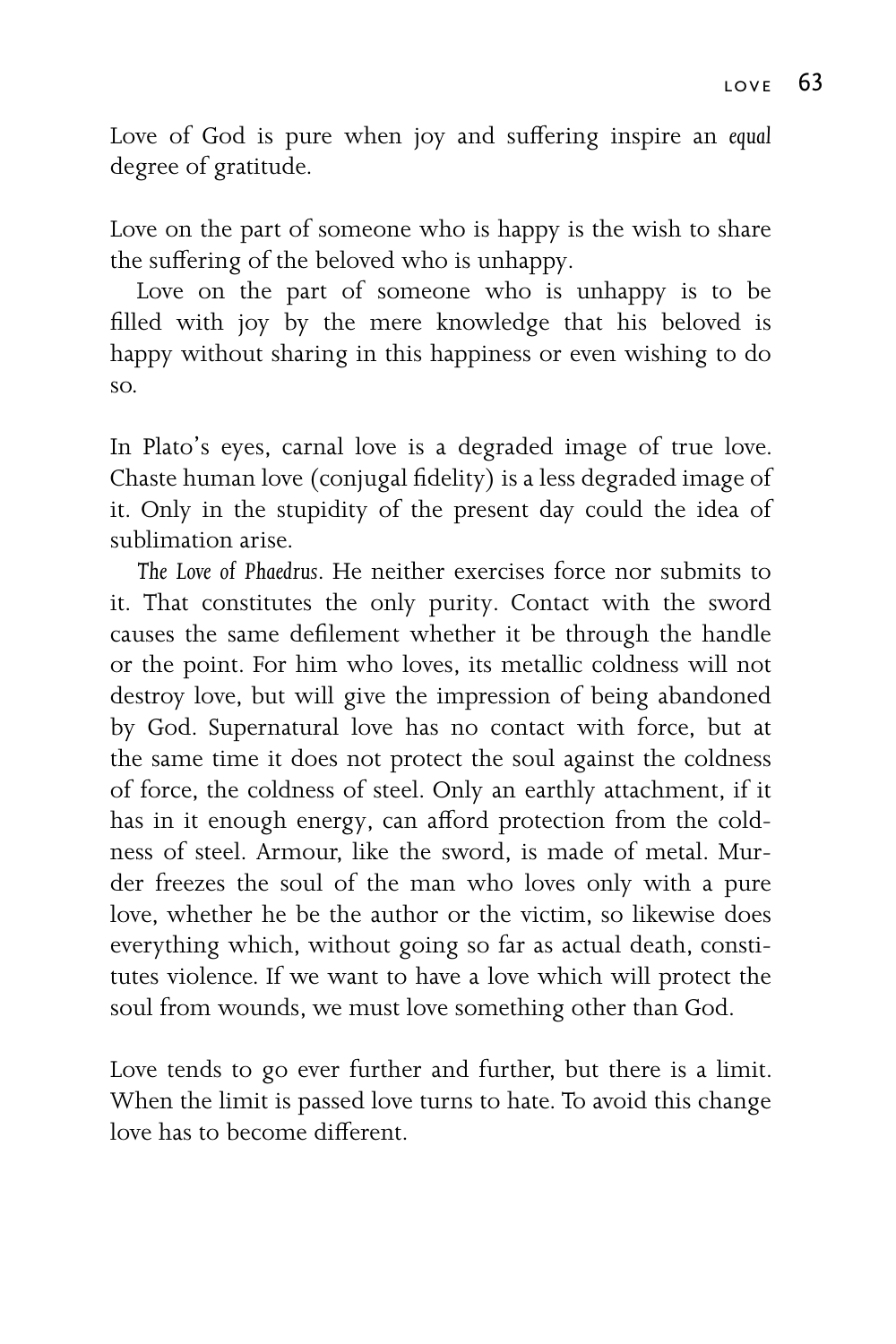#### 64 gravity and grace

Among human beings, only the existence of those we love is fully recognized.

Belief in the existence of other human beings as such is *love*.

The mind, is not forced to believe in the existence of anything (subjectivism, absolute idealism, solipsism, scepticism: c.f. the Upanishads, the Taoists and Plato, who, all of them, adopt this philosophical attitude by way of purification). That is why the only organ of contact with existence is acceptance, love. That is why beauty and reality are identical. That is why joy and the sense of reality are identical.

This need to be the creator of what we love is a need to imitate God. But the divinity towards which it tends is false, unless we have recourse to the model seen from the other, the heavenly side....

Pure love of creatures is not love in God, but love which has passed through God as through fire. Love which detaches itself completely from creatures to ascend to God and comes down again associated with the creative love of God.

Thus the two opposities which rend human love are united: to love the beloved being just as he is, and to want to recreate him.

Imaginary love of creatures. We are attached by a cord to all the objects of attachment, and a cord can always be cut. We are also attached by a cord to the imaginary God, the God for whom love is also an attachment. But to the real God we are not attached and that is why there is no cord which can be cut. He enters into us. He alone can enter into us. All other things remain outside and our knowledge of them is confined to the tensions of varying degree and direction which affect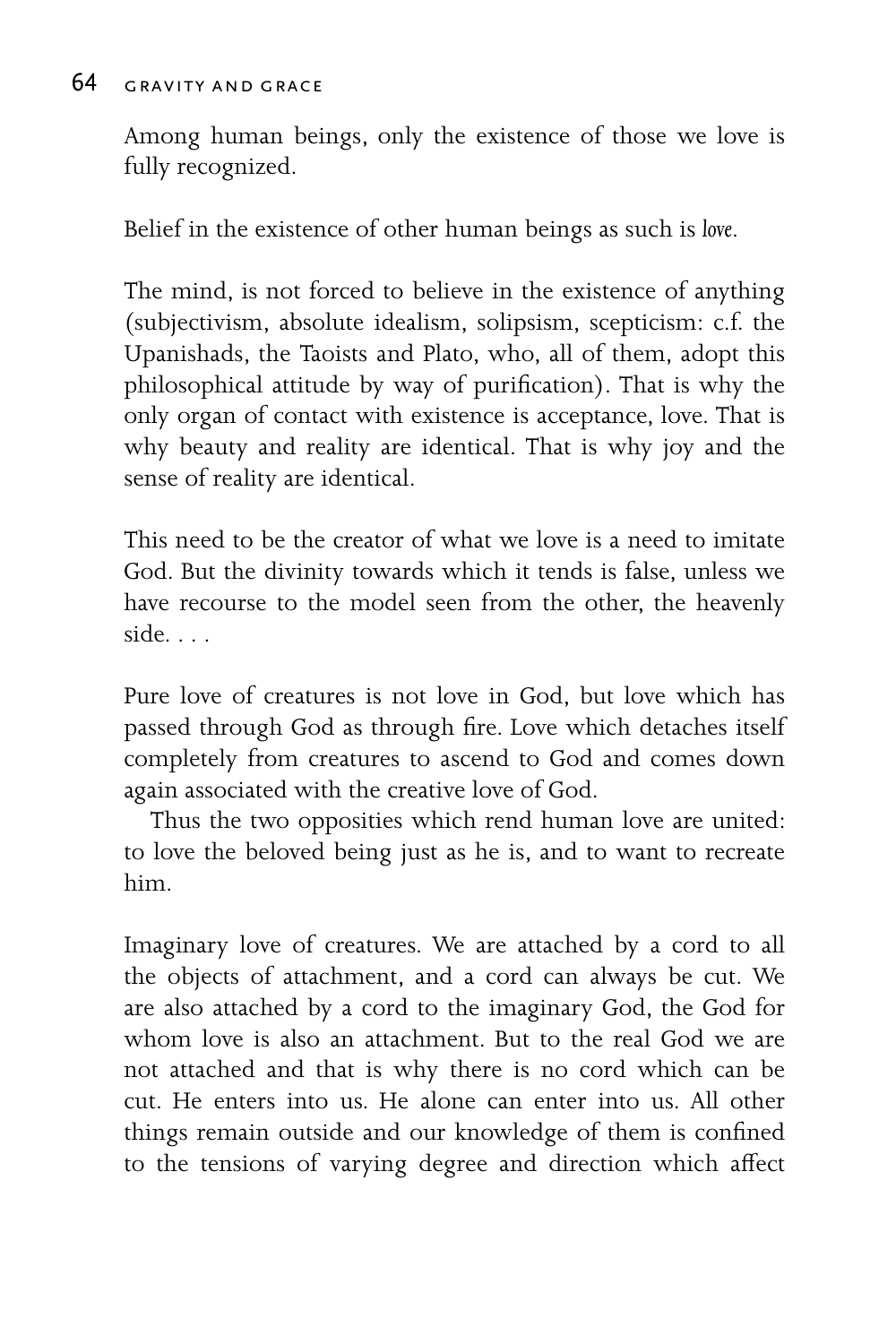the cord when there is a change of position on their part or on ours.

Love needs reality. What is more terrible than the discovery that through a bodily appearance we have been loving an imaginary being. It is much more terrible than death, for death does not prevent the beloved from having lived.

That is the punishment for having fed love on imagination.

It is an act of cowardice to seek from (or to wish to give) the people we love any other consolation than that which works of art give us. These help us through the mere fact that they exist. To love and to be loved only serves mutually to render this existence more concrete, more constantly present to the mind. But it should be present as the source of our thoughts, not as their object. If there are grounds for wishing to be understood, it is not for ourselves but for the other, in order that we may exist for him.

Everything which is vile or second-rate in us revolts against purity and needs, in order to save its own life, to soil this purity.

To soil is to modify, it is to touch. The beautiful is that which we cannot wish to change. To assume power over is to soil. To possess is to soil.

To love purely is to consent to distance, it is to adore the distance between ourselves and that which we love.

The imagination is always united with a desire, that is to say a value. Only desire without an object is empty of imagination. There is the real presence of God in everything which imagination does not veil. The beautiful takes our desire captive and empties it of its object, giving it an object which is present and thus forbidding it to fly off towards the future.

Such is the price of chaste love. Every desire for enjoyment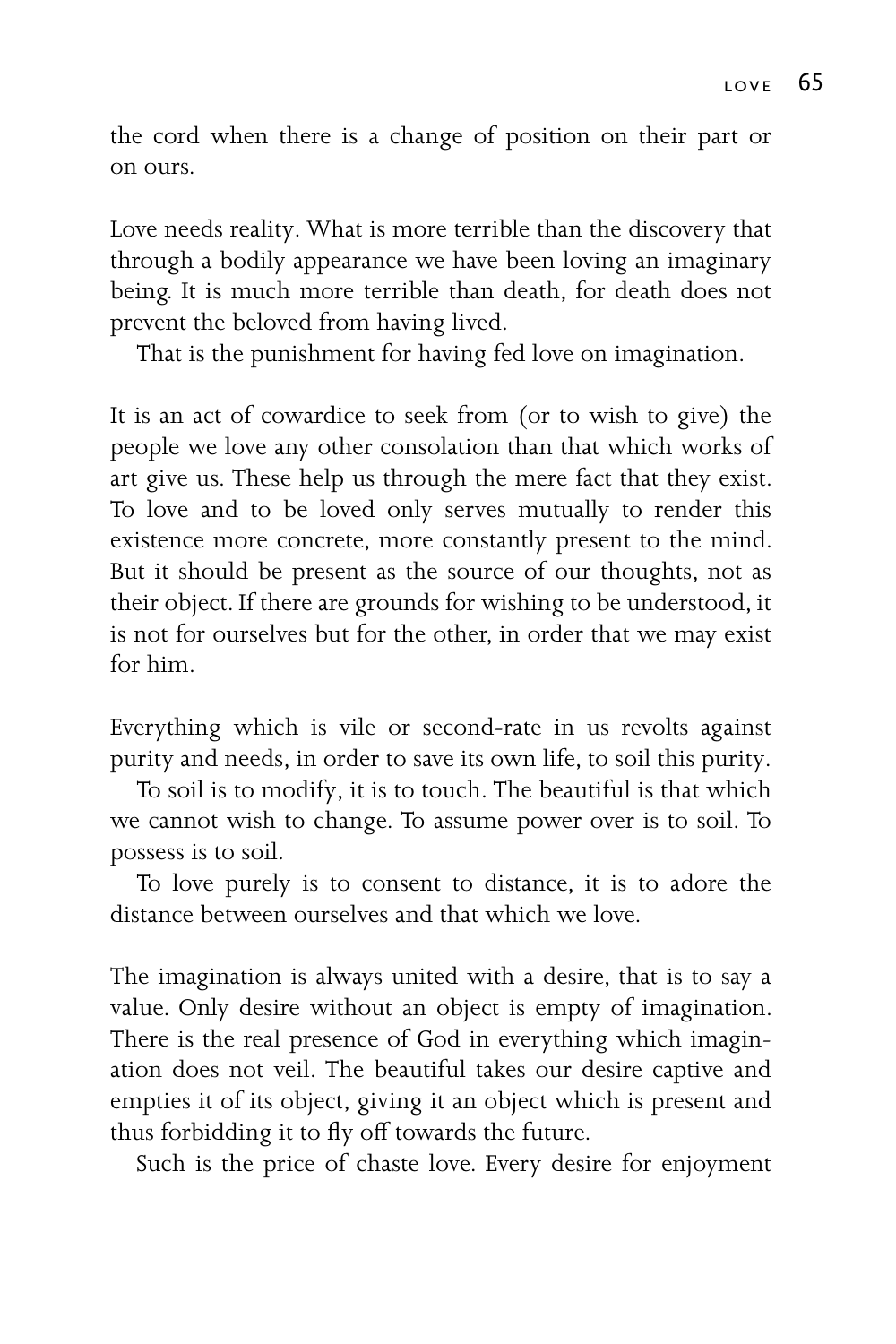belongs to the future and the world of illusion, whereas if we desire only that a being should exist, he exists: what more is there to desire? The beloved being is then naked and real, not veiled by an imaginary future. The miser never looks at his treasure without imagining it *n* times larger. It is necessary to be dead in order to see things in their nakedness.

Thus in love there is chastity or the lack of chastity according to whether the desire is or is not directed towards the future.

In this sense, and on condition that it is not turned towards a pseudo-immortality conceived on the model of the future, the love we devote to the dead is perfectly pure. For it is the desire for a life which is finished, which can no longer give anything new. We desire that the dead man should have existed, and he has existed.

Wherever the spirit ceases to be a principle it also ceases to be an end. Hence the close connexion between collective 'thought' under all its forms and the loss of the sense of and respect for souls. The soul is the human being considered as having a value in itself. To love the soul of a woman is not to think of her a serving one's own pleasure, etc. Love no longer knows how to contemplate, it wants to possess (disappearance of Platonic  $love).<sup>1</sup>$ 

It is a fault to wish to be understood before we have made ourselves clear to ourselves. It is to seek pleasures in friendship and pleasures which are not deserved. It is something which corrupts even more than love. You would sell your soul for friendship.

Learn to thrust friendship aside, or rather the dream of friend-

<sup>1</sup> Here 'Platonic' love has nothing to do with what today goes by the same name. It does not proceed from the imagination but from the soul. It is purely spiritual contemplation. Cf. later, in the chapter on Beauty. [Editor's note.]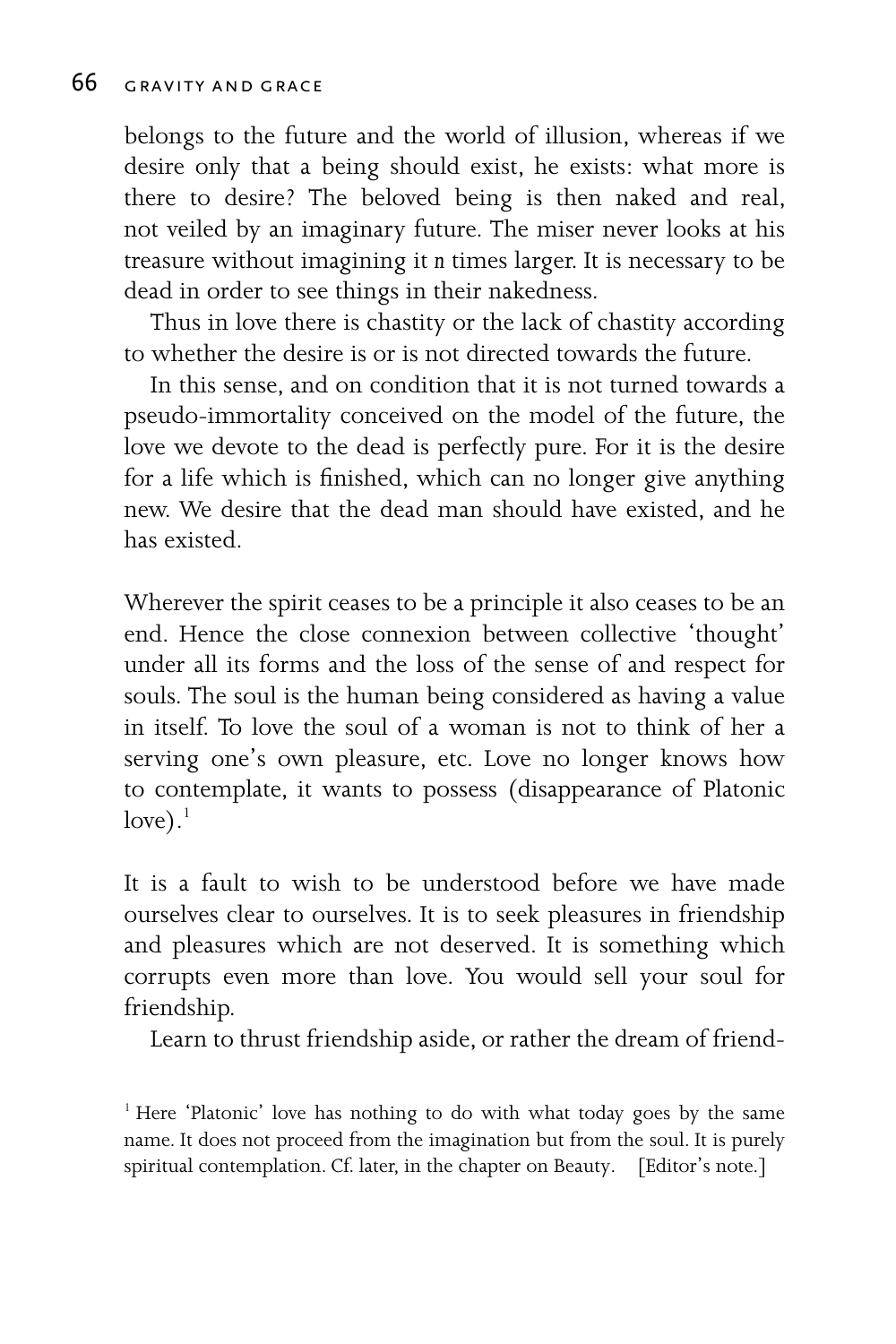love 67

ship. To desire friendship is a great fault. Friendship should be a gratuitous joy like those afforded by art or life. We must refuse it so that we may be worthy to receive it; it is of the order of grace ('Depart from me, O Lord. . . .'). It is one of those things which are added unto us. *Every* dream of friendship deserves to be shattered. It is not by chance that you have never been loved. . . . To wish to escape from solitude is cowardice. Friendship is not to be sought, not to be dreamed, not to be desired; it is to be exercised (it is a virtue). We must have done with all this impure and turbid border of sentiment. Schluss!

Or rather (for we must not prune too severely within ourselves), everything in friendship which does not pass into real exchanges should pass into considered thoughts. It serves no useful purpose to do without the inspiring virtue of friendship. What should be severely forbidden is to dream of its sentimental joys. That is corruption. Moreover it is as stupid as to dream about music or painting. Friendship cannot be separated from reality any more than the beautiful. It is a miracle, like the beautiful. And the miracle consists simply in the fact that it *exists*. At the age of twenty-five, it is high time to have done with adolescence once and for all. . . .

Do not allow yourself to be imprisoned by any affection. Keep your solitude. The day, if it ever comes, when you are given true affection there will be no opposition between interior solitude and friendship, quite the reverse. It is even by this infallible sign that you will recognize it. Other affections have to be severely disciplined.

The same words (e.g. a man says to his wife: 'I love you') can be commonplace or extraordinary according to the manner in which they are spoken. And this manner depends on the depth of the region in a man's being from which they proceed without the will being able to do anything. And by a marvellous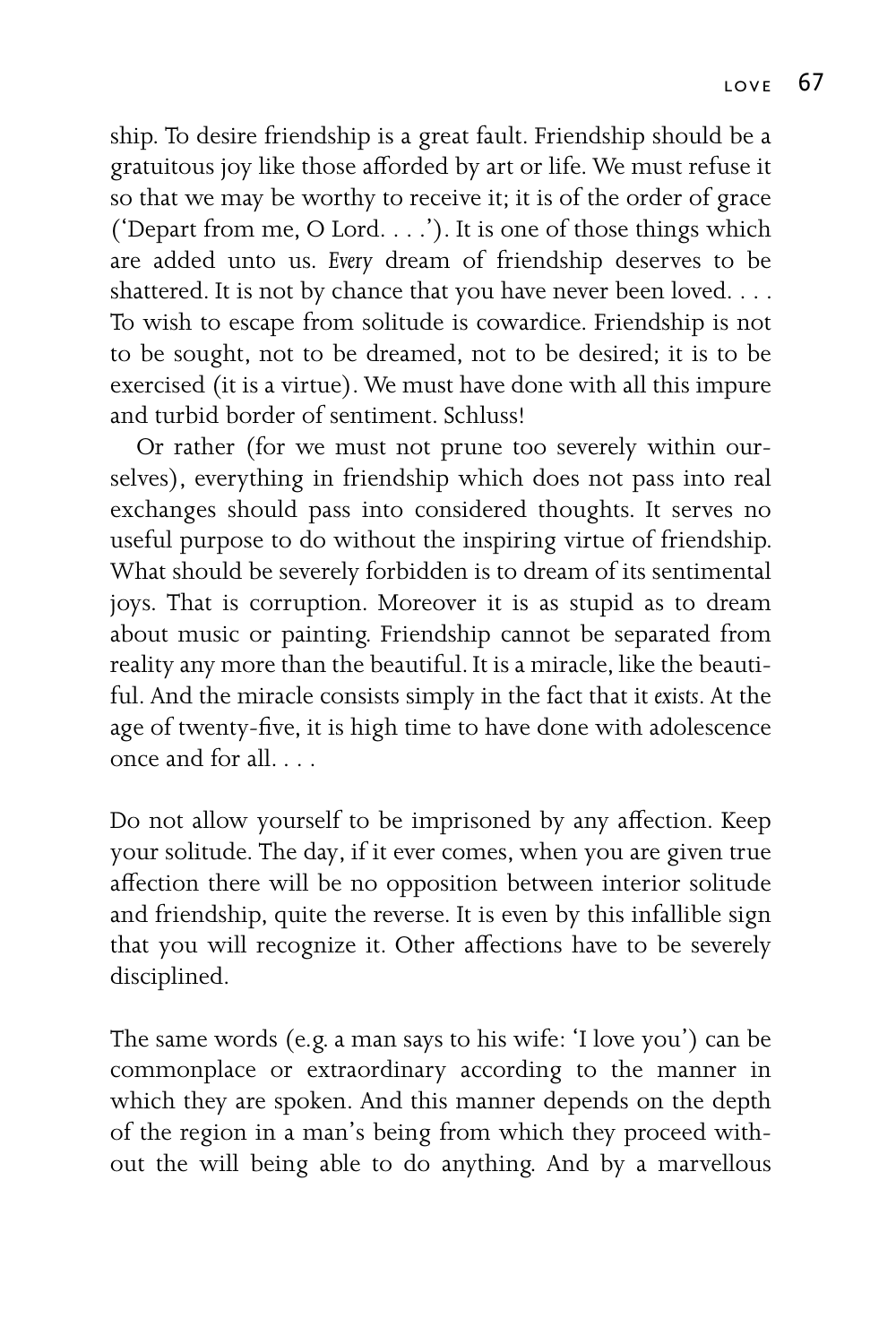#### 68 gravity and grace

agreement they reach the same region in him who hears them. Thus the hearer can discern, if he has any power of discernment, what is the value of the words.

Benefaction is permissible precisely because it constitutes a humiliation still greater than pain, a still more intimate and undeniable proof of dependence. And gratitude is prescribed for the same reason, since therein lies the use to be made of the received benefit. The dependence, however, must be on fate and not on any particular human being. That is why the benefactor is under an obligation to keep himself entirely out of the benefaction. Moreover the gratitude must not in any degree constitute an attachment, for that is the gratitude proper to dogs.

Gratitude is first of all the business of him who helps, if the help is pure. It is only by virtue of reciprocity that it is due from him who is helped.

In order to feel true gratitude (the case of friendship being set aside), I have to think that it is not out of pity, sympathy or caprice that I am being treated well, it is not as a favour or privilege, nor as a natural result of temperament, but from a desire to do what justice demands. Accordingly he who treats me thus wishes that all who are in my situation may be treated in the same way by all who are in his own.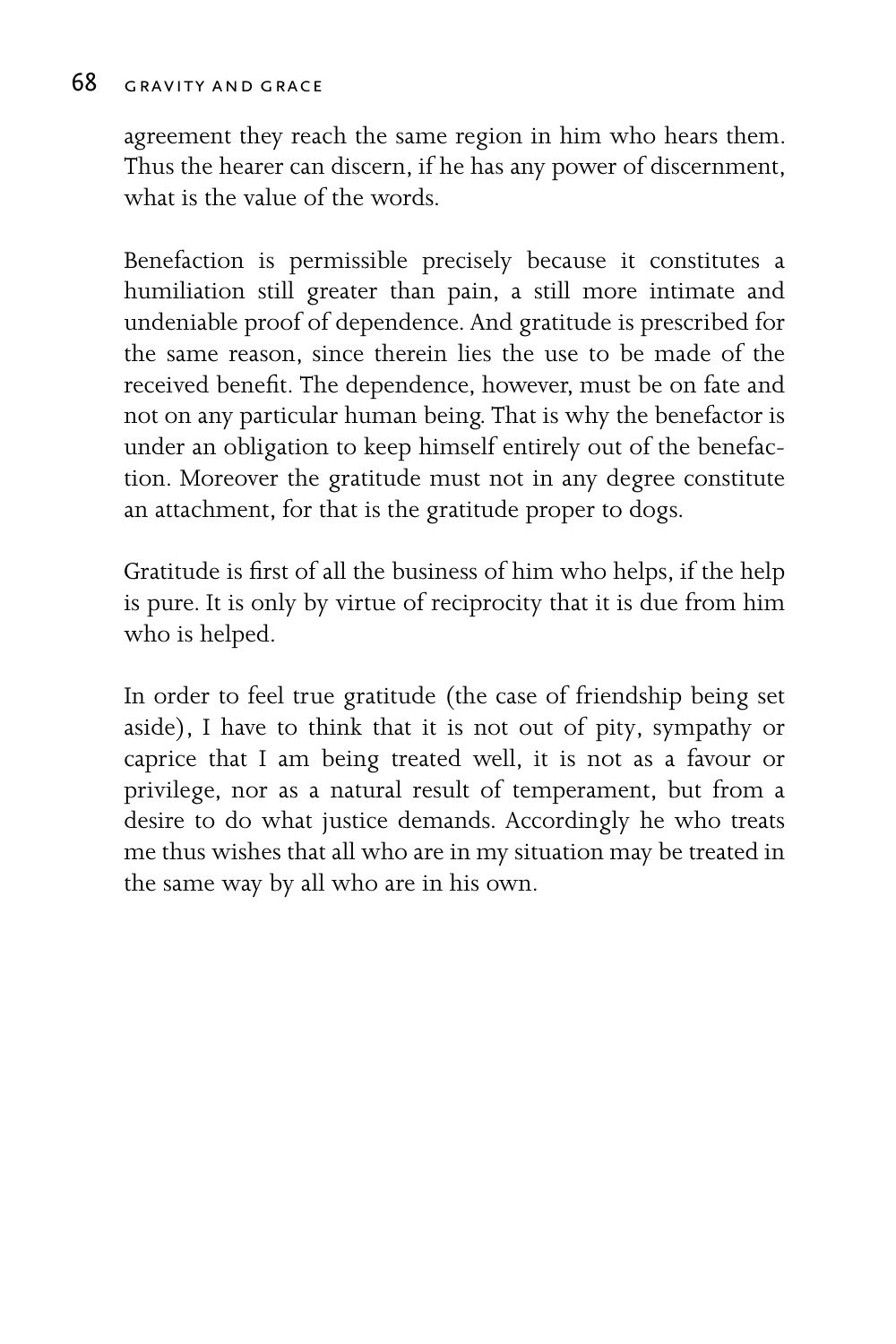## **EVIL**

Creation: good broken up into pieces and scattered throughout evil.

Evil is limitless but it is not infinite. Only the infinite limits the limitless.

Monotony of evil: never anything new, everything about it is *equivalent*. Never anything real, everything about it is imaginary.

It is because of this monotony that quantity plays so great a part. A host of women (Don Juan) or of men (Célimène), etc. One is condemned to false infinity. That is hell itself.

Evil is licence and that is why it is monotonous: everything has to be drawn from ourselves. But it is not given to man to create, so it is a bad attempt to imitate God.

Not to recognize and accept this impossibility of creating is the source of many an error. We are obliged to imitate the act of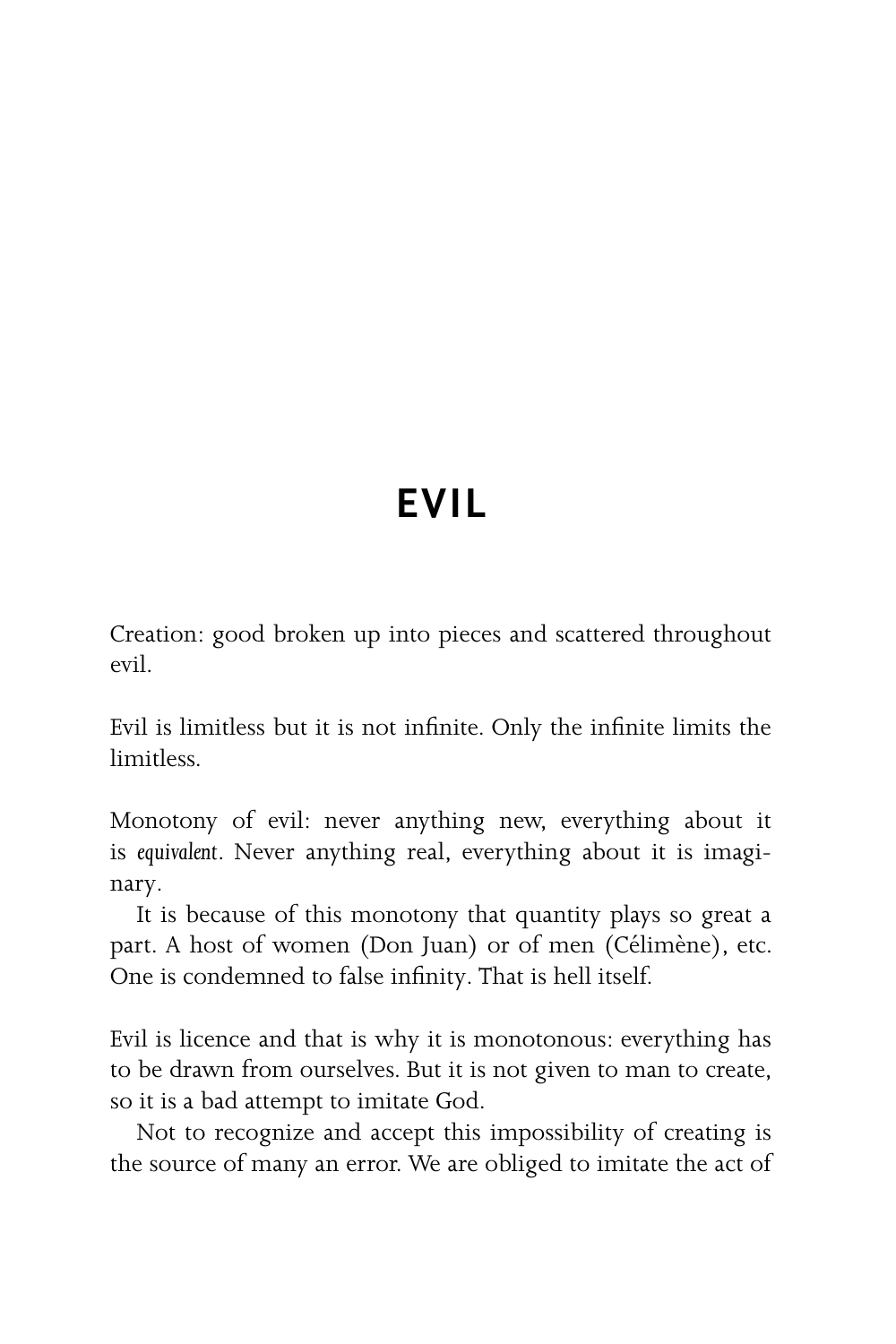creation, and there are two possible imitations—the one real and the other apparent—preserving and destroying.

There is no trace of 'I' in the act of preserving. There is in that of destroying. The 'I' leaves its mark on the world as it destroys.

*Literature and morality*. Imaginary evil is romantic and varied; real evil is gloomy, monotonous, barren, boring. Imaginary good is boring; real good is always new, marvellous, intoxicating. Therefore 'imaginative literature' is either boring or immoral (or a mixture of both). It only escapes from this alternative if in some way it passes over to the side of reality through the power of art—and only genius can do that.

A certain inferior kind of virtue is good's degraded image, of which we have to repent, and of which it is more difficult to repent than it is of evil—The Pharisee and the Publican.

Good as the opposite of evil is, in a sense, equivalent to it, as is the way with all opposites.

It is not good which evil violates, for good is inviolate: only a degraded good can be violated.

That which is the direct opposite of an evil never belongs to the order of higher good. It is often scarcely any higher than evil! Examples: theft and the bourgeois respect for property, adultery and the 'respectable woman'; the savings-bank and waste; lying and 'sincerity'.

Good is essentially other than evil. Evil is multifarious and fragmentary, good is one, evil is apparent, good is mysterious; evil consists in action, good in non-action, in activity which does not act, etc.—Good considered on the level of evil and measured against it as one opposite against another is good of the penal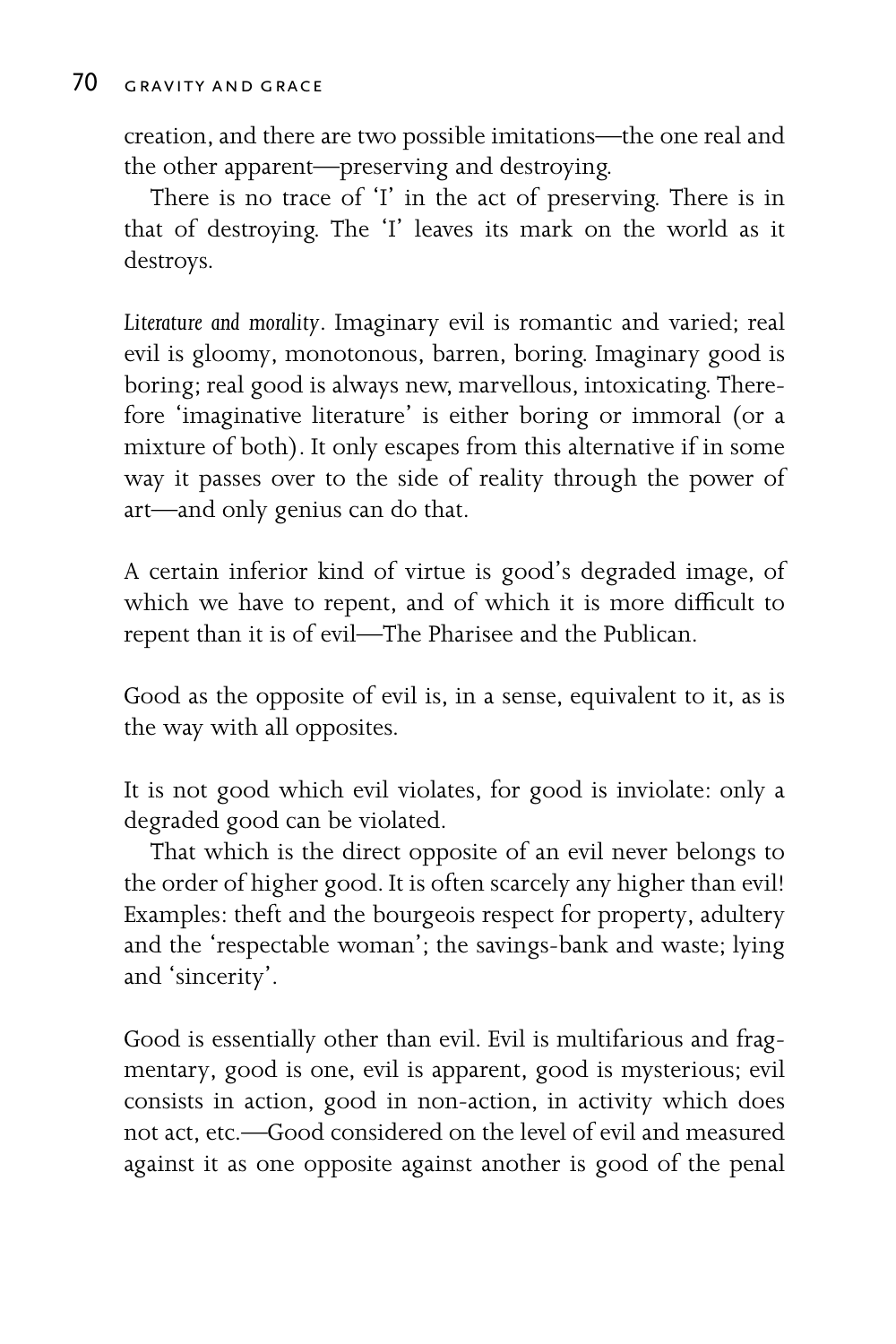evil 71

code order. Above there is a good which, in a sense, bears more resemblance to evil than to this low form of good. This fact opens the way to a great deal of demagogy and many tedious paradoxes.

Good which is defined in the way in which one defines evil should be rejected. Evil does reject it. But the way it rejects it is evil.

Is there a union of incompatible vices in beings given over to evil? I do not think so. Vices are subject to gravity and that is why there is no depth or transcendence in evil.

We experience good only by doing it.

We experience evil only by refusing to allow ourselves to do it, or, if we do it, by repenting of it.

When we do evil we do not know it, because evil flies from the light.

Does evil, as we conceive it to be when we do not do it, exist? Does not the evil that we do seem to be something simple and natural which compels us? Is not evil analogous to illusion? When we are the victims of an illusion we do not feel it to be an illusion but a reality. It is the same perhaps with evil. Evil when we are in its power is not felt as evil but as a necessity, or even a duty.

As soon as we do evil, the evil appears as a sort of duty. Most people have a sense of duty about doing certain things that are bad and others that are good. The same man feels it to be a duty to sell for the highest price he can and not to steal etc. Good for such people is on the level of evil, it is a good without light.

The sensitivity of the innocent victim who suffers is like felt crime. True crime cannot be felt. The innocent victim who suffers knows the truth about his executioner, the executioner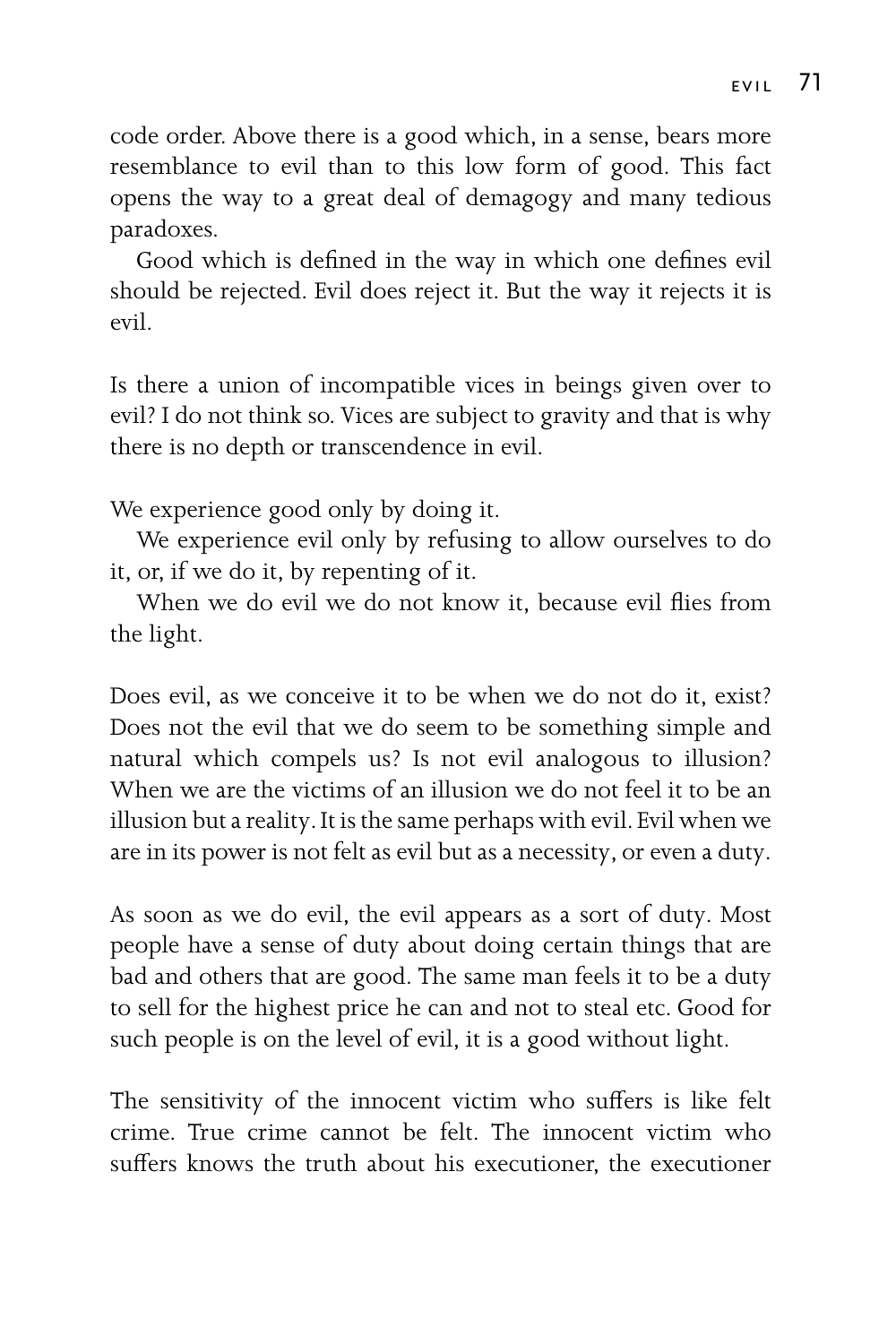does not know it. The evil which the innocent victim feels in himself is in his executioner, but he is not sensible of the fact. The innocent victim can only know the evil in the form of suffering. That which is not felt by the criminal is his own crime. That which is not felt by the innocent victim is his own innocence.

It is the innocent victim who can feel hell.

The sin which we have in us emerges from us and spreads outside ourselves setting up a contagion of sin. Thus, when we are in a temper, those around us grow angry. Or again, from superior to inferior: anger produces fear. But at the contact of a perfectly pure being there is a transmutation and the sin becomes suffering. Such is the function of the just servant of Isaiah, of the Lamb of God. Such is redemptive suffering. All the criminal violence of the Roman Empire ran up against Christ and in him it became pure suffering. Evil beings, on the other hand, transform simple suffering (sickness for example) into sin.

It follows, perhaps, that redemptive suffering has to have a social origin. It has to be injustice, violence on the part of human beings.

The false God changes suffering into violence. The true God changes violence into suffering.

Expiatory suffering is the shock in return for the evil we have done. Redemptive suffering is the shadow of the pure good we desire.

A hurtful act is the transference to others of the degradation which we bear in ourselves. That is why we are inclined to commit such acts as a way of deliverance.

All crime is a transference of the evil in him who acts to him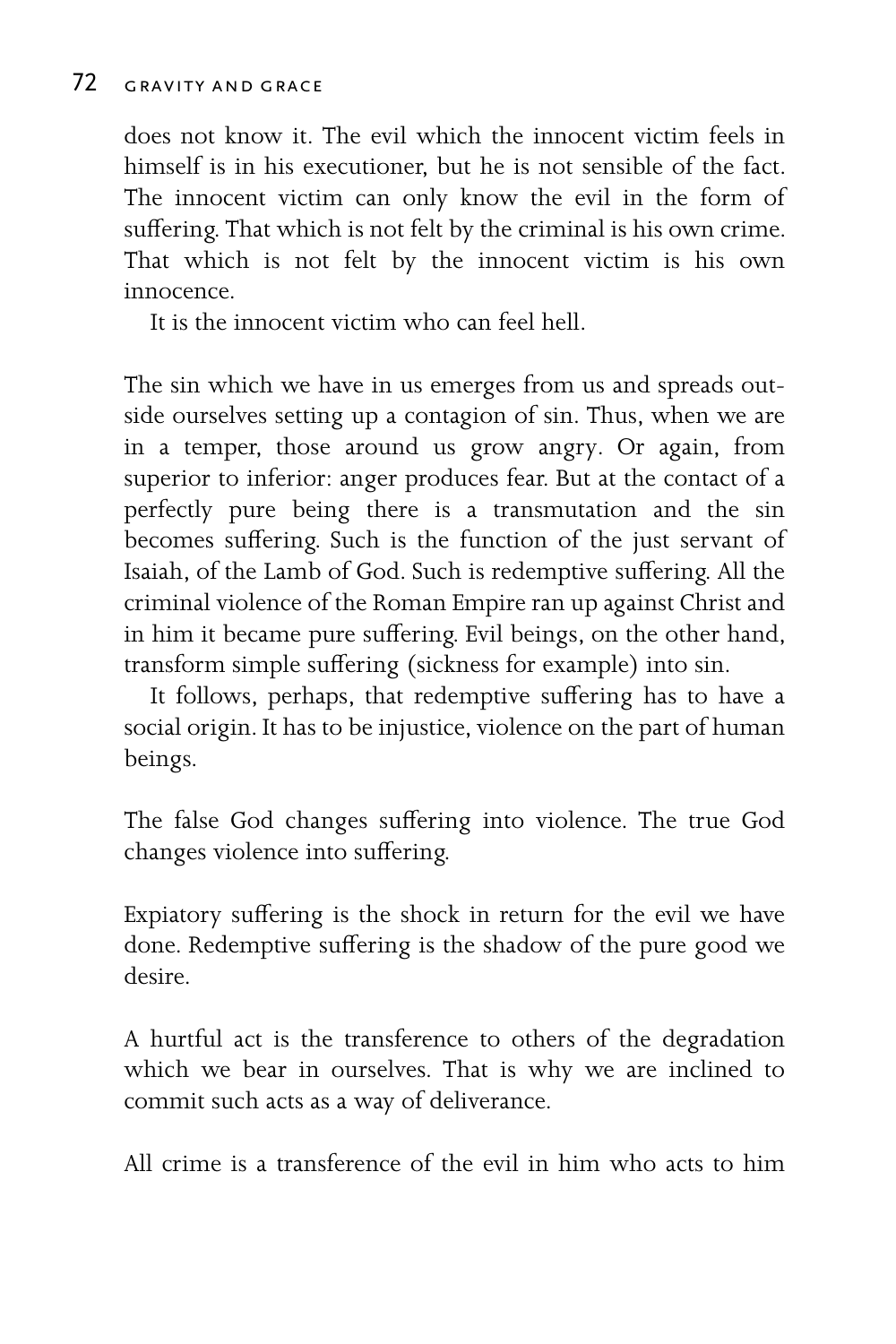who undergoes the result of the action. This is true of unlawful love as well as murder.

The apparatus of penal justice has been so contaminated with evil, after all the centuries during which it has, without any compensatory purification, been in contact with evil-doers, that a condemnation is very often a transference of evil from the penal apparatus itself to the condemned man; and that is possible even when he is guilty and the punishment is not out of proportion. Hardened criminals are the only people to whom the penal apparatus can do no harm. It does terrible harm to the innocent.

When there is a transference of evil, the evil is not diminished but increased in him from whom it proceeds. This is a phenomenon of multiplication. The same is true when the evil is transferred to things.

Where, then, are we to put the evil?

We have to transfer it from the impure part to the pure part of ourselves, thus changing it into pure suffering. The crime which is latent in us we must inflict on ourselves.

In this way, however, it would not take us long to sully our own point of inward purity if we did not renew it by contact with an unchangeable purity placed beyond all possible attack.

Patience consists in not transforming suffering into crime. That in itself is enough to transform crime into suffering.

To transfer evil to what is exterior is to distort the relationship between things. That which is exact and fixed, number, proportion, harmony, withstands this distortion. Whatever my state, whether vigorous or exhausted, in three miles there are three milestones. That is why number hurts when we are suffering: it interferes with the operation of transference. To fix my attention on what is too rigid to be distorted by my interior modifications is to prepare to make possible within myself the apparition of something changeless and an access to the eternal.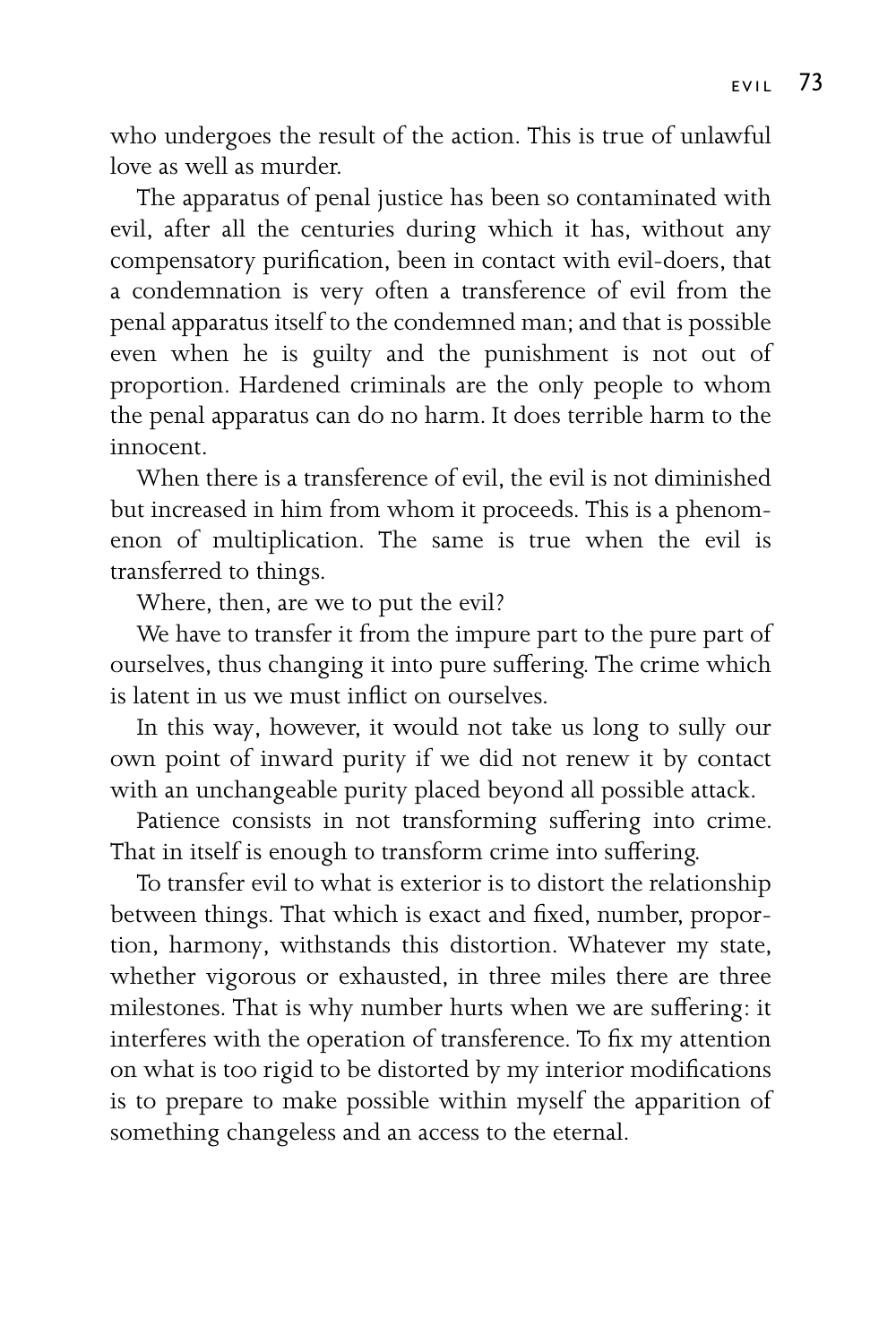We must accept the evil done to us as a remedy for that which we have done.

It is not the suffering we inflict on ourselves but that which comes to us from outside which is the true remedy. Moreover, it has to be unjust. When we have sinned by injustice it is not enough to suffer what is just, we have to suffer injustice.

Purity is absolutely invulnerable as purity, in the sense that no violence can make it less pure. It is, however, highly vulnerable in the sense that every attack of evil makes it suffer, that every sin which touches it turns in it to suffering.

If someone does me an injury I must desire that this injury shall not degrade me. I must desire this out of love for him who inflicts it, in order that he may not really have done evil.

The saints (those who are nearly saints) are more exposed than others to the devil because the real knowledge they have of their wretchedness makes the light *almost* intolerable.

The sin against the Spirit consists of knowing a thing to be good and hating it because it is good. We experience the equivalent of it in the form of resistance every time we set our faces in the direction of good. For every contact with good leads to a knowledge of the distance between good and evil and the commencement of a painful effort of assimilation. It is something which hurts and we are afraid. This fear is perhaps the sign of the reality of the contact. The corresponding sin cannot come about unless a lack of hope makes the consciousness of the distance intolerable and changes the pain into hatred. Hope is a remedy in this respect, but a better remedy is indifference to ourselves and happiness because the good is good although we are far from it and may even suppose that we are destined to remain separated from it for ever.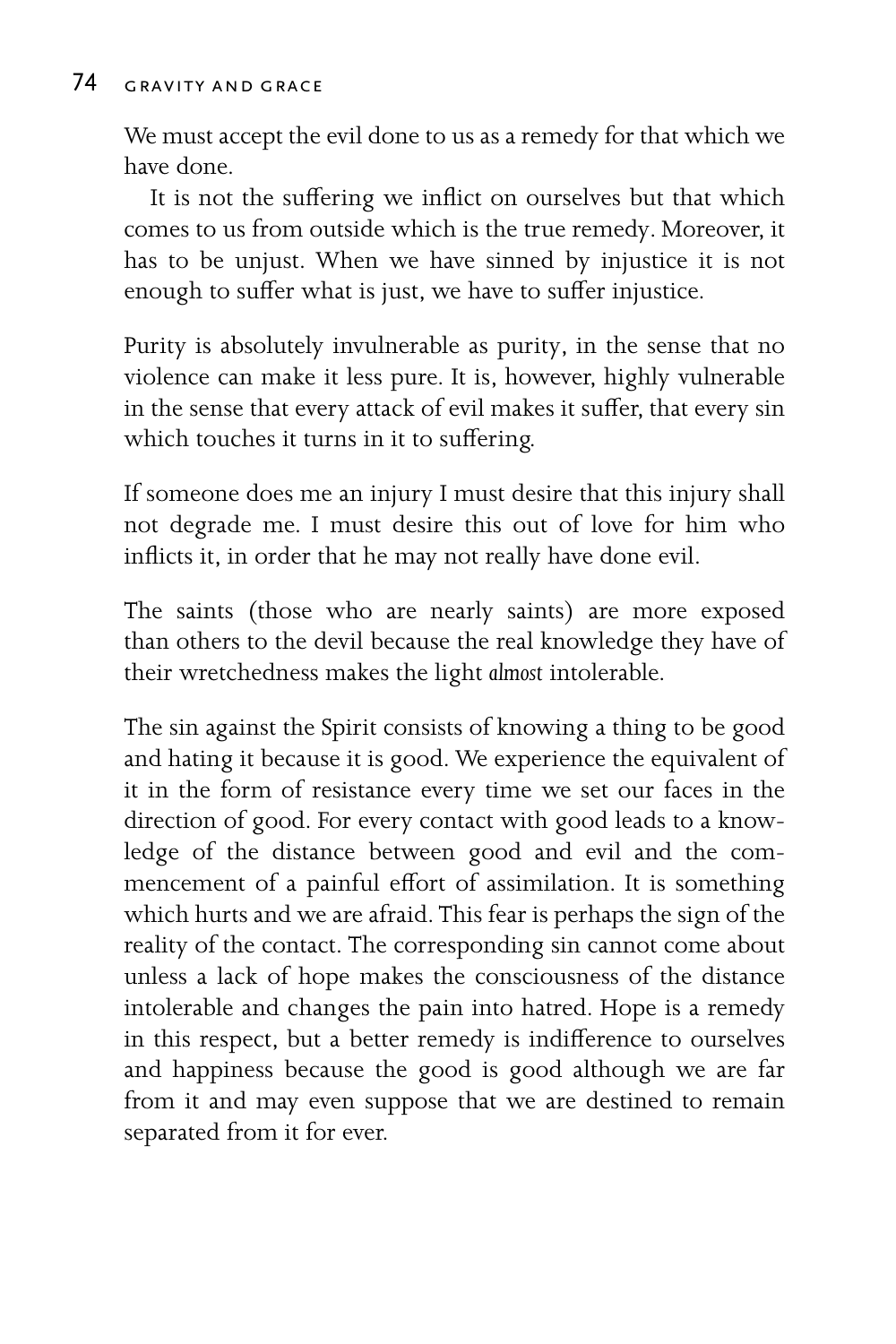Once an atom of pure good has entered the soul the most criminal weakness is infinitely less dangerous than the very slightest treason, even though this should be confined to a purely inward movement of thought lasting no more than an instant but to which we have given our consent. That is a participation in hell. So long as the soul has not tasted of pure goodness it is separated from hell as it is from paradise.

It is only possible to choose hell through an attachment to salvation. He who does not desire the joy of God but is satisfied to know that there really is joy in God, falls but does not commit treason.

When we love God through evil as such, it is really God whom we love.

We have to love God through evil as such: to love God through the evil we hate, while hating this evil: to love God as the author of the evil which we are actually hating.

Evil is to love, what mystery is to the intelligence. As mystery compels the virtue of faith to be supernatural, so does evil the virtue of charity. Moreover, to try to find compensation or justification for evil is just as harmful for charity as to try to expose the content of the mysteries on the plane of human intelligence.

Speech of Ivan in the *Karamazovs*: 'Even though this immense factory were to produce the most extraordinary marvels and were to cost only a single tear from a single child, I refuse.'

I am in complete agreement with this sentiment. No reason whatever which anyone could produce to compensate for a child's tear would make me consent to that tear. Absolutely none which the mind can conceive. There is just one, however, but it is intelligible only to supernatural love: 'God willed it'. And for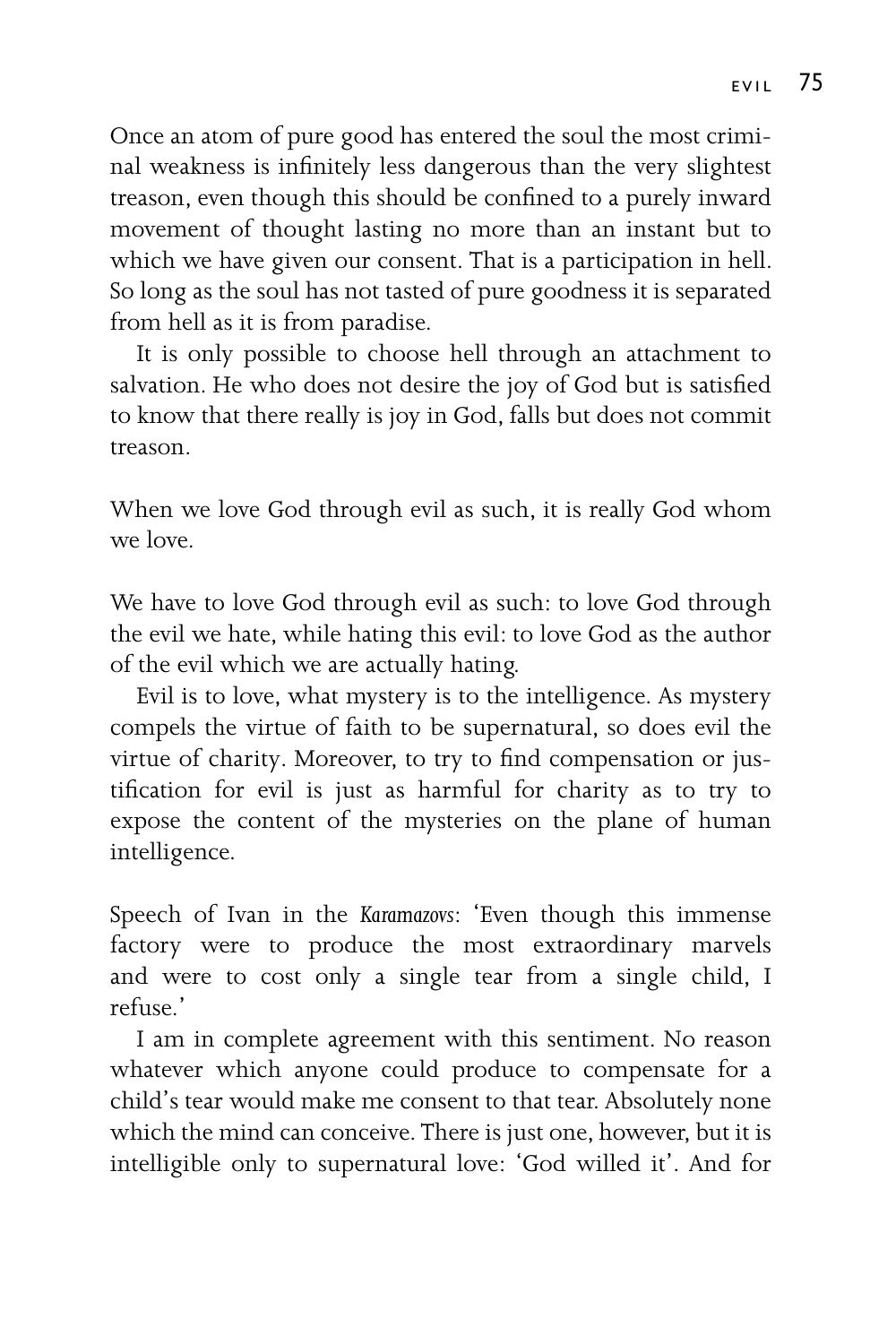that reason I would consent to a world which was nothing but evil as readily as to a child's tear.

The death agony is the supreme dark night which is necessary even for the perfect if they are to attain to absolute purity, and for that reason it is better that it should be bitter.

The unreality which takes the goodness from good; this is what constitutes evil. Evil is always the destruction of tangible things in which there is the real presence of good. Evil is carried out by those who have no knowledge of this real presence. In that sense it is true that no one is wicked voluntarily. The relations between forces give to absence the power to destroy presence.

We cannot contemplate without terror the extent of the evil which man can do and endure.

How could we believe it possible to find a compensation for this evil, since because of it God suffered crucifixion?

Good and evil. Reality. That which gives more reality to beings and things is good, that which takes it from them is evil.

The Romans did evil by robbing the Greek towns of their statues, because the towns, the temples and the life of the Greeks had less reality without the statues, and because the statues could not have as much reality in Rome as in Greece.

The desperate, humble supplication of the Greeks to be allowed to keep some of their statues—a desperate attempt to make their own notion of value pass into the minds of others. Understood this, there is nothing base in their behaviour. But it was almost bound to be ineffectual. There is a duty to understand and weigh the system of other people's values with our own, on the same balance—to forge the balance.

To allow the imagination to dwell on what is evil implies a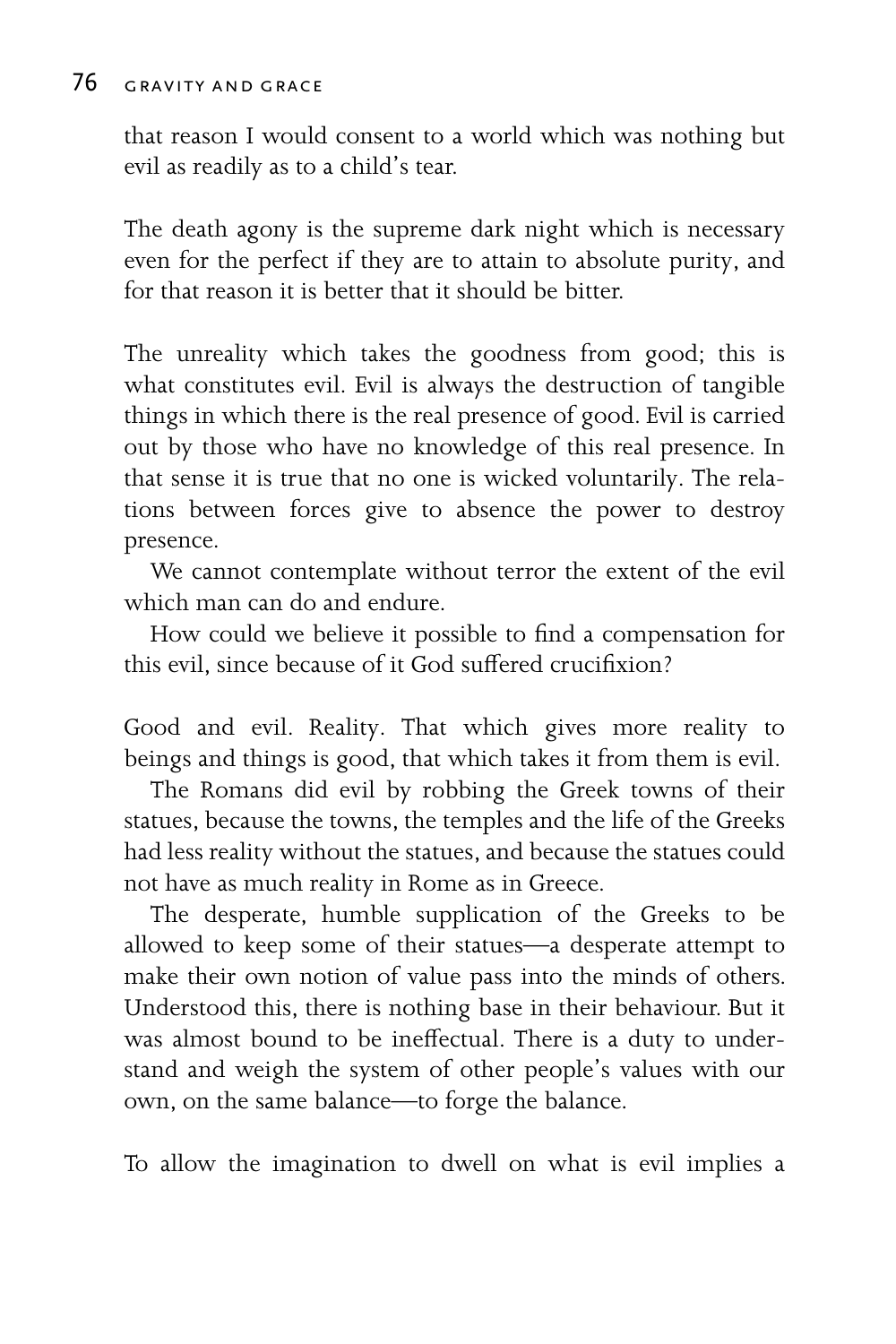certain cowardice; we hope to enjoy, to know and to grow through what is unreal.

Even to dwell in imagination on certain things as possible (quite a different thing from clearly conceiving the possibility of them, which is essential to virtue) is to commit ourselves to them already. Curiosity is the cause of it. We have to forbid ourselves certain things (not the conception of them but the dwelling on them): we must not think about them. We believe that thought does not commit us in any way, but it alone commits us, and licence of thought includes all licence. Not to think about a thing—supreme faculty. Purity—negative virtue. If we have allowed our imagination to dwell on an evil thing, if we meet other men who make it objective through their words and actions and thus remove the social barrier, we are already nearly lost. And what is easier? There is no sharp division. When we see the ditch we are already over it. With good it is quite otherwise; the ditch is visible when it has still to be crossed, at the moment of the wrench and the rending. One does not fall into good. The word baseness (lowness) expresses this property of evil.

Even when it is an accomplished fact evil keeps the character of unreality; this perhaps explains the simplicity of criminals; everything is simple in dreams. This simplicity corresponds to that of the highest virtue.

Evil has to be purified—or life is not possible. God alone can do that. This is the idea of the Gita. It is also the idea of Moses, of Mahomet, of Hitlerism . . .

But Jehovah, Allah, Hitler are earthly Gods. The purification they bring about is imaginary.

That which is essentially different from evil is virtue accompanied by a dear perception of the possibility of evil and of evil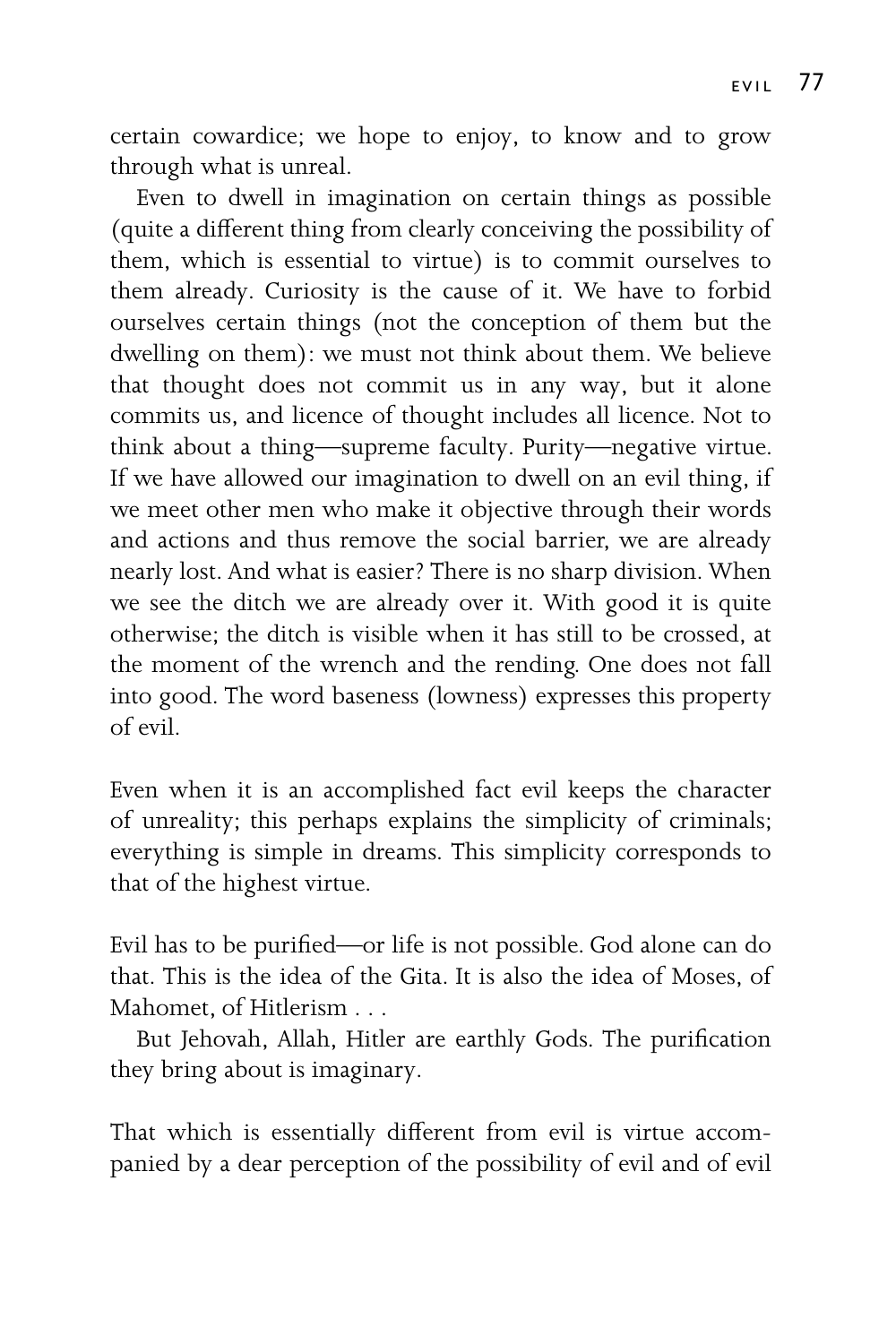### 78 **GRAVITY AND GRACE**

appearing as something good. The presence of illusions which we have abandoned but which are still present in the mind is perhaps the criterion of truth.

We cannot have a horror of doing harm to others unless we have reached a point where others can no longer do harm to us (then we love others, to the furthest limit, like our past selves).

The contemplation of human misery wrenches us in the direction of God, and it is only in others whom we love as ourselves that we can contemplate it. We can neither contemplate it in ourselves as such nor in others as such.

The extreme affliction which overtakes human beings does not create human misery, it merely reveals it.

Sin and the glamour of force. Because the soul in its entirety has not been able to know and accept human misery, we think that there is a difference between human beings, and in this way we fall short of justice, either by making a difference between ourselves and others or by making a selection among others.

This is because we do not know that human misery is a constant and irreducible quantity which is as great as it can be in each man, and that greatness comes from the one and only God, so that there is identity between one man and another in this respect.

We are surprised that affliction does not have an ennobling effect. This is because when we think of the afflicted person it is the affliction we have in mind. Whereas he himself does not think of his affliction: he has his soul filled with no matter what paltry comfort he may have set his heart on.

How could there be no evil in the world? The world has to be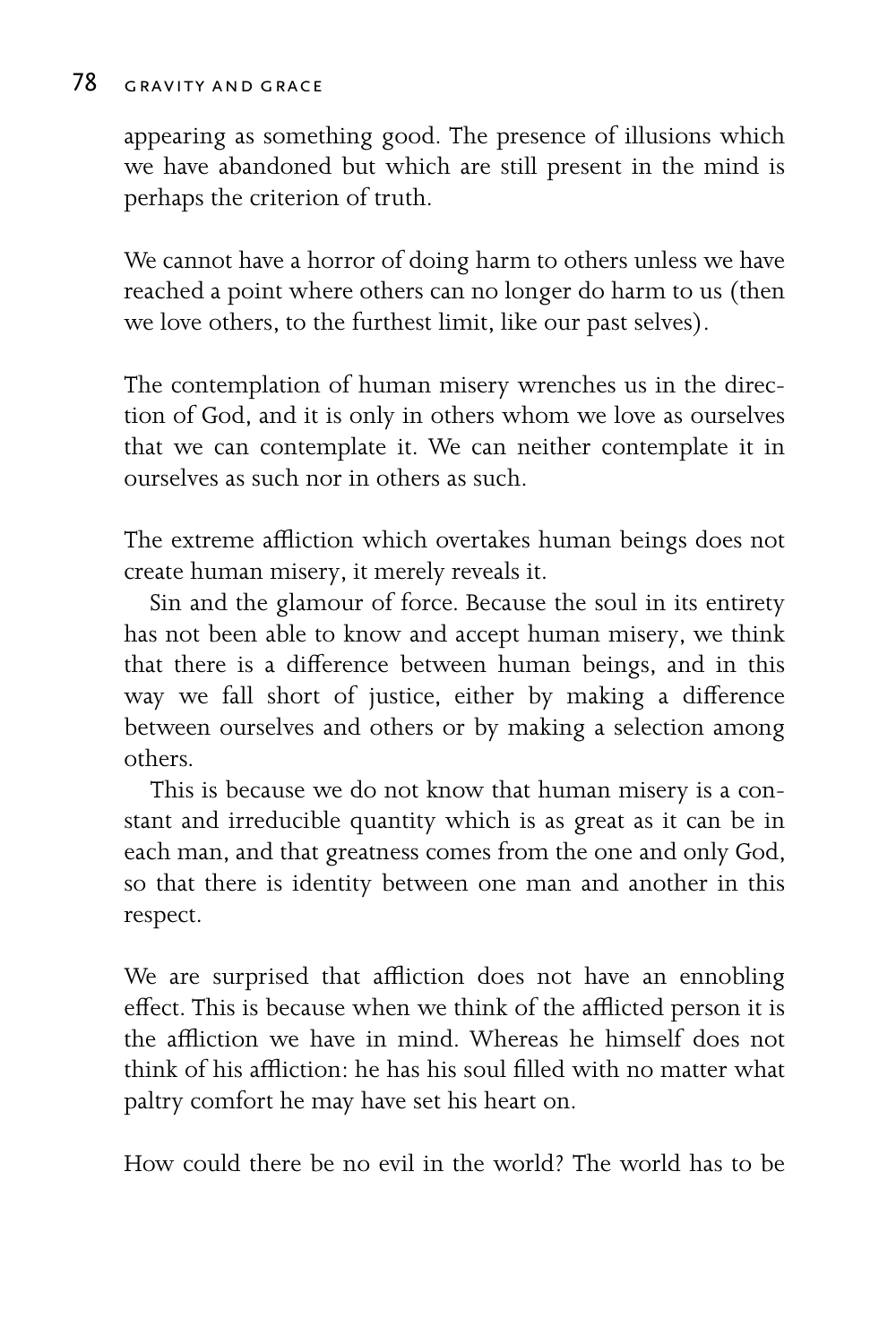foreign to our desires. If this were so without it containing evil, our desires would then be entirely bad. That must not happen.

There is every degree of distance between the creature and God. A distance where the love of God is impossible. Matter, plants, animals. Here, evil is so complete that it destroys itself: there is no longer any evil: mirror of divine innocence. We are at the point where love is just possible. It is a great privilege, since the love which unites is in proportion to the distance.

God has created a world which is not the best possible, but which contains the whole range of good and evil. We are at the point where it is as bad as possible; for beyond is the stage where evil becomes innocence.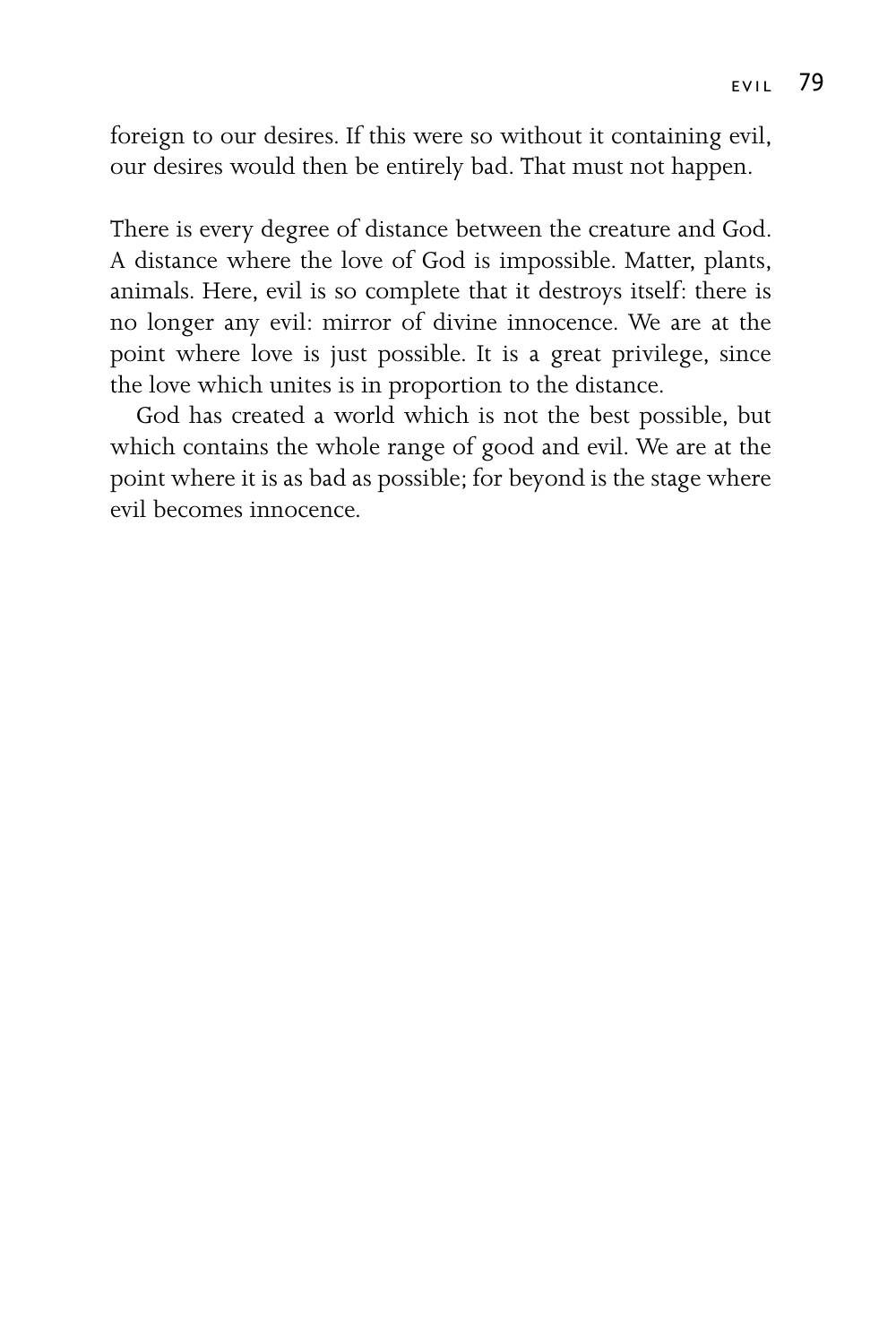# **AFFLICTION**

Suffering: superiority of man over God. The Incarnation was necessary so that this superiority should not be scandalous.

I should not love my suffering because it is useful. I should love it because it *is*.

To accept what is bitter. The acceptance must not be reflected back on to the bitterness so as to diminish it, otherwise the acceptance will be proportionately diminished in force and purity, for the thing to be accepted is that which is bitter in so far as it is bitter; it is that and nothing else. We have to say like Ivan Karamazov that nothing can make up for a single tear from a single child, and yet to accept all tears and the nameless horrors which are beyond tears. We have to accept these things, not in so far as they bring compensations with them, but in themselves. We have to accept the fact that they exist simply because they do exist.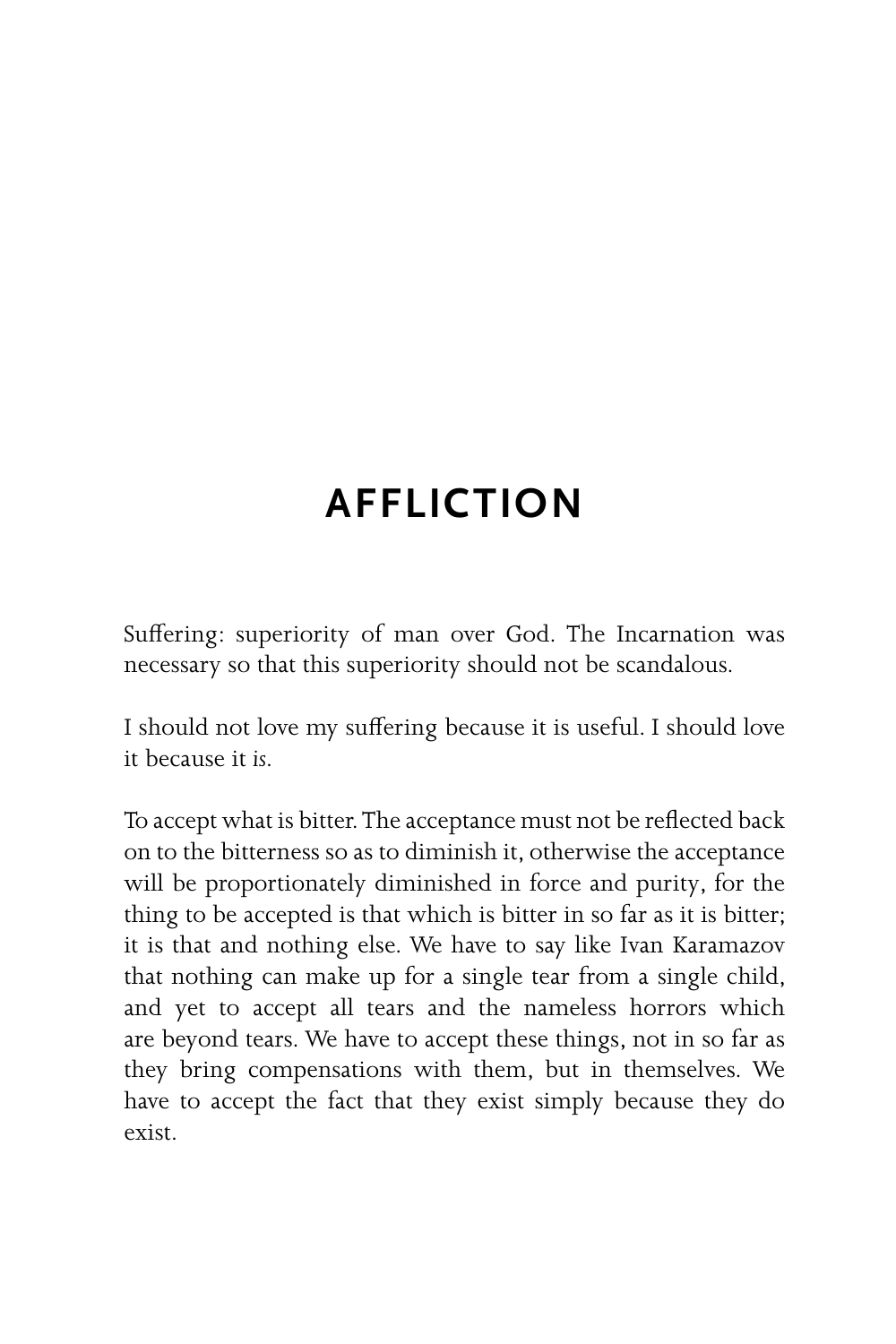If there were no affliction in this world we might think we were in paradise.

Two conceptions of hell: the ordinary one (suffering without consolation); mine (false beatitude, mistakenly thinking oneself to be in paradise).

Greater purity of physical suffering (Thibon). Hence, greater dignity of the people.

We should seek neither to escape suffering nor to suffer less, but to remain untainted by suffering.

The extreme greatness of Christianity lies in the fact that it does not seek a supernatural remedy for suffering but a supernatural use for it.

We should make every effort we can to avoid affliction, so that the affliction which we meet with may be perfectly pure and perfectly bitter.

Joy is the overflowing consciousness of reality.

But to suffer while preserving our consciousness of reality is better. To suffer without being submerged in the nightmare. May the suffering be in one sense purely exterior and in another purely interior. For this to be so it must be situated only in the feelings. Then it is exterior (as it is outside the spiritual part of the soul) and interior (as it is entirely concentrated on ourselves, without being reflected back on to the universe in order to impair it).

Affliction compels us to recognize as real what we do not think possible.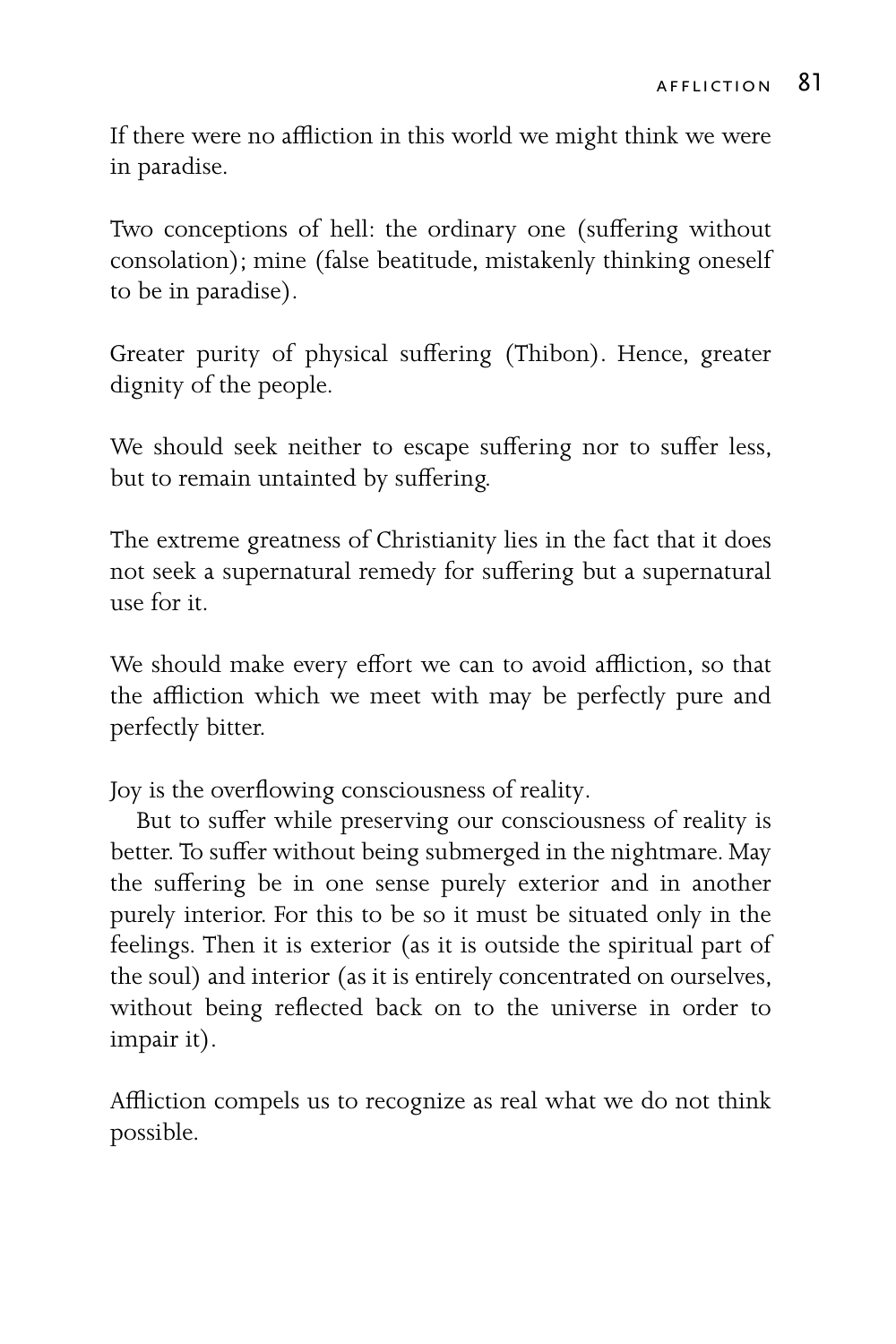### 82 **GRAVITY AND GRACE**

Affliction. Time bears the thinking being in spite of himself towards that which he cannot bear and which will come all the same. 'Let this cup pass from me.' Each second which passes brings some being in the world nearer to something he cannot bear.

There is a point in affliction where we are no longer able to bear either that it should go on or that we should be delivered from it.

Suffering is nothing, apart from the relationship between the past and the future, but what is more real for man than this relationship? It is reality itself.

The future. We go on thinking it will come until the moment when we think it will never come.

Two thoughts lighten affliction a little. Either that it will stop almost immediately or that it will never stop. We can think of it as impossible or necessary, but we can never think that it simply *is*. That is unendurable.

'It is not possible!' What is not possible is to envisage a future where the affliction will continue. The natural spring of thought towards the future is arrested. We are lacerated in our sense of time. 'In a month, in a year, how shall we suffer?'

The being who can bear to think neither of the past nor the future is reduced to the state of matter. White Russians at Renault's works. Thus one can learn to be obedient like matter, but no doubt they invented for themselves ready-made and illusive pasts and futures.

The fragmentation of time for criminals and prostitutes; it is the same with slaves. This is then a characteristic of affliction.

Time does us violence; it is the only violence. 'Another shall gird thee and lead thee whither thou wouldst not'; time leads us whither we do not wish to go. Were I condemned to death, I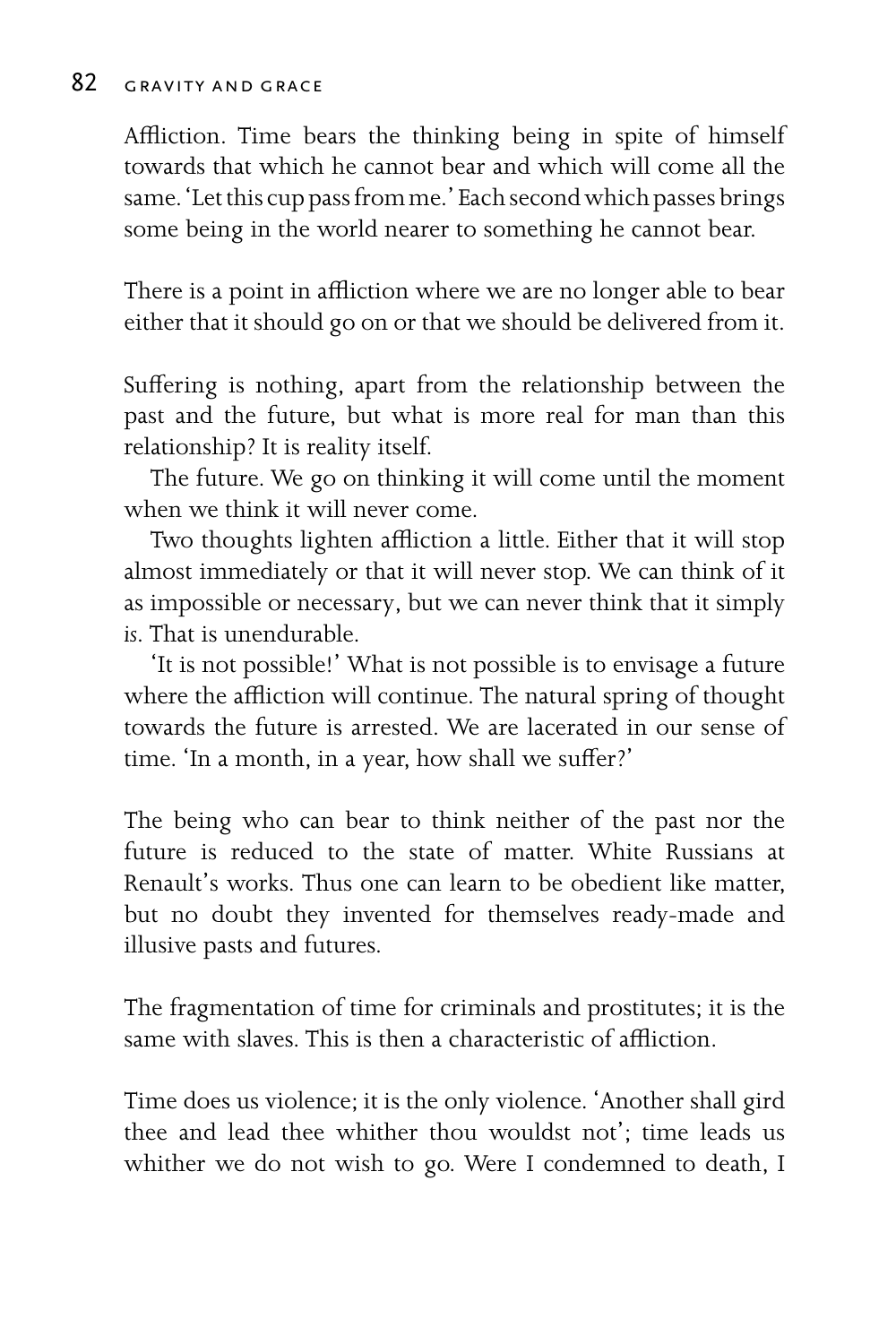should not be executed if, in the interval, time stood still. Whatever frightful thing may happen, can we desire that time should stop, that the stars should be stayed in their courses? Time's violence rends the soul: by the rent eternity enters.

All problems come back again to time. Extreme suffering: undirected time: the way to hell or to paradise. Perpetuity or eternity.

It is not joy and sorrow which are opposed to each other, but the varieties within the one and the other. There are an infernal joy and pain, a healing joy and pain, a celestial joy and pain.

By nature we fly from suffering and seek pleasure. It is for this reason alone that joy serves as an image for good and pain for evil. Hence the imagery of paradise and hell. But as a matter of fact pleasure and pain are inseparable companions.

Suffering, teaching and transformation. What is necessary is not that the initiated should learn something, but that a transformation should come about in them which makes them capable of receiving the teaching.

*Pathos* means at the same time *suffering* (notably suffering unto death) and *modification* notably transformation into an immortal being).

Suffering and enjoyment as sources of knowledge. The serpent offered knowledge to Adam and Eve. The Sirens offered knowledge to Ulysses. These stories teach that the soul is lost through seeking knowledge in pleasure. Why? Pleasure is perhaps innocent on condition that we do not seek knowledge in it. It is permissible to seek that only in suffering.

The infinite which is in man is at the mercy of a little piece of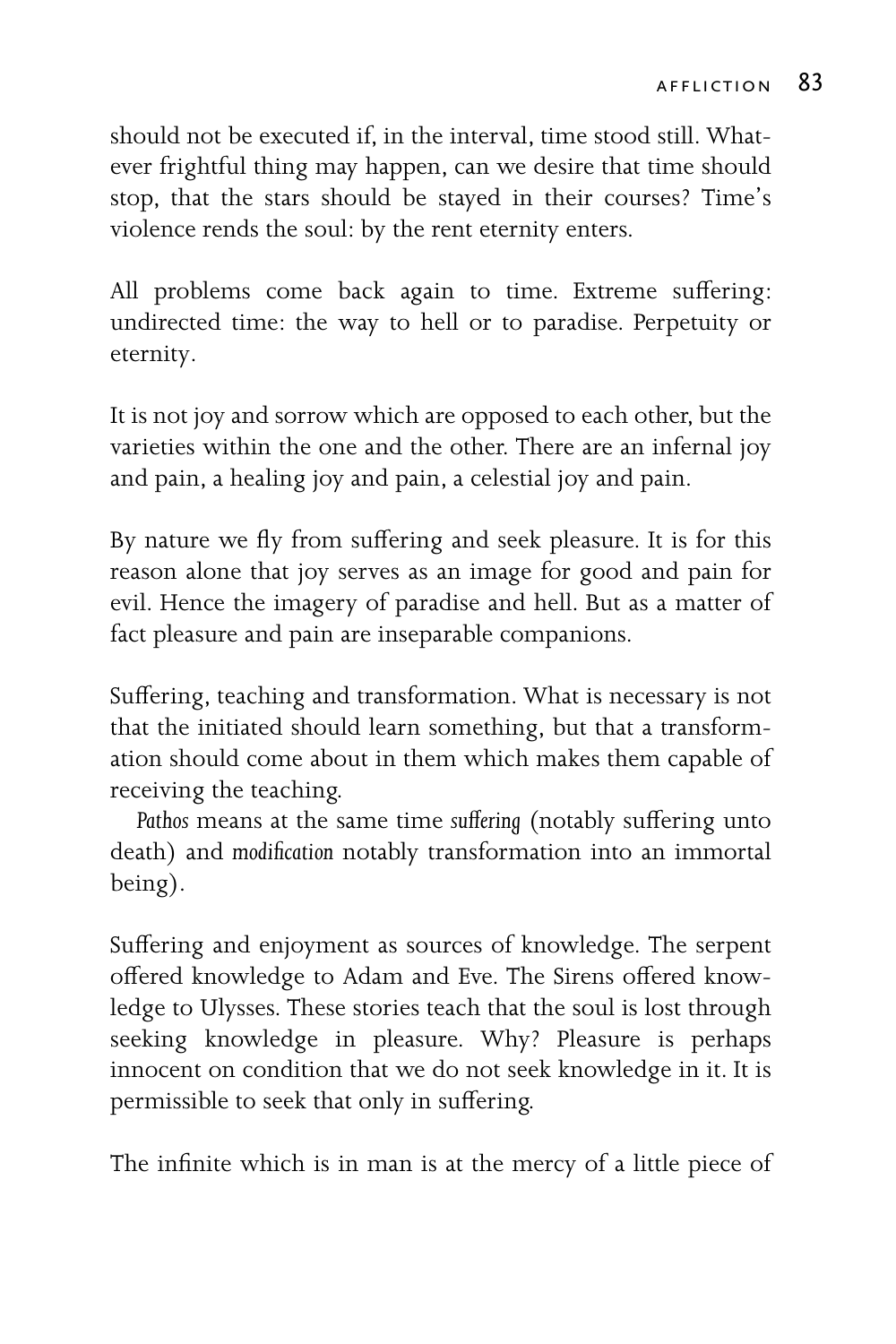iron; such is the human condition; space and time are the cause of it. It is impossible to handle this piece of iron without suddenly reducing the infinite which is in man to a point on the pointed part, a point on the handle, at the cost of a harrowing pain. The whole being is stricken on the instant; there is no place left for God, even in the case of Christ, where the thought of God is no more at least than that of privation. This stage has to be reached if there is to be incarnation. The whole being becomes privation of God: how can we go beyond? After that there is only the resurrection. To reach this stage the cold touch of naked iron is necessary.

At the touch of the iron there must be a feeling of separation from God such as Christ experienced, otherwise it is another God. The martyrs did not feel that they were separated from God, but it was another God and it was perhaps better not to be a martyr. The God from whom the martyrs drew joy in torture or death is akin to the one who was officially adopted by the Empire and afterwards imposed by means of exterminations.

To say that the world is not worth anything, that this life is of no value and to give evil as the proof is absurd, for if these things are worthless what does evil take from us?

Thus the better we are able to conceive of the fullness of joy, the purer and more intense will be our suffering in affliction and our compassion for others. What does suffering take from him who is without joy?

And if we conceive the fullness of joy, suffering is still to joy what hunger is to food.

It is necessary to have had a revelation of reality through joy in order to find reality through suffering. Otherwise life is nothing but a more or less evil dream.

We must attain to the knowledge of a still fuller reality in suffering which is a nothingness and a void. In the same way we have greatly to love life in order to love death still more.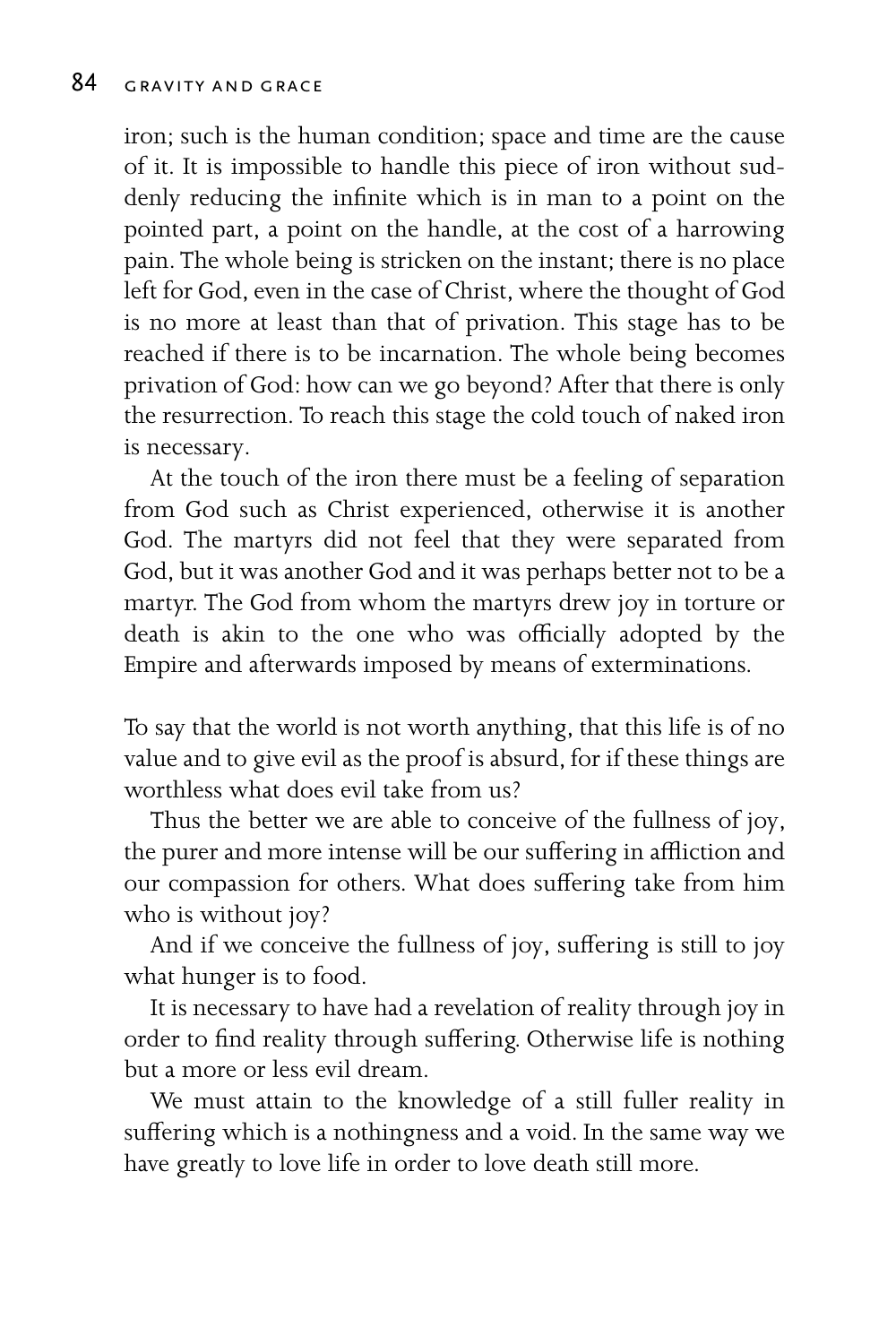## **VIOLENCE**

Death is the most precious thing which has been given to man. That is why the supreme impiety is to make a bad use of it. To die amiss. To kill amiss. (But how can we escape at the same time both from suicide and murder?) After death, love. An analogous problem: neither wrong enjoyment nor wrong privation. War and Eros are the two sources of illusion and falsehood among men. Their mixture represents the very greatest impurity.

We must strive to substitute more and more in this world effective non-violence for violence.

Non-violence is no good unless it is effective. Hence the young man's question to Gandhi about his sister. The answer should have been: use force unless you are such that you can defend her with as much chance of success without violence. Unless you possess a radiance of which the energy (that is to say the possible effectiveness in the most material sense of the word) is equal to that contained in your muscles.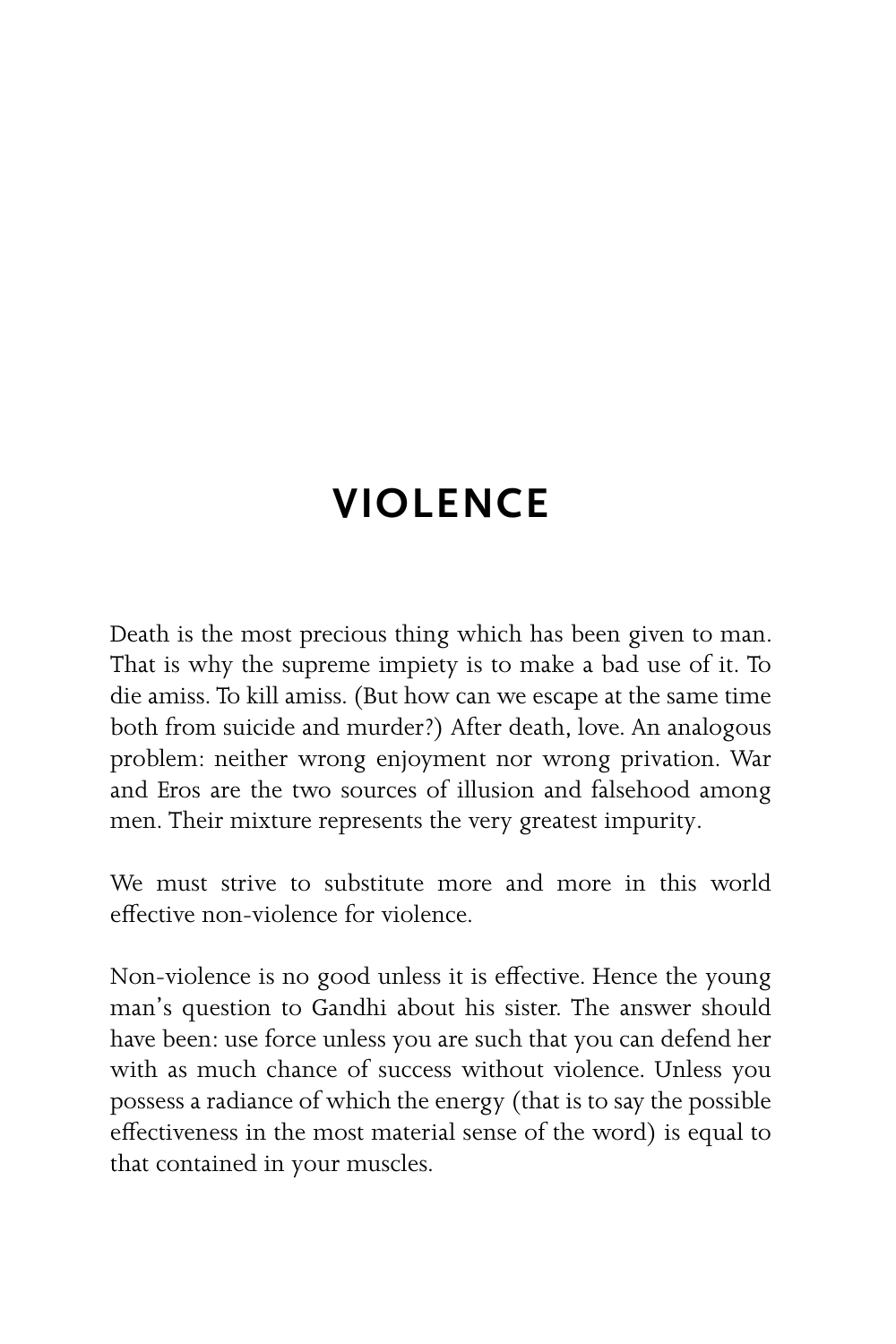We should strive to become such that we are able to be non-violent.

This depends also on the adversary.

The cause of wars: there is in every man and in every group of men a feeling that they have a just and legitimate claim to be masters of the universe—to possess it. But this possession is not rightly understood because they do not know that each one has access to it (in so far as this is possible for man on this earth) through his own body.

Alexander is to a peasant proprietor what Don Juan is to a happily married husband.

War. To keep the love of life intact within us; never to inflict death without accepting it for ourselves.

Supposing the life of  $X \dots$  were linked with our own so that the two deaths had to be simultaneous, should we still wish him to die? If with our whole body and soul we desire life and if nevertheless without lying, we can reply 'yes', then we have the right to kill.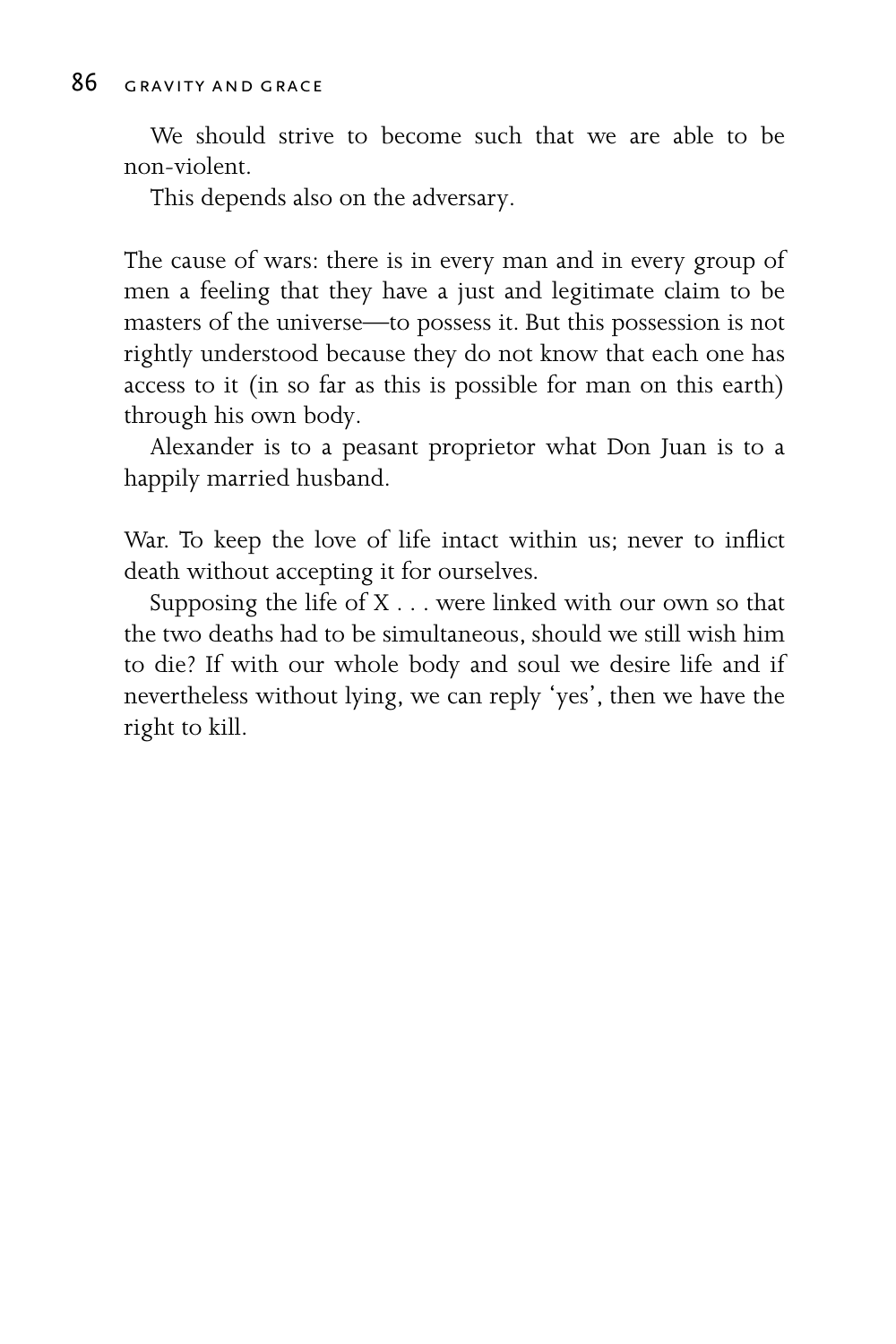### **THE CROSS**

Whoever takes up the sword shall perish by the sword. And whoever does not take up the sword (or lets it go) shall perish on the cross.

Christ healing the sick, raising the dead, etc.—that is the humble, human, almost low part of his mission. The supernatural part is the sweat of blood, the unsatisfied longing for human consolation, the supplication that he might be spared, the sense of being abandoned by God.

The abandonment at the supreme moment of the crucifixion, what an abyss of love on both sides!

'My God, my God, why has thou forsaken me?'

There we have the real proof that Christianity is something divine.

To be just it is necessary to be naked and dead—without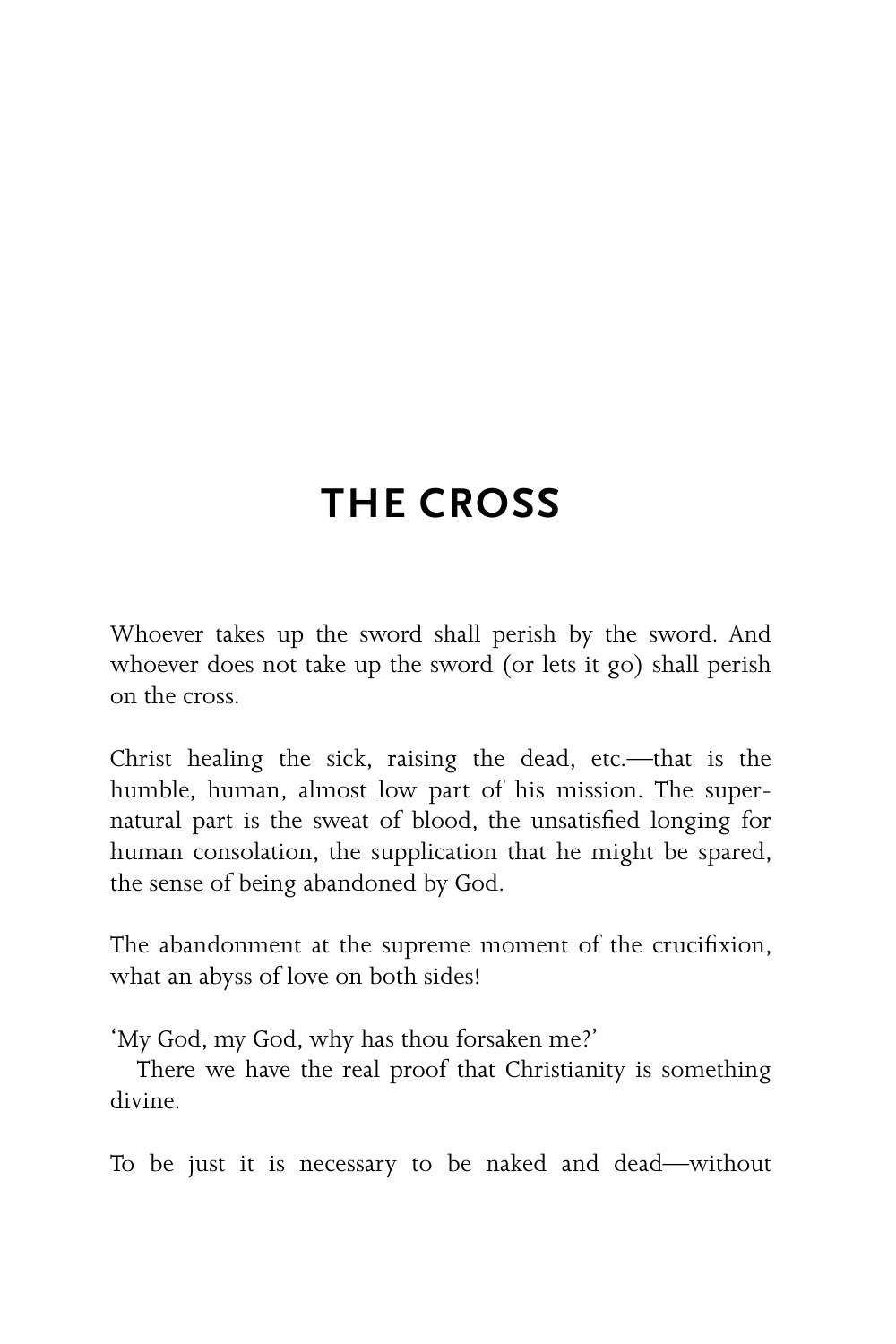imagination. That is why the model of justice has to be naked and dead. The cross alone is not open to imaginary imitation.

In order that the imitation of God should not be a mere matter of words, it is necessary that there should be a just man to imitate, but in order that we should be carried beyond the will it is necessary that we should not be able to choose to imitate him. One cannot choose the cross.

One might choose no matter what degree of asceticism or heroism, but not the cross, that is to say penal suffering.

Those who can only conceive of the crucifixion under the aspect of an offering do away with the salutary mystery and the salutary bitterness of it. To wish for martyrdom is far too little. The cross is infinitely more than martyrdom.

It is the most purely bitter suffering—penal suffering. This is the guarantee of its authenticity.

The cross. The tree of sin was a real tree, the tree of life was a wooden beam. Something which does not give fruit, but only vertical movement. 'The Son of Man must be lifted up and he will draw all men unto himself.' We can kill the vital energy in ourselves while keeping only the vertical movement. Leaves and fruit are a waste of energy if our only wish is to rise.

Adam and Eve sought for divinity in vital energy—a tree, fruit. But it is prepared for us on dead wood, geometrically squared, where a corpse is hanging. We must look for the secret of our kinship with God in our mortality.

God wears himself out through the infinite thickness of time and space in order to reach the soul and to captivate it. If it allows a pure and utter consent (though brief as a lightning flash) to be torn from it, then God conquers that soul. And when it has become entirely his he abandons it. He leaves it completely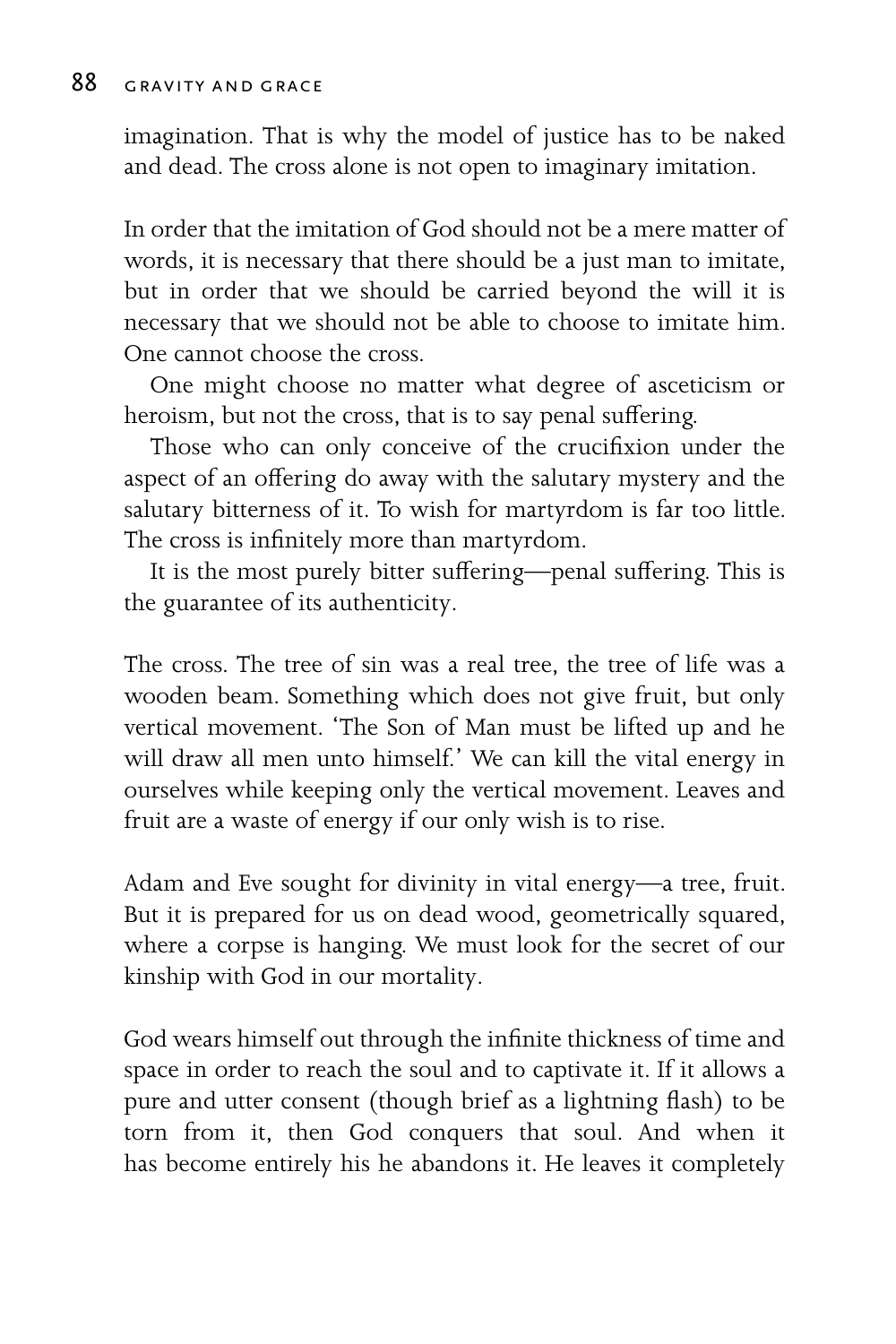alone and it has in its turn, but gropingly, to cross the infinite thickness of time and space in search of him whom it loves. It is thus that the soul, starting from the opposite end, makes the same journey that God made towards it. And that is the cross.

God is crucified from the fact that finite beings, subject to necessity, to space and to time, think.

I have to know that as a thinking, finite being I am God crucified.

I have to be like God, but like God crucified.

Like God almighty in so far as he is bound by necessity.

Prometheus—the god crucified for having loved men too much. Hippolytus, the man punished for having been too pure and too much loved by the gods. It is the coming together of the human and the divine which calls forth punishment.

We are what is furthest from God, situated at the extreme limit from which it is not absolutely impossible to come back to him. In our being, God is torn. We are the crucifixion of God. The love of God for us is a passion. How could that which is good love that which is evil without suffering? And that which is evil suffers too in loving that which is good. The mutual love of God and man is suffering.

In order that we should realize the distance between ourselves and God it was necessary that God should be a crucified slave. For we do not realize distance except in the downward direction. It is much easier to imagine ourselves in the place of God the Creator than in the place of Christ crucified.

The dimensions of Christ's charity are the same as the distance between God and the creature.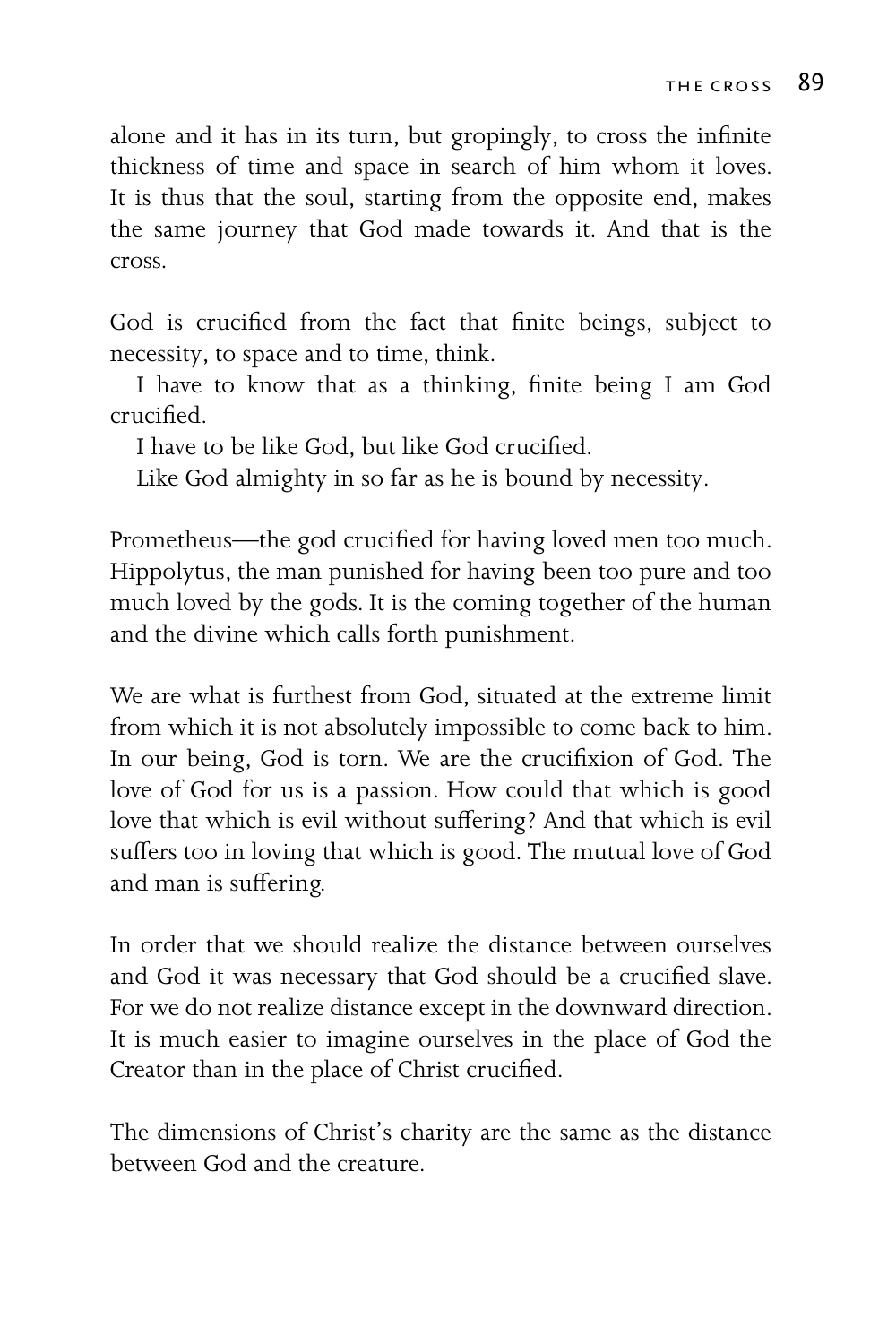The function of mediation in itself implies a tearing asunder.

That is why we cannot conceive of the descent of God towards men or the ascent of man towards God without a tearing asunder.

We have to cross the infinite thickness of time and space—and God has to do it first, because he comes to us first. Of the links between God and man, love is the greatest. It is as great as the distance to be crossed.

So that the love may be as great as possible, the distance is as great as possible. That is why evil can extend to the extreme limit beyond which the very possibility of good disappears. Evil is permitted to touch this limit. It sometimes seems as though it overpassed it.

This, in a sense, is exactly the opposite of what Leibniz thought. It is certainly more compatible with God's greatness, for if he had made the best of all possible worlds, it would mean that he could not do very much.

God crosses through the thickness of the world to come to us.

The Passion is the existence of perfect justice without any admixture of appearance. Justice is essentially non-active. It must either be transcendent or suffering.

The Passion is purely supernatural justice, absolutely stripped of all sensible help, even of the love of God in so far as it can be felt.

Redemptive suffering is that which strips suffering naked and brings it in its purity right into existence. That saves existence.

As God is present through the consecration of the Eucharist in what the senses perceive as a morsel of bread, so he is present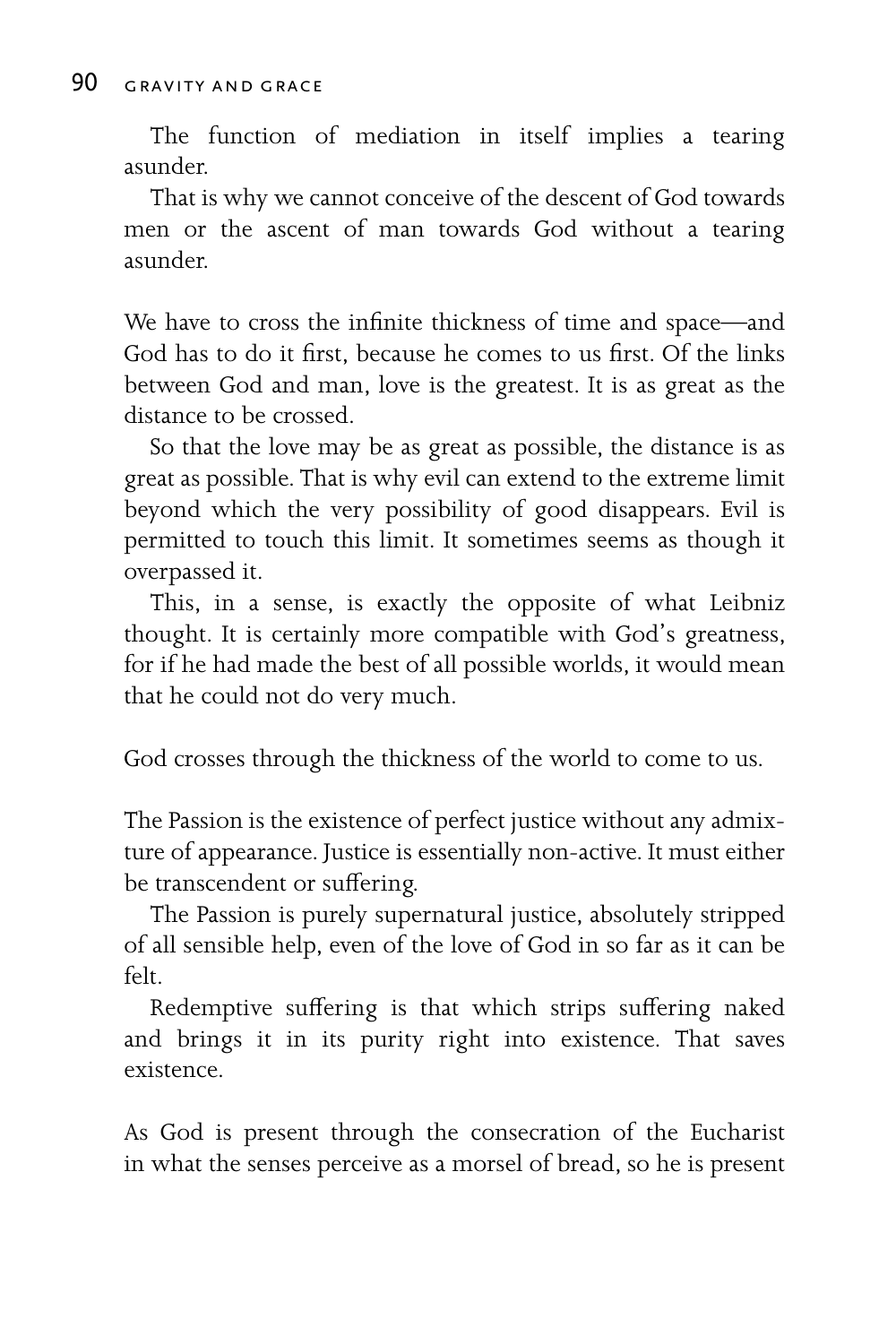in extreme evil through redemptive suffering through the cross.

From human misery to God. But not as a compensation or consolation. As a correlation.

There are people for whom everything is salutary which brings God nearer to them. For me it is everything which keeps him at a distance. Between me and him there is the thickness of the universe—and that of the cross is added to it.

Suffering is at the same time quite external with regard to innocence and quite essential to it.

Blood on snow. Innocence and evil. Evil itself must be pure. It can only be pure in the form of the suffering of someone innocent. An innocent being who suffers sheds the light of salvation upon evil. Such a one is the visible image of the innocent God. That is why a God who loves man and a man who loves God have to suffer.

Happy innocence. That also is something precious. But it is a precarious and fragile happiness, a happiness which depends on chance. The blossom of apple trees. Happiness is not bound up with innocence.

To be innocent is to bear the weight of the entire universe. It is to throw away the counterweight.

In emptying ourselves we expose ourselves to all the pressure of the surrounding universe.

God gives himself to men either as powerful or as perfect—it is for them to choose.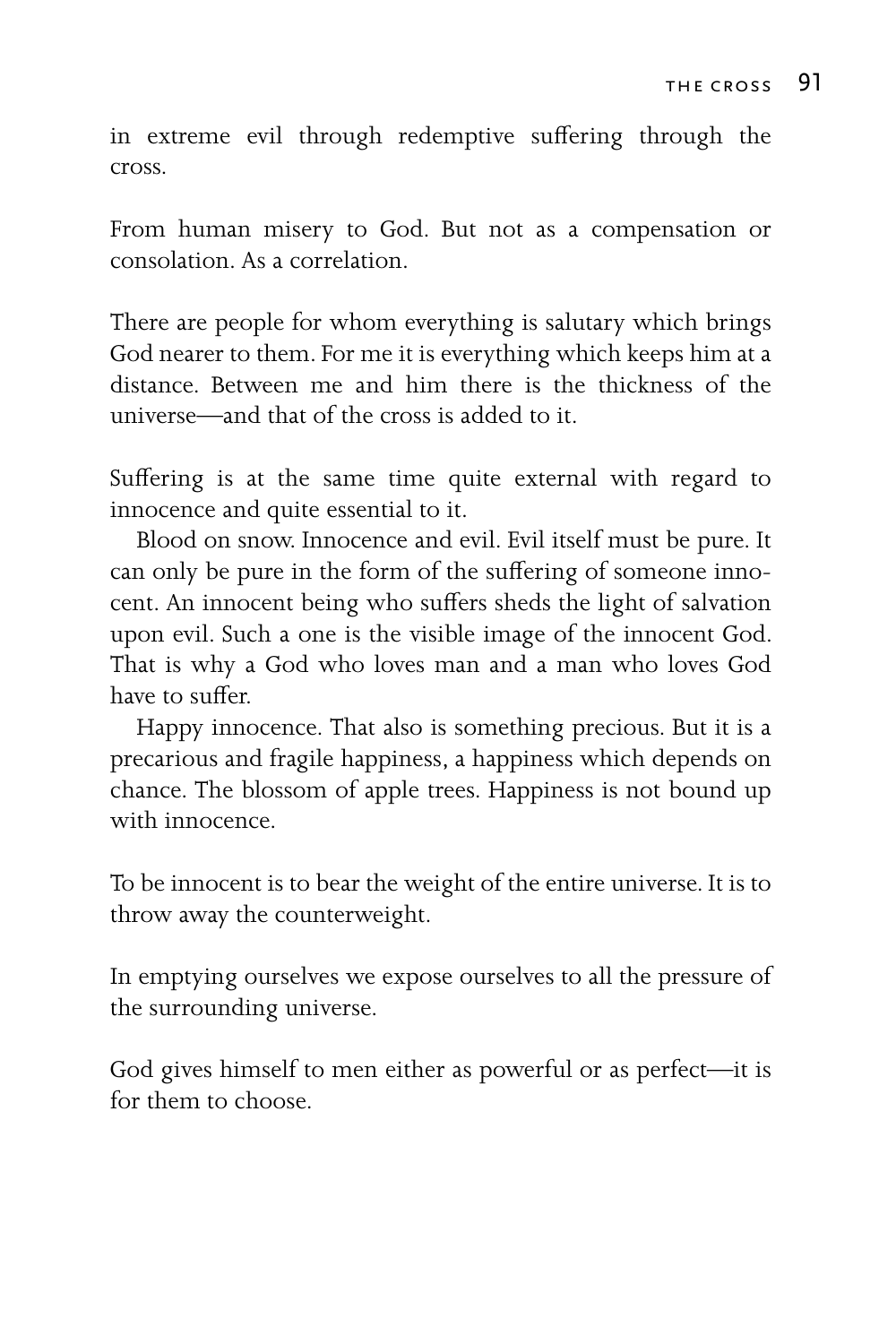### **BALANCE AND LEVER**

The cross as a balance, as a lever. A going down, the condition of a rising up. Heaven coming down to earth raises earth to heaven.

A lever. We lower when we want to lift.

In the same way 'he who humbleth himself shall be exalted'.

There are necessity and laws in the realm of grace likewise. Even hell has its laws (Goethe). So has heaven.

A strict necessity which excludes all that is arbitrary or dependent on chance rules over mathematical phenomena. Although they are free, there is if possible even less arbitrariness and chance in spiritual matters.

One—the smallest of the numbers.

'The One that alone is wise.' That is the infinite. A number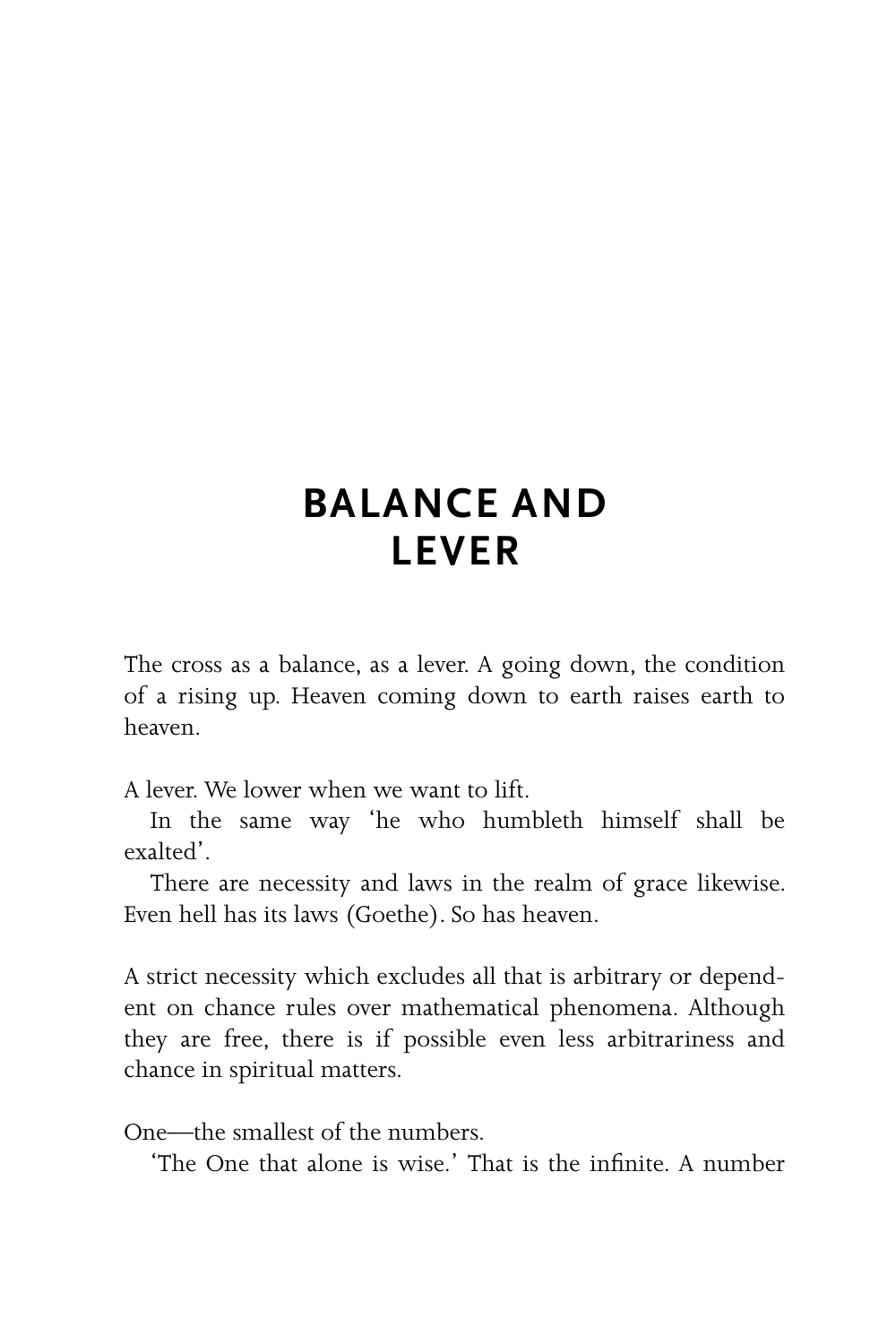which increases thinks that it is getting near to infinity. It is receding from it. We must stoop in order to rise.

If  $\scriptstyle\rm I$  is God,  $\infty$  is the devil.

It is human misery and not pleasure which contains the secret of the divine wisdom. All pleasure-seeking is the search for an artificial paradise, an intoxication, an enlargement. But it gives us nothing except the experience that it is vain. Only the contemplation of our limitations and our misery puts us on a higher plane. 'Whosoever humbleth himself shall be exalted.'

The upward movement in us is vain (and less than vain) if it does not come from a downward movement.

*Statera facta corporis*. It is the crucified body which is a true balance, the body reduced to its point in time and space.

We must not judge. We must be like the Father in heaven who does not judge: by him beings judge themselves. We must let all beings come to us, and leave them to judge themselves. We must be a balance.

Then we shall not be judged, having become an image of the true judge who does not judge.

When the whole universe weighs upon us there is no other counterweight possible but God himself—the true God, for in this case false gods cannot do anything, not even under the name of the true one. Evil is infinite in the sense of being indefinite: matter, space, time. Nothing can overcome this kind of infinity except the true infinity. That is why on the balance of the cross a body which was frail and light but which was God, lifted up the whole world. 'Give me a point of leverage and I will lift up the world.' This point of leverage is the cross. There can be no other. It has to be at the intersection of the world and that which is not the world. The cross is this intersection.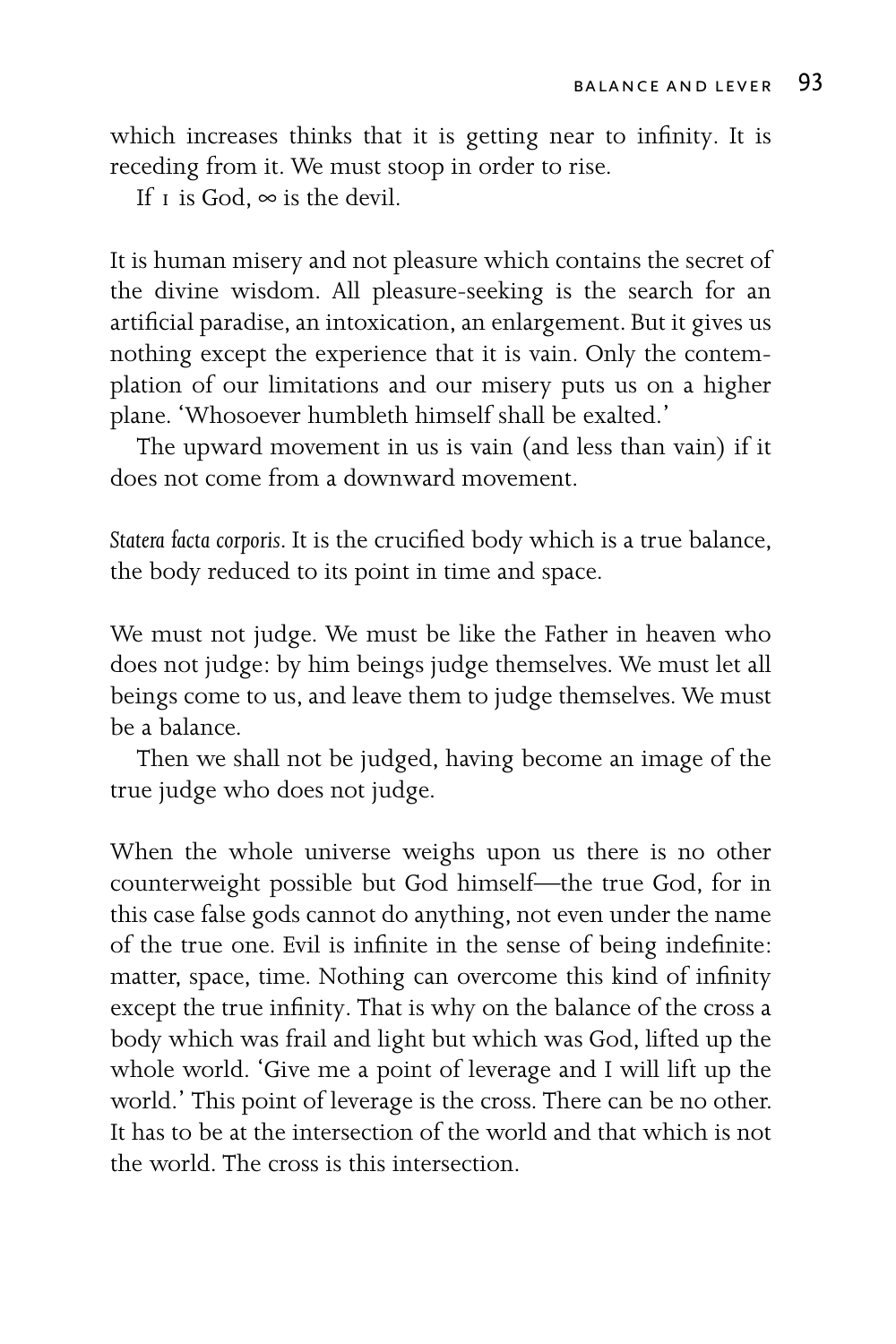## **THE IMPOSSIBLE**

Human life is *impossible*. But it is only affliction which makes us feel this.

The impossibility of good: 'Good comes out of evil, evil out of good, and when will it all end?'

*The good is impossible*. But man always has enough imagination at his disposal to hide from himself in each particular case the impossibility of good (it is enough if for each event which does not crush us ourselves we can veil part of the evil and add a fictitous good—and some people manage to do this even if they are crushed themselves). Man's imagination at the same time prevents him from seeing 'how much the essence of the necessary differs from that of the good,' and prevents him from allowing himself really to meet God who is none other than the good itself—the good which is found nowhere in this world.

Desire is impossible: it destroys its object. Lovers cannot be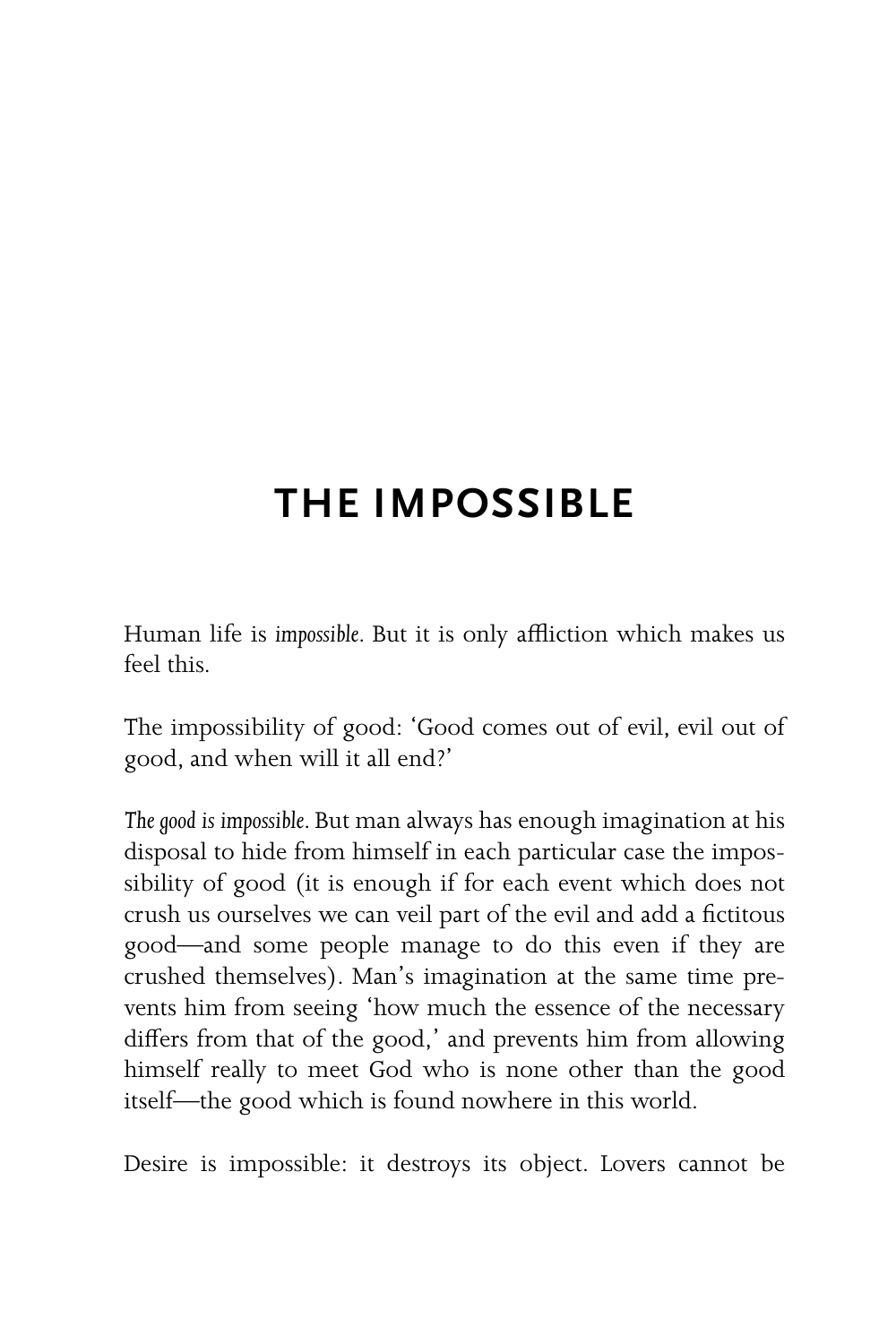one, nor can Narcissus be two. Don Juan, Narcissus. Because to desire something is impossible, we have to desire what is nothing.

Our life is impossibility, absurdity. Everything we want contradicts the conditions or the consequences attached to it, every affirmation we put forward involves a contradictory affirmation, all our feelings are mixed up with their opposites. It is because we are a contradiction—being creatures—being God and infinitely other than God.

Contradiction alone is the proof that we are not everything. Contradiction is our wretchedness, and the sense of our wretchedness is the sense of reality. For we do not invent our wretchedness. It is true. That is why we have to value it. All the rest is imaginary.

Impossibility is the door of the supernatural. We can but knock at it. It is someone else who opens.

It is necessary to touch impossibility in order to come out of the dream world. There is no impossibility in dreams—only impotence.

'Our Father, he who is in heaven.' There is a sort of humour in that. He is your Father, but just try to go and look for him up there! We are quite as incapable of rising from the ground as an earth-worm. And how should he for his part come to us without descending? There is no way of imagining a contact between God and man which is not as unintelligible as the incarnation. The incarnation explodes this unintelligibility. It is the most concrete way of representing this impossible descent. Hence why should it not be the truth?

The links that we cannot forge are evidence of the transcendent.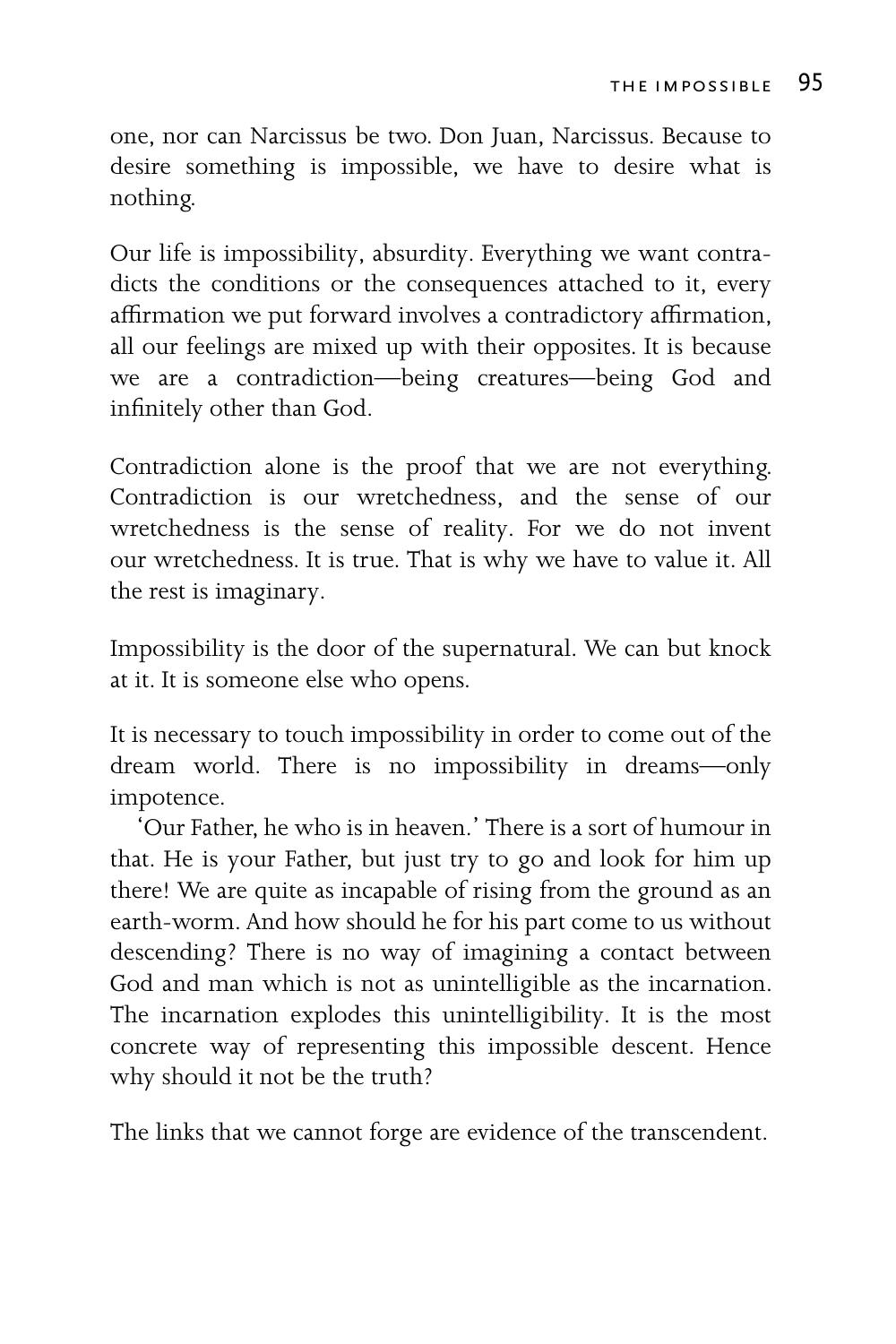We are beings with the faculty of knowing, willing and loving, and as soon as we turn our attention towards the objects of knowledge, will and love, we receive evidence that there is not one which is not *impossible*. Falsehood alone can veil such evidence. Consciousness of this impossibility forces us to long continually to grasp what cannot be grasped in all that we desire, know and will.

When something seems impossible to obtain despite every effort, it is an indication of a limit which cannot be passed on that plane and of the necessity for a change of level—a break in the ceiling. To wear ourselves out in efforts on the same level degrades us. It is better to accept the limit, to contemplate it and savour all its bitterness.

Error as an incentive, a source of energy. I think I see a friend. I run towards him. When I come a little nearer I see that it is someone else towards whom I am running—a stranger. In the same way we confuse the relative with the absolute—created things with God.

All particular incentives are errors. Only that energy which is not due to any incentive is good: obedience to God, which, since God is beyond all that we can imagine or conceive, means obedience to nothing. This is at the same time impossible and necessary—in other words it is supernatural.

A benefit (*bienfait*). A good action is such if in doing it we realise with our *whole* soul that such a thing as a benefit is absolutely impossible.

To do good. Whatever I do I know perfectly clearly that it is not good, for he who is not good cannot do good. And 'God alone is good . . .'

On every occasion, whatever we do, we do evil, and an intolerable evil.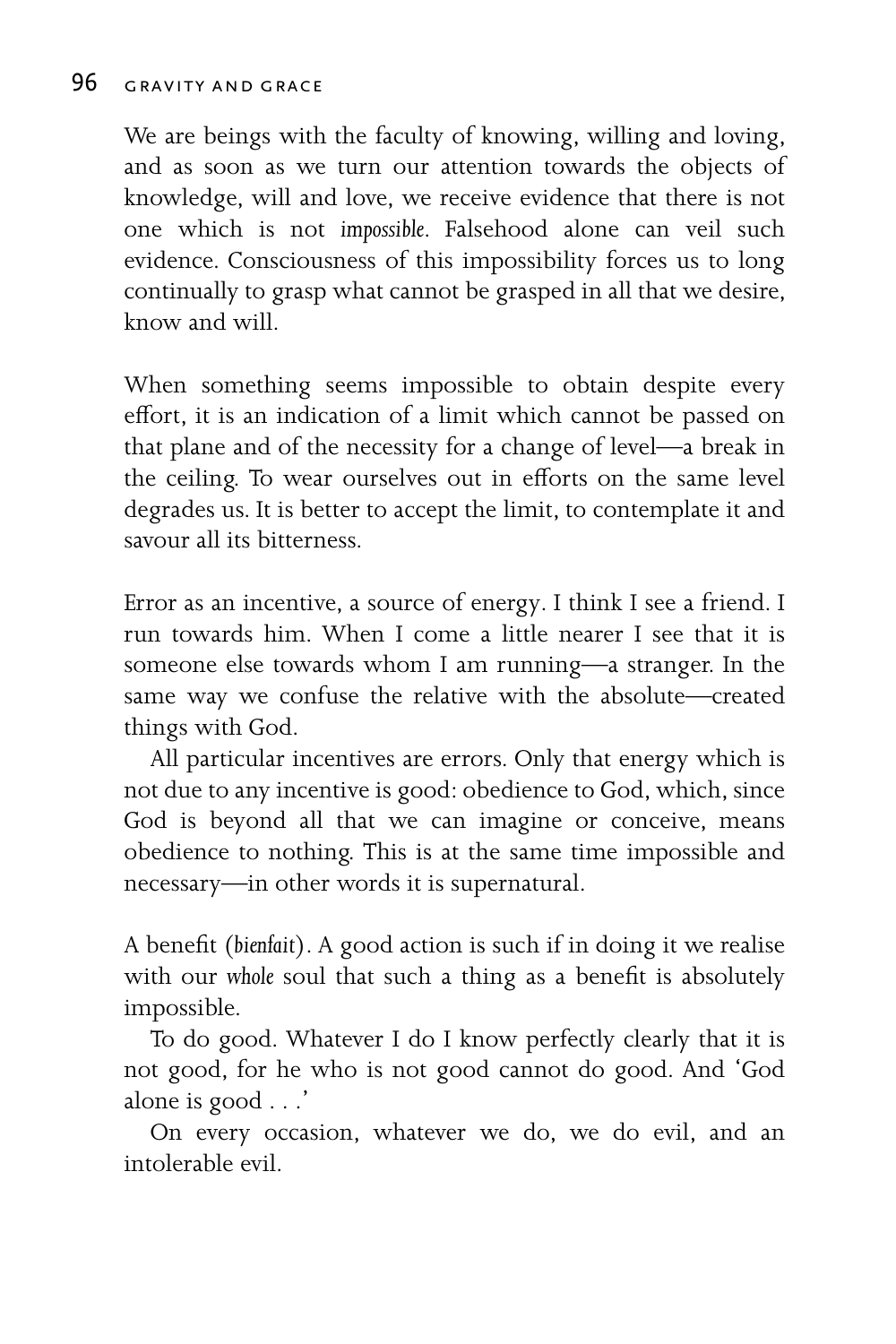We must ask that all the evil we do may fall solely and directly on ourselves. That is the cross.

That action is good which we are able to accomplish while keeping our attention and intention totally directed towards pure and impossible goodness, without veiling from ourselves by any falsehood either the attraction or the impossibility of pure goodness.

In this way virtue is entirely analogous to artistic inspiration. The beautiful poem is the one which is composed while the attention is kept directed towards inexpressible inspiration, in so far as it is inexpressible.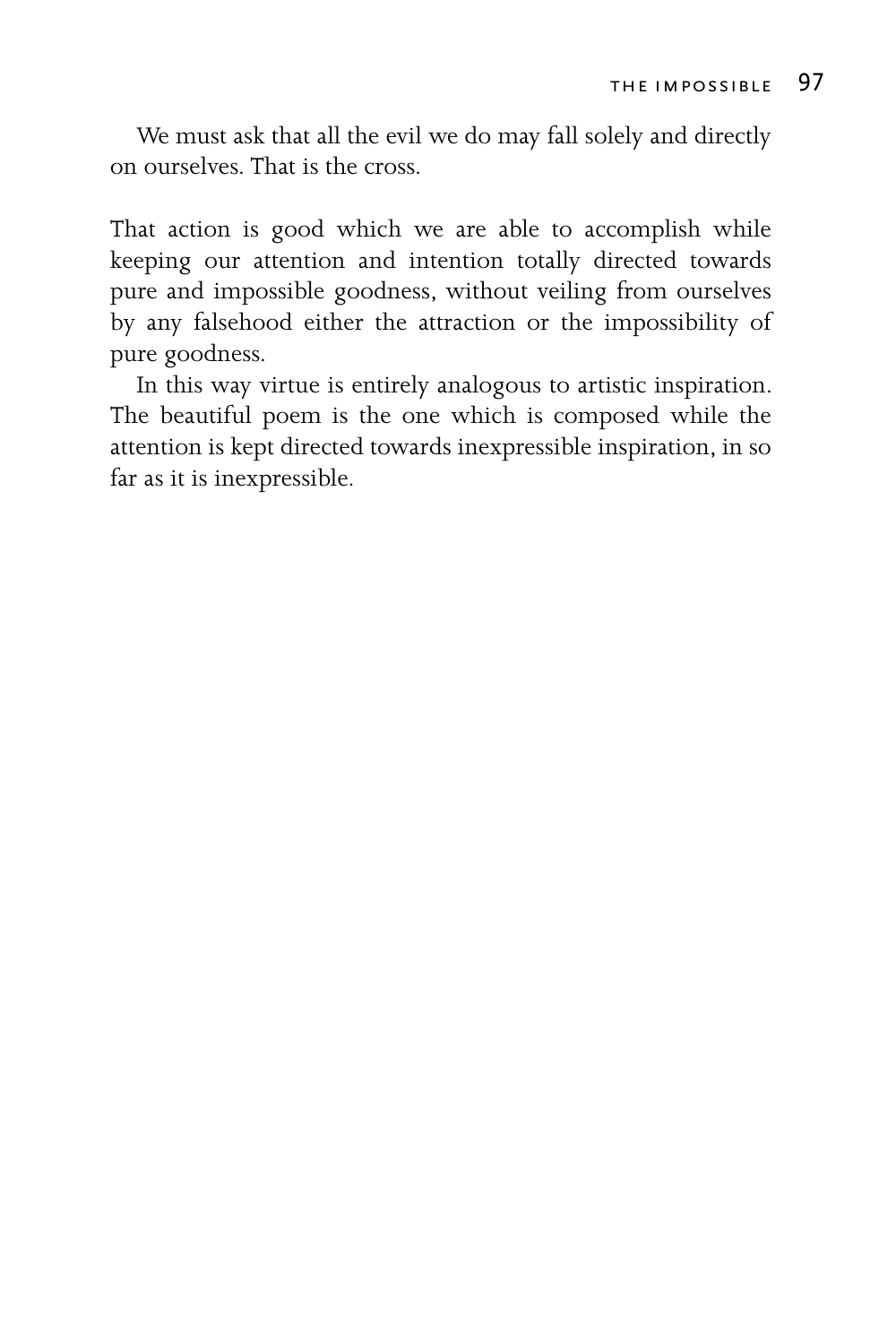# **CONTRADICTION**

The contradictions the mind comes up against—these are the only realities: they are the criterion of the real. There is no contradiction in what is imaginary. Contradiction is the test of necessity.

Contradiction experienced to the very depths of the being tears us heart and soul: it is the cross.

When the attention has revealed the contradiction in something on which it has been fixed, a kind of loosening takes place. By persevering in this course we attain detachment.

The demonstrable correlation of opposites is an image of the transcendental correlation of contradictories.

All true good carries with it conditions which are contradictory and as a consequence is impossible. He who keeps his attention really fixed on this impossibility and acts will do what is good.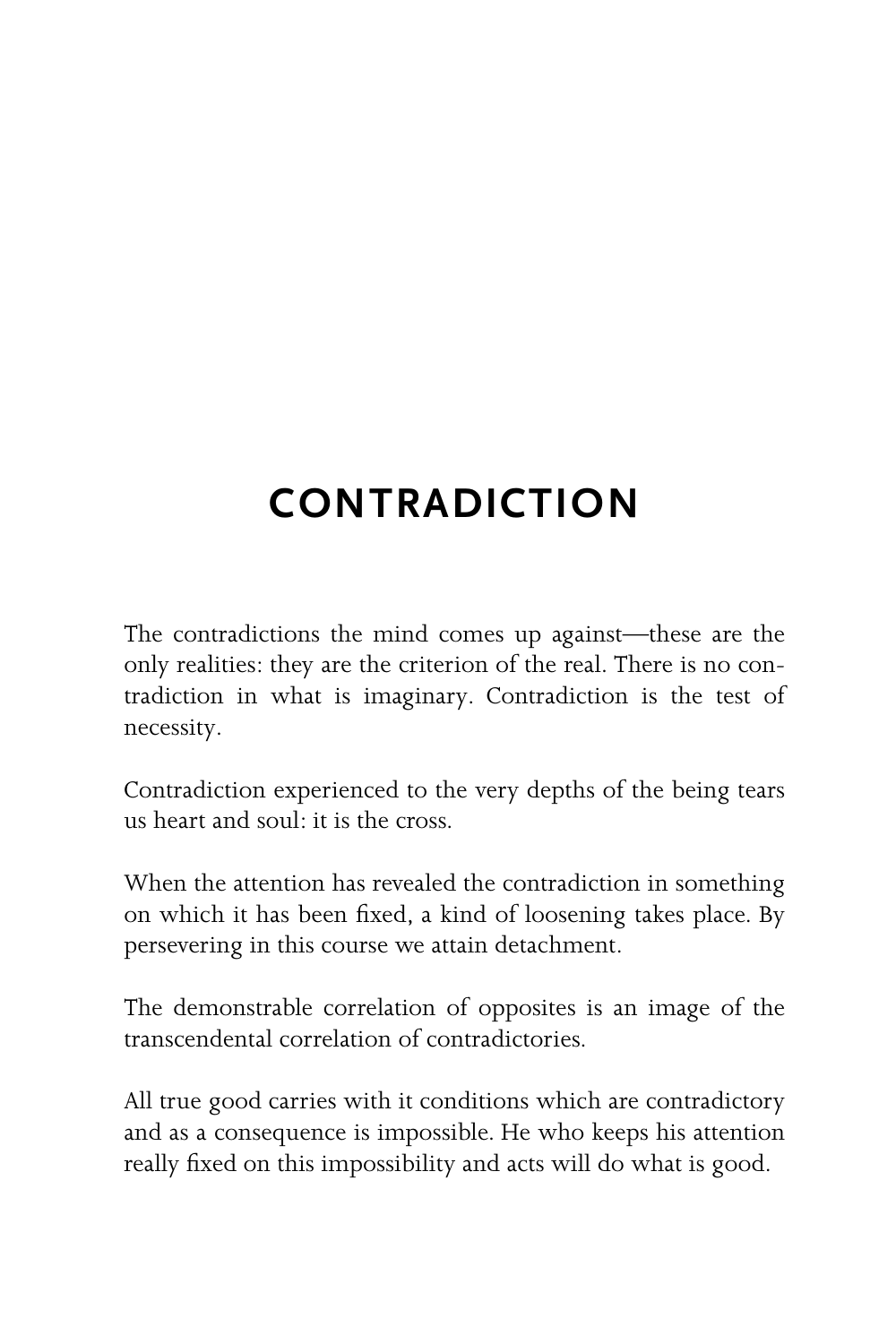In the same way all truth contains a contradiction. Contradiction is the point of the pyramid.

The word good has not the same meaning when it is a term of the correlation good-evil as when it describes the very being of God.

The existence of opposite virtues in the souls of the saints: the metaphor of climbing corresponds to this. If I am walking on the side of a mountain I can see first a lake, then, after a few steps, a forest. I have to choose either the lake or the forest. If I want to see both lake and forest at once, I have to climb higher.

Only the mountain does not exist. It is made of air. One cannot go up: it is necessary to be drawn.

*An experimental ontological proof*. I have not the principle of rising in me. I cannot climb to heaven through the air. It is only by directing my thoughts towards something better than myself that I am drawn upwards by this something. If I am really raised up, this something is real. No imaginary perfection can draw me upwards even by the fraction of an inch. For an imaginary perfection is automatically at the same level as I who imagine it—neither higher nor lower.

What is thus brought about by thought direction is in no way comparable to suggestion. If I say to myself every morning: 'I am courageous, I am not afraid', I may become courageous but with a courage which conforms to what, in my present imperfection, I imagine under that name, and accordingly my courage will not go beyond this imperfection. It can only be a modification on the same plane, not a change of plane.

Contradiction is the criterion. We cannot by suggestion obtain things which are incompatible. Only grace can do that. A sensitive person who by suggestion becomes courageous hardens himself; often he may even, by a sort of savage pleasure,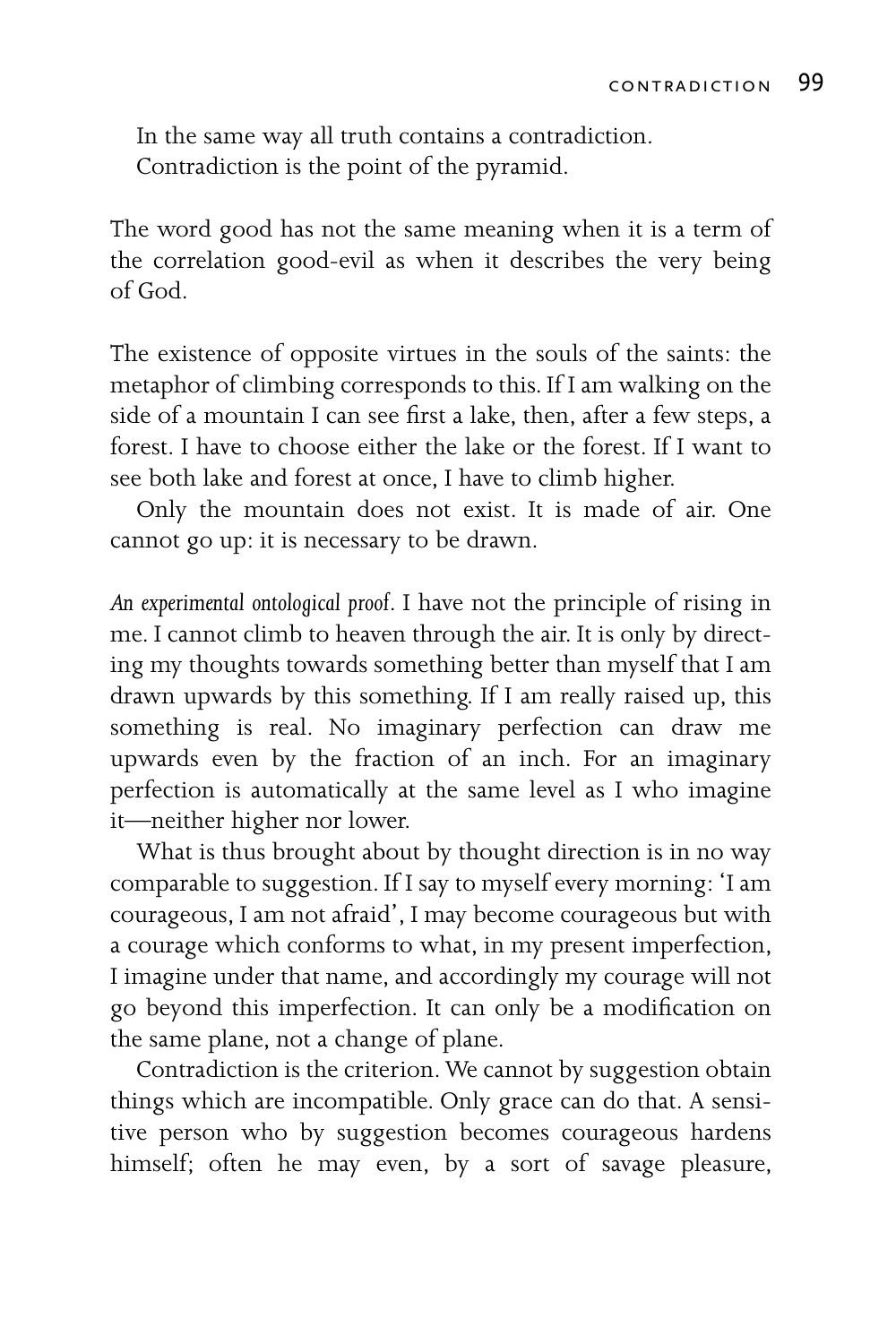#### 100 GRAVITY AND GRACE

amputate his own sensitivity. Grace alone can give courage while leaving the sensitivity intact, or sensitivity while leaving the courage intact.

Man's great affliction, which begins with infancy and accompanies him till death, is that looking and eating are two different operations. Eternal beatitude is a state where to look is to eat.

That which we look at here below is not real, it is a mere setting. That which we eat is destroyed, it is no longer real.

Sin has brought this separation about in us.

The natural virtues, if we give the word virtue its authentic meaning, that is to say if we exclude the social imitations of virtue, are only possible as permanent attributes for someone who has supernatural grace within him. Their duration is supernatural.

Opposites and contradictories. What the relation of opposites can do in the approach to the natural being, the unifying grasp of contradictory ideas can do in the approach to God.

A man inspired by God is a man who has ways of behaviour, thoughts and feelings which are bound together by a bond impossible to define.

Pythagorean idea: the good is always defined by the union of opposites. When we recommend the opposite of an evil we remain on the level of that evil. After we have put it to the test, we return to the evil. That is what the Gita calls 'the aberration of opposites'. Marxist dialectic is based on a very degraded and completely warped view of this.

A wrong union of contraries. The imperialism of the working class developed by Marxism. Latin proverbs concerning the inso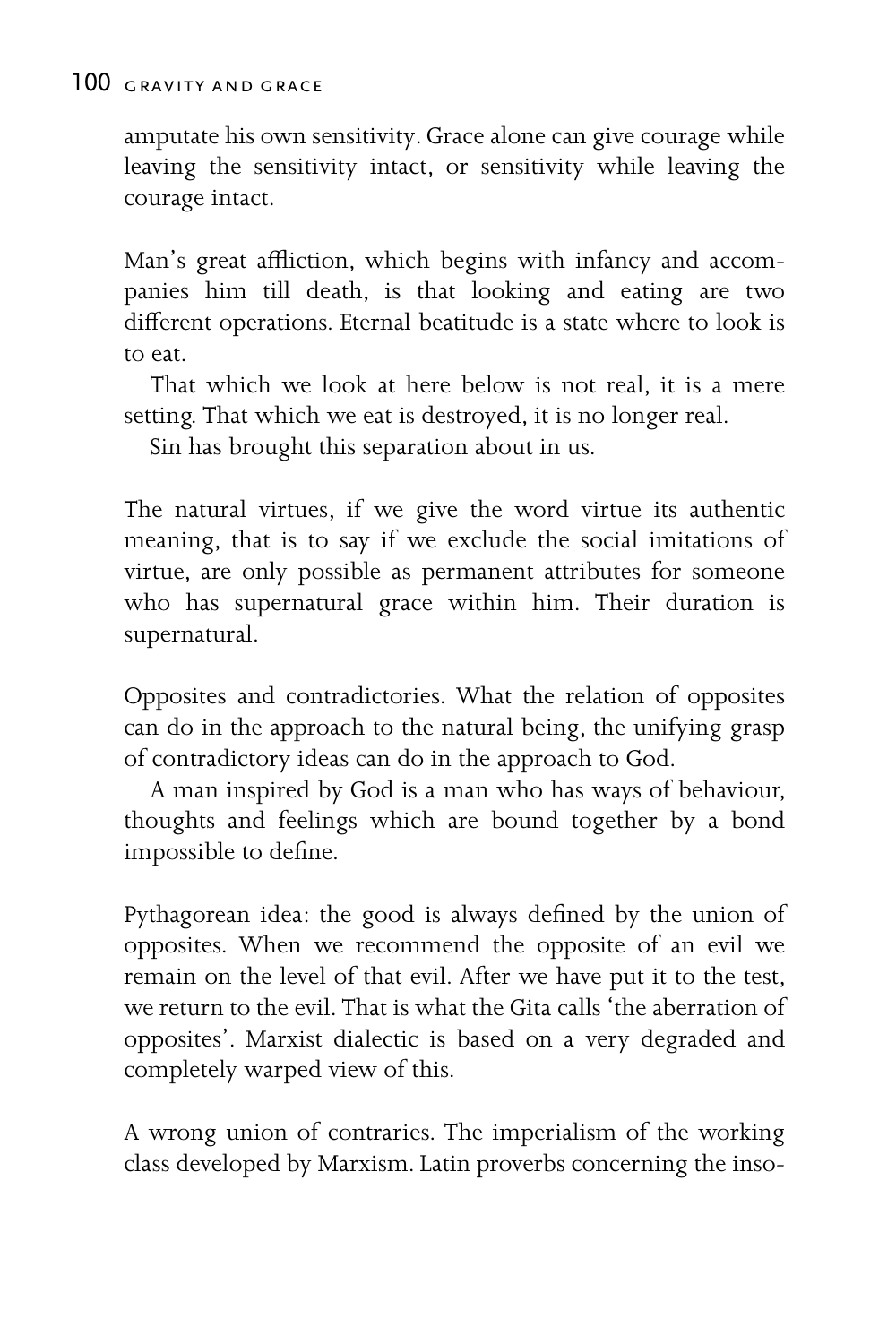lence of newly-freed slaves. Insolence and servility are aggravated by each other. Sincere anarchists, discerning, as through a mist, the principle of the union of opposites, thought that evil could be destroyed by giving power to the oppressed. An impossible dream.

What then differentiates the right from the wrong union of opposites.

Bad union of opposites (bad because fallacious) is that which is achieved on the same plane as the opposites. Thus the granting of domination to the oppressed. In this way we do not get free from the oppression-domination cycle.

The right union of opposites is achieved on a higher plane. Thus the opposition between domination and oppression is smoothed out on the level of the law—which is balance.

In the same way suffering (and this is its special function) separates the opposites which have been united in order to unite them again on a higher plane than that of their first union. The pulsation of sorrow-joy. But, mathematically, joy always triumphs.

Suffering is violence, joy is gentleness, but joy is the stronger.

The union of contradictories involves a wrenching apart. It is impossible without extreme suffering.

The correlation of contradictories is detachment. An attachment to a particular thing can only be destroyed by an attachment which is incompatible with it. That explains: 'Love your enemies. . . . He who hateth not his father and mother . . .'

Either we have made the contraries submissive to us or we have submitted to the contraries.

Simultaneous existence of incompatible things in the soul's bearing; balance which leans both ways at once: that is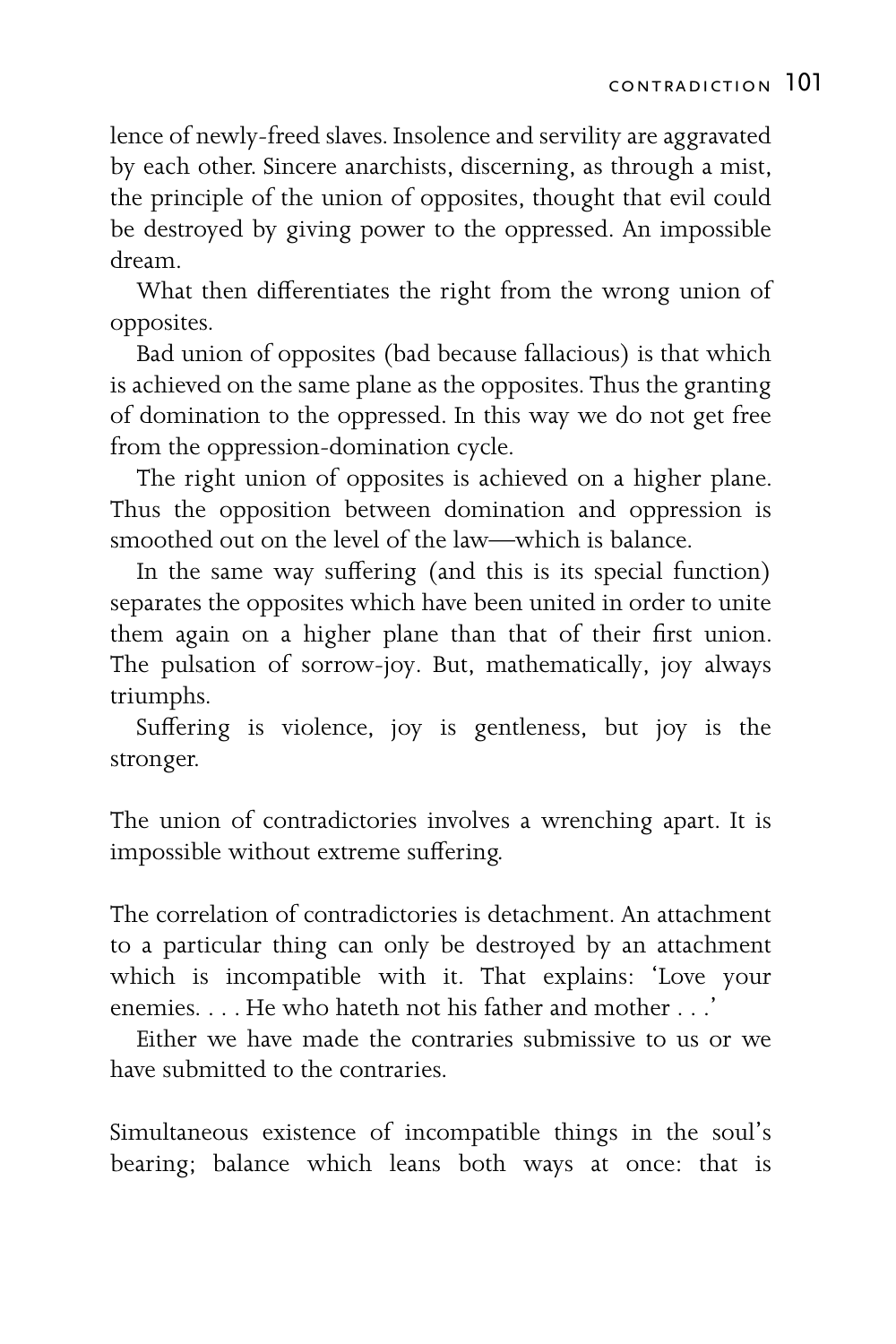saintliness, the actual realization of the microcosm, the imitation of the order of the world.

The simultaneous existence of opposite virtues in the soul—like pincers to catch hold of God.

We have to find out and formulate certain general laws relating to man's condition, concerning which many profound observations throw light on particular cases.

Thus: that which is in every way superior reproduces that which is in every way inferior, but transposed.

Relationships of evil to strength and to being; and of good to weakness or nothingness.

Yet at the same time evil is privation. We have to elucidate the way contradictories have of being true.

Method of investigation: as soon as we have thought something, try to see in what way the contrary is true.<sup>1</sup>

Evil is the shadow of good. All real good, possessing solidity and thickness, projects evil. Only imaginary good does not project it.

As all good is attached to evil, if we desire the good and do not wish to spread the corresponding evil round us we are obliged, since we cannot avoid this evil, to concentrate it on ourselves.

Thus the desire for utterly pure good involves the acceptance of the last degree of affliction for ourselves.

If we desire nothing but good, we are opposing the law which links real good to evil as the object in the light is linked to its

<sup>1</sup> This aphorism gives us the key to the *apparent* contradictions scattered throughout the work of Simone Weil: love of tradition and detachment from the past, God conceived of as the supreme reality and as nothingness, etc. These contradictory ideas are true on different planes of existence and their opposition is smoothed out on the level of supernatural love. Reason discerns the two ends of the chain but the centre which unites them is only accessible to undemonstrable intuition. [Editor's note.]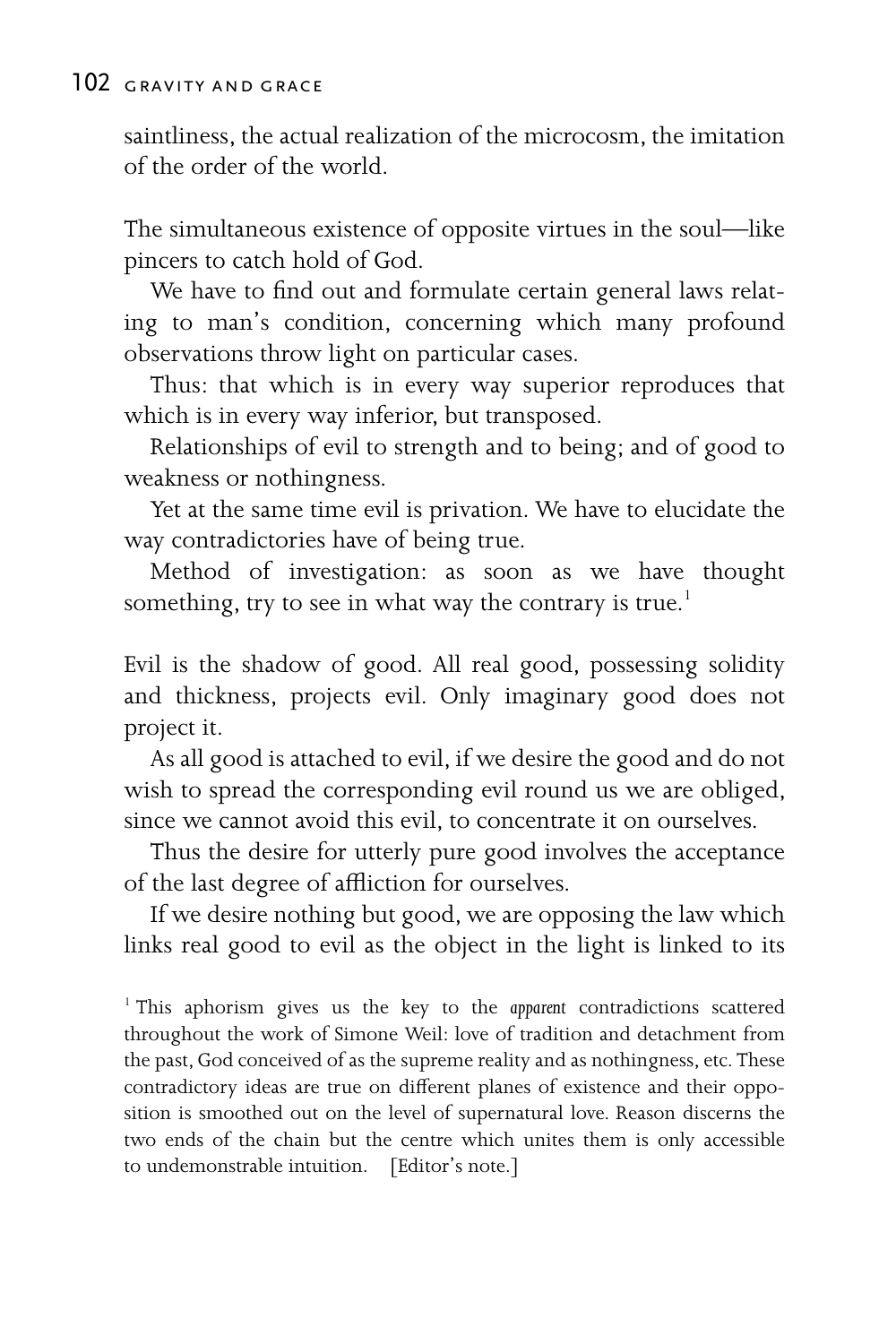shadow, and, being opposed to one of the world's universal laws, it is inevitable that we should fall into affliction.

The mystery of the cross of Christ lies in a contradiction, for it is both a free-will offering and a punishment which he endured in spite of himself. If we only saw in it an offering, we might wish for a like fate. But we are unable to wish for a punishment endured in spite of ourselves.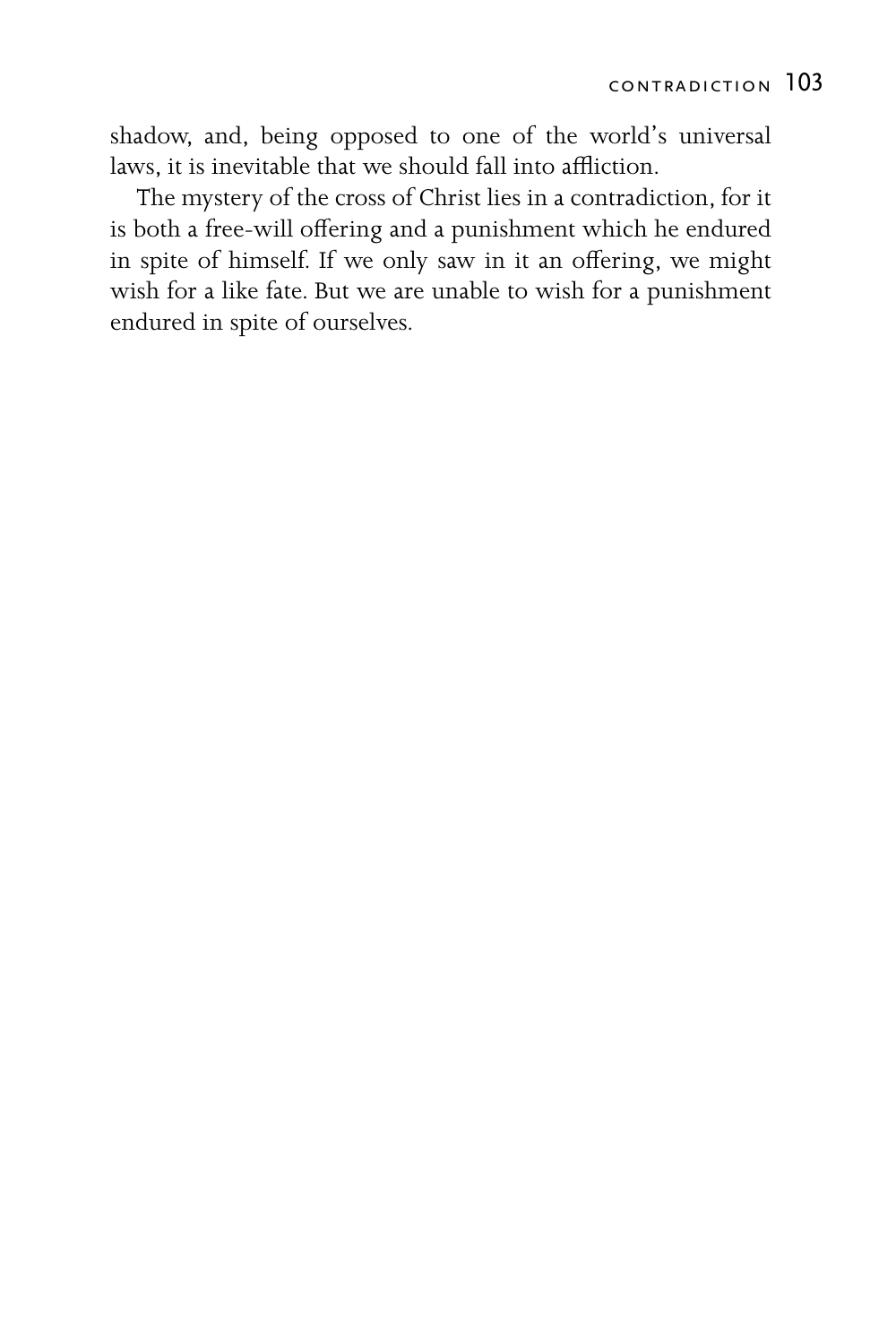## **THE DISTANCE BETWEEN THE NECESSARY AND THE GOOD**<sup>1</sup>

Necessity is God's veil.

God has committed all phenomena without exception to the mechanism of the world  $2$ 

As there is in God the analogy of every human virtue, so there is obedience. This is the free play he allows necessity in this world.

<sup>1</sup> Cf. Plato, Republic, Book VI. [Editor's note.]

 $2$  It is significant to notice that Simone Weil extends the determinism of Descartes and Spinoza to *all natural* phenomena, including the facts of psychology. Gravity for her is only held in check by grace. She thus overlooks the margin of indetermination and spontaneity which God has left in nature and which allows for the introduction of liberty and miracles in the world. It remains none the less true that *in fact* gravity is practically all-powerfitl: Saint Thomas recognizes that most human actions are prompted by the blind appetite of the senses and subject to the determination of the stars. [Editor's note.]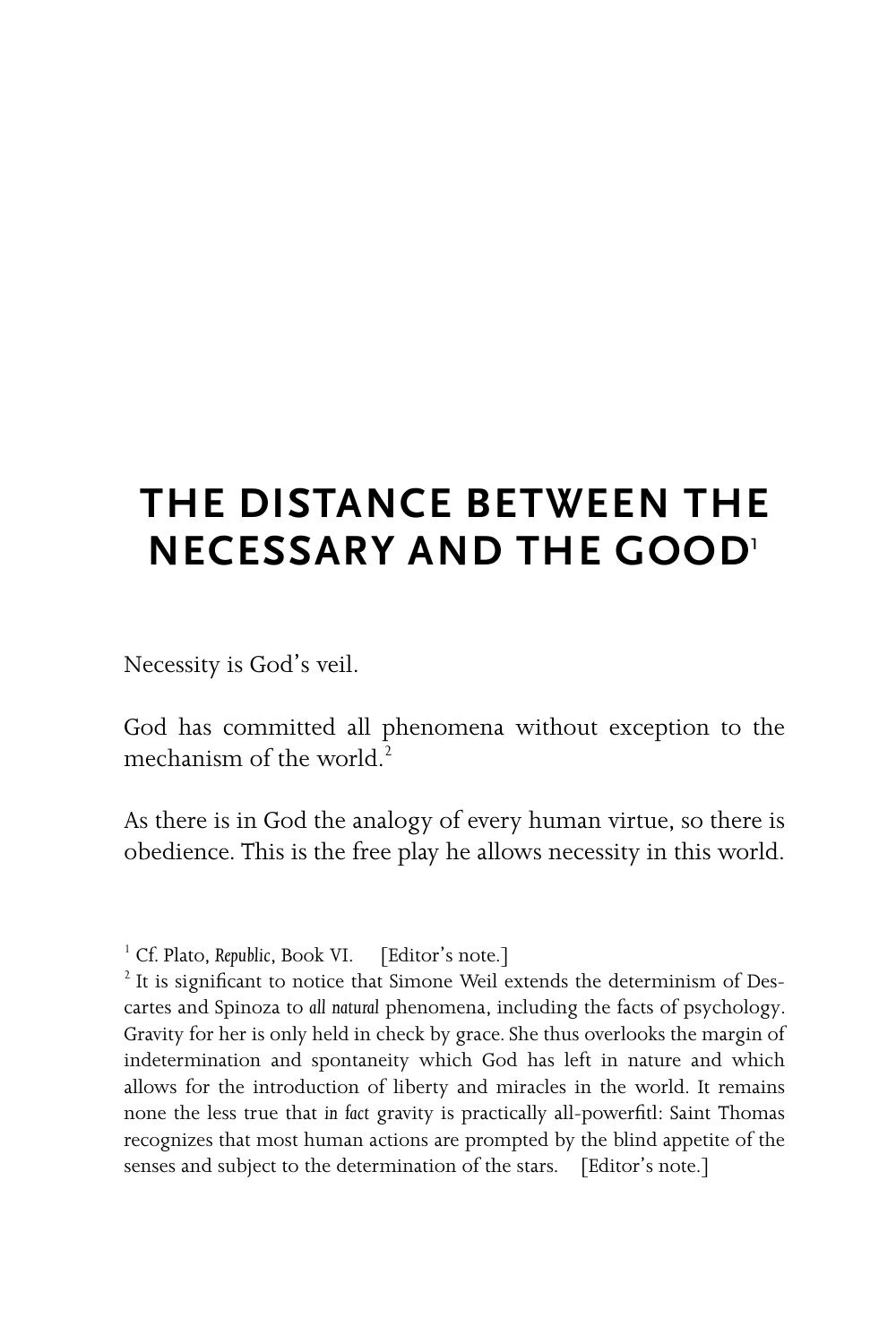Necessity—an image by which the mind can conceive of the indifference, the impartiality of God.

Thus the ordinary notion of miracles is a kind of impiety (a miracle being thought of as something which has no secondary cause but *only* a first cause).

The distance between the necessary and the good is the distance between the creature and the creator.

The distance between the necessary and the good: this is a subject for endless contemplation. It was the great discovery of Greece. No doubt the fall of Troy taught it them.

Every attempt to justify evil by anything other than the fact that that which is *is*, is an offence against this truth.

We aspire only to get rid of the intolerable burden of the good-evil cycle—a burden assumed by Adam and Eve.

In order to do that it is necessary either to confuse 'the essence of the necessary with that of the good' or to depart from this world.

Evil can only be purified by God or by the Social Beast. Purity purifies evil—so does force in quite another way. In the case of one who is able to do all things, all things are permitted. He who serves an all-powerful master can do all things through him. Force delivers us from the good-evil cycle. It delivers him who exercises it and even him also who submits to it. A master has every licence, so has a slave. The sword affords deliverance (whether through its handle or its point) from the intolerable weight of our obligation. Grace also delivers us from the burden but we only go towards it through obligation.

We only escape limitation by rising up towards unity or going down towards the limitless.

Limitation is the evidence that God loves us.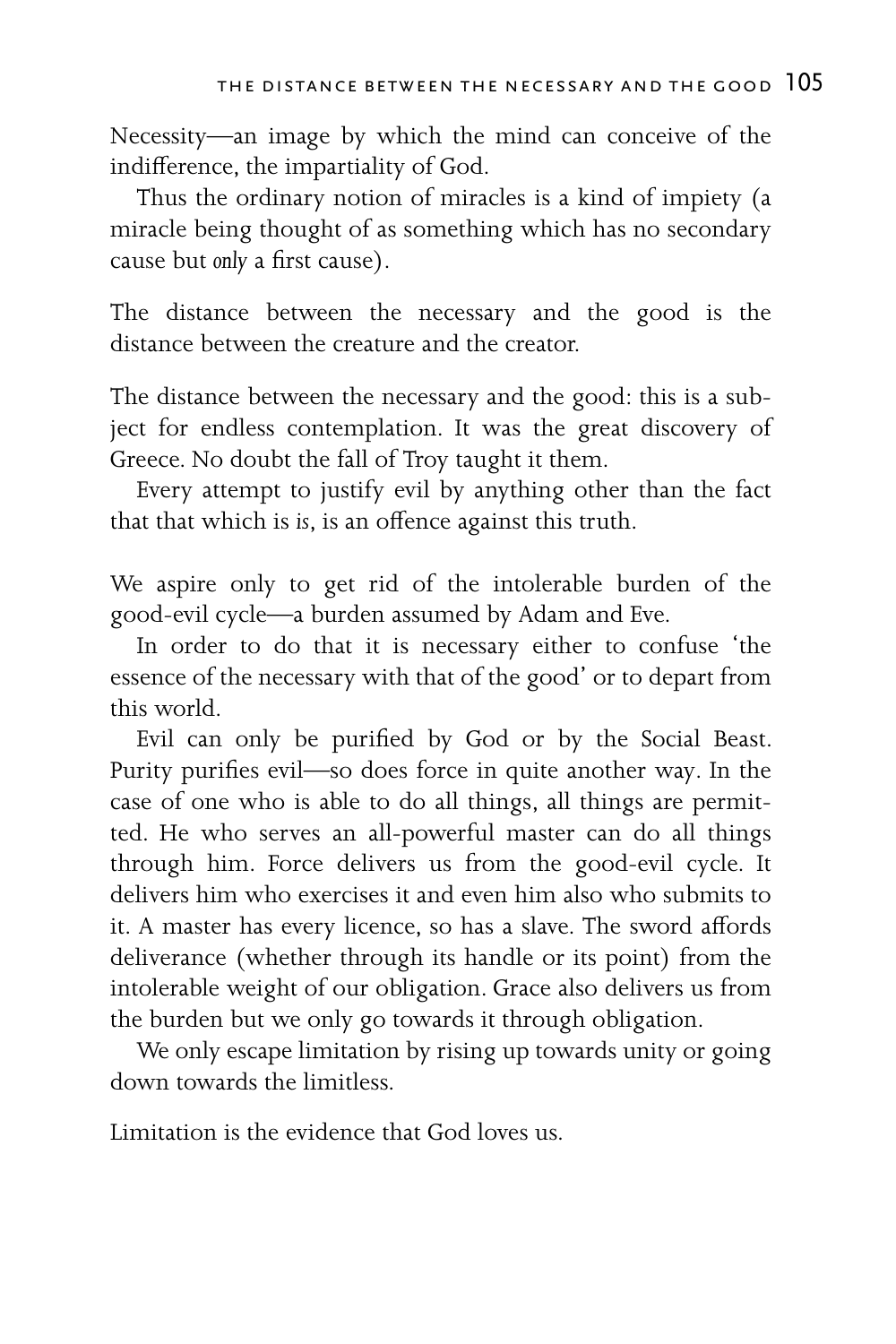#### 106 GRAVITY AND GRACE

The idea that the end of the world was near, coloured the outlook of the early Christians. This belief produced in them a 'forgetfulness of the immense distance which divides the necessary from the good.'

The absence of God is the most marvellous testimony of perfect love, and that is why pure necessity, necessity which is manifestly different from good, is so beautiful.

The limitless is the *test* of the one: time, of eternity: the possible, of necessity: variety, of the unvarying.

The value of a system of knowledge, a work of art, a moral code or a soul is measured by the degree of its *resistance* to this test.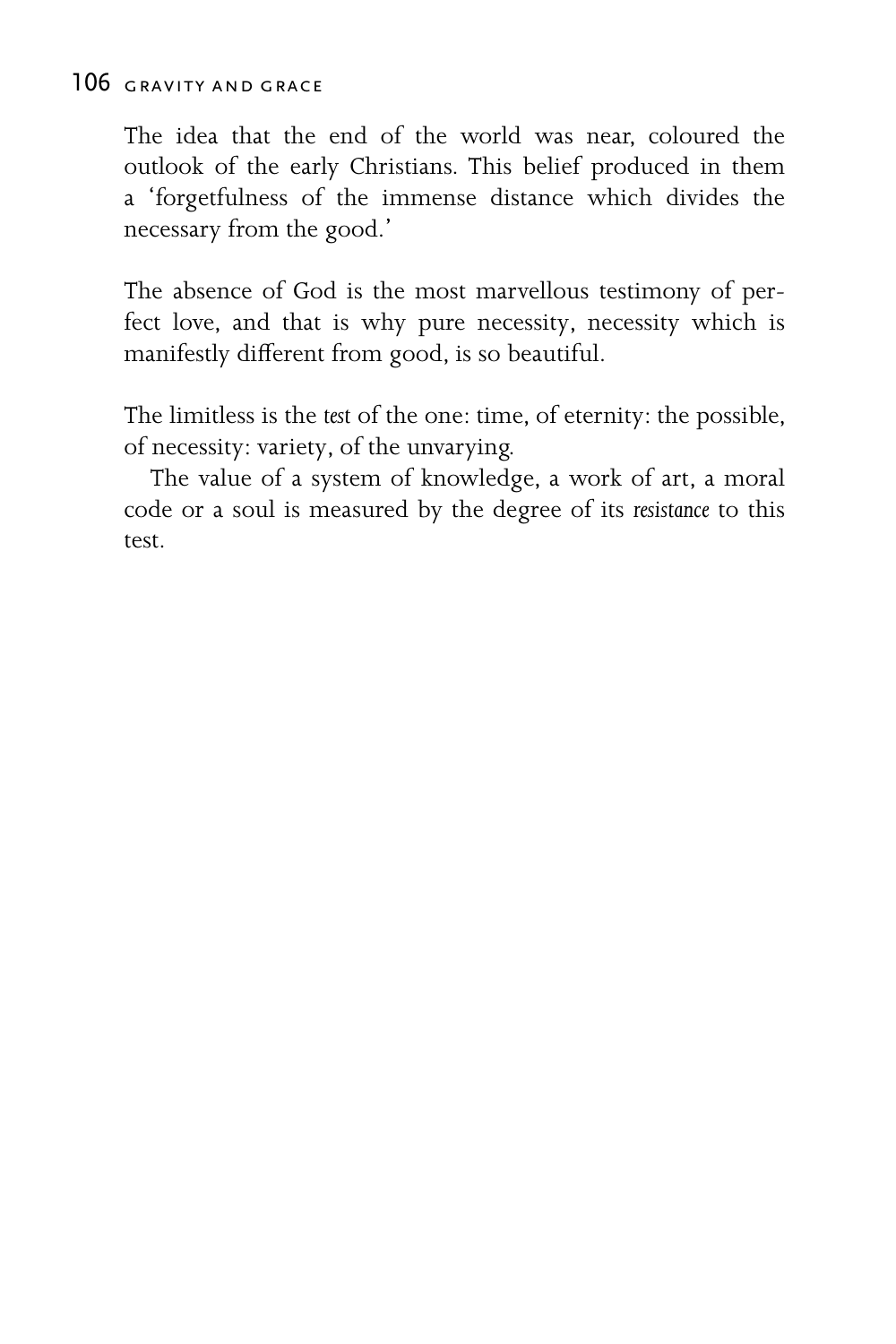# **CHANCE**

The beings I love are creatures. They were born by chance. My meeting with them was also by chance. They will die. What they think, do and say is limited and is a mixture of good and evil.

I have to know this with all my soul and not love them the less.

I have to imitate God who infinitely loves finite things in that they are finite things.

We want everything which has a value to be eternal. Now everything which has a value is the product of a meeting, lasts throughout this meeting and ceases when those things which met are separated. That is the central idea of Buddhism (the thought of Heraclitus). It leads straight to God.

Meditation on chance which led to the meeting of my father and mother is even more salutary than meditation on death.

Is there a single thing in me of which the origin is not to be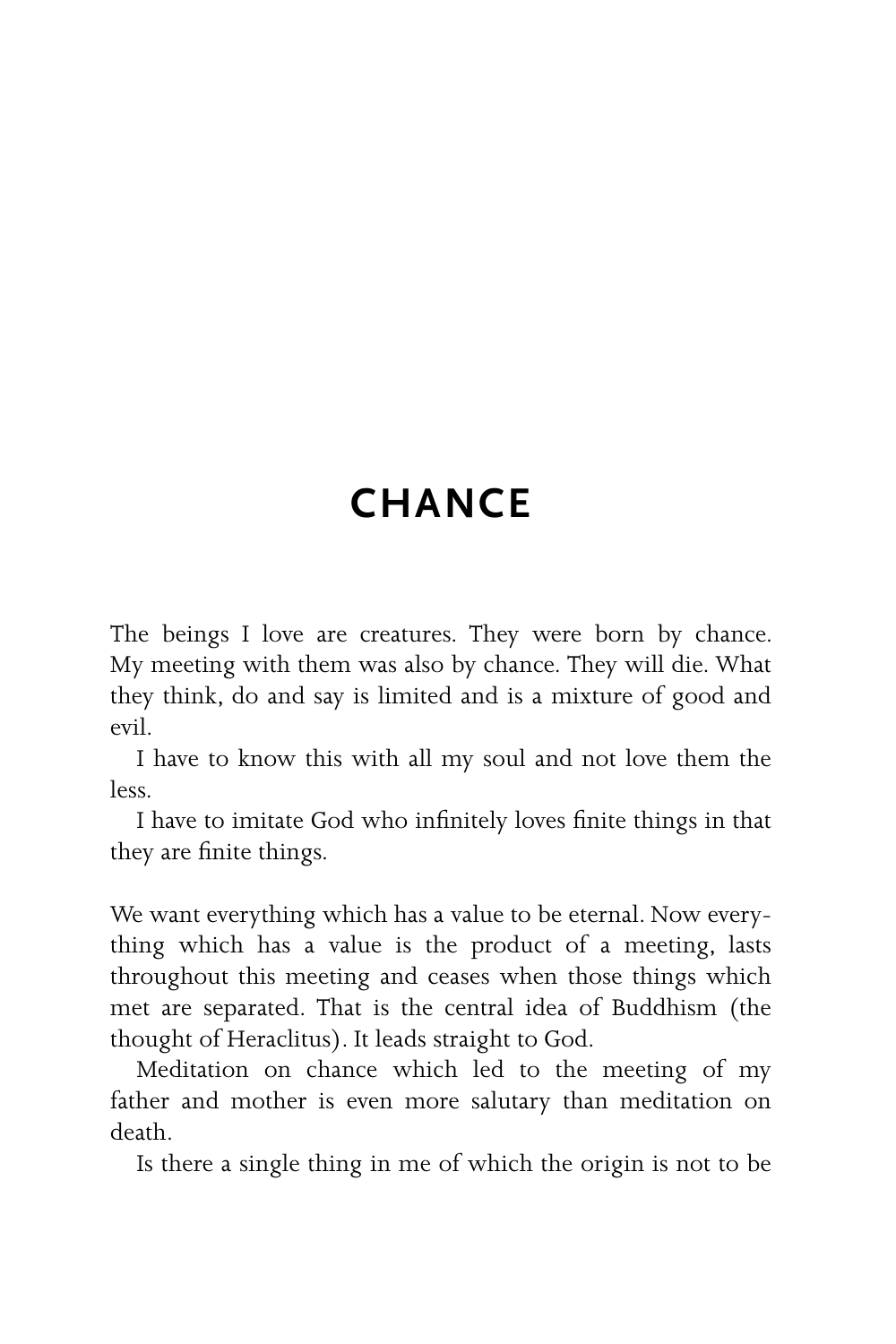#### 108 GRAVITY AND GRACE

found in that meeting? Only God. And yet again, *my* thought of God had its origin in that meeting.

Stars and blossoming fruit-trees: utter permanence and extreme fragility give an equal sense of eternity.

The theories about progress and the 'genius which always pierces through', arise from the fact that it is intolerable to suppose that what is most precious in the world should be given over to chance. It is because it is intolerable that it ought to be contemplated.

Creation is this very thing.

The only good which is not subject to chance is that which is outside the world.

The vulnerability of precious things is beautiful because vulnerability is a mark of existence.

The destruction of Troy. The fall of the petals from fruit trees in blossom. To know that what is most precious is not rooted in existence—that is beautiful. Why? It projects the soul beyond time.

The woman who wishes for a child white as snow and red as blood gets it, but she dies and the child is given over to a stepmother.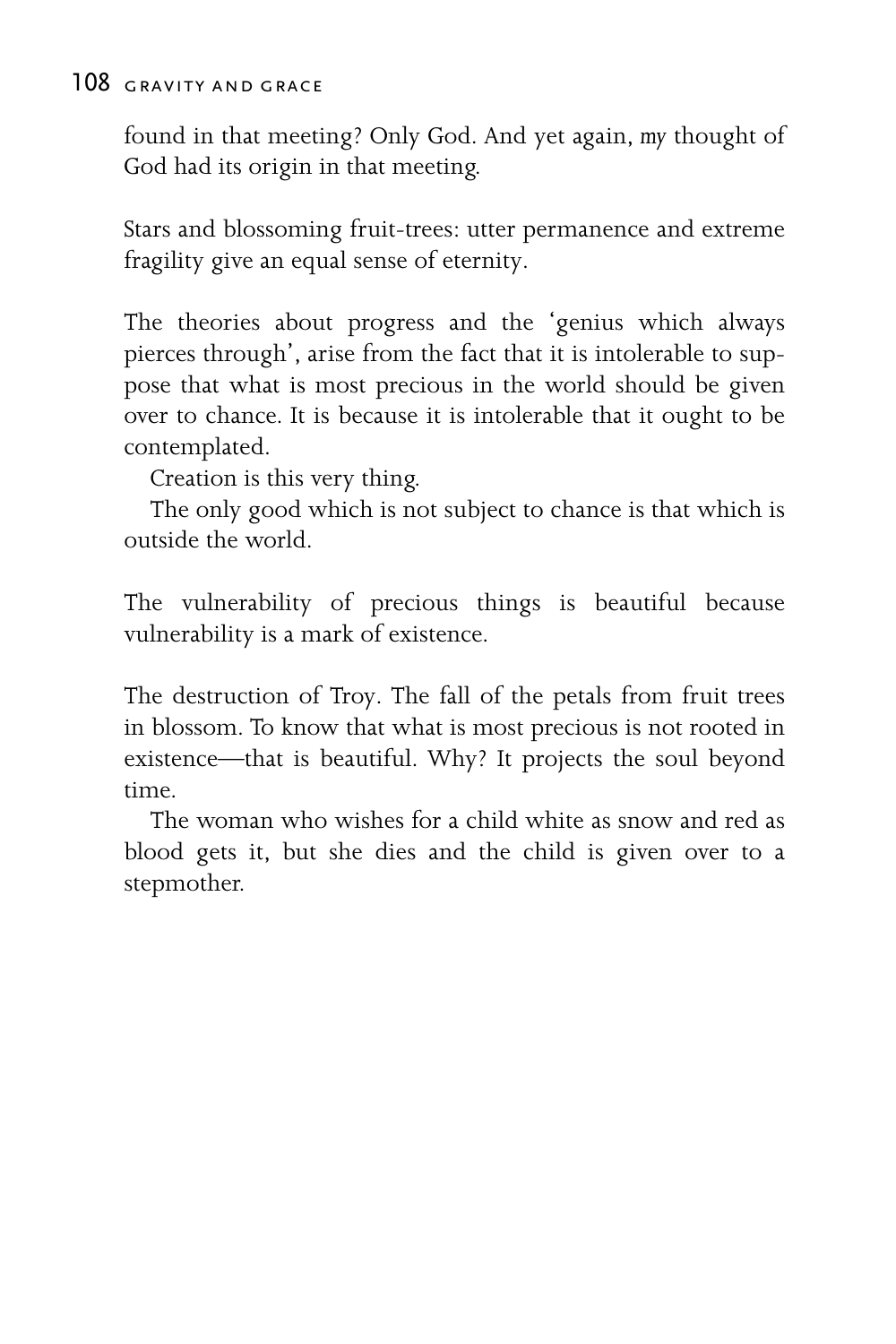# **HE WHOM WE MUST LOVE IS ABSENT**

God can only be present in creation under the form of absence.

Evil is the innocence of God. We have to place God at an infinite distance in order to conceive of him as innocent of evil; reciprocally, evil implies that we have to place God at an infinite distance.

This world, in so far as it is completely empty of God, is God himself.

Necessity, in so far as it is absolutely other than the good, is the good itself.

That is why all consolation in affliction separates us from love and from truth.

That is the mystery of mysteries. When we touch it we are safe.

'In the desert of the East. . . .' We have to be in a desert. For he whom we must love is absent.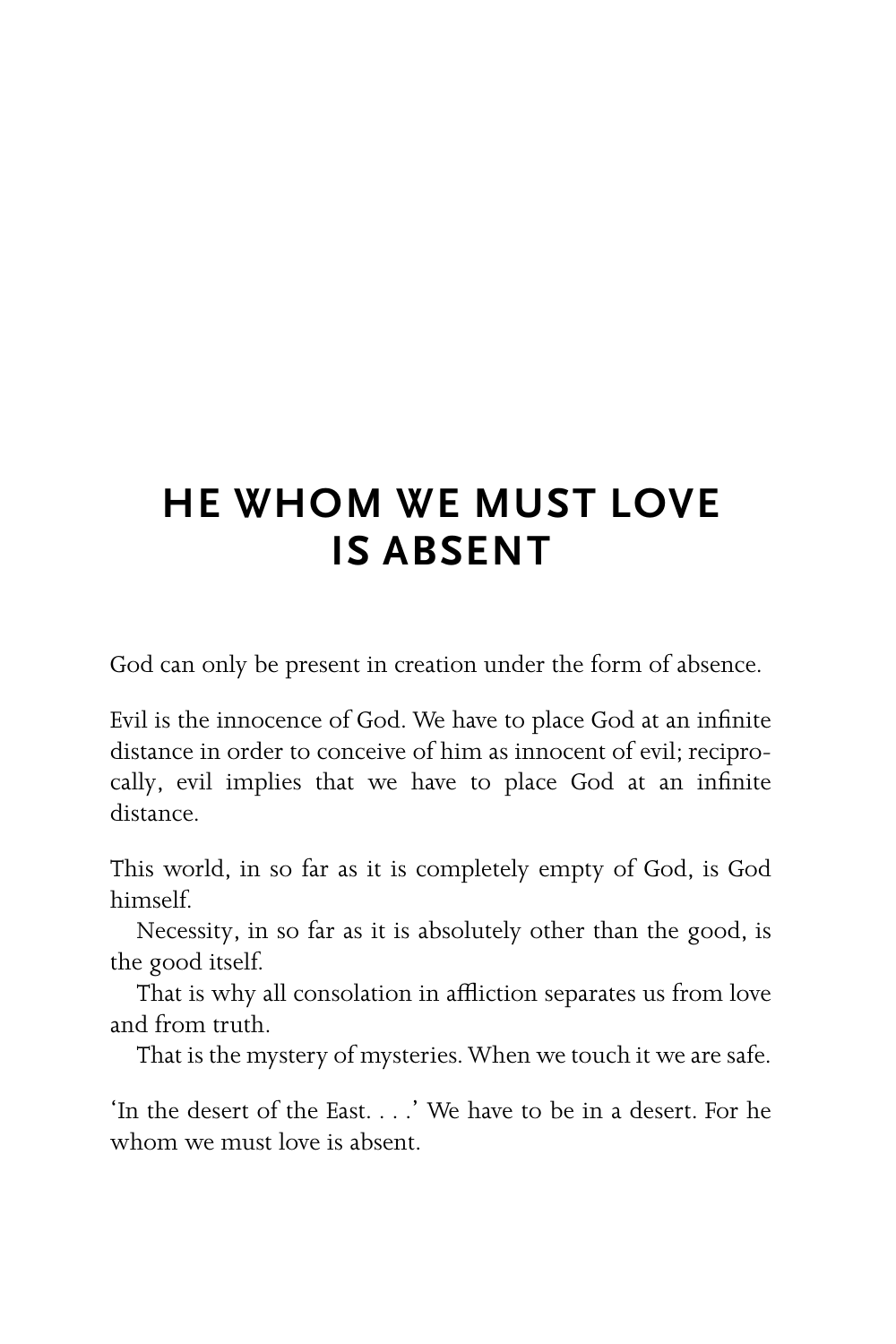He who puts his life into his faith in God can loose his faith.

But he who puts his life in God himself will never lose it. To put our life into that which we cannot touch in any way. . . . It is impossible. It is a death. That is what is required.

Nothing which exists is absolutely worthy of love.

We must therefore love that which does not exist.

This non-existent object of love is not a fiction, however, for our fictions cannot be any more worthy of love than we are ourselves, and we are not worthy of it.

Consent to the good—not to any good which can be grasped or represented, but unconditional consent to the absolute good.

When we consent to something which we represent to ourselves as the good, we consent to a mixture of good and evil, and this consent produces good and evil: the proportion of good and evil in us does not change. On the other hand the unconditional consent to that good which we are not able and never will be able to represent to ourselves—such consent is pure good and produces only good, moreover, it is enough that it should continue for the whole soul to be nothing but good in the end.

Faith (when it is a question of a supernatural interpretation of the natural) is a conjecture by analogy based on supernatural experience. Thus those who have the privilege of mystical contemplation, having experienced the mercy of God, *suppose* that, God being mercy, the created world is a work of mercy. But as for obtaining evidence of this mercy directly from nature, it would be necessary to become blind, deaf and without pity in order to believe such a thing possible. Thus the Jews and Moslems, who want to find in nature the proofs of divine mercy, are pitiless. And often the Christians are as well.

That is why mysticism is the only source of virtue for humanity. Because when men do not believe that there is infinite mercy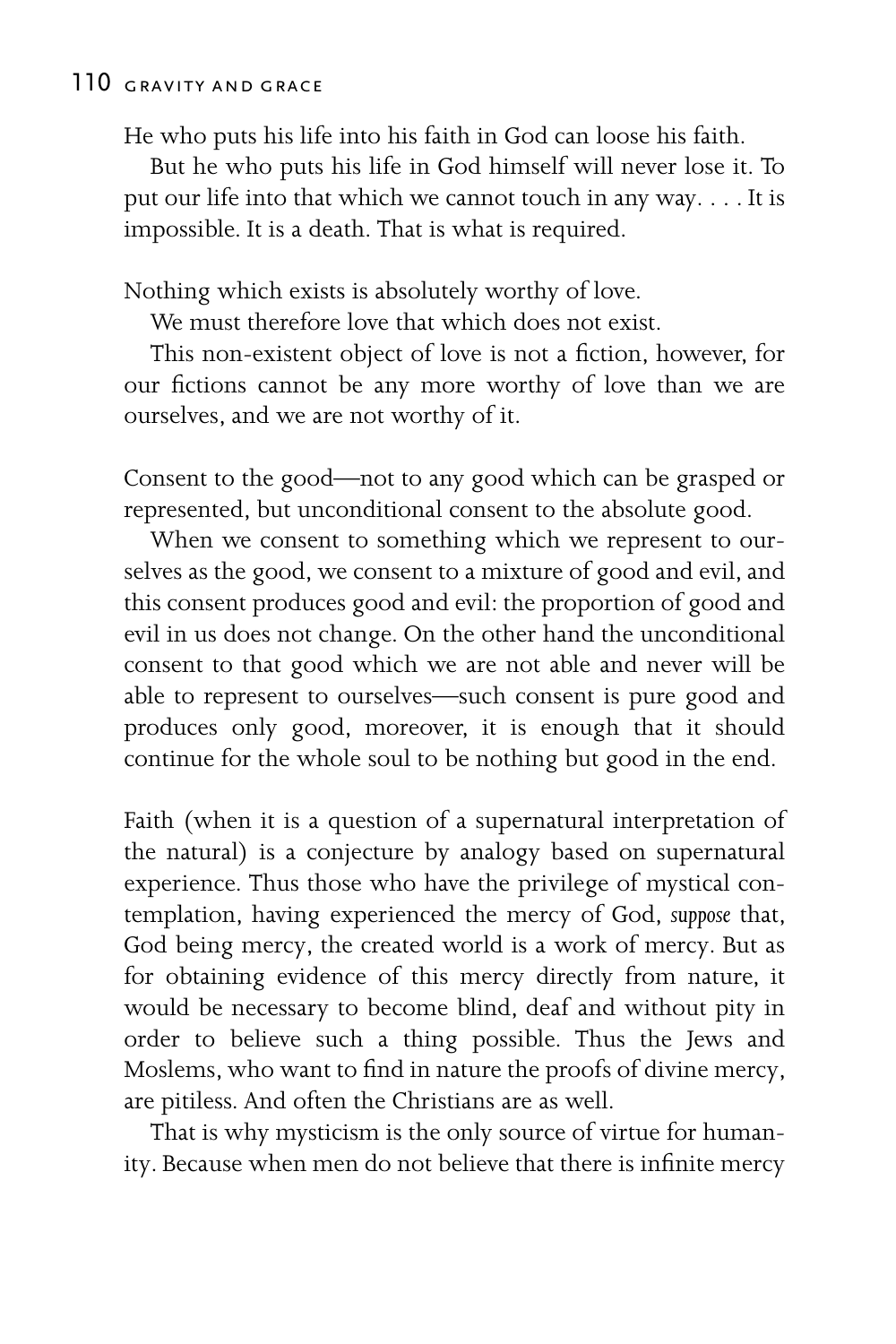behind the curtain of the world, or when they think that this mercy is in front of the curtain, they become cruel.

There are four evidences of divine mercy here below: the favours of God to beings capable of contemplation (these states exist and form part of their experience as creatures); the radiance of these beings and their compassion, which is the divine compassion in them; the beauty of the world. The fourth evidence is the complete absence of mercy here below.<sup>1</sup>

Incarnation. God is weak because he is impartial. He sends sunshine and rain to good and evil alike. This indifference of the Father and the weakness of Christ correspond. Absence of God. The kingdom of heaven is like a grain of mustard seed. . . . God changes nothing whatsoever. Christ was killed out of anger because he was only God.

If I thought that God sent me suffering by an act of his will and for my good, I should think that I was something, and I should miss the chief use of suffering which is to teach me that I am nothing. It is therefore essential to avoid all such thoughts, but it is necessary to love God through the suffering.

I must love being nothing. How horrible it would be if I were something! I must love my nothingness, love being a nothingness. I must love with that part of the soul which is on the other side of the curtain, for the part of the soul which is perceptible to consciousness cannot love nothingness. It has a horror of it. Though it may think it loves nothingness, what it really loves is something other than nothingness.

 $<sup>1</sup>$  It is precisely by this antithesis, this rending of our souls between the effects</sup> of grace within us and the beauty of the world around us, on the one hand, and the implacable necessity which rules the universe on the other, that we discern God as both present to man and as absolutely beyond all human measurement.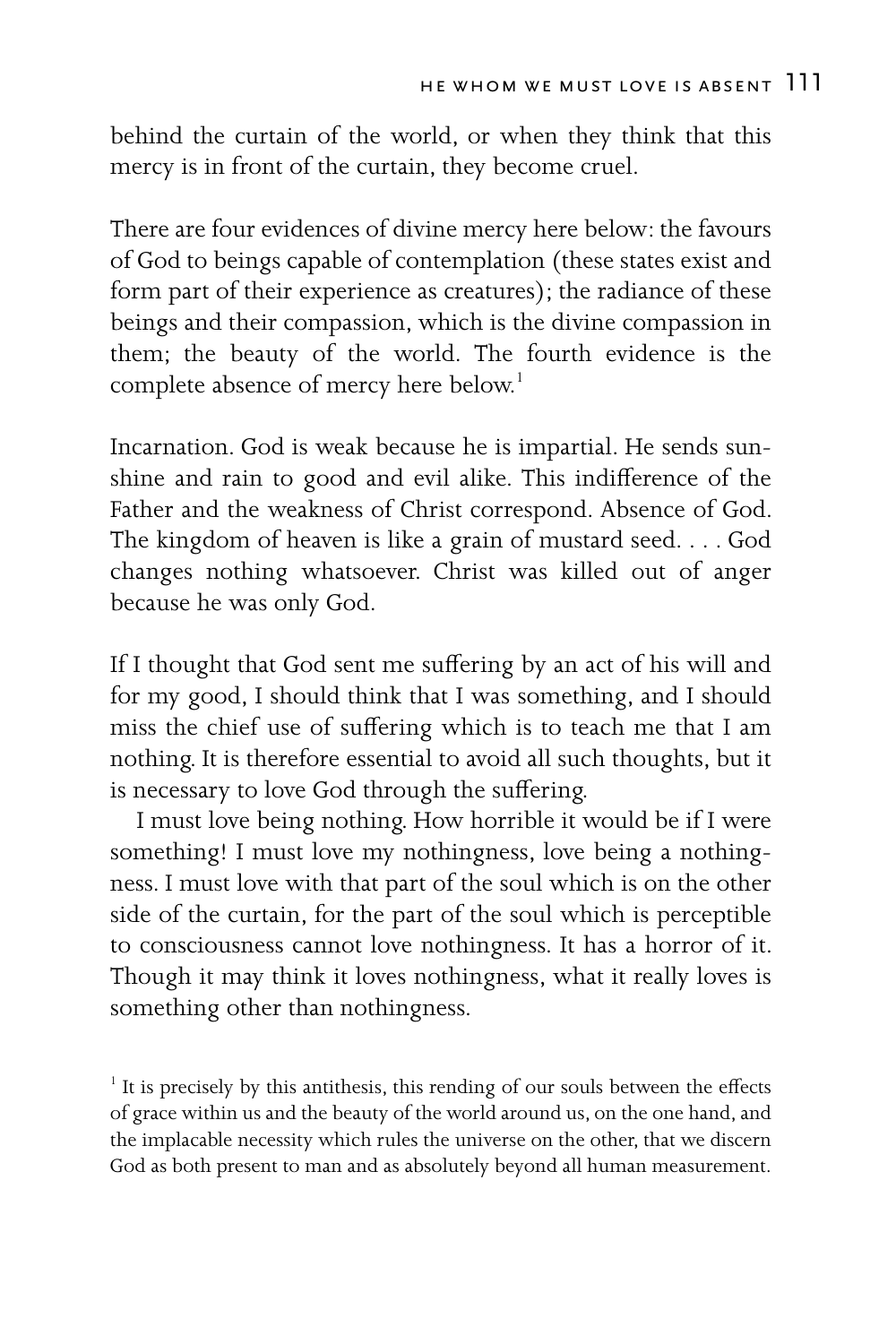### 112 GRAVITY AND GRACE

God sends affliction without distinction to the wicked and to the good, just as he sends the rain and the sunlight. He did not reserve the cross for Christ. He enters into contact with a human individual as such only through purely spiritual grace which responds to the gaze turned towards him, that is to say to the exact extent to which the individual ceases to be an individual. No event is a favour on the part of God—only grace is that.

Communion is good for the good and bad for the wicked. Hence, damned souls are in paradise, but for them paradise is hell.

The cry of suffering: 'Why?' This rings throughout the *Iliad*.

To explain suffering is to console it; therefore it must not be explained.

Herein lies the pre-eminent value of the suffering of those who are innocent. It bears a resemblance to the acceptance of the evil in creation by God who is innocent.

The irreducible character of suffering which makes it impossible for us not to have a horror of it at the moment when we are undergoing it is destined to bring the will to a standstill, just as absurdity brings the intelligence to a standstill, and absence love, so that man, having come to the end of his human faculties, may stretch out his arms, stop, look up and wait.

'He will laugh at the trials of the innocent.' Silence of God. The noises here below imitate this silence. They mean nothing.

It is when from the innermost depths of our being we need a sound which does mean something—when we cry out for an answer and it is not given us—it is then that we touch the silence of God.

As a rule our imagination puts words into the sounds in the same way as we idly play at making out shapes in wreaths of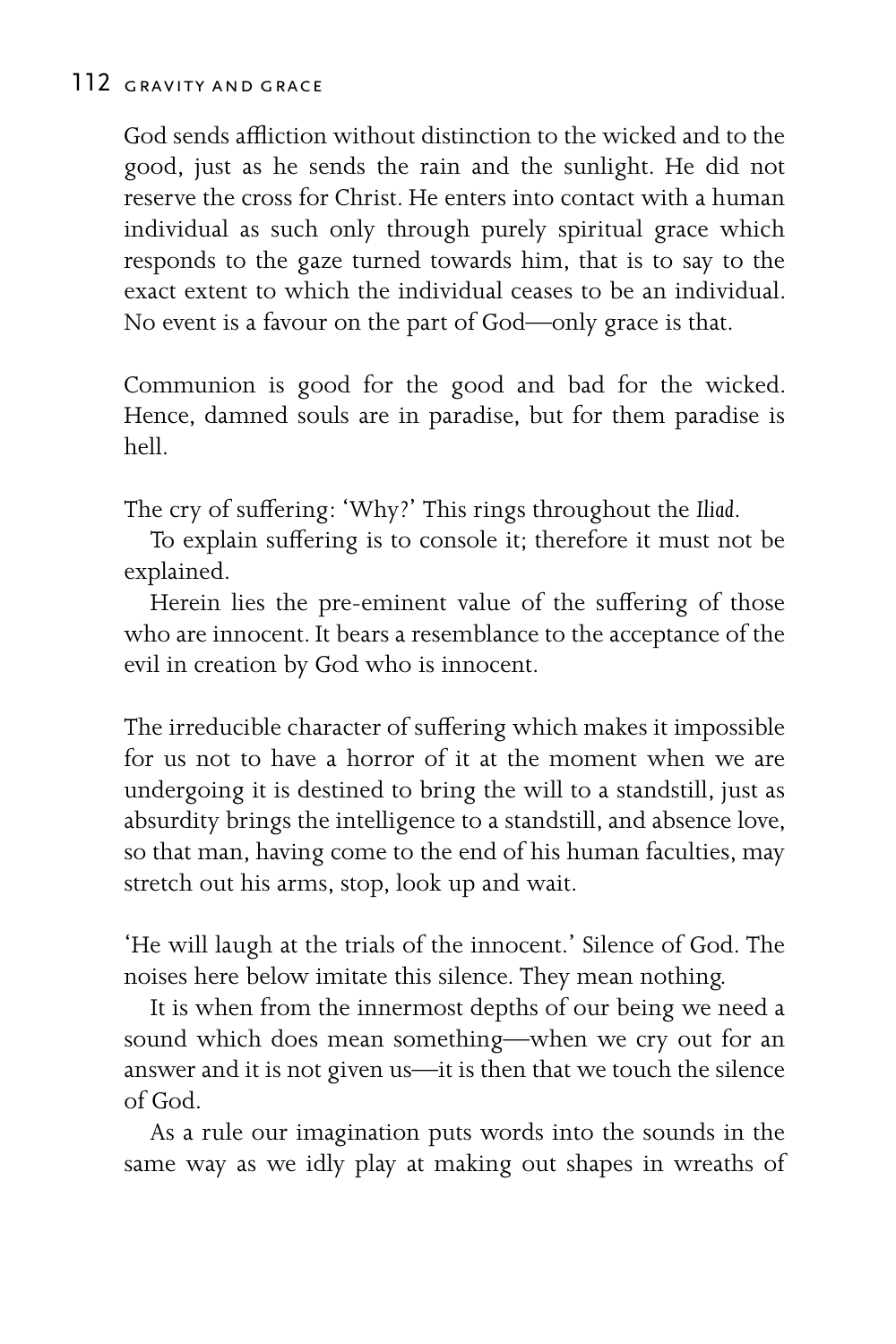smoke; but when we are too exhausted, when we no longer have the courage to play, then we must have real words. We cry out for them. The cry tears our very entrails. All we get is silence.

After having gone through that, some begin to talk to themselves like madmen. Whatever they may do afterwards, we must have nothing but pity for them. The others, and they are not numerous, give their whole heart to silence.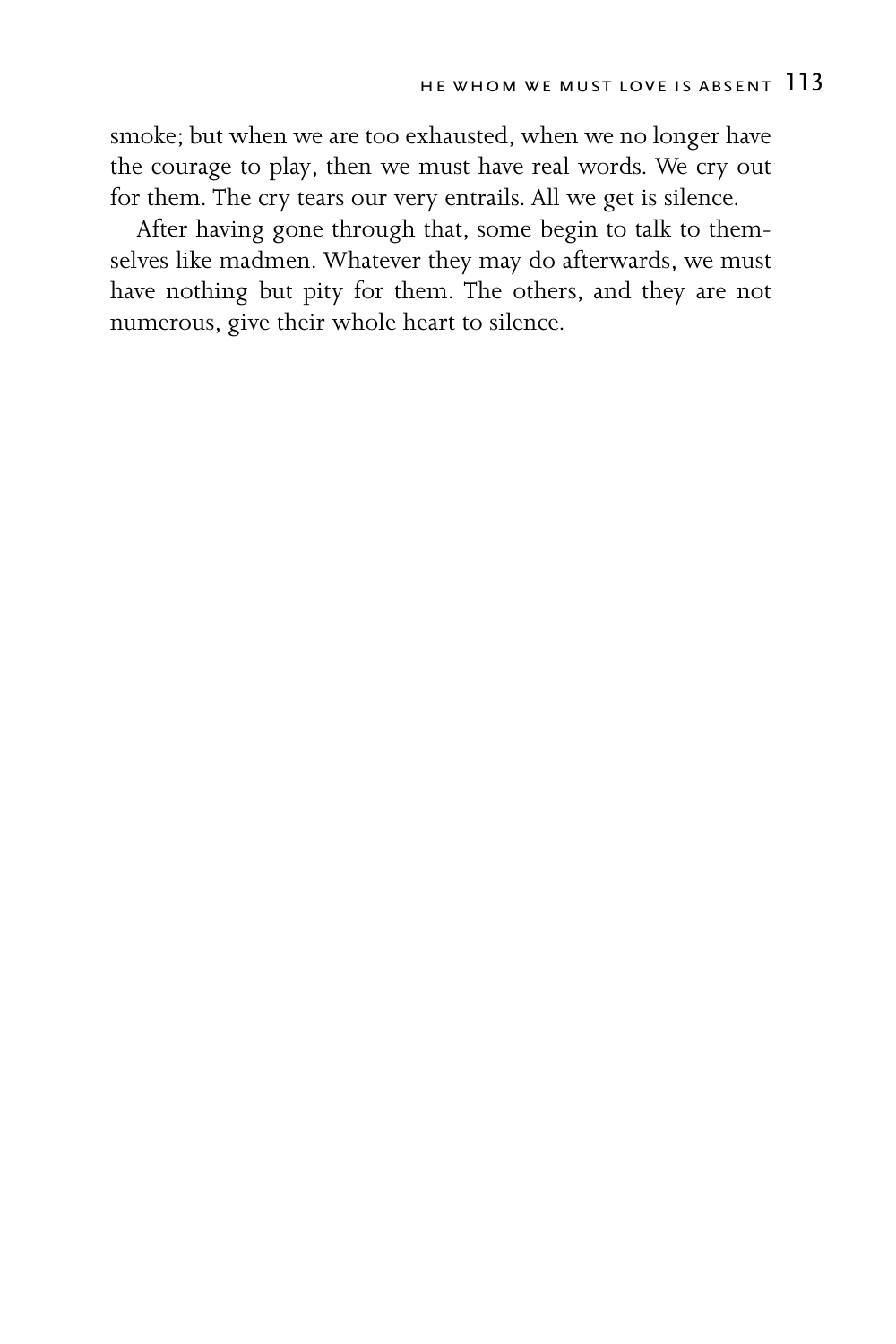## **ATHEISM AS A PURIFICATION**

A case of contradictories which are true. God exists: God does not exist. Where is the problem? I am quite sure that there is a God in the sense that I am quite sure my love is not illusory. I am quite sure that there is not a God in the sense that I am quite sure nothing real can be anything like what I am able to conceive when I pronounce this word. But that which I cannot conceive is not an illusion.

There are two atheisms of which one is a purification of the notion of God.

Perhaps every evil thing has a second aspect—a purification in the course of progress towards the good—and a third which is the higher good.

We have to distinguish carefully between these three aspects because it is very dangerous for thought and for the effective conduct of life to confuse them.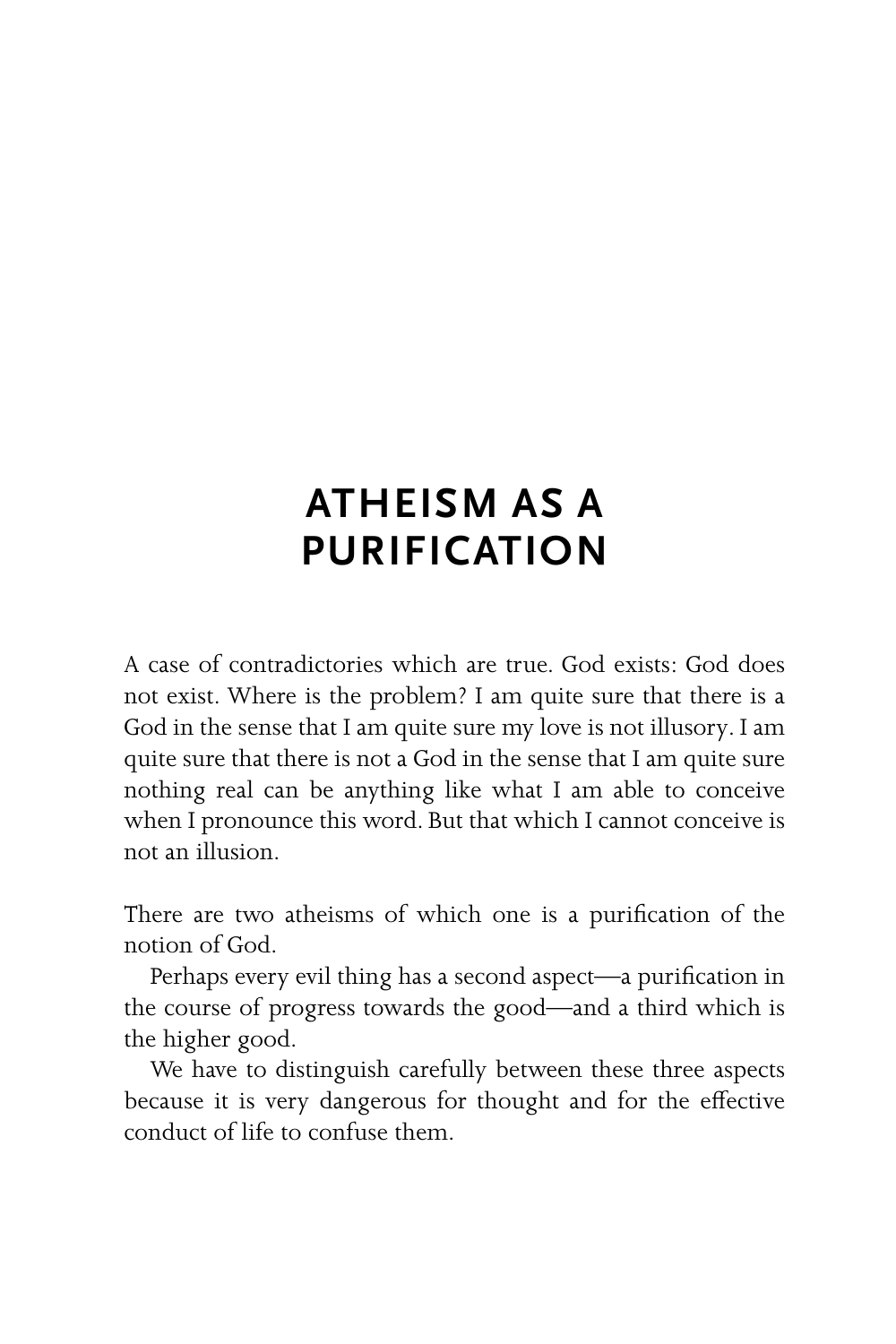Of two men who have no experience of God, he who denies him is perhaps nearer to him than the other.

The false God who is like the true one in everything, except that we cannot touch him, prevents us from ever coming to the true one.

We have to believe in a God who is like the true God in everything, except that he does not exist, since we have not reached the point where God exists.

The errors of our time come from Christianity without the supernatural. Secularization is the cause—and primarily humanism.

Religion in so far as it is a source of consolation is a hindrance to true faith: in this sense atheism is a purification. I have to be atheistic with the part of myself which is not made for God. Among those men in whom the supernatural part has not been awakened, the atheists are right and the believers wrong.

A man whose whole family had died under torture, and who had himself been tortured for a long time in a concentration camp; or a sixteenth-century Indian, the sole survivor after the total extermination of his people. Such men if they had previously believed in the mercy of God would either believe in it no longer, or else they would conceive of it quite differently from before. I have not been through such things. I know, however, that they exist; so what is the difference?

I must move towards an abiding conception of the divine mercy, a conception which does not change whatever event destiny may send upon me and which can be communicated to no matter what human being.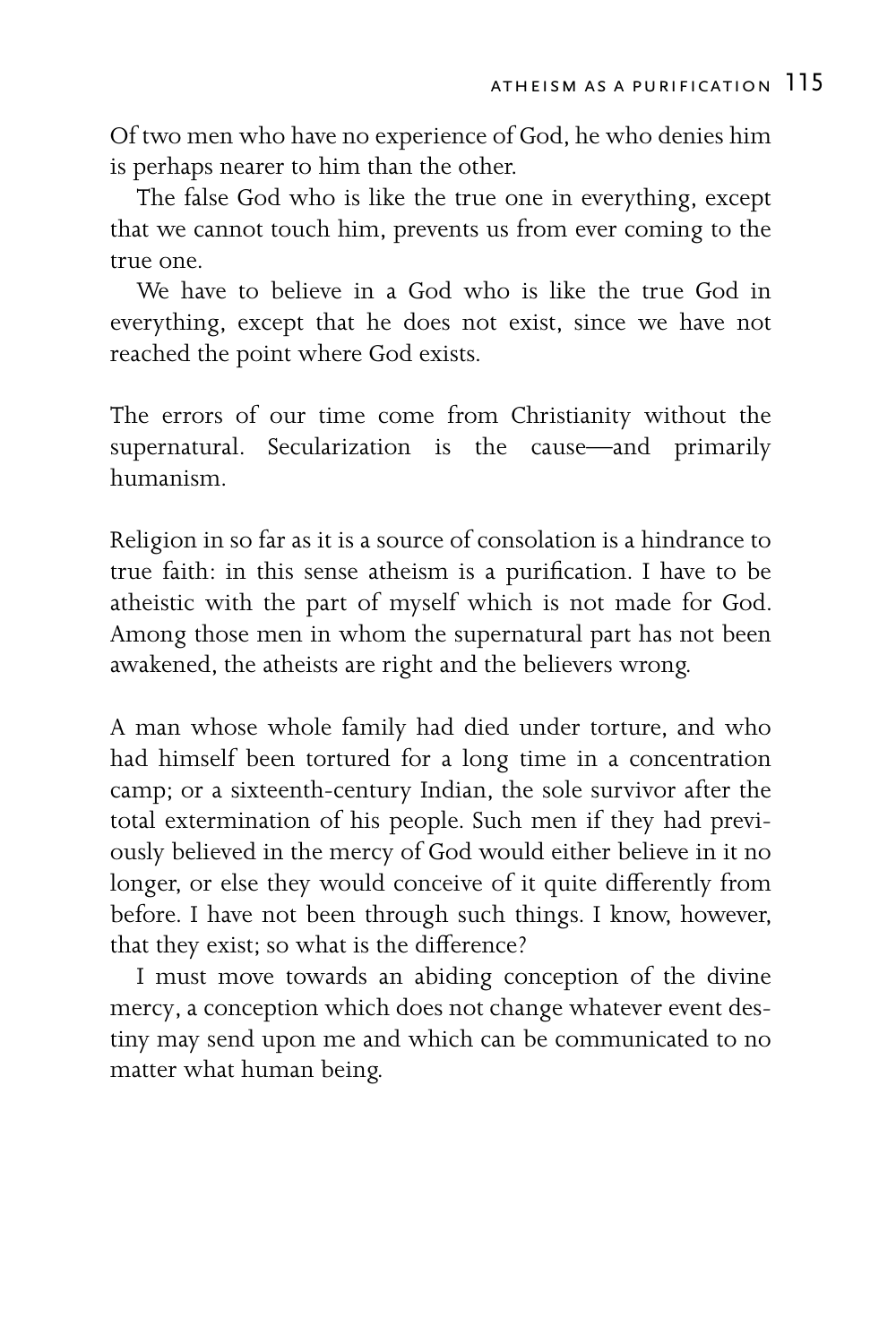### **ATTENTION AND WILL**

We do not have to understand new things, but by dint of patience, effort and method to come to understand with our whole self the truths which are evident.

Stages of belief. The most commonplace truth when it floods the *whole soul*, is like a revelation.

We have to try to cure our faults by attention and not by will.

The will only controls a few movements of a few muscles, and these movements are associated with the idea of the change of position of near-by objects. I can will to put my hand flat on the table. If inner purity, inspiration or truth of thought were necessarily associated with attitudes of this kind, they might be the object of will. As this is not the case, we can only beg for them. To beg for them is to believe that we have a Father in heaven. Or should we cease to desire them? What could be worse? Inner supplication is the only reasonable way, for it avoids stiffening muscles which have nothing to do with the matter. What could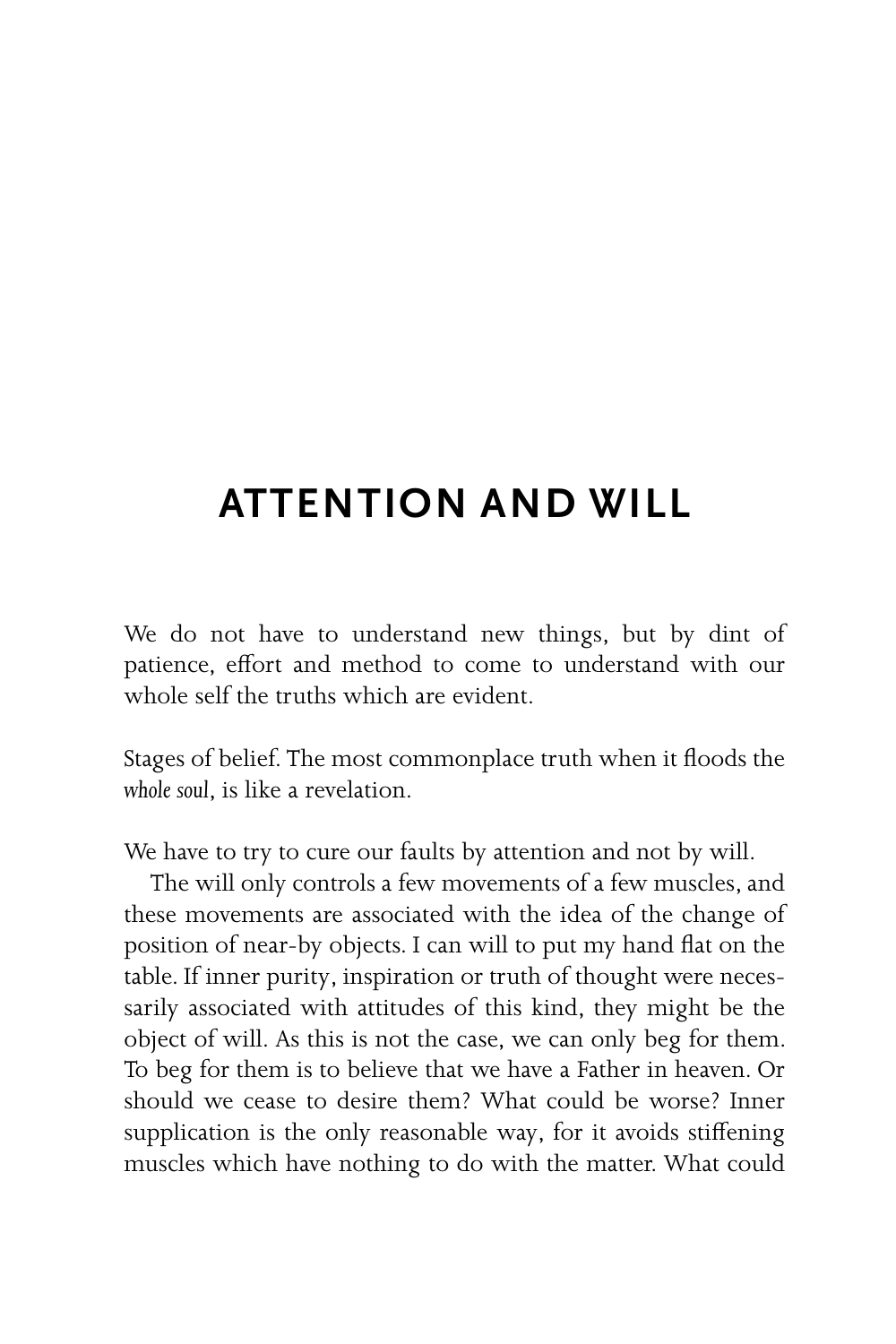be more stupid than to tighten up our muscles and set our jaws about virtue, or poetry, or the solution of a problem. Attention is something quite different.

Pride is a tightening up of this kind. There is a lack of grace (we can give the word its double meaning here) in the proud man. It is the result of a mistake.

Attention, taken to its highest degree, is the same thing as prayer. It presupposes faith and love.

Absolutely unmixed attention is prayer.

If we turn our mind towards the good, it is impossible that little by little the whole soul will not be attracted thereto in spite of itself.

Extreme attention is what constitutes the creative faculty in man and the only extreme attention is religious. The amount of creative genius in any period is strictly in proportion to the amount of extreme attention and thus of authentic religion at that period.

The wrong way of seeking. The attention fixed on a problem. Another phenomenon due to horror of the void. We do not want to have lost our labour. The heat of the chase. We must not want to find: as in the case of an excessive devotion, we become dependent on the object of our efforts. We need an outward reward which chance sometimes provides and which we are ready to accept at the price of a deformation of the truth.

It is only effort without desire (not attached to an object) which infallibly contains a reward.

To draw back before the object we are pursuing. Only an indirect method is effective. We do nothing if we have not first drawn back.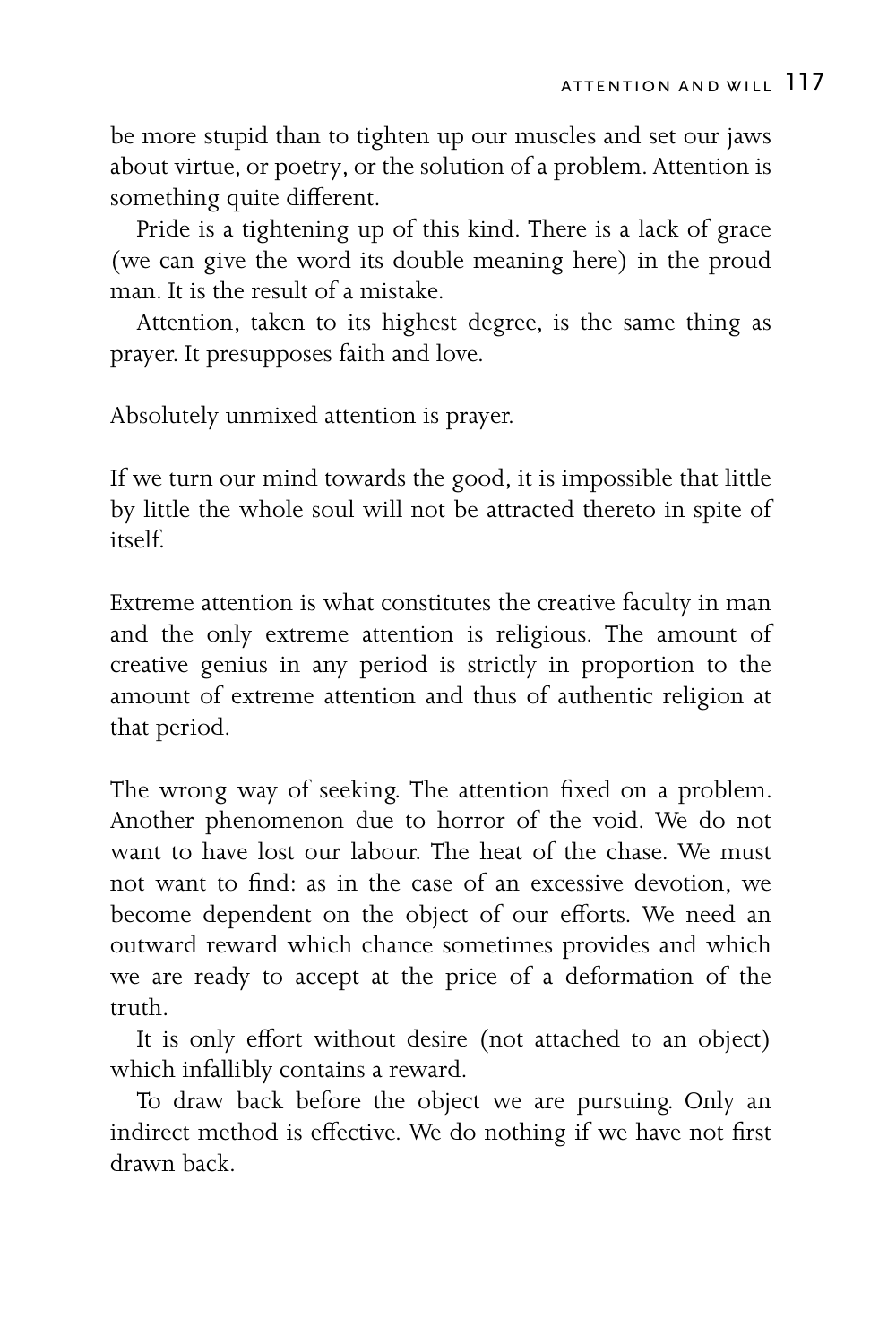By pulling at the bunch, we make all the grapes fall to the ground.

There are some kinds of effort which defeat their own object (example: the soured disposition of certain pious females, false asceticism, certain sorts of self-devotion, etc.). Others are always useful, even if they do not meet with success.

How are we to distinguish between them?

Perhaps in this way: some efforts are always accompanied by the (false) negation of our inner wretchedness; with others the attention is continually concentrated on the distance there is between what we are and what we love.

Love is the teacher of gods and men, for no one learns without desiring to learn. Truth is sought not because it is truth but because it is good.

Attention is bound up with desire. Not with the will but with desire—or more exactly, consent.

We liberate energy in ourselves, but it constantly reattaches itself. How are we to liberate it entirely? We have to desire that it should be done in us—to desire it truly—simply to desire it, not to try to accomplish it. For every attempt in that direction is vain and has to be dearly paid for. In such a work all that I call 'I' has to be passive. Attention alone—that attention which is so full that the 'I' disappears—is required of me. I have to deprive all that I call 'I' of the light of my attention and turn it on to that which cannot be conceived.

The capacity to drive a thought away once and for all is the gateway to eternity. The infinite in an instant.

As regards temptations, we must follow the example of the truly chaste woman who, when the seducer speaks to her, makes no answer and pretends not to hear him.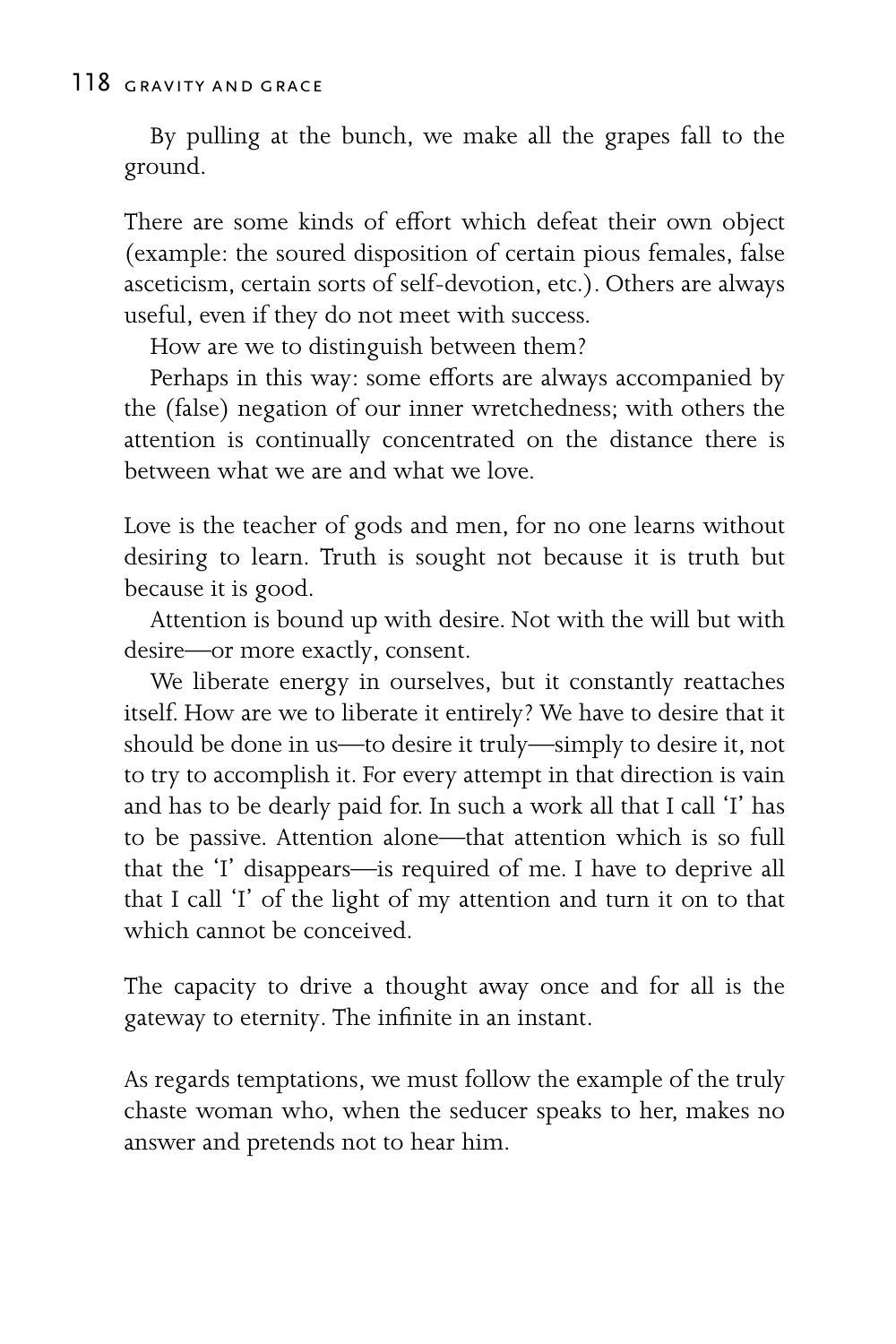We should be indifferent to good and evil but, when we are indifferent, that is to say when we project the light of our attention equally on both, the good gains the day. This phenomenon comes about automatically. There lies the essential grace. And it is the definition, the criterion of good.

A divine inspiration operates infallibly, irresistibly, if we do not turn away our attention, if we do not refuse it. There is not a choice to be made in its favour, it is enough not to refuse to recognize that it exists.

The attention turned with love towards God (or in a lesser degree, towards anything which is truly beautiful) makes certain things impossible for us. Such is the non-acting action of prayer in the soul. There are ways of behaviour which would veil such attention should they be indulged in and which, reciprocally, this attention puts out of the question.

As soon as we have a point of eternity in the soul, we have nothing more to do but to take care of it, for it will grow of itself like a seed. It is necessary to surround it with an armed guard, waiting in stillness, and to nourish it with the contemplation of numbers, of fixed and exact relationships.

We nourish the changeless which is in the soul by the contemplation of that which is unchanging in the body.

Writing is like giving birth: we cannot help making the supreme effort. But we also act in like fashion. I need have no fear of not making the supreme effort—provided only that I am honest with myself and that I pay attention.

The poet produces the beautiful by fixing his attention on something real. It is the same with the act of love. To know that this man who is hungry and thirsty really exists as much as I do that is enough, the rest follows of itself.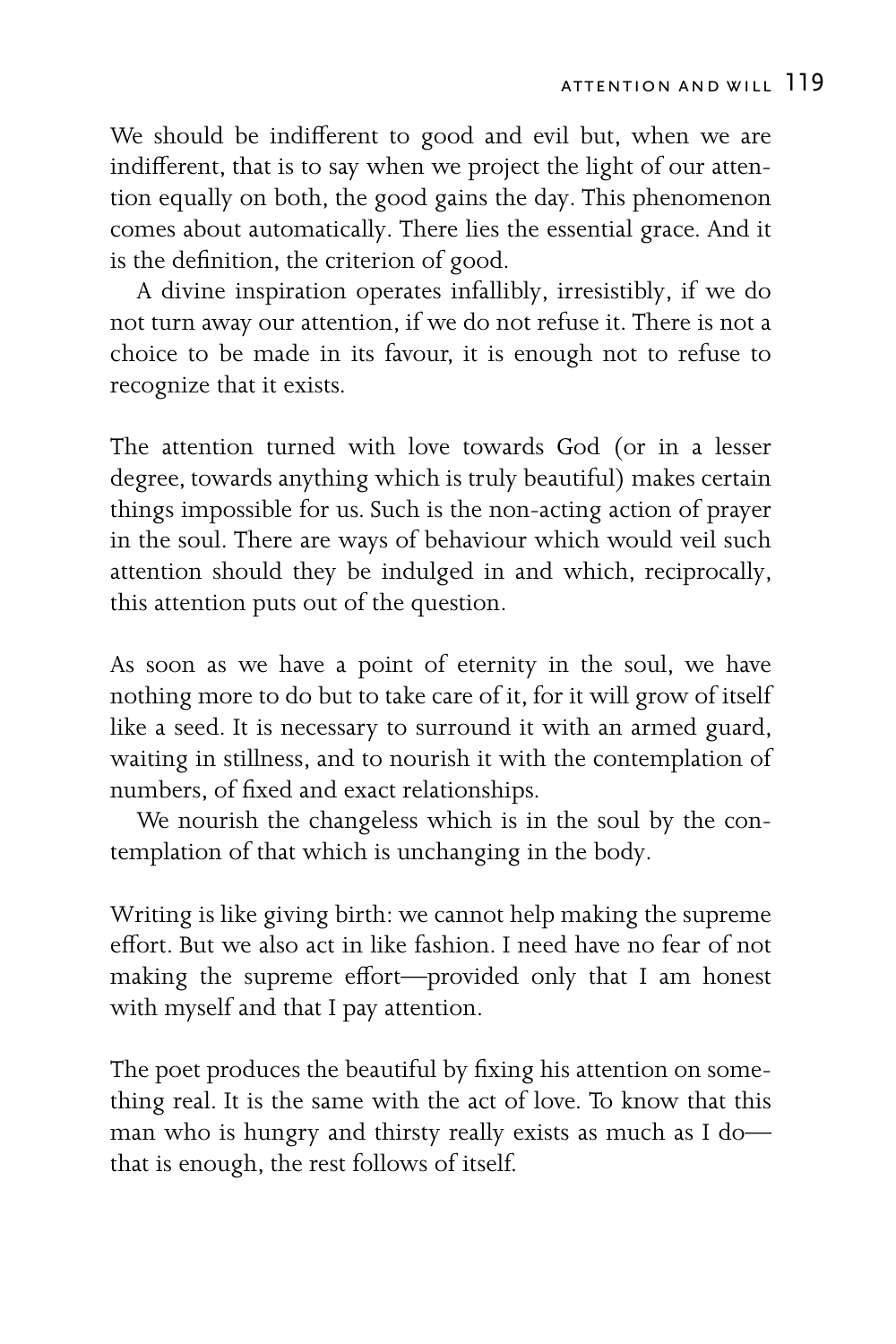The authentic and pure values—truth, beauty and goodness in the activity of a human being are the result of one and the same act, a certain application of the full attention to the object.

Teaching should have no aim but to prepare, by training the attention, for the possibility of such an act.

All the other advantages of instruction are without interest.

Studies and faith. Prayer being only attention in its pure form and studies being a form of gymnastics of the attention, each school exercise should be a refraction of spiritual life. There must be method in it. A certain way of doing a Latin prose, a certain way of tackling a problem in geometry (and not just any way) make up a system of gymnastics of the attention calculated to give it a greater aptitude for prayer.

Method for understanding images, symbols, etc. Not to try to interpret them, but to look at them till the light suddenly dawns.

Generally speaking, a method for the exercise of the intelligence, which consists of looking.

Application of this rule for the discrimination between the real and the illusory. In our sense perceptions, if we are not sure of what we see we change our position while looking, and what is real becomes evident. In the inner life, time takes the place of space. With time we are altered, and, if as we change we keep our gaze directed towards the same thing, in the end illusions are scattered and the real becomes visible. This is on condition that the attention be a looking and not an attachment.

When a struggle goes on between the will attached to some obligation and a bad desire, there is a wearing away of the energy attached to good. We have to endure the biting of the desire passively, as we do a suffering which brings home to us our wretchedness, and we have to keep our attention turned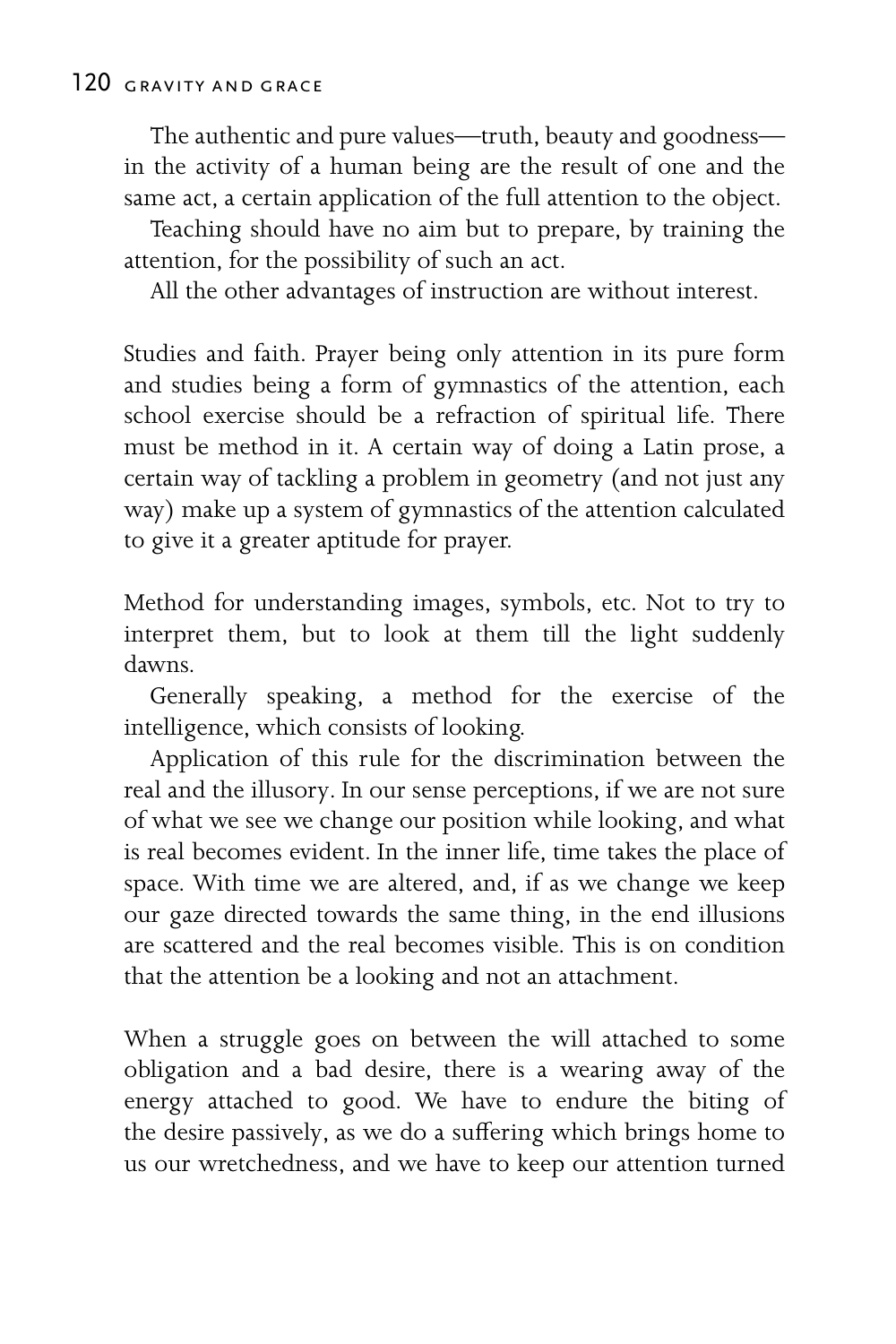towards the good. Then the quality of our energy is raised to a higher degree.

We must steal away the energy from our desires by taking away from them their temporal orientation.

Our desires are infinite in their pretensions but limited by the energy from which they proceed. That is why with the help of grace we can become their master and finally destroy them by attrition. As soon as this has been clearly understood, we have virtually conquered them, if we keep our attention in contact with this truth.

*Video meliora* . . . In such states, it seems as though we were thinking of the good, and in a sense we are doing so, but we are not thinking of its possibility.

It is incontestable that the void which we grasp with the pincers of contradiction is from on high, for we grasp it the better the more we sharpen our natural faculties of intelligence, will and love. The void which is from below is that into which we fall when we allow our natural faculties to become atrophied.

Experience of the transcendent: this seems contradictory, and yet the transcendent can be known only through contact since our faculties are unable to invent it.

Solitude. Where does its value lie? For in solitude we are in the presence of mere matter (even the sky, the stars, the moon, trees in blossom), things of less value (perhaps) than a human spirit. Its value lies in the greater possibility of attention. If we could be attentive to the same degree in the presence of a human being . . .

We can only know one thing about God—that he is what we are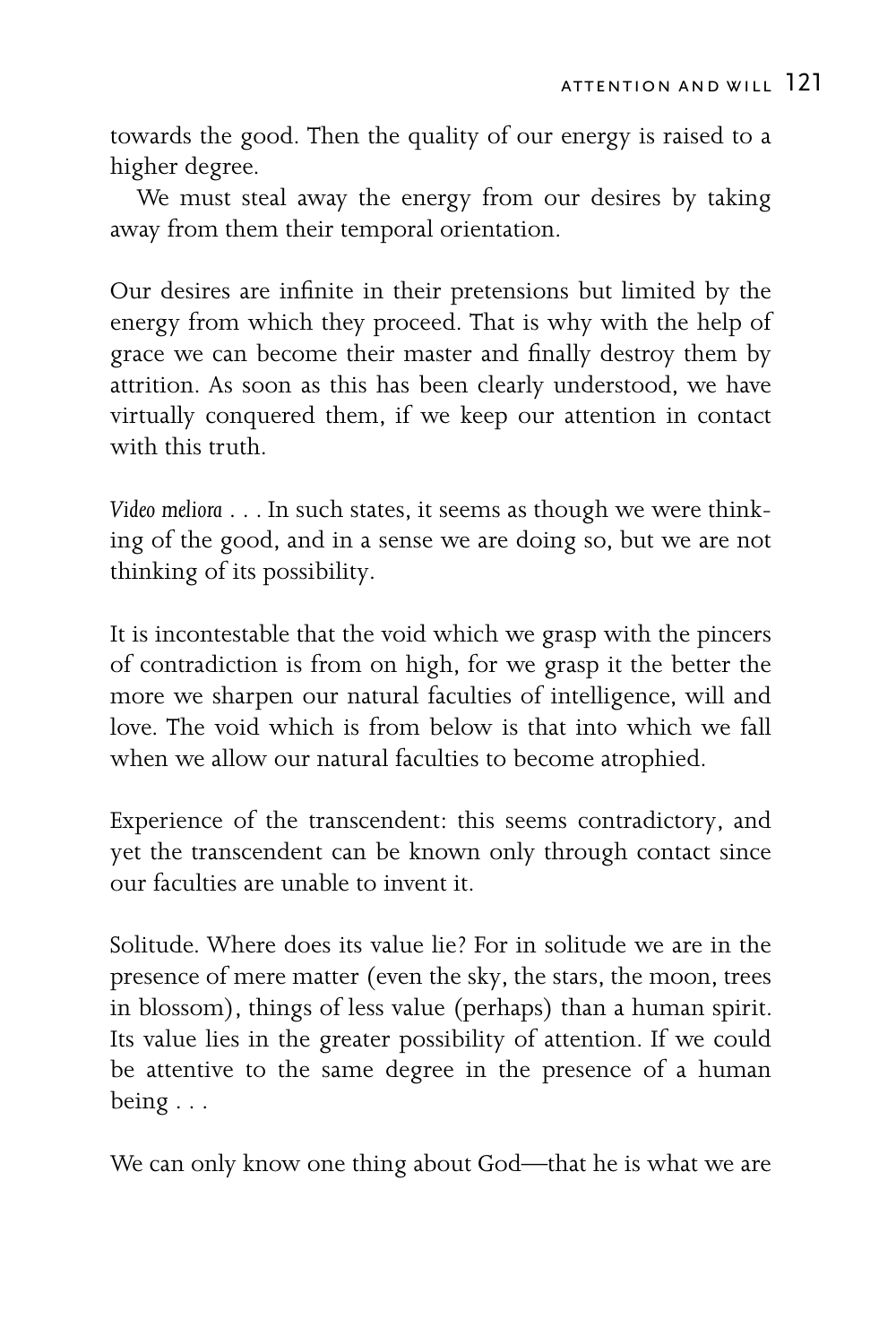### 122 gravity and grace

not. Our wretchedness alone is an image of this. The more we contemplate it, the more we contemplate him.

Sin is nothing else but the failure to recognize human wretchedness. It is unconscious wretchedness and for that very reason guilty wretchedness. The story of Christ is the experimental proof that human wretchedness is irreducible, that it is as great in the absolutely sinless man as in the sinner. But in him who is without sin it is enlightened . . .

The recognition of human wretchedness is difficult for whoever is rich and powerful because he is almost invincibly led to believe that he is something. It is equally difficult for the man in miserable circumstances because he is almost invincibly led to believe that the rich and powerful man is something.

It is not the fault which constitutes mortal sin, but the degree of light in the soul when the fault, whatever it may be, is accomplished.

Purity is the power to contemplate defilement.

Extreme purity can contemplate both the pure and the impure; impurity can do neither: the pure frightens it, the impure absorbs it. It has to have a mixture.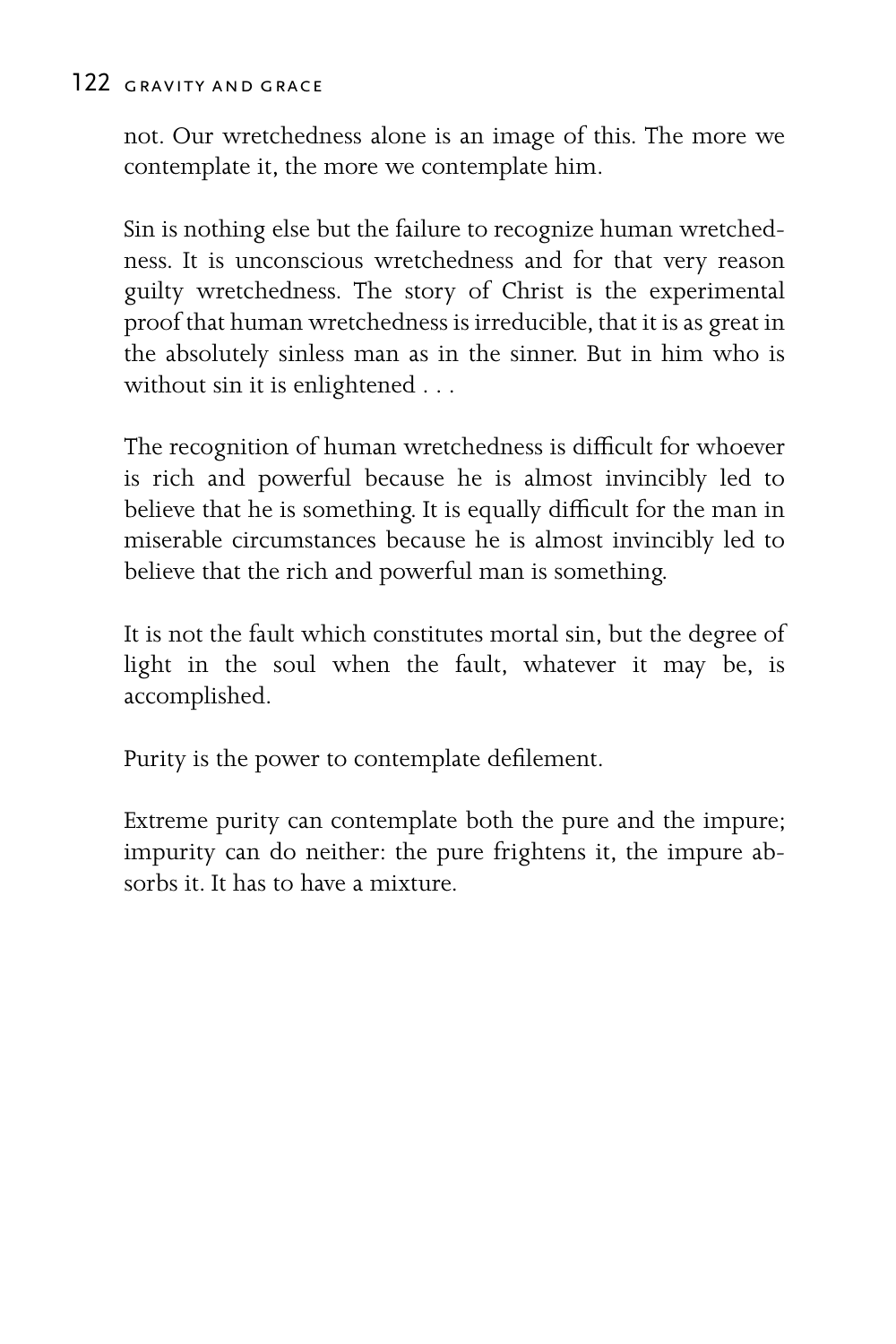# **TRAINING**

We have to accomplish the possible in order to touch the impossible. The correct exercise (according to our duty) of the natural faculties of will, love and knowledge is, in relation to spiritual realities, exactly what the movement of the body is in relation to the perception of tangible objects. A paralyzed man lacks this perception.

The fulfilment of our strictly human duty is of the same order as correctness in the work of drafting, translating, calculating, etc. To be careless about this correctness shows a lack of respect for the object. The same thing applies to neglect of duty.

Those things which have to do with inspiration are the only ones which are the better for delay. Those which have to do with natural duty and the will cannot allow of delay.

Precepts are not given for the sake of being practised, but practice is prescribed in order that precepts may be understood. They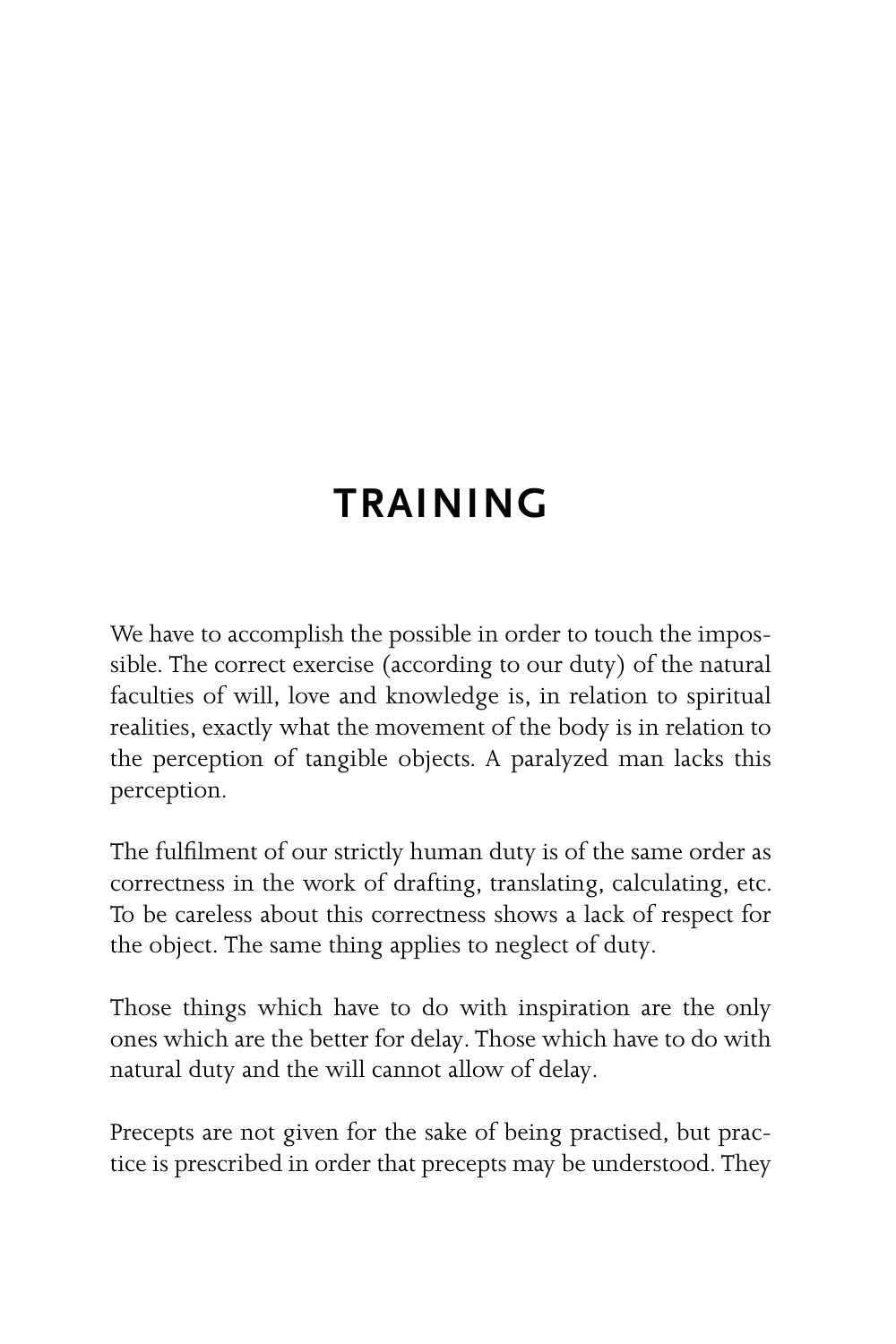### 124 gravity and grace

are scales. One does not play Bach without having done scales. But neither does one play a scale merely for the sake of the scale.

Training. Every time we catch ourselves involuntarily indulging in a proud thought, we must for a few seconds turn the full gaze of our attention upon the memory of some humiliation in our past life, choosing the most bitter, the most intolerable we can think of.

We must not try to change within ourselves or to efface desires and aversions, pleasures and sorrows. We must submit to them passively, just as we do to the impressions we receive from colours, according no greater credit to them than in the latter case. If my window is red I cannot, though I should reason day and night for a whole year, see my room as anything but pink. I know, moreover, that it is necessary, just and right that I should see it thus. At the same time, as far as information about my room goes, I only accord to the pink colour a credit limited by my knowledge of its relation to the window. I must accept in this way and no other the desires and aversions, pleasures and sorrows of every kind which I find within me.

On the other hand, as we have also a principle of violence in us—that is to say the will—we must also, in a limited measure, but to the full extent of that measure, use this violent principle in a violent way; we must compel ourselves by violence to act as though we had not a certain desire or aversion, without trying to persuade our sensibility—compelling it to obey. This causes it to revolt and we have to endure this revolt passively, taste of it, savour it, accept it as something outside ourselves, as the pink colour of the room with the red window.

Each time that we do violence to ourselves in this spirit we make an advance, slight or great but real, in the work of training the animal within us.

Of course if this violence we do ourselves is really to be of use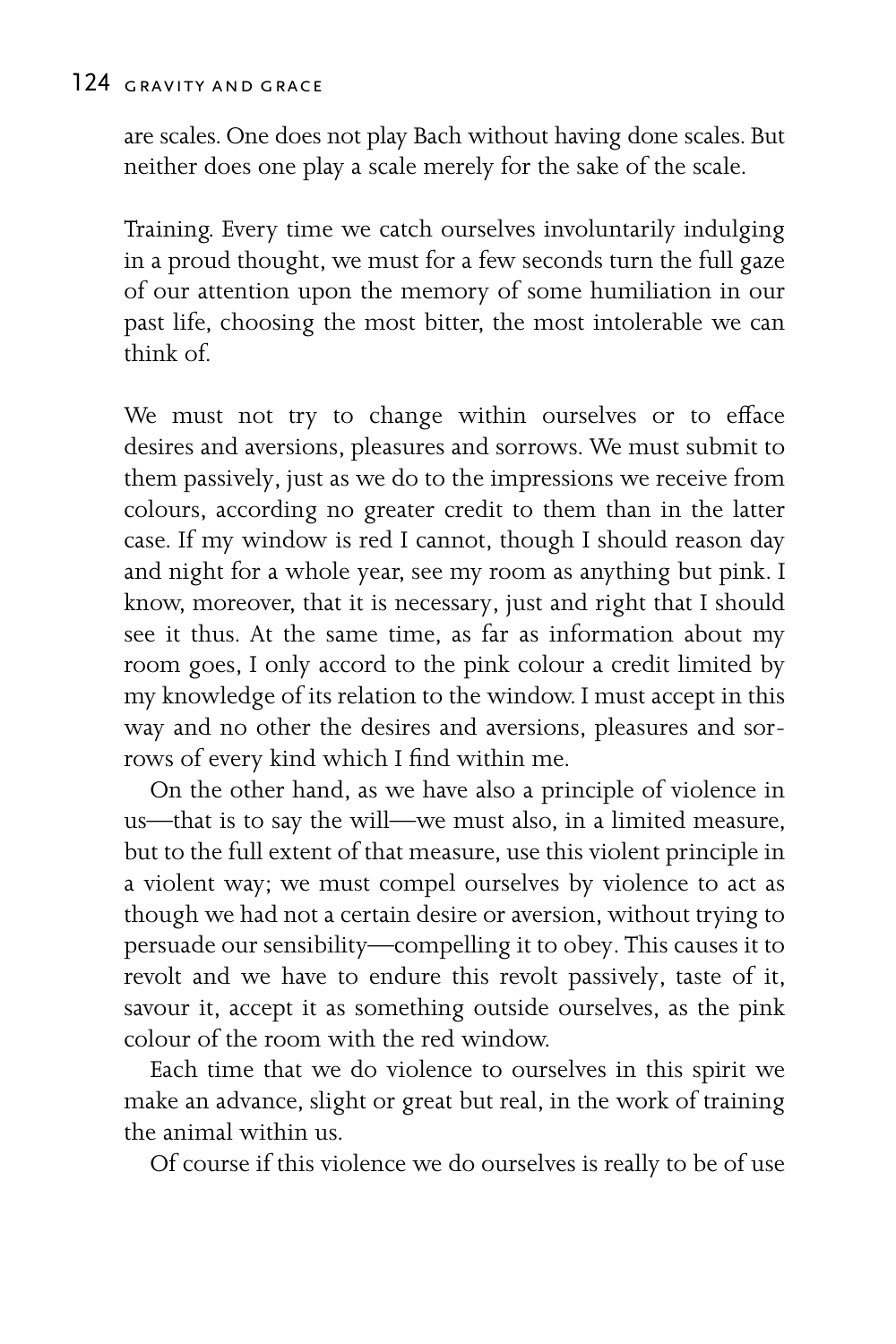in our training it must only be a means. When a man trains a dog to perform tricks he does not beat it for the sake of beating it, but in order to train it, and with this in view he only hits it when it fails to carry out a trick. If he beats it without any method he ends by making it unfit for any training, and that is what the wrong sort of asceticism does.

Violence against ourselves is only permissible when it is based on reason (with a view to carrying out what we clearly consider to be our duty)—or when it is enjoined on us through an irresistible impulsion on the part of grace (but then the violence does not come from ourselves).

The source of my difficulties lies in the fact that, through exhaustion and an absence of vital energy, I am below the level of normal activity. And if something takes me and raises me up I am lifted above it. When such moments come it would seem to me a calamity to waste them in ordinary activities. At other times, I should have to do violence to myself with a violence which I cannot succeed in mustering.

I could consent to the anomaly of behaviour resulting from this; but I know, or I believe I know, that I should not do so. It involves crimes of omission towards others. And as for myself, it imprisons me.

What method is there then?

έάν θελης δύνασαι με καθαρίσαι<sup>1</sup>

I must practise transforming the sense of effort into a passive sense of suffering. Whatever I may have to bear, when God sends me suffering, I am inescapably forced to suffer all that there is to suffer. Why, when it comes to duty, should I not in like manner do all that there is to be done?

 $1$  'If thou wilt thou canst make me clean' (Gospel text).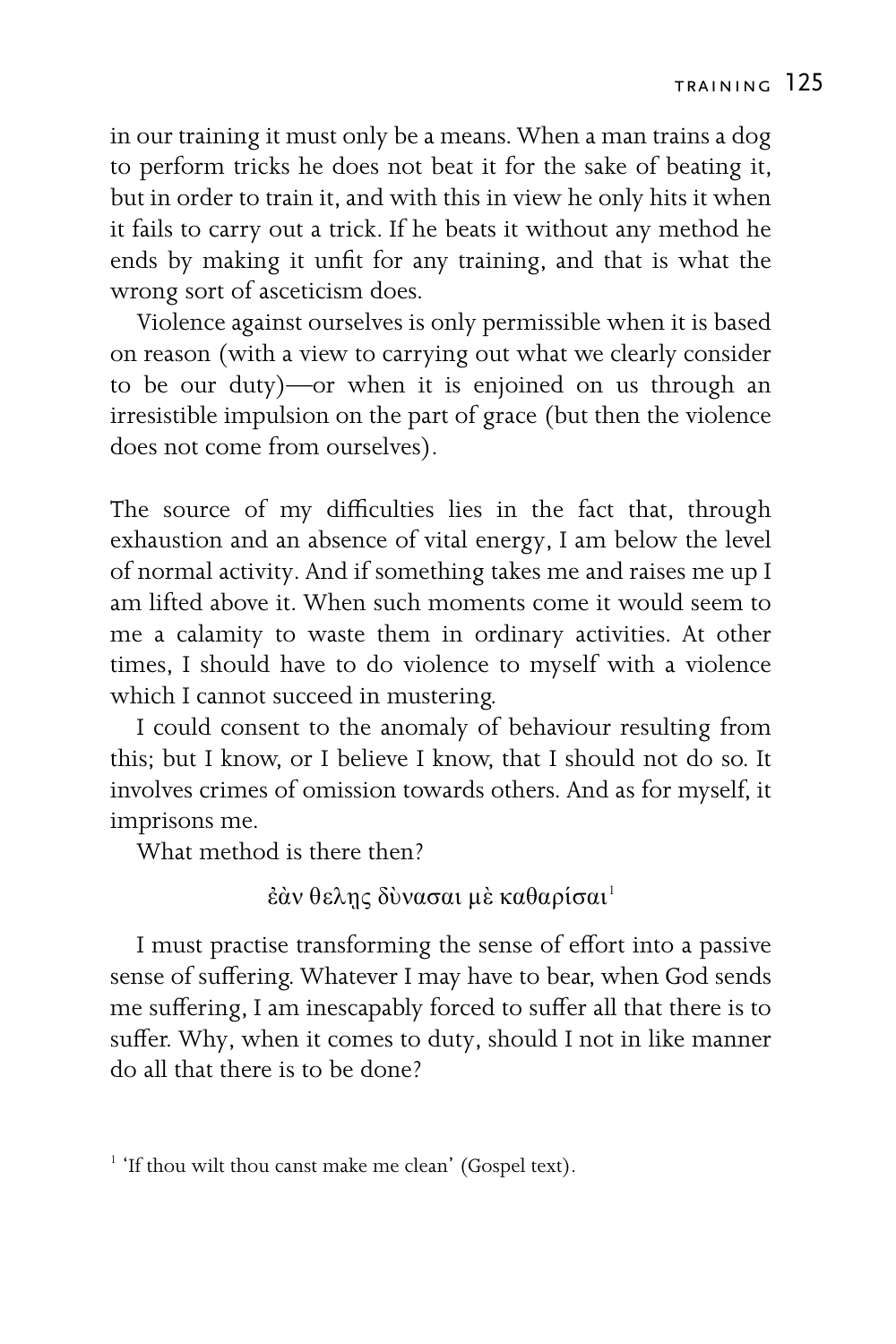Mountains, rocks, fall upon us and hide us far from the wrath of the Lamb.

At the present moment I deserve this wrath.

I must not forget that according to Saint John of the Cross the inspirations which turn us from the accomplishment of easy and humble obligations come from the side of evil.

Duty is given us in order to kill the self—and I allow so precious an instrument to grow rusty.

We must do our duty at the prescribed time in order to believe in the reality of the external world. We must believe in the reality of time. Otherwise we are in a dream.

It is years since I recognized this defect in myself and recognized its importance, and all this time I have done nothing to get rid of it. What excuse can I find?

Has it not been growing in me since I was ten years old? But however great it may be, it is limited. That is enough. If it is great enough to take from me the possibility of wiping it out during this life and so attaining to the state of perfection, that must be accepted just as it is, with an acceptance that is full of love. It is enough that I know that it exists, that it is evil and that it is finite. But to know each of these three things effectively and to know them all three together implies the beginning and the uninterrupted continuation of the process of wiping out. If this process does not begin to show itself, it is a sign that I do not know in truth the very thing that I am writing.

The necessary energy dwells in me, since I live by means of it. I must draw it relentlessly out of myself, even though I should die in so doing.

Uninterrupted interior prayer is the only perfect criterion of good and evil. Everything which does not interrupt it is permitted, everything which interrupts it is forbidden. It is impossible to do harm to others when we act in a state of prayer—on condition that it is true prayer. But before reaching that stage, we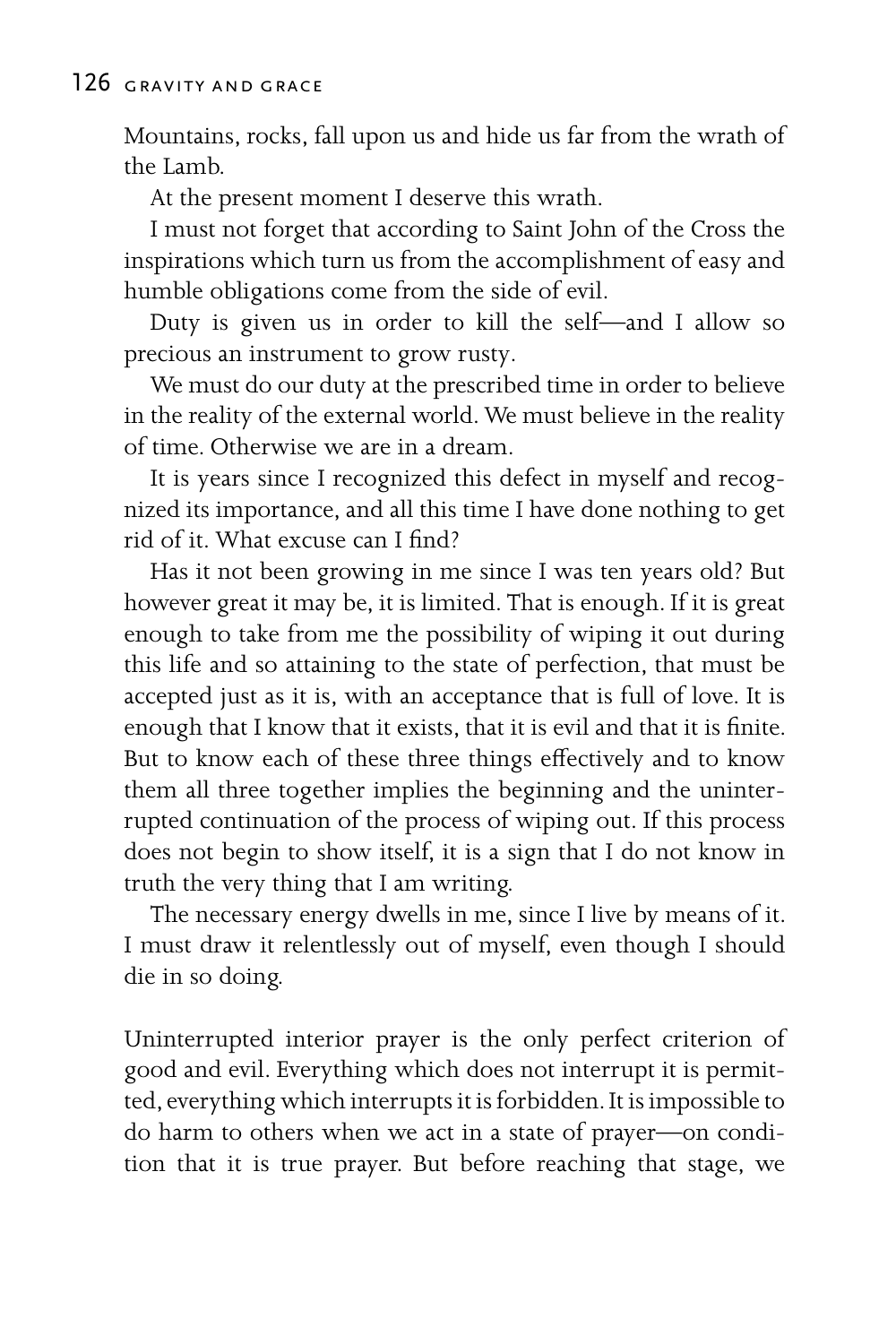must have worn down our own will against the observance of rules.

Hope is the knowledge that the evil we bear within us is finite, that the slightest turning of the will towards good, though it should last but an instant, destroys a little of it, and that, in the spiritual realm, everything good infallibly produces good. Those who do not know this are doomed to the torture of the Danaïds.

Good infallibly produces good, and evil evil, in the purely spiritual realm. On the other hand, in the natural realm, that of psychology included, good and evil reciprocally produce each other. Accordingly we cannot have security until we have reached the spiritual realm—precisely the realm where we can obtain nothing by our own efforts, where we must wait for everything to come to us from outside.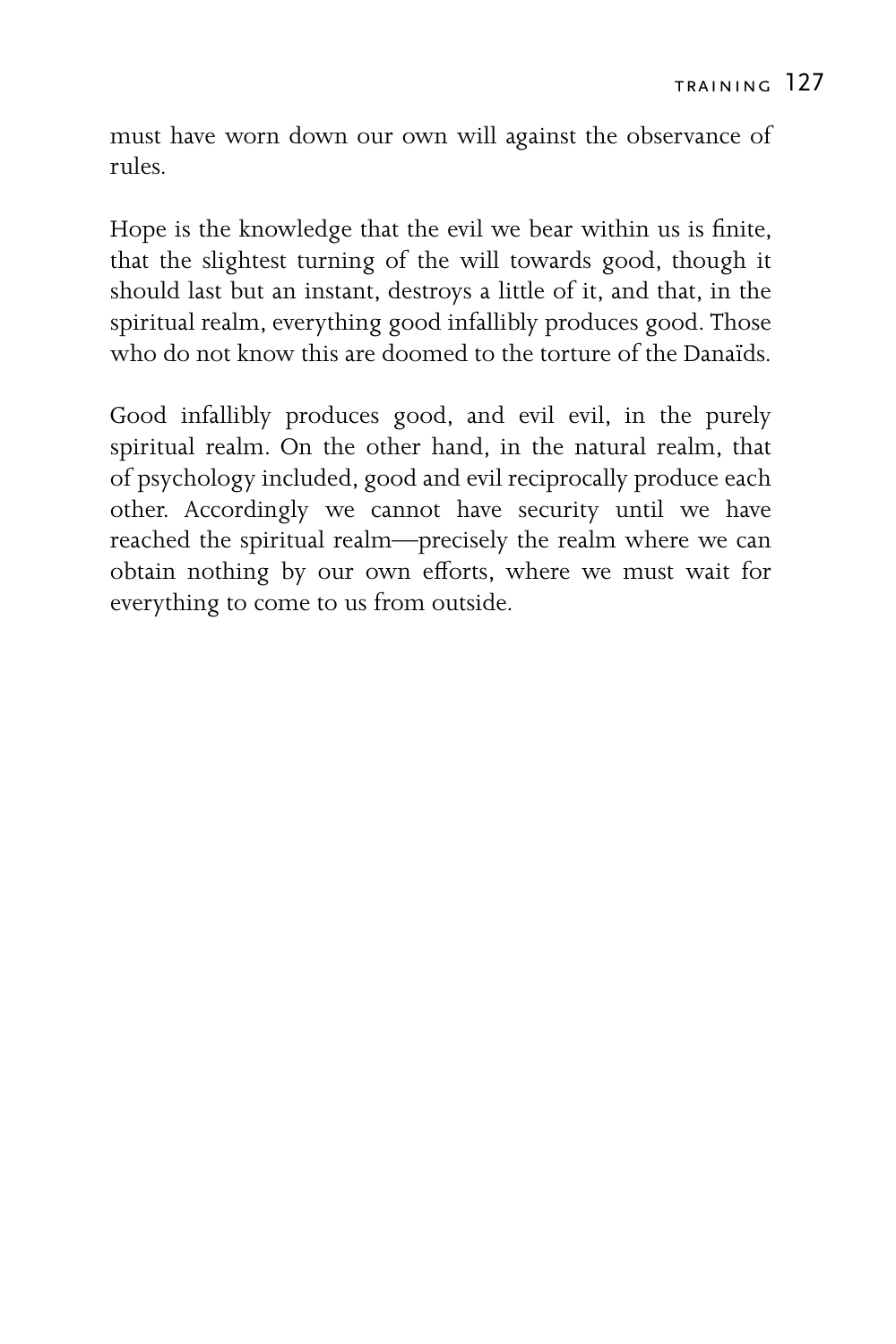# **INTELLIGENCE AND GRACE**

We know by means of our intelligence that what the intelligence does not comprehend is more real than what it does comprehend.

Faith is experience that intelligence is enlightened by love.

Only, intelligence has to recognize by the methods proper to it, that is to say by verification and demonstration, the preeminence of love. It must not yield unless it knows why, and it must know this quite precisely and clearly. Otherwise its submission is a mistake and that to which it submits itself is something other than supernatural love. For example it may be social influence.

In the intellectual order, the virtue of humility is nothing more nor less than the power of attention.

The wrong humility leads us to believe that we are nothing in so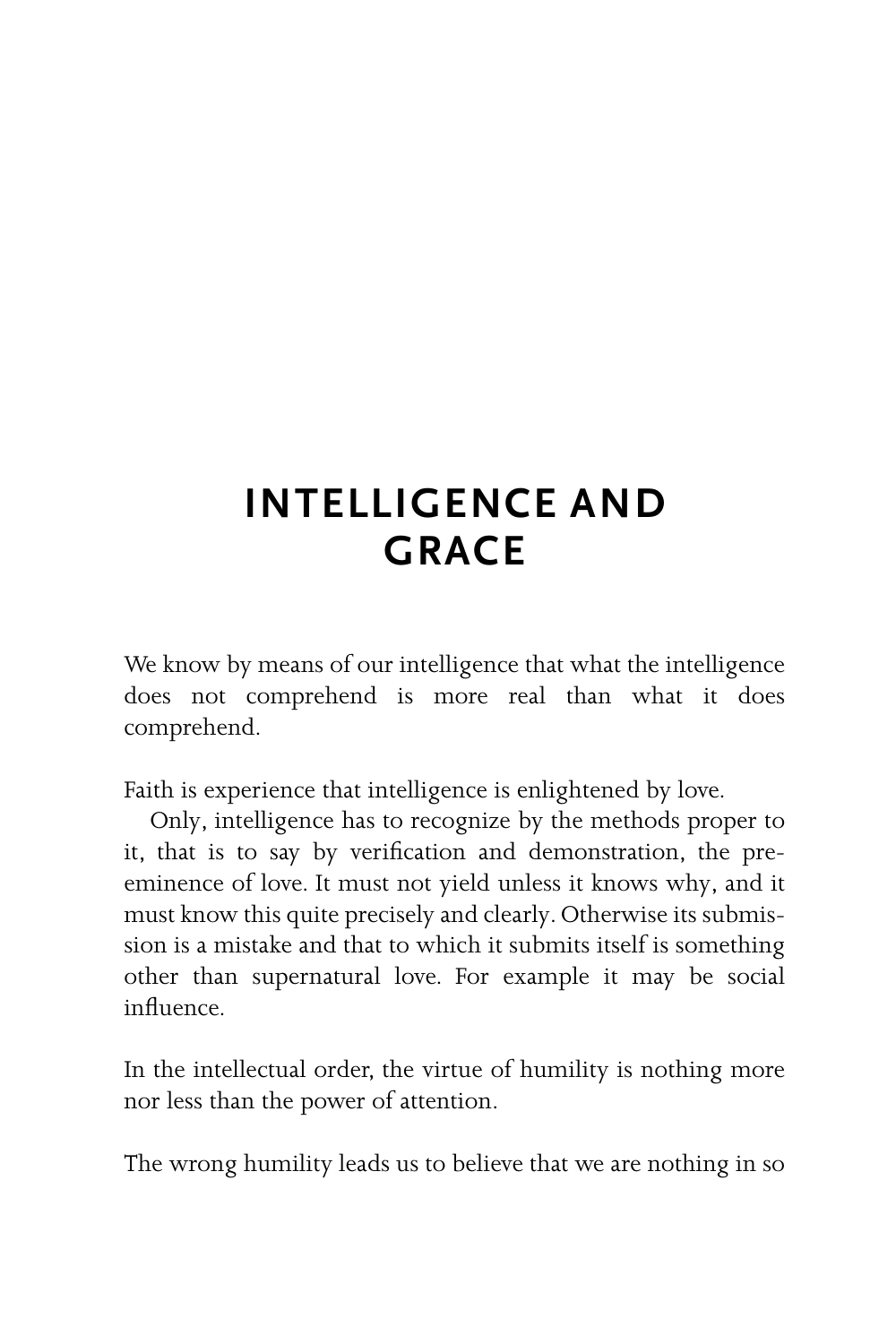far as we are ourselves—in so far as we are certain particular human beings.

True humility is the knowledge that we are nothing in so far as we are human beings as such, and, more generally, in so far as we are creatures.

The intelligence plays a great part in this. We have to form a conception of the universal.

When we listen to Bach or to a Gregorian melody, all the faculties of the soul become tense and silent in order to apprehend this thing of perfect beauty—each after its own fashion—the intelligence among the rest. It finds nothing in this thing it hears to affirm or deny, but it feeds upon it.

Should not faith be an adherence of this kind?

The mysteries of faith are degraded if they are made into an object of affirmation and negation, when in reality they should be an object of contemplation.

The privileged rôle of the intelligence in real love comes from the fact that it is inherent in the nature of intelligence to become obliterated through the very fact that it is exercised. I can make efforts to discover truths, but when I have them before me they exist and I do not count.

There is nothing nearer to true humility than the intelligence. It is impossible to be proud of our intelligence at the moment when we are really exercising it. Moreover, when we do exercise it we are not attached to it, for we know that even if we became an idiot the following instant and remained so for the rest of our life, the truth would continue unchanged.

The mysteries of the Catholic faith are not intended to be believed by all the parts of the soul. The presence of Christ in the host is not a fact of the same kind as the presence of Paul's soul in Paul's body (actually both are completely incomprehensible,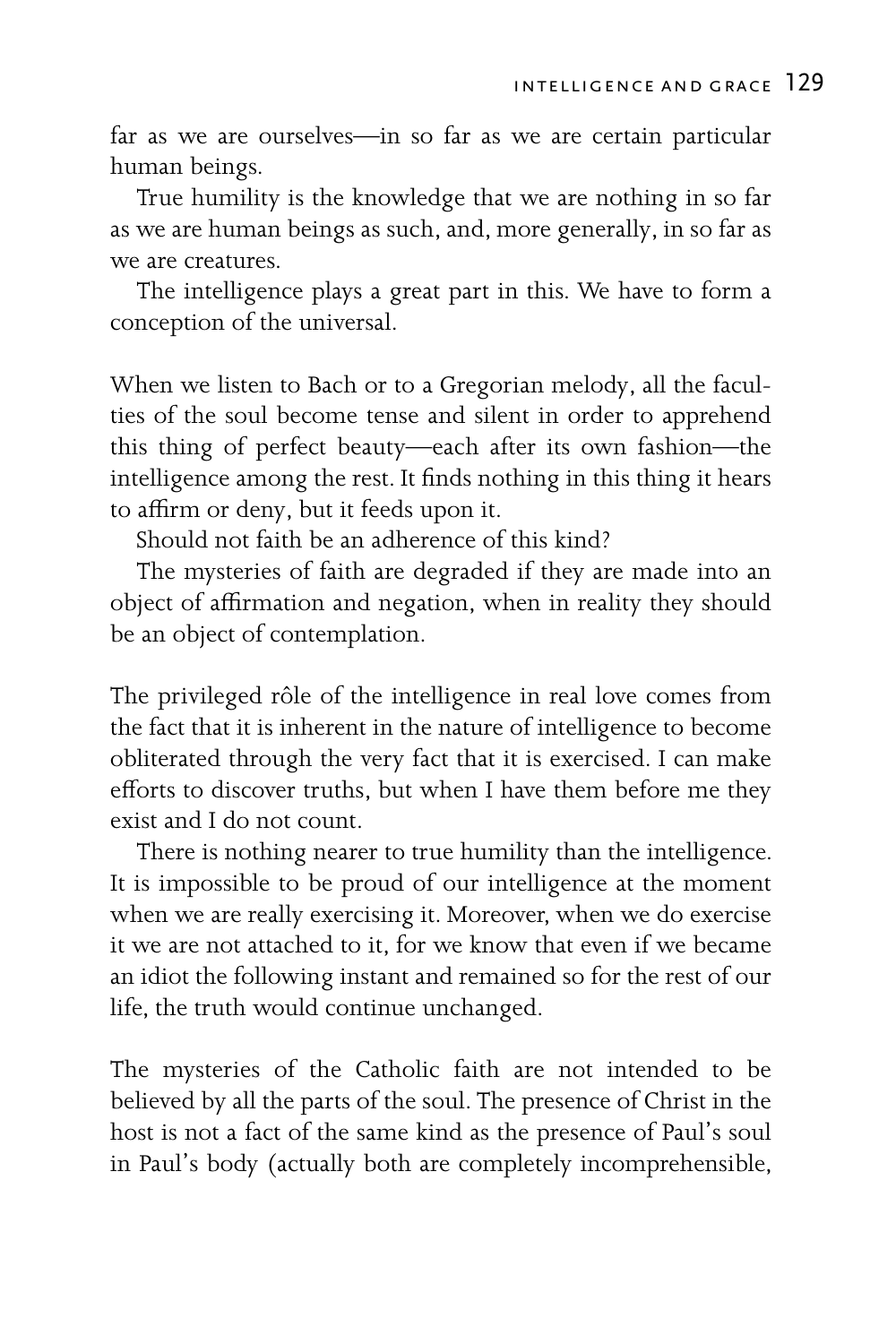but not in the same way). The Eucharist should not then be an object of belief for the part of me which apprehends facts. That is where Protestantism is true. But this presence of Christ in the host is not a symbol, for a symbol is the combination of an abstraction and an image, it is something which human intelligence can represent to itself, it is not supernatural. There the Catholics are right, not the Protestants. Only with that part of us which is made for the supernatural should we adhere to these mysteries.

The rôle of the intelligence—that part of us which affirms and denies and formulates opinions—is merely to submit. All that I conceive of as true is less true than those things of which I cannot conceive the truth, but which I love. Saint John of the Cross calls faith a night. With those who have had a Christian education, the lower parts of the soul become attached to these mysteries when they have no right to do so. That is why such people need a purification of which Saint John of the Cross describes the stages. Atheism and incredulity constitute an equivalent of this purification.

The desire to discover something new prevents people from allowing their thoughts to dwell on the transcendent, undemonstrable meaning of what has already been discovered. My total lack of talent which makes such a desire out of the question for me is a great favour I have received. The recognized and accepted lack of intellectual gifts compels the disinterested use of the intelligence.

The object of our search should not be the supernatural, but the world. The supernatural is light itself: if we make an object of it we lower it.

The world is a text with several meanings, and we pass from one meaning to another by a process of work. It must be work in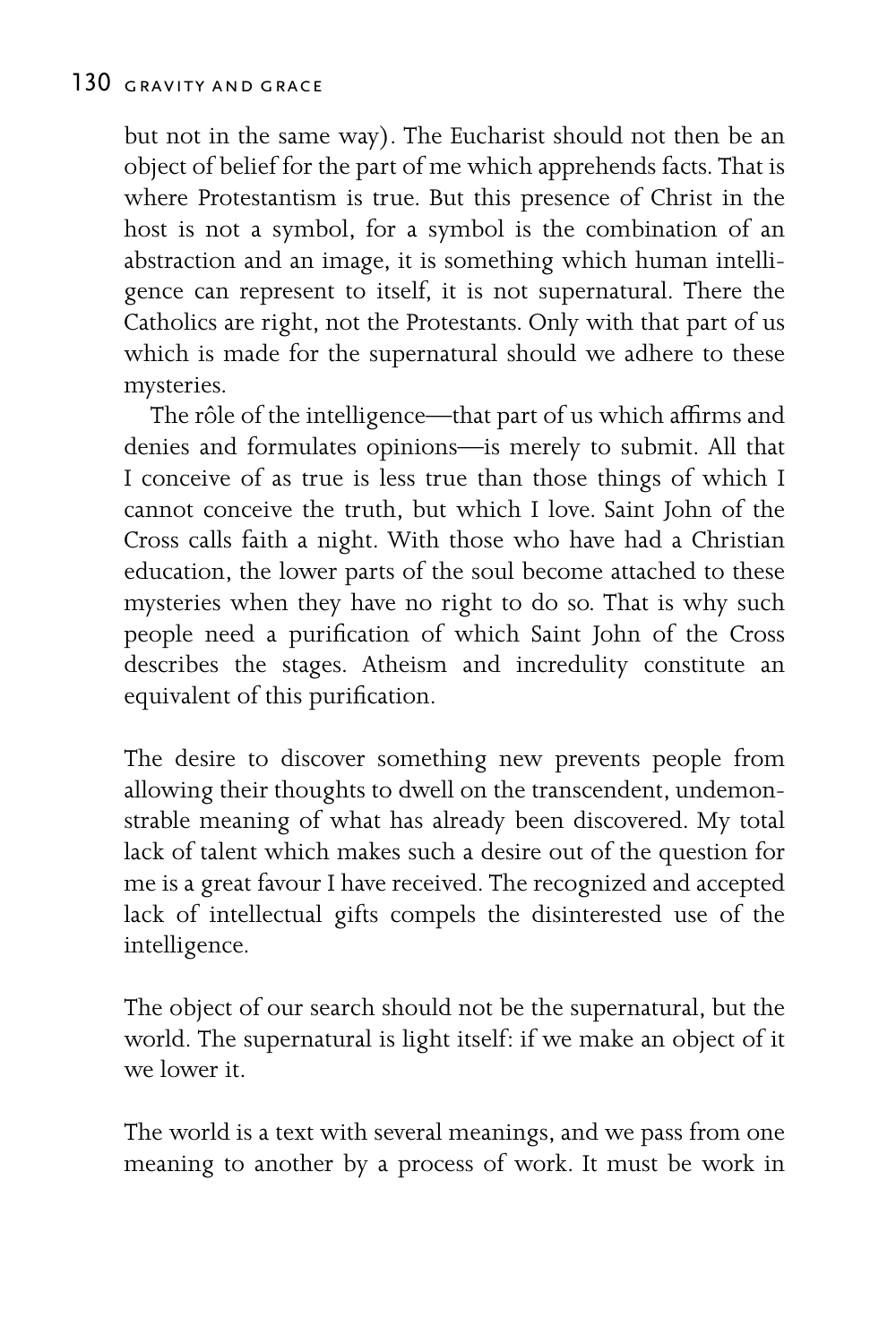which the body constantly bears a part, as, for example, when we learn the alphabet of a foreign language: this alphabet has to enter into our hand by dint of forming the letters. If this condition is not fulfilled, every change in our way of thinking is illusory.

We have not to choose between opinions. We have to welcome them all but arrange them vertically, placing them on suitable levels.

Thus: chance, destiny, Providence.

Intelligence can never penetrate the mystery, but it, and it alone, can judge of the suitability of the words which express it. For this task it needs to be keener, more discerning, more precise, more exact and more exacting than for any other.

The Greeks believed that only truth was suitable for divine things—not error nor approximations. The divine character of anything made them more exacting with regard to accuracy. (We do precisely the opposite, warped as we are by the habit of propaganda.) It was because they saw geometry as a divine revelation that they invented a rigorous system of demonstration . . .

In all that has to do with the relations between man and the supernatural we have to seek for a more than mathematical precision; this should be more exact than science.<sup>1</sup>

We must suppose the rational in the Cartesian sense, that is to say

<sup>1</sup> Here again is one of those contradictions which can only be resolved in the realm of the inexpressible: the mystic life, which only arises from the divine arbitrariness, is nevertheless subject to the most severe rules. Saint John of the Cross was able to give a geometric plan of the journey of the soul towards God. [Editor's note.]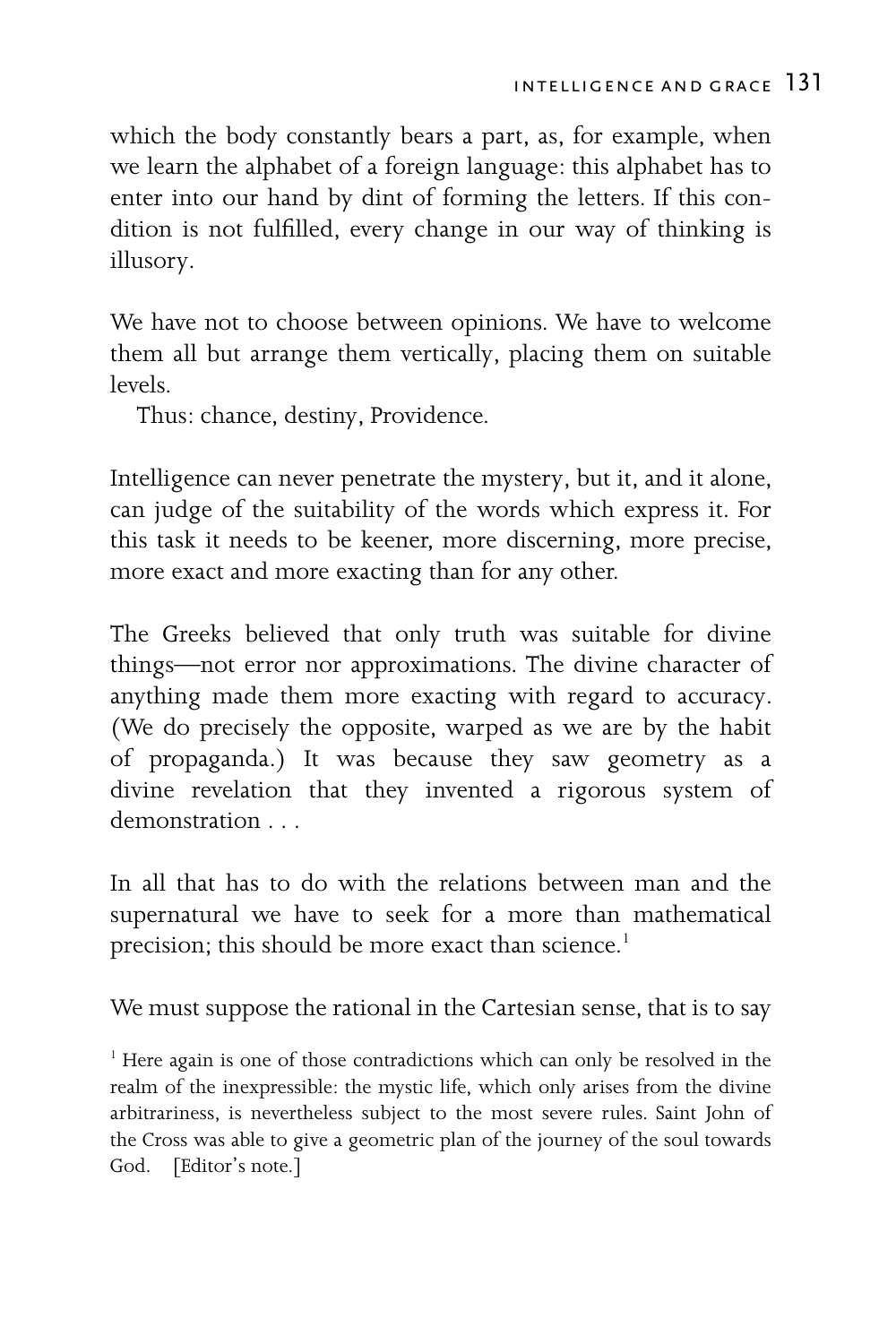mechanical rule or necessity in its humanly demonstrable form, to be everywhere it is possible to suppose it, in order to bring to light that which lies outside its range.

The use of reason makes things transparent to the mind. We do not, however, see what is transparent. We see that which is opaque through the transparent—the opaque which was hidden when the transparent was not transparent. We see either the dust on the window or the view beyond the window, but never the window itself. Cleaning off the dust only serves to make the view visible. The reason should be employed only to bring us to the true mysteries, the true undemonstrables, which are reality. The uncomprehended hides the incomprehensible and should on this account be eliminated.

Science, today, will either have to seek a source of inspiration higher than itself or perish.

Science only offers three kinds of interest: (1) Technical applications, (2) A game of chess, (3) A road to God. (Attractions are added to the game of chess in the shape of competitions, prizes and medals.)

Pythagoras. Only the mystical conception of geometry could supply the degree of attention necessary for the beginning of such a science. Is it not recognized, moreover, that astronomy issues from astrology and chemistry from alchemy? But we interpret this filiation as an advance, whereas there is a degradation of the attention in it. Transcendental astrology and alchemy are the contemplation of eternal truths in the symbols offered by the stars and the combinations of substances. Astronomy and chemistry are degradations of them. When astrology and alchemy become forms of magic they are still lower degradations of them. Attention only reaches its true dimensions when it is religious.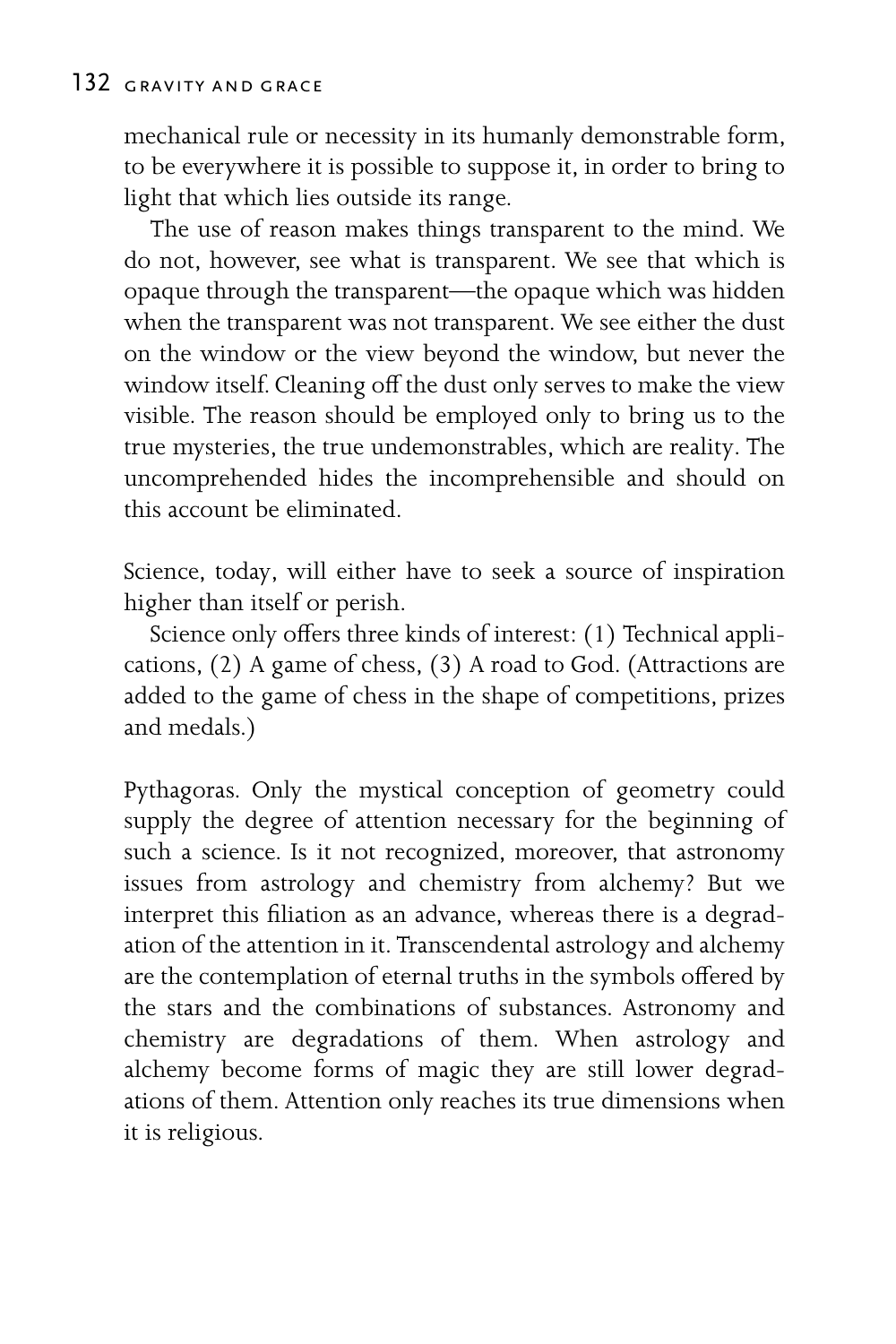Galileo. Having as its principle unlimited straight movement and no longer circular movement, modern science could no longer be a bridge towards God.

The philosophical cleansing of the Catholic religion has never been done. In order to do it it would be necessary to be inside *and* outside.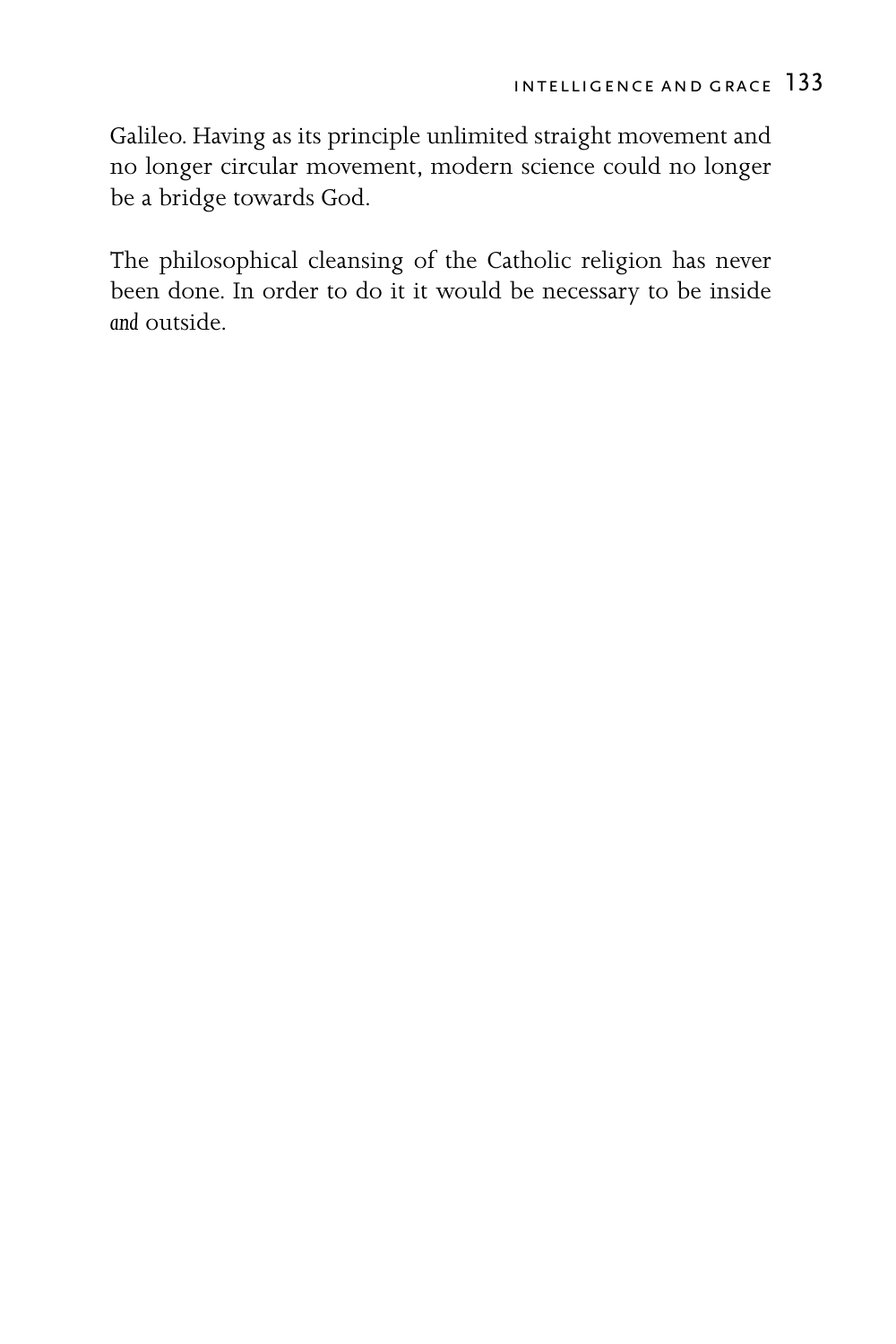## **READINGS**<sup>1</sup>

Others. To see each human being (an image of oneself) as a prison in which a prisoner dwells, surrounded by the whole universe.

Electra, daughter of a powerful father, yet reduced to slavery, hoping only in her brother, sees a young man who tells her of the death of this brother—and at the moment when her distress is utterly complete it is revealed that this young man himself is her brother.

'She, supposing him to be the gardener, . . .

We must recognize our brother in a stranger, and God in the universe.

Justice. To be ever ready to admit that another person is some-

<sup>1</sup> With Simone Weil this word means: emotional interpretation, the concrete judgment of value. For instance, I see a man climbing over a wall: instinctively, and perhaps wrongly; I 'read' in him a robber. [Editor's note.]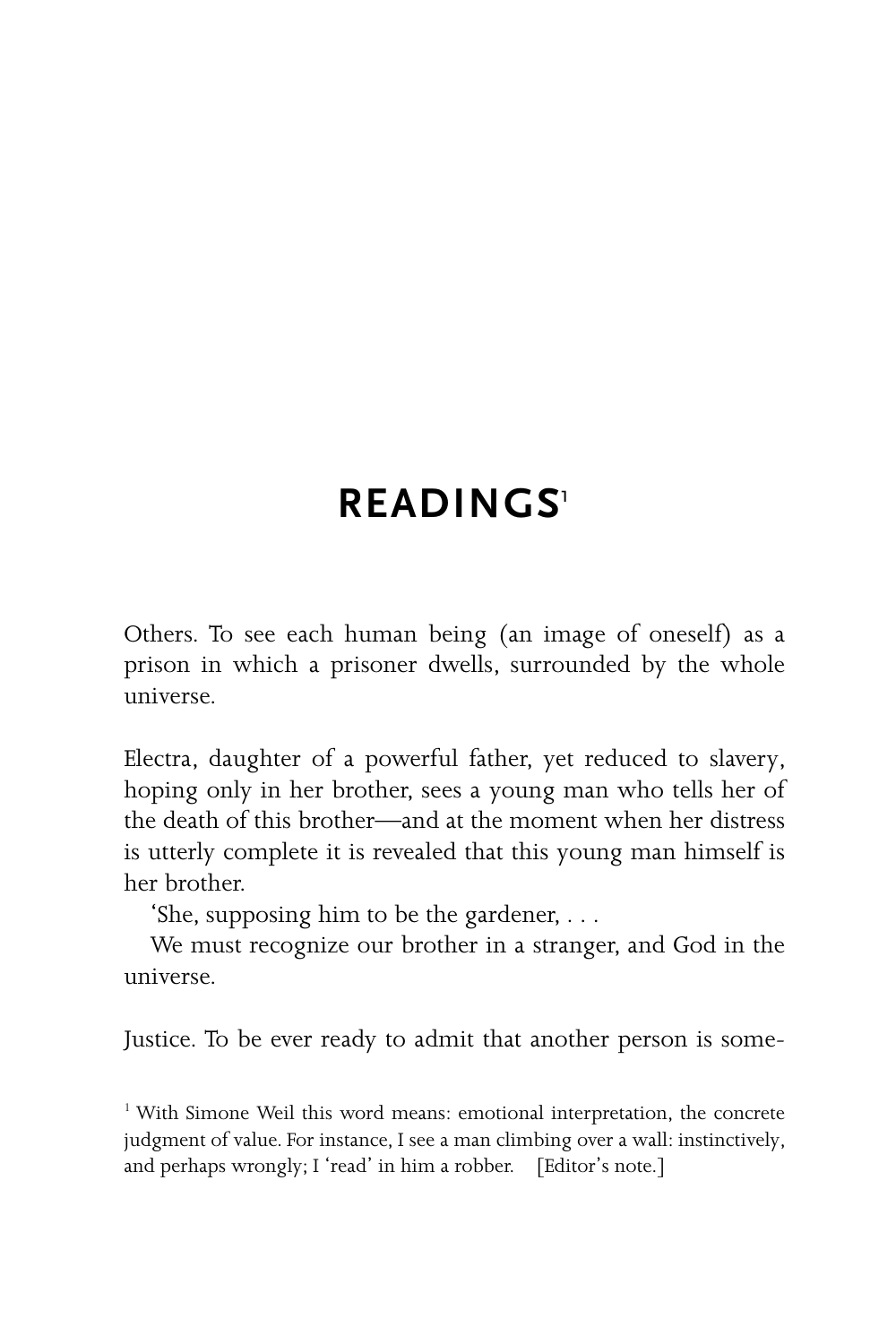thing quite different from what we read when he is there (or when we think about him). Or rather, to read in him that he is certainly something different, perhaps something completely different, from from what we read in him.

Every being cries out silently to be read differently.

We read, but also *we are read by*, others. Interferences in these readings. Forcing someone to read himself as we read him (slavery). Forcing others to read us as we read ourselves (conquest). A mechanical process. More often than not a dialogue between deaf people.

Charity and injustice can only be defined by readings, and thus no definition fits them. The miracle of the good thief was not that he thought of God, but that he recognized God in his neighbour. Peter, before the cock crew, no longer recognized God in Christ.

Others are slain for the sake of false prophets in whom they mistakenly read God.

Who can flatter himself that he will read aright?

We can be unjust through the will to offend justice or through a wrong reading of justice—but the second is nearly always the case.

What love of justice is a guarantee against a bad reading?

What is the difference between the just and the unjust if all invariably act according to the justice they read?

Joan of Arc: those who declaim about her today would nearly all have condemned her. Moreover, her judges did not condemn the saint, the virgin, etc., but the witch, the heretic, etc.<sup>1</sup>

Causes of wrong reading: public opinion, the passions.

 $1$  Cf. the texts of the Gospel concerning those who read wrongly: 'Father forgive them, for they know not what they do.' 'The hour will come when whoever killeth you will think that he doeth God service. [Editor's note.]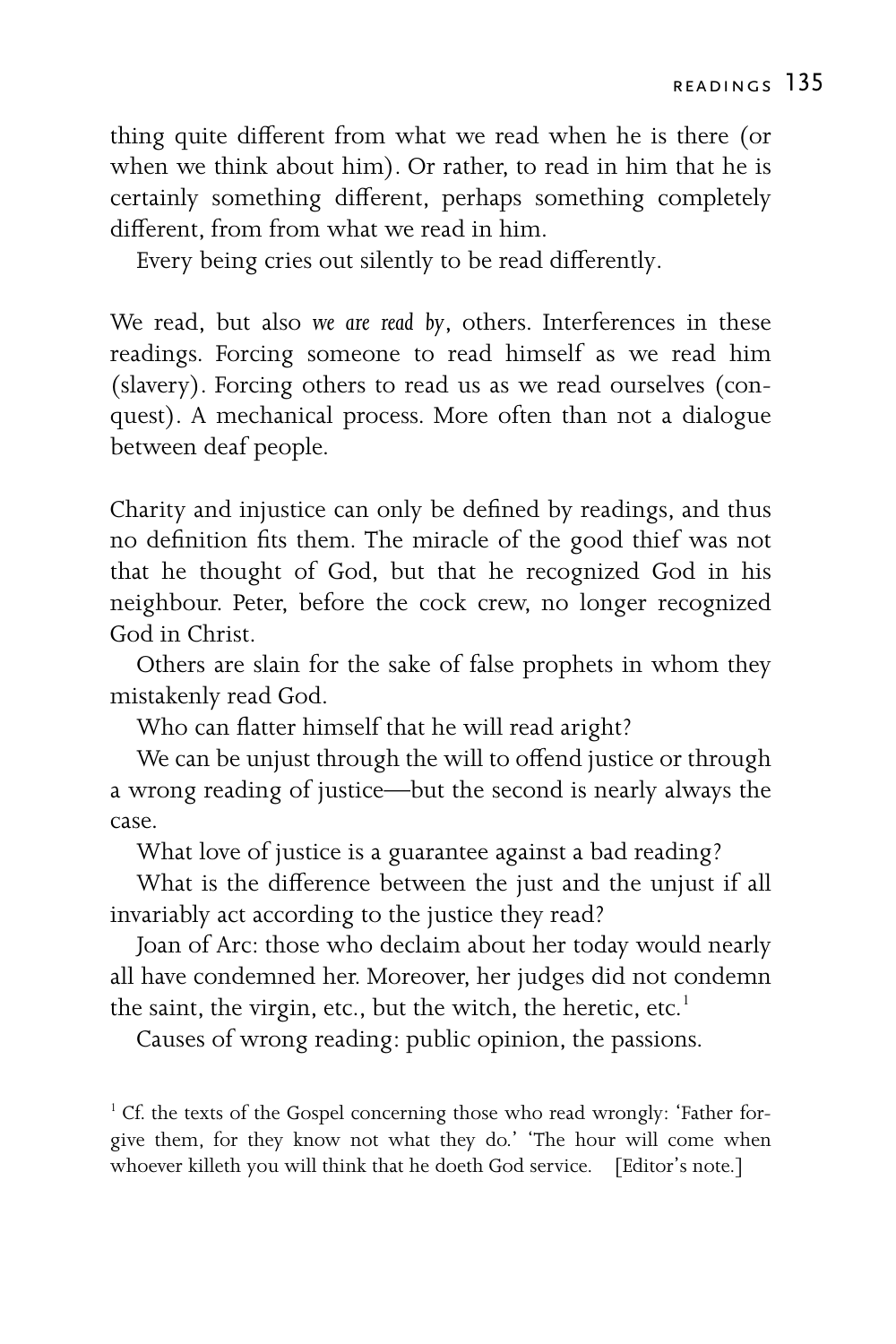Public opinion is a very strong cause. People read in the story of Joan of Arc what contemporary public opinion dictates. But it has been uncertain. And Christ . . .

In fictitious moral problems, calumny plays no part.

What hope is there for innocence if it is not recognized?

Readings. Reading—except where there is a certain quality of attention—obeys the law of gravity. We read the opinions suggested by gravity (the preponderant part played by the passions and by social conformity in the judgments we form of men and events).

With a higher quality of attention our reading discovers gravity itself, and various systems of possible balance.

Superposed readings: To read necessity behind sensation, to read order behind necessity, to read God behind order.

'Judge not': Christ himself does not judge. He is our judgment. Suffering innocence is the measure.

Judgment; perspective. In this sense all judgment judges him who forms it. Not to judge. This is not indifference or abstention, it is transcendent judgment, the imitation of that divine judgment which is not possible for us.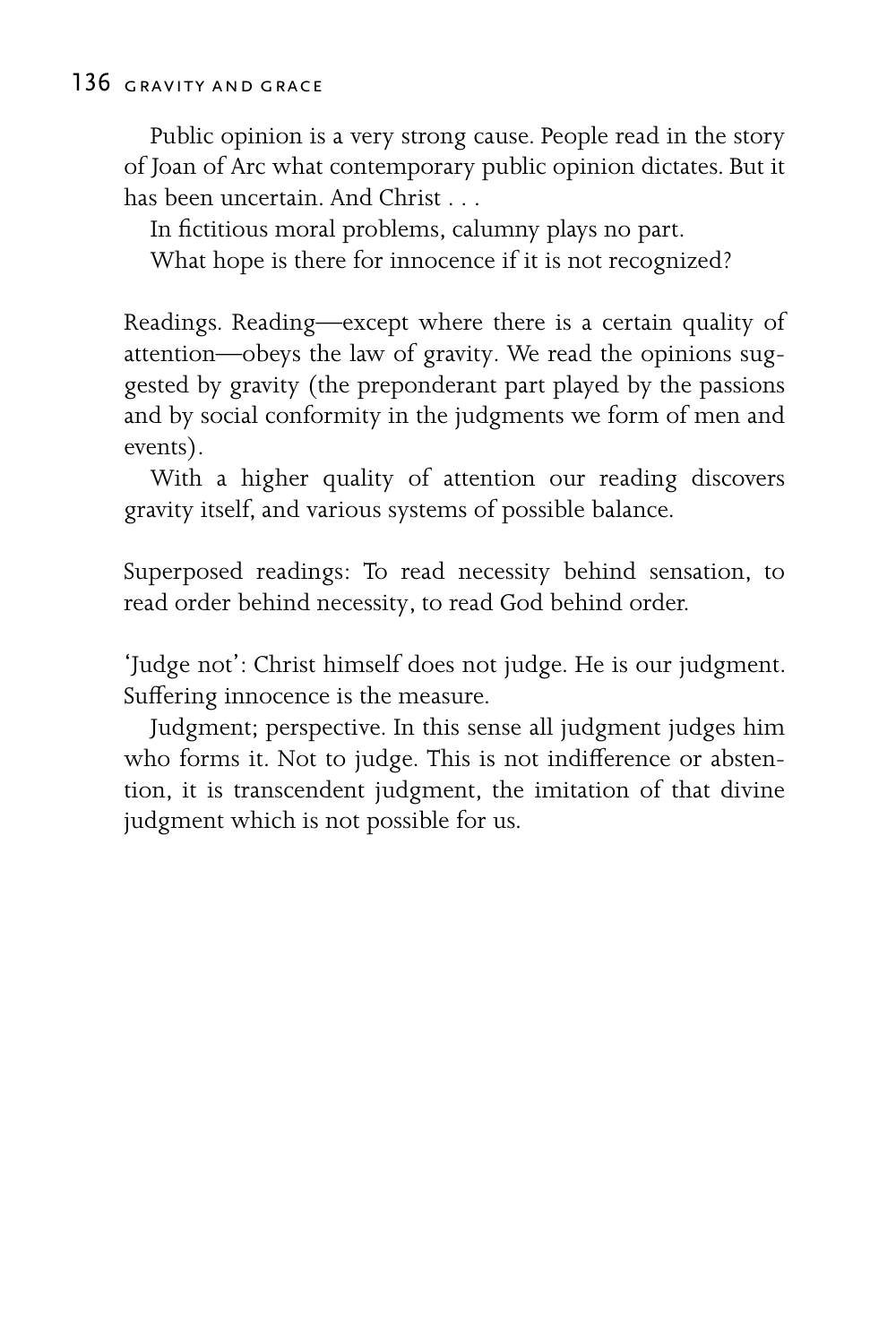### **THE RING OF GYGES**

We give the faults of other civilizations as a proof of the inadequacy of the religions on which they depend. Yet if we look at the record of Europe for the last twenty centuries we have no difficulty in finding faults which are at least equivalent to theirs. The destruction of America by massacre and of Africa by slavery, the massacres in the South of France—surely these things are no better than the homosexuality in Greece or the orgiastic rites of the Orient. But it is said that in Europe the blemishes existed in spite of the perfection of Christianity and that in the other civilizations they existed because of the imperfection of religion.

An outstanding example, to be carefully pondered, of the technique of error—setting aside. In estimating the value of India or Greece, we compare the good with the evil. In estimating the value of Christianity, we set the evil aside. $1$ 

<sup>1</sup> Simone Weil here illustrates a profound truth by a somewhat ill-chosen example. When a Christian (an Inquisitor for instance) behaves with cruelty it is quite permissible to say that he is acting in such a way in spite of his religion,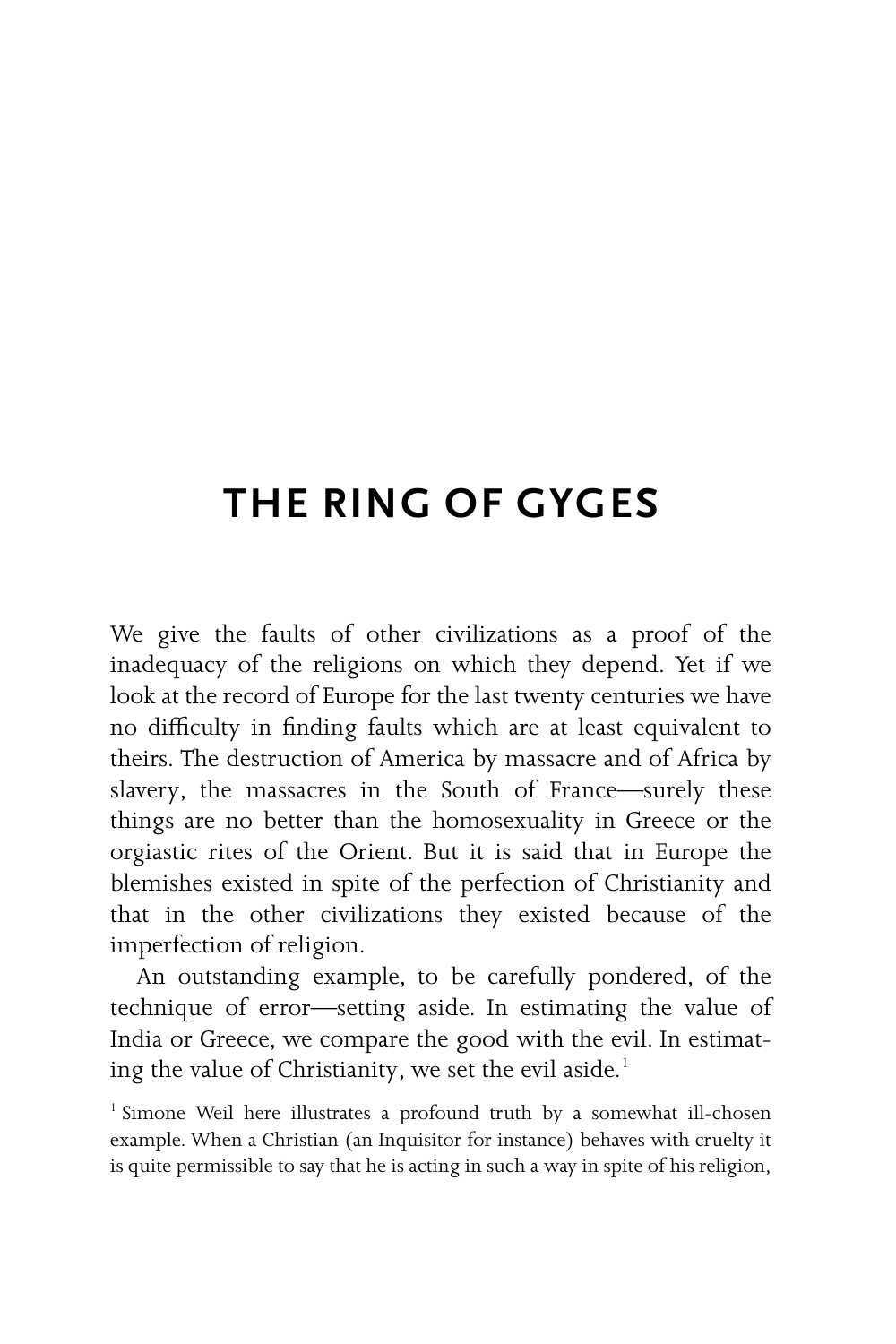We set things aside without knowing we are doing so; that is precisely where the danger lies. Or, which is still worse, we set them aside by an act of the will, but by an act of the will that is furtive in relation to ourselves. Afterwards we do not any longer know that we have set anything aside. We do not want to know it, and, by dint of not wanting to know it, we reach the point of not being able to know it.

This faculty of setting things aside opens the door to every sort of crime. Outside those departments where education and training have forged solid links, it provides a key to absolute licence. That is what makes it possible for men to behave in such an incoherent fashion, particularly wherever the social, collective emotions play a part (war, national or class hatreds, patriotism for a party or a church). Whatever is surrounded with the prestige of the social element is set in a different place from other things and is exempt from certain connexions.

We also make use of this key when we give way to the allurements of pleasure.

I use it when, day after day, I put off the fulfilment of some obligation. I separate the obligation and the passage of time.

There is nothing more desirable than to get rid of this key. It should be thrown to the bottom of a well whence it can never again be recovered.

The ring of Gyges who has become invisible—this is precisely the act of setting aside: setting oneself aside from the crime one commits; not establishing the connexion between the two.

The act of throwing away the key, of throwing away the ring of Gyges—this is the effort proper to the will. It is the act by which, in pain and blindness, we make our way out of the cave.

Gyges: 'I have become king, and the other king has been

since his religion enjoins charity above all things. When, however, a Nazi acts in the same way it is allowable to attribute his conduct (at least in part) to his doctrine, since his doctrine permits it. [Editor's note.]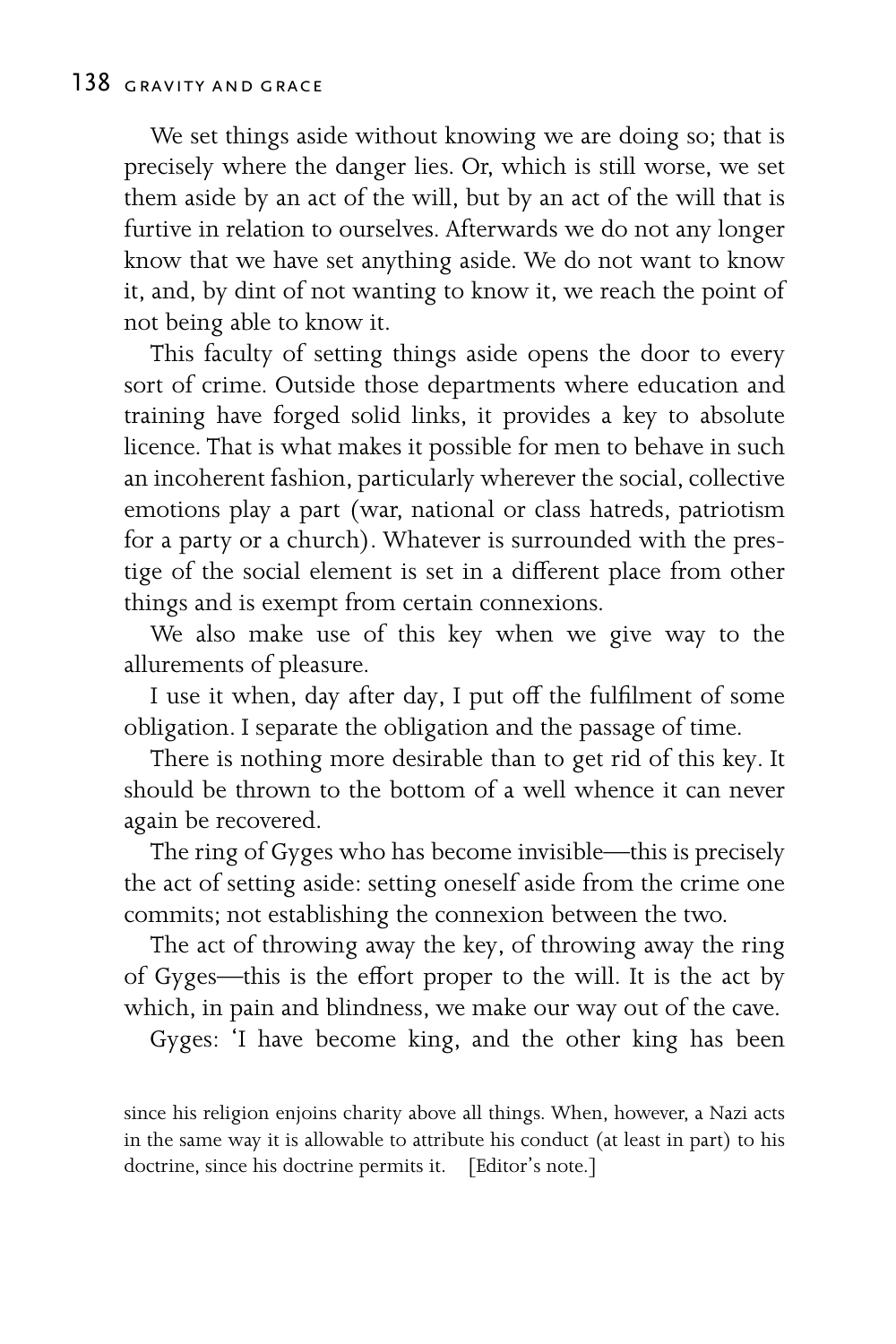assassinated.' No connexion whatever between these two things. There we have the ring!

The owner of a factory: 'I enjoy this and that expensive luxury and my workmen are miserably poor.' He may be very sincerely sorry for his workmen and yet not form the connexion.

For no connexion is formed if thought does not bring it about. Two and two remain indefinitely as two and two unless thought adds them together to make them into four.

We hate the people who try to make us form the connexions we do not want to form.

Justice consists of establishing between analogous things connexions identical with those between similar terms, even when some of these things concern us personally and are an object of attachment for us.

This virtue is situated at the point of contact of the natural and the supernatural. It belongs to the realm of the will and of clear understanding, hence it is part of the cave (for our clarity is a twilight), but we cannot hold on to it unless we pass into the light.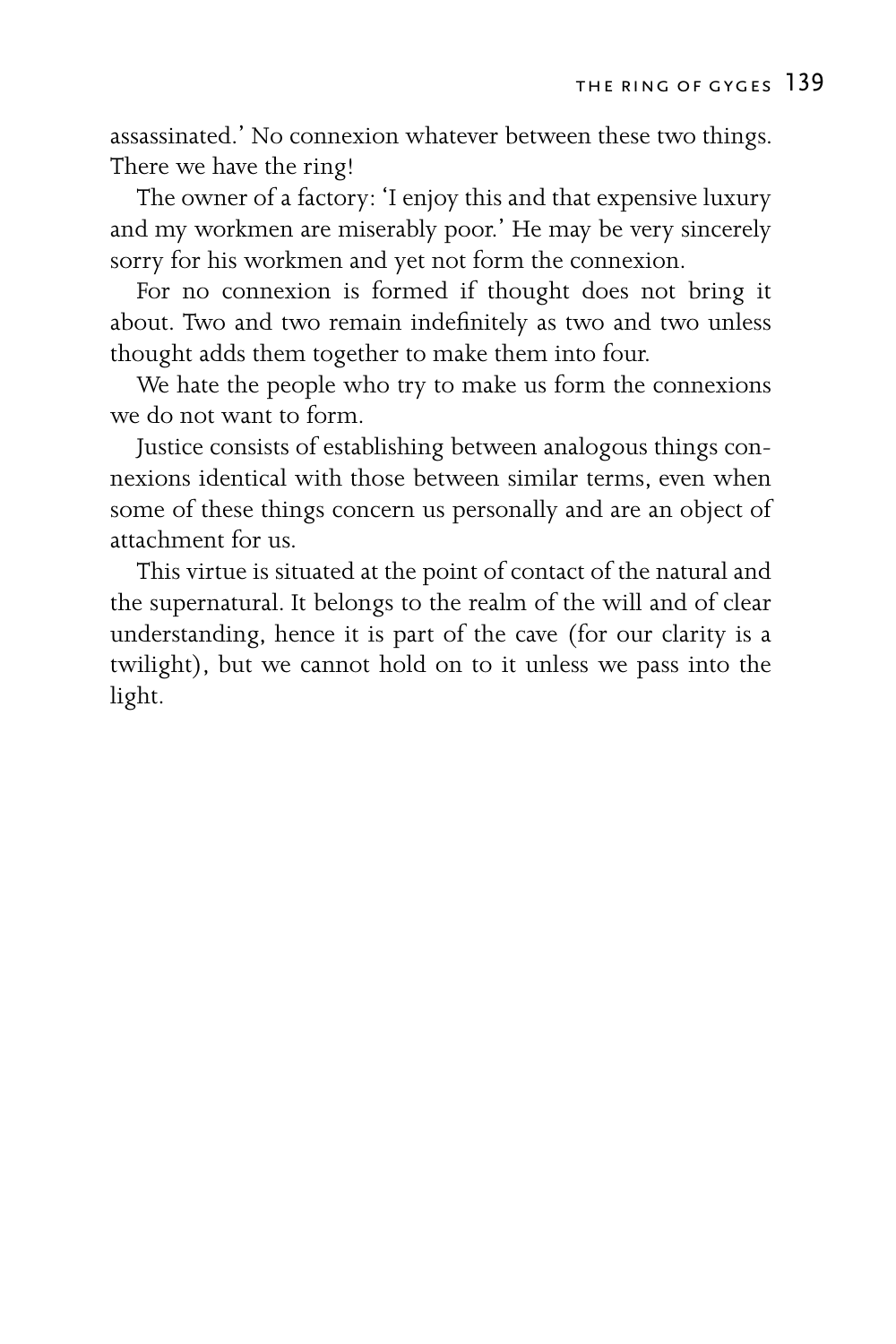### **MEANING OF THE UNIVERSE**<sup>1</sup>

We are a part which has to imitate the whole.

The atman. Let the soul of a man take the whole universe for its body. Let its relation to the whole universe be like that of a collector to his collection, or of one of the soldiers who died crying out 'Long live the Emperor!' to Napoleon. The soul transports itself outside the actual body into something else. Let it therefore transport itself into the whole universe.

We should identify ourselves with the universe itself. Everything that is less than the universe is subject to suffering.

Even though I die, the universe continues. That does not console me if I am anything other than the universe. If, however, the

 $1$  The identification of the soul with the universe has no connexion here with pantheism. One can only fully accept the blind necessity which rules the universe by holding closely through love to the God who transcends the universe. Cf. above: 'This world, in so far as it is quite empty of God, is God himself.' [Editor's a note.]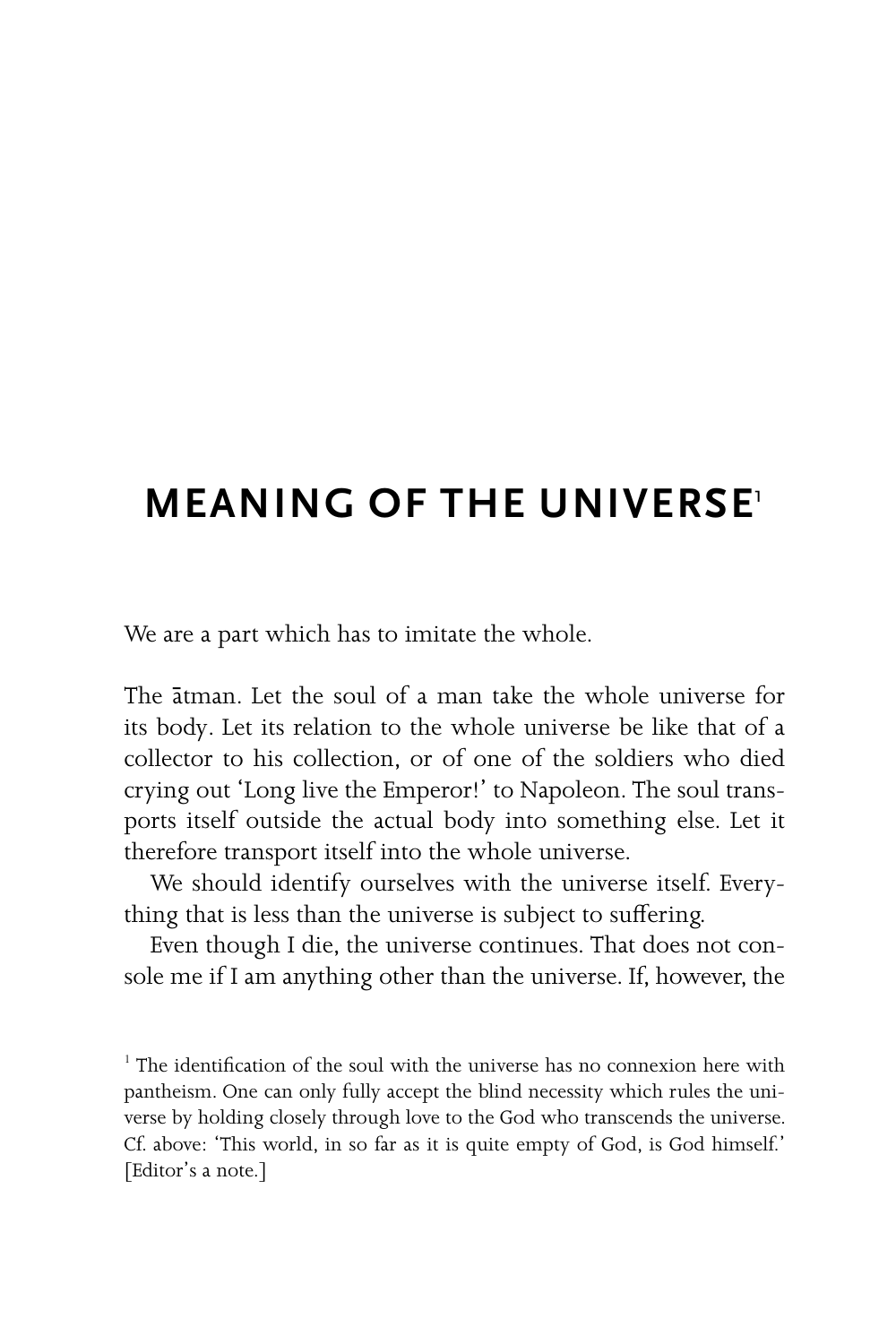universe is, as it were, another body to my soul, my death ceases to have any more importance for me than that of a stranger. The same is true of my sufferings.

Let the whole universe be for me, in relation to my body, what the stick of a blind man is in relation to his hand. His sensibility is really no longer in his hand but at the end of the stick. An apprenticeship is necessary.

To limit one's love to the pure object is the same thing as to extend it to the whole universe.

To change the relationship between ourselves and the world in the same way as, through apprenticeship, the workman changes the relationship between himself and the tool. Getting hurt: this is the trade entering into the body. May all suffering make the universe enter into the body.

Habit, skill: a transference of the consciousness into an object other than the body itself.

May this object be the universe, the seasons, the sun, the stars.

The relationship between the body and the tool changes during apprenticeship. We have to change the relationship between our body and the world.

We do not become detached, we change our attachment. We must attach ourselves to the all.

We have to feel the universe through each sensation. What does it matter then whether it be pleasure or pain? If our hand is shaken by a beloved friend when we meet again after a long separation, what does it matter that he squeezes it hard and hurts us?

There is a degree of pain on reaching which we lose the world. But afterwards peace comes. And if the paroxysm returns, so does the peace which follows it. If we realize this, that very degree of pain turns into an expectation of peace, and as a result does not break our contact with the world.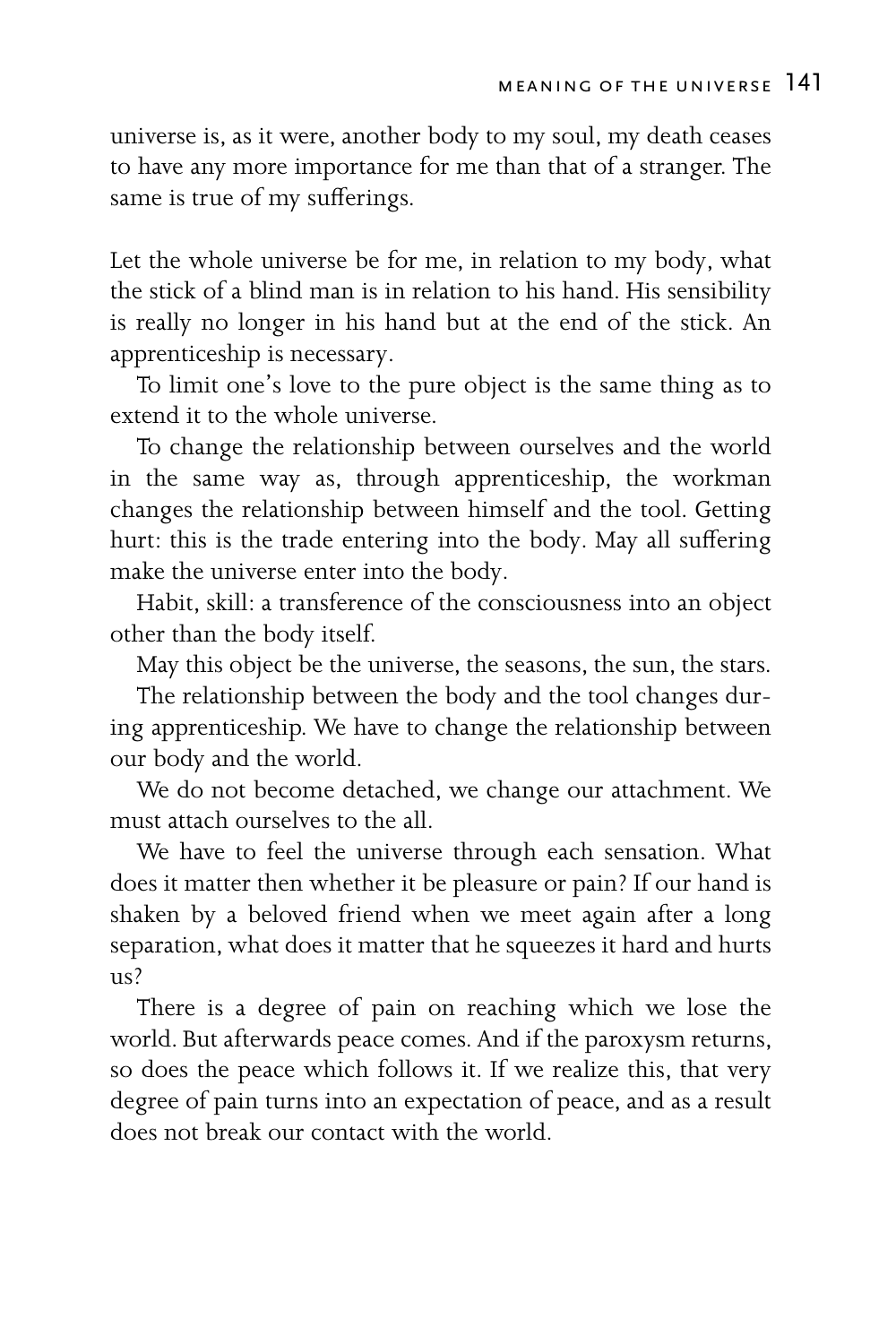#### 142 GRAVITY AND GRACE

Two tendencies with opposite extremes: to destroy the self for the sake of the universe, or to destroy the universe for the sake of the self. He who has not been able to become nothing runs the risk of reaching a moment when everything other than himself ceases to exist.

External necessity or an inner need as imperative as that of breathing. 'Let us become the central breath.' Even if a pain in our chest makes respiration extremely painful, we still breathe, we cannot help it.

We have to associate the rhythm of the life of the body with that of the world, to feel this association constantly and to feel also the perpetual exchange of matter by which the human being bathes in the world.

Things which nothing can take from a human being as long as he lives: in the way of movement over which his will has a hold, respiration; in the way of perception, space (even in a dungeon, even with our eyes blinded and our ear-drums pierced, as long as we live we are aware of space).

We have to attach to these things the thoughts which we desire that no circumstances should be able to deprive us of.

To love our neighbour as ourselves does not mean that we should love all people equally, for I do not have an equal love for all the modes of existence of myself. Nor does it mean that we should never make them suffer, for I do not refuse to make myself suffer. But we should have with each person the relationship of one conception of the universe to another conception of the universe, and not to a part of the universe.

Not to accept an event in the world is to wish that the world did not exist. That is within my power—for myself. If I wish it I obtain it. I am then an excrescence produced by the world.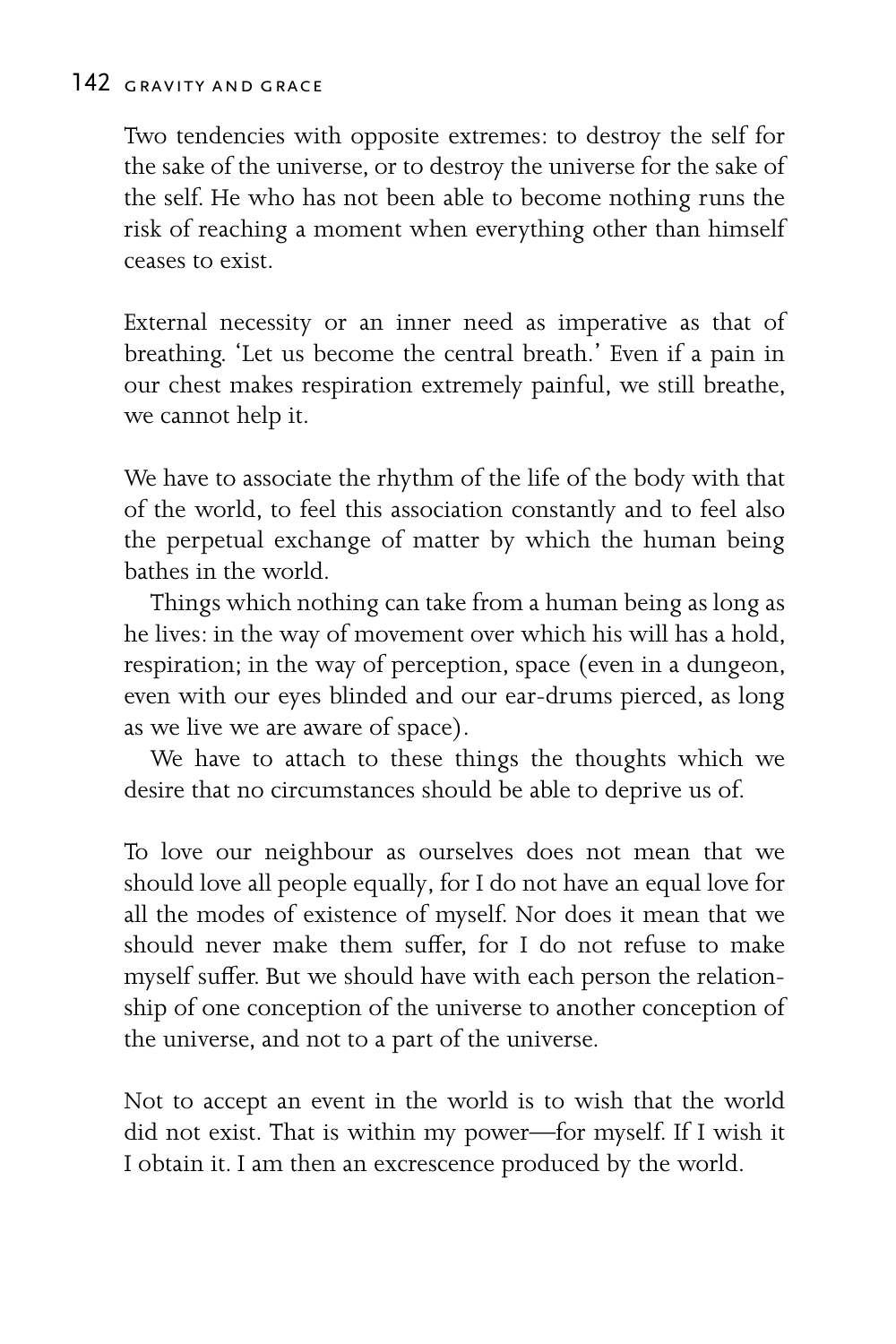Wishes in folklore: what makes wishes dangerous is the fact that they are granted.

To wish that the world did not exist is to wish that I, just as I am, may be everything.

Would that the entire universe, from this pebble at my feet to the most distant stars, existed for me at every moment as much as Agnès did for Arnolphe or his money-box did for Harpagon.

If I choose, the world can belong to me like the treasure does to the miser.

But it is a treasure that does not increase.

This irreducible 'I' which is the irreducible basis of my suffering—I have to make this 'I' universal.

What does it matter that there should never be joy in me since there is perfect joy perpetually in God! And the same is true with regard to beauty, intelligence and all things.

To desire one's salvation is wrong, not because it is selfish (it is not in man's power to be selfish), but because it is an orientation of the soul towards a merely particular and contingent possibility instead of towards a completeness of being, instead of towards the good which exists unconditionally.

All that I wish for exists, or has existed, or will exist somewhere. For I am incapable of complete invention. In that case how should I not be satisfied?

Br . . . I could not prevent myself from imagining him living, imagining his house as a possible place for me to listen to his delightful conversation. Thus the consciousness of the fact of his death made a frightful desert. Cold with metallic coldness. What did it matter to me that there were other people to love? The love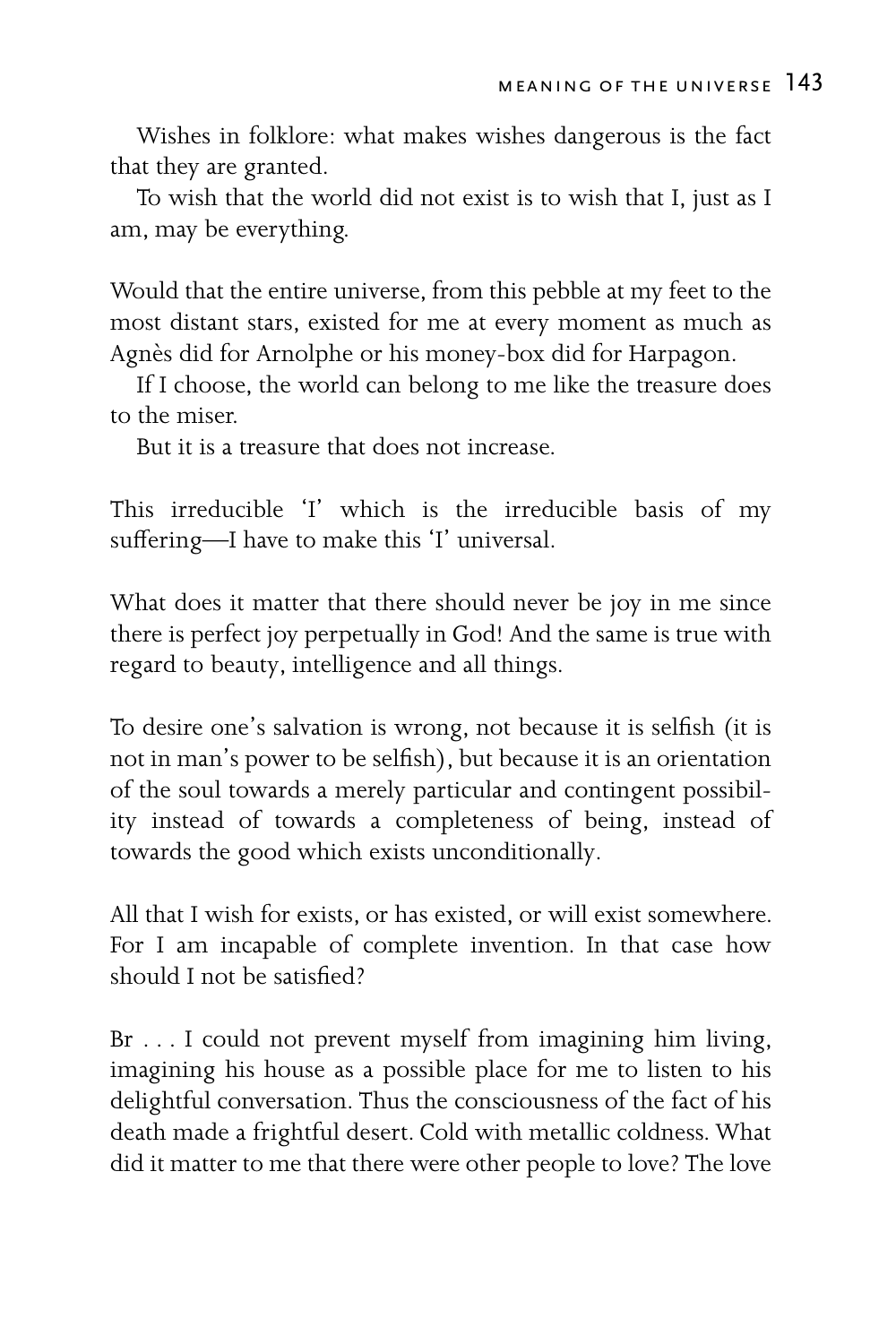that I directed towards him, together with the outlines shaping in my mind of exchanges of ideas which could take place with no one else, were without an object. Now I no longer imagine him as alive and his death has ceased to be intolerable for me. The memory of him is sweet to me. But there are others whom I did not know then and whose death would affect me in the same way.

D . . . is not dead, but the friendship that I bore him is dead, and a like sorrow goes with it. He is no more than a shadow.

But I cannot imagine the same transformation for X . . ., Y . . ., Z . . ., who, nevertheless, so short a time ago did not exist in my consciousness.

Just as parents find it impossible to realize that three years ago their child was non-existent, I find it impossible to realize that I have not always known the beings I love.

I think I must love wrongly: otherwise things would not seem like this to me. My love would not be attached to a few beings. It would be extended to everything which is worthy of love.

'Be ye perfect even as your Father who is in heaven. . . .' Love in the same way as the sun gives light. Love has to be brought back to ourselves in order that it may be shed on all things. God alone loves all things and he only loves himself.

To love in God is far more difficult than we think.

I can taint the whole universe with my wretchedness without feeling it or collecting it together within myself.

We have to endure the discordance between imagination and fact. It is better to say 'I am suffering' than 'this landscape is ugly'.

We must not want to change our own weight in the balance of the world—the golden balance of Zeus.

The whole cow gives milk although the milk is only drawn from the udder. In the same way the world is the producer of saintliness.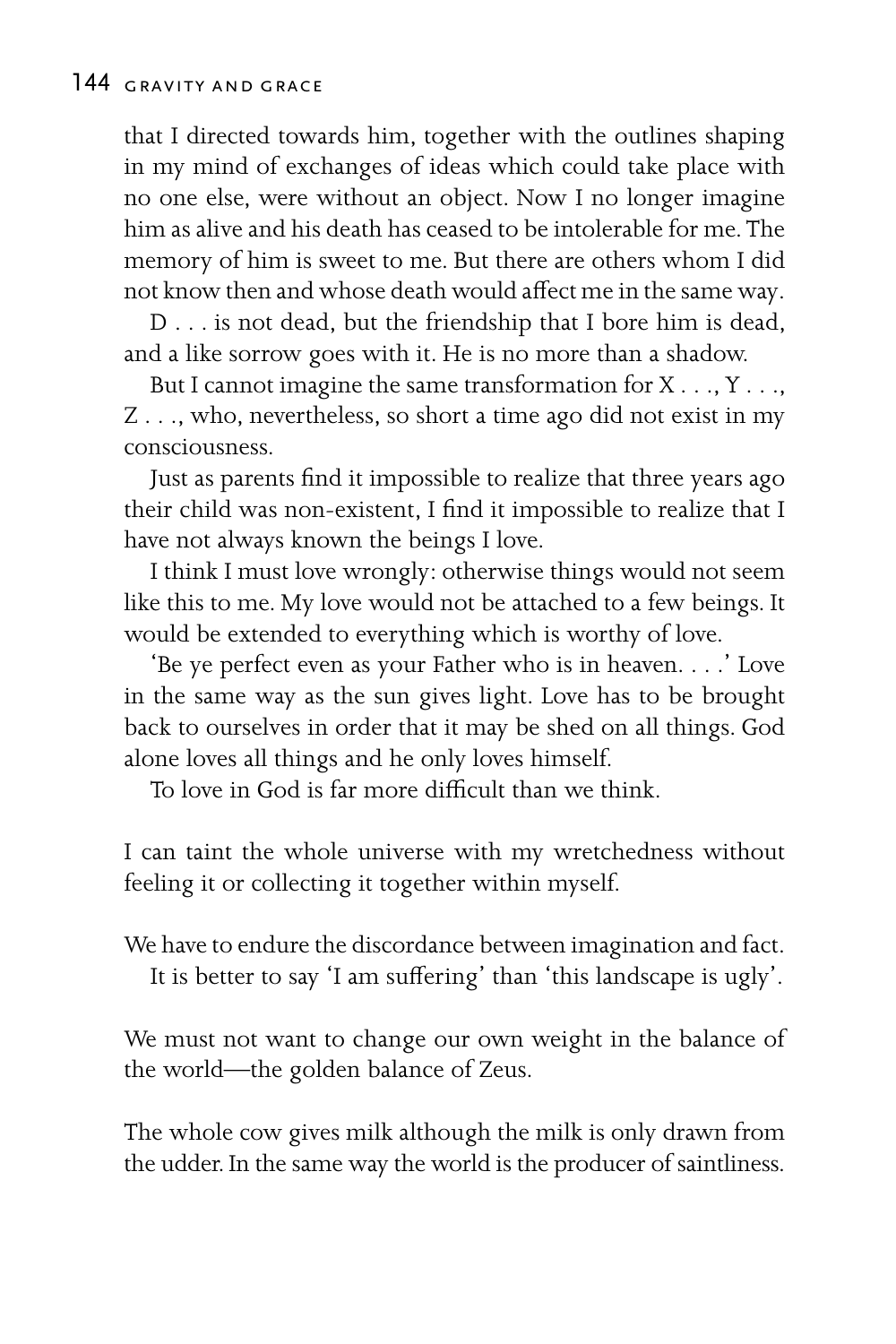# **METAXU**

All created things refuse to be for me as ends. Such is God's extreme mercy towards me. And that very thing is what constitutes evil. Evil is the form which God's mercy takes in this world.

This world is the closed door. It is a barrier. And at the same time it is the way through.

Two prisoners whose cells adjoin communicate with each other by knocking on the wall. The wall is the thing which separates them but it is also their means of communication. It is the same with us and God. Every separation is a link.

By putting all our desire for good into a thing we make that thing a condition of our existence. But we do not on that account make of it a good. Merely to exist is not enough for us.

The essence of created things is to be intermediaries. They are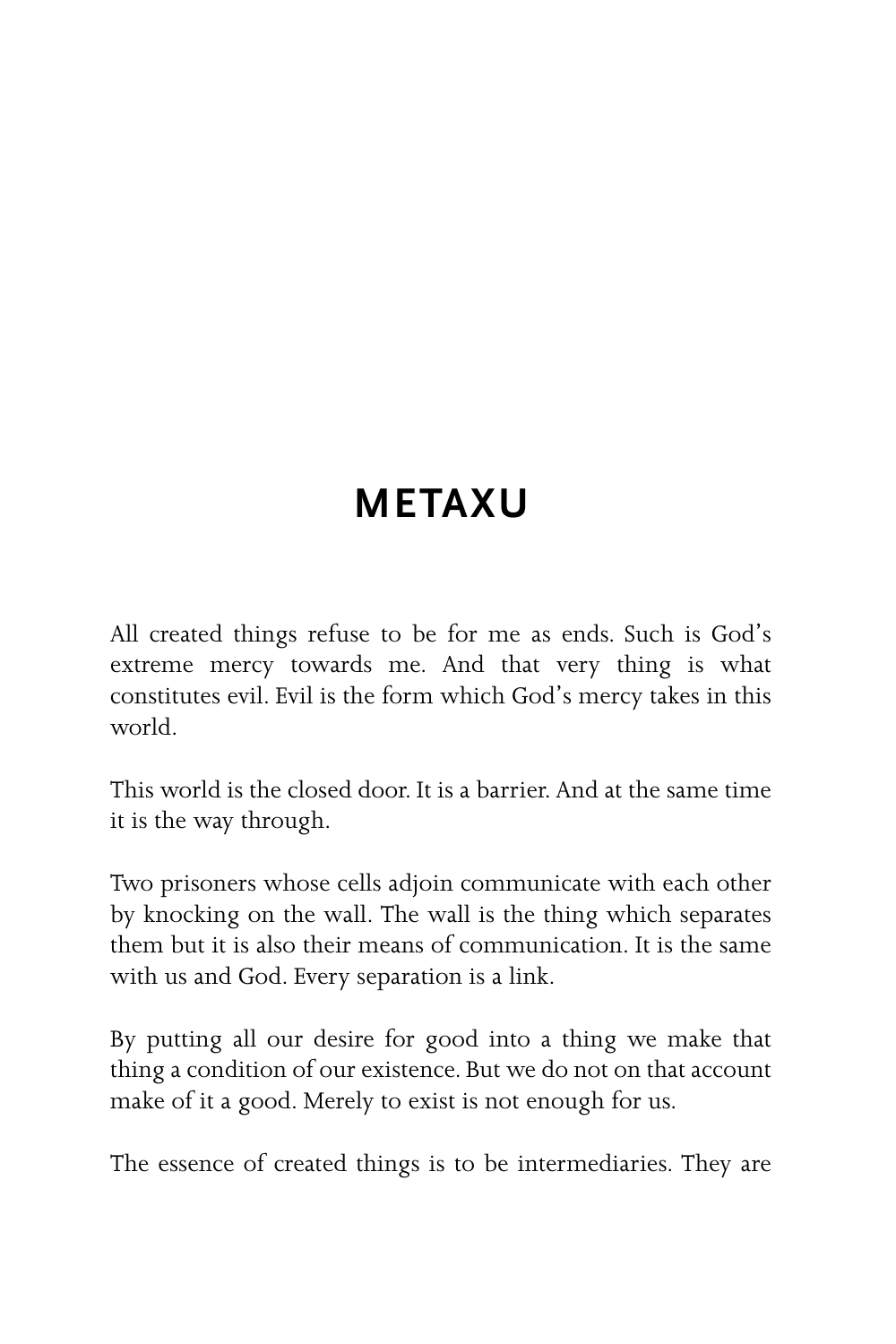#### 146 gravity and grace

intermediaries leading from one to the other and there is no end to this. They are intermediaries leading to God. We have to experience them as such.

The bridges of the Greeks. We have inherited them but we do not know how to use them. We thought they were intended to have houses built upon them. We have erected skyscrapers on them to which we ceaselessly add storeys. We no longer know that they are bridges, things made so that we may pass along them, and that by passing along them we go towards God.

Only he who loves God with a supernatural love can look upon means simply as means.

Power (and money, power's master key) is means at its purest. For that very reason, it is the supreme end for all those who have not understood.

This world, the realm of necessity, offers us absolutely nothing except means. Our will is for ever sent from one means to another like a billiard ball.

All our desires are contradictory, like the desire for food. I want the person I love to love me. If, however, he is totally devoted to me, he does not exist any longer, and I cease to love him. And as long as he is not totally devoted to me he does not love me enough. Hunger and repletion.

Desire is evil and illusory, yet without desire we should not seek for that which is truly absolute, truly boundless. We have to have experienced it. Misery of those beings from whom fatigue takes away that supplementary energy which is the source of desire.

Misery also of those who are blinded by desire.

We have to fix our desire to the axis of the poles.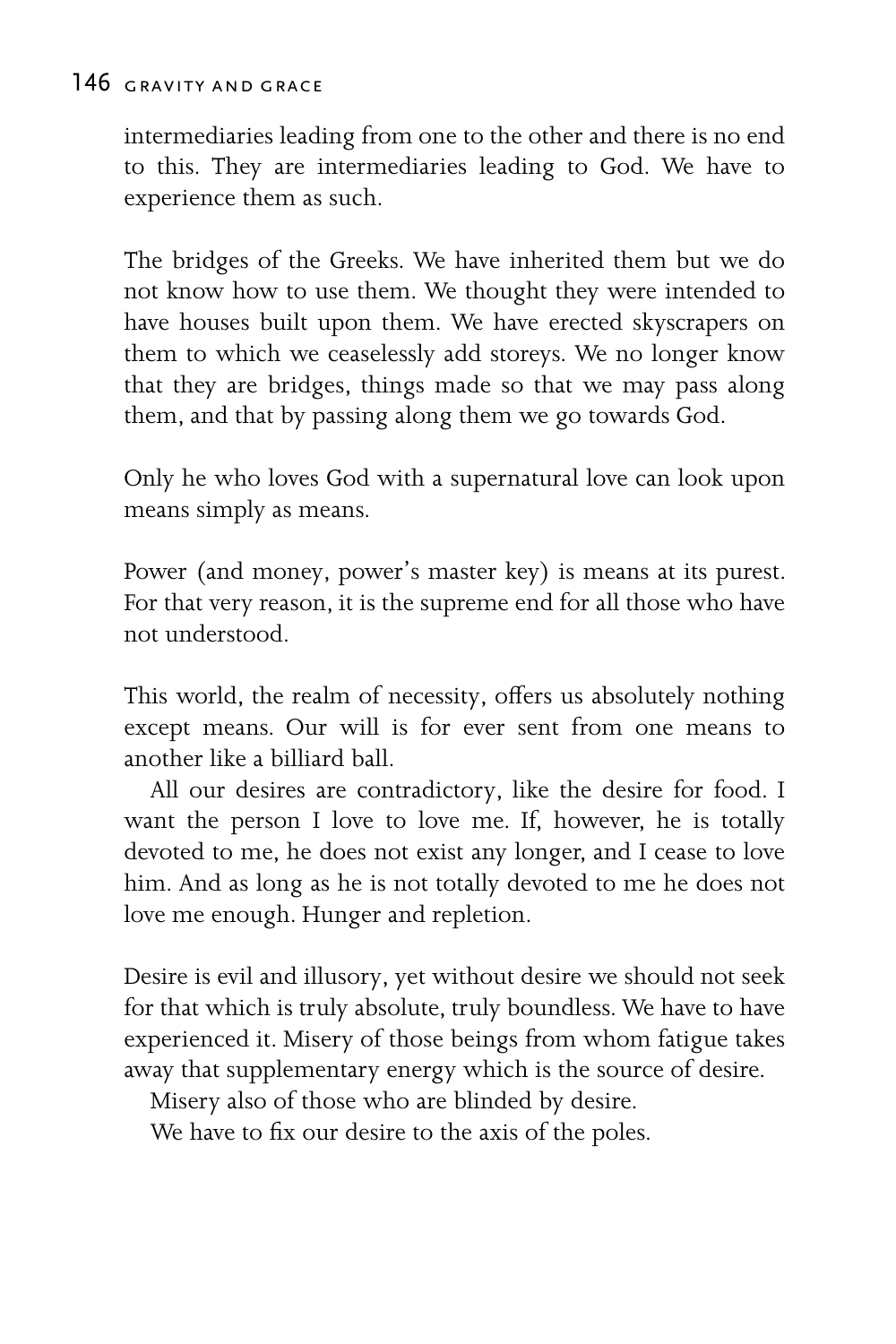What is it a sacrilege to destroy? Not that which is base, for that is of no importance. Not that which is high, for, even should we want to, we cannot touch that. The *metaxu*. The *metaxu* form the region of good and evil.

No human being should be deprived of his *metaxu*, that is to say of those relative and mixed blessings (home, country, traditions, culture, etc.) which warm and nourish the soul and without which, short of sainthood, a *human* life is not possible.

The true earthly blessings are *metaxu*. We can respect those of others only in so far as we regard those we ourselves possess as *metaxu*. This implies that we are already making our way towards the point where it is possible to do without them. For example, if we are to respect foreign countries, we must make of our own country, not an idol, but a stepping-stone towards God.

All the faculties being freely exercised without becoming mixed, starting from a single, unique principle. It is the microcosm, the imitation of the world. Christ according to Saint Thomas. The just man of the Republic. When Plato speaks of specialization he speaks of the specialization of man's faculties and not of the specialization of men; the same applies to hierarchy. The temporal having no meaning except by and for the spiritual, but not being mixed with the spiritual—leading to it by nostalgia, by reaching beyond itself. It is the temporal seen as a bridge, a *metaxu*. It is the Greek and Provençal vocation.

Civilization of the Greeks. No adoration of force. The temporal was only a bridge. Among the states of the soul they did not seek intensity but purity.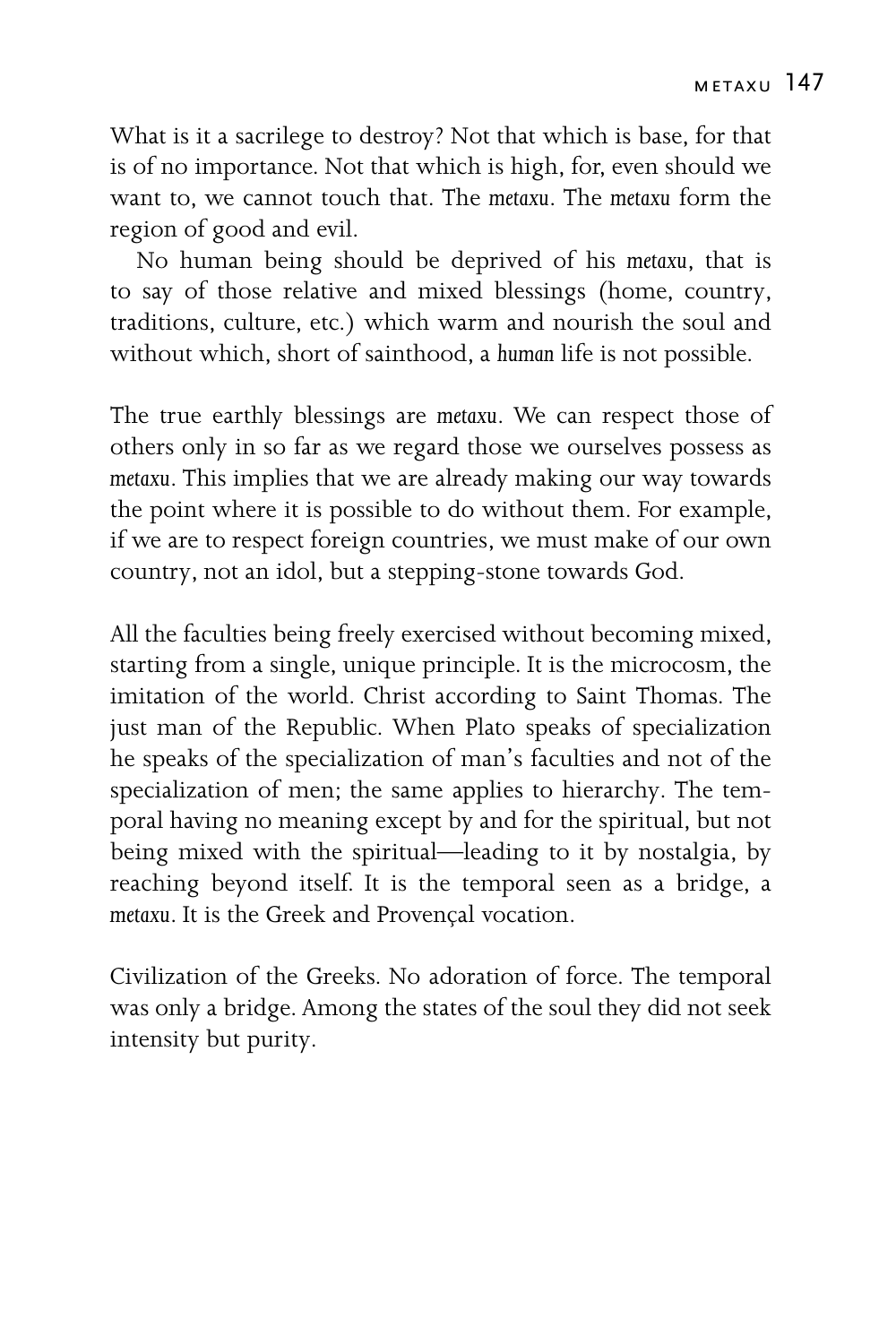# **BEAUTY**

Beauty is the harmony of chance and the good.

Beauty is necessity which, while remaining in conformity with its own law and with that alone, is obedient to the good.

The subject of science is the beautiful (that is to say order, proportion, harmony) in so far as it is suprasensible and necessary.

The subject of art is sensible and contingent beauty discerned through the network of chance and evil.

The beautiful in nature is a union of the sensible impression and of the sense of necessity. Things must be like that (in the first place), and, precisely, they are like that.

Beauty captivates the flesh in order to obtain permission to pass right to the soul.

Among other unions of contraries found in beauty there is that of the instantaneous and the eternal.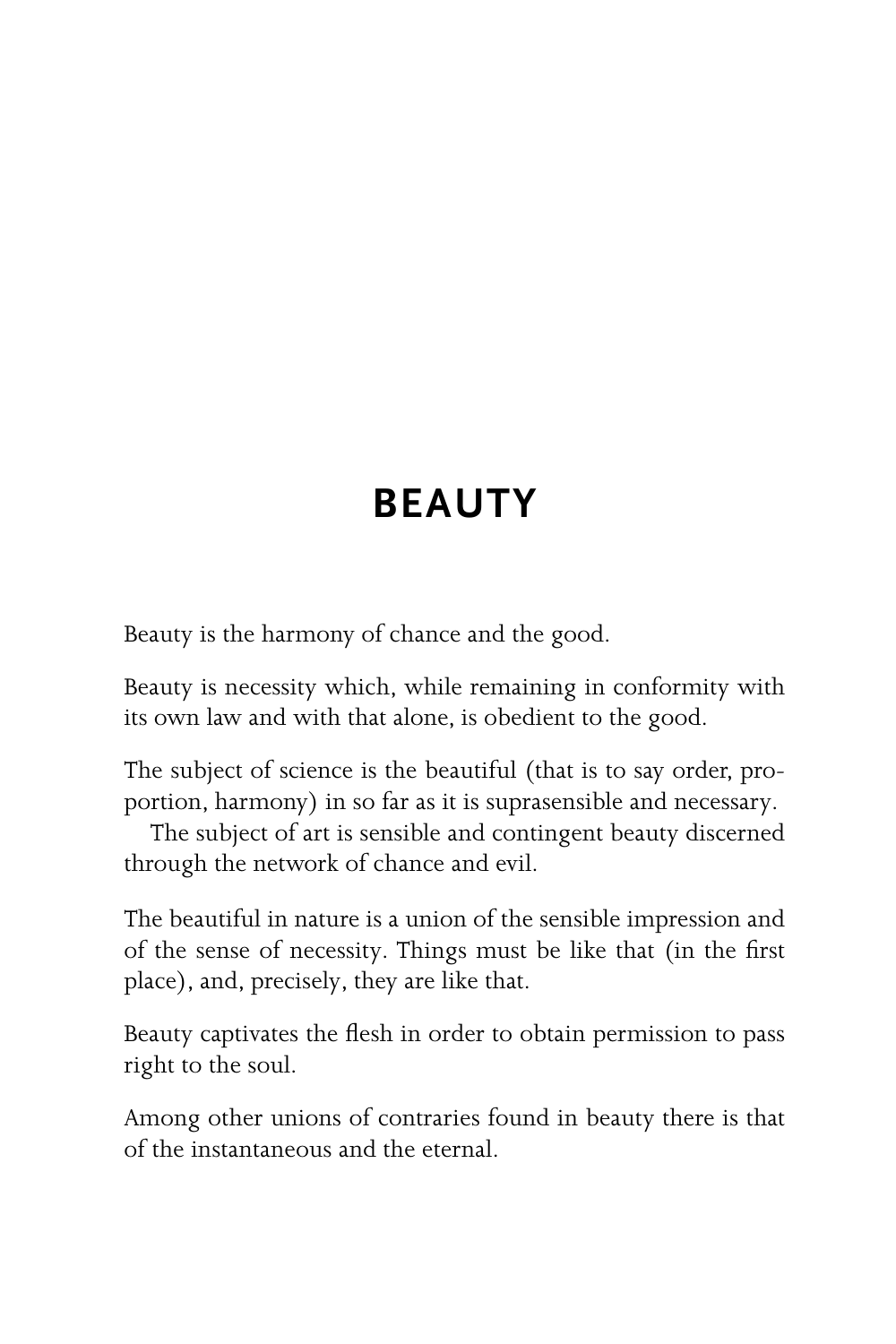The beautiful is that which we can contemplate. A statue, a picture which we can gaze at for hours.

The beautiful is something on which we can fix our attention. Gregorian music. When the same things are sung for hours each day and every day, whatever falls even slightly short of supreme excellence becomes unendurable and is eliminated.

The Greeks looked at their temples. We can endure the statues in the Luxembourg because we do not look at them.

A picture such as one could place in the cell of a criminal sentenced to solitary confinement for life without it being an atrocity, on the contrary.

Only drama without movement is truly beautiful. Shakespeare's tragedies are second-class with the exception of *Lear*. Those of Racine, third-class except for *Phèdre*. Those of Corneille of the *n*th class.

A work of art has an author and yet, when it is perfect, it has something which is essentially anonymous about it. It imitates the anonymity of divine art. In the same way the beauty of the world proves there to be a God who is personal and impersonal at the same time and is neither the one nor the other separately.

The beautiful is a carnal attraction which keeps us at a distance and implies a renunciation. This includes the renunciation of that which is most deep-seated, the imagination. We want to eat all the other objects of desire. The beautiful is that which we desire without wishing to eat it. We desire that it should be.

We have to remain quite still and unite ourselves with that which we desire yet do not approach.

We unite ourselves to God in this way: we cannot approach him.

Distance is the soul of the beautiful.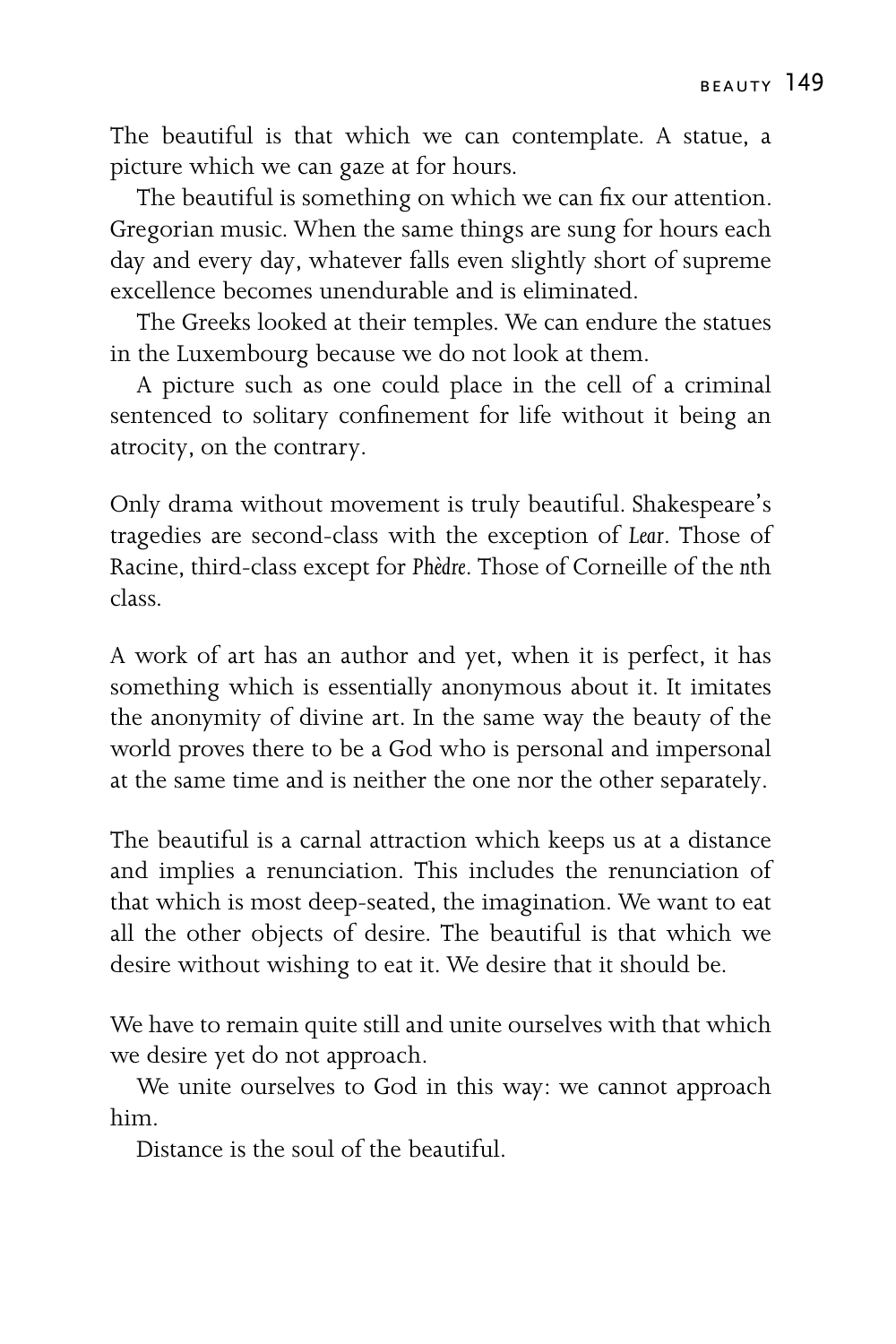#### 150 GRAVITY AND GRACE

The attitude of looking and waiting is the attitude which corresponds with the beautiful. As long as one can go on conceiving, wishing, longing, the beautiful does not appear. That is why in all beauty we find contradiction, bitterness and absence which are irreducible.

Poetry: *impossible* pain and joy. A poignant touch, nostalgia. Such is Provençal and English poetry. A joy which by reason of its unmixed purity hurts, a pain which by reason of its unmixed purity brings peace.

Beauty: a fruit which we look at without trying to seize it.

The same with an affliction which we contemplate without drawing back.

A double movement of descent: to do again, out of love, what gravity does. Is not the double movement of descent the key to all  $\arctan 2^1$ 

This movement of descent, the mirror of grace, is the essence of all music. All the rest only serves to enshrine it.

The rising of the notes is a purely sensorial rising. The descent is at the same time a sensorial descent and a spiritual rising. Here we have the paradise which every being longs for: where the slope of nature makes us rise towards the good.

In everything which gives us the pure authentic feeling of beauty there really is the presence of God. There is as it were an incarnation of God in the world and it is indicated by beauty.

The beautiful is the experimental proof that the incarnation is possible.

Hence all art of the highest order is religious in essence. (That

<sup>&</sup>lt;sup>1</sup> Descendit ad inferos ... So, in another order, great art redeems gravity by espousing it out of love. [Editor's note.]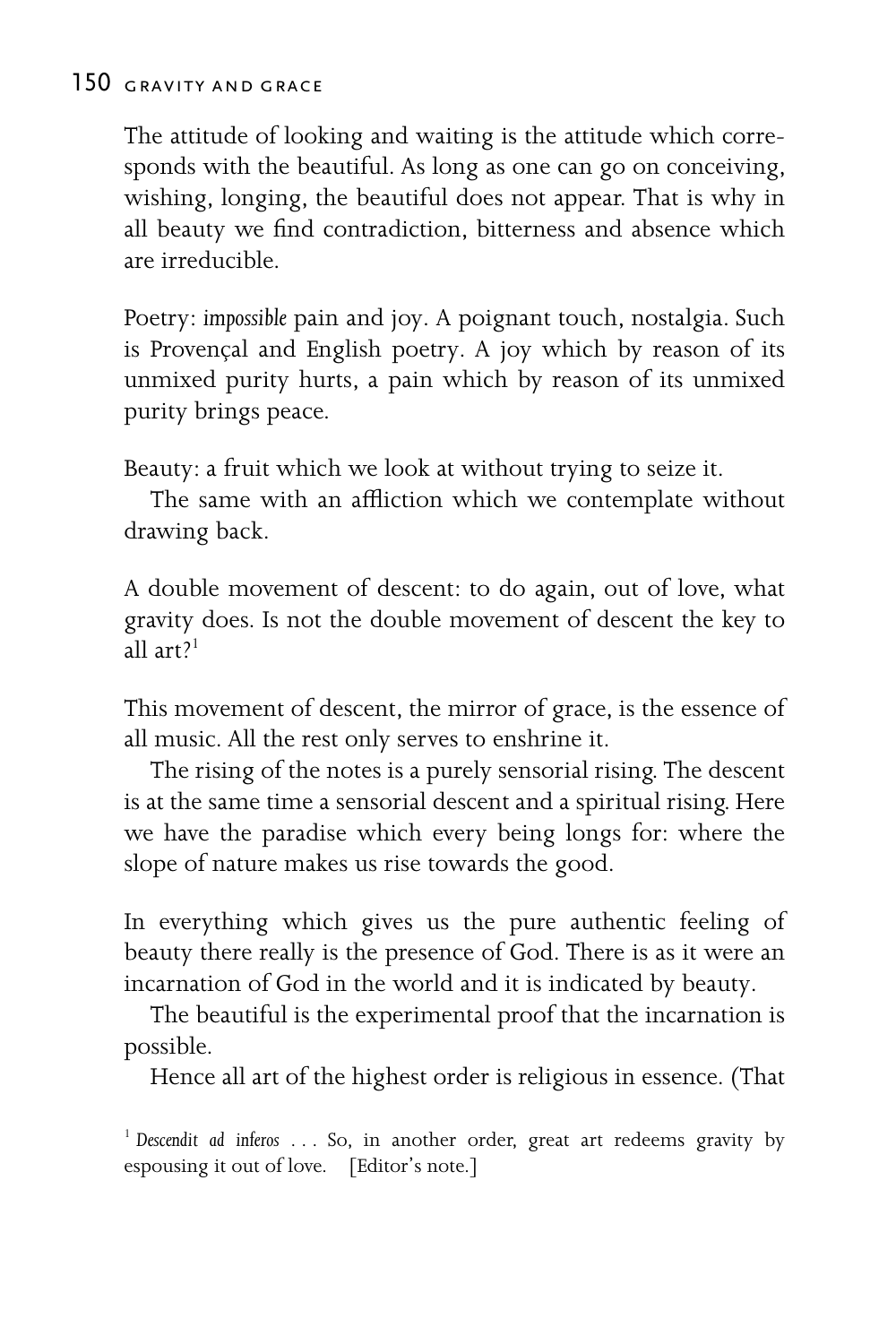is what people have forgotten today.) A Gregorian melody is as powerful a witness as the death of a martyr.

If the beautiful is the real presence of God in matter and if contact with the beautiful is a sacrament in the full sense of the word, how is it that there are so many perverted aesthetes? Nero. Is it like the hunger of those who frequent black masses for the consecrated hosts? Or is it, more probably, because these people do not devote themselves to what is genuinely beautiful, but to a bad imitation? For, just as there, is an art which is divine, so there is one which is demoniacal. It was no doubt the latter that Nero loved. A great deal of our art is of the devil.

A person who is passionately fond of music may quite well be a perverted person—but I should find it hard to believe this of any one who thirsted for Gregorian chanting.

We must certainly have committed crimes which have made us accursed, since we have lost all the poetry of the universe.

Art has no immediate future because all art is collective and there is no more collective life (there are only dead collections of people), and also because of this breaking of the true pact between the body and the soul. Greek art coincided with the beginning of geometry and with athleticism, the art of the Middle Ages with the craftsmen's guilds, the art of the Renaissance with the beginning of mechanics, etc. . . . Since 1914 there has been a complete cut. Even comedy is almost impossible. There is only room for satire (when was it easier to understand Juvenal?). Art will never be reborn except from amidst a general anarchy it will be epic no doubt, because affliction will have simplified a great many things. . . . Is it therefore quite useless for you to envy Leonardo or Bach. Greatness in our times must take a different course. Moreover it can only be solitary, obscure and without an echo . . . (but without an echo, no art).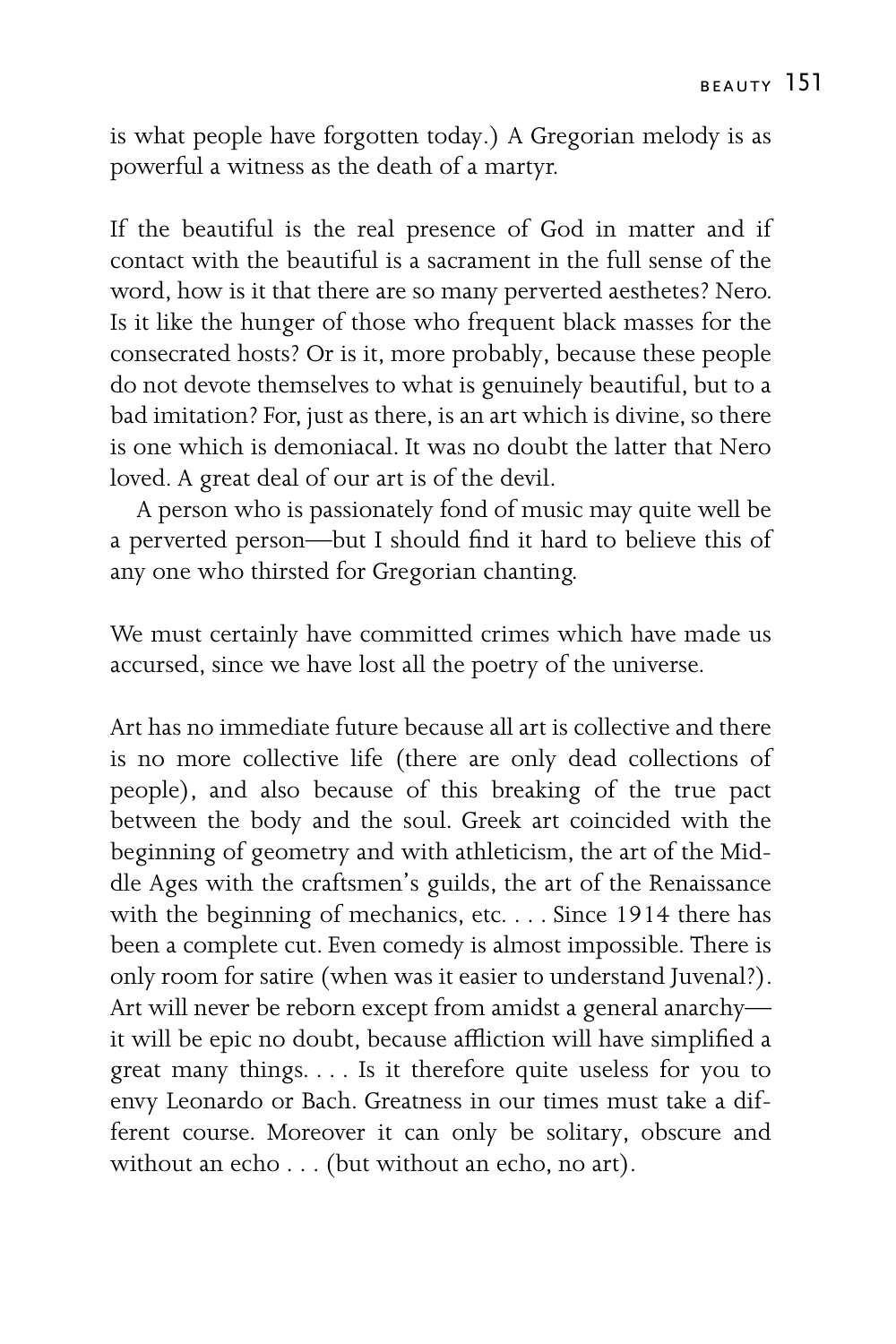# **ALGEBRA**

Money, mechanization, algebra. The three monsters of contemporary civilization. Complete analogy.

Algebra and money are essentially levellers, the first intellectually, the second effectively.

About fifty years ago the life of the Provençal peasants ceased to be like that of the Greek peasants described by Hesiod. The destruction of science as conceived by the Greeks took place at about the same period. Money and algebra triumphed simultaneously.

The relation of the sign to the thing signified is being destroyed, the game of exchanges between signs is being multiplied of itself and for itself. And the increasing complication demands that there should be signs for signs. . . .

Among the characteristics of the modern world we must not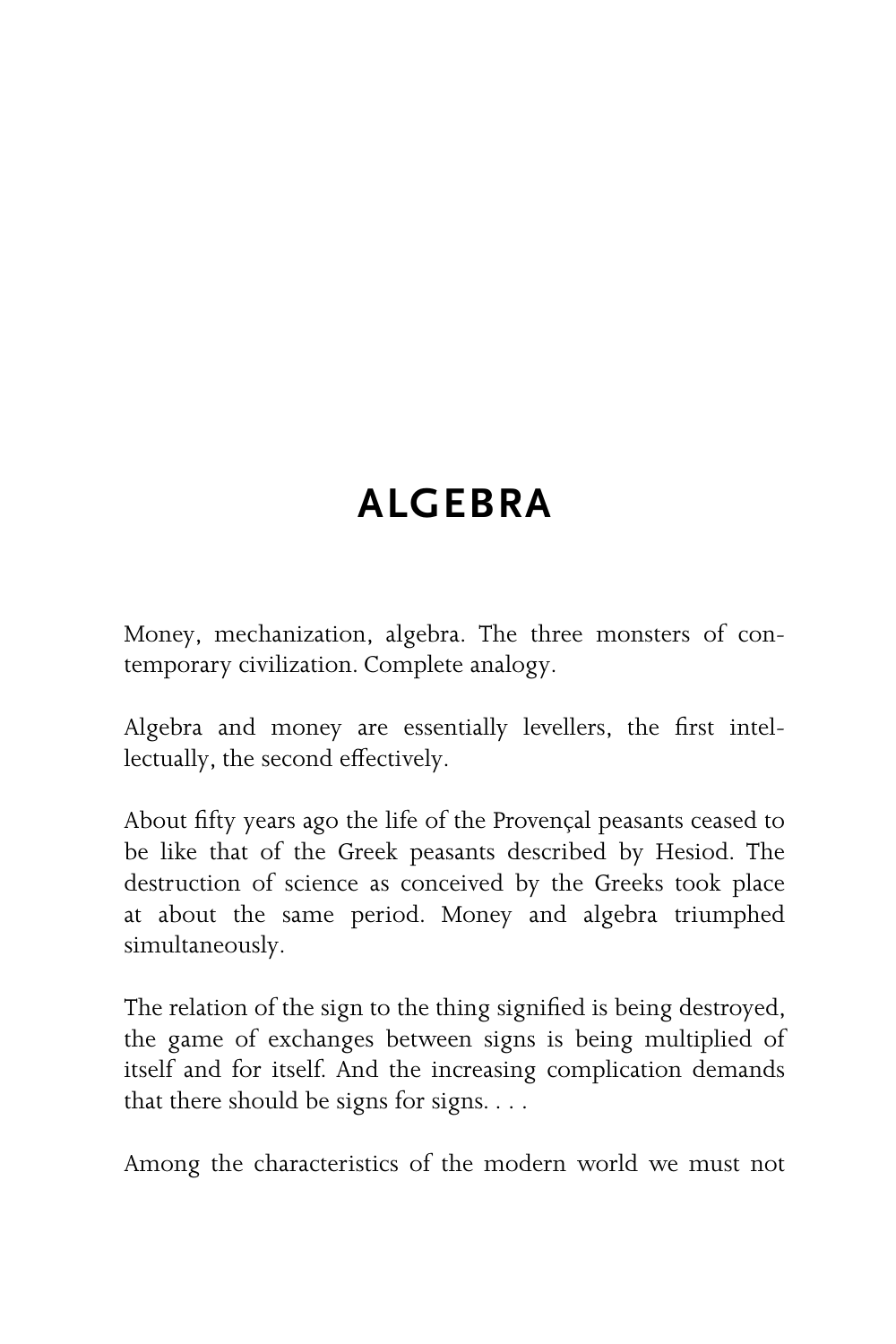forget the impossibility of thinking in concrete terms of the relationship between effort and the result of effort. There are too many intermediaries. As in the other cases, this relationship which does not lie in any thought, lies in a thing: money.

As collective thought cannot exist as thought, it passes into things (signs, machines . . .). Hence the paradox: it is the thing which thinks and the man who is reduced to the state of a thing.

There is no collective thought. On the other hand our science is collective like our technics. Specialization. We inherit not only results but methods which we do not understand. For the matter of that the two are inseparable, for the results of algebra provide methods for the other sciences.

To make an inventory or criticism of our civilization—what does that mean? To try to expose in precise terms the trap which has made man the slave of his own inventions. How has unconsciousness infiltrated itself into methodical thought and action? To escape by a return to the primitive state is a lazy solution. We have to rediscover the original pact between the spirit and the world in this very civilization of which we form a part. But it is a task which is beyond our power on account of the shortness of life and the impossibility of collaboration and of succession. That is no reason for not undertaking it. The situation of all of us is comparable to that of Socrates when he was awaiting death in his prison and began to learn to play the lyre. . . . At any rate we shall have lived. . . .

The spirit, overcome by the weight of quantity, has no longer any other criterion than efficiency.

Modern life is given over to immoderation. Immoderation invades everything: actions and thought, public and private life.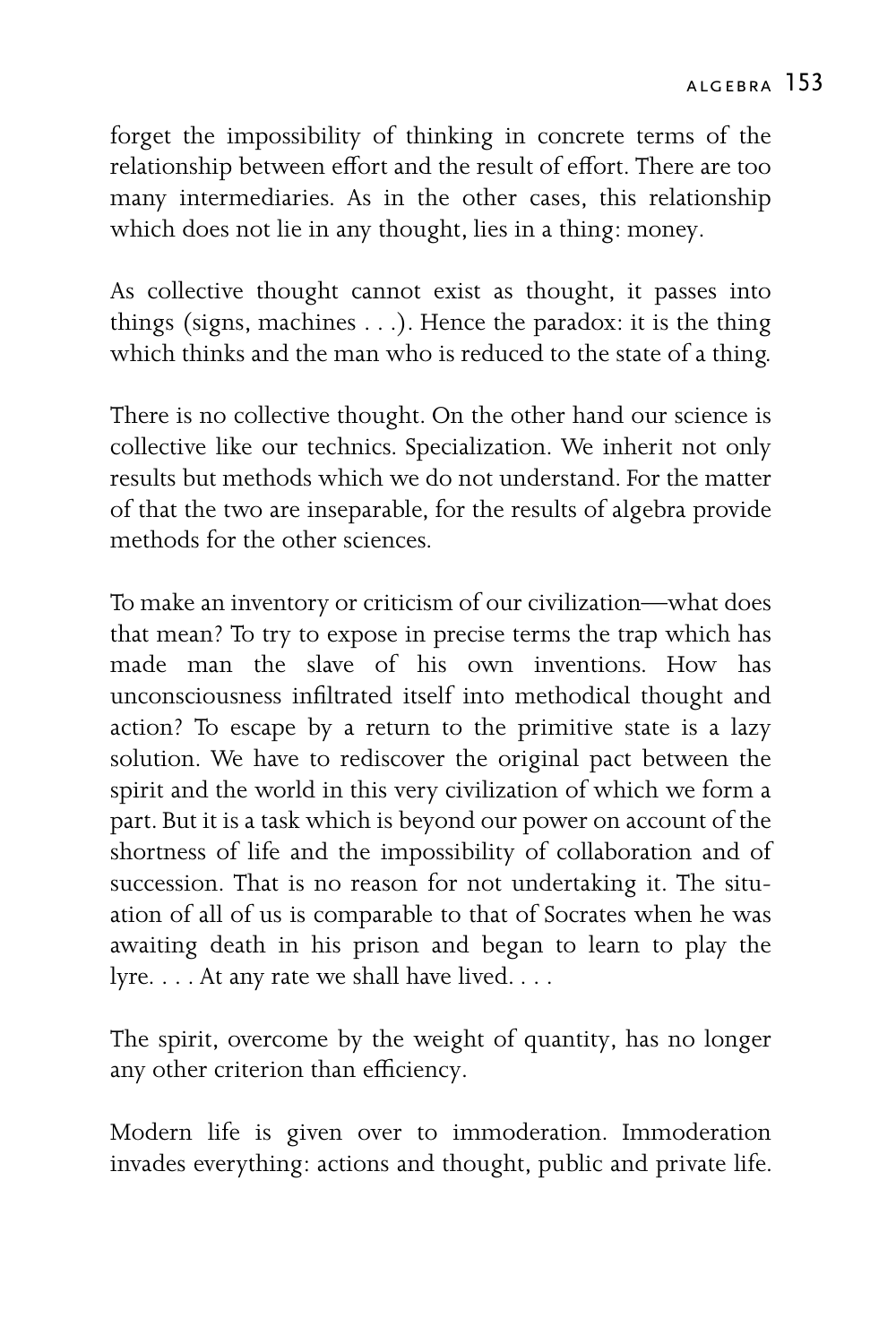#### 154 gravity and grace

The decadence of art is due to it. There is no more balance anywhere. The Catholic movement is to some extent in reaction against this; the Catholic ceremonies, at least, have remained intact. But then they are unrelated to the rest of existence.

Capitalism has brought about the emancipation of collective humanity with respect to nature. But this collective humanity has itself taken on with respect to the individual the oppressive function formerly exercised by nature.

This is true even with material things: fire, water etc. The community has taken possession of all these natural forces.

Question: can this emancipation, won by society, be transferred to the individual?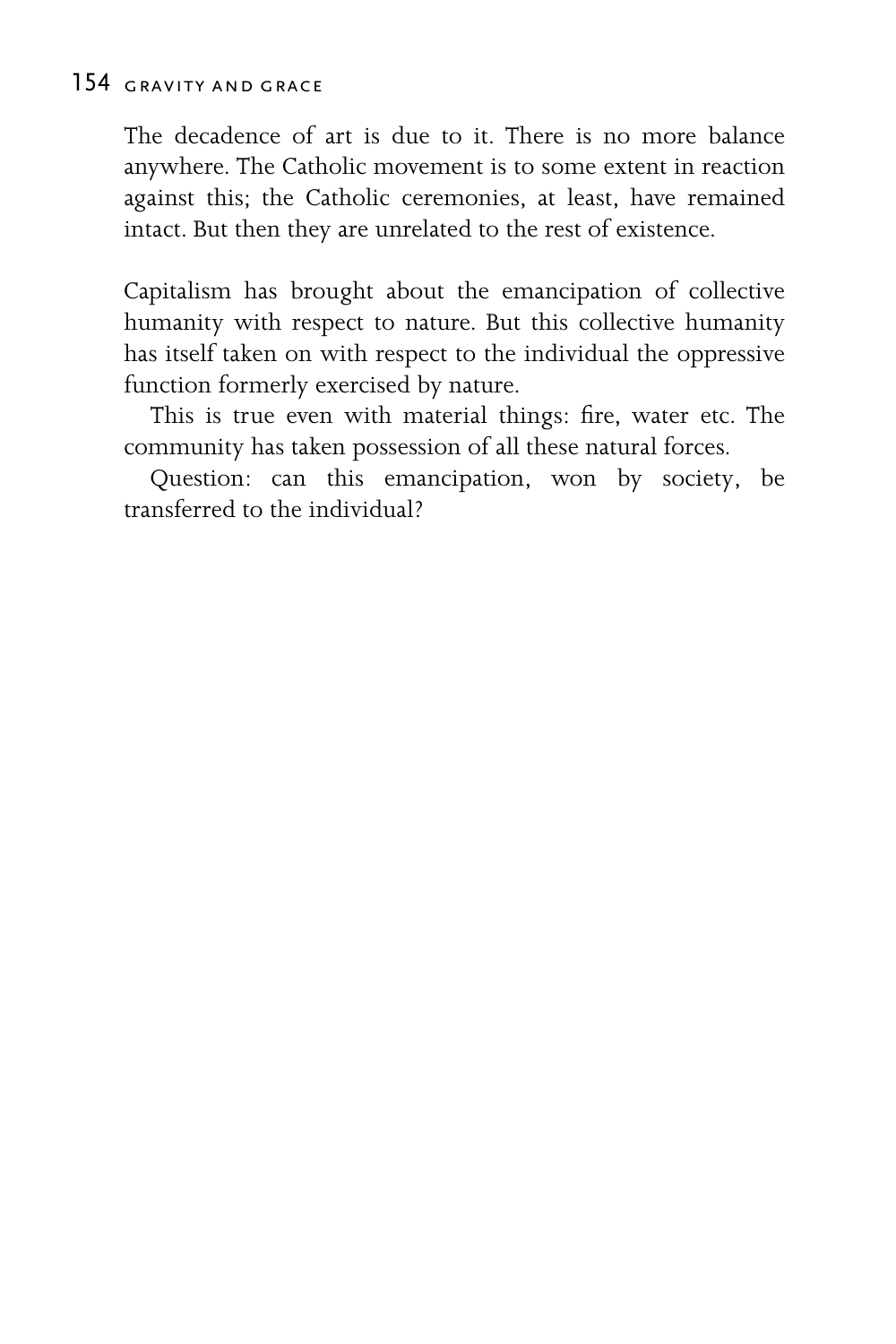### **THE SOCIAL IMPRINT**<sup>1</sup>

Man is a slave in so far as between action and its effect, between effort and the finished work, there is the interference of alien wills.

This is the case both with the slave *and* the master today. Never can man deal directly with the conditions of his own action. Society forms a screen between nature and man.

To be in direct contact with nature and not with men is the only discipline. To be dependent on an alien will is to be a slave. This, however, is the fate of all men. The slave is dependent on the master and the master on the slave. This is a situation which makes us either servile or tyrannical or both at once (*omnia serviliter pro dominatione*). On the contrary, when we are face to face with inert nature our only resource is to think.

<sup>1</sup> The title of this chapter is *La Lettre Sociale*—cf. Alfred de Vigny: Si tu frémis de voir sur ton épaule La lettre sociale écrite avec du fer . . .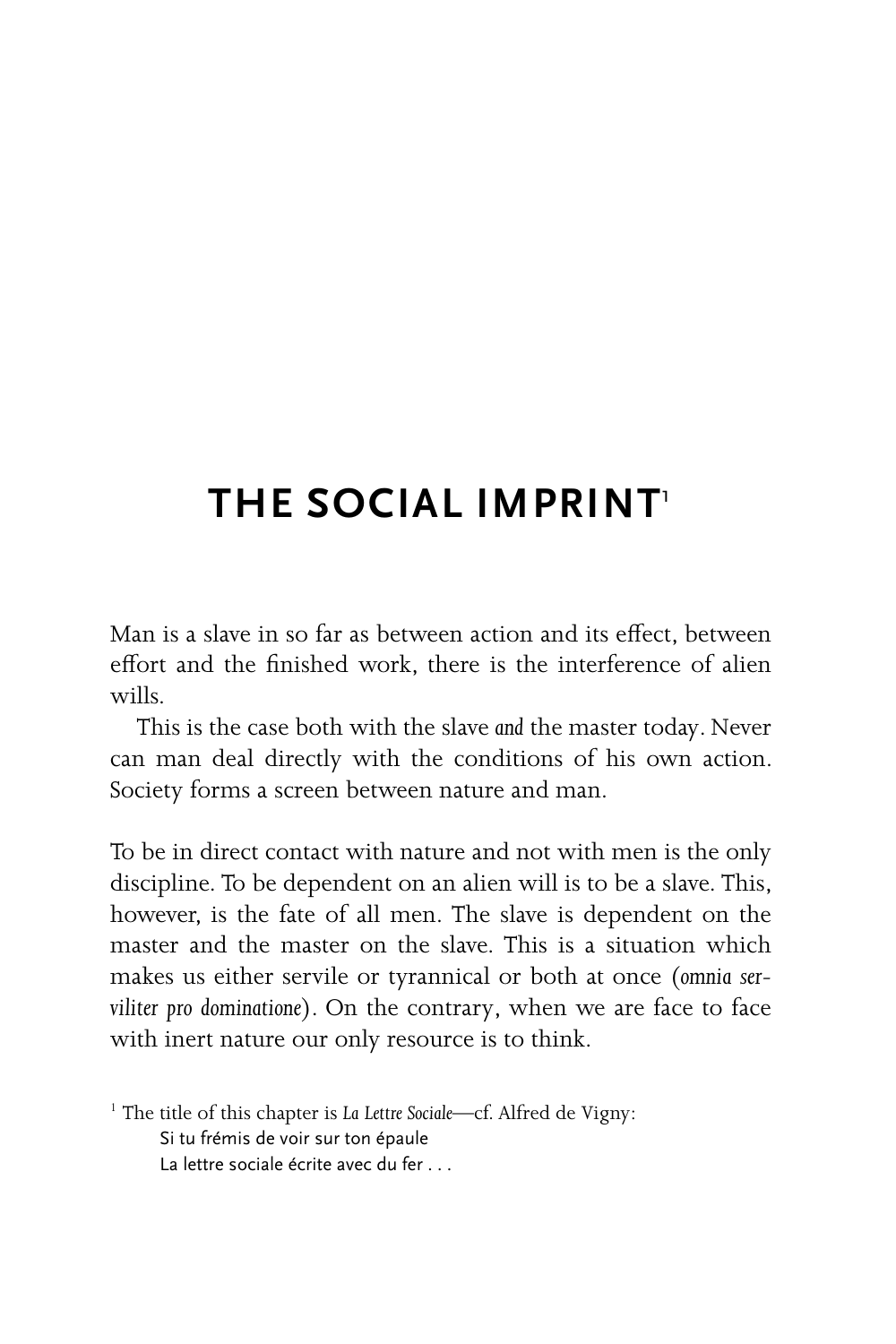The notion of oppression is, in short, a stupidity: one only has to read the *Iliad*. And the notion of an oppressive class is even more stupid. We can only speak of an oppressive structure of society.

The difference between a slave and a citizen (Montesquieu, Rousseau . . .): a slave is subject to his master and a citizen to the laws. It may happen that the master is very gentle and the laws very harsh: that changes nothing. Everything lies in the distance between caprice and rule.

Why is subordination to caprice slavery? The root cause is found in the relation between the soul and *time*. He who is subject to the arbitrary is suspended on the thread of time; he has to wait (the most humiliating situation possible . . .) for what the following moment will bring him. He does not dispose of his moments; for him the present is no longer a lever by which he can bring pressure to bear on the future.

To have to deal directly with things frees the spirit. To have to deal directly with men debases us if we are dependent on them, whether this dependence be in the form of submission or of command.

Why these men between Nature and me?

Never to have to take into account an unknown thought . . . (for then we are given over to chance).

Remedy: apart from the ties of brotherhood, to treat men like a spectacle and *never* seek for friendship; to live in the midst of men as in that crowded railway carriage between Saint-Etienne and Le Puy. . . . Above all never to allow oneself to dream of friendship. Everything has to be paid for. Rely only on yourself.

The powerful, if they carry oppression beyond a certain point, necessarily end by making themselves *adored* by their slaves. For the thought of being under absolute compulsion, the plaything of another, is unendurable for a human being. Hence, if every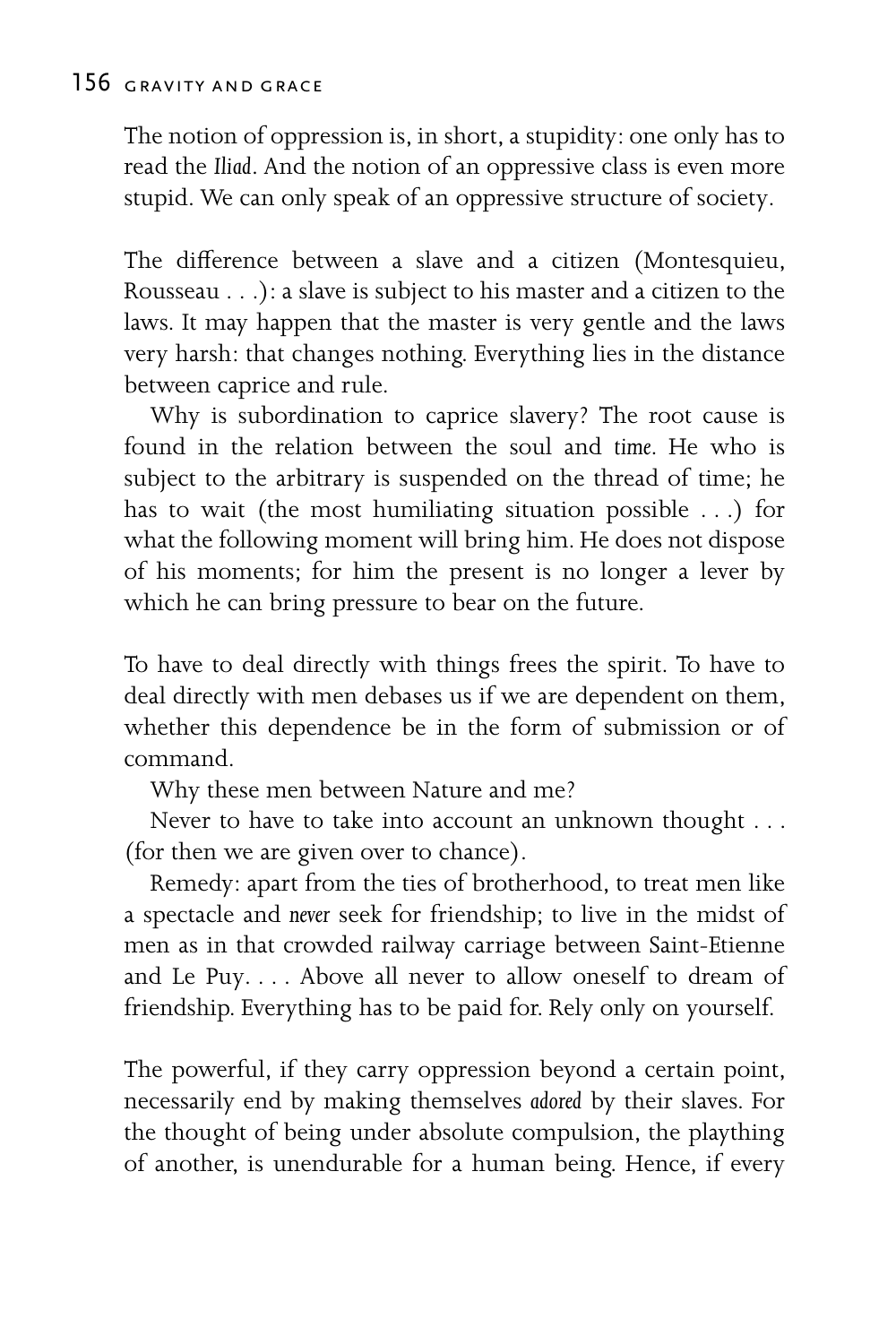way of escape from this constraint is taken from him, there is nothing left for him to do but to persuade himself that he does the things he is forced to do willingly, that is to say, to substitute *devotion* for *obedience*. And sometimes he will even strive to do more than he is obliged and will suffer less thereby, in the same way as children when they are playing will endure with a laugh physical suffering which they would find unbearable if it were inflicted on them as a punishment. It is by this twist that slavery debases the soul: this devotion is in fact based on a lie, since the reasons for it cannot bear investigation. (In this respect the Catholic principle of obedience should be considered as a liberating principle, whereas Protestantism is based on the idea of sacrifice and devotion.) The only way of salvation is to replace the unendurable idea of compulsion, not by the illusion of devotion, but by the notion of necessity.

On the other hand revolt, if it does not immediately pass into definite and effective action, is always changed into its opposite through the feeling of utter impotence which results from it. In other words the chief support of the oppressor lies precisely in the unavailing revolt of the oppressed.

It would be possible to write the novel of a conscript of Napoleon from this point of view.

Moreover, the master is deceived too by the fallacy of devotion.

We must always consider men in power as dangerous *things*. We must keep out of their way as much as we can without losing our self-respect. And if one day we are driven, under pain of cowardice, to go and break ourselves against their power, we must consider ourselves as vanquished by the nature of things and not by men. One can be in a prison cell and in chains, but one can also be smitten with blindness or paralysis. There is no difference.

The only way to preserve our dignity when submission is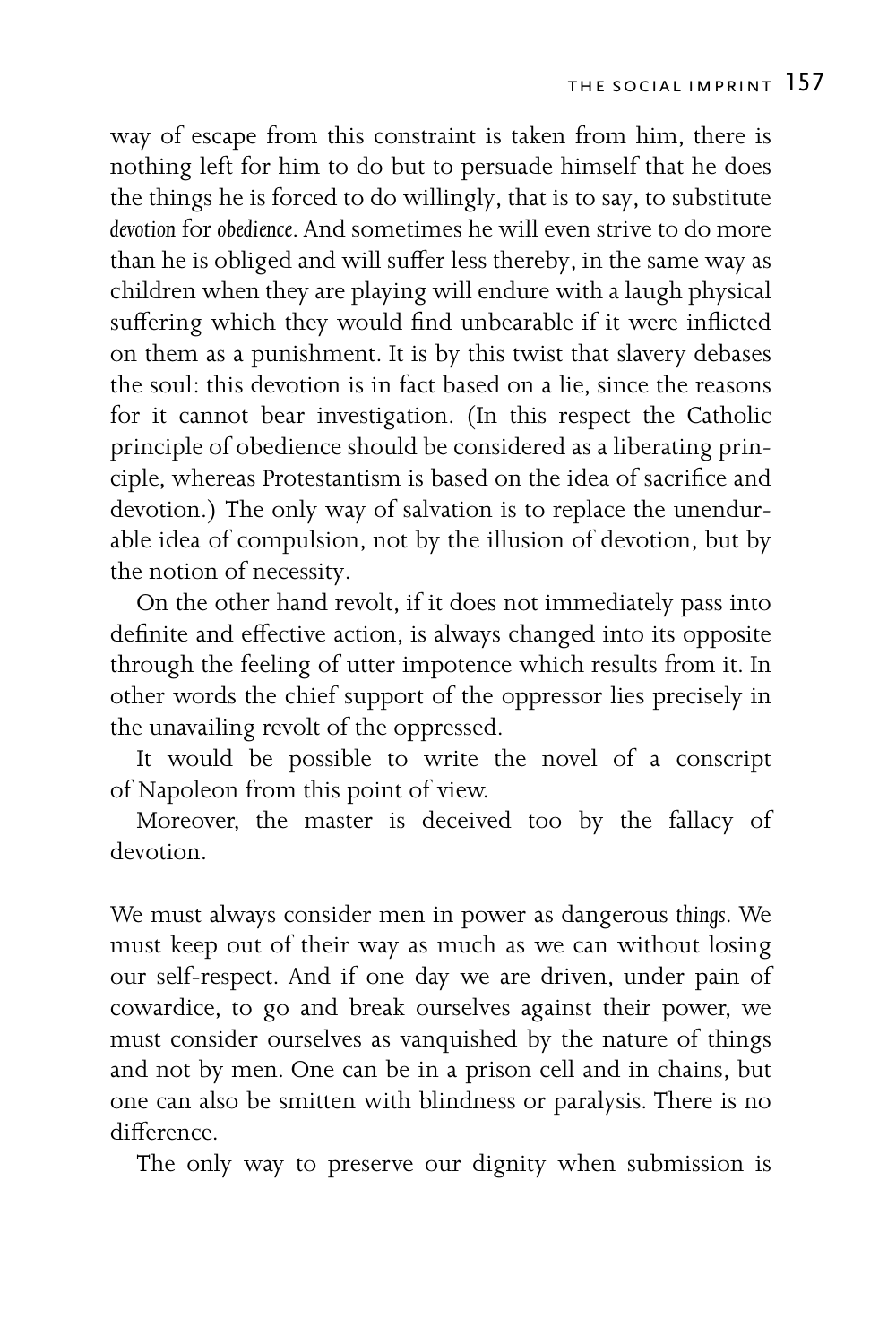#### 158 gravity and grace

forced upon us is to consider our chief as a *thing*. Every man is the slave of necessity, but the conscious slave is far superior.

Social problem. To limit to the minimum the proportion of the supernatural indispensable to make the atmosphere of social life possible to breathe. Everything which tends to increase it is bad (it is tempting God).

We must eliminate affliction as much as we can from social life, for affliction only serves the purposes of grace and society is not a society of the elect. There will always be enough affliction for the elect.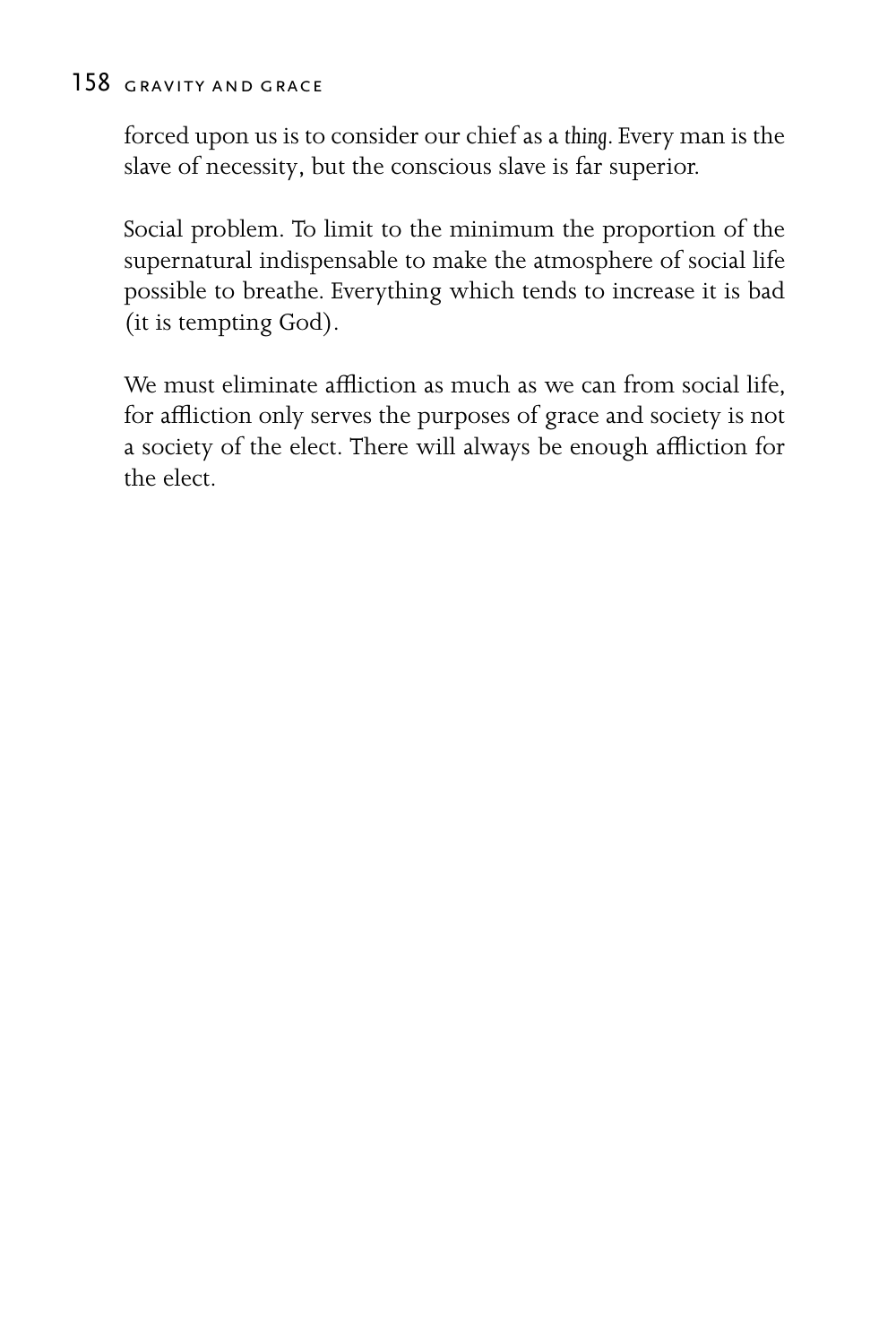# **ISRAEL**

Christendom has become totalitarian, conquering, and exterminating, because it has not developed the idea of God's absence and non-activity here below. It has attached itself to Jehovah no less than to Christ, and conceived of Providence in the manner of the Old Testament. Only Israel could stand up to Rome, because it resembled it; and this is how the birth of Christianity was marked with the Roman stain before it became the official religion of the Empire. The evil done by Rome has never been truly redressed.

God's promises to Moses and Joshua were purely temporal, made at a time when Egypt was moving towards the eternal salvation of the soul. Having refused the Egyptian revelation, the Hebrews got the God they deserved: a carnal and collective God who, right up to the exile, did not speak (except in the Psalms?) to a single soul. . . . The only pure individuals in the poems of the Old Testament are Abel, Enoch, Noah, Melchisedek, Job, and Daniel. It is not surprising that little could be expected of such a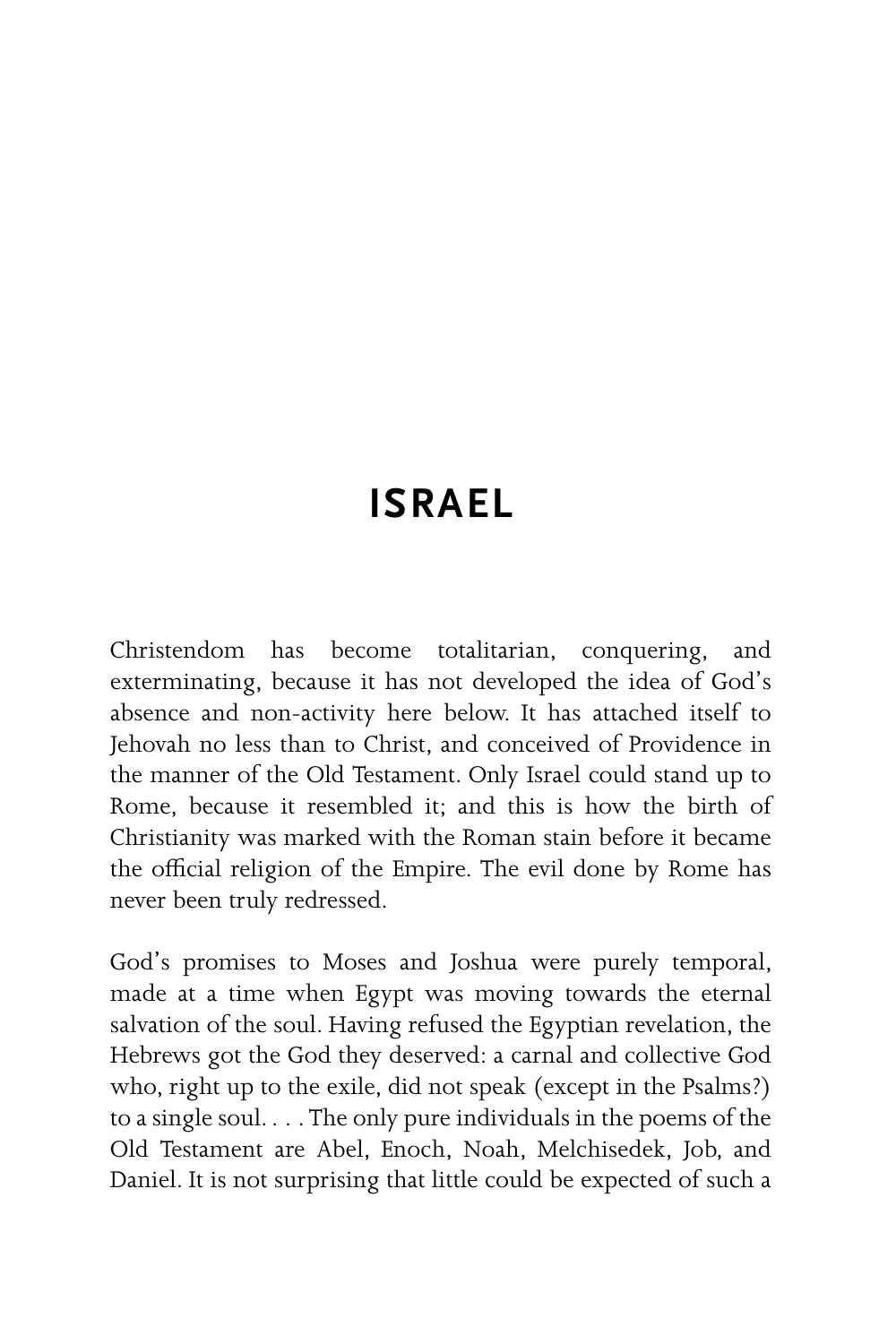people, fugitive slaves, conquerors of a paradise which had been fashioned by civilizations in whose labour they had not shared and which they destroyed through massacres. To speak of an 'educational God' in connection with this people is a cruel joke.

It is not astonishing that there should be so much evil in a civilization—ours—contaminated to the core, in its very inspiration, by this terrible lie. The curse of Israel rests on Christendom. Israel meant atrocities, the Inquisition, the extermination of heretics and infidels. Israel meant (and to a certain extent still does . . .) capitalism. Israel means totalitarianism, especially with regard to its worst enemies.

There can be no *personal* contact between man and God except through the person of the Mediator. Without the latter, God can only be present to man collectively, nationally. Israel chose the national God and simultaneously rejected the Mediator; it may, at one time or another, have moved towards true monotheism, but it always fell back on, and was unable not to fall back on, the God of the tribe.

Anyone who has contact with the supernatural is essentially sovereign, for in the form of the infinitely small he is a presence in society which transcends the social order.

But the place he occupies in the social hierarchy is completely immaterial. As for what is great in the social order, only he is capable of it who who has harnessed a large part of the Great Beast's energy. But he can have no share in the supernatural.

Moses, Joshuah—that is the share in the supernatural of those who have harnessed much social energy. Israel was an attempt at supernatural social life. No country, presumably, has suceeded better at this kind of thing. Useless to start again. The result shows just what sort of divine revelation the Great Beast is capable of.

Isaiah the first to bring pure illumination.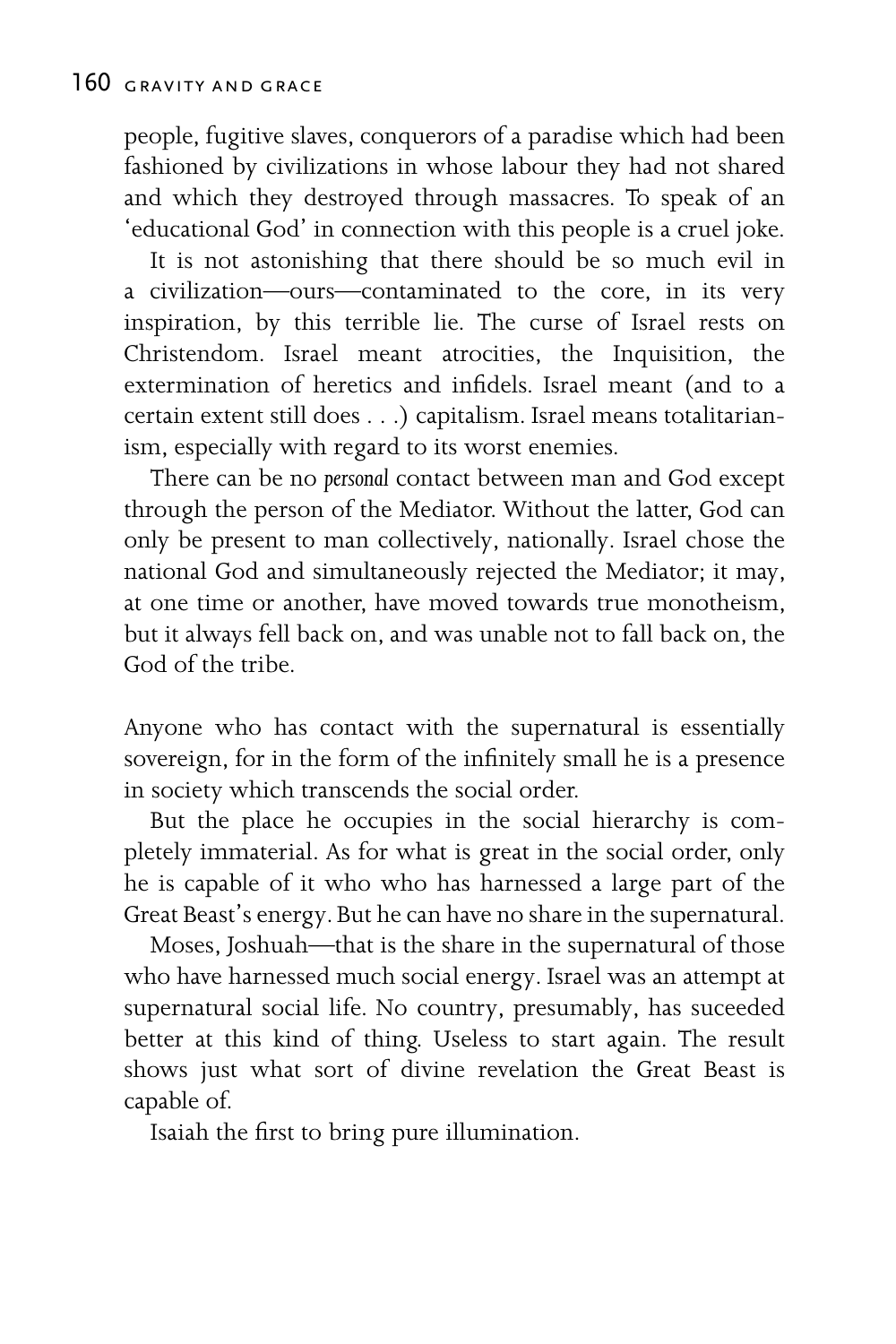Israel stood up to Rome because its God, even though immaterial, was a temporal sovereign on a par with the Emperor, and thanks to this Christianity could be born. The religion of Israel was not noble enough to be fragile, and due to its solidity could protect belief in the most elevated.<sup>1</sup>

For the Passion to be possible, it was necessary that Israel ignore the idea of the Incarnation. Rome, too (these were, perhaps, the only two peoples to ignore it). But it was necessary that Israel have some share in God. As great a share as possible without being spiritual or supernatural. Exclusively collective religion. It was because of this ignorance, this darkness, that it became the chosen people. So one can understand Isaiah, 'I have hardenend their hearts, so that they may not hear my words.'

That is why, in Israel, everything is sullied by sin, as there is no purity without participating in the divine incarnation, so that a lack of such participation should be obvious.

Jacob's struggle with the angel – is not this the great blemish? 'The Eternal . . . will do justice to Jacob according to his works. In his mother's womb did he already displace his brother, and, in his manliness, triumph over a God. He fought against an angel and was vanquished, and here he cries and asks for mercy . . .' Isn't this the great tragedy, to battle against God and not to be vanquished?

*Israel*. From Abraham onwards (including himself, but excepting some of the prophets), and as though it had been planned, everything becomes sullied and foul, as if to demonstrate quite clearly: Look! There it is, evil!

<sup>1</sup> Note, as Simone Weil does here, that on the one hand the history of Israel contains flashes of pure mysticism (Isaiah, etc.); and that, on the other hand, incipient Christanity was protected by its Jewish 'shell'. This is already to legitimate Israel's divine mission.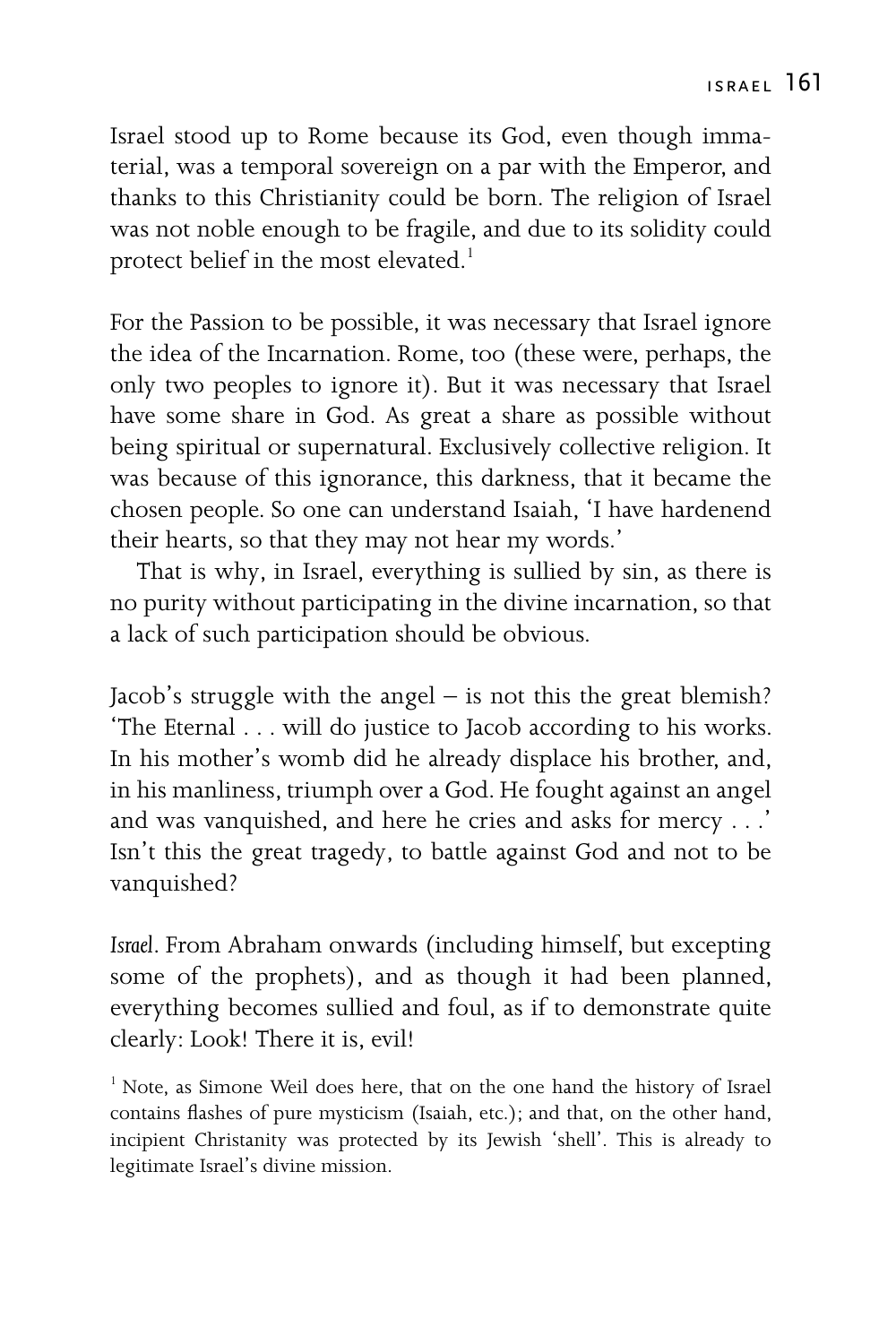A people chosen for its blindness, chosen to be Christ's executioner.

The Jews, that handful of uprooted people, have caused the uprootedness of the whole terrestrial globe. Their involvement in Christianity has made of Christendom, in regard to its own past, something uprooted. The orientation of the Enlightenment, 1789, secularism, etc. have infinitely increased this uprooting, through the lie of progress. And uprooted Europe has uprooted the rest of the world, by colonial conquest. Capitalism, totalitarianism, have a share in this progressive uprootedness; the antisemites, naturally, propagate the Jewish influence. But before Assyria in the Orient and Rome in the Occident uprooted through poison, they had alreardy uprooted with the broadsword.

It was primitive Christianity that fabricated the poisonous idea of progress, through the notion of a divine education that was to mould man and enable him to receive the message of Christ. This accorded with the expectation as imminent phenomena of a universal conversion of nations and the end of the world. But as neither of these had come about, the notion of progress was, after seventeen centuries, extended beyond the moment of the Christian Revelation. At this point, it had to turn itself against Christianity.

The other poisons mixed with the truth in Christianity are Jewish in origin. The former is specifically Christian.

The metaphor of a divine education dissolves the individual destiny, which alone matters for salvation, into the destiny of a people.

Christianity wanted to look for a harmony in history. This is the germ of Hegel and Marx. The notion of history as a directed continuity is a Christian notion.

It seems to me that few ideas could be more utterly mistaken.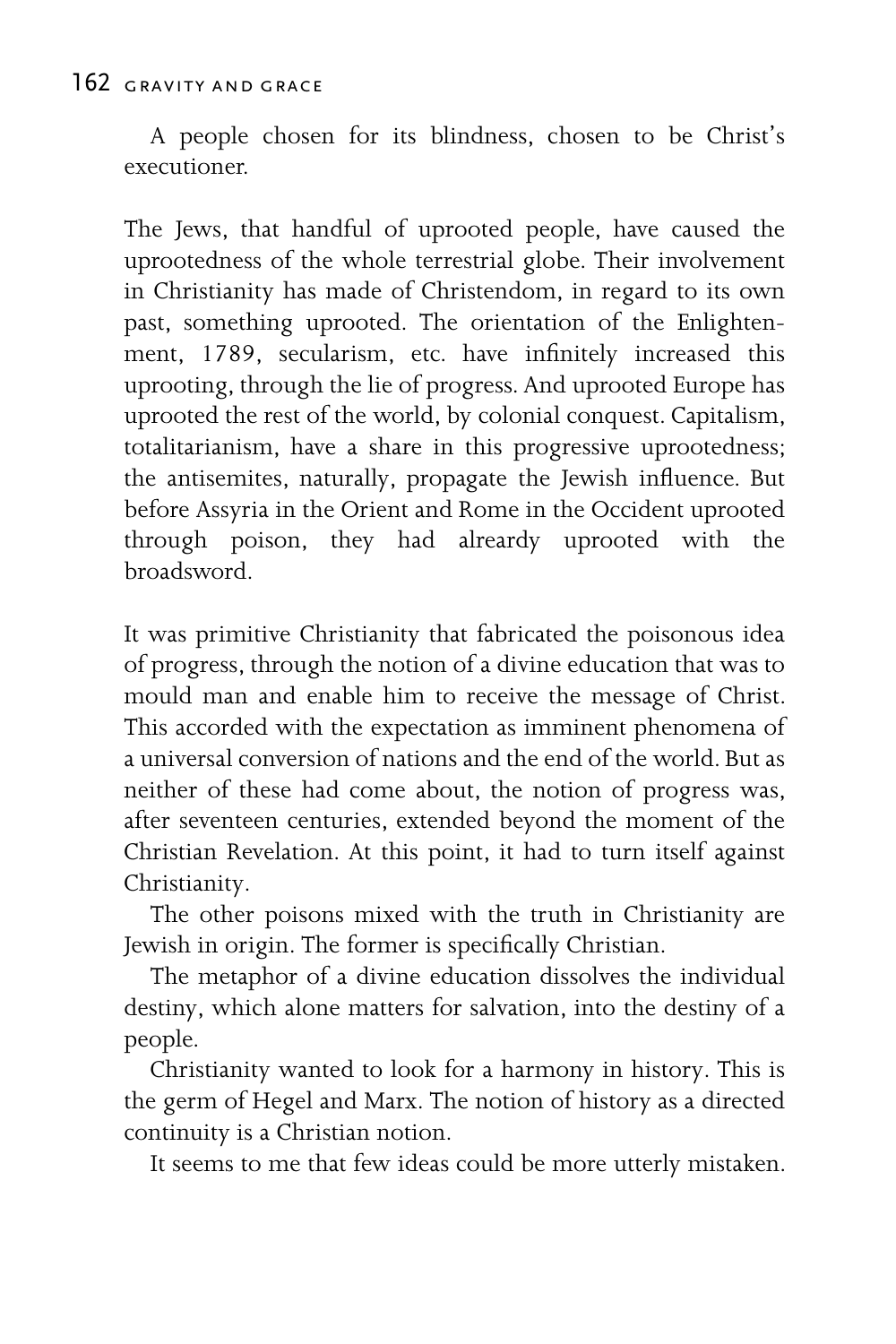Looking for harmony in the future, in what is contrary to eternity. Bad union of contraries.

Humanism and what has arisen out of it, is not a return to antiquity, but a development of poisons that are internal to Christianity.

It is supernatural love that is free. In trying to force it, one substitutes for it a natural love. Conversely, however, freedom without supernatural love—that of 1789—is entirely empty, a simple abstraction, with no possibility of ever becoming real.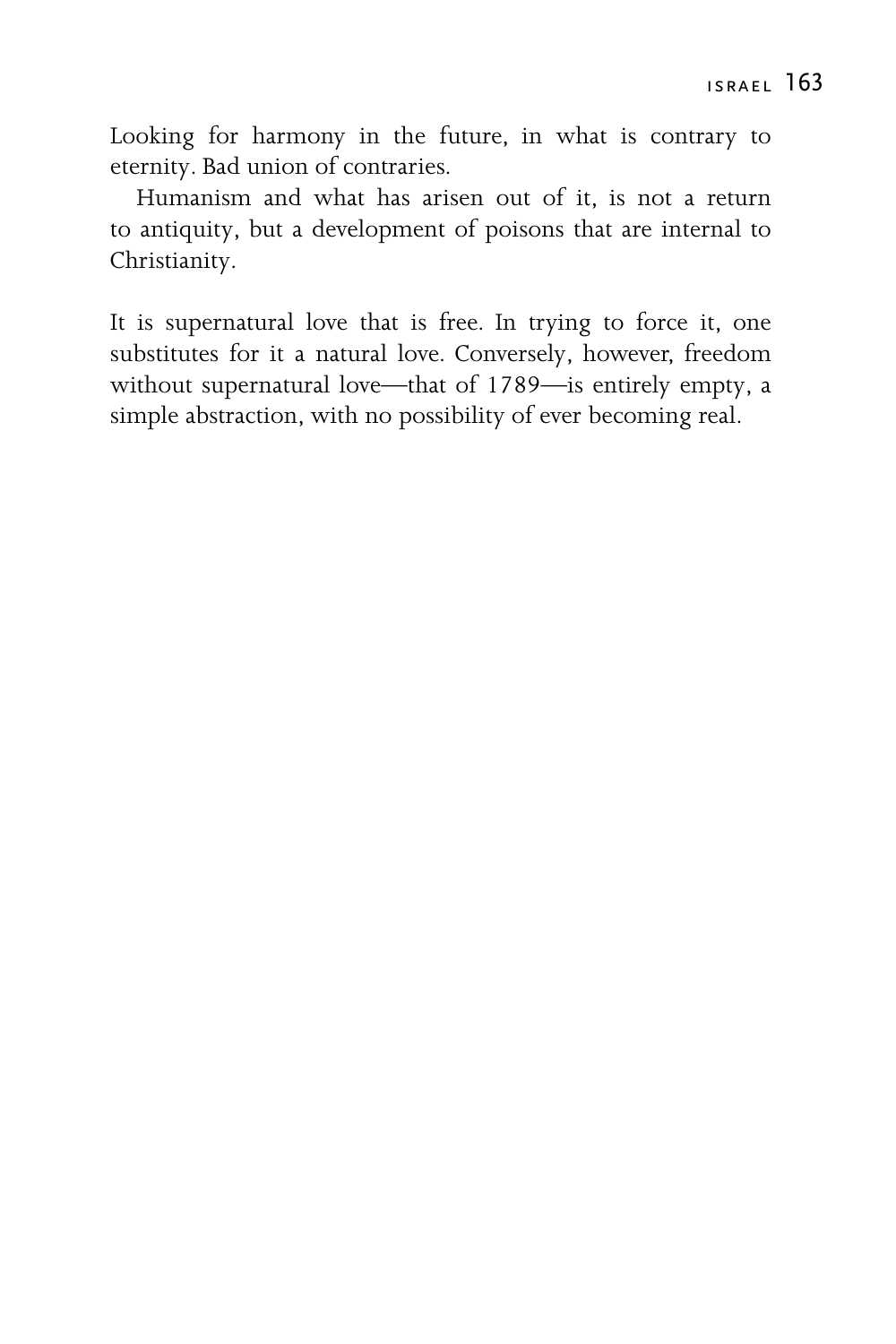## **THE GREAT BEAST**

The Great Beast<sup>1</sup> is the only object of idolatry, the only *ersatz* of God, the only imitation of something which is infinitely far from me and which is I myself.

If we could be egoistical it would be very pleasant. It would be a rest. But literally we cannot.

It is impossible for me to take myself as an end or, in consequence, my fellow man as an end, since he is my fellow. Nor can I take any material thing, because matter is still less capable of having finality conferred upon it than human beings are.

Only one thing can be taken as an end, for in relation to the human person it possesses a kind of transcendence: this is the collective. The collective is the object of all idolatry, this it is

<sup>1</sup> On the origin of this myth cf. Plato, *Republic*, Book VI. To adore the 'Great Beast' is to think and act in conformity with the prejudices and reactions of the multitude to the detriment of all personal search for truth and goodness. [Editor's note.]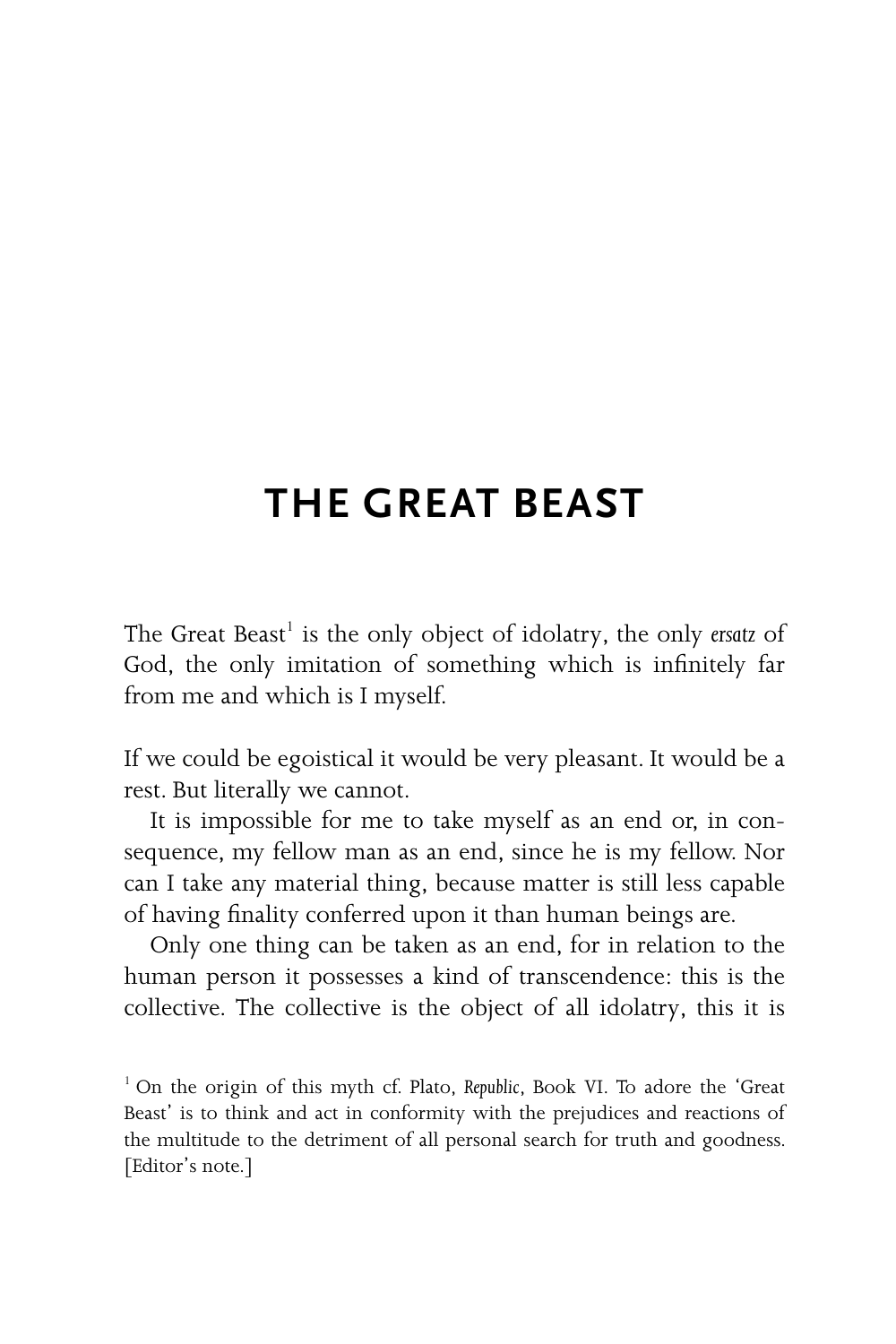which chains us to the earth. In the case of avarice: gold is of the social order. In the case of ambition: power is of the social order. Science and art ate full of the social element also. And love? Love is more or less of an exception: that is why we can go to God through love, not through avarice or ambition. Yet the social element is not absent from love (passions excited by princes, celebrated people, all those who have prestige . . .).

There are two goods of the same denomination but radically different from each other: one which is the opposite of evil and one which is the absolute. The absolute has no opposite. The relative is not the opposite of the absolute; it is derived from it through a relationship which is not commutative. That which we want is the absolute good. That which is within our reach is the good which is correlated to evil. We betake ourselves to it by mistake, like the prince who starts to make love to the maid instead of the mistress. The error is due to the clothes. It is the social which throws the colour of the absolute over the relative. The remedy is in the idea of relationship. Relationship breaks its way out of the social. It is the monopoly of the individual. Society is the cave. The way out is solitude.

To relate belongs to the solitary spirit. No crowd can conceive relationship. 'This is good or bad in relation to . . .', 'in so far as . . .' That escapes the crowd. A crowd cannot add things together.

He who is above social life returns to it when he wishes, not so he who is below. It is the same with everything. A relationship which is not commutative between what is better and what is less good.

The vegetative and the social are the two realms where the good does not enter.

Christ redeemed the vegetative, not the social. He did not pray for the world.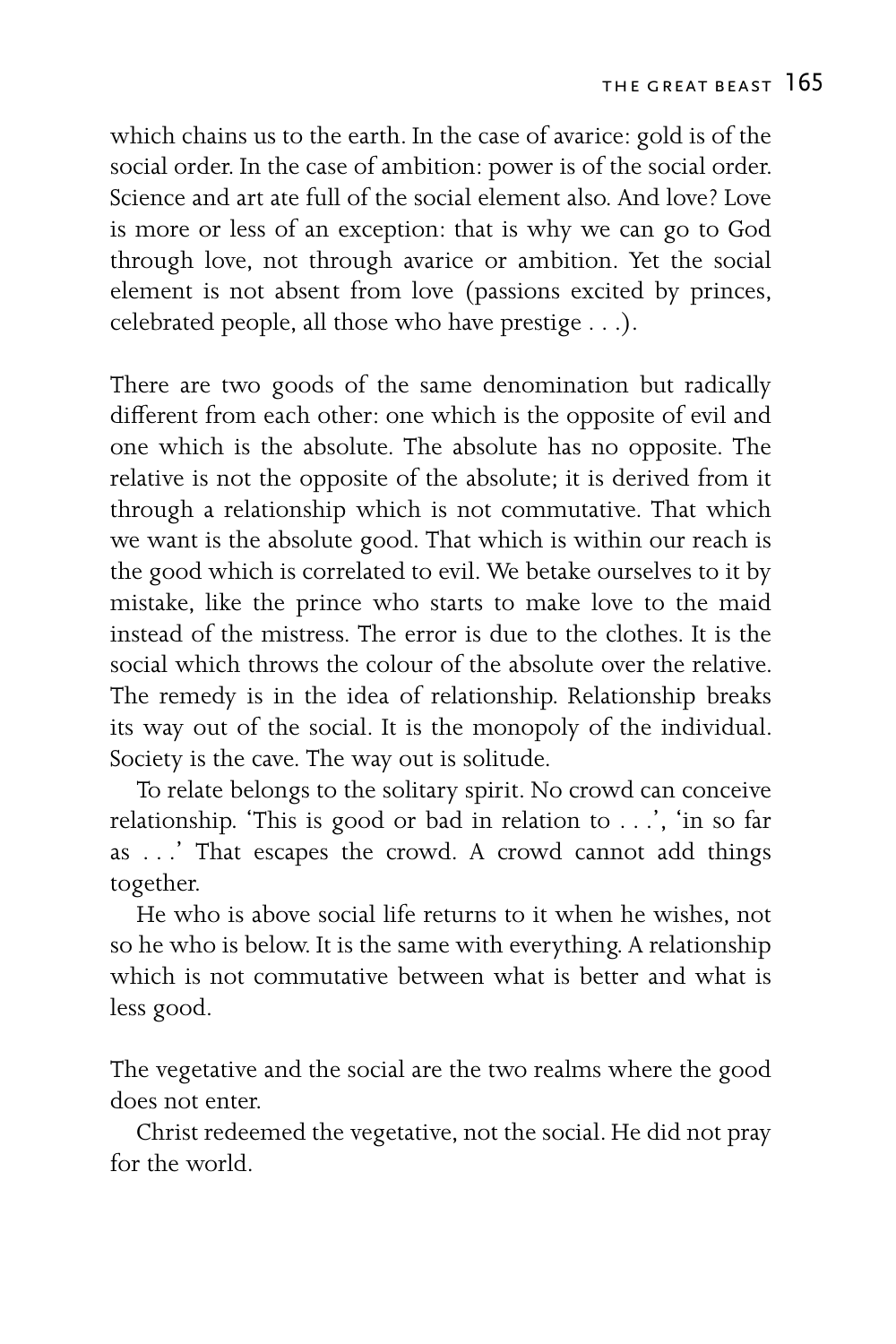The social order is irreducibly that of the prince of this world. Our only duty with regard to the social is to try to limit the evil of it. (Richelieu: the salvation of states lies only in this world.)

A society like the Church, which claims to be divine is perhaps more dangerous on account of the *ersatz* good which it contains than on account of the evil which sullies it.

Something of the social labelled divine: an intoxicating mixture which carries with it every sort of licence. Devil disguised.

Conscience is deceived by the social. Our supplementary energy (imaginative) is to a great extent taken up with the social. It has to be detached from it. That is the most difficult of detachments.

Meditation on the social mechanism is in this respect a purification of the first importance.

To contemplate the social is as good a way of detachment as to retire from the world. That is why I have not been wrong to rub shoulders with politics for so long.

It is only by entering the transcendental, the supernatural, the authentically spiritual order that man rises above the social. Until then, whatever he may do, the social is transcendent in relation to him.

On the non-supernatural plane, society is that which keeps evil (certain forms of it) away by forming as it were a barrier. A society of criminals or people given over to vice, even if only composed of a handful of men, destroys this barrier.

But what is it which impels people to enter such a society? Either necessity, or laxity, or, usually, a mixture of the two. They do not think they are becoming involved, for they do not know that, apart from the supernatural, it is only society which prevents us from falling naturally into the most fearful vice and crime. They do not know that they are going to become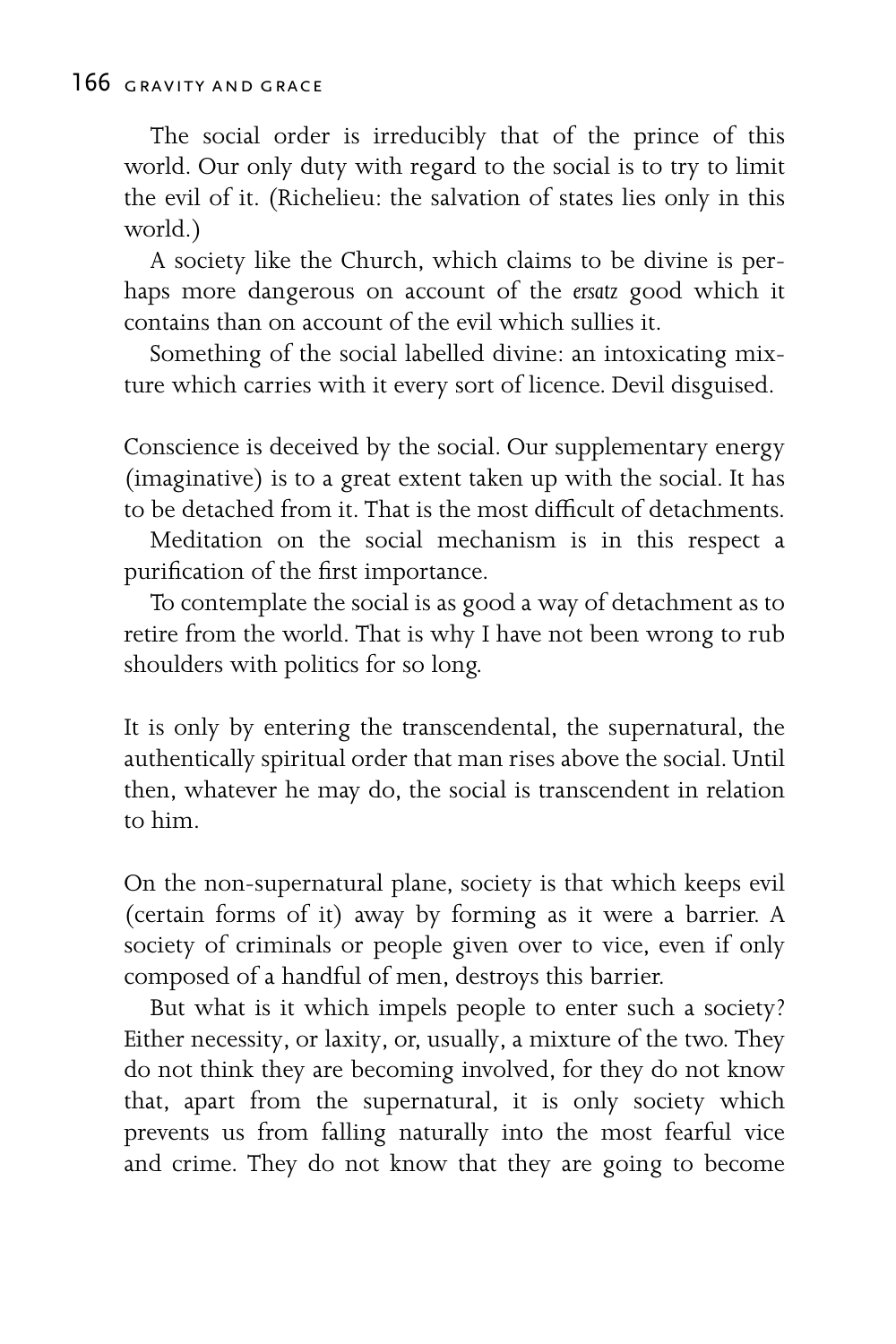different, for they do not know the extent of the region within themselves which can be changed by environment. They always become involved without knowing.

Rome is the Great Beast of atheism and materialism, adoring nothing but itself. Israel is the Great Beast of religion. Neither the one nor the other is likable. The Great Beast is always repulsive.

Would a society in which only gravity reigned be able to exist, or is a little of the supernatural element a vital necessity?

In Rome, perhaps, there was only gravity.

With the Hebrews too, perhaps. Their God was heavy.

Perhaps there was only one ancient people absolutely without mysticism: Rome. By what mystery? It was an artificial city, made up of fugitives, just as Israel was.

*The Great Beast of Plato*. The whole of Marxism, in so far as it is true, is contained in the page of Plato on the Great Beast; and its refutation is there too.

The power of the social element. Agreement between several men brings with it a feeling of reality. It brings with it also a sense of duty. Divergence, where this agreement is concerned, appears as a sin. Hence *all* returns to the fold are possible. The state of conformity is an imitation of grace.

By a strange mystery—which is connected with the power of the social element—a profession can confer on quite ordinary men in their exercise of it, virtues which, if they were extended to all circumstances of life, would make of them heroes or saints.

But the power of the social element makes these virtues *natural*. Accordingly they need a compensation.

Pharisees: 'Verily I say unto you, they have received their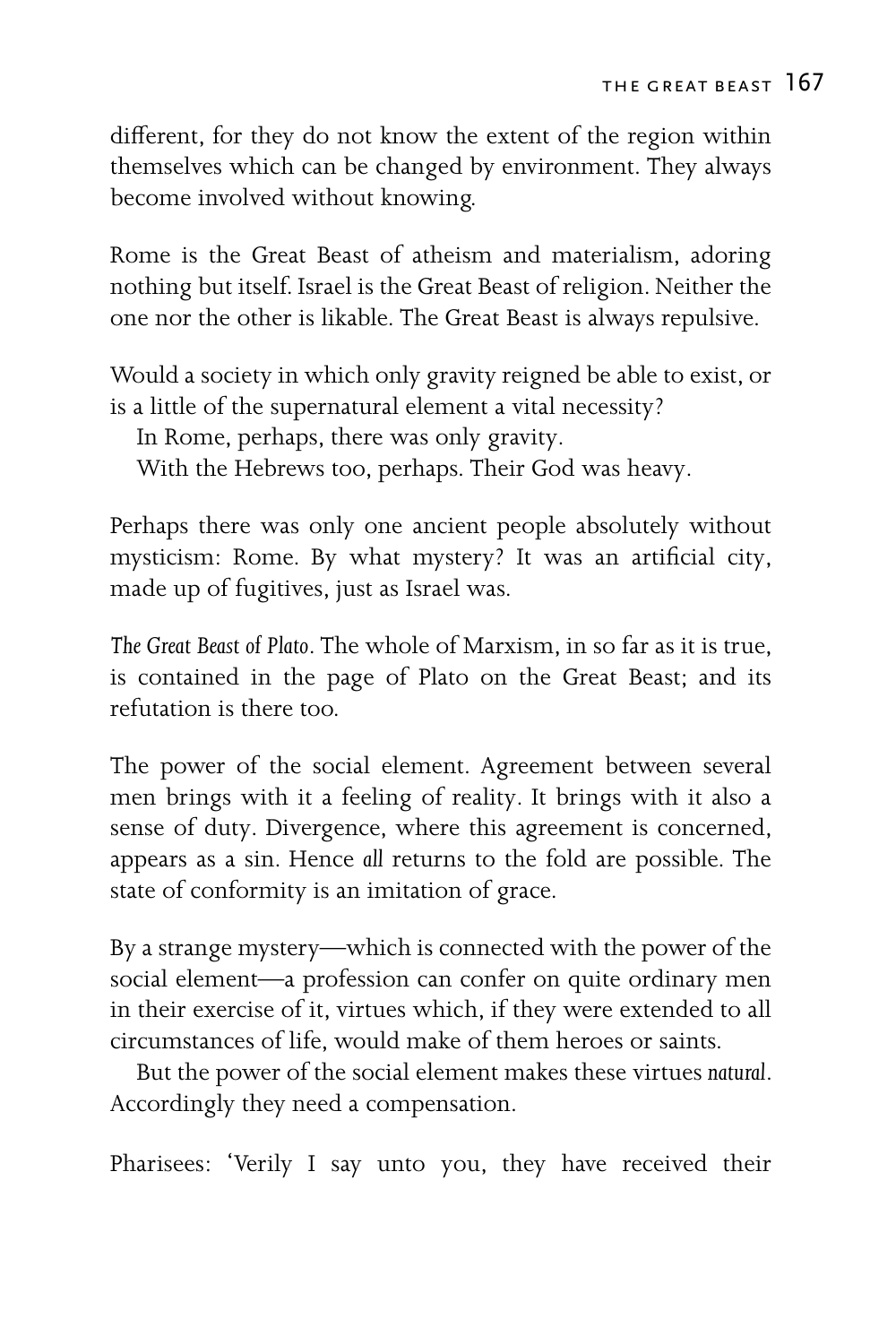#### 168 gravity and grace

reward.' Inversely, Christ could have said of the publicans and prostitutes: 'Verily I say unto you, they have received their punishment'—that is to say social reprobation. In so far as they have received this, the Father who is in secret does not punish them. Whereas the sins which are not accompanied by social reprobation receive their full measure of punishment from the Father who is in secret. Thus social reprobation is a favour on the part of destiny. It turns into a supplementary evil, however, for those who, under the pressure of this reprobation, manufacture for themselves eccentric social surroundings within which they have full licence. Criminal and homosexual circles, etc.

The service of the false God (of the social Beast under whatever form it may be) purifies evil by eliminating its horror. Nothing seems evil to those who serve it except failure in its service. The service of the true God, on the other hand, allows the horror of evil to remain and even makes it more intense. Whilst this evil horrifies us, we yet love it as emanating from the will of God.

Those who think today that one of the adversaries is on the side of the good, think also that that side will be victorious.<sup>1</sup>

To watch a good, loved as such, condemned as it were by the oncoming tide of events is an intolerable suffering.

The idea that that which does not exist any more may be a good is painful and we thrust it aside. That is submission to the Great Beast.

The force of soul of the Communists comes from the fact that they are going, not only towards what they believe to be the good, but towards what they believe will surely and soon be brought about. Thus without being saints—they are a long way from that—they can endure dangers and sufferings which only a saint would bear for justice alone.

 $1$  These lines were written in 1942. [Editor's note.]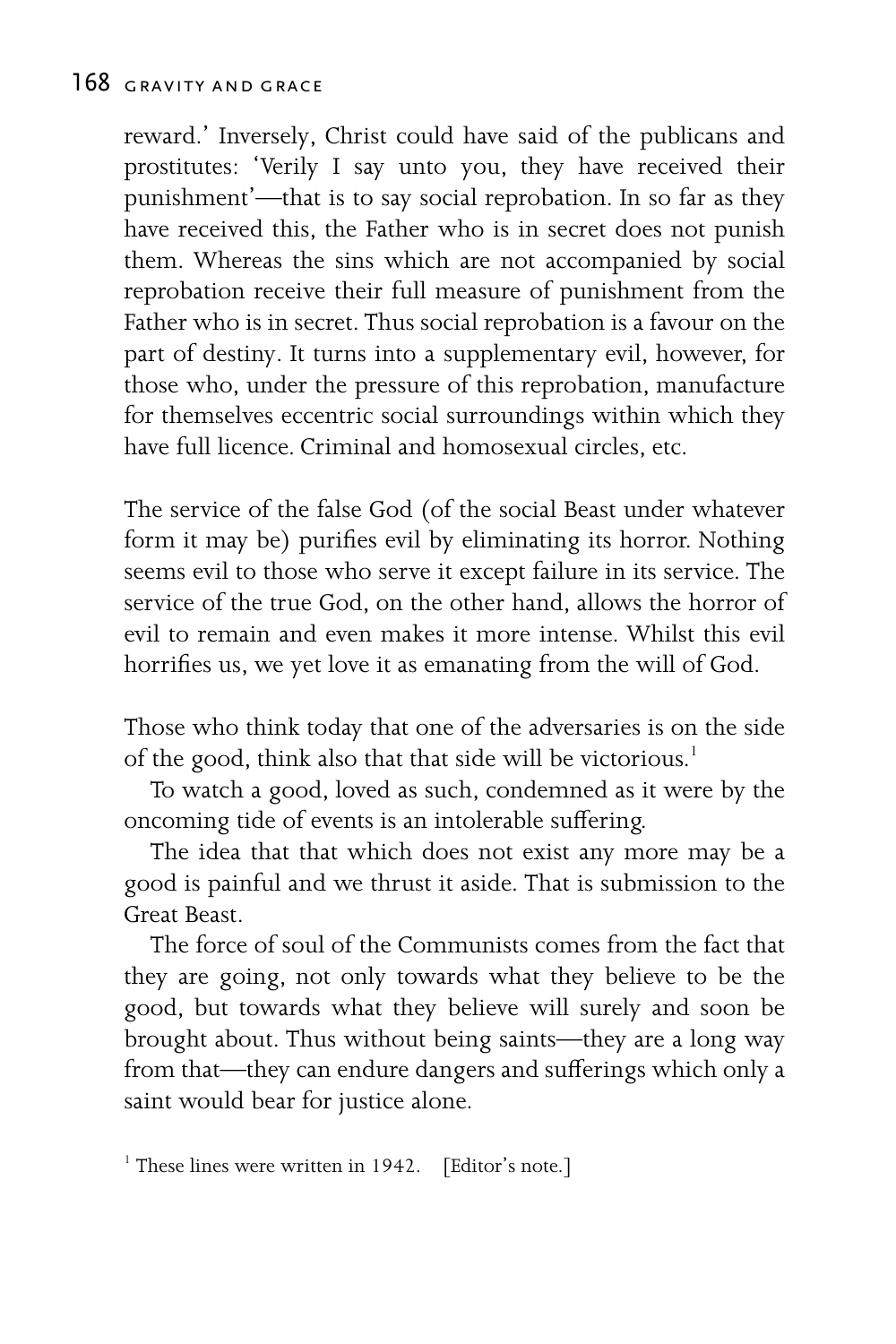In some respects the state of mind of the Communists is very analogous to that of the early Christians.

That eschatological propaganda explains very well the persecutions of the first period.

'He to whom little is forgiven, the same loveth little.' This concerns someone with whom social virtue occupies a very large place. Grace finds little room to spare in him. Obedience to the Great Beast which conforms to the good—that is social virtue.

A Pharisee is someone who is virtuous out of obedience to the Great Beast.

Charity can and should love in every country all that is a condition of the spiritual development of individuals, that is to say, on the one hand, social order, even if it is bad, as being less bad than disorder, on the other hand the language, ceremonies, customs—all that contains beauty—all the poetry which the life of a country embraces.

But a nation as such cannot be the object of supernatural love. It has no soul. It is a Great Beast.

And yet a city . . .

But that is not social; it is a human environment of which one is no more conscious than of the air one breathes. A contact with nature, the past, tradition.

Rootedness lies in something other than the social.

Patriotism. We must not have any love other than charity. A nation cannot be an object of charity. But a country can be one—as an environment bearing traditions which are eternal. Every country can be that.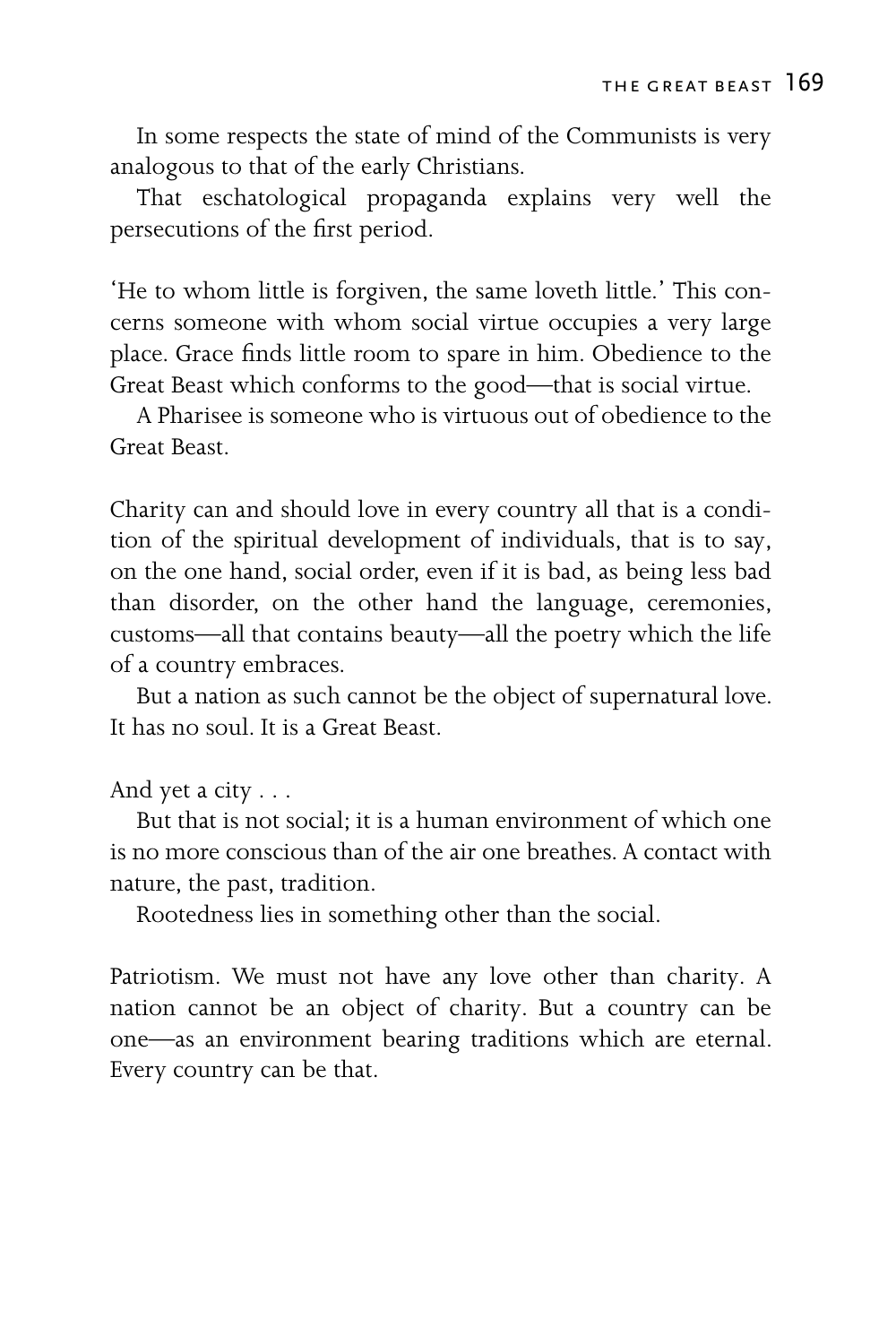## **SOCIAL HARMONY**

It is impossible for an order which is higher and therefore infinitely above another to be represented in it except by something infinitely small. A grain of mustard seed, an instant mirroring eternity, etc . . .

The point of contact between a circle and a straight line (a tangent). This is the presence of the higher order in the lower under the form of what is infinitely minute.

Christ is the point of tangency between humanity and God.

Unobtrusiveness—the infinitesimal character of pure good . . .

Equilibrium is the submission of one order to another, the order which transcends the first being present in it under the form of something infinitely small.

Thus a true royalty would constitute the perfect city.

Each one, in society, is the infinitely small representative of the order transcending and infinitely greater than the social.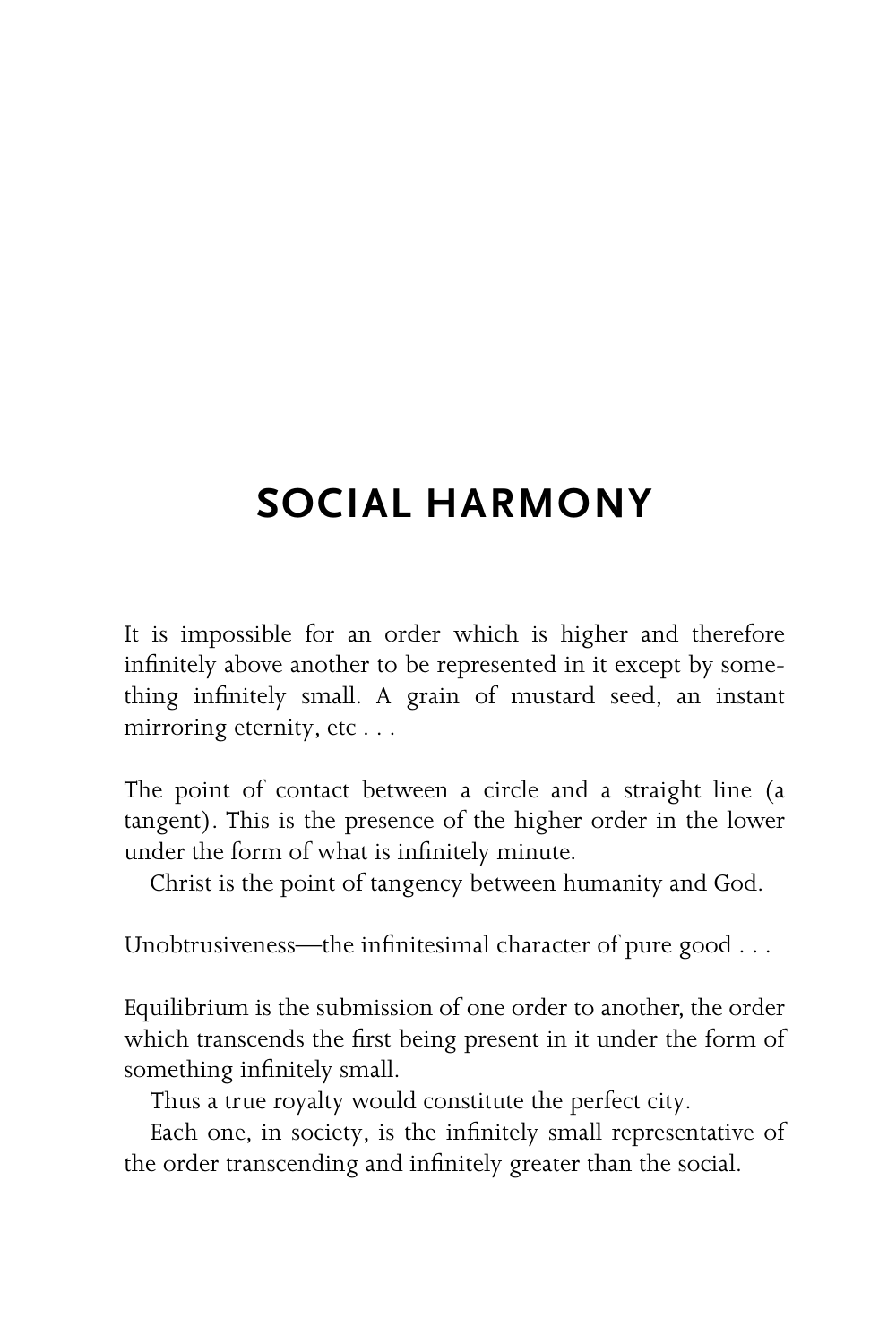The love of the citizen for his city and of the vassal for his lord should be a supernatural love.

Equilibrium alone destroys and annuls force. Social order can be nothing but an equilibrium of forces.

As it cannot be expected that a man without grace should be just, there must be a society organized in such a way that injustices punish each other through a perpetual oscillation.

Equilibrium alone reduces force to nothing.

If we know in what way society is unbalanced, we must do what we can to add weight to the lighter scale. Although the weight may consist of evil, in handling it with this intention, perhaps we do not become defiled. But we must have formed a conception of equilibrium and be ever ready to change sides like justice, 'that fugitive from the camp of conquerors'.

The meaning of the famous passage in the *Georgics* about geometry. No unlimited development is possible in the nature of things; the world is entirely based on measure and equilibrium, and it is the same with the city. All ambition is an absence of measure, absurdity.

γεωμετρίας γὰρ ἀμελείς.

What the ambitious man entirely forgets is the notion of relationship.

'Peuple stupide à qui ma puissance m'enchaine, Hélas! mon orgueil même a besoin de tes bras."

The feudal bond, in making obedience a matter between one

 $1$  'Foolish people, to whom my power enthrals me, Alas! my very pride has need of your arms.'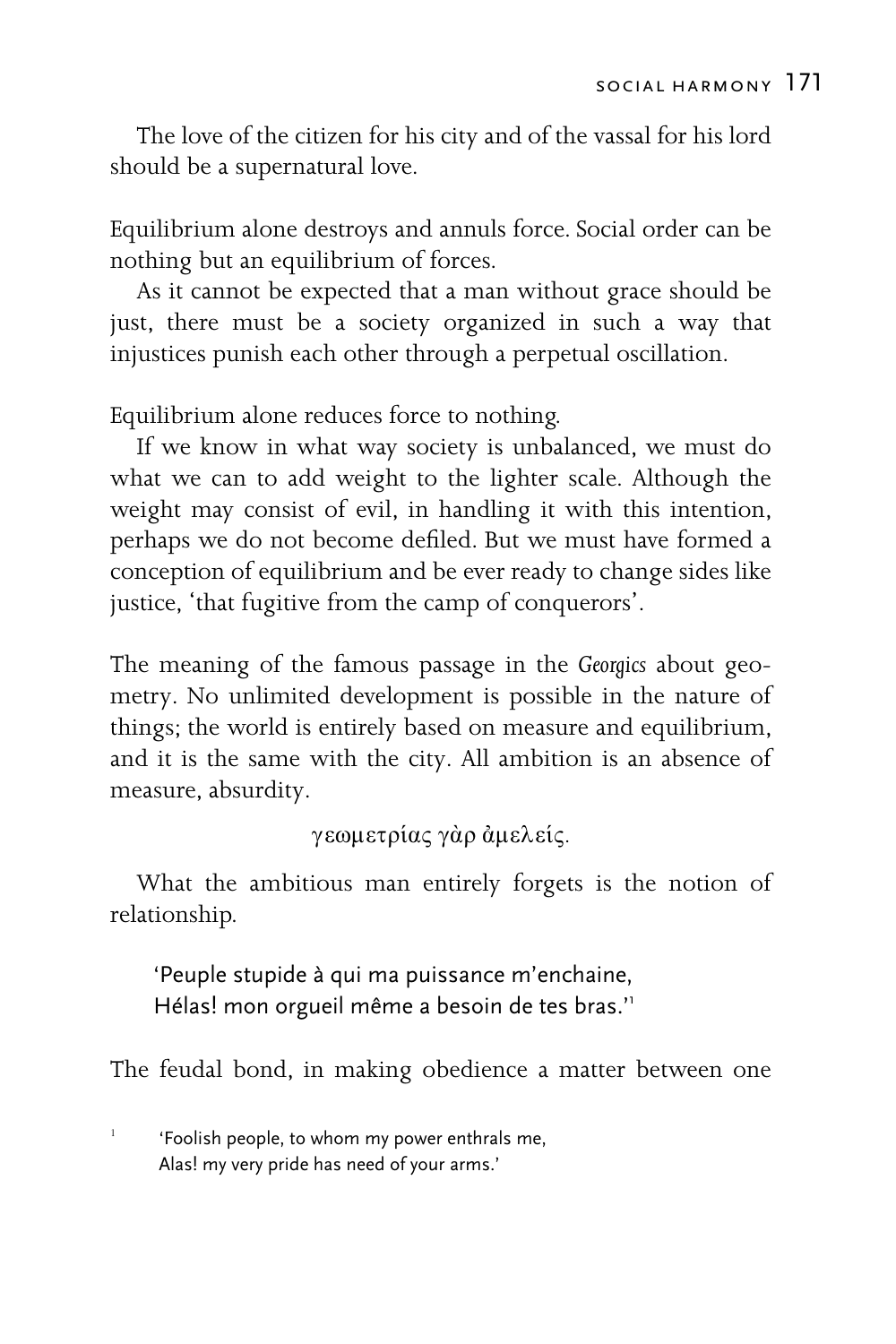man and another, greatly reduces the part played by the Great Beast.

The law does so better still.

There should be no obedience except to the law or to a man. That is almost what happens in the monastic orders. The city should be built on this model.

Obedience to the overlord, to a man, but a man stripped bare, adorned only with the majesty of the oath and not with a majesty borrowed from the Great Beast.

A well ordered society would be one where the State only had a negative action, comparable to that of a rudder: a light pressure at the right moment to counteract the first suggestion of any loss of equilibrium.

The meaning of Plato's *Politics* is that power should be in the hands of a social group composed of conquerors and conquered. But that is against nature except when the conquerors are barbarian. From this point of view the victory of barbarians over civilized peoples, when it is not destructive, is more fruitful than that of civilized peoples over barbarians.

Technical development, which puts force and civilization on the same side, makes such regenerations impossible. It is accursed.

Apart from such moments of fusion, the division of power between the strong and the weak is only possible through the intervention of a supernatural factor.

The supernatural element in society is legitimacy in its double form: law and the assignment of supreme power. A monarchy tempered by laws could perhaps achieve the combination advocated in the *Politics*. But there can be no legitimacy without religion.

Obedience to a man whose authority is not illuminated by legitimacy—that is a nightmare.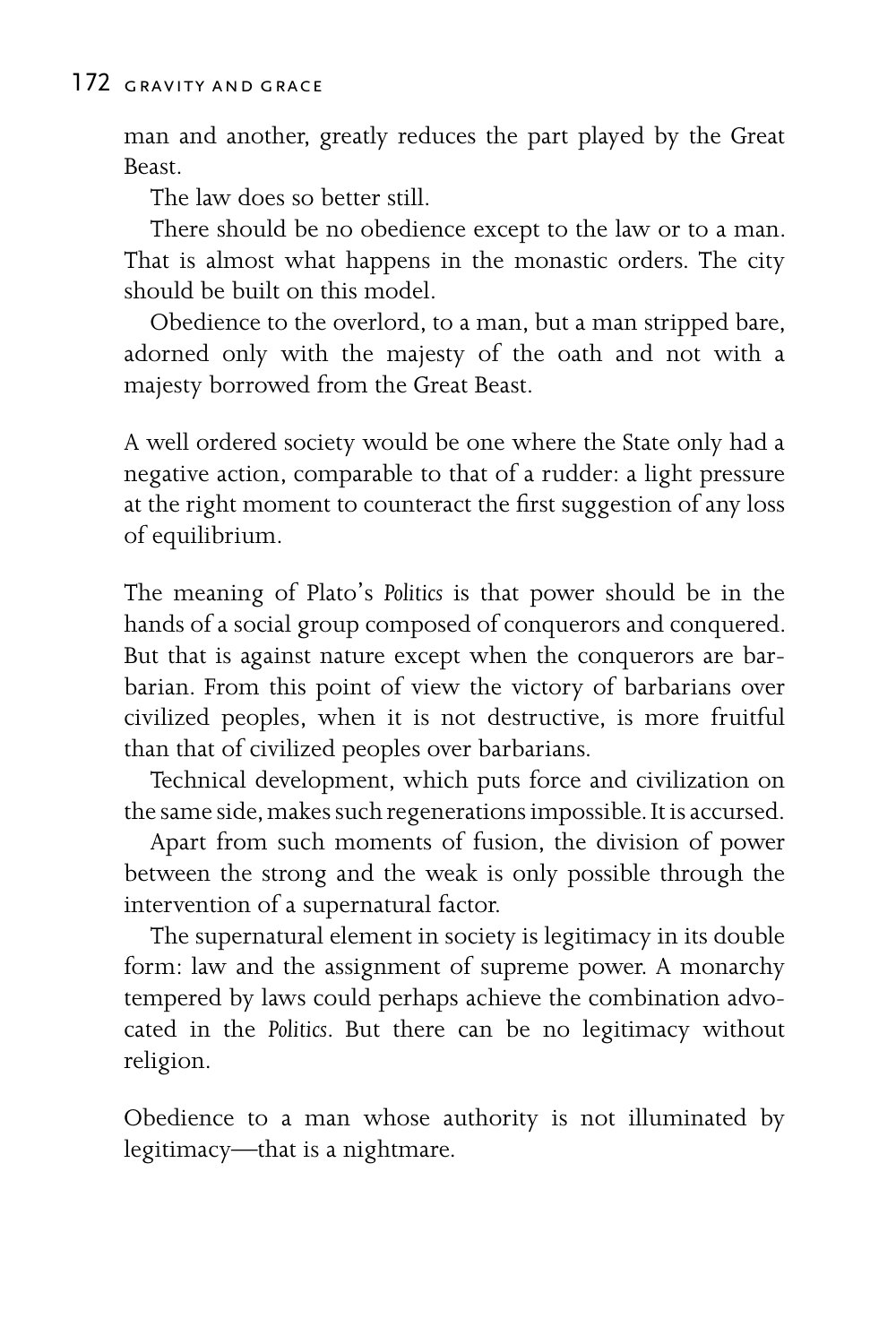The only thing which is able to turn pure legitimacy—an idea absolutely devoid of force—into something sovereign is the thought: 'Thus it has always been and thus it will always continue to be.'

That is why a reform should always appear, either as the return to a past which has been allowed to degenerate, or as the adaptation of an institution to new conditions, an adaptation which has as its object not a change but, on the contrary, the maintenance of an unchanging relationship. For instance, supposing there were the relationship 12/4 and 4 became 5, the real conservative would not be he who wanted 12/5, but he who made 12 into 15.

The existence of a legitimate authority puts a finality into the work and actions of social life, a finality other than the thirst for one's own advancement (the only motive recognized by liberalism).

Legitimacy represents continuity in time, permanence, something unchanging. It gives as a finality to social life something which exists and which is conceived of as having always existed and as having to exist for all time. It obliges men to wish for exactly that which is.

Uprooting, the break in legitimacy, when it is not due to conquest, when it is brought about in any country as a result of the abuse of lawful authority, invariably leads men to become obsessed with the idea of progress, because finality is then turned towards the future.

Atheistic materialism is necessarily revolutionary, for, if it is to be directed towards an absolute good here on earth, it has to place it in the future. In order that this impetus should have full effect there must therefore be a mediator between the perfection to come and the present. This mediator is the chief—Lenin, etc.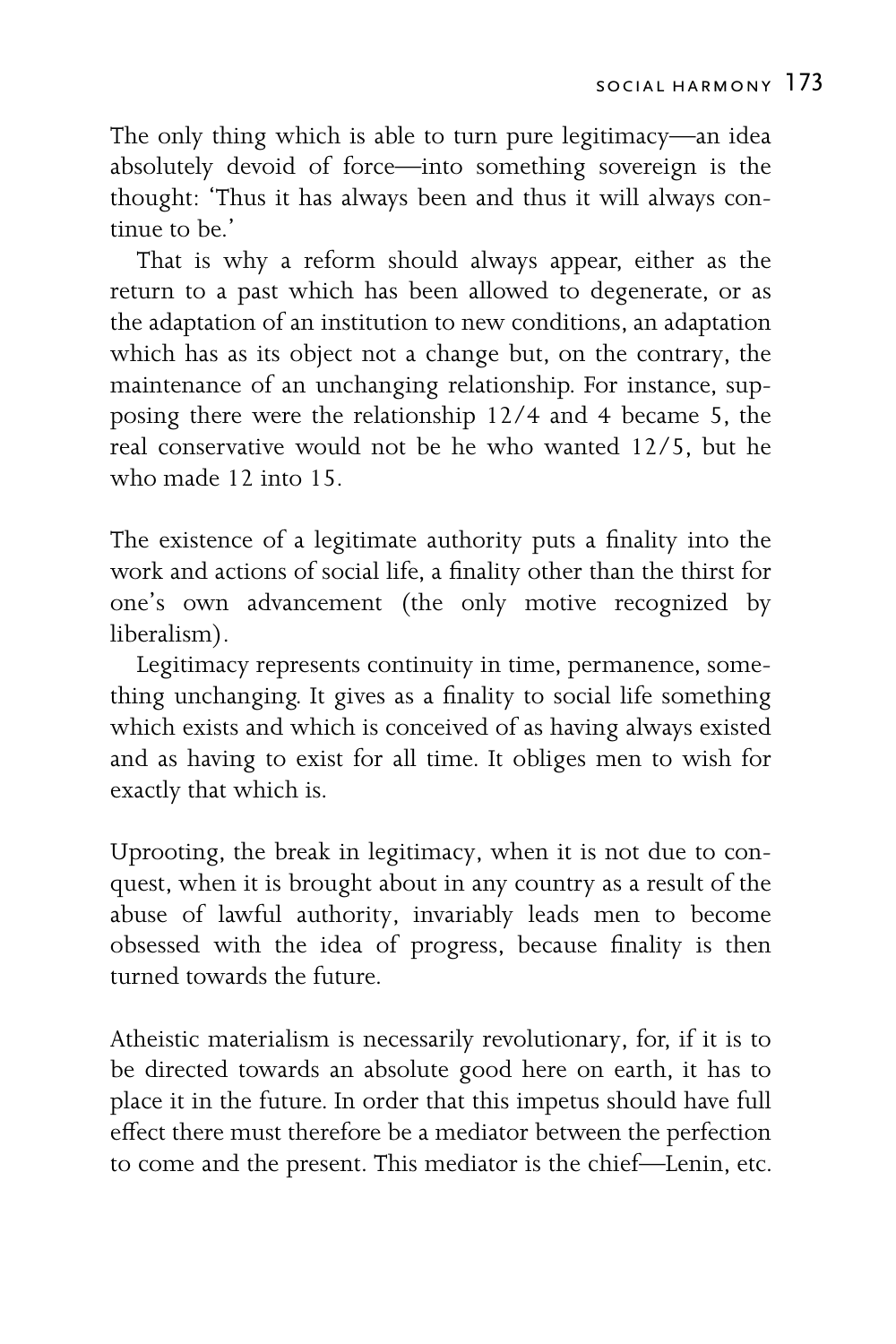He is infallible and perfectly pure. In passing through him evil becomes good.

We have either to see things in that way or to love God, or else to allow ourselves to be tossed to and fro by the little things good and evil—of everyday life.

The link between progress and the lower level (because the aims of any generation from the moment that the preceding one has come to a stop are necessarily exterior) is an example of the kinship between force and that which is low.

The great mistake of the Marxists and of the whole of the nineteenth century was to think that by walking straight on one mounted upwards into the air.

The supreme atheistic idea is the idea of progress, which is the negation of experimental ontological proof, for it implies that the mediocre can of itself produce the best. But all modern science combines in rejecting the idea of progress. Darwin destroyed the illusion of internal progress which was found in Lamarck. The theory of mutations only leaves chance and elimination as valid. The theory of energetics postulates that energy deteriorates and never increases, and this is applicable even to vegetable and animal life.

Psychology and sociology will only become scientific through an analogous application of the notion of energy—an application incompatible with any idea of progress; then they will be resplendent with the light of true faith.

The eternal alone is invulnerable to time. In order that a work of art should be admired for all time, that a love, a friendship should last throughout a life (even stay pure for an entire day, perhaps), in order that a conception of the human condition should remain constant despite the manifold experiences and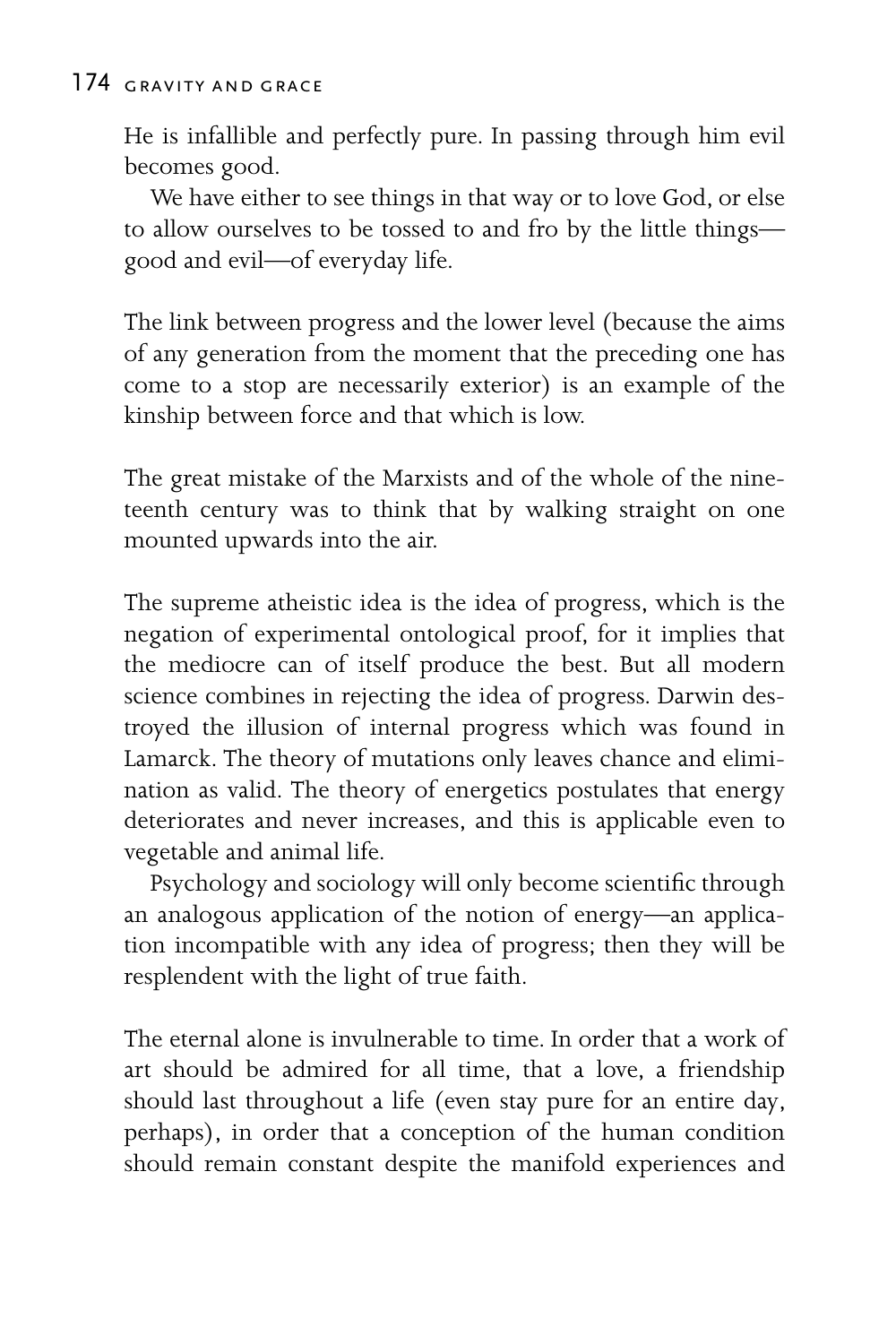vicissitudes of fortune—there must be an inspiration from on high.

A future which is completely impossible, like the ideal of the Spanish anarchists, degrades us far less and differs far less from the eternal than a possible future. It does not even degrade us at all, except through the illusion of its possibility. If it is conceived of as impossible, it transports us into the eternal.

The possible is the realm of the imagination, and thus of degradation. We must wish either for that which actually exists or for that which cannot in any way exist—or, still better, for both. That which is and that which cannot be are both outside the realm of becoming. The past, not when the imagination takes pleasure over it but at the moment when some meeting calls it up before us in its purity, is time coloured with eternity. The feeling of reality in it is pure. There we have pure joy. There we have beauty. Proust.

We are attached to the present. We manufacture the future in our imagination. Only the past, when we do not remanufacture it, is pure reality.

Time as it flows wears down and destroys that which is temporal. Accordingly there is more of eternity in the past than in the present. The value of history properly understood is analogous to that of remembrance in Proust. Thus the past presents us with something which is at the same time real and better than ourselves, something which can draw us upwards—a thing the future never does.

The past: something real, but absolutely beyond our reach, towards which we cannot take one step, towards which we can but turn ourselves so that an emanation from it may come to us. Thus it is the most perfect image of eternal, supernatural reality.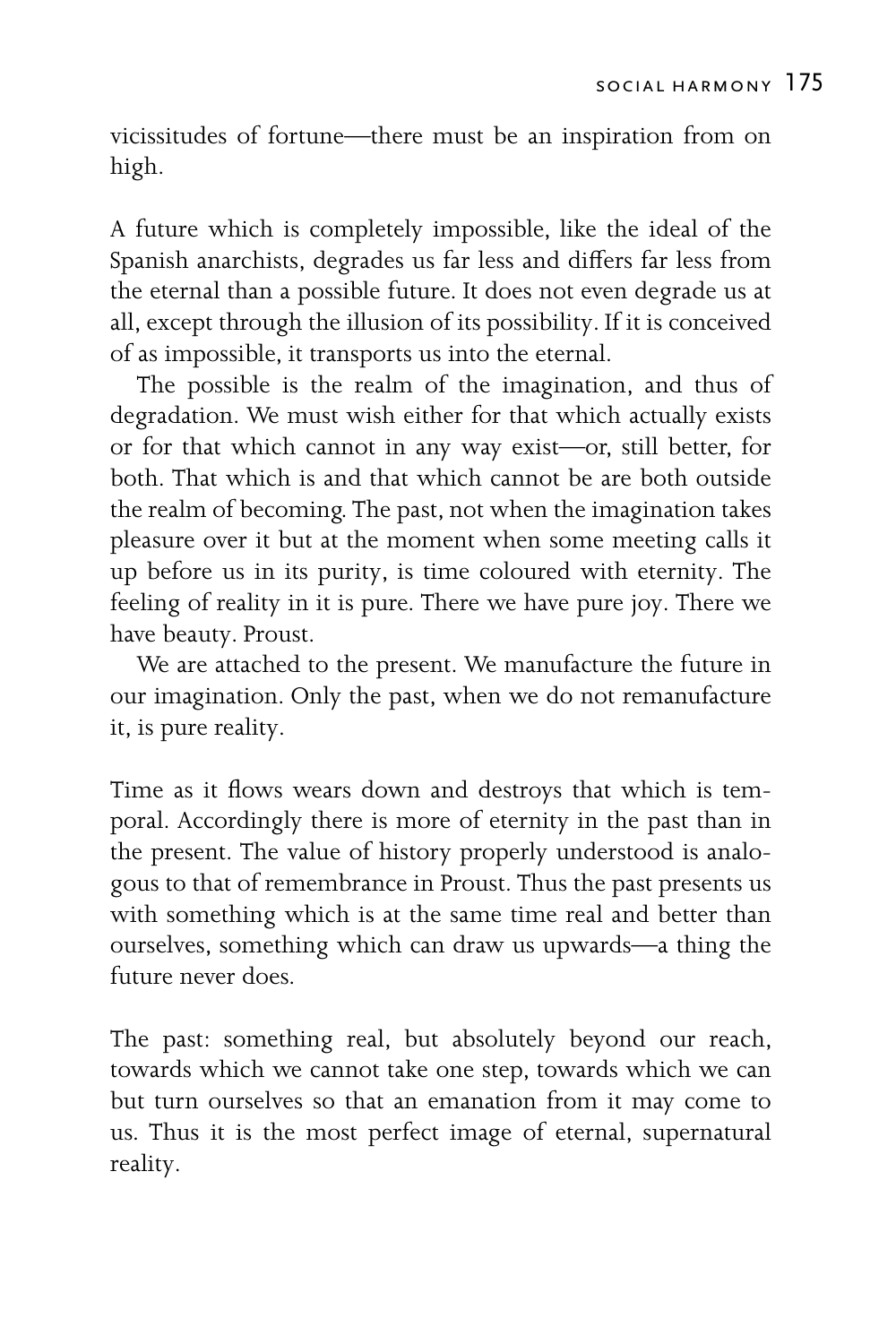Is it for this reason that there are joy and beauty in remembrance as such?

Whence will renewal come to us—to us who have defiled and emptied the whole earthly globe?

From the past alone, if we love it.

Contraries. Today we thirst for and are nauseated by totalitarianism, and nearly everyone loves one totalitarianism and hates another.

Is there always identity between what we love and what we hate? Do we always feel the need to love under another form that which we hate, and vice versa?

The constant illusion of Revolution consists in believing that the victims of force, being innocent of the outrages that are committed, will use force justly if it is put into their hands. But except for souls which are fairly near to saintliness, the victims are defiled by force just as their tormentors are. The evil which is in the handle of the sword is transmitted to its point. So the victims thus put in power and intoxicated by the change do as much harm or more, and soon sink back again to where they were before.

Socialism consists in imputing good to the conquered, and racialism in imputing good to the conquerors. But the revolutionary wing of socialism makes use of those who, though lowly born, are by nature and by vocation conquerors. Thus it ends up by having the same form of ethics.

Modern totalitarianism is to the Catholic totalitarianism of the twelfth century what the spirit of laïcism and freemasonry is to the humanism of the Renaissance. Humanity deteriorates at each swing of the pendulum. How far will this go?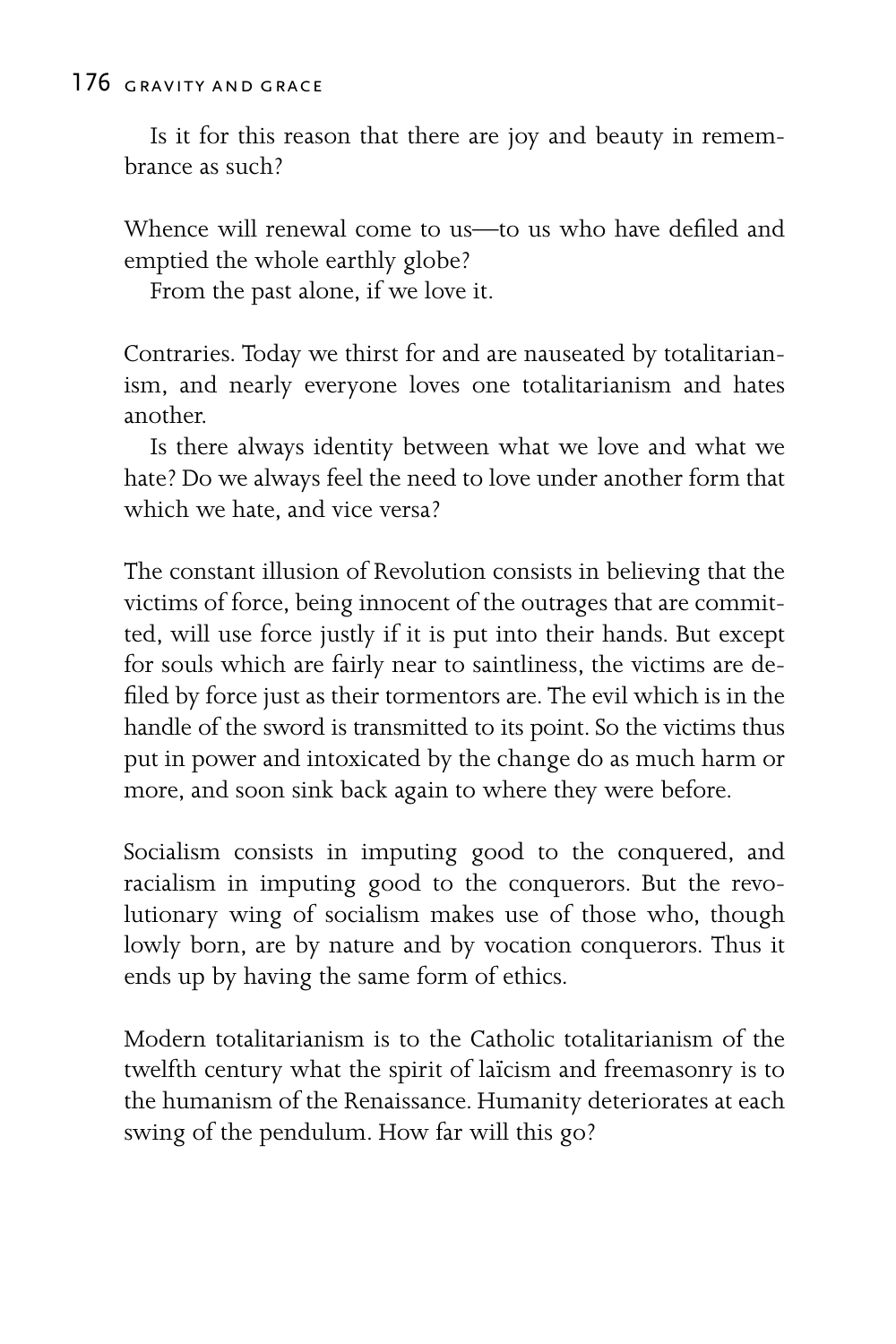After the collapse of our civilization there must be one of two things: either the whole of it will perish like the ancient civilizations, or it will adapt itself to a decentralized world.

It rests with us, not to break up the centralization (for it automatically goes on increasing like a snowball until the catastrophe comes), but to prepare for the future.

Our period has destroyed the interior hierarchy. How should it allow the social hierarchy, which is only a clumsy image of it, to go on existing?

You could not be born at a better period than the present, when we have lost everything.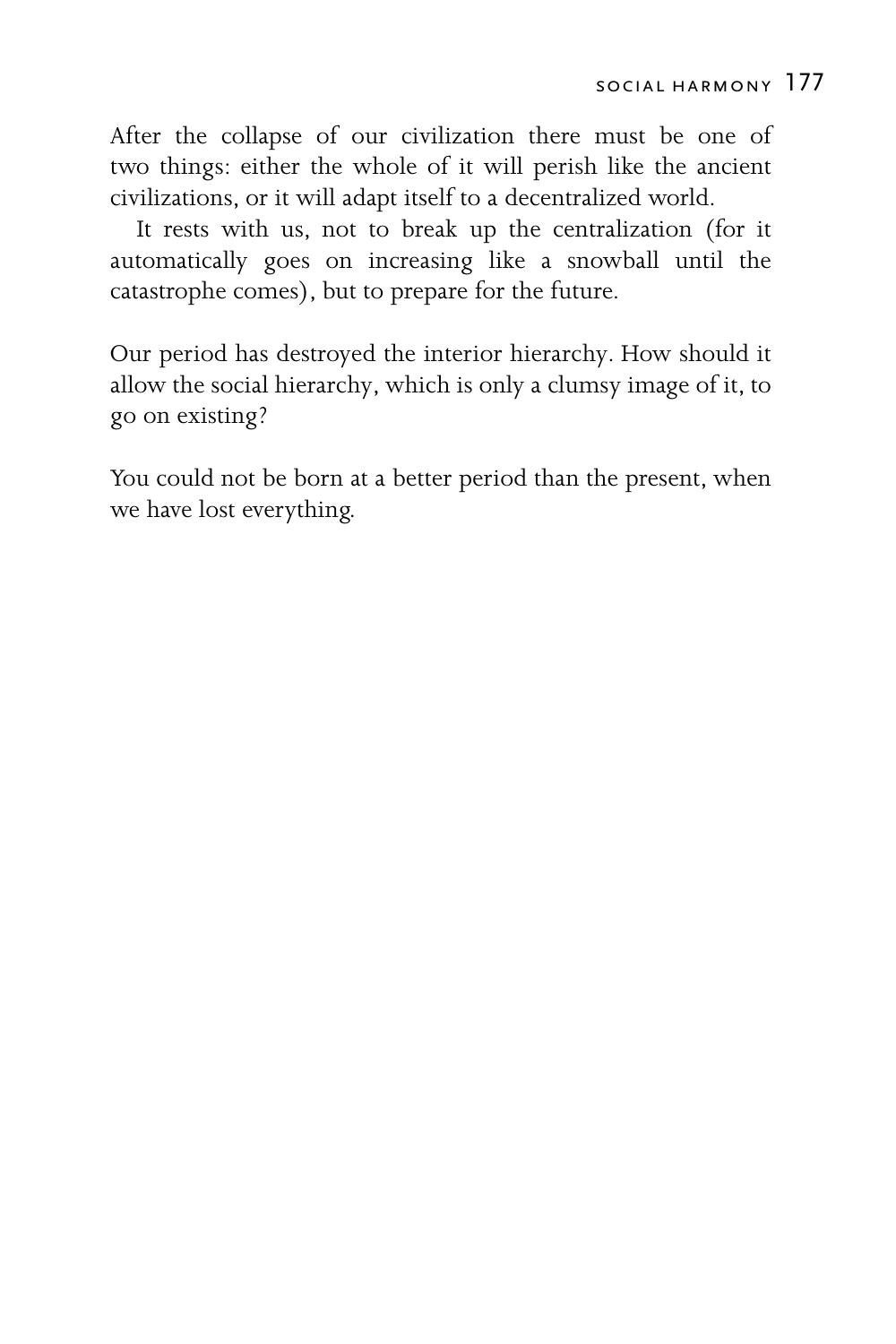## **THE MYSTICISM OF WORK**

The secret of the human condition is that there is no equilibrium between man and the surrounding forces of nature, which infinitely exceed him when in inaction; there is only equilibrium in action by which man recreates his own life through work.

Man's greatness is always to recreate his life, to recreate what is given to him, to fashion that very thing which he undergoes. Through work he produces his own natural existence. Through science he recreates the universe by means of symbols. Through art he recreates the alliance between his body and his soul (cf. the speech of Eupalinos). It is to be noticed that each of these three things is something poor, empty and vain taken by itself and not in relation to the two others. Union of the three: a working people's culture (that will not be just yet) . . .

Plato himself is only a forerunner. The Greeks knew about art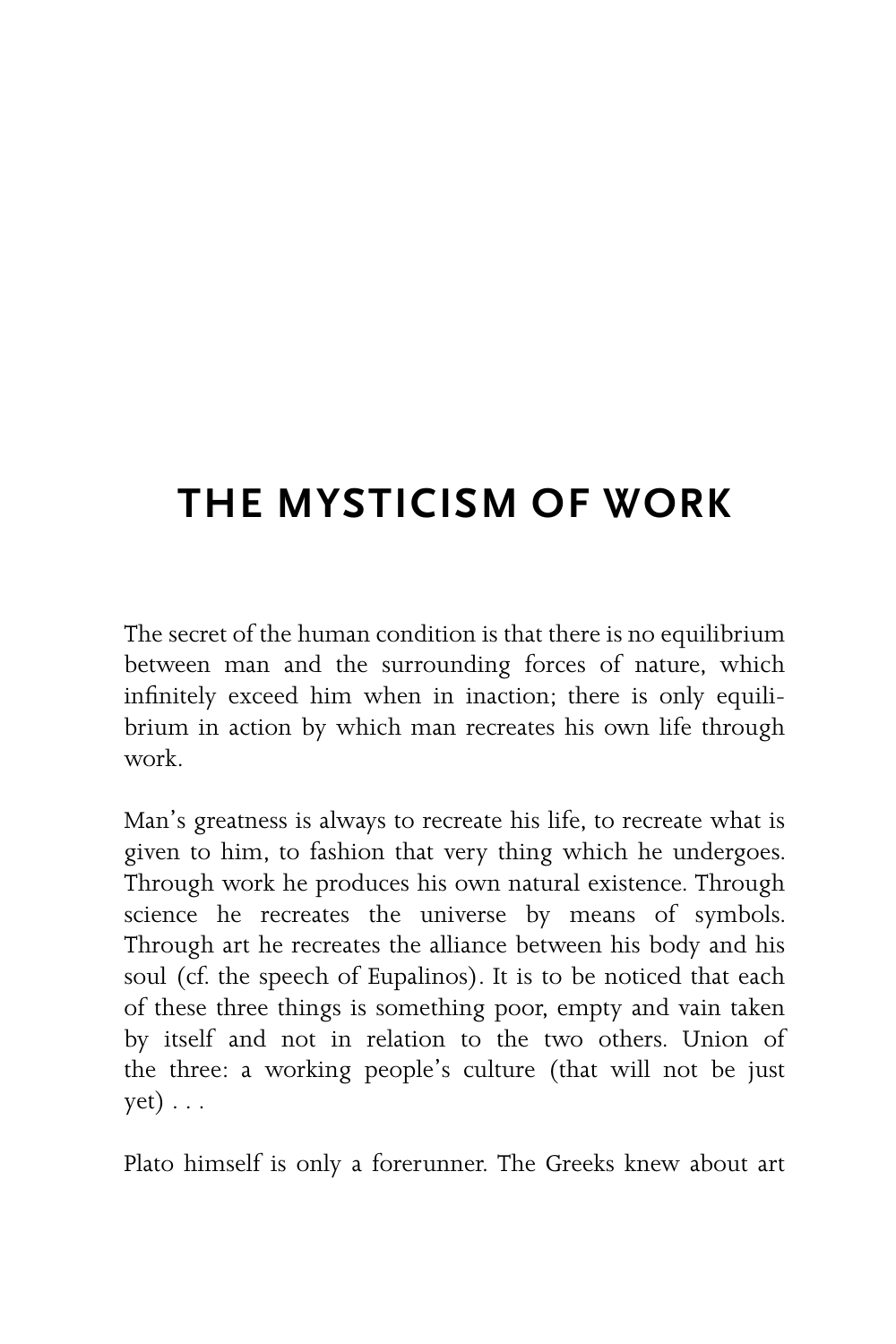and sport, but not about work. The master is the slave of the slave in the sense that the slave *makes* the master.

Two tasks:

To individualize machinery.

To individualize science (popularization, a people's university on the Socratic model for the study of the elements of the various trades).

Manual work. Why has there never been a mystic, workman or peasant, to write on the use to be made of disgust for work. Our souls fly from this disgust which is so often there, ever threatening, and try to hide it from themselves by reacting vegetatively. There is mortal danger in admitting it to ourselves. This is the source of the falsehood peculiar to the working classes. (There is a falsehood peculiar to each level.)

This disgust is the burdensomeness of time. To acknowledge it to ourselves without giving way under it makes us mount upwards.

Disgust in all its forms is one of the most precious trials sent to man as a ladder by which to rise. I have a very large share of this favour.

We have to turn all our disgust into a disgust for ourselves.

Monotony is the most beautiful or the most atrocious thing. The most beautiful if it is a reflection of eternity—the most atrocious if it is the sign of an unvarying perpetuity. It is time surpassed or time sterilized.

The circle is the symbol of monotony which is beautiful, the swinging of a pendulum of monotony which is atrocious.

The spirituality of work. Work makes us experience in the most exhausting manner the phenomenon of finality rebounding like a ball; to work in order to eat, to eat in order to work.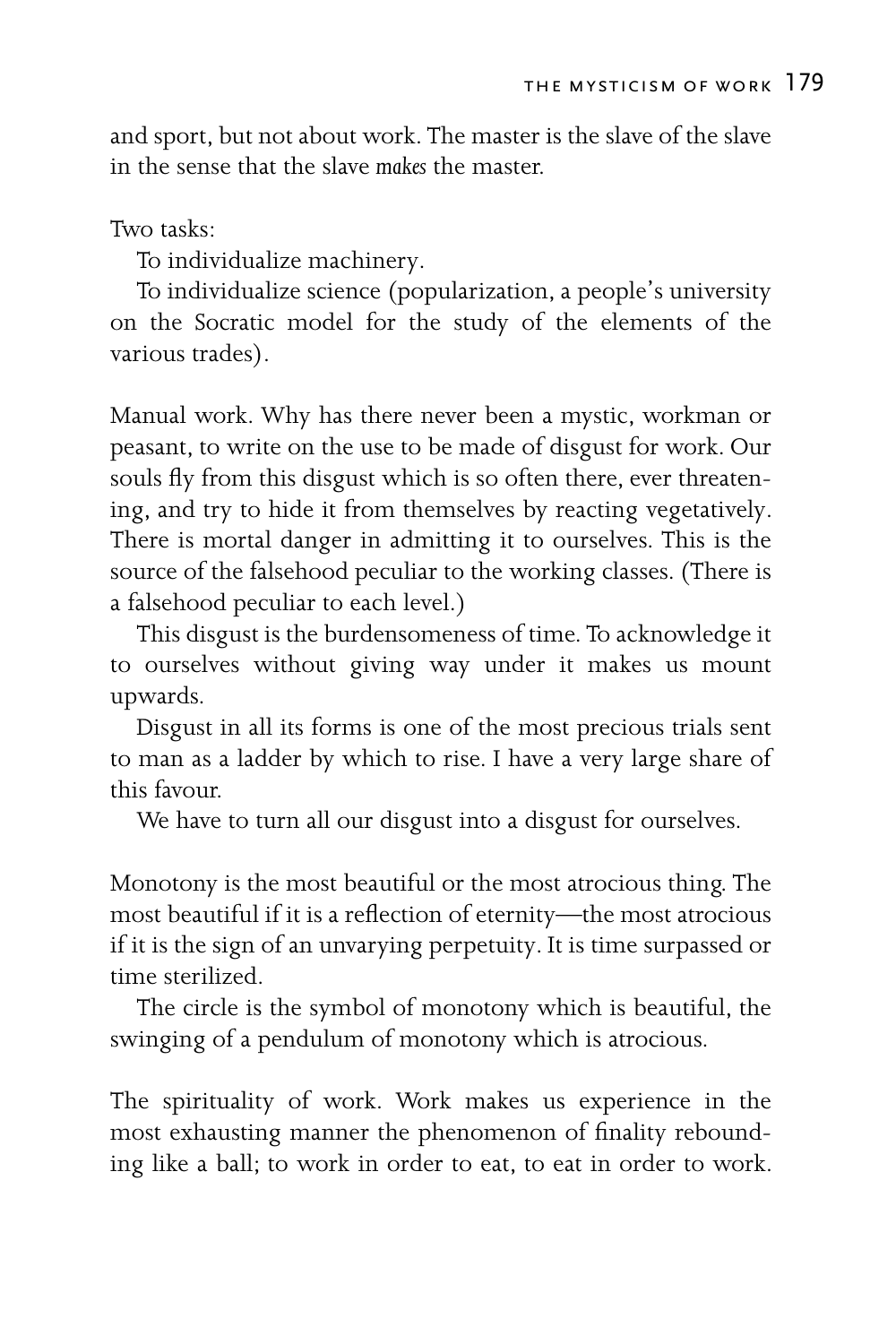If we regard one of the two as an end, or the one and the other taken separately, we are lost. Only the cycle contains the truth.

A squirrel turning in its cage and the rotation of the celestial sphere—extreme misery and extreme grandeur.

It is when man sees himself as a squirrel turning round and round in a circular cage that, if he does not lie to himself, he is close to salvation.

The great hardship in manual work is that we are compelled to expend our efforts for such long hours simply in order to exist.

The slave is he to whom no good is proposed as the object of his labour except mere existence.

Accordingly he must either be detached or fall to the vegetative level.

No terrestrial finality separates the workers from God. They alone are so situated. All other conditions imply special aims which form a screen between man and pure good. But for them no such screen exists. They have nothing superfluous of which they have to strip themselves.

To strive from necessity and not for some good—driven not drawn—in order to maintain our existence just as it is—that is always slavery.

In this sense the slavery of manual workers is irreducible.

Effort without finality.

It is terrible—or the most beautiful thing of all—if it is finality without an end. The beautiful alone enables us to be satisfied by that which is.

Workers need poetry more than bread. They need that their life should be a poem. They need some light from eternity.

Religion alone can be the source of such poetry.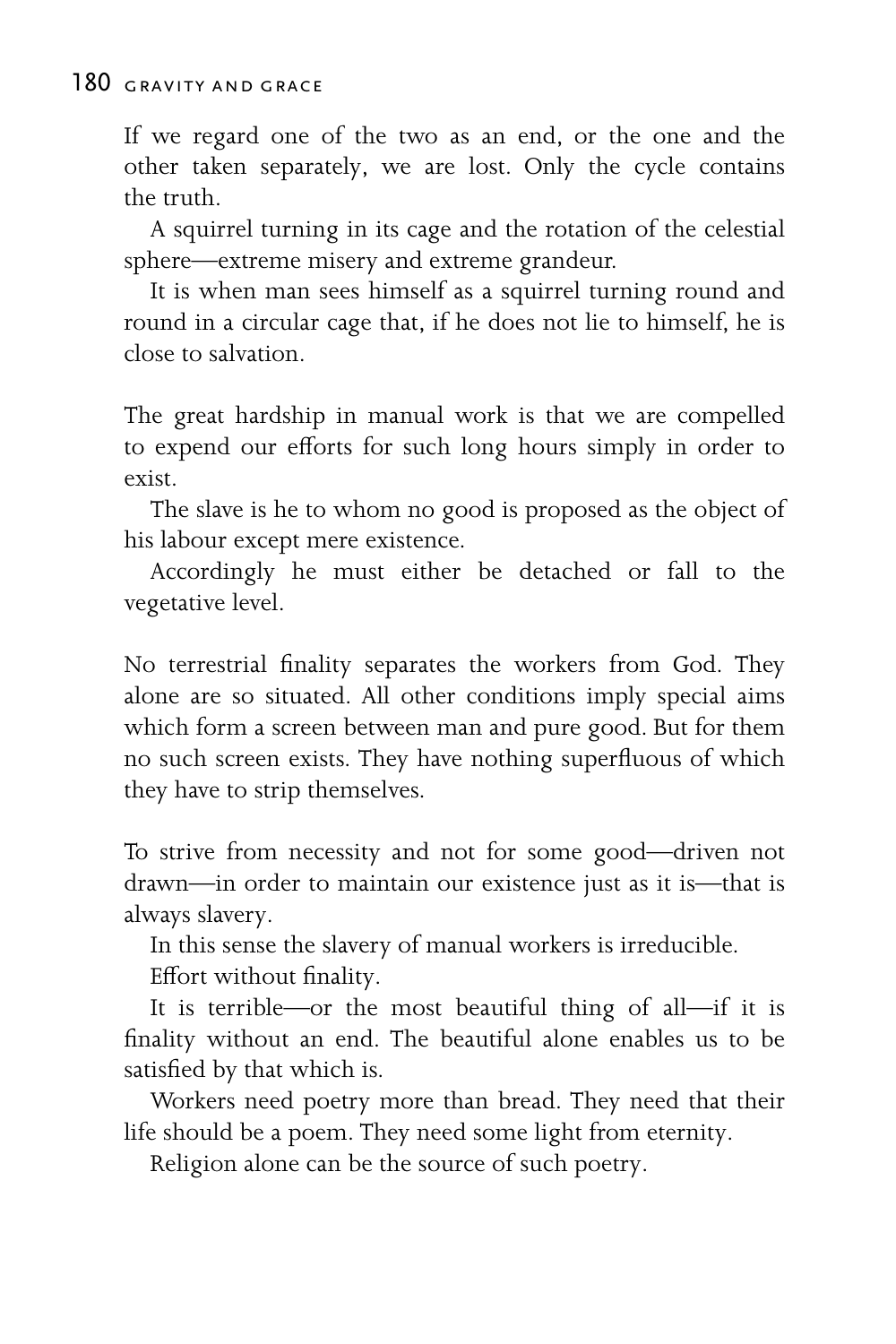It is not religion but revolution which is the opium of the people.

Deprivation of this poetry explains all forms of demoralization.

Slavery is work without any light from eternity, without poetry, without religion.

May the eternal light give, not a reason for living and working, but a sense of completeness which makes the search for any such reason unnecessary.

Failing that, the only incentives are fear and gain—fear, which implies the oppression of the people; gain, which implies the corruption of the people.

Manual labour. Time entering into the body. Through work man turns himself into matter, as Christ does through the Eucharist. Work is like a death.

We have to pass through death. We have to be killed—to endure the weight of the world. When the universe is weighing upon the back of a human creature, what is there to be surprised at if it hurts him?

Work is like a death if it is without an incentive. We have to act, renouncing the fruits of action.

To work—if we are worn out it means that we are becoming submissive to time as matter is. Thought is forced to pass from one instant to the next without laying hold of the past or the future. That is what it means to obey.

Joys parallel to fatigue: tangible joys, eating, resting, the pleasures of Sunday . . . but not money.

No poetry concerning the people is authentic if fatigue does not figure in it, and the hunger and thirst which come from fatigue.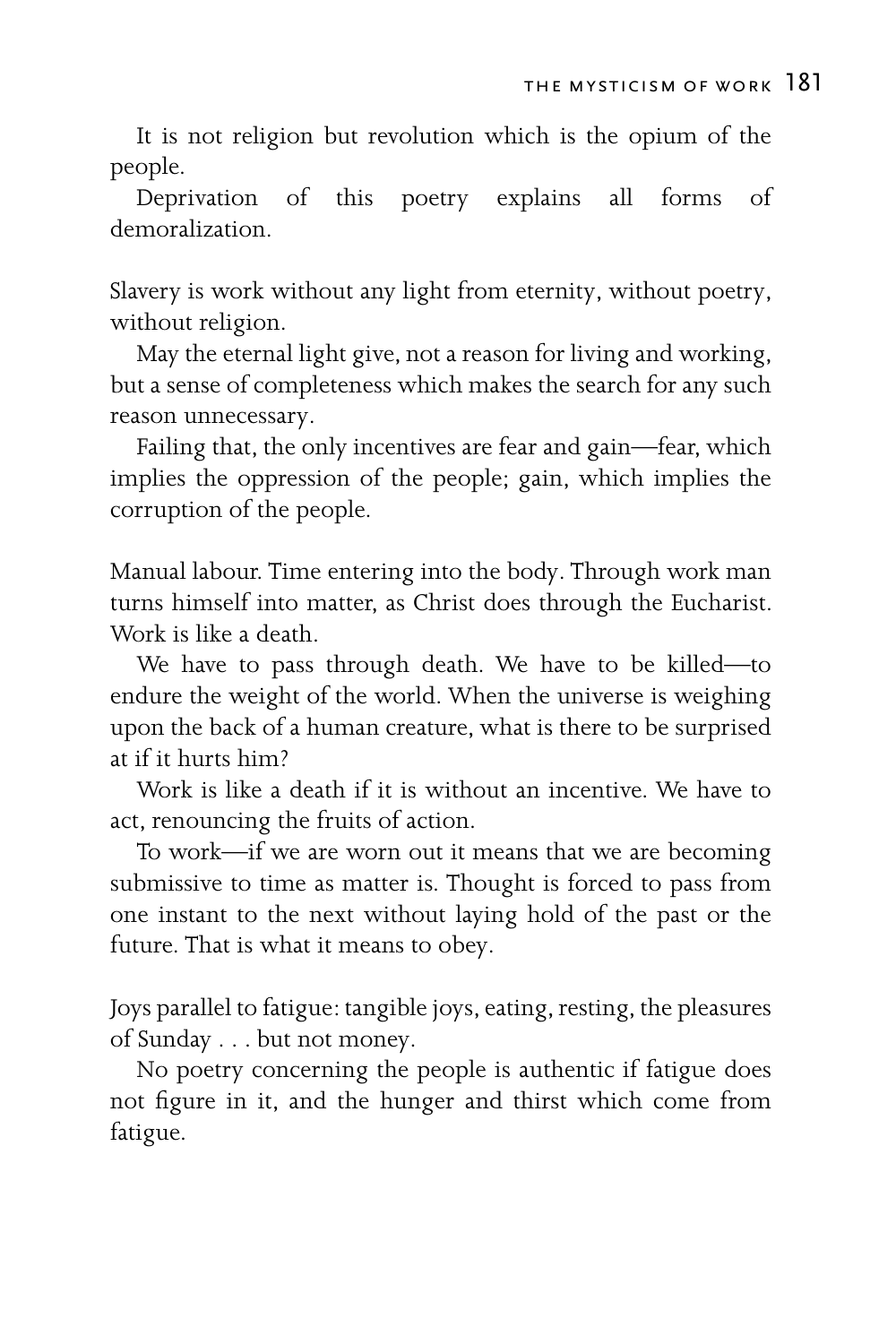## POSTSCRIPT, FIFTY YEARS LATER<sup>1</sup>

What could I add to these lines, written nearly half a century ago? Light for the spirit and nourishment for the soul, Simone Weil's work does not have to be brought 'up to date,' since it emanates from that summit of being which overhangs all times and places. How could one put a date on a particular thought by Plato or Marcus Aurelius, a verse by Aeschylus, or the utterance of a Shakespearean hero ? The same is true, and in exemplary fashion, for Simone Weil. True light does not fade, and a true fountain need never be replenished.

To speak of what is timeless is also to speak of what is universal. The undeserved privilege of presenting Simone Weil's first book to the public has brought me countless favourable comments from the four corners of the globe. What strikes me most about these is that they come from individuals of such diverse backgrounds, social status, cultural milieu, etc, and that

<sup>1</sup> Thibon's postscript in Simone Weil, *La Pesanteur et la grâce* (Paris: Plon, 1991) translated by Mario von der Ruhr.